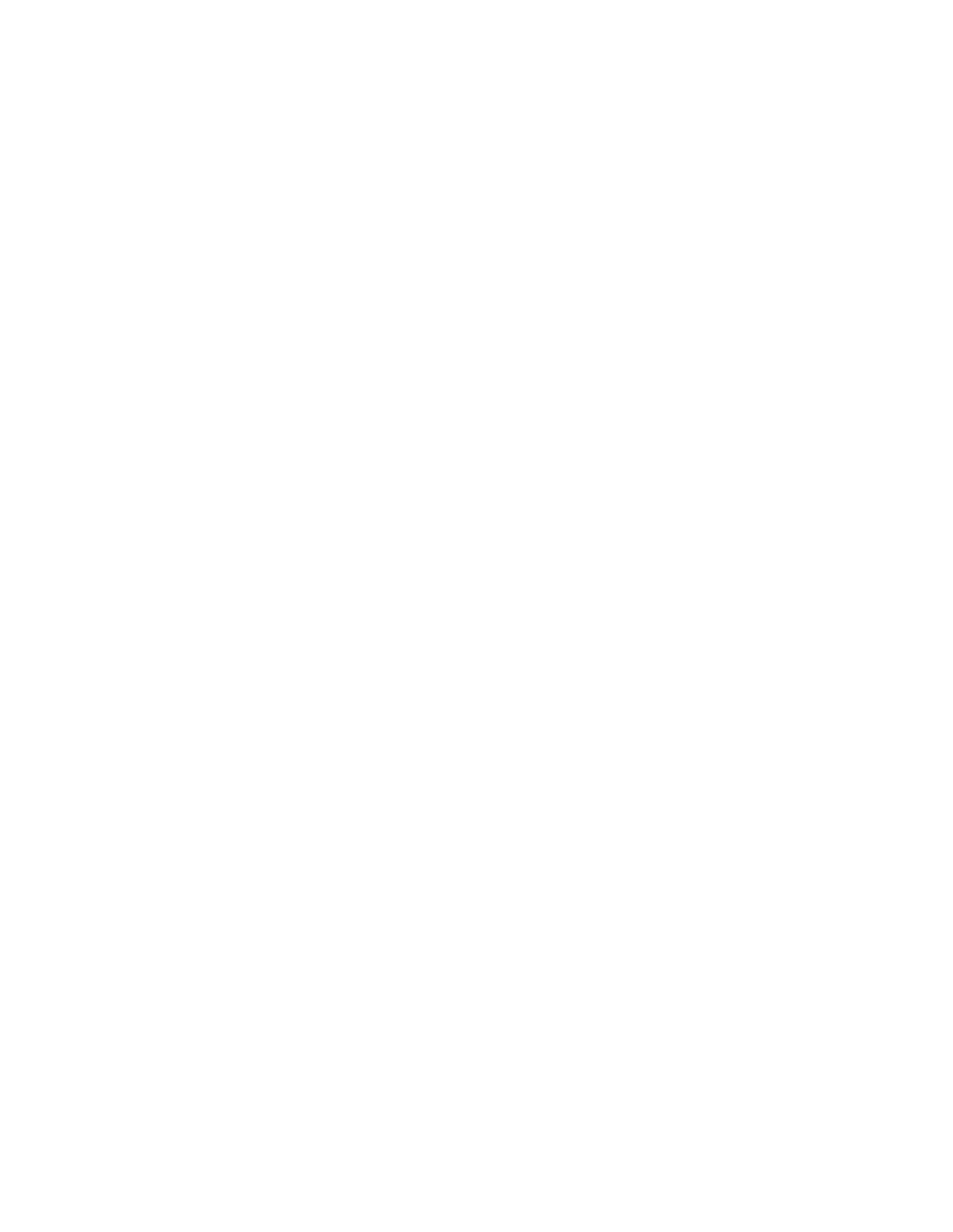# **INDEX**

#### **PAGE**

# **ARTICLE I - EXISTING RIGHTS**

# **ARTICLE II - PURPOSE AND INTENT**

| 2.01 |  |  |  |
|------|--|--|--|
|------|--|--|--|

# **ARTICLE III - RULES AND DEFINITIONS**

#### **ARTICLE IV - GENERAL PROVISIONS**

| 4.01. |  |
|-------|--|
| 4.02. |  |
| 4.03. |  |
| 4.04. |  |
| 4.05. |  |
| 4.06. |  |
| 4.07. |  |
| 4.08. |  |
| 4.09. |  |
| 4.10. |  |
| 4.11. |  |
| 4.12. |  |
| 4.13. |  |
| 4.14. |  |
| 4.15. |  |
| 4.16  |  |
| 4.17  |  |
| 4.18  |  |

#### **ARTICLE V - USE DISTRICTS**

| 5.01 |  |  |
|------|--|--|
|------|--|--|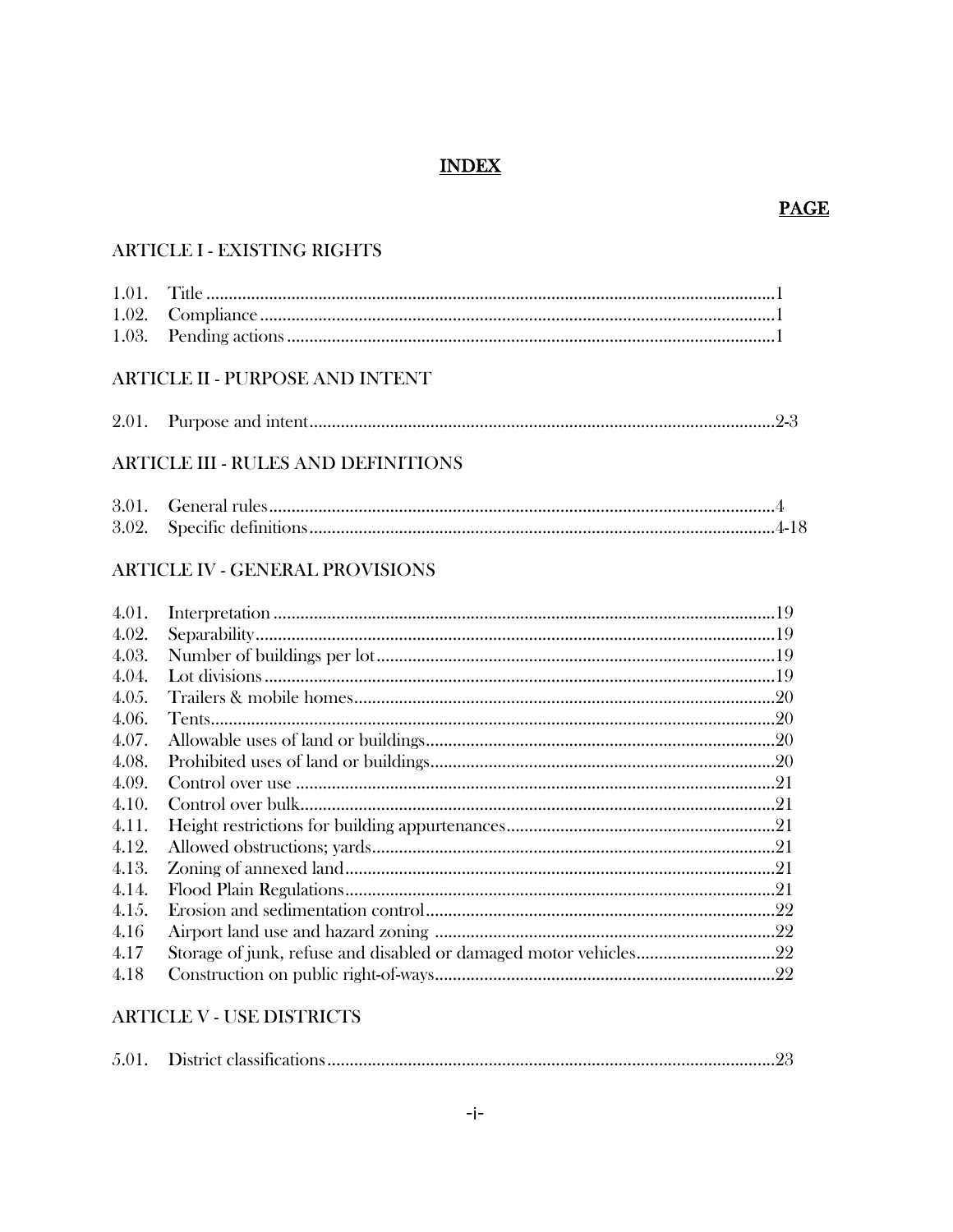# ARTICLE VI - GARAGES, ACCESSORY STRUCTURES, AND USES

#### ARTICLE VII - OFF-STREET PARKING AND LOADING REGULATIONS

# **ARTICLE VIII - SIGNAGE**

| 8.06. |  |
|-------|--|
| 8.07. |  |
|       |  |
| 8.09. |  |
|       |  |
|       |  |
|       |  |
|       |  |

# ARTICLE IX - NONCONFORMING USES, BUILDINGS OR STRUCTURES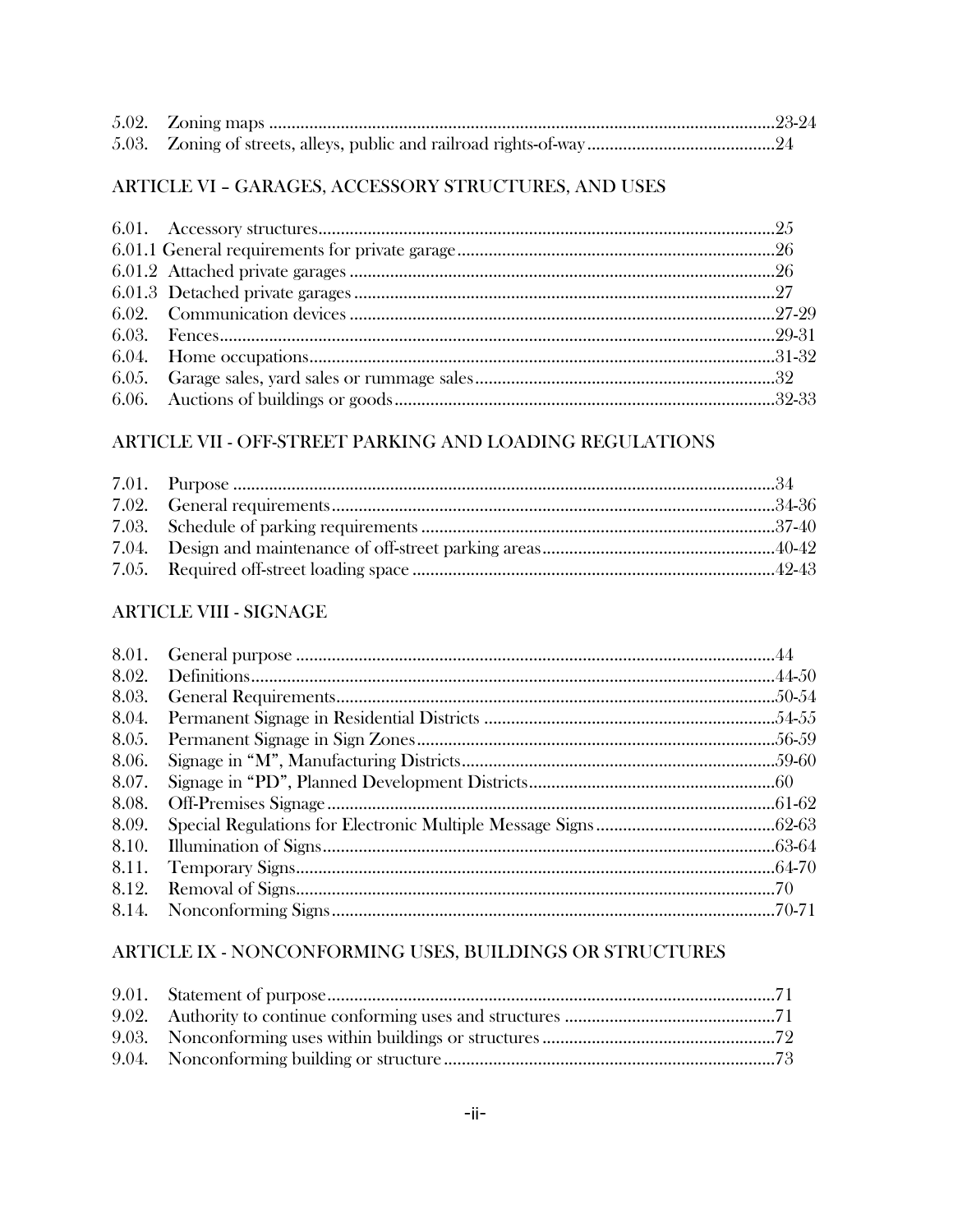|--|--|--|--|--|

# ARTICLE X - RESIDENTIAL DISTRICTS

#### ARTICLE XI - BUSINESS DISTRICTS

# ARTICLE XII - MANUFACTURING DISTRICTS

# ARTICLE XIII - AGRICULTURAL DISTRICT

|--|--|--|

# ARTICLE XIV -- PD - PLANNED DEVELOPMENTS

| 14.07. Acceptance of planned developments approved by another |  |
|---------------------------------------------------------------|--|
|                                                               |  |
|                                                               |  |

# ARTICLE XV - ADMINISTRATION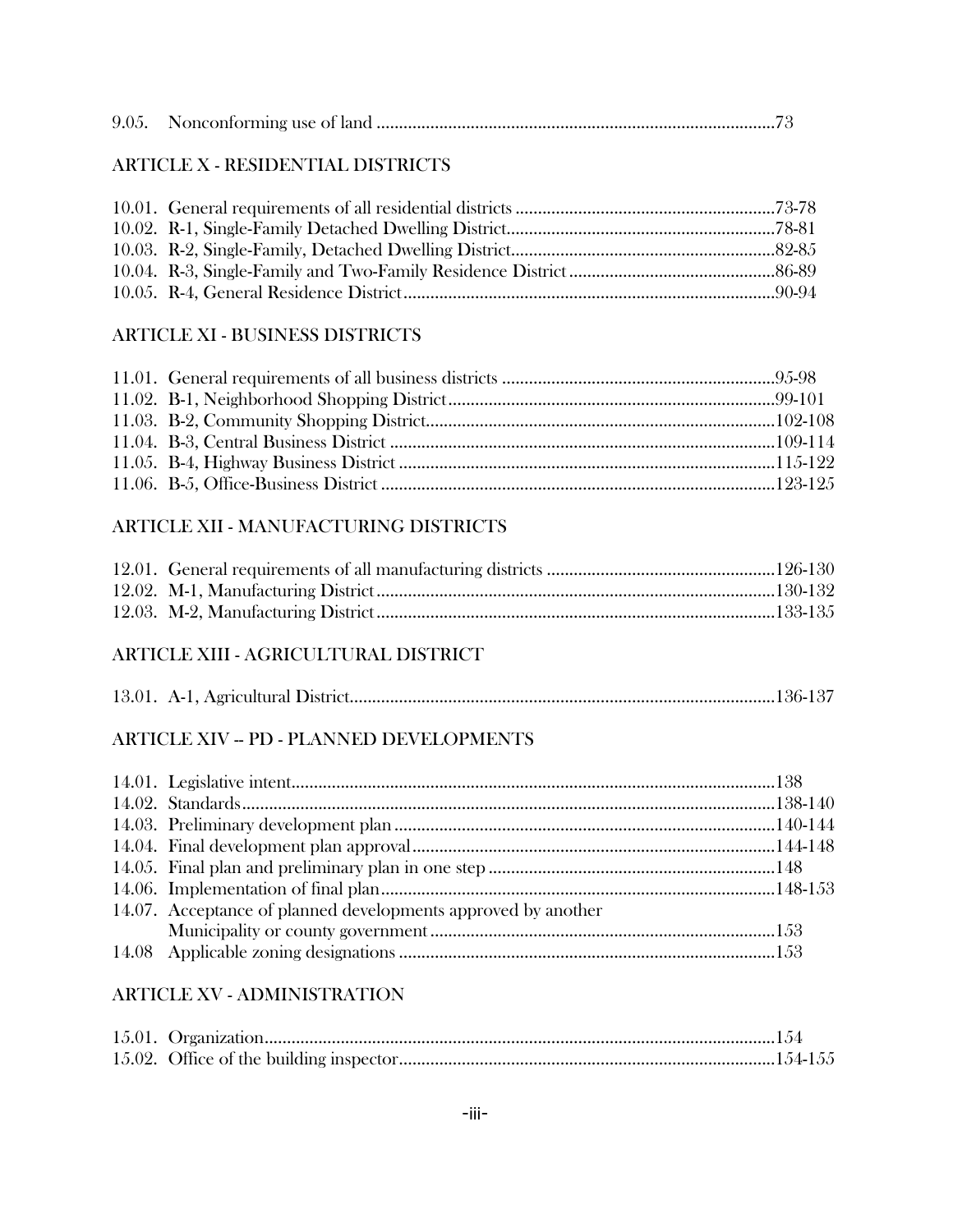# ARTICLE XVI - ENFORCEMENT AND PENALTIES

| ARTICLE XVII - REPEAL, SAVING CLAUSE, EFFECTIVE DATE  168 |  |
|-----------------------------------------------------------|--|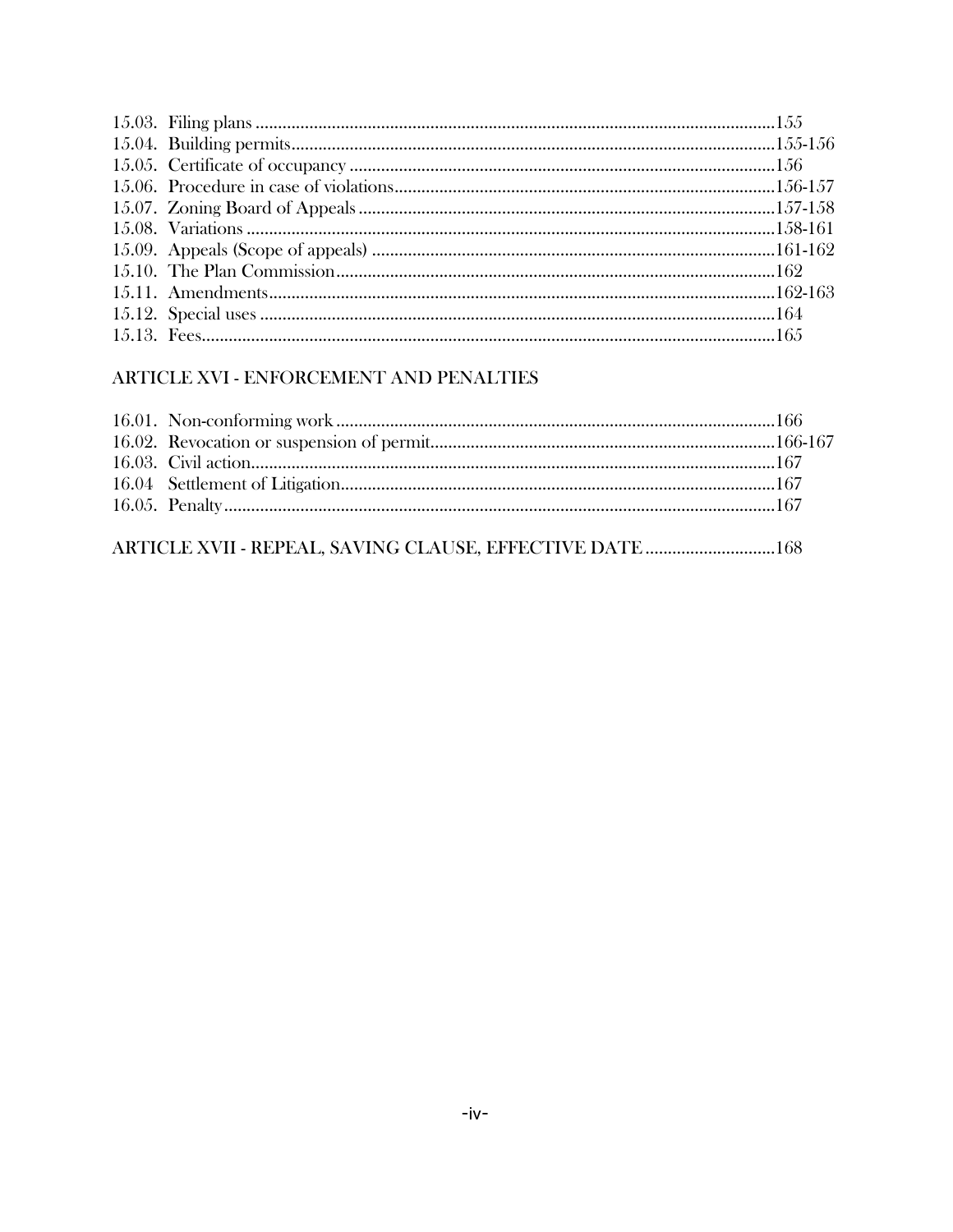#### AMENDMENTS TO ZONING ORDINANCE

Ordinance No. 3869 – June 17, 2002; Ordinance No. 3892 – August 26, 2002

Ordinance No. 3960 – June 16, 2003; Ordinance No. 3995 – September 22, 2003

Ordinance No. 4013 – December 15, 2003; Ordinance No. 4105 – September 8, 2004 Ordinance No. 4111 –

October 4, 2004; Ordinance No. 4200 – August 22, 2005

Ordinance No. 4219 – October 17, 2005; Ordinance No. 4224 – October 17, 2005

Ordinance No. 4229 – November 28, 2005; Ordinance No. 4364 – October 30, 2006

Ordinance No. 4392 – January 8, 2007; Ordinance No. 4402 – March 19, 2007

Ordinance No. 4439 – July 9, 2007; Ordinance No. 4441 – July 9, 2007

Ordinance No. 4488 – February 4, 2008; Ordinance No. 4564 – December 22, 2008

Ordinance No. 4592 – April 13, 2009; Ordinance No. 4650 – October 12, 2009;

Ordinance No. 4663 – December 21, 2009; Ordinance No. 4698 – March 1, 2010; Ordinance No. 4708 –

March 29, 2010; Ordinance No. 4765-September 27, 2010; Ordinance No. 4796-January 31, 2011; Ordinance

No. 4869 – January 4, 2012; Ordinance No. 4885 – March 12, 2012; Ordinance No. 4932 – July 2, 2012;

Ordinance No. 4974 – February 11, 2013; Ordinance No. 5067 – March 10, 2014; Ordinance No. 5071 – March 10, 2014; Ordinance No. 5082 – April 7, 2014; Ordinance No. 5083 – April 7, 2014;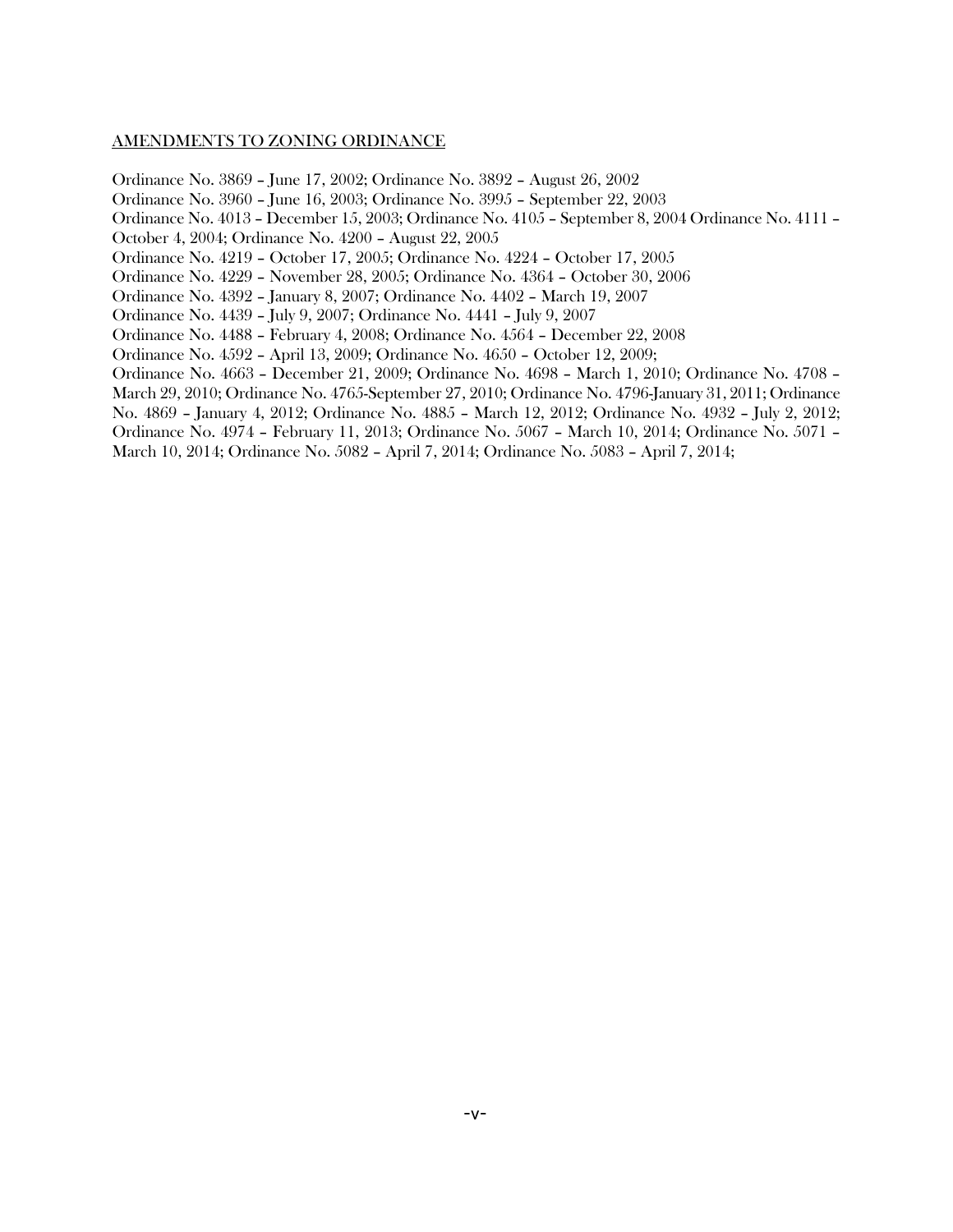#### OFFICIAL ZONING MAPS

#### City of Peru Zoning Map

Amended by Ordinance No. 4105 – September 8, 2004; Ordinance No. 4118 – October 13, 2004 Ordinance No. 4213 – October 3, 2005;

#### City of Peru - Illinois Valley Regional Airport Zoning Map

#### City of Peru Extraterritorial Zoning Map

First revision June 17, 2002 Second revision September 22, 2003 Third revision November 10, 2004 Fourth revision December 8, 2005 Fifth revision November 16, 2006 Sixth revision July 10, 2007 Seventh revision December 22, 2008 Eighth revision April 13, 2009 Ninth revision October 12, 2009 Tenth revision December 21, 2009 Eleventh revision March 1, 2010 Twelfth revision March 23, 2010 Thirteenth revision September 27, 2010 Fourteenth revision August 31, 2012 Fifteenth revision November 25, 2013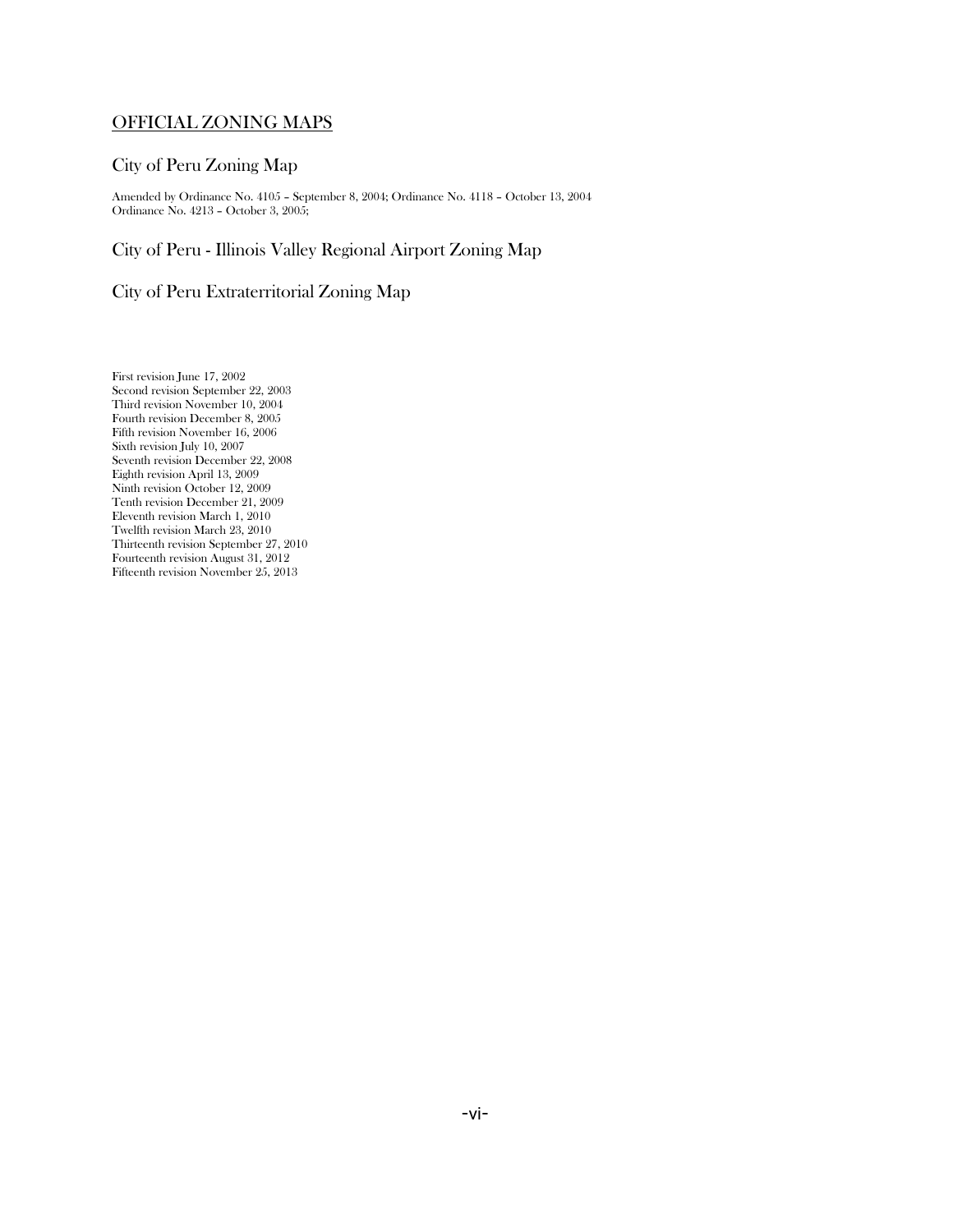#### CITY OF PERU

# ZONING ORDINANCE

# ARTICLE I - EXISTING RIGHTS

#### 1.01. Title.

This Ordinance shall be known as and may be referred to as "The City of Peru Zoning Ordinance".

#### 1.02. Compliance.

- (a) It shall be unlawful to occupy or use any premises, building or structure in the City unless it is in full compliance with the provisions of this Ordinance, or for any purpose other than those purposes or uses described in this Ordinance as allowed or special uses in the district within which such buildings, premises or structures may be located.
- (b) It shall be unlawful to occupy or use any premises, building or structure in the City without compliance with all provisions of this Ordinance relative to setbacks, parking lots, or any other restrictions or requirements applicable to the district in which such building or premises or structures are located.
- (c) Therefore, those uses not expressly permitted are prohibited; (Amended by Ordinance No. 4885 March 12, 2012)

#### 1.03. Pending actions.

- (a) The enactment of this Ordinance shall not in any way affect the liability of any person for a violation of the zoning ordinance enforced in the City prior to the enactment of this Ordinance, and no use shall be considered as a lawful nonconforming use under the provisions of this Ordinance unless such use was a lawful use at the time it was commenced under the provisions of whatever zoning ordinance may have been in force at such time.
- (b) The adoption of this Ordinance shall not be construed as abating any action now pending under or by virtue of the prior zoning ordinance of the City, or as discontinuing, abating, modifying, or altering any penalty accrued or to accrue, or any liability, for a violation of such prior zoning ordinance.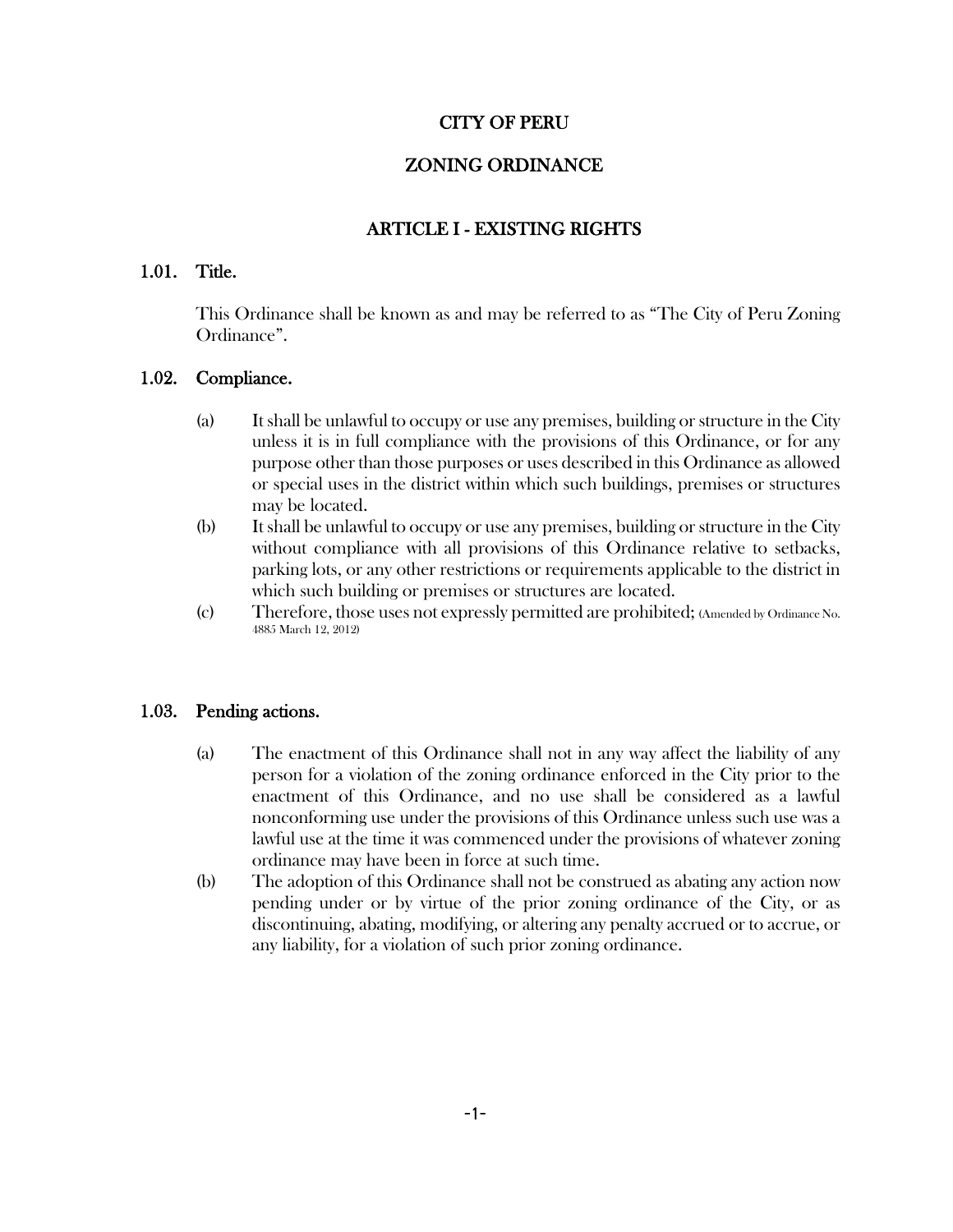#### ARTICLE II - PURPOSE AND INTENT

#### 2.01. Purpose and intent.

- (a) Purpose.
	- (1) This Ordinance regulates land use and structures in the City of Peru and in the 1.5 mile extraterritorial jurisdiction as shown on the City's Zoning Map.
	- (2) This Ordinance is adopted for the purposes of promoting the health, safety and general welfare of the citizens of Peru, future citizens and the general public. Protecting and promoting the health, safety and welfare is accomplished by zoning all properties into uniform districts which reflect their best use, conserve and enhance their value and conserve adequate air, light and space for a habitable environment.
- (b) Intent. This Ordinance will meet the desired goals of the City through the reinforcement of the following objectives:
	- (1) To enhance the desirability of living in the City for all residents regardless of race, religion or background;
	- (2) To prohibit uses, buildings or structures incompatible with the character of the various districts;
	- (3) To establish standards to which buildings or structures shall conform;
	- (4) To regulate and limit the density of the use of lot areas, to prevent the overcrowding of land through regulating and limiting the height, bulk and area of open space within and surrounding buildings;
	- (5) To promote the redevelopment of uses and structures deemed to be incompatible and undesirable;
	- (6) To protect the residential development of the City through:
		- a. Continuation of single-family detached housing as the primary housing source;
		- b. Provision of adequate amounts and location of non-single family housing types;
		- c. Separation of residential areas from business or manufacturing activities;
		- d. Mixing of compatible housing types;
	- (7) To provide for diversity of business areas within the City and encourage their viability;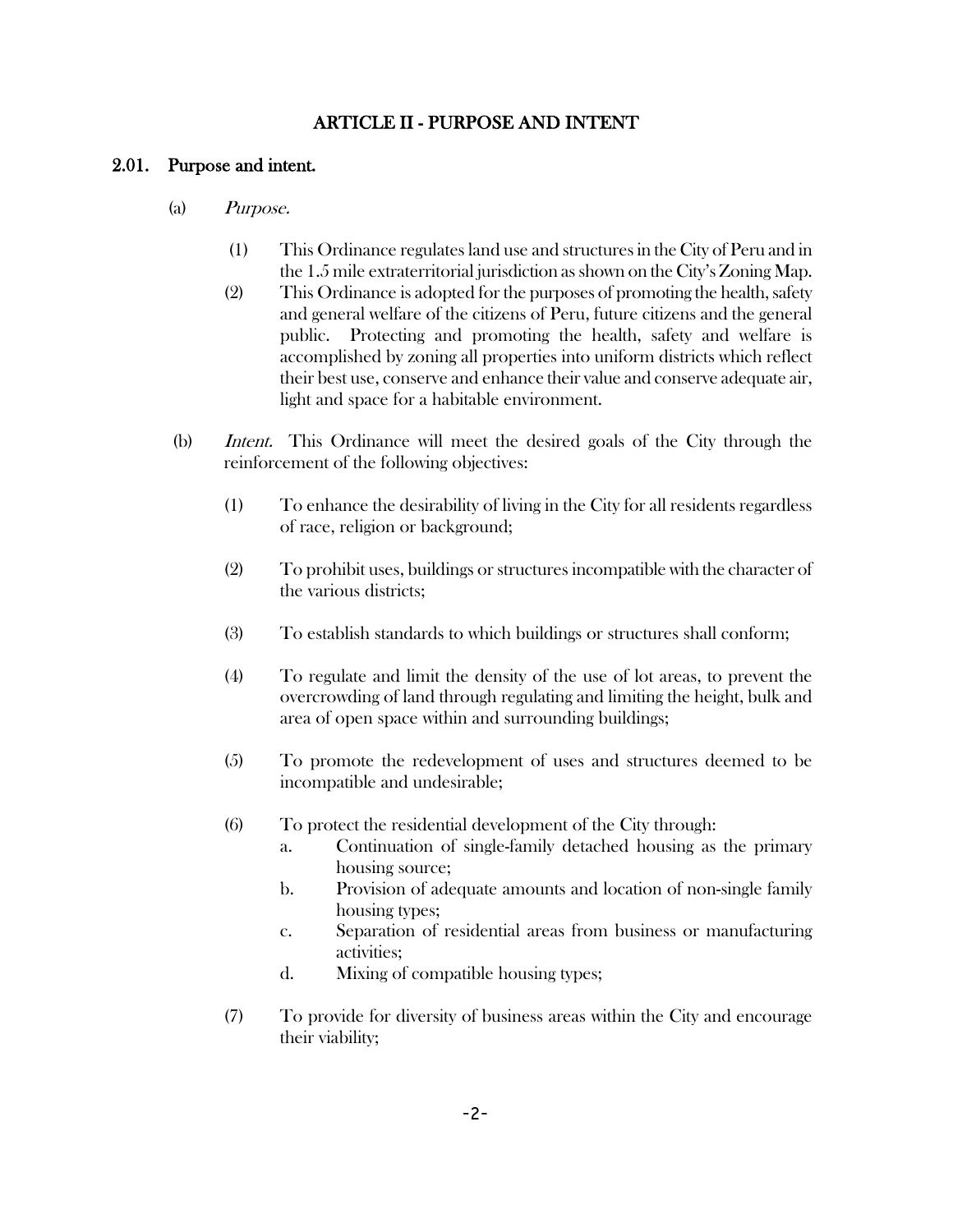- (8) To require adequate off-street parking in business and industrial areas;
- (9) To control the use of land annexed to the City to ensure orderly and desirous expansion;
- (10) To protect the interests of other governmental agencies with jurisdictions within the City which also exist for the health, safety and welfare of the public;
- (11) To define and limit the powers and duties of the bodies and administrative officers that will enforce this Ordinance.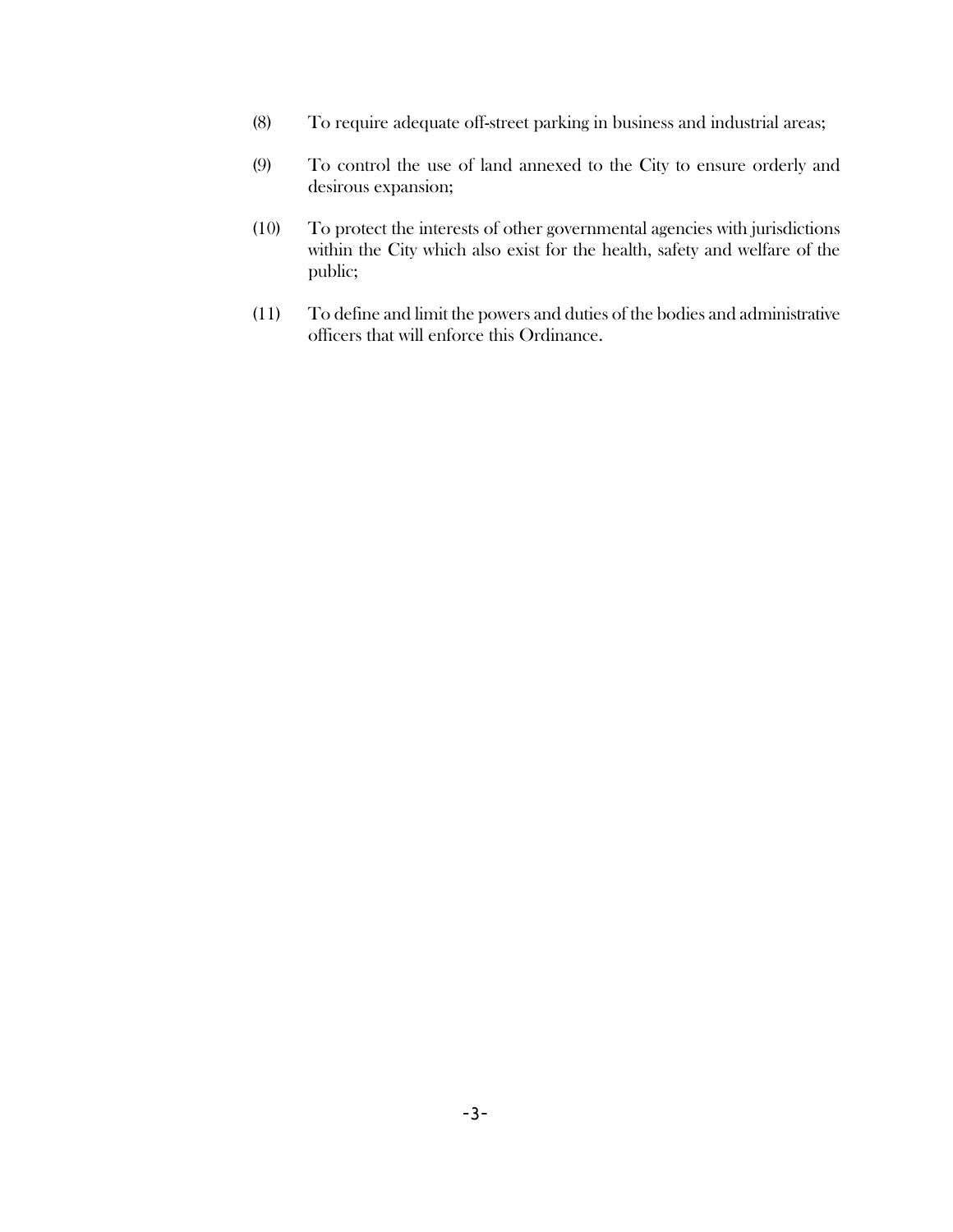#### ARTICLE III - RULES AND DEFINITIONS

#### 3.01. General rules.

- (a) Rules of Construction. The language set forth in the text of this Ordinance shall be interpreted in accordance with the following rules of construction:
	- (1) The singular number includes the plural, and the plural the singular.
	- (2) The present tense includes the past and future tenses; and the future the present.
	- (3) The word "shall" is mandatory, while the word "may" is permissive.
- (b) Anything not expressly permitted within the conditions of this Ordinance shall be prohibited.
- (c) Meaning of Terms. Whenever a term defined hereinafter appears in the text of this Ordinance, its meaning shall be construed as set forth in the definition thereof in Section 3.02.

#### 3.02. Specific definitions.

Accessory structure. A subordinate structure (other than a private garage) which is located on the same zoning lot as the principal building, the use of which is incidental and customary to that of the principal building. Where an accessory structure is attached and made a part of the principal building, such an accessory structure shall comply in all respects with the requirements of this Ordinance applicable to the principal building. (Amended by Ordinance No. 4564 December 22, 2008)

Accessory use. A subordinate use which is clearly and customarily incidental to the principal use of a building or premises and which is located on the same lot as the principal building or use except for such accessory parking facilities as are specifically authorized to locate elsewhere.

Acre. Forty-three thousand five hundred sixty (43,560) square feet.

Adult use. A striptease club or pornographic movie theatre whose business is the commercial sale, dissemination, or distribution of sexually explicit material, shows, or other exhibitions; or an adult bookstore or adult video store whose primary business is the commercial sale, dissemination, or distribution of sexually explicit material, shows, or other exhibitions.

Alley. A public right-of-way which affords secondary access to abutting property.

Antenna. The arrangement of wires or metal rods used in the sending and receiving of electromagnetic waves.

Antenna support structure. Any mast, pole, tripod, tower or similar structure used to support an antenna.

Antenna system. The combination of an antenna and antenna support structure.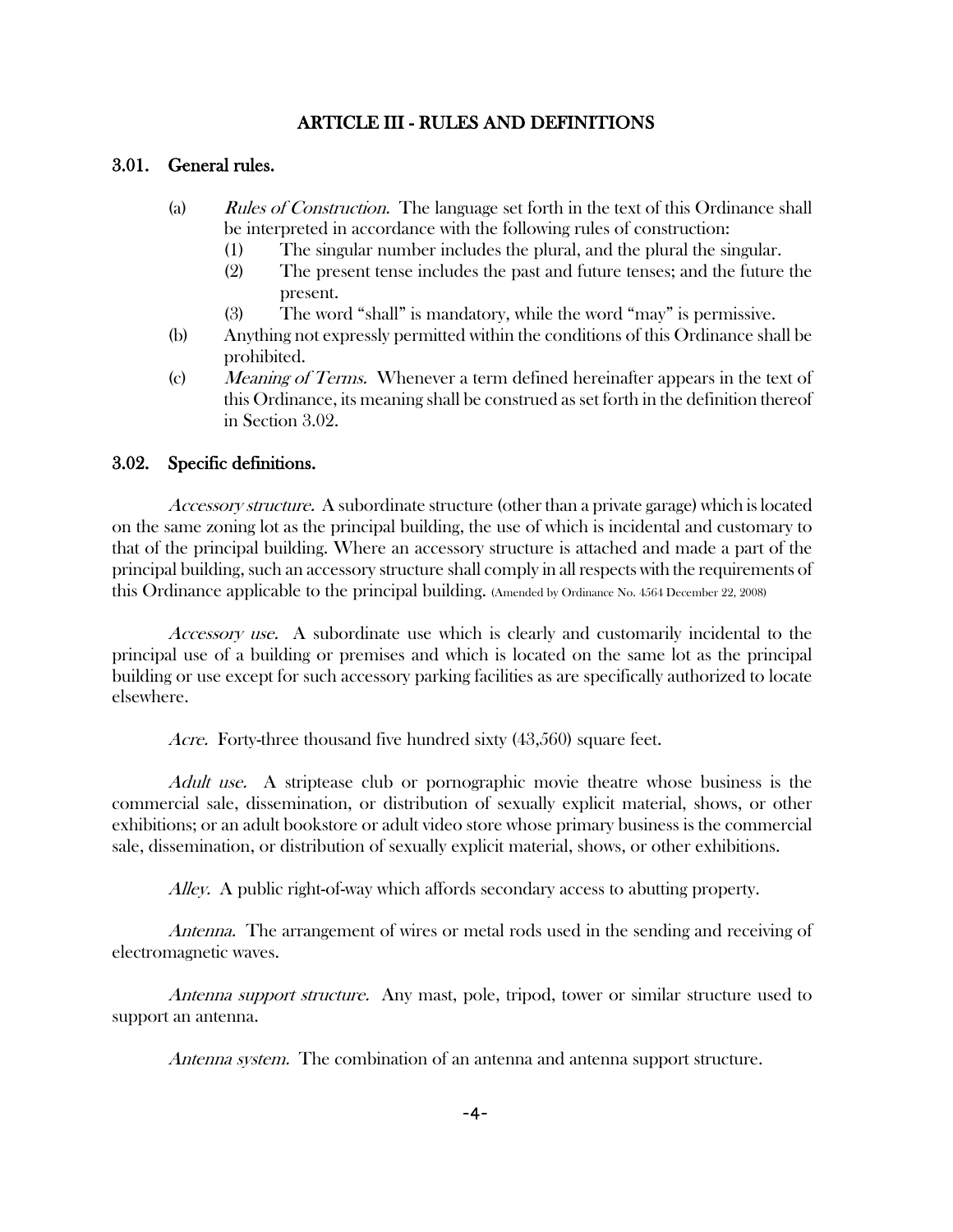Antenna system height. The overall vertical length of the antenna system above grade. If such system is located on a building, the overall antenna system height shall include the height of the building.

Approved combustible materials. Means any material more than five hundredths  $(0.05)$ inch in thickness, which burns at a rate of not more than two and one half (2 1/2) inches per minute when subject to the A.S.T.M.(American Society for Testing Materials) standard test for flammability in sheets of six-hundredths (0.06) inch thickness.

Automobile mart. Any building or premises used for dispensing, sale or offering for sale at retail any fossil fuels or other forms of energy that assists automobile movement, having pumps and storage tanks but no repair services; also offering for retail sale convenience items without onsite consumption of food.

Automobile service and repair shops. Any building or premises where automobiles are painted, repaired, rebuilt, reconstructed or stored for compensation.

Automobile service station. Any building or premises used for dispensing, sale or offering for sale at retail any automotive fuel or oils fossil fuels or other forms of energy that assists automobile movement, having pumps and storage tanks; also where battery, tire and automotive repair and other similar services are rendered when located wholly within lot lines. Where such dispensing, sale or offering for sale of any fuels or oils is incidental to the conduct of a public garage, the premises shall be classified as a public garage. Does not include automobile or trailer sales lots (new or used) on which such vehicles are parked for purposes of inspection and sale.

Awnings. Any structure made of rigid frames covered by flexible covering or fabric attached to a building.

Bed and breakfast establishment. An operator-occupied residence providing to the public overnight guest room accommodations and breakfast for a charge. Bed and breakfast establishments shall not be hotels or motels.

Bedroom. A room or enclosed space in basement, first or upper story arranged and intended for sleeping purposes. In dwelling units of more than two (2) rooms in multi-family buildings each room in excess of two, other than bath, toilet rooms, laundries, pantries, foyers or communicating corridors shall constitute a bedroom whether or not arranged or intended for sleeping.

Boat or raft. Any unit that is to be used for water travel or pleasure.

Building. Any structure built for the support, shelter, or enclosure of persons, animals, chattels, or movable property of any kind, and which is permanently affixed to the land.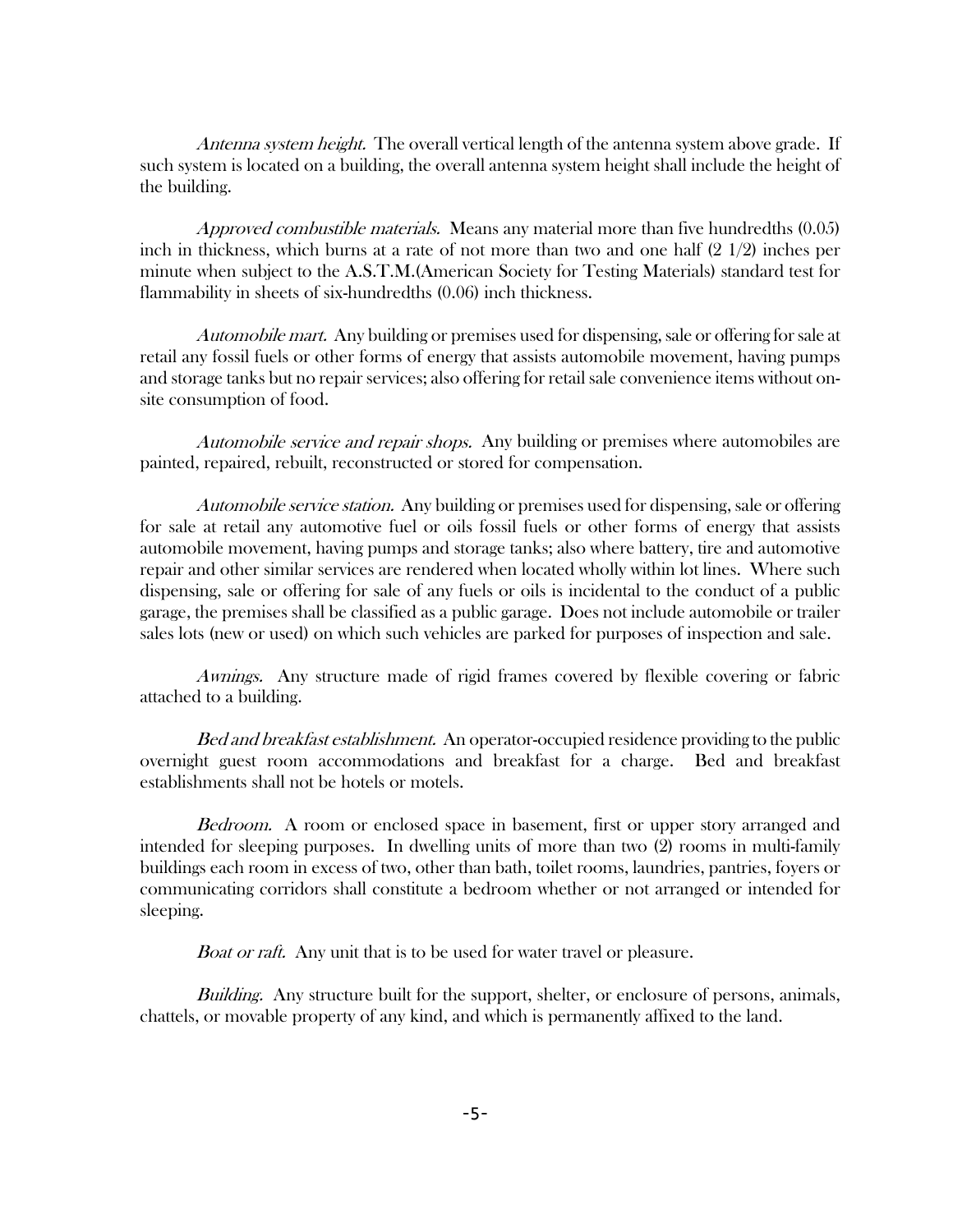Building Inspector. Shall mean the official, appointed by the City to administer the City's Subdivision and Site Development Regulations" ordinance and this Ordinance, and who also issues building permits.

Building, out. A business or commercial use not attached to the main unified center which may or may not be on a separate subdivided lot.

Building, principal. A non-accessory building in which a principal use of the lot, on which it is located, is conducted.

Building code. Shall be defined as the current edition of the "BOCA Code" which has been adopted as the City's building code.

Bulk. A composite characteristic of a given building as located upon a given lot-not definable as a single quantity, but involving all of these characteristics:

- (a) Size and height of building;
- (b) Location of exterior walls at all levels in relation to lot lines, streets, or to other buildings;
- (c) Gross floor area of the building in relation to lot area (floor area ratio);
- (d) All open spaces allocated to the building; and
- (e) Amount of lot areas provided per dwelling unit.

Business. Any occupation, employment or enterprise wherein merchandise is exhibited or sold, or which occupies time, attention, labor and materials, or where services are offered for compensation.

Canopy. A roof like structure, other than an awning, made of some durable material with frames attached to a building and further supported by a frame to the ground, or supported by posts alone. Canopies shall include carports and shall comply with requirements for accessory structures, except for maximum area allowed. (Amended by Ordinance No. 4564 December 22, 2008)

City. Shall mean the City of Peru, Illinois.

Club or Lodge, Private. A non-for-profit group or association of persons who are bona fide members paying dues, and own, hire, or lease a building or portion thereof; the use of such premises being restricted to members and their guests. The board of directors, executive committee, or similar body chosen by the members conduct the affairs and management of such not-for-profit private club or lodge. It shall be permissible to serve food and meals on the premises, provided adequate dining space and kitchen facilities are available. The sale of alcoholic beverages to members and their guests shall be allowed provided it is secondary and incidental to the promotion of some other common objective of the not-for-profit organization, and further provided that the sale of alcoholic beverages is in compliance with applicable federal, state, and county laws.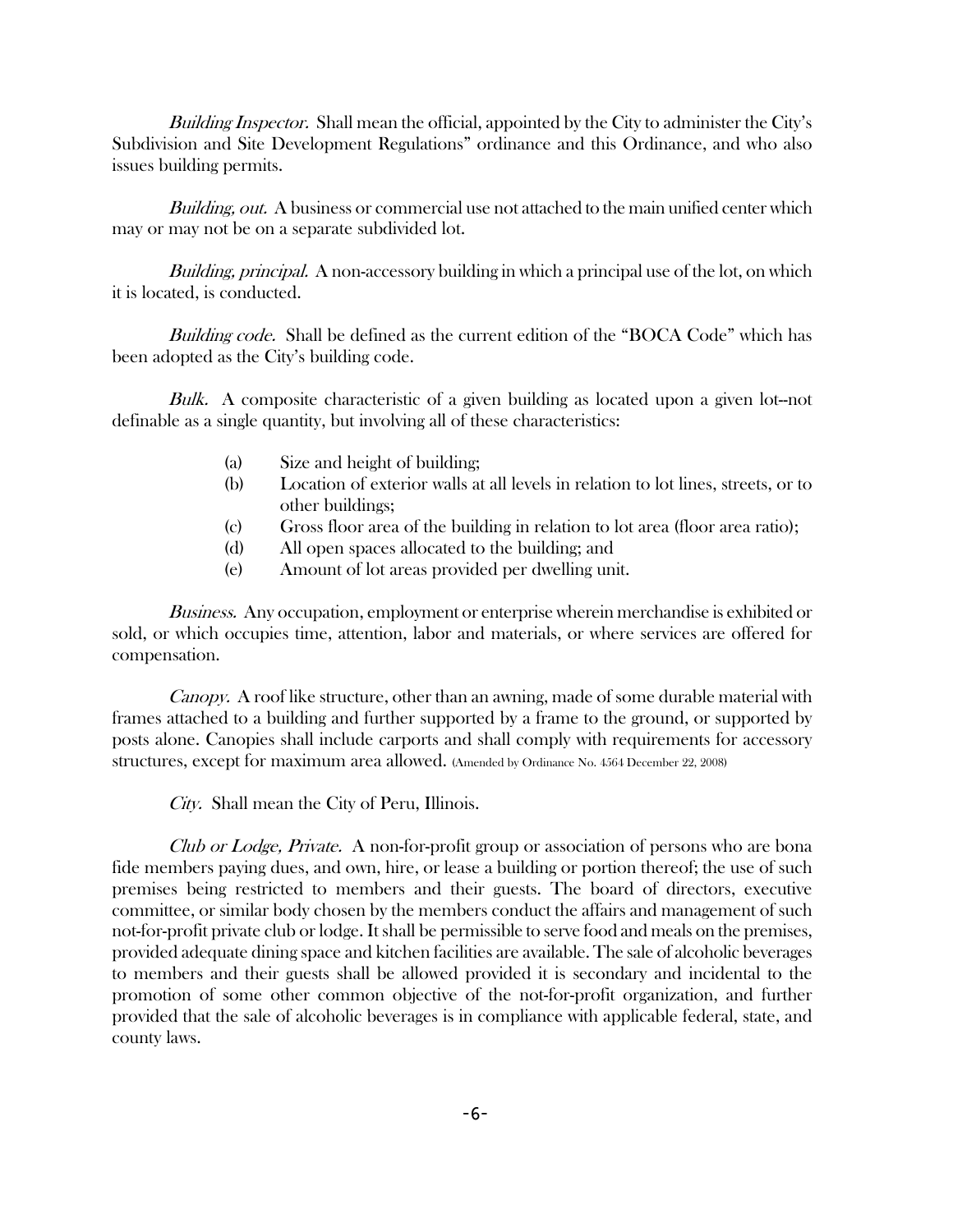Commercial vehicle. Any motor vehicle used by or for a business or service which may or may not bear any sort of advertising for that business or service.

Communication device. Any apparatus such as antenna systems or satellite dish stations of which the principal function is to send or receive television, radio, or data microwave signals.

Compatible retail or service use. A business establishment which is compatible with existing conforming uses of this ordinance. A particular business establishment is compatible with existing conforming uses if:

- (a) Locating the particular business establishment in the business area will tend to increase interchange of customers with other business establishments in the business area; and
- (b) Locating the particular business in the shopping area will not create:
	- (1) Dead spots where a shopper may lose interest in going further; or
	- (2) Driveways or other physical breaks in the sidewalk which are larger than required to provide necessary off-street parking and loading; or
	- (3) Traffic hazard, noise, odor, unsightliness or other pedestrian inhibiting factors; or
	- (4) Significantly increases non-shopper traffic.

The presence or absence of competition between the particular business establishment, and surrounding establishments shall not be considered a factor in determining compatibility by the Zoning Board.

Conflict point. Includes a street intersection, an intersection between a street and a private drive or any other point of potential conflict or impact between two (2) or more vehicles (including bicycles) or between vehicles and pedestrians operating or proceeding on street drives, sidewalks, or other avenues or ways for normal vehicular or pedestrian travel.

Copy change. An electronically controlled advertising structure which displays the time, temperature, public service message or other copy.

Covenants, restrictive. Any contract restricting the manner in which land may be used.

Day care facility. Any facility designed for the care of pre-school or school age children which meets the requirements and criteria for licensing set forth in the various standards for such facilities issued by the Illinois Department of Children and Family Services.

Day care home. Any residential dwelling operated as a facility for the care of children exclusively, by a resident or member of the resident's family, and which holds a valid license issued by the Illinois Department of Children and Family Services, when such state license is required.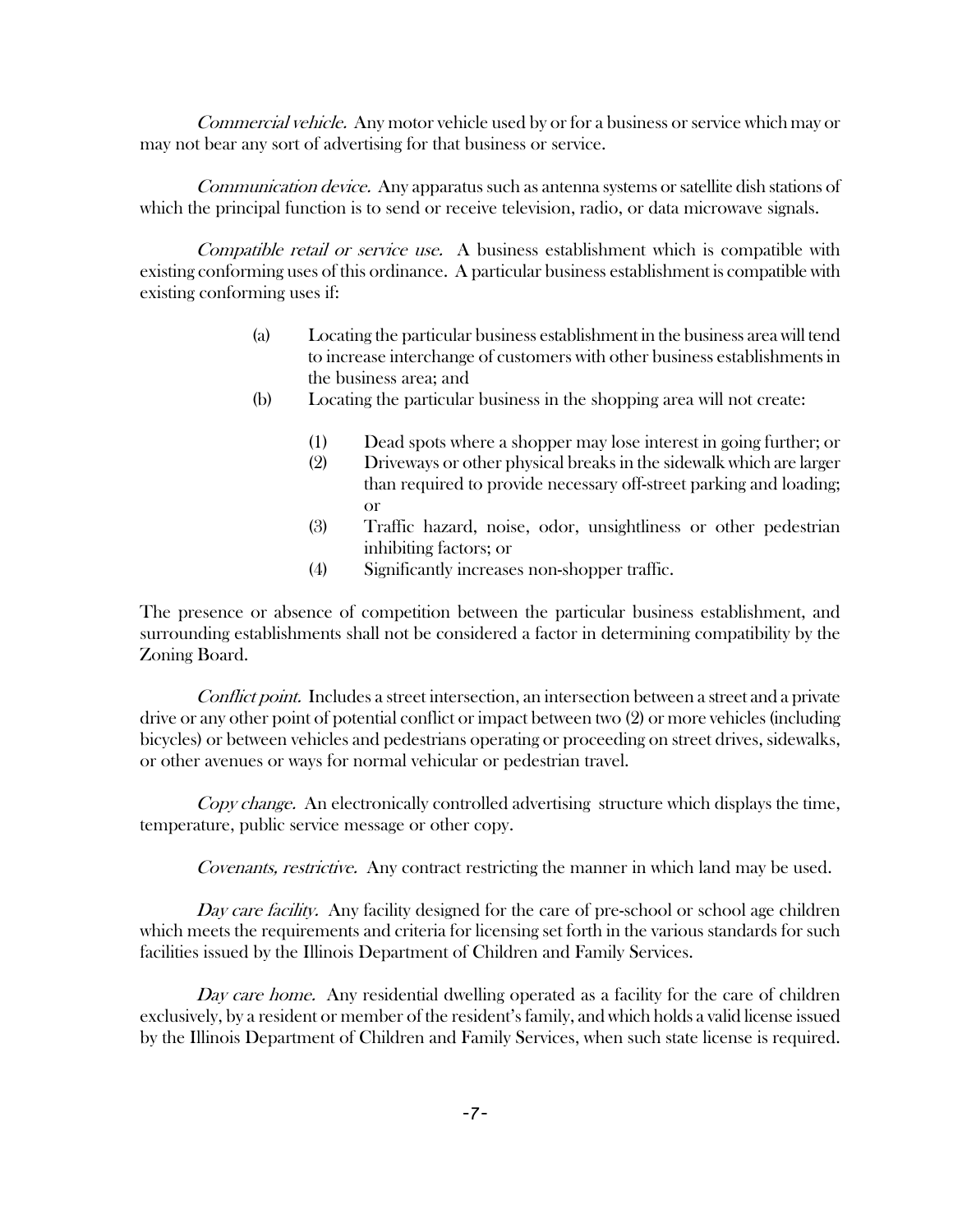Density, gross. In determining units per acre in planned developments, the total square footage of the property shall include the building site, plus surrounding streets and other immediately adjacent and necessary surrounding land.

Density, net. In determining units per acre in planned developments, the total square footage of the property shall be limited to the building site area only.

Department store. A retail store with a floor area of more than twenty thousand (20,000) square feet offering for sale at retail some or all of the goods permitted in the B-2 and B-3 districts.

Development. Man-made change of real estate including construction, repair or placement of a building or addition, installation of utilities, mining, drilling, construction of roads, levees, dams, culverts, walls, fences, and bridges, demolition of a structure, filling, dredging, grading, excavating, paving, clearing or other non-agricultural alterations of the ground surface, and any other activity that might change the height, direction, or velocity of flood or surface water. A development does not include maintenance of existing buildings and facilities, such as re-roofing or resurfacing of pavement, or gardening, plowing and similar agricultural practices that do not involve filling, grading or construction of levees.

Disability. A physical or mental impairment which substantially limits one (1) or more of a person's life activities or impairs the person's ability to live independently.

Dog enclosure or run. A fenced in area within a required yard which is intended to restrain dogs.

Drive-in establishment. A business which is operated for the sale and purchase at retail of food and other goods, services or entertainment and which is designed and equipped so as to allow patrons to be served or accommodated while remaining in their automobiles.

Drive-through establishment. A place of business which through design, physical facilities, service, or packaging procedures, encourages or permits customers to receive services, obtain goods, or be entertained while remaining in their motor vehicles.

Dumpster enclosure. Any type of approved screening for trash receptacles.

Dwelling. A building, or portion thereof, designed or used exclusively for residential occupancy, including one-family dwellings, two-family dwellings and multiple-family dwellings; but not including hotels, motels, board or rooming houses, tourist homes, and trailers.

Dwelling unit. Residential accommodation-including complete kitchen facilities, permanently installed, which are arranged, designed, used or intended for use exclusively as living quarters for one family and not more than an aggregate of two (2) roomers or boarders. Where a private garage is structurally attached, it shall be considered as part of the building in which the dwelling unit is located.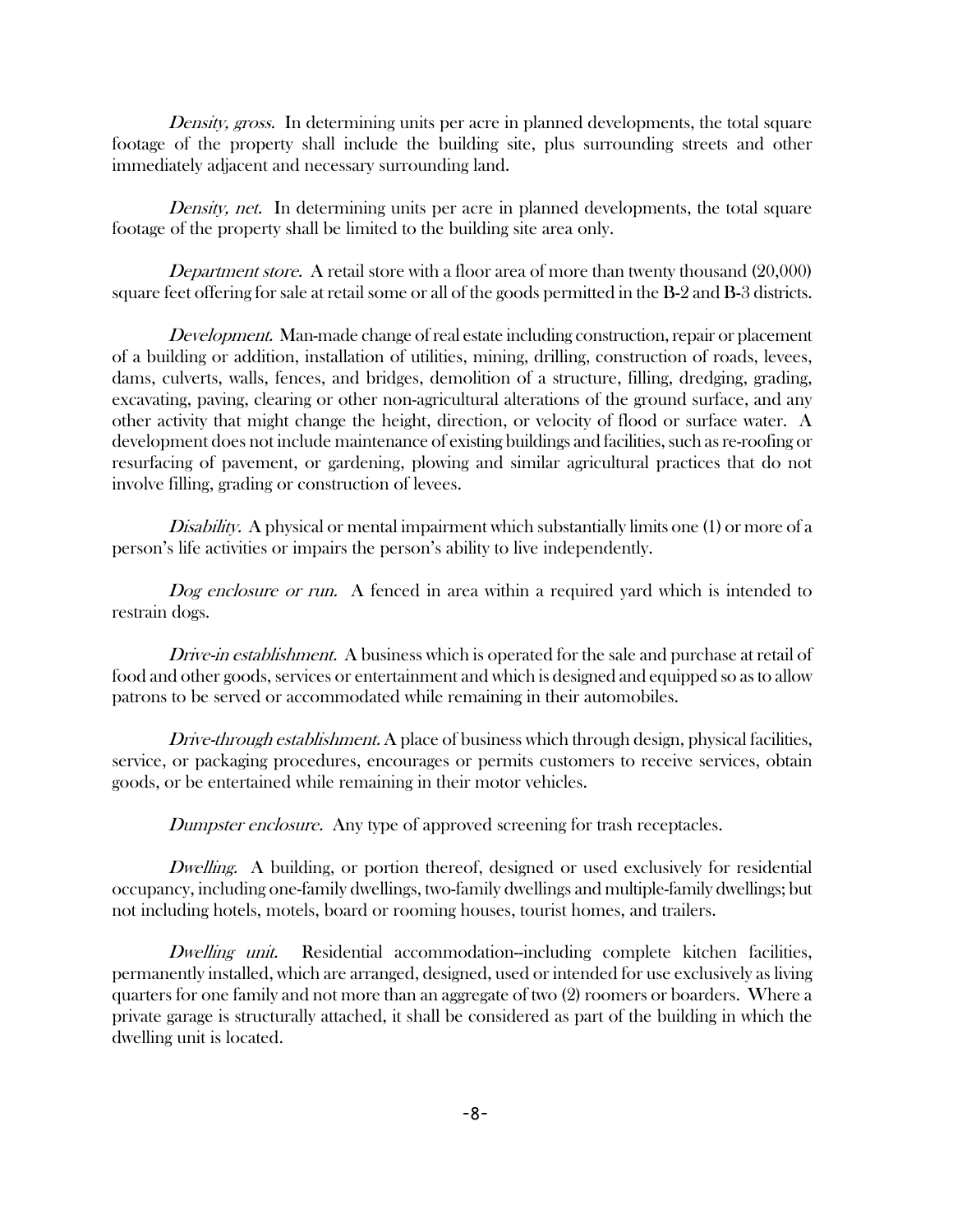Dwelling, attached. A dwelling which is joined to other dwellings at both sides by common walls, as one of a series of not more than eight (8) dwellings arranged in a row including the semidetached dwellings at the ends.

Dwelling, detached. A residential building which is entirely surrounded by open space on the same lot.

Dwelling, multiple-family. A residential building containing three (3) or more dwelling units.

Dwelling, semi-detached. A dwelling which is joined to another dwelling at one side only by a common wall.

Dwelling, single-family. A residential building containing one dwelling unit, entirely surrounded by open space.

Dwelling, two-family, detached. A dwelling having two (2) dwelling units, one above the other.

Dwelling, two-family (duplex). A residential building containing two (2) dwelling units which share a common structural division without openings.

Easement. A right given by the owner of land to another party for a specific, limited use of that land.

Engineer. A registered engineer of the State of Illinois under the Illinois Professional Engineering Act (225 ILCS 32/1, et seq.)

Face of sign. The surface area of the sign upon which a message may be displayed or illustrated.

*Family.* One (1) person or two (2) or more persons each related to the other by blood, marriage, or legal adoption, or a group of not more than three (3) persons not all so related, maintaining a common household in a dwelling unit. A family may include, in addition thereto, not more than two (2) roomers, boarders, or permanent guests - whether or not gratuitous.

Fast food establishment. Eating establishments whose principal business is the preparation of food for immediate sale and consumption, generally served in disposable containers and wrappers, where orders are placed and picked up by patrons at the sales window(s), counter(s), or service area(s) for consumption on or off the premises, where seating is normally without full-time waiter service. These establishments often provide drive-through facilities.

Fence. An enclosure or barrier constructed of wood and/or human-made material(s) used to delineate boundary or as a means of confinement.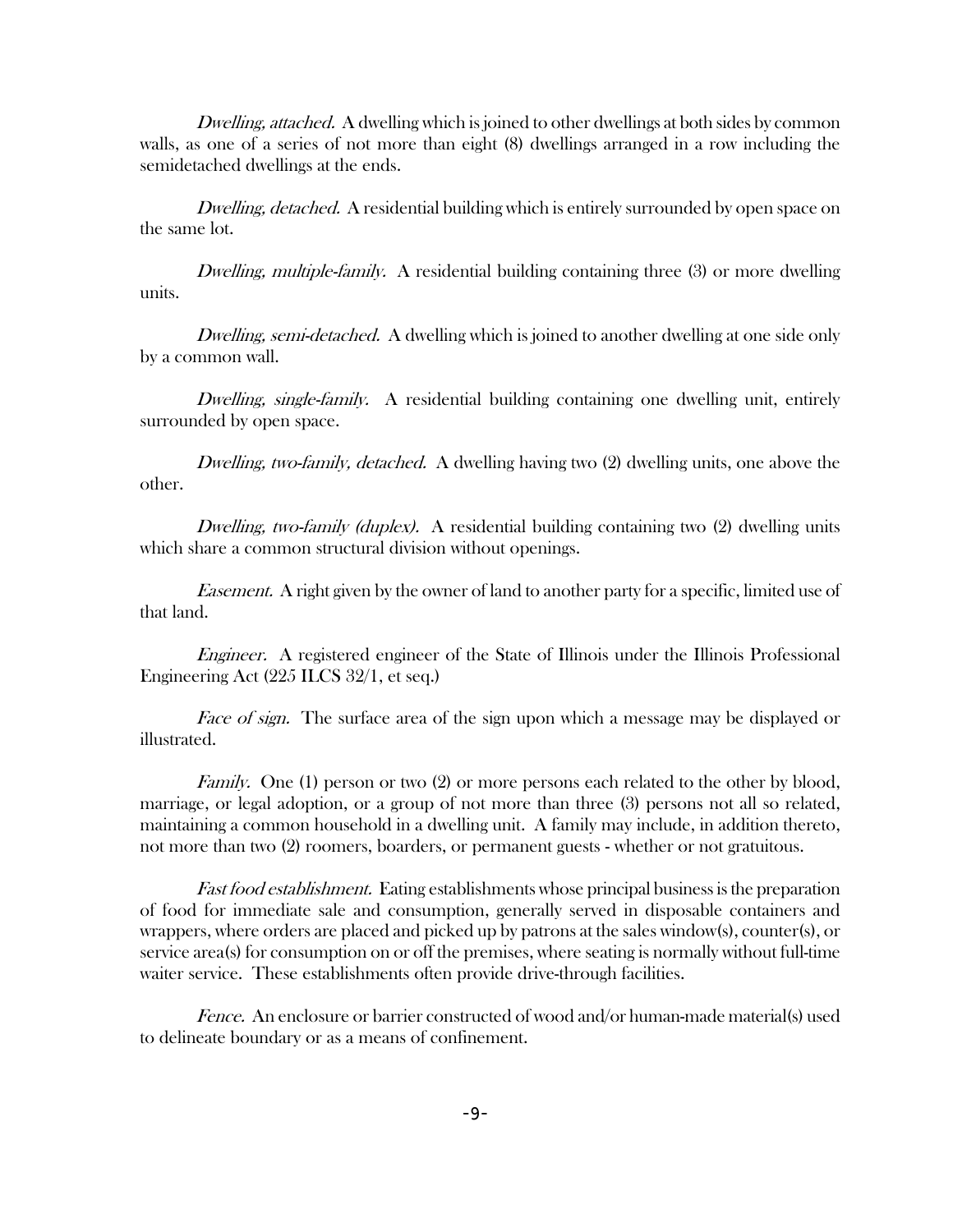Fence, decorative. All fencing which is ornamental or embellished and shall include but is not limited to the following types of fencing: post and rail, split rail, oak horse and picket, but excluding chain link.

Fence, open. A fence having a regular pattern with more than fifty (50) percent open space in the plane of the fence.

Fence, semi-open. A fence having a regular pattern of between ten (10) and fifty (50) percent open space in the plane of the fence.

Fence, solid. A fence having a regular pattern with less than ten (10) percent open space in the plane of the fence.

Flashing signs. Means any illuminated sign which contains an intermittent or flashing light source, and is not constant in intensity and color when in use.

*Flat roof.* Any roof with a slope of less than 2 in 12 shall be considered a flat roof. (Amended by Ordinance No. 4564 December 22, 2008)

Flood Insurance Rate Maps. A map prepared by the Federal Emergency Management Agency that depicts the special flood hazard area (SFHA) within a community. This map includes insurance rate zones and floodplains and may or may not depict floodways.

Floodplain. Any area equal to or lower than the base flood elevation which is susceptible to being inundated by water from any source including, drainageways with a tributary area in excess of 640 acres, isolated depressional areas with a surface area greater than 0.25 acres at the time of inundation, and any area indicated as a SFHA on a FIRM map, the limits of which are defined by superimposing the base flood elevation on the best available topographic information for the area.

Floor area, gross. For the purpose of determining floor area ratio, the gross floor area of a building or buildings shall be the sum of the gross horizontal areas of the several floors of such building or buildings--measured from the exterior faces of exterior walls or from the center line of party walls separating two buildings. In particular, "gross floor area" shall include:

- (a) Basement space, if at least one-half  $(1/2)$  of the basement story height is above the average grade of the adjoining ground, or used for purposes other than storage.
- (b) Elevator shafts and stairwells at each floor.
- (c) Floor space used for mechanical equipment where the structural headroom exceeds seven and one-half (7 1/2) feet, except equipment, open or enclosed, located on the roof, i.e.: Bulkheads, water tanks and cooling towers.
- (d) Attic space where the structural headroom exceeds seven and one-half (7  $\frac{1}{2}$  feet).
- (e) Interior balconies and mezzanines.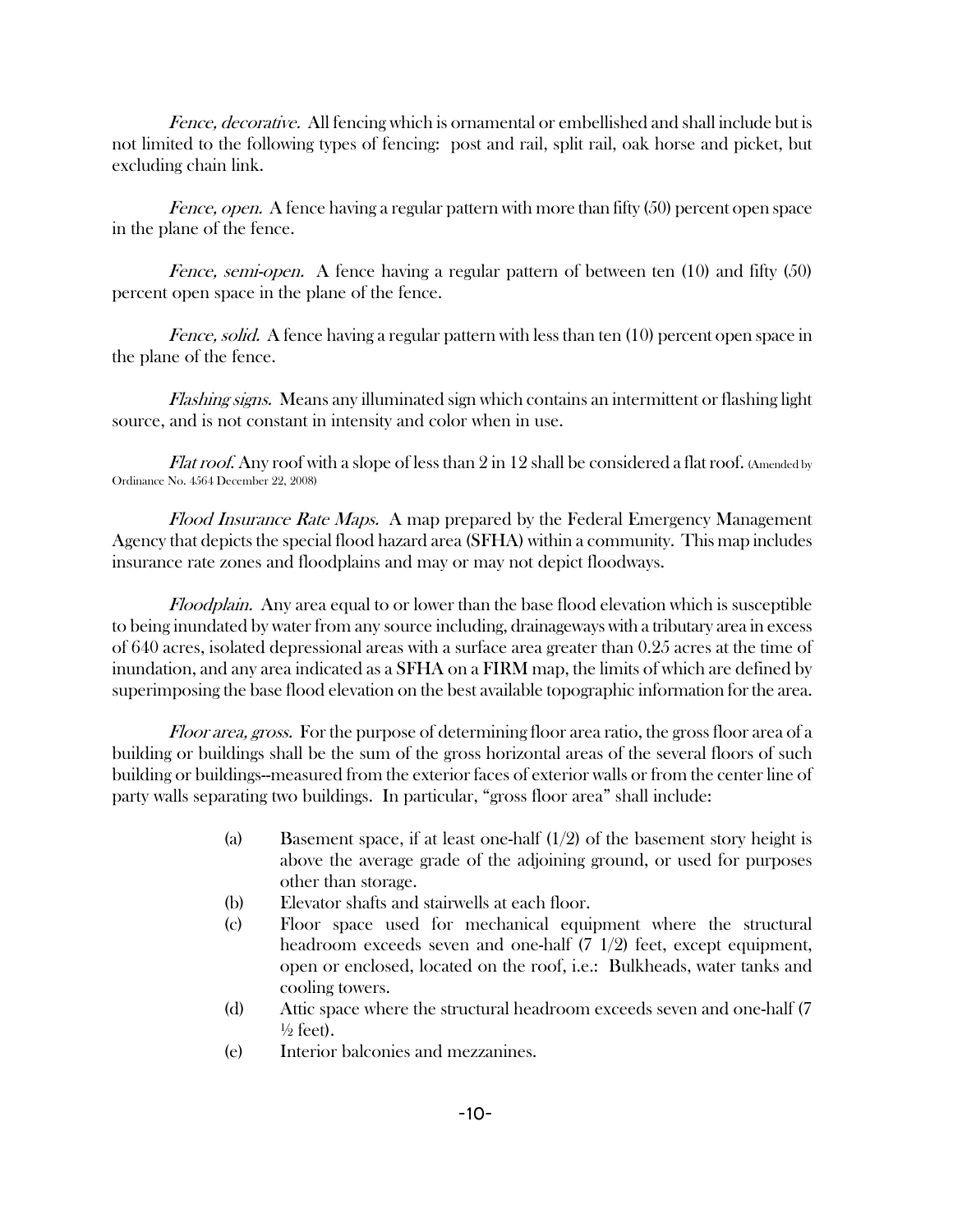- (f) Enclosed porches, but not terraces and breezeways.
- (g) Accessory uses and structures, when determining the floor area ratio.

Floor area ratio. The numerical value obtained through dividing the gross floor area of a building or buildings by the total area of the lot or parcel of land on which such building or buildings are located.

Funeral home and undertaking establishment. Shall mean a facility where ceremonies are held in connection with the embalming and burial of deceased persons and shall not include, as a service provided, the cremation of corpses.

Garage, private. A detached building or an accessory portion (but not an accessory structure) of the principal building intended for and used to store the private passenger vehicles, boats, trailers, motor homes, campers, snowmobiles, all terrain vehicles and/or other recreational accessories of the residents upon the premises, and in which no business, service or industry connected directly or indirectly with these items is carried on, and provided that not more than one-half (1/2) of the space may be rented for private vehicles of persons not residents on the premises, except that all of the space in a garage of one or two car capacity may be so rented. A garage is not an accessory structure. Such garage shall not be used for more than one commercial vehicle per family resident upon the premises, but no such commercial vehicle shall exceed six thousand (6,000) pounds gross vehicle weight. Garages may include areas for work space for hobbies and special interests (non commercial) and storage of equipment used to maintain the structures and property where they are located. (Amended by Ordinance No. 4564 December 22, 2008)

Garage, public. Any building where motor vehicles are painted, repaired, rebuilt, reconstructed or stored for compensation.

Garage, storage. A building used solely for the storage of passenger vehicles, but not for the service or repair thereof nor the sale of fuel, accessories or supplies.

Group home. A single dwelling unit occupied on a relatively permanent basis in a familylike environment by unrelated persons with disabilities. Paid professional support staff, provided by a sponsoring agency, either living with the residents on a 24-hour basis, or present whenever residents are present at the dwelling, shall be required unless a Special Use approval is obtained to eliminate the requirement of supervision. A "Group Home" shall comply with the zoning regulations for the district in which the site is located.

Height of structure, measurement. The vertical dimension from ground level to the ridge of a sloped roof structure, or to the coping of a flat roofed structure.

Home occupation. Any occupation or profession conducted in a dwelling unit by an occupant of the dwelling unit which is incidental and secondary to the use of the dwelling unit.

Hospice. A temporary residential living arrangement for persons with a disease that requires full-time support, therapy and/or treatment.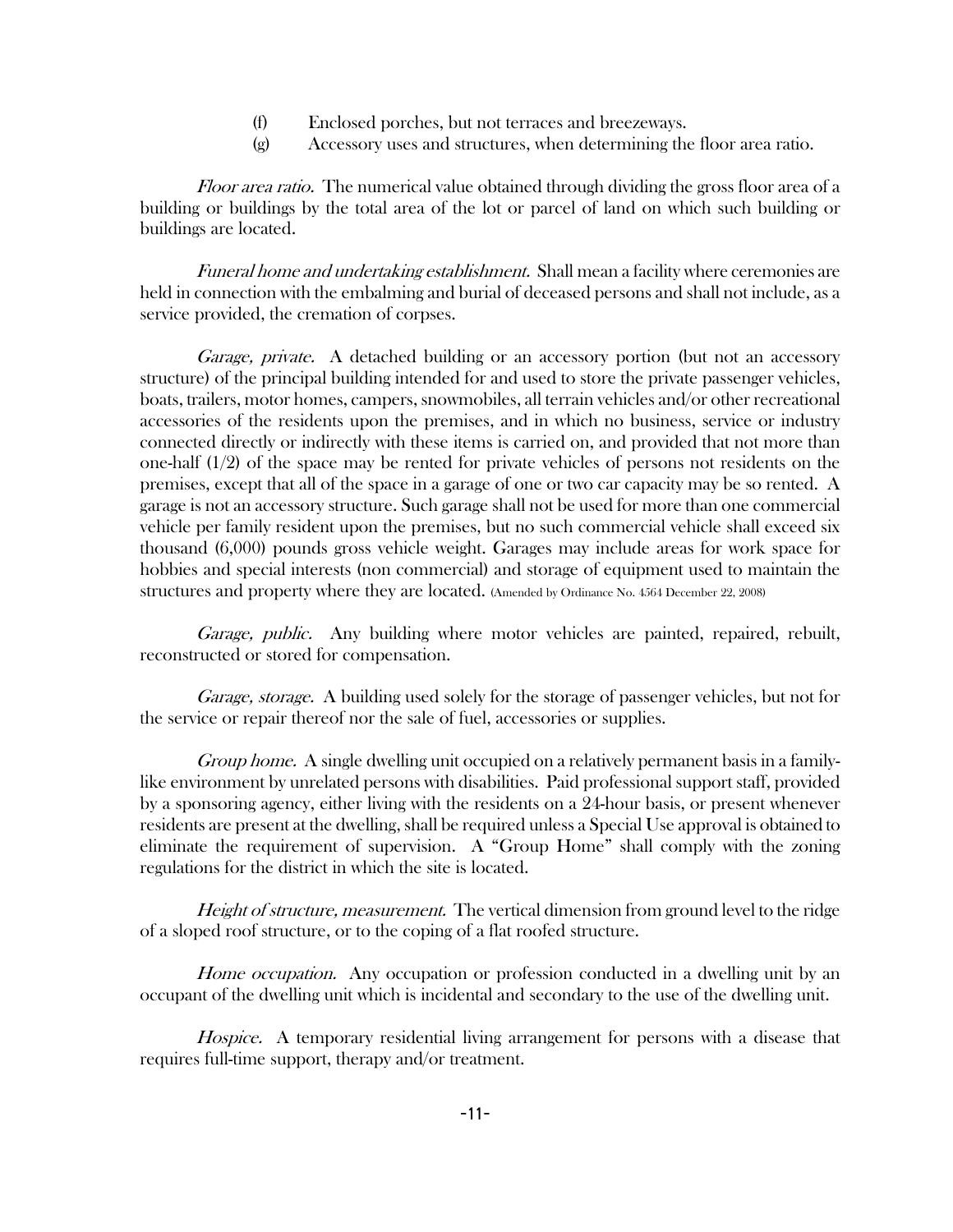Hotel. A building which provides a common entrance, lobby, halls and stairways and in which lodging is offered with or without meals to ten (10) or more transient guests.

Hotel apartment. A hotel which contains dwelling units, and boarding rooms and in which at least fifty (50) percent of the gross floor area devoted to residential use shall be allocated to such dwelling units.

Illuminated sign. Any sign which has characters, letters, figures, designs or an outline illuminated by electric lights, luminous tubes or other means; or a sign illuminated by a source of light which is cast upon or falls upon the surface or face of the sign to illuminate by reflection only.

Illuminated traffic signal. Any traffic control device or sign duly authorized by law which is illuminated by electric lights or luminous tubes.

Isolated depressional area. Any area inundated by the base flood that is not a regulatory floodplain or a channel or drainage-way.

Junkyard. An open area where waste, used or secondhand materials are bought, sold, exchanged, stored, baled, packed, disassembled, or handled, including but not limited to scrap iron and other metals, paper, rags, rubber tires, and bottles.

Laboratory. A place devoted to experimental study such as testing and analyzing. Manufacturing, assembly, or packaging of products is not included in this definition.

Landscaping. The planting of grass or ground cover, together with the mandatory planting of ornamental shrubbery or trees.

Land surveyor. A licensed professional land surveyor of the State of Illinois, under the Illinois Land Surveyors Act (225 ILCS 330/1, et seq.).

Liquified petroleum gas. Any material which is composed predominantly of any of the following hydrocarbons or mixtures of them: Propane, propylene, butane (normal butane or isobutane) and butylene.

Living area – residential. The habitable area of the residence that is heated and is, or could be, occupied. The ground floor area shall be measured from the outside of the exterior walls above the foundation and be the level closest the ground at the main entrance less areas that are not habitable. The second floor area shall be measured from the outside of the exterior walls at the level above the ground floor less areas that are not habitable. Habitable areas can include areas that are the finished area in walk-out basements and split levels provided they comply with code requirements for habitable rooms. Unfinished basements, attics, porches, covered porches, greenhouses, decks, garages, and unheated storage areas are not included in living area. (Amended by Ordinance No. 4564 December 22, 2008)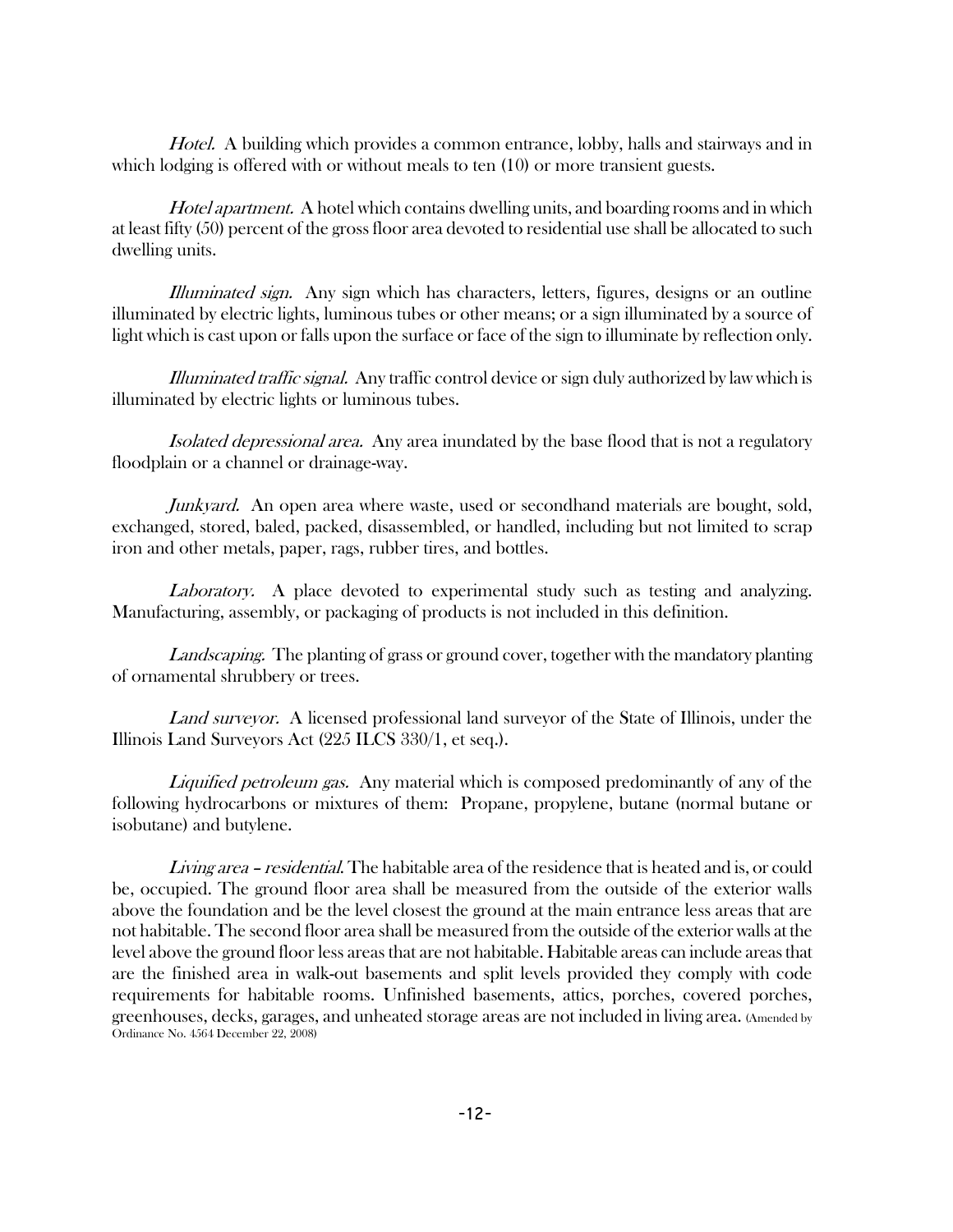Loading or unloading berth. An open, hard surfaced area of land other than a street or public way, the principal use of which is for the standing, loading and unloading of motor trucks, tractors, or trailers.

Lodging room. A room rented as sleeping and living quarters, but without cooking facilities and with or without a bathroom. In a suite of rooms without cooking facilities, each room which provides sleeping accommodations shall be counted as one "lodging room".

Lot. A parcel of land designated as a lot on a recorded plat of subdivision, and having its principal frontage upon a street.

Lot, corner. A lot at the junction of and abutting on two (2) or more intersecting streets, or at the point of deflection in alignment of a single street, the interior angle of which does not exceed one hundred thirty-five (135) degrees.

Lot, improved. A lot containing a principal structure.

Lot, interior. A lot other than a corner lot.

Lot, through. A lot having a pair of opposite lot lines along two (2) or more parallel public streets, and which is not a corner lot.

Lot, unimproved. A lot without a principal structure.

Lot, zoning. A single subdivided tract of land or group of subdivided tracts of land which, at the time of applying for a building permit, is designated by its owner or developer as a tract to be used, developed or built upon as a unit.

Lot area. The area of a horizontal plane bounded by the lot perimeter lines.

Lot depth. The mean horizontal distance between the front lot line and the rear lot line of a lot measured within the lot boundaries.

Lot line. A property boundary line of any lot held in single or separate ownership, except that, where any portion of the lot extends into the abutting street or alley, the lot line shall be deemed to be the street or alley line.

Lot line, front. That boundary of a lot which is along an existing or dedicated street. A corner lot must use the smaller lot dimension as the front lot line.

Lot line, rear. That boundary of a lot which is most distance from and is or is approximately parallel to the front lot line. If the rear lot line is less than ten (10) feet in length, or if the lot forms a point at the rear, the rear lot line shall be deemed to be a line ten (10) feet in length within the lot, parallel to and at the maximum distance from the front lot line.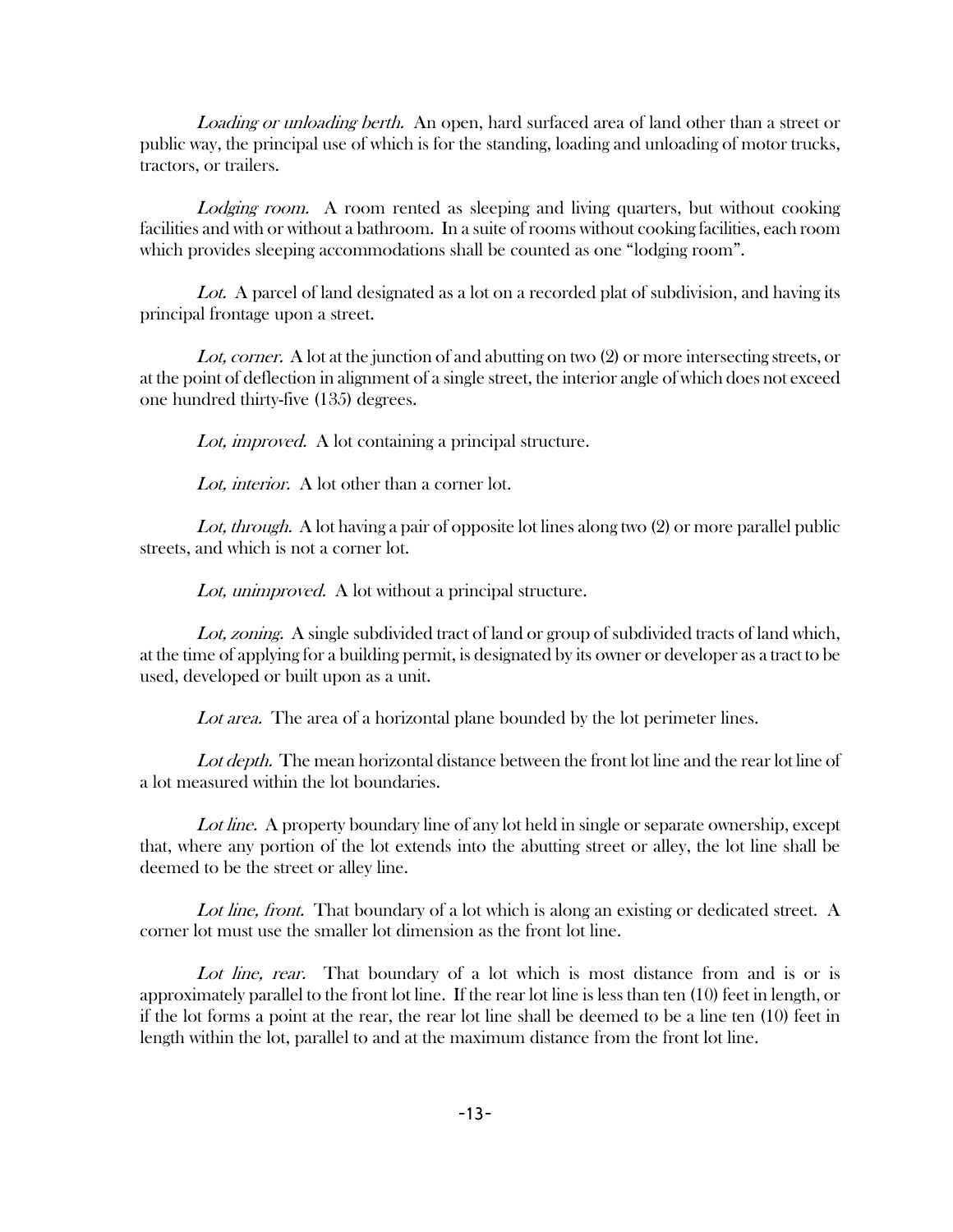Lot line, side. Any boundary of a lot which is not a front or rear lot line.

Lot width. The mean horizontal distance between the side lot lines of a lot measured within the lot boundaries.

*Marquee.* A permanent structure projecting from part or all of the building face but not supported at ground level.

*Message board.* An advertising structure on which copy or characters are changed manually in the field.

Mini-warehouse. A building or group of buildings in a controlled access compound that contains varying sizes of individual compartmentalized and controlled access stalls or lockers of no more than five hundred (500) square feet of floor area for the dead storage of customer's goods or wares in enclosed buildings or in the open for a distance not to exceed thirty (30) feet from the outer walls of said building or buildings; provided, however, that no such storage shall be allowed outside of a mini-warehouse on any side which faces any zoning district other than "M" Manufacturing District. No volatile materials are allowed.

Mobile home. A trailer designed and constructed for dwelling purposes, which may contain cooking and sanitary facilities.

Motel (tourist court). A building or group of detached, semidetached or attached buildings on a lot containing guest rooms or dwellings each of which has a separate outside entrance leading directly from the outside of the building, with garage or parking space conveniently located to each unit, and which is designed, used or intended to be used primarily for the accommodation of automobile transients. Motels do not include hotels, boarding houses or trailer camps.

Motor freight terminal (truck terminal). A building in which freight brought by motor truck is assembled and sorted for routing in intrastate and interstate shipment.

Motorized home. A portable dwelling designed and constructed as a self-propelled vehicle.

Moving sign. Means any sign that has an external or visible part, or parts, that move, rotate, or spin. Copy changes which indicate time, temperature or date shall not, for that reason alone, be considered moving signs.

Nameplate. A sign identifying only the name, occupation or profession and address of the business or occupant of the lot where the sign is placed; or a directory listing the names, addresses and businesses of the occupants.

Nonconforming structure. Any structure which does not comply with all of the regulations of this Ordinance governing the bulk for the district in which such building is located, or is designed or intended for a nonconforming use.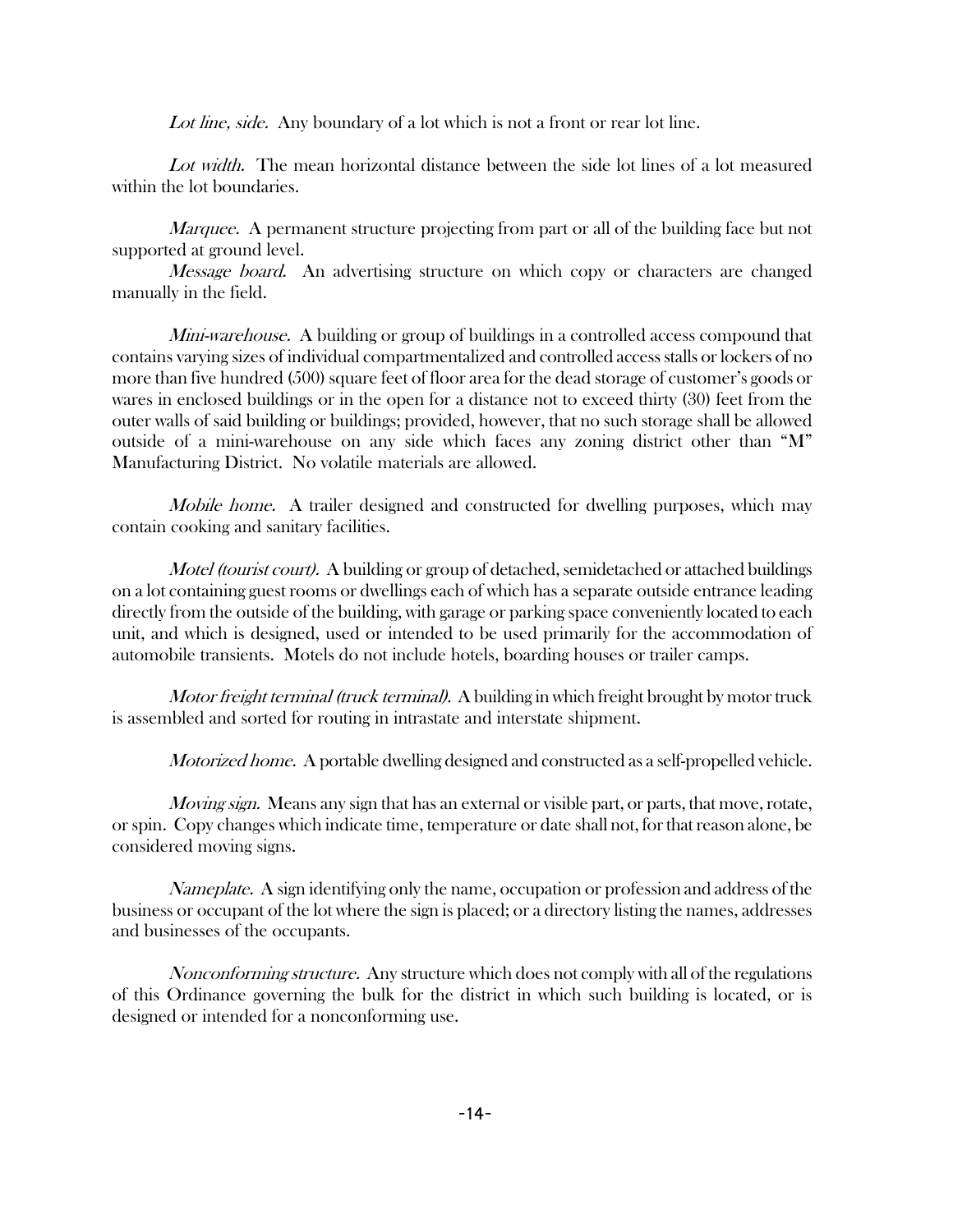Nonconforming use. A structure and the use thereof or the use of land that does not conform with the regulations of this Ordinance or any amendment thereto governing the use in the district in which it is located, but conformed with all the codes, ordinances and other legal requirements applicable at the time such structure was erected, enlarged or altered, and the use thereof or the use of the land was established.

Oriel window. A bay window built out from a wall and resting on a bracket or similar support.

Overhead utility lines. Wires or cables used for distribution and/or transmission of public services (i.e. electricity, cable television, telephone) that are located above the ground.

Parking space, automobile. A suitably surfaced and permanently maintained area on privately owned property, either within or outside a building, of sufficient size to store one standard automobile, but in no event less than two hundred (200) square feet, exclusive of passage-ways, driveways, or other means of circulation or access.

Performance standard. A criteria established to control smoke and particulate matter, noise, odorous mater, toxic matter, vibration, fire and explosion hazards, glare, and radiation hazards generated by or inherent in uses of land or buildings.

Person. Every natural individual, firm, partnership, association, corporation or organization of any kind.

Pickup coach. A structure designed primarily to be mounted on a pickup or truck chassis and with sufficient equipment to render it suitable for use as a temporary dwelling for travel, recreational or vacation uses.

Planned development. Shall mean a land development project, comprehensively planned as an entity via a unitary site plan which permits flexibility in building, mixture of housing types and land uses, usable open spaces, and the preservation of significant natural features.

Porch. A roofed over structure, projecting out from the wall or walls of the principal structure which is commonly open to the weather.

Recreational vehicle. Shall mean a vehicular portable structure, mounted on a vehicle chassis, primarily designed for recreation purposes.

Restaurant. Any food service establishment in which food or drink is prepared for sale or for service on the premises or elsewhere (including but not limited to restaurant, coffee shop, cafeteria, short order café, luncheonette, grill, tea room, sandwich shop, soda fountain, roadside stand, drive-in, or similar place).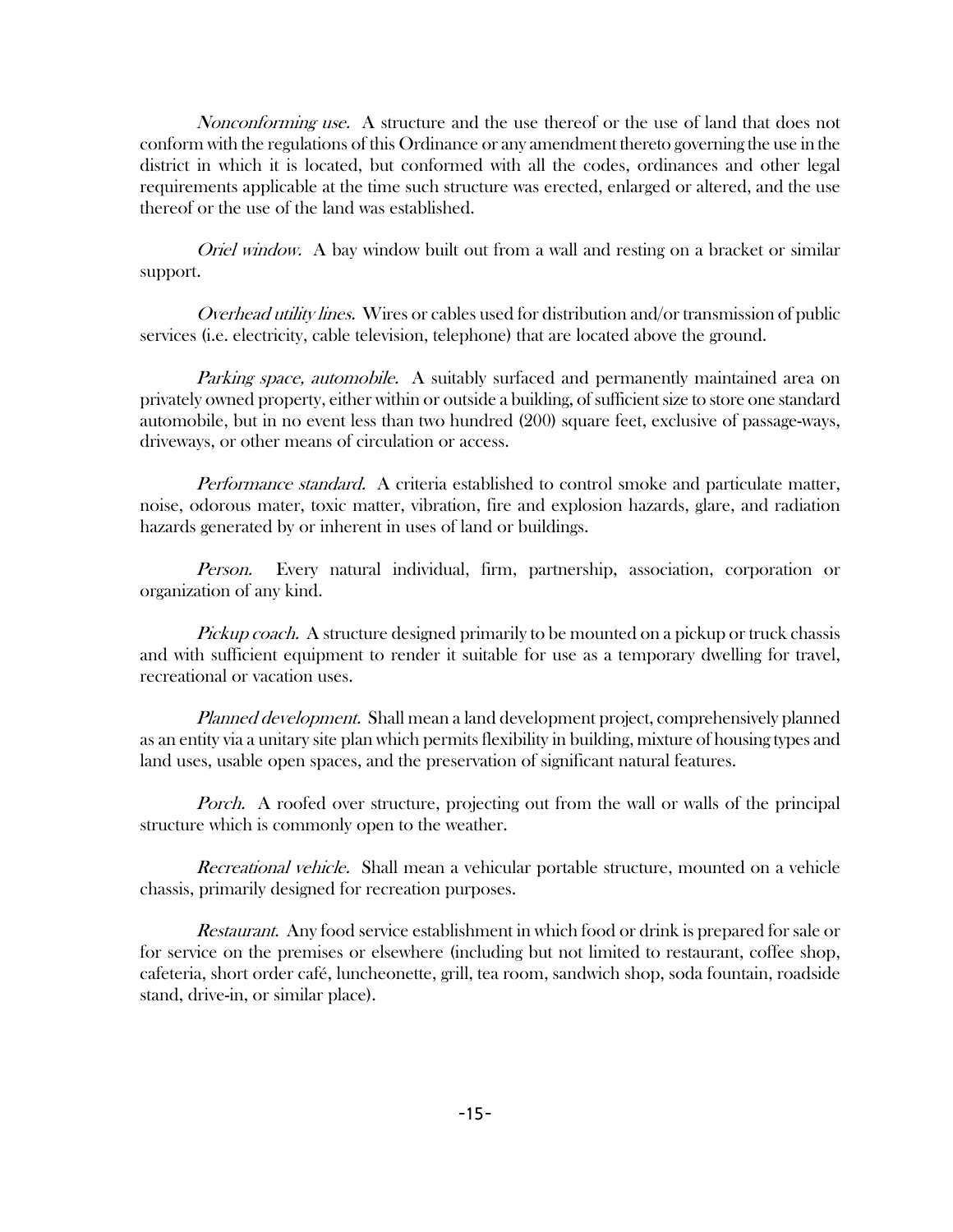Ringlemann Chart. The "Ringlemann Chart" is one which is described in the U.S. Bureau of Mines Information Circular 6888, and on which are illustrated graduated shades of grey for use in estimating the light-obscuring capacity of smoke and smoke density.

Roof sign. Means any sign erected, constructed and maintained wholly upon or over the roof or parapet wall of any building.

Satellite dish station. Also referred to as "earth stations" or "ground stations" shall mean any antenna with an essentially solid surface, whether flat, concave or parabolic which is designed for receiving communication signals from a transmitter relay located in planetary orbit or on the planet itself.

Screening. Any solid fencing, walls, or landscaping used to conceal a structure, or the like from an outside observation.

Setback, front yard. The minimum horizontal distance between the front line or side line of the building and the property line at the street, disregarding steps but including open or closed porches. (Amended by Ordinance No. 4564 December 22, 2008)

Setback, rear yard. The minimum horizontal distance between the rear line of the building and the rear lot line.

Setback, side yard. The minimum horizontal distance between the side line of the building and the side lot line.

Sign. Means every sign, copy change, flashing sign, streamer, window promotional sign, billboard, freestanding sign, attached sign, roof sign, illuminated sign, temporary sign, marquee, awning, canopy, and any announcement, declaration, demonstration, display illustration or insignia containing words, printing, pictures, designs, or combinations hereof used to identify or inform or advertise or promote the interests of any person, business, profession, product or service when the same is placed in view of the general public. The frame work, inserts, panels and supports are all included as parts of the sign itself. Sign supports need not be removed until after a period of 24 months from the date the sign has been ordered to be removed by the Building Inspector which period may, upon good cause shown, be extended by the Building Inspector for up to another 12 month period. (Amended by Ordinance No. 4364 Oct 30, 2006)

Sign, attached. A sign attached to or held in place by supports attached to a principal structure.

Sign, development. A temporary on-premises sign for the purpose of advertising a new construction project or development during the period in which it is being constructed as well as the initial renting/selling period.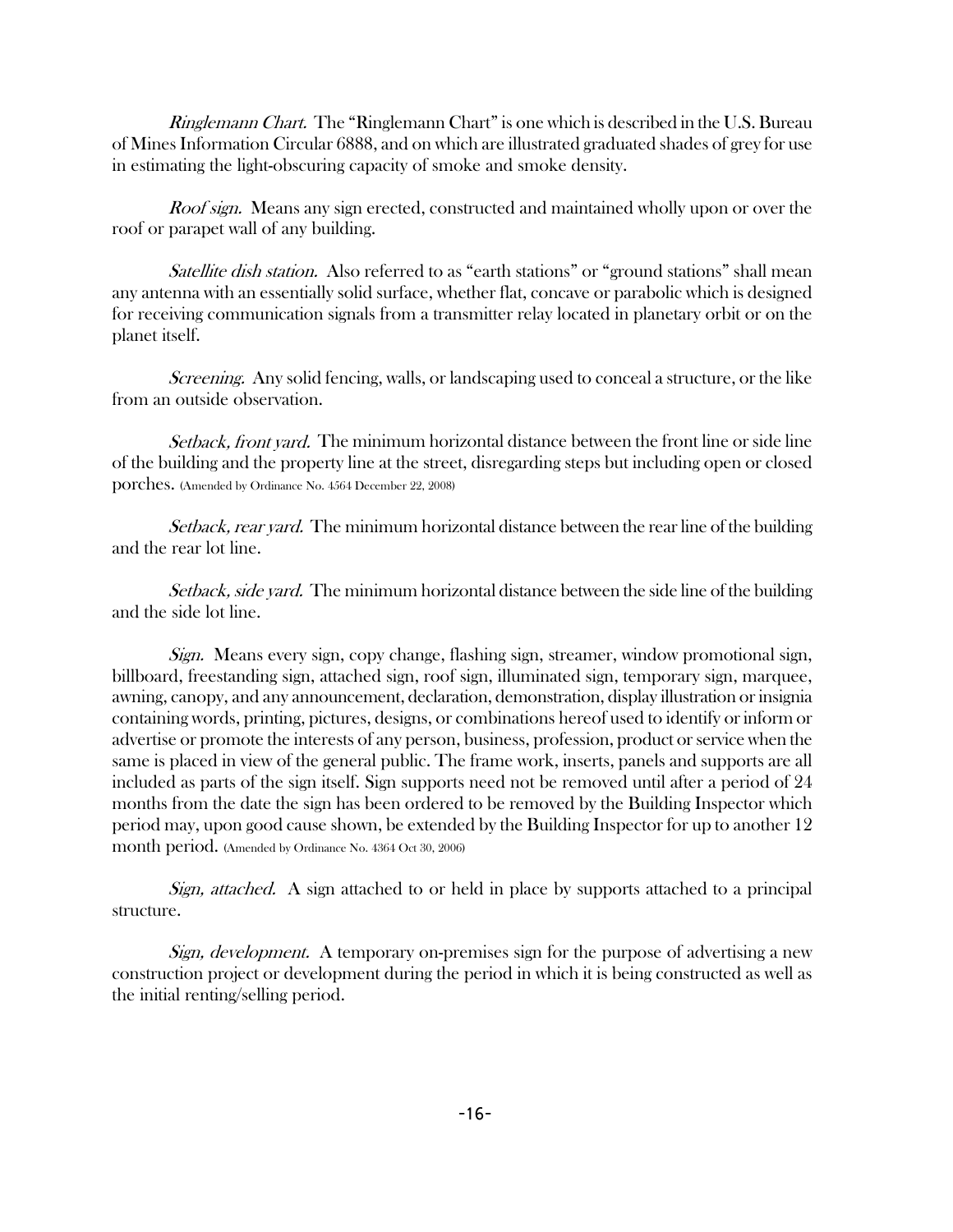Sign, event. A sign advertising the name, duration, and/or place of a business promotion, carnival, festival, bazaar, political campaign or similar event, provided the sign shall be displayed for a short period of time.

Sign, freestanding. A sign supported by pedestal(s), pier(s), column(s), or other similar support(s) either in or upon the ground, and which is not attached to any building.

Sign, noncommercial. A sign, providing no commercial advertising of any kind, used to identify public or educational institutions, churches, parks and other similar, non-commercial activities.

Sign, nonconforming. A sign existing at the effective date of this Ordinance which could not be constructed under the terms of this Ordinance.

Sign, temporary. A non-permanent sign erected, affixed or maintained for a short, usually fixed, period of time.

Sign, window promotional. A sign which promotes a price of service offered by the business or commercial use and is located in the window of said establishment.

Special use. A "special use" is permission granted by the City Council for use of property in a way not ordinarily permitted in a given zoning district classification.

Stable, private. A stable is any building, located on a lot on which a residence is located, designed, arranged, used or intended to be used for not more than four (4) horses for the private use of the residence, but shall not exceed six hundred (600) square feet in area.

Stable, public. A stable where horses are kept for remuneration, hire or sale.

Stand, roadside. A structure for the display and sale of products with no space for customers within the structure itself.

Street. A public or private right-of-way which affords the primary means of access to abutting property.

Structure. Anything constructed or erected, the use of which requires permanent location on the ground, or attached to something having a permanent location on the ground, including but not limiting the generality of the foregoing, advertising signs, fences and towers.

Structural alteration. Any change, other than incidental repairs, in the supporting members of a building or structure, such as bearing walls or partitions, columns, beams or girders or any substantial change in the roof or exterior walls.

Subdivision regulations. The "City of Peru Subdivision and Site Development Regulations".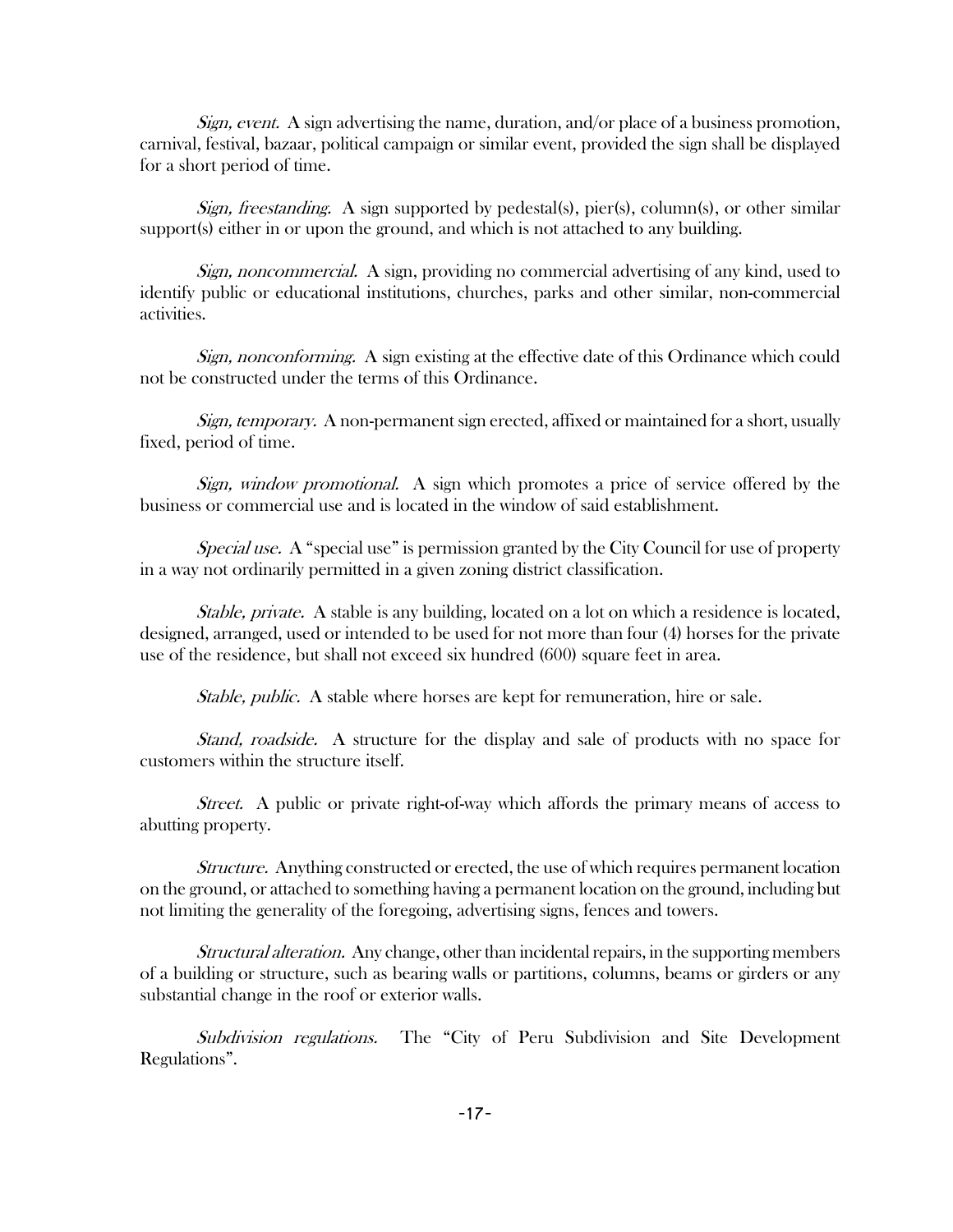Tavern or bar. A place of business that serves alcoholic beverages with a legally approved liquor license.

Unified center. A building or buildings located on a single lot which has at least two (2) separate business or commercial uses.

Use. The purpose or activity for which the land, or building thereon is designed, arranged or intended, or for which it is occupied or maintained.

Use, principal. The main use of land or buildings as distinguished from a subordinate or accessory use.

Use, nonconforming. Any lawfully established use of a building or premises which on the effective date of this Ordinance does not comply with all the applicable use regulations of the zoning district in which such building or premises shall be located. For the purpose of this Ordinance, any use lawfully established on the effective date of this Ordinance which is nonconforming solely by virtue of lacking off-street parking or loading facilities, as required hereinafter for new uses, shall not be deemed a nonconforming use.

Used car lot. Any land used or occupied for the purpose of buying and selling secondhand passenger cars and/or trucks and the storing of same prior to sale.

Variation. A "variation" is a grant of relief by the City Council, pursuant to the terms of this Ordinance, from specific limitations of the zoning ordinance with reference to a structure to be constructed or modified, or a use on a given zoning lot or parcel of land.

Vehicle, motor. Any automobile, pickup, mini-van, van, semi, motorcycle or other vehicle propelled or drawn by mechanical power.

Vehicle, private passenger. Any automobile, pickup three-quarter  $(3/4)$  ton or less, minivan, van or motorcycle owned and used by the occupant for private, every day transportation use.

Yard. An open space on a lot which is unoccupied and unobstructed from its lowest level to the sky, except as hereinafter permitted. A "yard" extends along a lot line and at right angles to such lot line to a depth or width specified in the yard regulations for the district in which such lot is located.

Yard line. A line in a lot that is parallel to the lot line along which the applicable yard extends, and which is not nearer to such lot line at any point that the required depth or width of the applicable yard. A structure or other obstruction shall not encroach into the area between the "yard line" and such adjacent lot line, except for between such permitted obstructions in yards as are set forth in this Ordinance.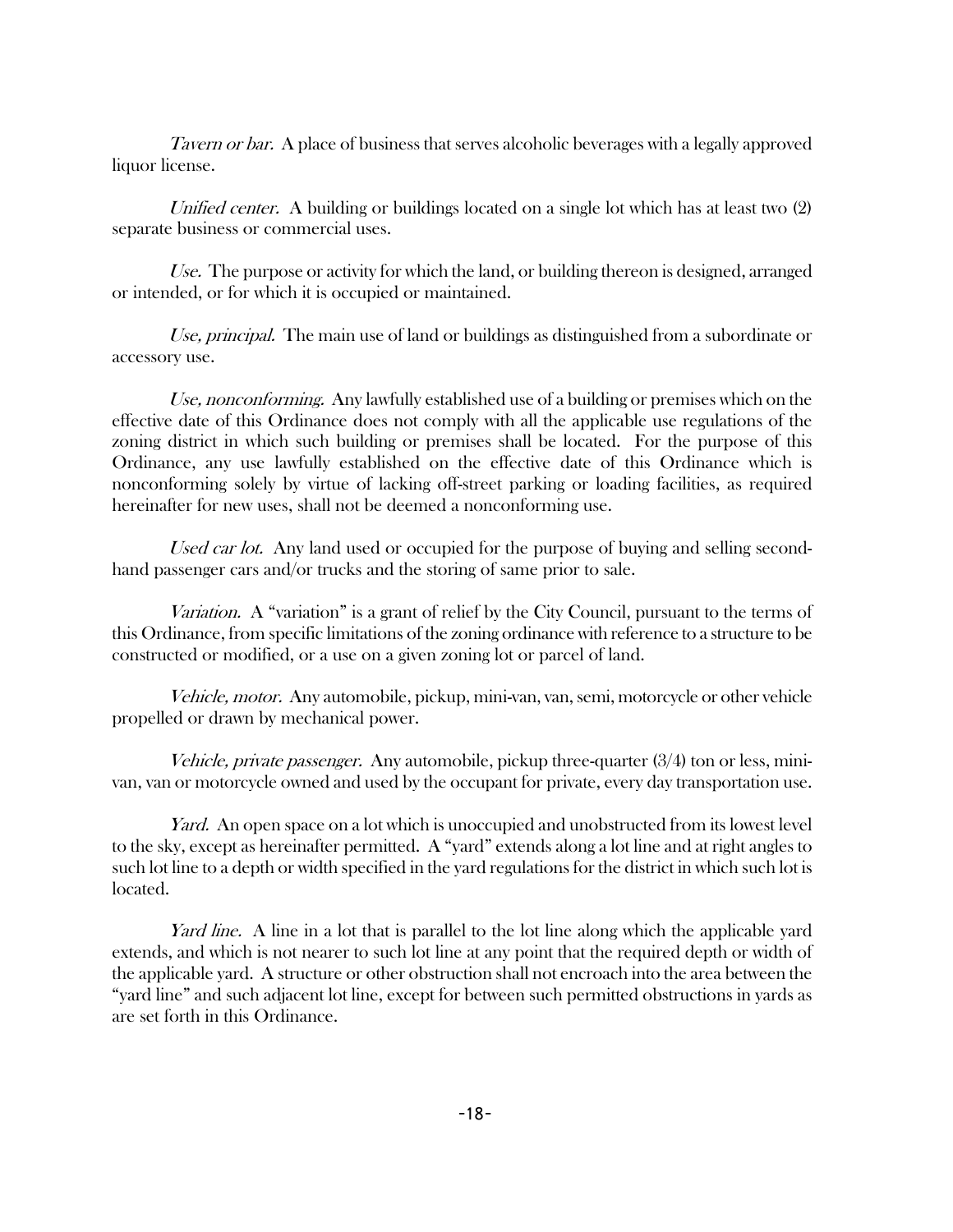# ARTICLE IV - GENERAL PROVISIONS

#### 4.01. Interpretation.

- (a) The provisions of this Ordinance shall be held to be the minimum requirements for the promotion of the public health, safety, morals, and welfare.
- (b) Where the conditions imposed by any provisions of this Ordinance upon the use of land or buildings or upon the bulk of buildings, are either more restrictive or less restrictive than comparable conditions imposed by any other provision of this Ordinance, or of any other law, ordinance, resolution, rule or regulation of any kind, the regulations which are more restrictive or which impose higher standards of requirements shall govern.
- (c) This Ordinance is not intended to abrogate any easement, covenant, or other private agreement; provided that where the regulations of this Ordinance are more restrictive or impose higher standards or requirements than such easements, covenants, or other private agreements, the requirements of this Ordinance shall govern.

#### 4.02. Separability.

It is hereby declared to be the intention of the Mayor and City Council of the City of Peru that all provisions of this Ordinance are separable, in accordance with the following:

- (a) If any court or competent jurisdiction shall adjudge any provisions of this Ordinance to be invalid, such judgment shall not affect any other provision of this Ordinance not specifically included in said judgment.
- (b) If any court of competent jurisdiction shall adjudge invalid the application of any provision of this Ordinance to a particular structure or use, such judgment shall not affect the application of said provision to any other structure or use not specifically included in said judgment.

#### 4.03. Number of buildings per lot.

- (a) Each zoning lot in the City may be improved but shall not exceed one principal building, except for lots zoned PD, Planned Development.
- (b) No accessory structures are allowed without a principal structure.

# 4.04. Lot Divisions

No lot shall hereafter be divided into two or more lots for the purpose of transfer of ownership, unless all lots resulting from each such division shall have lot areas and widths as required by this Ordinance.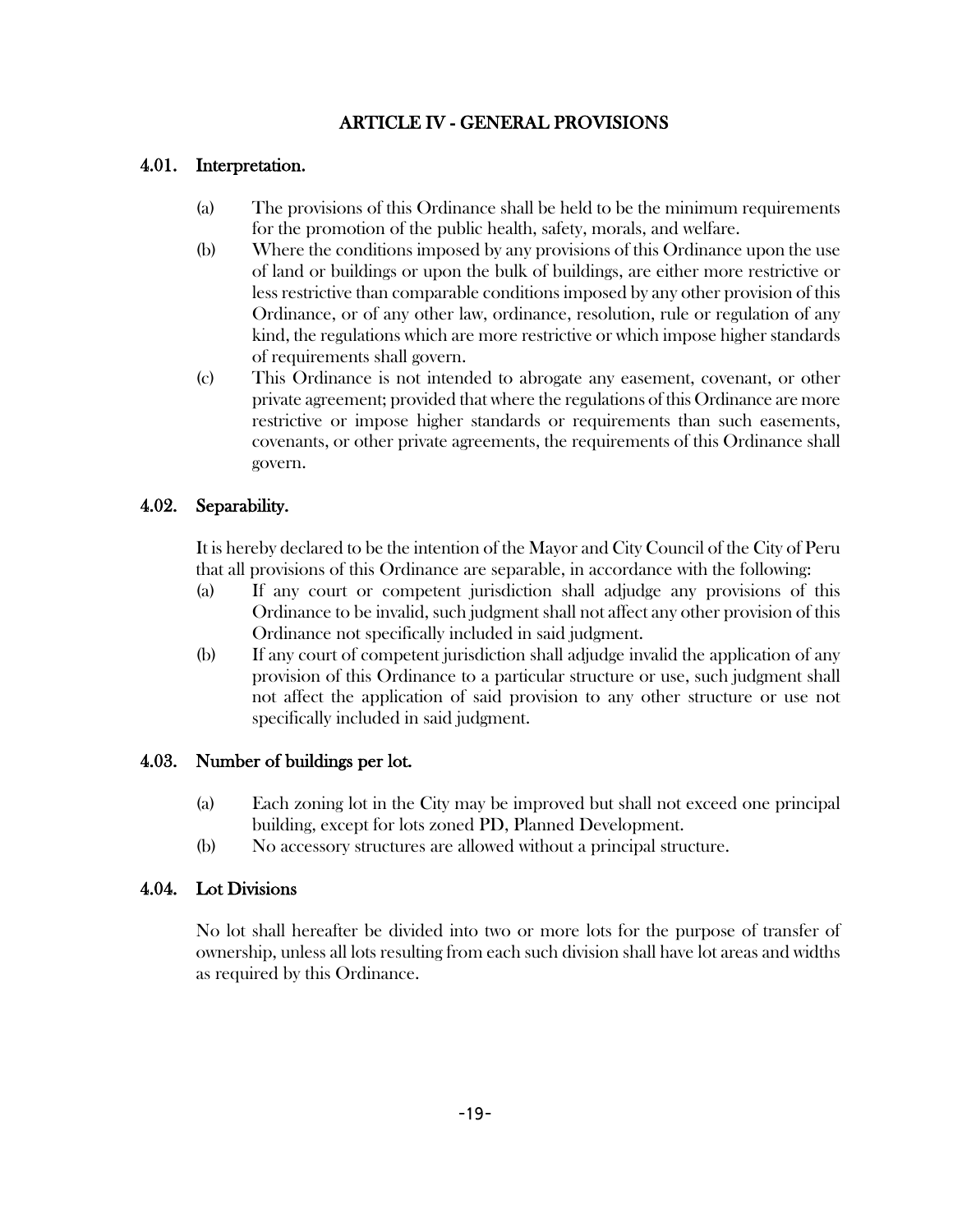# 4.05. Trailers & Mobile Homes

Mobile homes, motorized homes, travel trailers, or camping trailers shall not be occupied for dwelling purposes except in lawfully established mobile home parks or tourist camps. Mobile homes or travel trailers shall not be parked or stored on any lot other than in a lawfully established mobile home park, tourist camp, or trailer sales or manufacturing establishment, except that, in a residence district, one travel trailer may be stored within an enclosed structure on a lot. No more than one camping trailer may be parked or stored in the open or within an enclosed structure on a lot in a residence district, and only when it is in conformance with paragraph 7.03(d)(1)c of this ordinance.

#### 4.06. Tents

Tents shall not be erected, used, or maintained on any lot, except such small tents that are customarily used for recreation purposes and located on the same lot as a dwelling. Temporary use of tents for religious, amusement and recreation, business or manufacturing purposes shall be permitted when a permit has been issued by the Building Inspector.

#### 4.07. Allowable uses of land or buildings.

The following uses of land or buildings are allowed in the districts indicated hereinafter in Articles X, XI, XII, XIII and XIV and under the conditions specified in this Ordinance:

- (1) Uses lawfully established on the effective date of this Ordinance;
- (2) Allowed uses as designated in Articles X, XI, XII, XIII and XIV;
- (3) Special uses;
- (4) Accessory uses.

# 4.08. Prohibited uses of land or buildings.

- (a) No building or tract of land shall be devoted to any use other than one which is specified as an allowed or special use in Articles X, XI, XII, XIII and XIV in the zoning district in which such building or land is located.
- (b) In the event a building permit for a building or structure has been issued in accordance with law prior to the effective date of this Ordinance, and provided that construction is begun within six (6) months of such effective date and diligently prosecuted to completion, said building or structures may be completed in accordance with approved plans; subject to the provisions of Article IX of this Ordinance.
- (c) Therefore, those uses not expressly permitted are prohibited. (Amended by Ordinance No. 4885 March 12, 2012)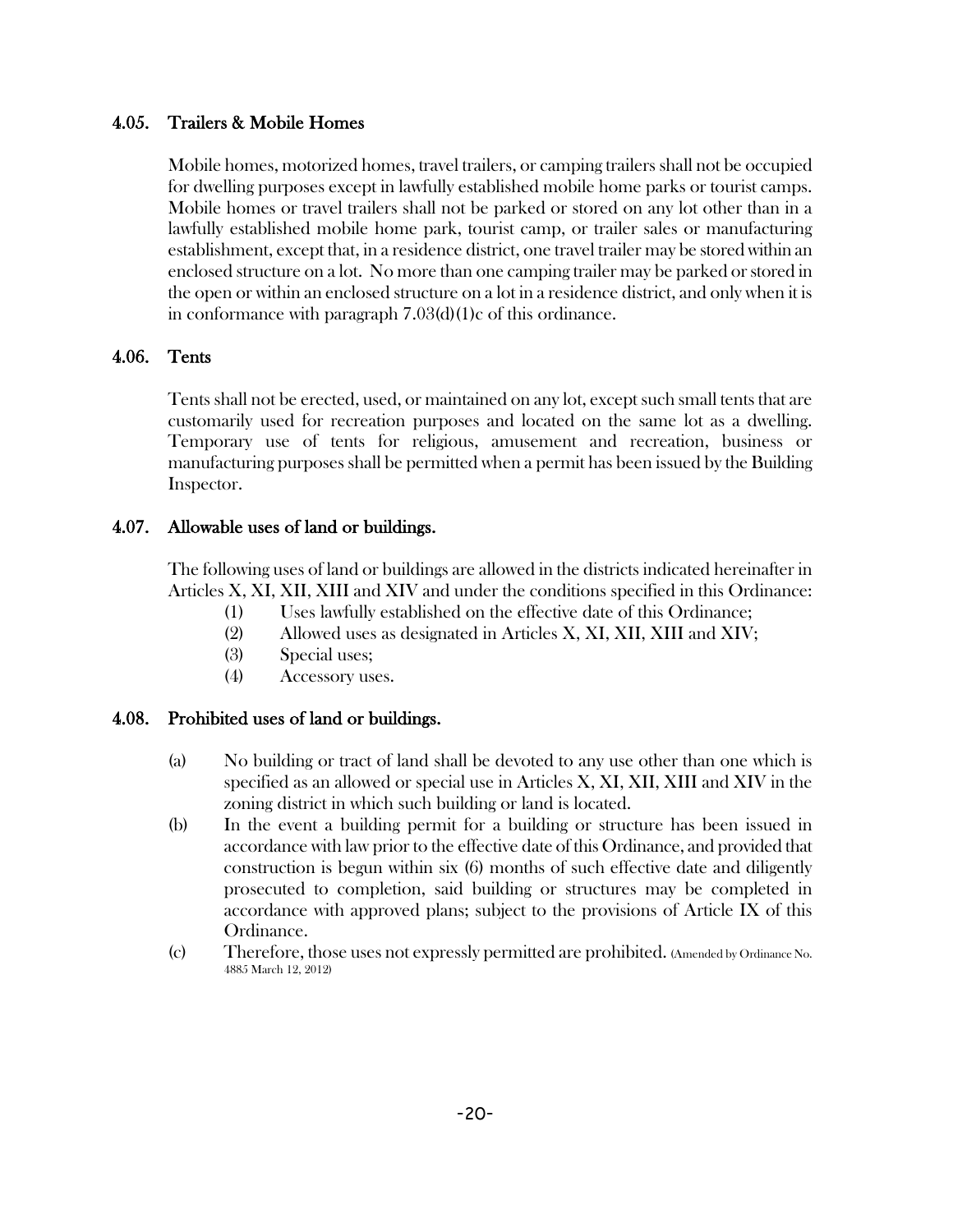#### 4.09. Control over use.

No building or premises shall be used or occupied and no building or part thereof or structure shall be erected, raised, moved, reconstructed, extended, enlarged, or altered, except in conformity with the regulations herein specified for the district in which it is located.

#### 4.10. Control over bulk.

- (a) All new buildings shall conform to the bulk requirements established herein for the districts in which each building shall be located.
- (b) No existing building shall be enlarged, reconstructed, structurally altered, converted or relocated in such a manner as to further conflict with the bulk regulations of this Ordinance for the district in which such building shall be located.

#### 4.11. Height restrictions for building appurtenances.

- (a) Spires, cupolas, chimneys, penthouses, water tanks, flagpoles, monuments, scenery lofts, fire towers, air conditioning equipment, elevator equipment and similar structures and the necessary appurtenances shall not cover more than ten (10) percent of the roof area.
- (b) Said structures shall not exceed a height of one hundred (100) feet or more than twenty-five (25) feet above the height limit prescribed by the regulations of the district in which the site is located, whichever is less.

# 4.12. Allowed obstructions; yards.

For purposes of this Ordinance, allowed obstructions shall be as stated in the zoning regulations of each district. Any obstruction not specifically listed shall not be allowed.

# 4.13. Zoning of annexed land.

All land hereafter annexed to the City of Peru shall be classified as R-1, Single-Family District, unless provision for other classifications is made by ordinance after a public hearing as required by law.

# 4.14. Flood Plain Regulations.

All lands determined to be in the floodplain shall be subject to the regulations of Article VII, entitled "Flood Plain Regulations" contained in the City's "Subdivision and Site Development Regulations" ordinance.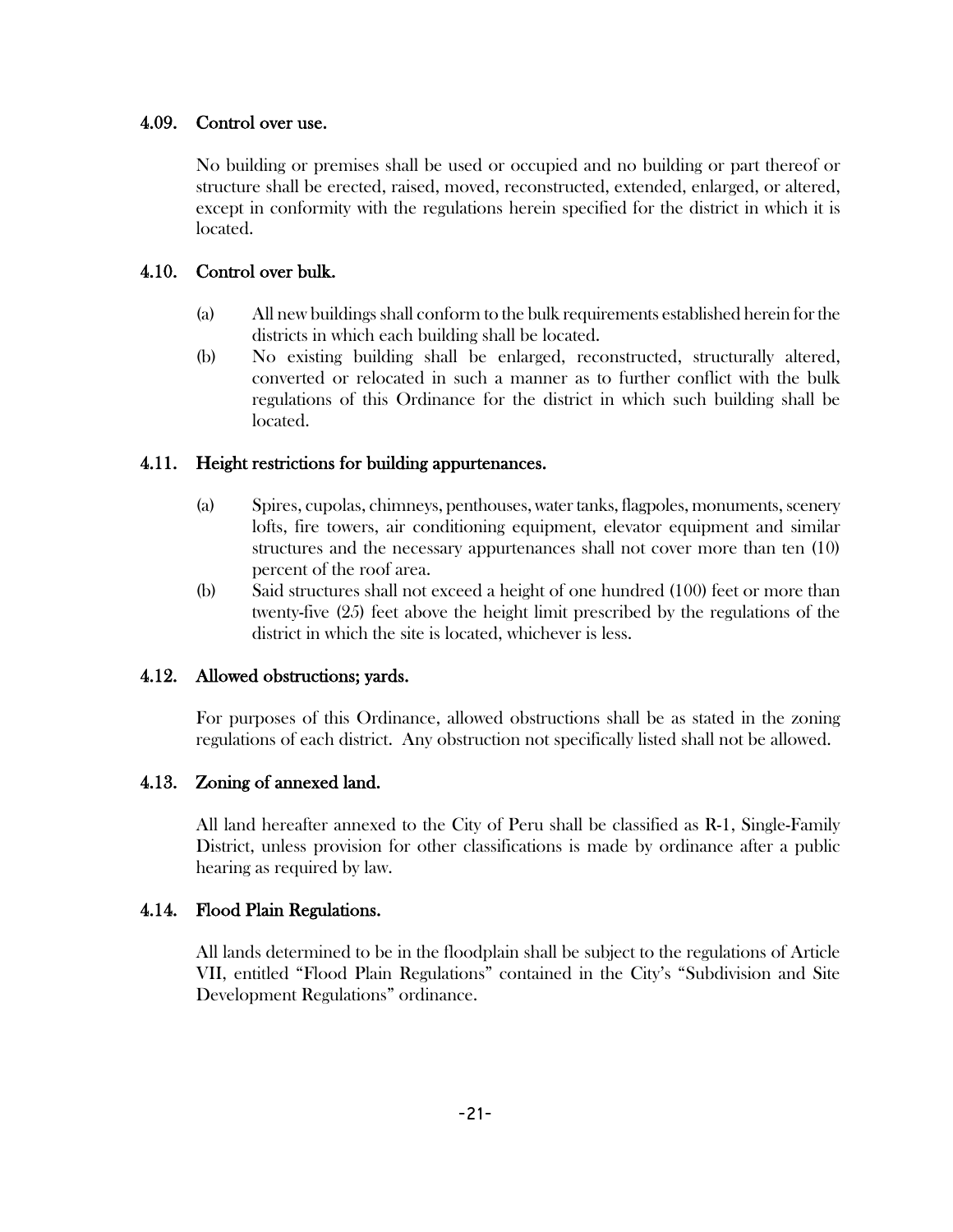#### 4.15. Erosion and sedimentation control.

All excavation, movement of earth, site development and execution of an erosion and sedimentation control plan shall be subject to the rules and regulations of Article VIII, entitled "Erosion and Sedimentation Control Measures" found in the City's "Subdivision and Site Development Regulations" ordinance.

#### 4.16. Airport land use and hazard zoning.

All future land use planning and zoning in the area affected by the airport, shall be in conformance with this ordinance and the accompanying "City of Peru, Illinois - Illinois Valley Regional Airport Zoning Map".

Hazard zoning for a much larger area, including other municipalities and other counties, is regulated by Illinois Administrative Code 92, Part 95 entitled "Illinois Valley Regional Airport Hazard Zoning".

#### 4.17. Storage of junk, refuse and disabled or damaged motor vehicles.

 The open storage of junk, refuse, scrap, disabled or damaged motor vehicles, whether awaiting repair or not, is prohibited in all zoning districts.

#### 4.18. Construction on public right-of-ways.

No auxiliary structures or obstructions or landscaping shall be placed on public right-ofways.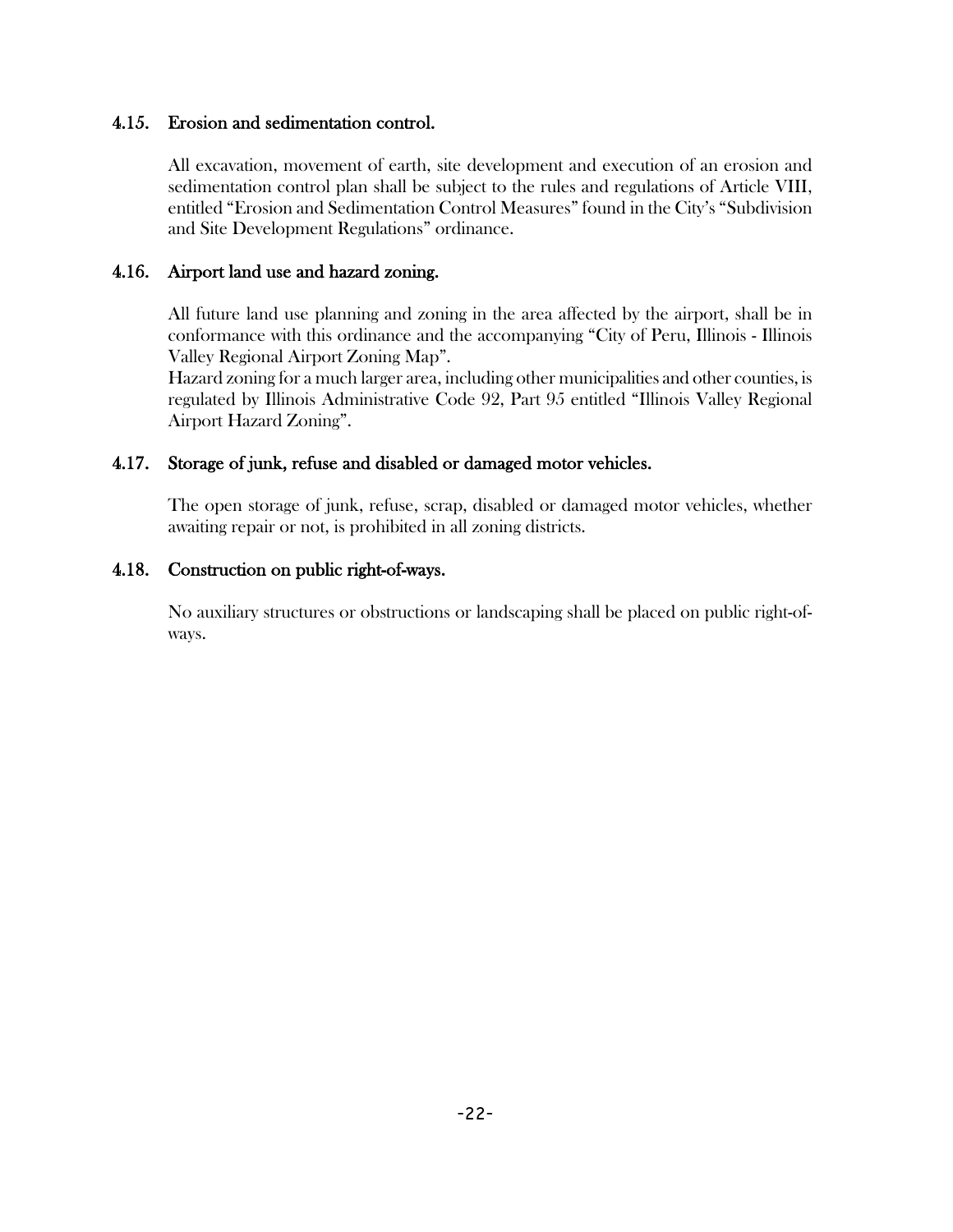# ARTICLE V - USE DISTRICTS

#### 5.01. District classifications.

- R-1 Single-Family District
- R-2 Single-Family District
- R-3 Single- and Two-Family District
- R-4 General Residence (Multiple-Family) District
- B-1 Neighborhood Shopping District
- B-2 Community Shopping District
- B-3 Central Business District
- B-4 Highway Business District
- B-5 Office Business District
- M-1 Light Manufacturing District
- M-2 Heavy Manufacturing District
- A-1 Agricultural District
- PD Planned Development District

#### 5.02. Zoning maps.

- (a) Official zoning maps.
	- (1) i. The location and boundaries of the districts established by this Ordinance within the corporate boundaries of the City are hereby set forth on the zoning map entitled "City of Peru Zoning Map".
		- ii. Airport zoning, outside the corporate boundaries, are set forth in the zoning map entitled "City of Peru - Illinois Valley Regional Airport Zoning Map".
		- iii. All other extra-territorial area zoning is set forth on the zoning map entitled "City of Peru Extraterritorial Zoning Map".

All amendments, notations, references and other matters shown thereon, shall be part of this Ordinance.

- (2) The City zoning maps shall be kept on file in the office of the City Clerk and shall be open to public inspection at all times during which the Clerk's office is customarily open. Any person desiring a copy of any of the maps shall pay a fee as provided in the fee schedule established by the Mayor and City Council.
- (3) To reflect changes and adaptations, the official zoning maps shall be annually updated and revised.
- (b) Boundaries of districts.

Where uncertainty exists with respect to the boundaries of the various zoning districts as shown on the zoning district map, the following rules apply:

(1) A zoning district boundary line following a street or extension thereof shall be construed to be the centerline of such street or extension,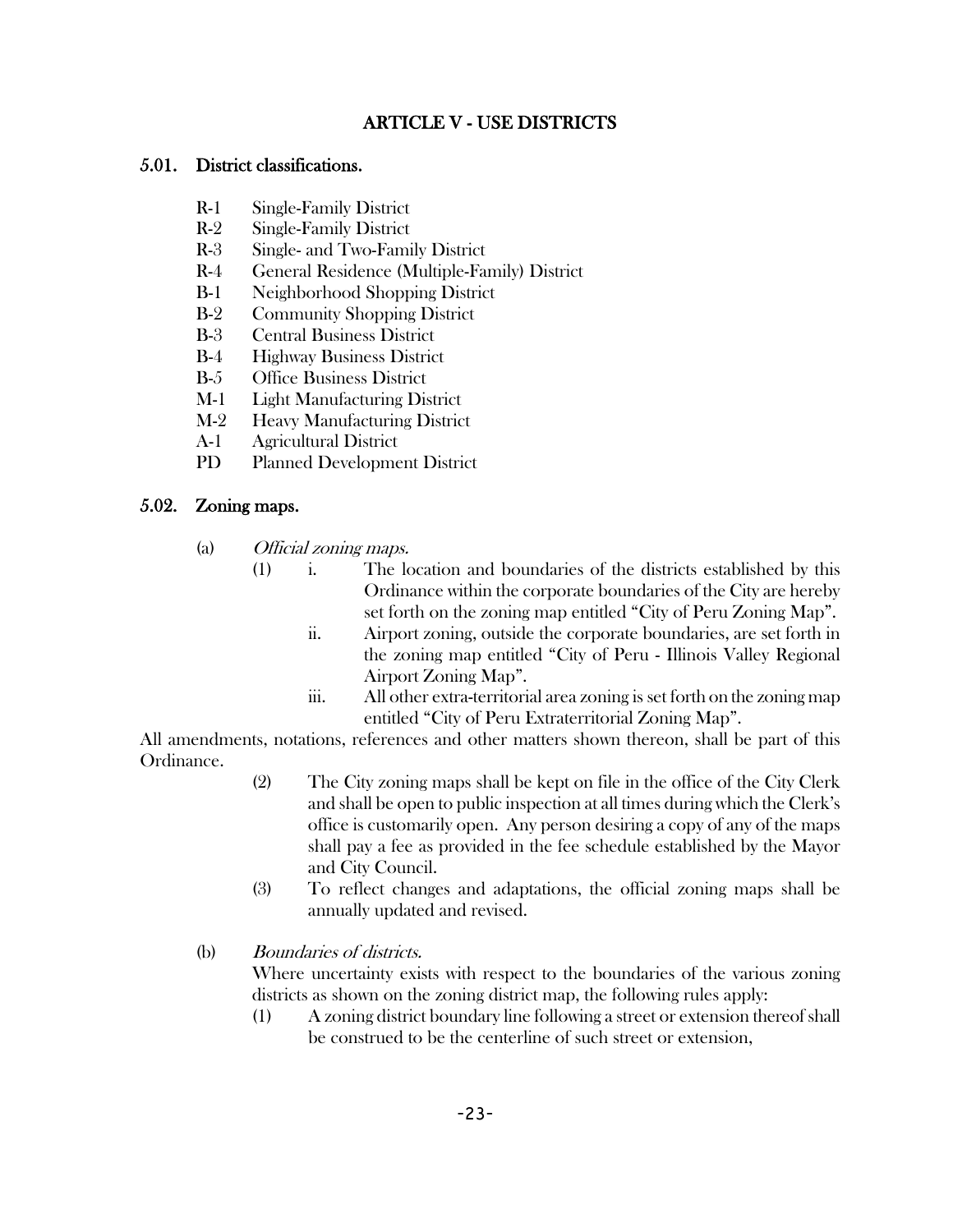- (2) A zoning district boundary line approximately following a lot line or extension thereof within a subdivision shall be construed as following such lot line or extension,
- (3) Where a zoning district boundary line divides a lot in single ownership, the regulations of this Ordinance for either portion of such lot may, at the owner's discretion, apply to the entire area of the lot or twenty-five (25) feet beyond the zoning district boundary line - whichever is the lesser distance, and
- (4) Questions concerning the exact locations of district boundary lines shall be resolved by the City Council.

# 5.03. Zoning of streets, alleys, public and railroad rights-of-way.

- (a) All streets, alleys, public ways and railroad rights-of-way, if not otherwise specifically designated, shall be deemed to be in the same zone as the property immediately abutting upon such streets, alleys, public ways and railroad rights-ofway.
- (b) Where the centerline of a street, alley, public way or railroad right-of-way serves as a district boundary, the zoning of such areas, unless otherwise specifically designated, shall be deemed to be the same as that of the abutting property up to such centerline.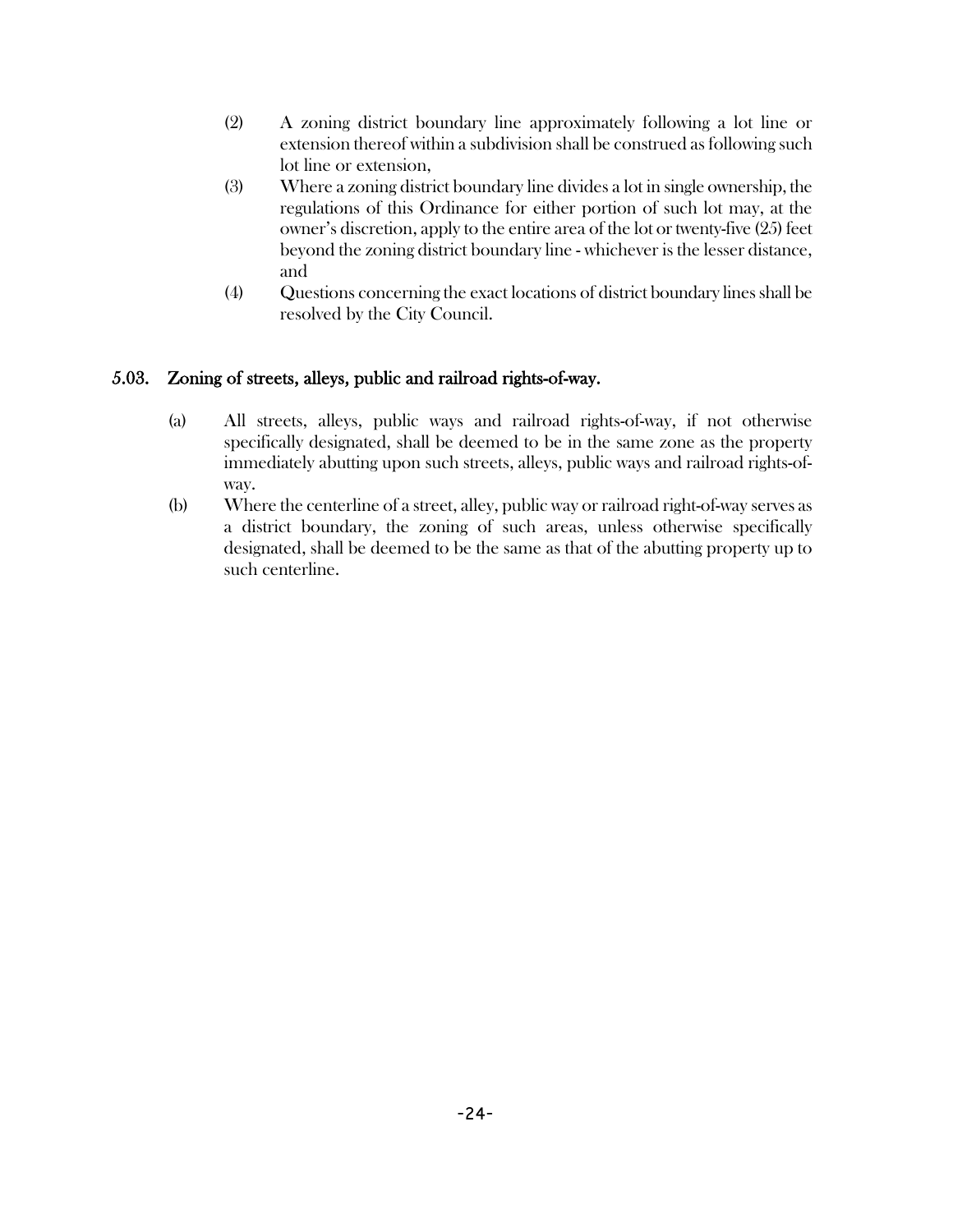# ARTICLE VI – GARAGES, ACCESSORY STRUCTURES, AND USES

#### 6.01. Accessory structures.

- (a) Regulations. The following regulations shall apply to all accessory structures, unless the structure is an integral part of the principal structure. If an accessory structure is attached to a principal structure, it shall follow all applicable standards of that zoning district for the principal structure.
	- (1) Maximum area/height: Maximum area of accessory structures shall be 150 square feet each. Maximum number of accessory structures on a lot shall be two (2). All accessory structures shall not exceed a side wall height of eight (8) feet and a ridge height of twelve (12) feet in any Residential District. Bath houses, constructed as part of in-ground swimming pool projects, shall be considered accessory structures and shall not exceed a ridge height of fifteen feet (15').(Amended by Ordinance No. 3869 June 17, 2002) (Amended by Ordinance No. 3960 June 16, 2003) (Amended by Ordinance No. 4105 September 8, 2004) (Amended by Ordinance No. 4564 December 22, 2008)
	- (2) Minimum distance requirements:
		- a. From principal building: Ten (10) feet.
		- b. From side lot line: Five (5) feet.
		- c. From rear lot line: Five (5) feet.
	- (3) Location: All accessory structures shall be located in rear yards or side yards.
	- (4) Ground floor area:

The total ground floor area of all detached garages and accessory structures located in a rear yard shall not exceed twenty-five (25) percent of the area of such rear yard. (Amended by Ordinance No. 4564 December 22, 2008)

- (5) Permits: All accessory structures 100 square feet or less require a zoning certificate, but no fees are required. All accessory structures over 100 square feet require a building permit and payment of required fees. (Amended by Ordinance No. 4013 December 15, 2003) (Amended by Ordinance No. 4564 December 22, 2008)
- (b) Corner lots.
	- (1) Accessory structures shall not encroach upon the side yard adjacent to the street of a corner lot.
	- (2) Accessory structures shall not encroach upon the side yard setback in the rear yard adjacent to the street.
- (c) Through lots. Accessory structures may not encroach upon the rear yards of a through lot unless six (6) foot high screening, the type of which is to be approved by the Building Inspector, is provided.
- (d) Location in easement. It is the responsibility of permit holders to determine the presence and use of all easements. Any violations of easement rights may result in the removal of all improvements at the owner's expense. Easement holders shall be entitled to the unrestricted use of easement areas. (Amended by Ordinance No. 3960 June 16, 2003)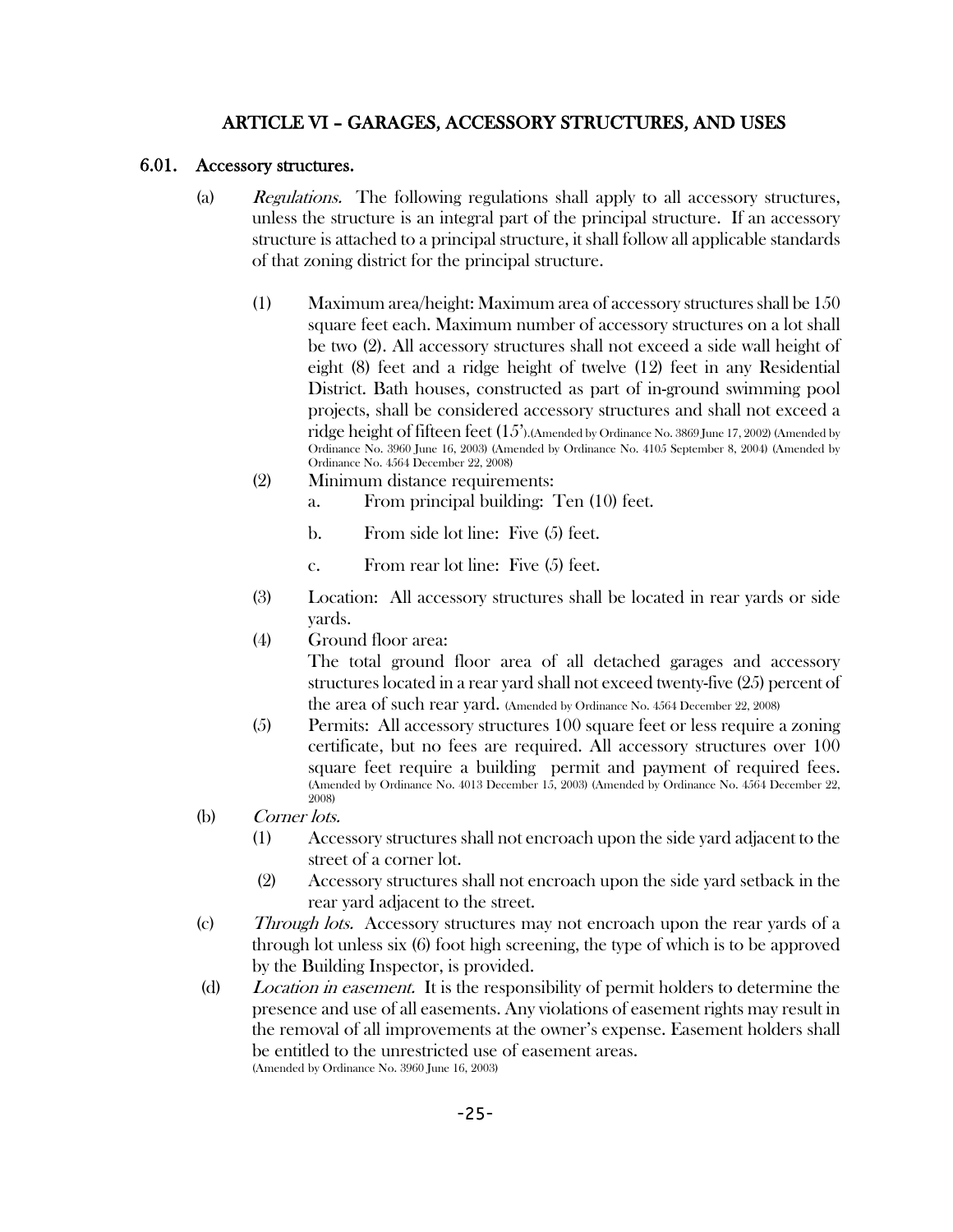# 6.01.1 General requirements for private garages.

- (a) This section shall pertain to attached and detached garages as indicated.
- (b) Attached or detached garages that are over 1,000 square feet shall not have floor drains connected to the sanitary sewer unless an oil interceptor is installed pursuant to the Illinois Plumbing Code.
- (c) Any garage with over twenty-eight (28) linear feet of garage doors shall be required to screen the doors by one of the following methods: landscaping; turning the garage so the doors do not face the street; fence; combination of these. Purpose of the screening shall be to lessen the visual impact of a large area of garage doors to neighbors. Plans indicating screening method must be submitted and approved by the Building Inspector as part of the permit process. It is strongly recommended, but not required, that a garage with over twenty (20) linear feet of garage doors comply with this requirement.
- (d) Garage doors shall be residential in appearance. Commercial looking garage doors are not allowed, as determined by the Building Inspector.
- (e) Total area of all garages, detached or attached, and all accessory structures shall not be larger than the ground floor living area of the primary residence or exceed 1,200 square feet in area, whichever is less.
- (f) No garage doors shall be installed over eight feet (8') tall without a variance. (Amended by Ordinance No. 4564 December 22, 2008)

# 6.01.2 Attached private garages.

- (a) Regulations. The following regulations shall apply to all attached garages. Variations to these requirements may be sought through the variance process.
- (b) Maximum height. Same as primary structure indicated for the Residential District.
- (c) Maximum floor area: 990 square feet net in total of all attached garages.
- (d) Minimum setback distance requirements shall be the same as for the primary building.
- (e) Exterior finish materials used on attached garages shall be consistent with materials used on the primary structure unless those materials are no longer available, in which case the materials shall be complimentary to the primary structure. Materials used other than those consistent with the primary structure must be approved by the Building Inspector prior to the start of construction. Owners that take issue with materials not approved may go through the variance process. (Amended by Ordinance No. 4564 December 22, 2008)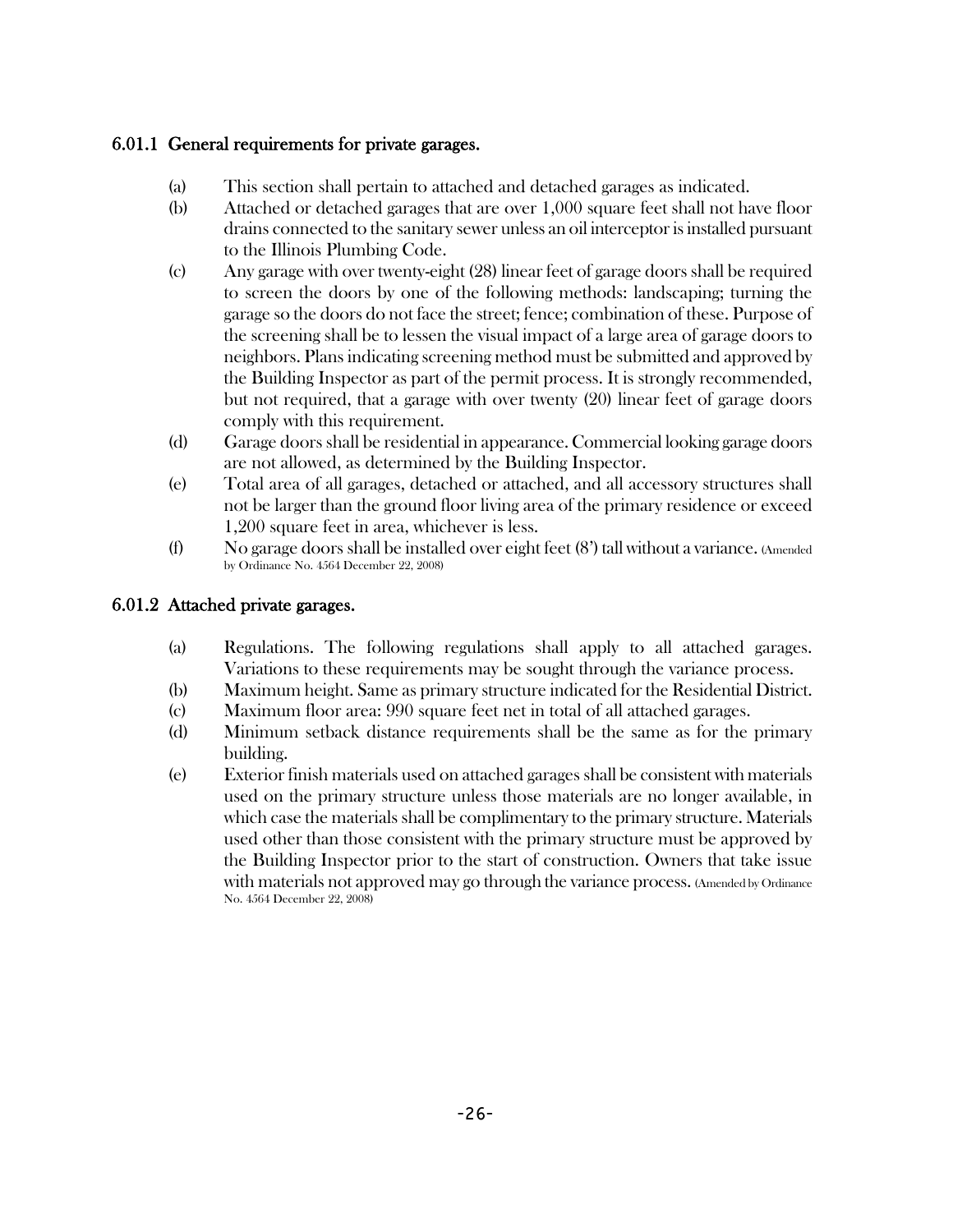# 6.01.3 Detached private garages.

- (a) Regulations. The following regulations shall apply to all detached garages. Variations to these requirements may be sought through the variance process.
- (b) Maximum height. Garage shall not exceed a height of twenty-two (22) feet in R-1 single family, detached dwelling district and not more than eighteen (18) feet in all other residential districts if the garage has a sloped roof. Garages shall not exceed a height of twelve (12) feet in any residential district if the garage has a flat roof. The garage shall not exceed the height of the primary structure.
- (c) Maximum floor area: 990 square feet gross in total of all detached garages or the ground floor living area of the principal residence, whichever is less.
- (d) Minimum distance requirements:

From principal building: ten (10) feet From side property line: five (5) feet From rear property line: five (5) feet

- (e) Ground floor area. The total ground floor area of all detached garages and accessory structures located in the rear yard shall not exceed twenty-five (25) percent of the area of such rear yard.
- (f) Exterior finish materials used on detached garages shall be consistent with materials used on the primary structure or complimentary to the structure. The Building Inspector must approve such material prior to issuing a permit. Owners that take issue with materials not approved may go through the variance request.
- (g) Permits. All detached garages require building permits and payment of required fees. (Amended by Ordinance No. 4564 December 22, 2008)

# 6.02. Communication devices.

- (a) General requirements.
	- (1) City Ordinance No. 3622, dated July 7, 1999, governing communications devices and all subsequent revisions thereof, shall take precedence over the requirements listed in this Ordinance.
	- (2) The regulations listed in this section shall govern communication devices in residential zoning.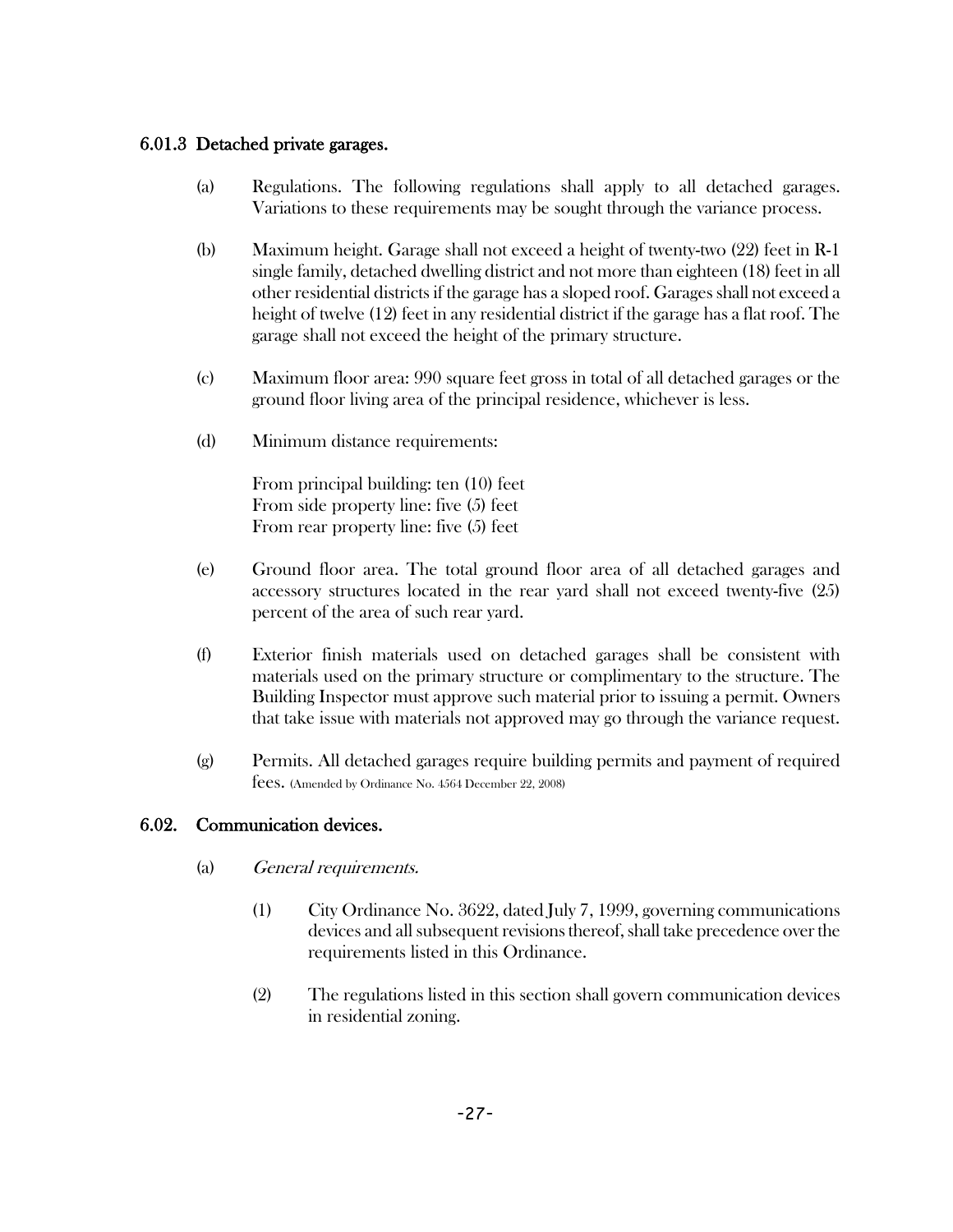- (b) Specific requirements.
	- (1) Permits. All communication devices shall be required to obtain a building permit and make payment of any required fees.
	- (2) Standards. All communication devices shall be installed, maintained, and grounded according to the standards as stated in the building code.
	- (3) Restrictions. All communications devices shall be subject to the following restrictions:
		- a. Communication devices shall not protrude in any manner upon the public right-of-way or adjoining property.
		- b. Communication devices shall not be located in any front yard, or in any side yard abutting a street.
		- c. Communication devices shall not be allowed on any undeveloped lot.
		- d. Advertising, logos, or symbols shall not be allowed on any communication device, nor shall any communication device be illuminated by direct or indirect lighting.
		- e. All communication devices shall be neutral in color.
- (c) Residential districts.

The following requirements apply to all communication devices in residential districts.

- (1) Antenna systems.
	- a. Ground mounted restrictions.
		- i. Height. Ground mounted antenna systems shall not exceed the lesser of:
			- aa. Fifty (50) feet; or
			- bb. The distance from the base of the antenna system to the nearest property line.
		- ii. There shall be no more than one ground mounted antenna system on a single zoning lot.
	- b. Roof mounted height restrictions. Roof mounted antenna systems shall not exceed the lesser of:
		- i. The height of the roof plus ten (10) feet; or
		- ii. The distance from the base of the antenna tower system (at its connection point with the roof) to the nearest property line.
- (2) Satellite dish stations.
	- a. Height. No part of any satellite dish station shall exceed twelve (12) feet above ground level.
	- b. Size. The diameter or any exterior dimension of any satellite dish station shall not exceed ten (10) feet.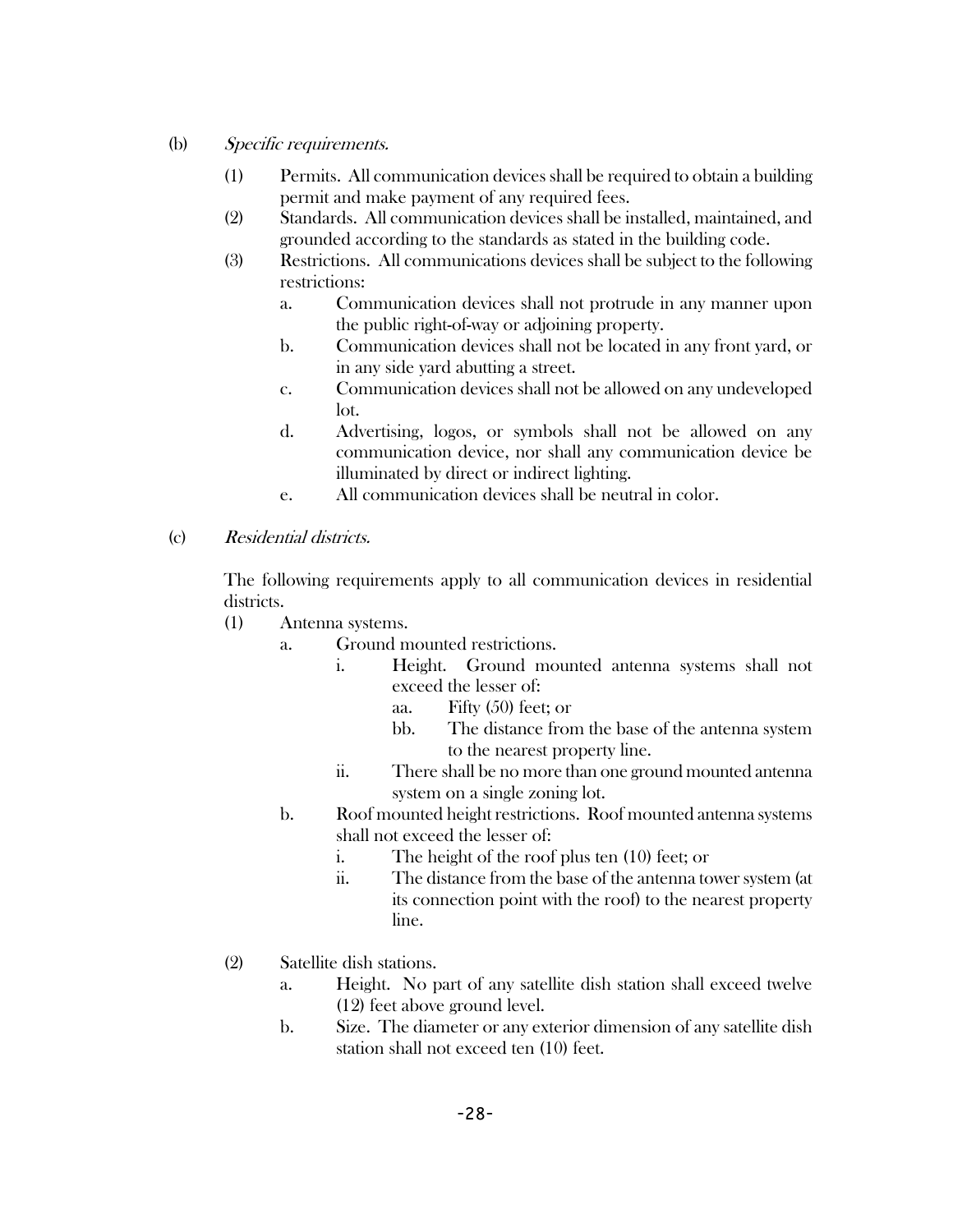- c. Location. All satellite dish stations must be located in rear yards and comply with the minimum distance requirements for Accessory Structures, as stated in Section 6.01(a)(2).
- d. Number. Only one satellite dish station shall be allowed on each dwelling unit.
- e. Screening. All satellite dish stations shall be subject to acceptable screening requirements, as determined by the Building Inspector in writing, so that no part of said station shall be visible from any adjoining lot or street.
- f. Exception. A satellite dish station which has no exterior dimension greater than three (3) feet and which is three (3) feet or less in diameter, shall be exempt from these regulations.
- (d) Planned development districts. Unless otherwise stated, all satellite dish stations in planned development districts shall be subject to the rules and regulations of the particular use they fall under.

## 6.03. Fences.

- (a) General requirements.
	- (1) Permit. It shall be unlawful to construct, erect or replace on private property or upon any public property in the City, a fence, as defined in this Ordinance, without first obtaining a building permit from the Building Inspector and making payment of required fees.
	- (2) Restrictions. All fence types, except barbed wire, electrically charged or other types designed to cause injury, shall be allowed unless ruled against by the Building Inspector.
	- (3) Required fences. Swimming pools. Fences shall be required around swimming pools as provided in the building code and the City swimming pool ordinance.
	- (4) Dumpster enclosures. All fencing or other enclosures around dumpsters shall be subject to approval by the Building Inspector to ensure promotion of the health, safety and welfare of the City.
	- (5) All grade determinations at fence line shall be made by the Building Inspector. (Amended by Ordinance No. 3869 June 17, 2002)
- (b) Residential districts. All fencing in residential districts shall comply with the following requirements:
	- (1) Height. All fencing shall not exceed six (6) feet in height from grade. All vertical and horizontal supports and bracing shall face the interior of the lot on which it is constructed.
	- (2) Front yards. In front yards, only decorative fencing shall be allowed, and shall conform to the following standards: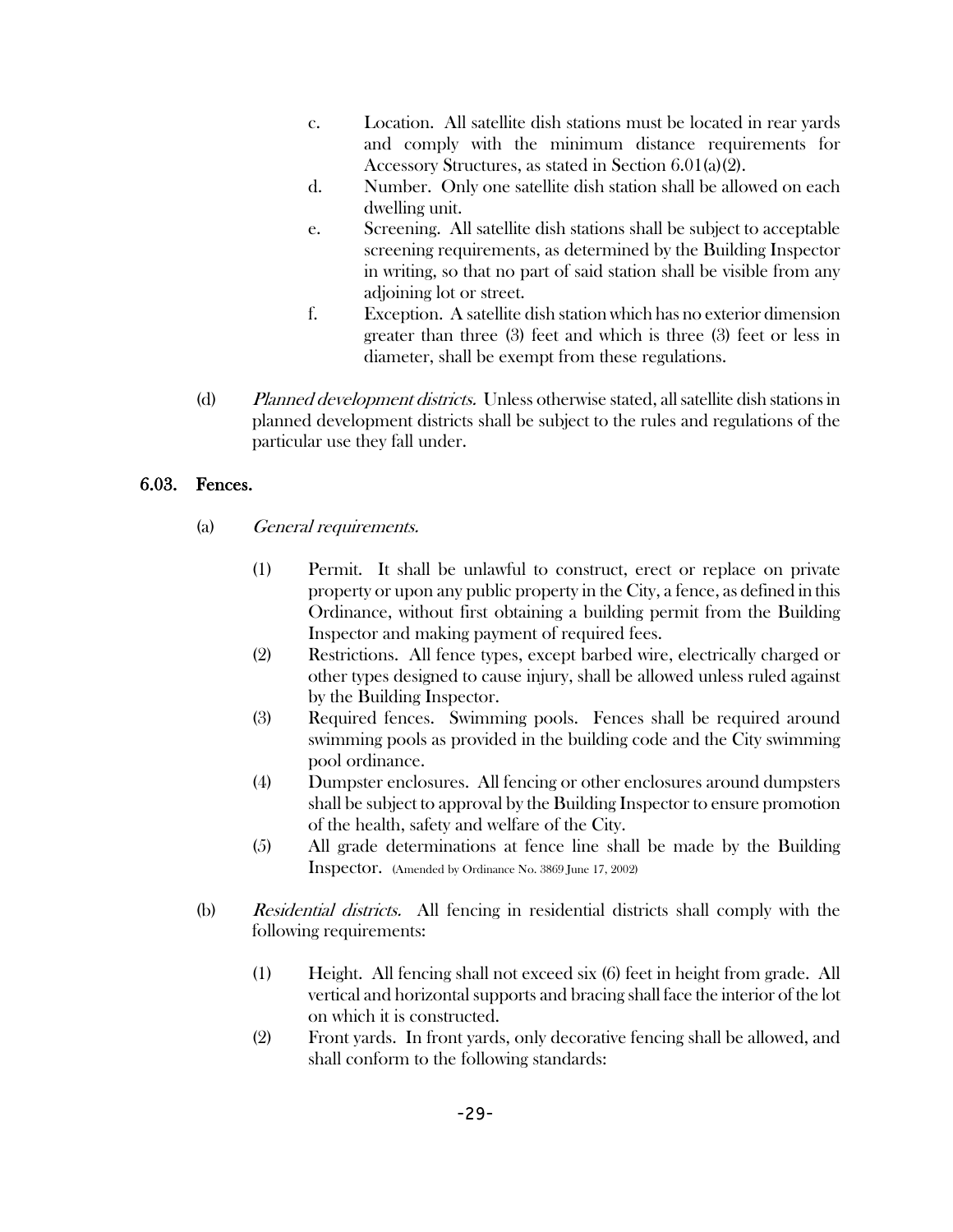- a. The total amount of all decorative fencing in any front yard shall not exceed twenty (20) linear feet in length.
- b. Decorative fencing shall not exceed three (3) feet in height.
- (3) Pet enclosures. A pet enclosure or run shall be allowed only within rear yards and when located on lots abutting a street, said enclosure shall not be located in the half of the rear yard which abuts the street. All pet enclosures or runs must conform to the following standards:
	- a. Said enclosure shall not exceed six (6) feet in height.
	- b. Said enclosure shall not exceed two hundred (200) square feet.
- (4) Interior lots.
	- a. Front yard: All fencing, except decorative fencing shall follow the required setback of that zoning district.
	- b. Side yard: No setback requirement.
	- c. Rear yard: No setback requirement.
- (5) Corner lots.
	- a. Front yard: All fencing, except decorative fencing shall follow the required setback of that zoning district.
	- b. Side yard: No setback requirement.
	- c. Rear yard: No setback requirement.
	- d. Side yard abutting a street: All fencing, except that allowed as a special use, shall follow the required front yard setback of that zoning district.
	- e. Rear yard abutting a street: All fencing, except that allowed as a special use, shall follow the required front yard setback of that zoning district.
- (c) Business districts. All fencing in business districts is subject to review and approval by the Building Inspector to ensure promotion of the health, safety and general welfare of the City. No fence shall exceed six (6) feet in height, unless allowed as a special use.
- (d) Manufacturing districts. All fencing in manufacturing districts shall comply with the following requirements:
	- (1) Height. All fencing shall not exceed eight (8) feet in height unless otherwise specified in this Ordinance.
	- (2) Front yards. In front yards, only decorative fencing shall be allowed, and shall conform to the following standards:
		- a. The total amount of all decorative fencing in any front yard shall not exceed forty (40) linear feet in length.
		- b. Decorative fencing shall not exceed three (3) feet in height.
	- (3) Interior lots.
		- a. Front yard: All fencing, except decorative fencing, shall follow the required setback of that zoning district.
		- b. Side yard: No setback requirement.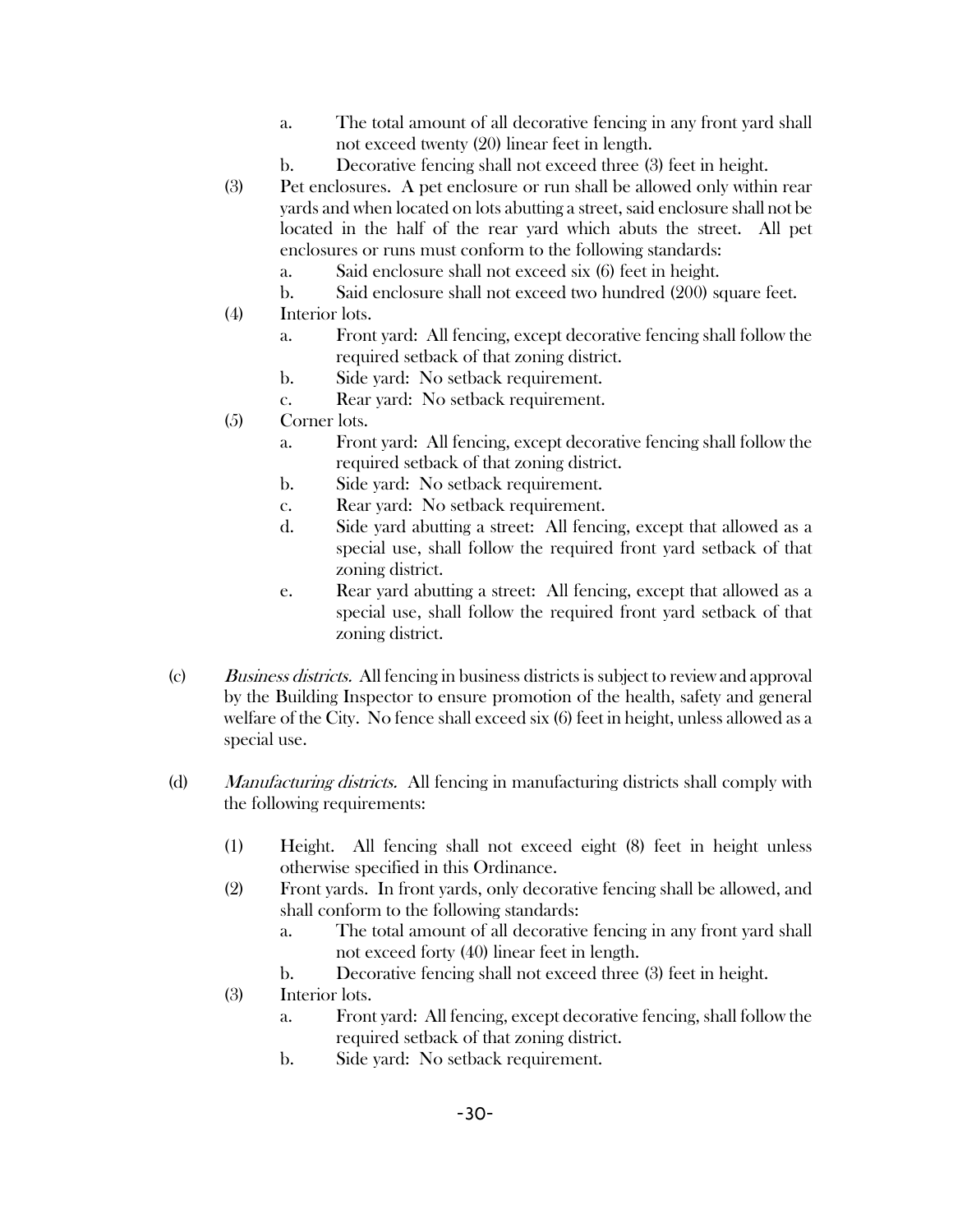- c. Rear yard: No setback requirement.
- (4) Corner lots.
	- a. Front yard: All fencing, except decorative fencing, shall follow the required setback of that zoning district.
	- b. Side yard: No setback requirement.
	- c. Rear yard: No setback requirement.
	- d. Side yard abutting a street: All fencing shall follow the required front yard setback for that zoning district.
	- e. Rear yard abutting a street: All fencing shall follow the required front yard setback for that zoning district.
- (e) Planned development districts. All fencing in planned development districts shall conform to the following minimum requirements:
	- (1) Residential areas with lots. In all residential areas with lots, the fence regulations specified in Section 6.03(b) shall apply.
	- (2) Residential areas without lots. In all residential areas without lots, the fence regulations in Section 6.03(b) shall apply, unless different regulations are established in separate declaration approved by the City.
	- (3) Business areas. In all business areas, the fence regulations in Section 6.03(c) shall apply.
	- (4) Manufacturing areas. In all manufacturing areas, the fence regulations in Section 6.03(d) shall apply.

### 6.04. Home occupations.

- (a) Home occupations. The following are allowable home occupations provided they do not violate any of the standards of subparagraph (c) below, and receive a special use permit from the City Council pursuant to Sections 15.12 and 15.13 of this Ordinance. (Amended by Ordinance No. 3869 June 17, 2002)
	- (1) Computer programming.
	- (2) Day care home.
	- (3) Dressmaking, sewing and tailoring.
	- (4) Musical instruction.
	- (5) Painting, sculpturing, or writing.
	- (6) Tutoring.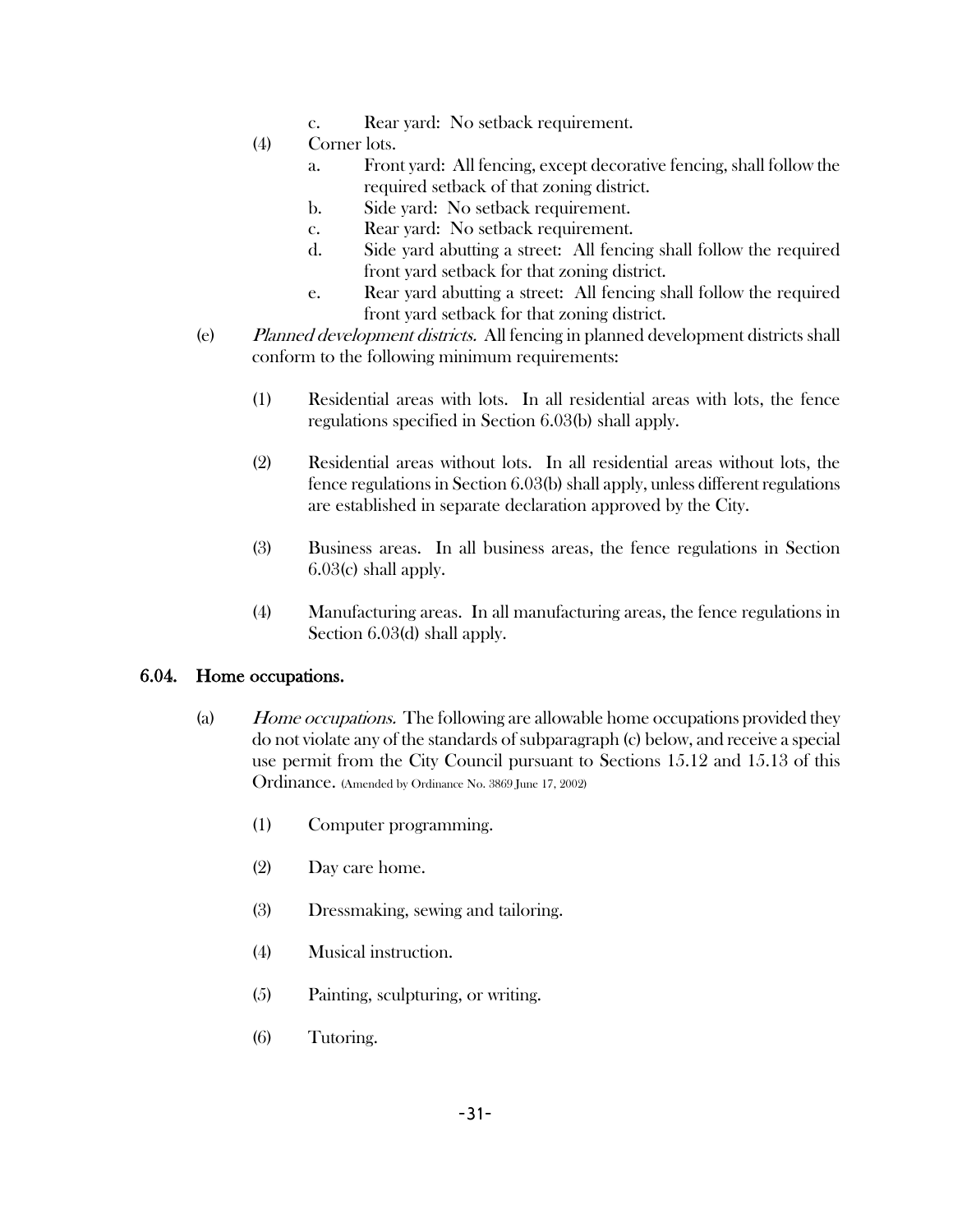- (7) Baked goods operation
- (b) Other home occupations. Any proposed home occupation that is not specifically allowed by Section 6.04(a) shall be considered if it meets the standards of Section  $6.04(c)$ .
- (c) Standards. Home occupations in all residence districts shall be as special uses and shall be any business or occupation carried on by a member of the immediate family residing within the dwelling in connection with which:
	- (1) The home occupation is incidental and secondary to the use of the dwelling for dwelling purposes and does not occupy more than one-fourth of the floor area of a story, cellar or accessory structure.
	- (2) There are no signs, display or activity that will indicate from the exterior that the building is being used, in part, for any purpose other than that of a dwelling, except one sign, not more than one square foot in area, with approval of the City Council.
	- (3) There are no commodities sold, or services rendered that require receipt or delivery of merchandise, goods, or equipment by other than a passenger motor vehicle or U.S. letter carrier mail service or other small parcel delivery service.
	- (4) There is no person other than one additional member of the immediate family residing on the premises employed or otherwise engaged in the home occupation.
	- (5) All activity, including storage, is conducted completely within the dwelling unit, attached garage or detached garage.
	- (6) There are no special structural alterations, or construction features, to the dwelling, attached garage or detached garage, nor the installation of special equipment attached to walls, floors or ceilings.
	- (7) There is not perceptible noise, odor, smoke, electrical interference or vibration emanating from the structure.
	- (8) There is no more than one customer or client on the premises at the same time, except for day care homes.
	- (9) There is no activity between the hours of 11:00 p.m. and 7:00 a.m.

### 6.05. Garage sales, yard sales or rummage sales.

These sales are regulated by Ordinance No. 3666 entitled "An Ordinance Regulating Garage Sales".

### 6.06 Auctions of buildings or goods.

(a) Auctioneers are obligated to register an auction event with the Peru Police Department at least seven (7) days in advance of the sale.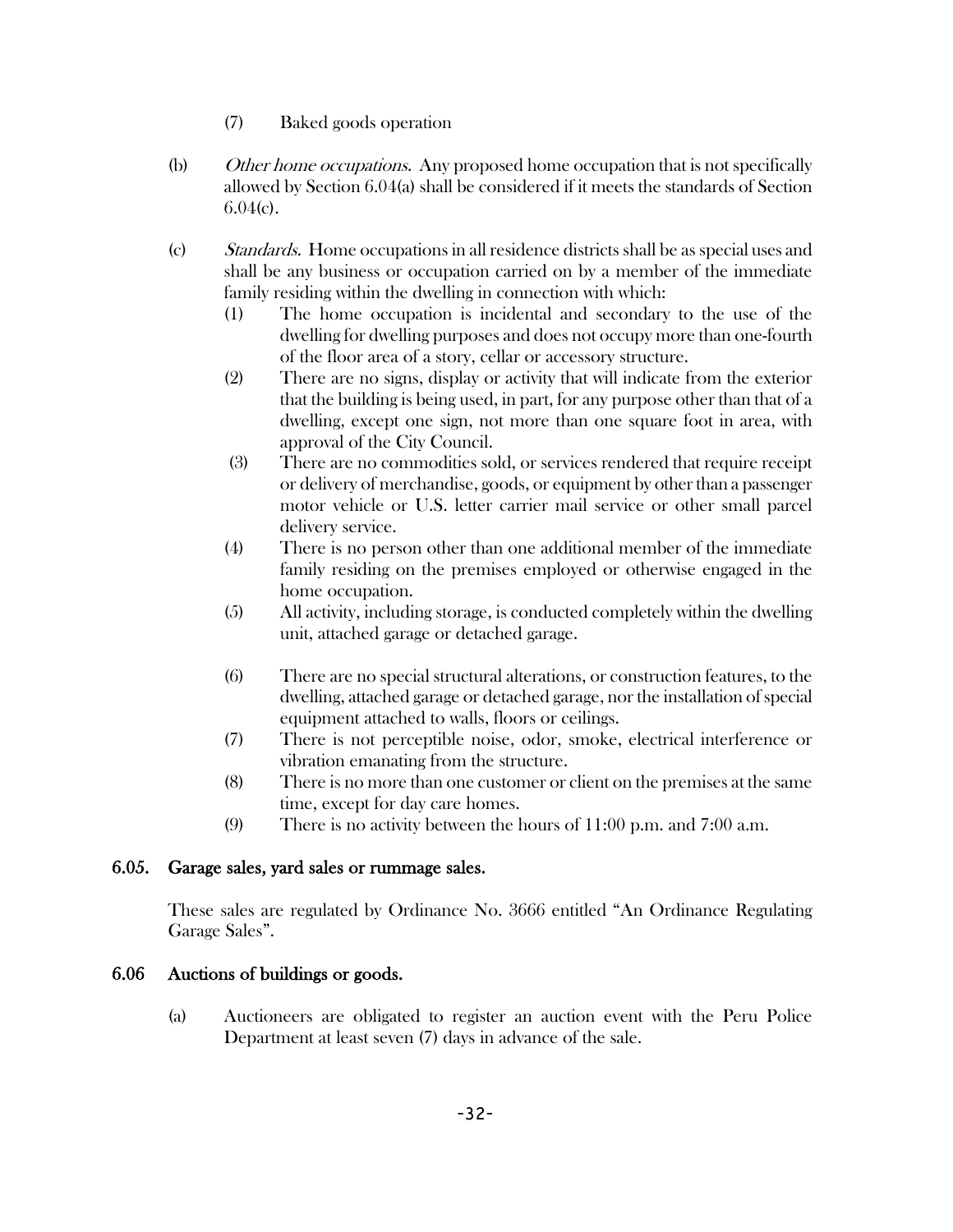(b) Adequate parking must be available or arrangements must be made for traffic control, as approved by the Peru Police Department.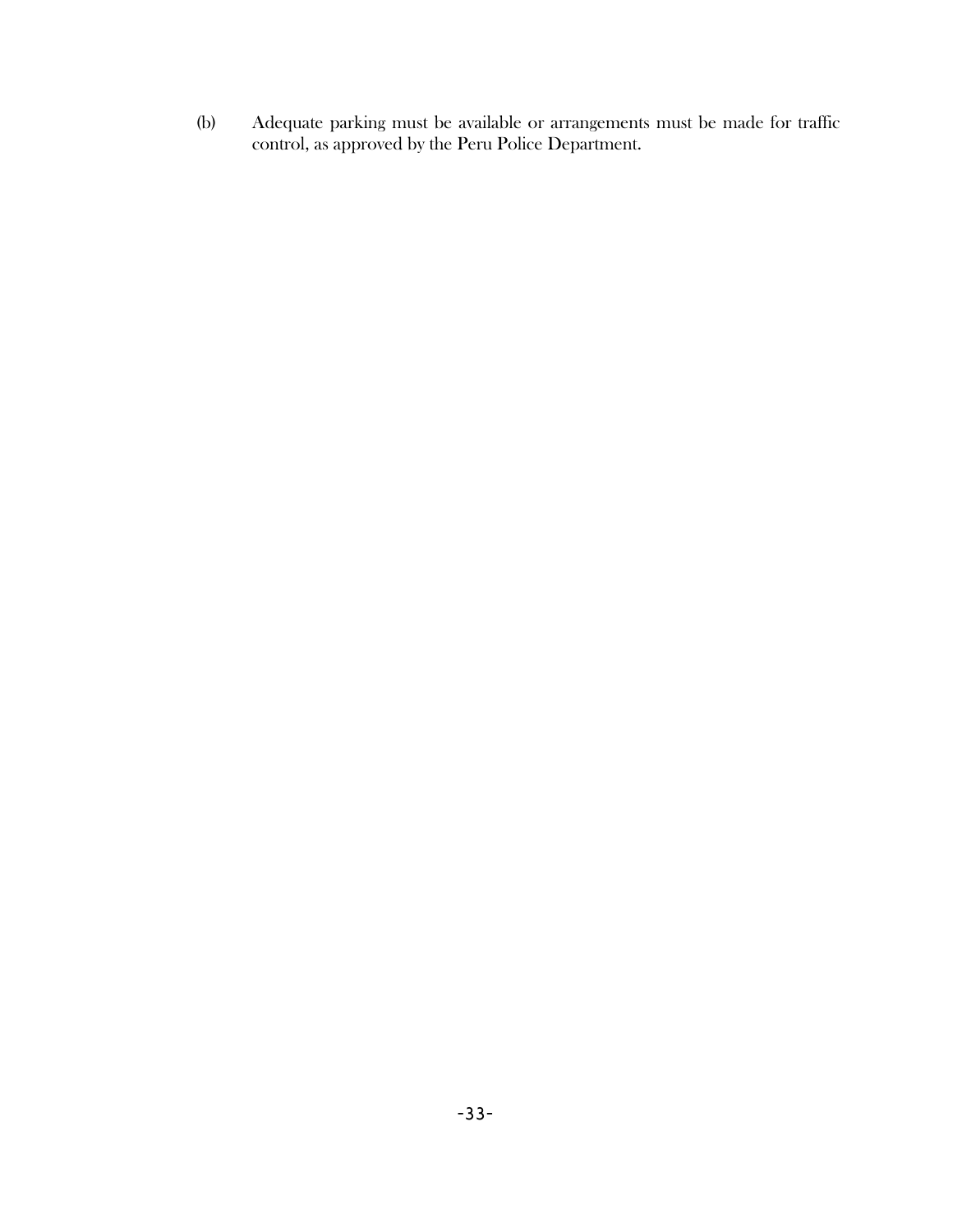## ARTICLE VII - OFF-STREET PARKING AND LOADING REGULATIONS

#### 7.01. Purpose.

The purpose of this article is to alleviate or prevent congestion of public streets, and to promote the safety and welfare of the public by establishing minimum requirements for the off-street parking and loading and unloading of motor vehicles.

#### 7.02. General requirements.

#### (a) Requirements of motor vehicle parking and loading.

- (1) In all zoning districts, off-street automobile motor vehicle parking and loading space shall be provided as an accessory use in accordance with the requirements of this article.
- (2) At the time any building or structure is erected, enlarged, or expanded in height or ground coverage, the accessory parking and loading area must conform to regulations in this article.
- (3) All new or enlarged parking areas and loading areas require a building permit before commencing construction.
- (4) In all residential zoning districts, a permanently installed driveway surface in accordance with the requirements of Section 7.04(a) shall be installed within six months after issuance of occupancy permit. (Amended by Ordinance No. 4111 October 4, 2004)
- (b) Existing parking and loading spaces. Accessory off-street parking and loading spaces in existence on the effective date of this Ordinance may not be reduced in number unless currently exceeding the requirements of this section for equivalent new construction, in which event said spaces shall not be reduced below the number required herein for such equivalent new construction.
- (c) Permissive parking and loading spaces. Nothing in this Article VII shall prevent the establishment of additional off-street parking or loading facilities to any existing use of land. However, those off-street parking areas accessory to existing multiple family structures cannot be located off the premises containing the main use unless on a lot adjacent thereto.
- (d) Yards; use.
	- (1) Off-street parking.
		- a. Accessory off-street parking spaces which are required for a principal structure and which are not enclosed may be located in any required yard on the same lot as the principal structure, except that in a residentially zoned district or a residential area of a planned development zone, parking in front yards or a side yard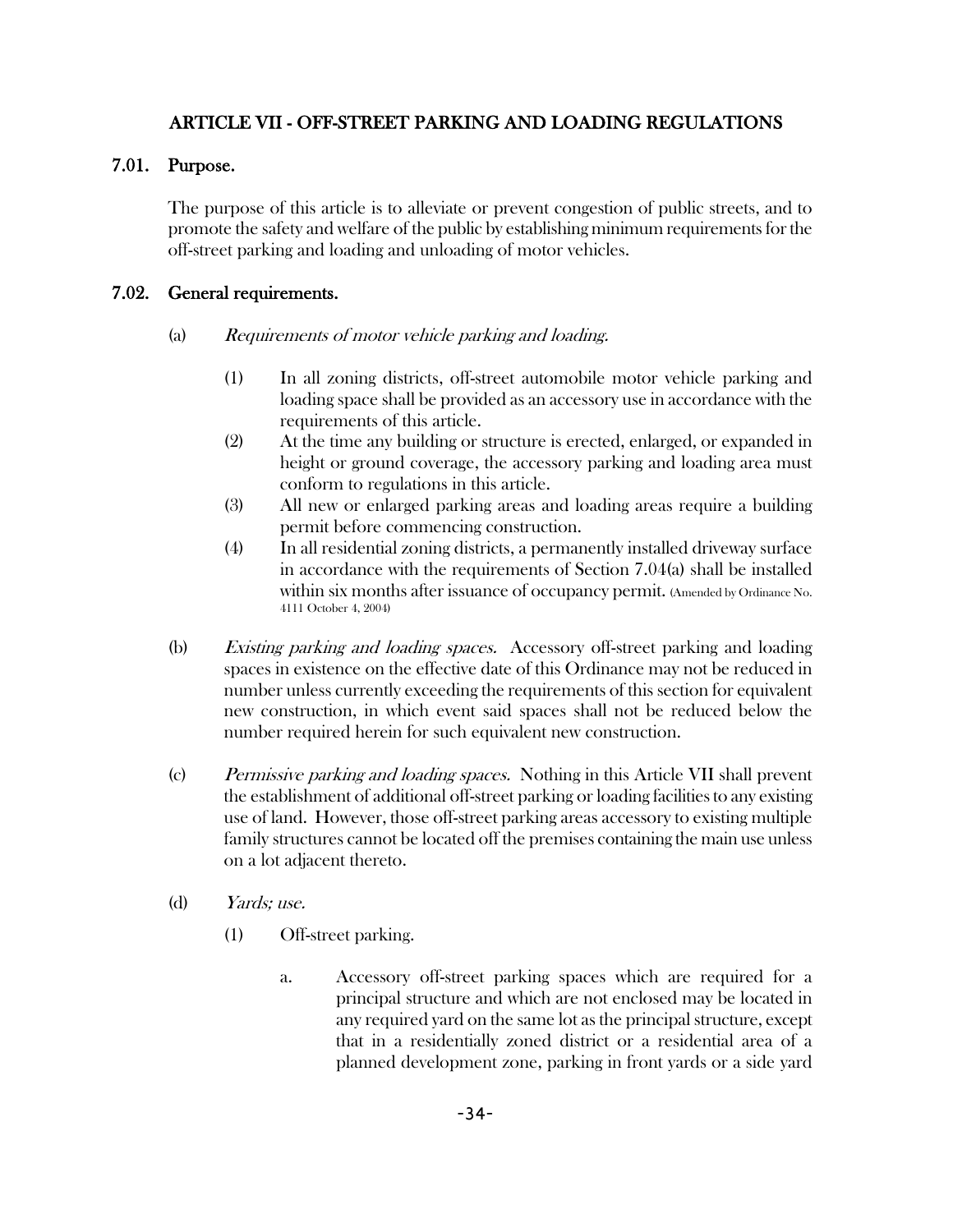on a corner lot abutting a street shall be only on that portion of the yard improved for a driveway or off-street parking purposes.

- b. Required setbacks.
	- i. No off-street parking space shall be located closer than five (5) feet from any street right-of-way line, or two (2) feet from any interior property line, except when parking and driveway are shared between two (2) adjacent properties.
	- ii. No off-street parking space nor portion thereof established on a zoning lot without a building shall be located closer to any street line than the established building line on adjacent properties nor closer than the front yard setback required for the district in which the parking lot is located.
- (2) Off-street loading. Space for each off-street loading berth may occupy any part of any required yard.
- (3) Private Driveways.
	- i. Driveway widths.
		- i. In Residential Districts, driveways in the public right-ofway shall be not less than 9 feet wide, nor more than 18 feet wide for a single vehicle garage; nor more than 28 feet wide for a two vehicle garage; nor more than 35 feet wide for a 3 or 4 vehicle garage. All dimensions shall be measured at the property line. The Building Inspector's decision in calculation of driveway width shall be conclusive and, in making that decision, the Building Inspector may consider the structural integrity of the driveway and surrounding sidewalks and landscaping. (Amended by Ordinance No. 4111 October 4, 2004)
		- ii. In non-residential districts, driveway widths shall not exceed 35 feet.
	- ii. The acute angle formed at the intersection of a driveway and a street pavement edge shall be not less than 60 degrees.
	- iii. Corner Lot Drive Location. On corner lots, the spacing between the nearest edge of the driveway pavement to the street right-of-way line of an adjacent intersection street shall not be less than 15 feet.(Section 7.02(d)(3) Amended by Ordinance No. 3869 June 17, 2002)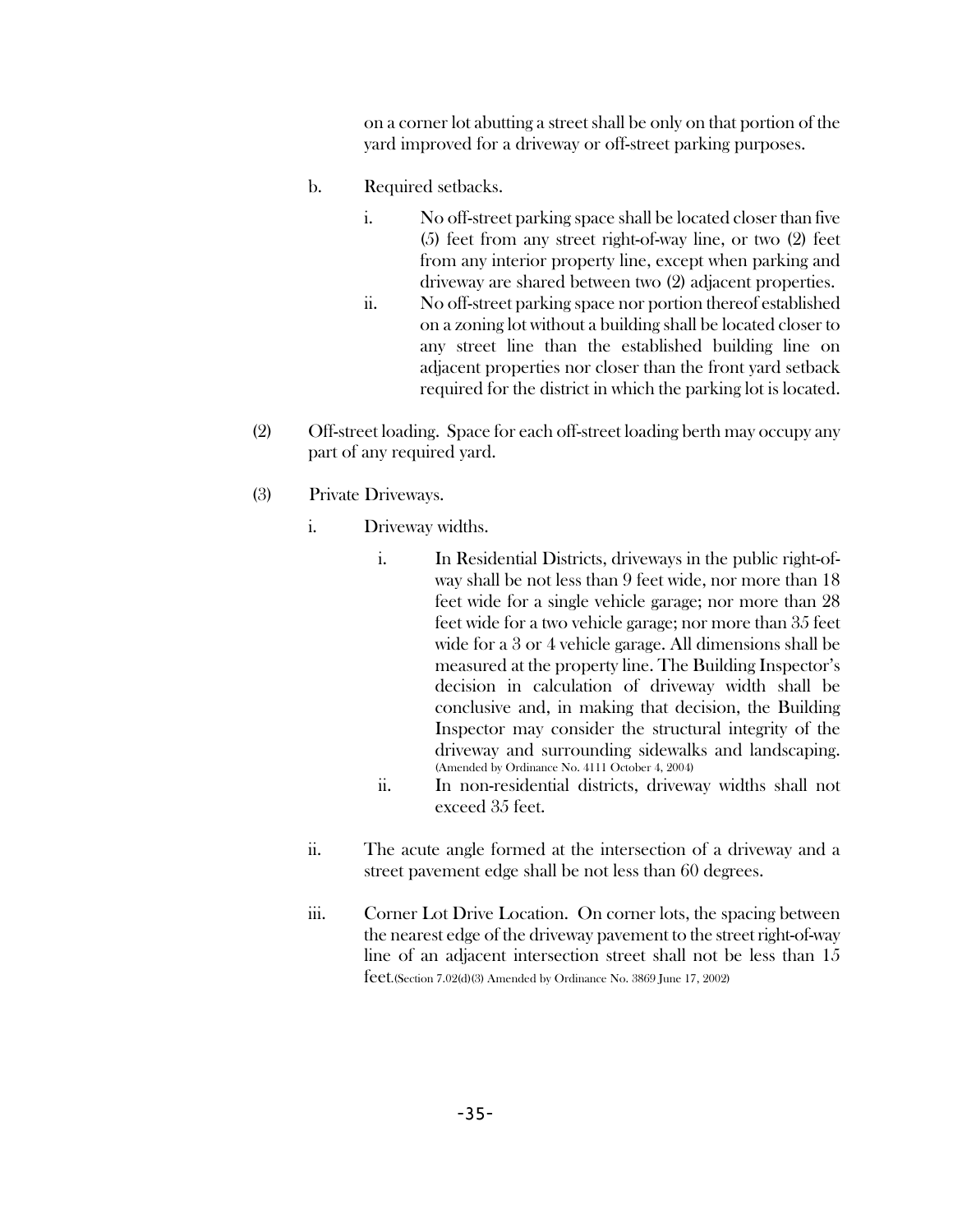- (e) Repairs.
	- (1) There shall be no commercial or on-going automotive repairs on a lot in a residential district.
	- (2) No commercial repair work or service of any kind to motor vehicles shall be conducted on open parking areas or loading areas.
- (f) Location.
	- (1) Off-street parking. All accessory off-street parking facilities required herein shall be located as follows, measured as a linear distance from the nearest point of the parking area to the nearest entrance of the structure that said parking is required to serve.
		- a. Spaces accessory to one- and two-family dwellings: on the same lots as the principal use served.
		- b. Spaces accessory to multiple family dwellings: on the same lot as the principal use served or within two hundred (200) feet of the main entrance to the principal building served.
		- c. Spaces accessory to uses located in a business or manufacturing district: within four hundred (400) feet of a main entrance to the principal building served.
		- d. Spaces accessory to uses located in a residential district, other than residential dwellings: within four hundred (400) feet of a main entrance to the principal building served.
	- (2) Off-street loading. All accessory off-street loading areas required herein shall be located on the same lot as the use to be served.
		- a. No such berth shall be located closer than fifty (50) feet to any other lot in any residential district unless wholly within a completely enclosed building or unless screened from such lot in the residential district by a wall or a uniformly colored solid fence not less than six (6) feet in height.
		- b. No allowed or required loading berth shall be located within twenty-five (25) feet of the nearest point of intersection of any two (2) street right-of-way lines.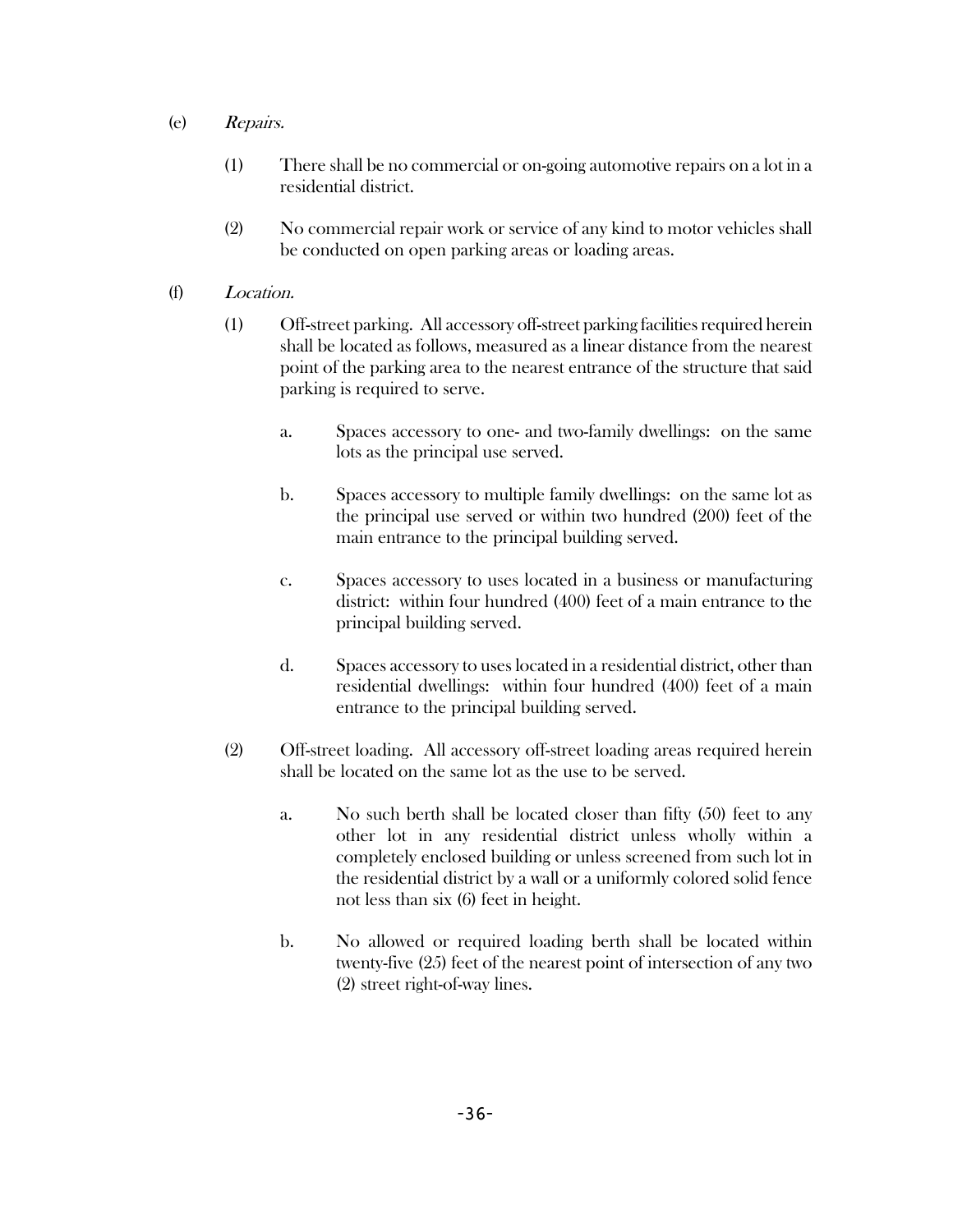### 7.03. Schedule of parking requirements.

- (a) General requirements.
	- (1) When determination of the number of off-street parking spaces required by this article results in a requirement of a fractional space, any fraction of one-half  $(1/2)$  or more shall be counted as one parking space, while a fraction of less than one-half (1/2) may be disregarded.
	- (2) Handicapped spaces. All off-street parking facilities shall be designed and constructed in accordance with the requirements of the current federal "Americans with Disabilities Act".
- (b) Required spaces.

Spaces required for a use. The following uses shall provide as a minimum, the following number of parking spaces.

- (1) For one or two-family dwellings: Three (3.0) spaces per dwelling, including one garage space per dwelling.
- (2) Multiple-family dwellings: Two (2.0) spaces per unit without garages; or two and twenty-five-hundredths (2.25) spaces per unit with garages.
- (3) Hospitals: One and one-tenths (1.1) spaces per bed.
- (4) Assembly uses: One space for each two and five-tenths (2.5) seats; or bench seating spaces based on maximum capacity.
- (5) Funeral homes: One space per one hundred (100) square feet of gross chapel and lounge areas for the public.
- (6) Hotels and motels and tourist cabins: One space for each living or sleeping unit; plus additional spaces for affiliated uses according to the requirements set forth in this Article VII.
- (7) Restaurants and taverns. The parking for restaurants and taverns shall conform to the greater of:
	- i. One space per one hundred (100) square feet of gross floor area, excluding any basement or second story storage areas; or
	- ii. One space per two and five-tenths (2.5) seats.
- (8) Carry-out restaurants without any sit-down seating: One space per three hundred (300) square feet of gross floor area.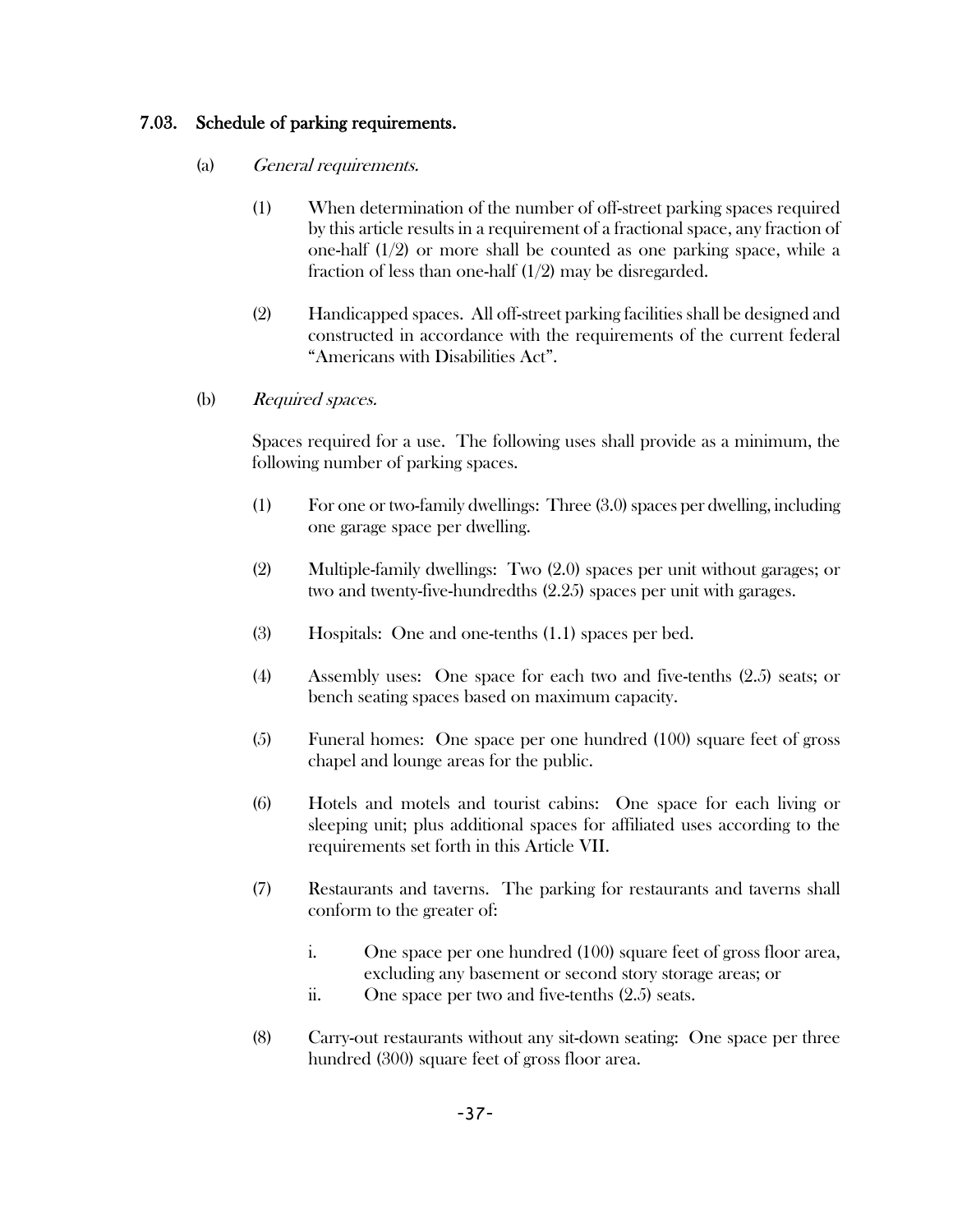- (9) Business and retail uses: One space per three hundred (300) square feet of gross floor area; except such as would fall under one of the foregoing classifications but not including manufacturing or warehouse and storage uses. This requirement may be waived by the City in the B-3 Central Business District.
- (10) Manufacturing, warehouse and storage uses: One space per thousand (1,000) square feet of gross floor area in manufacturing and warehousing uses; plus one space per three hundred (300) square feet of gross floor area in office uses.
- (c) Joint parking facilities. Required parking facilities serving two (2) or more uses may be located on the same lot or in the same structure provided that the total number of parking spaces furnished shall not be less than the sum of the separate requirements for such use.
	- (1) The plan commission may recommend the joint use of parking facilities by the following uses or activities under the following conditions:
		- a. Up to fifty (50) percent of the parking facilities required by this article for a theatre, bowling alley, dance hall, bar or restaurant may be supplied by the off-street parking facilities provided by certain other types of buildings or uses specified under (e) below.
		- b. Up to fifty (50) percent of the off-street parking facilities required by this article for any building or use specified under (e) below may be supplied by the parking facilities provided by uses specified under (a) above.
		- c. Up to one hundred (100) percent of the parking facilities required by this article for a church or for an auditorium incidental to a public or parochial school may be supplied by the off-street parking facilities provided by uses specified under (a) above.
		- d. Two (2) or more commercial lots, each under different ownership, may be allowed joint parking facilities if a written agreement is made between the owners in which an amenity is provided satisfactorily to the City, such as landscaping, screening, or a reduction in curb cuts.
		- e. For the purposes of this section, the following uses are considered as primarily day-time uses: banks, business offices, retail stores, personal service shops, household equipment or furniture shops, clothing or shoe repair or service shops, manufacturing or wholesale buildings and similar uses.
	- (2) Conditions required for joint use.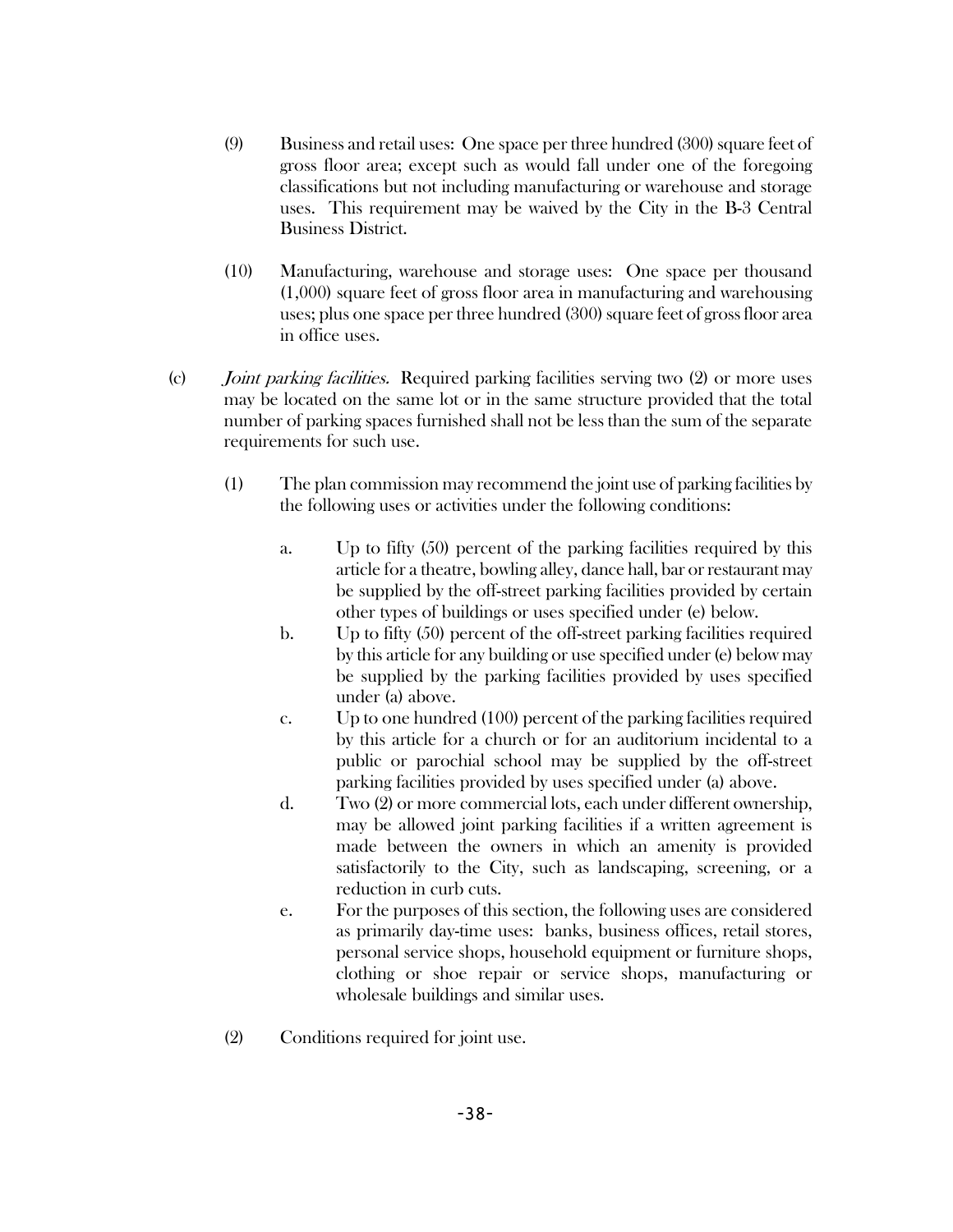- a. The building or use for which application is being made to utilize off-street parking facilities provided by another building or use shall be located within four hundred (400) feet of such parking facilities.
- b. The applicant shall show that there is no substantial conflict in the principal operating hours of the two buildings or uses for which joint use ofoff-street parking facilities is proposed.
- c. A properly drawn legal instrument, executed by the parties concerned, for joint use of off-street parking facilities, duly approved as to form and manner of execution by the City attorney, shall be filed with the Building Inspector.
- (d) Parking or storage of certain vehicles in residential districts. Vehicles shall be subject to the following regulations when parked or stored in residential districts.
	- (1) Yard use.
		- a. Parking between the front line of any portion of the building and street shall be limited to private passenger vehicles, and only one of the following: pickup coaches when mounted on a pickup or a truck chassis, pickup truck or van, or shall be in accordance with Section 7.03(d)(1)c.
		- b. On corner lots, parking between the street and building shall be limited to private passenger vehicles and only one of the following: pickup coaches when mounted on a pickup or truck chassis, pickup truck or van, or shall be in accordance with Section  $7.03(d)(1)c.$
		- c. In interior side and interior rear yards, the parking of private passenger vehicles and pickup trucks shall be allowed when on a paved surface. In addition, only one of the following shall be allowed:
			- i. Recreational vehicles, including motorized home; or
			- ii. Pickup coach; or
			- iii. Boat trailer, with or without a boat or raft mounted on it, or unmounted boat or raft; or
			- iv. Commercial vehicles, except semi-tractors, semi-tractor trailers, construction equipment and any vehicle with a gross vehicle weight in excess of 14,000 pounds, when owned by the occupant. (Amended by Ordinance No. 4364 October 30, 2006)

Any vehicle included in items i. thru iv. shall be allowed to park in a front yard or a side yard adjoining a street, if there is no access to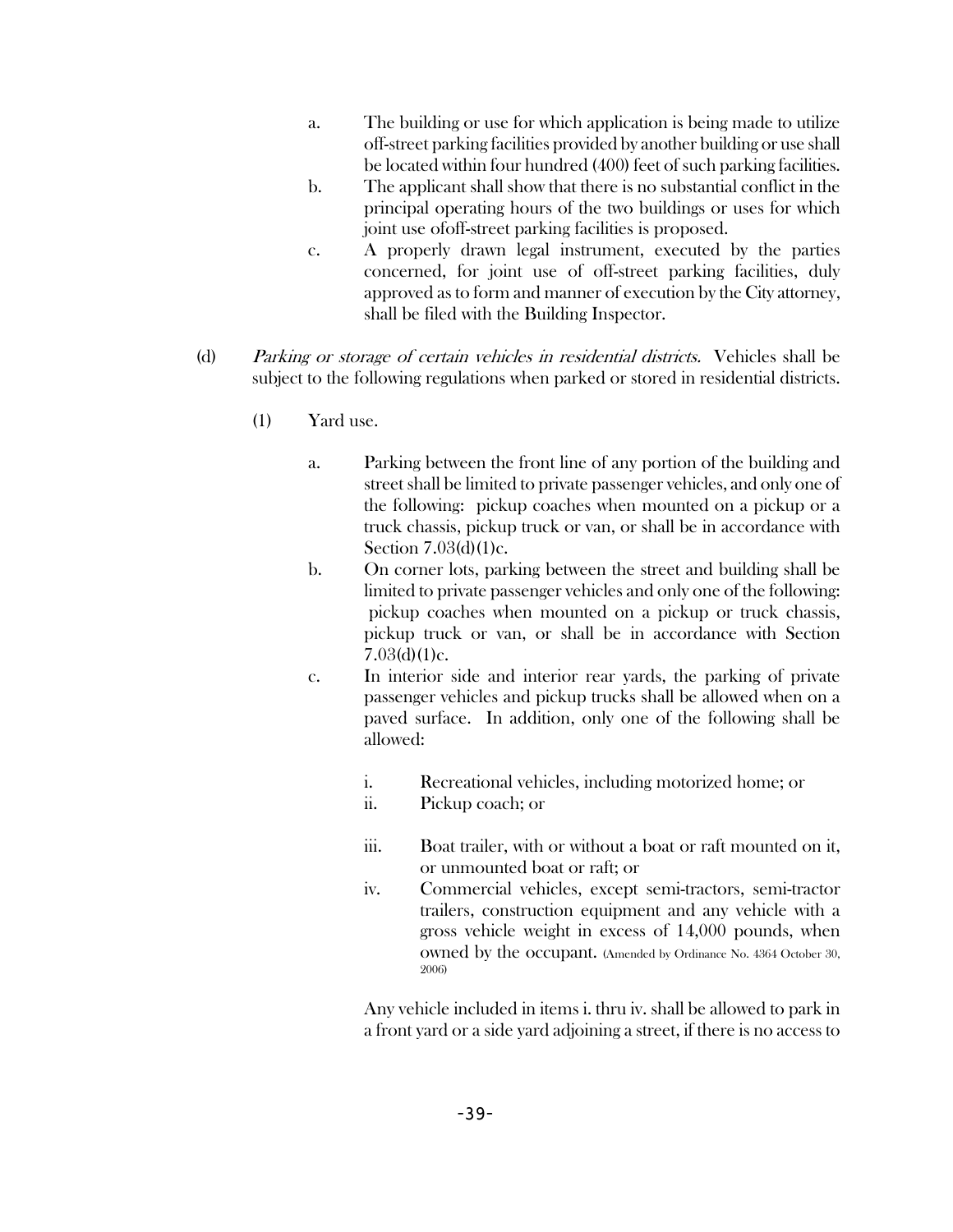an interior side yard or rear yard. Such vehicle shall be parked perpendicular to the street that is contiguous to said front yard line.

- (2) In totally enclosed garages, the parking of the following vehicles shall also be allowed:
	- a. Any motor vehicle owned by the occupant;
	- b. Recreational vehicle;
	- c. Boats and rafts;
	- d. Trailers; or
	- e. Commercial vehicles; when owned or used by the occupant.
- (3) A recreational vehicle or motorized home shall not be used for the purposes of human habitation while parked or stored on any residential lot.
- (4) A recreational vehicle, pickup coach, or boat shall not be utilized for storage of goods, materials or equipment other than those items considered to be part of the unit or essential for its immediate use.
- (5) No vehicle or trailer shall be parked or stored so as to block any public right-of-way, or be a visual obstruction to traffic.
- (6) A motor vehicle that is in an inoperative condition or not licensed, or not insured, shall not be allowed on any residential property for more than forty-eight (48) hours unless it is in a totally enclosed garage. All major repairs shall be performed within an enclosed garage in residential areas.
- (7) Nothing in the provisions of this Ordinance shall be construed to prohibit trucks and other service vehicles from being parked on the premises temporarily for purposes of making deliveries or rendering services to the property owner.

#### 7.04. Design and maintenance of off-street parking areas.

(a) Surfacing. All open off-street parking areas shall be improved with a durable and dustless surface and graded and drained as to dispose of all surface water, according to construction standards as stated in the City's "Subdivision and Site Development Regulations" ordinance, Article 11.03. Pavements must be portland cement concrete, or bituminous concrete on a flexible base, paving blocks, or brick designed for driveway use according to manufacturer's recommendations. (Amended by Ordinance No. 4111 October 4, 2004)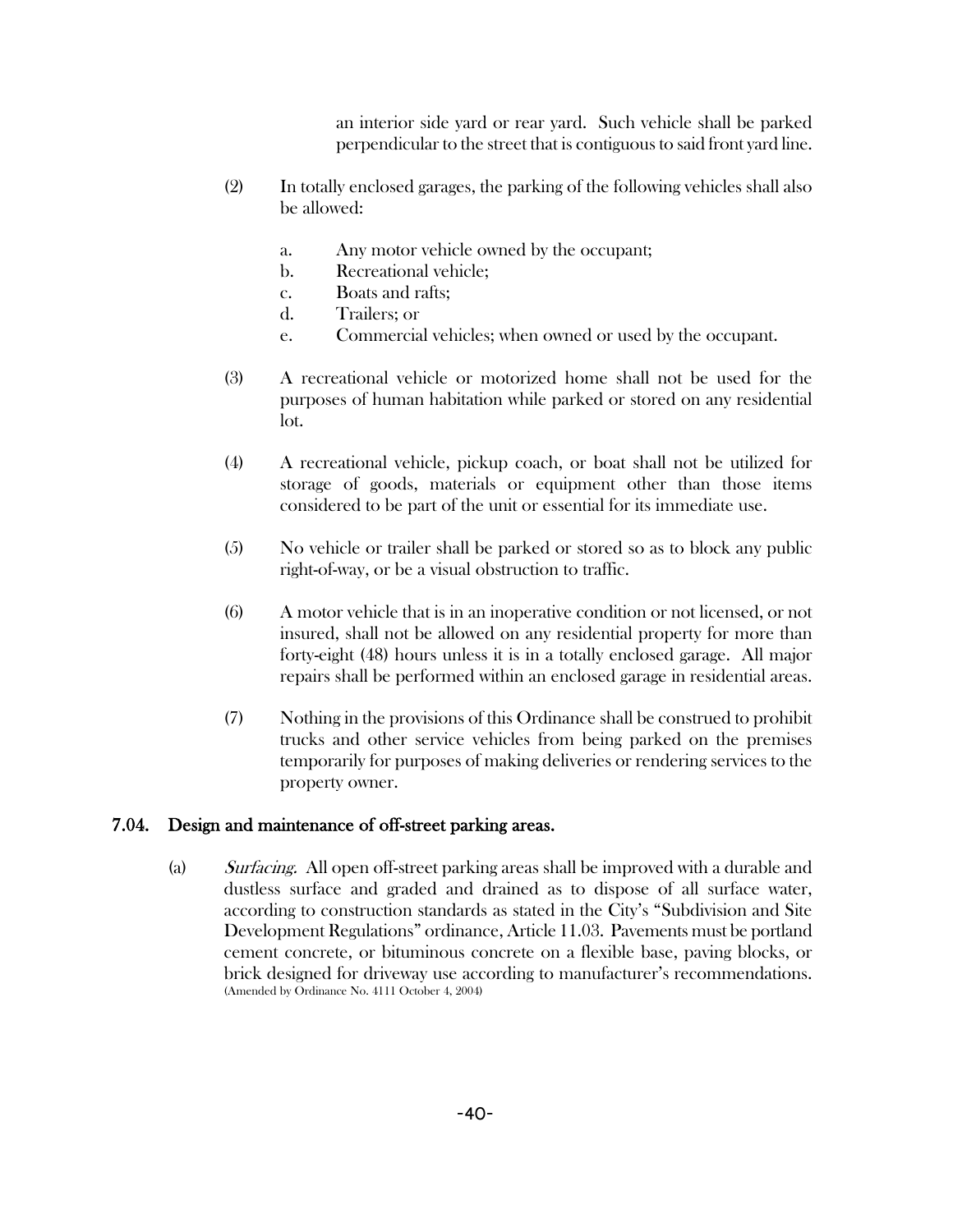- (b) Lighting. All open off-street parking areas shall be illuminated and lighting shall be arranged so as to provide glareless illumination and to direct the light away from adjoining properties.
- (c) Curbs and wheelstops. All open off-street parking areas shall provide fixed concrete wheelstops or a continuous curb around its perimeter, according to construction standards as stated in the City's "Subdivision and Site Development Regulations" ordinance.
- (d) Minimum Standards of Parking Spaces, Aisles and Parking Bays.
	- (1) All off-street parking lots shall be governed by the dimensional requirements for parking lots, specified in "Architectural Graphic Standards, Current Edition." (Section 7.04 (d) (1) amended by Ordinance No. 3869 June 17, 2002)
	- (2) Each parking space shall have a vertical clearance of at least seven (7) feet.
- (e) Landscaping. In all open off-street parking lots, an area equal to at least ten (10) percent of such paved parking and maneuvering area shall be devoted to landscaping.
	- (1) A five (5) foot landscaped strip shall be placed between all sidewalks and parking areas.
	- (2) Landscaping along the periphery of parking lots with over twenty (20) spaces shall not constitute more than fifty (50) percent of the total landscaping area requirement.
	- (3) Landscaping along the periphery of parking lots with twenty (20) or fewer spaces may be applied toward the total landscaping area requirement.
- (f) Screening. Manufacturing and business districts. All open off-street commercial and industrial parking areas which abut residential properties (including lots across the street) shall be effectively screened along the entire boundary of the residential property by a densely planted hedge, solid masonry wall, or solid fence.
	- (1) Said screening device shall be at least four (4) feet in height and shall not exceed six (6) feet in height.
	- (2) Said screening device shall not exceed a height of three (3) feet within twenty-five (25) feet of driveways, approachways, or intersections.
	- (3) Any wall or fence, if painted, shall be one color, and be a neutral earth tone.
- (g) Maintenance. All parking areas shall be maintained at all times in a broom clean condition without potholes, broken wheelstops or curbing, or other surface irregularities. All landscaping shall be maintained in a flourishing condition.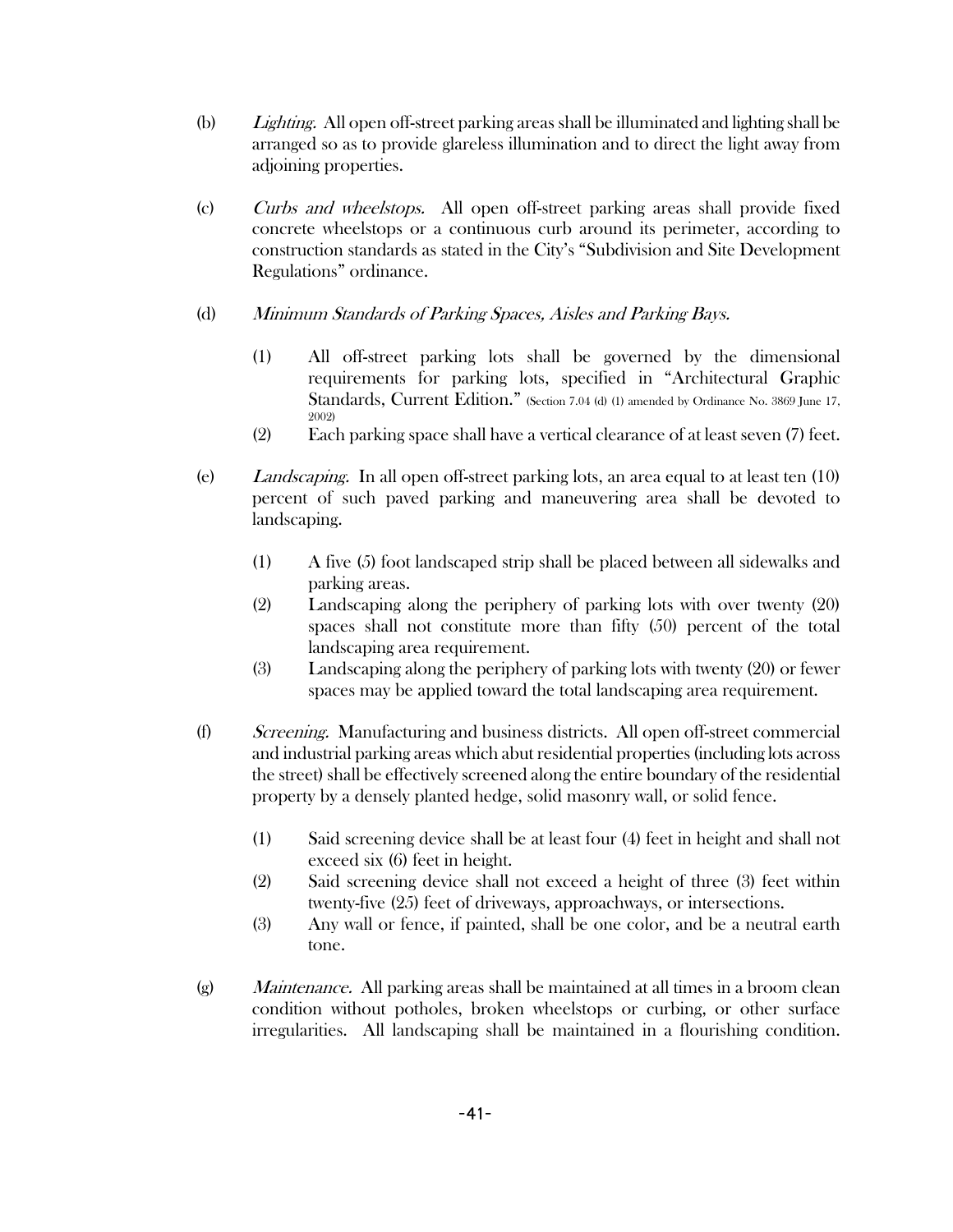Striping shall be visible at all times, and all illumination shall be maintained in functioning condition.

# 7.05. Required off-street loading space.

- (a) Off-street loading space. In connection with any structure which is to be erected or substantially altered and which requires the receipt or distribution of materials or merchandise by trucks or similar vehicles, there shall be provided off-street loading space on the basis of the minimum requirements specified in this article.
- (b) Additional requirements. In addition to Section 7.02., required off-street loading berths shall comply with the following minimum standards.
	- (1) Size. Each off-street loading berth shall be subject to the following minimum dimensions.
		- a. Width: Twelve (12) feet.
		- b. Length: Thirty-three (33) feet.
		- c. Height (when covered): Fourteen (14) feet.
	- (2) Location. All required off-street loading berths shall be located on the same lot as the use to be served, and no portion of the vehicle shall project into a street or alley. No allowed or required loading berth shall be located within twenty-five (25) feet of the nearest point of intersection of any two streets, nor shall it be located in a required front yard, or side yard adjoining a street, unless no other location is available.
	- (3) Access. Each off-street loading berth shall be designed with appropriate means of vehicular access to a street or alley in a manner which will least interfere with traffic movement, subject to approval by the Building Inspector.
	- (4) Surfacing. Each off-street loading berth shall be improved with a durable and dustless surface and graded and drained so as to dispose of all surface water according to construction standards as stated in City's Subdivision and Site Development Regulations" ordinance. Pavements shall be portland cement concrete or bituminous concrete on a flexible base.
- $\Gamma$  (c) Required loading berths. The following uses shall provide, as a minimum, the said amount of off-street loading berths.
	- (1) Hospitals, hotels, motels and similar uses:
		- a. One berth for ten thousand (10,000) to one hundred thousand (100,000) square feet of gross floor area; plus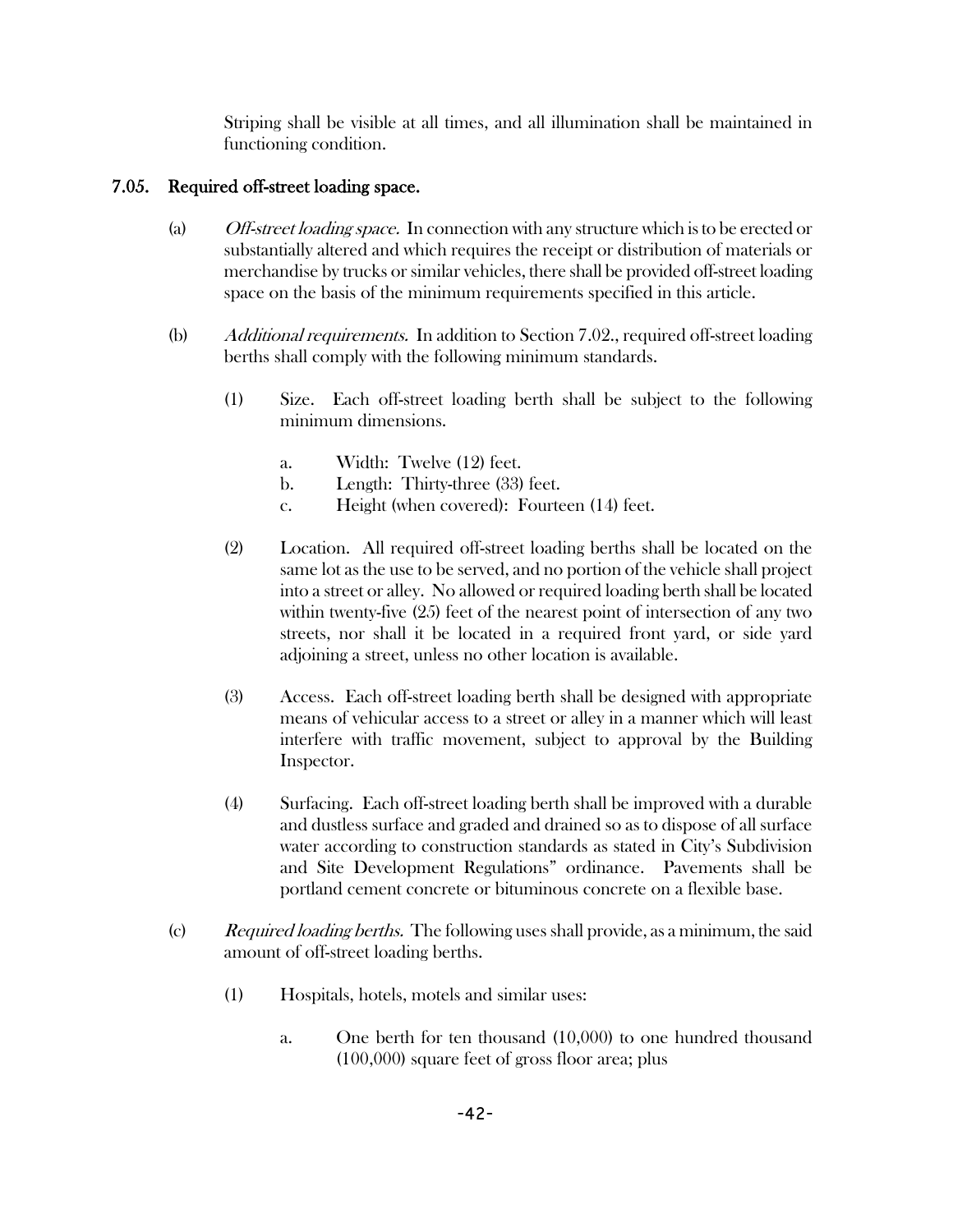- b. One additional berth for each additional one hundred thousand (100,000) square feet or fraction thereof.
- (2) Retail, commercial uses, establishments handling the sale and/or consumption of food on the premises and similar uses:
	- a. One berth for six thousand (6,000) to ten thousand (10,000) square feet of gross floor area; or
	- b. Two (2) berths for ten thousand (10,000) to twenty-five thousand (25,000) square feet of gross floor area; or
	- c. Two (2) twelve-foot by fifty-foot berths for twenty-five thousand (25,000) to forty thousand (40,000) square feet of gross floor area; or
	- d. Three (3) twelve-foot by fifty-foot berths for forty thousand (40,000) to one hundred thousand (100,000) square feet or fraction one-half (1/2) or more thereof.
- (3) Auditoriums, theatres, places of assembly, bowling alleys and similar uses:
	- a. One berth for ten thousand (10,000) to one hundred thousand (100,000) square feet of gross floor area; plus
	- b. One additional berth for each additional one hundred thousand (100,000) square feet or fraction thereof.
- (4) Industrial, manufacturing, warehouse, storage and similar uses:
	- a. One berth for ten thousand (10,000) to sixteen thousand (16,000) square feet of gross floor area; or
	- b. One twelve-foot by fifty-foot berth for sixteen thousand (16,000) to forty thousand (40,000) square feet of gross floor area; or
	- c. Two (2) twelve-foot by fifty-foot berths for forty thousand (40,000) to one hundred thousand (100,000) square feet of gross floor area; plus
	- d. One additional twelve-foot by fifty-foot berth for each additional one hundred thousand (100,000) square feet or fraction thereof.
- (5) Undertaking establishments, funeral parlors, and similar uses:
	- a. One eight-foot by twenty-five foot berth for five thousand (5,000) to twenty-five thousand (25,000) square feet of gross floor area; plus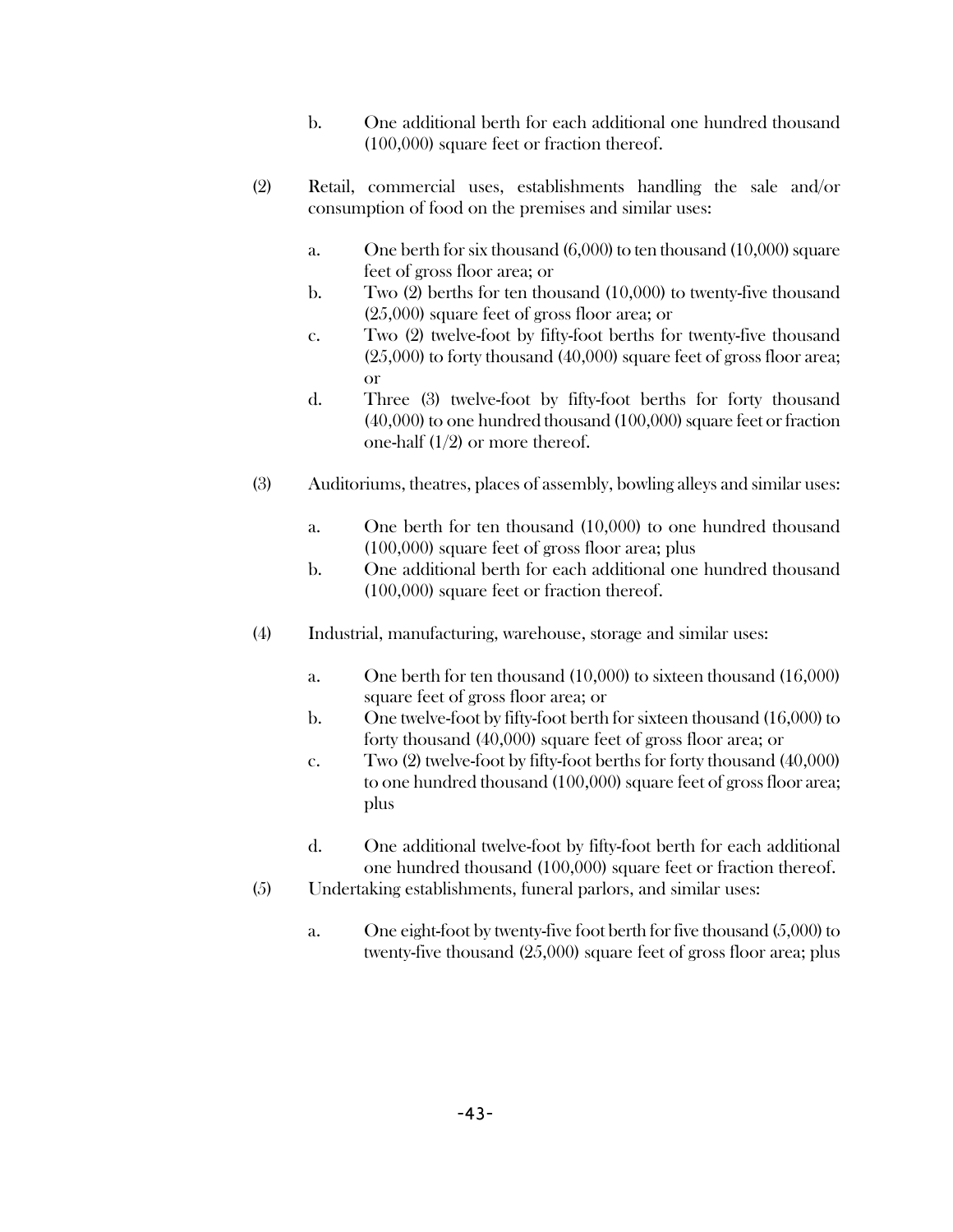# ARTICLE VIII – SIGNAGE

# 8.01 General Purpose:

(a) The regulation of signs by this Article VIII is intended to promote and protect the public health, safety and welfare by:

- (1) Enhancing the economic conditions of the City by promoting reasonable, orderly and effective use and display of signs.
- (2) Enhancing the physical appearance of the City by the same.
- (3) Protecting the public use of streets and rights of way by reducing sign distractions that may increase traffic accidents and congestion.
- (4) Minimizing the adverse effects of signs on adjacent public and private property.
- (5) Coordinating the type, placement and physical dimensions of signs within the different land use areas.
- (6) Insuring proper maintenance of signs.
- (7) Requiring the removal of signs that are abandoned or expired.

(b) Signs covered by this Article include exterior building and site signs used for identification, information and advertising. It also includes interior signage intended to be viewed from the exterior for the purpose of identification, information or advertising. It includes permanent and temporary signs.

(c) Sign regulations are not intended to control sign content.

# 8.02 Definitions

### Also see Article III for additional definitions.

**Abandoned Sign:** A sign which no longer identifies or advertises a bona fide business, lessor, service, owner, product or activity, and/or for which no legal owner can be found.

### Animated, Flashing or Moving Sign: See Article III; Moving Sign or Flashing Sign

Awning Sign: A sign attached to or incorporated into an awning.

Banner: Any sign made of vinyl, fabric, or similar material that is displayed on a pole or building. National, state or municipal flags and official flags of any institution or business shall not be considered banners. Also see Temporary sign.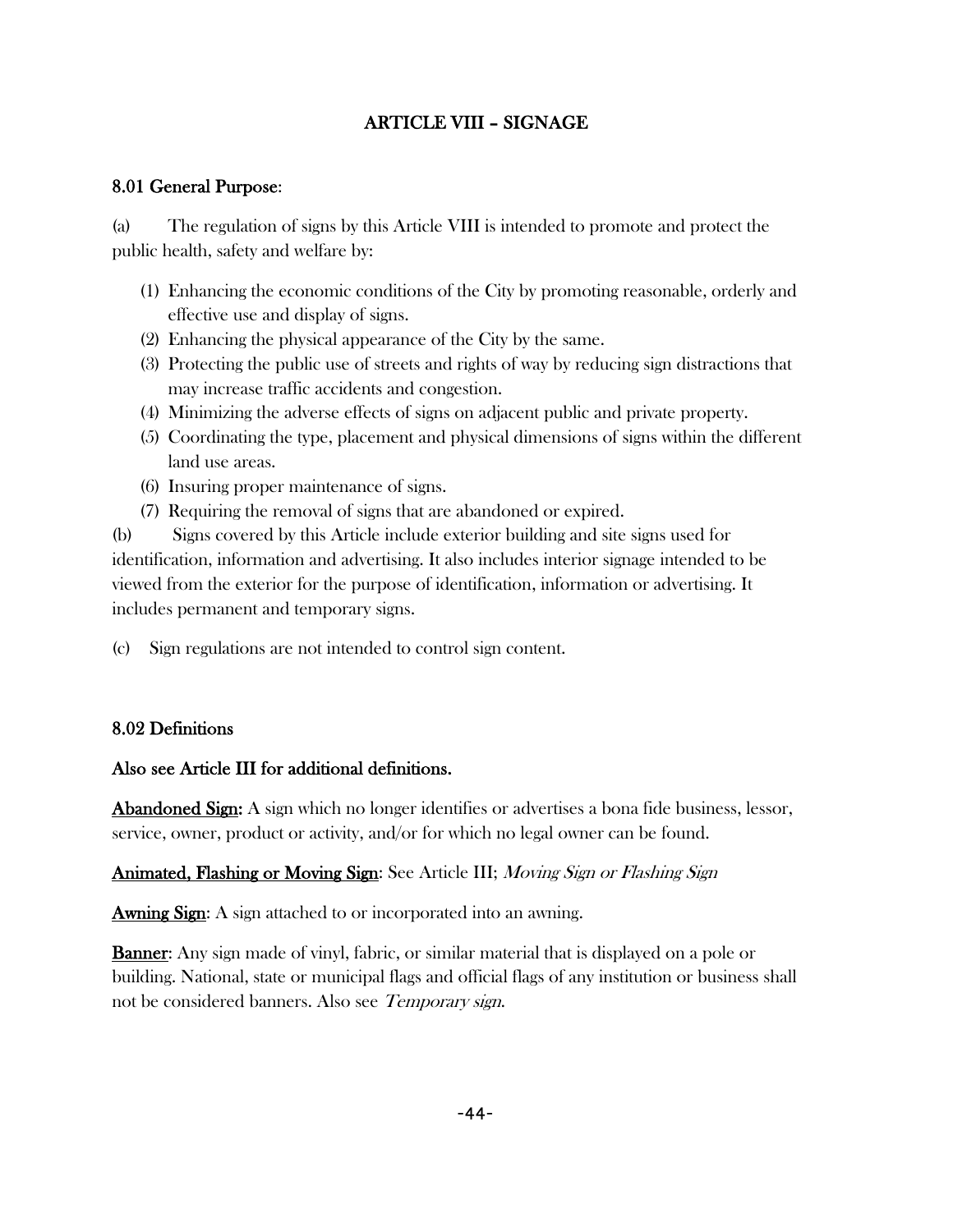**Billboard:** A structure for the permanent display of off-premises advertisement which directs attention to a business, commodity, service or entertainment conducted, sold or offered at a location other than the lot on which the sign is located.

Building Inspector: City of Peru Building Inspector, Assistant Building Inspector, Building Inspector's assigned representative, or other official designated by the City.

**Business Sign:** A sign which directs attention to a business or profession conducted, or to a commodity or service sold, offered or manufactured, or to an entertainment offered, on the premises where the sign is located or to which it is affixed. A business sign shall be a wall, canopy, awning, marquee, free standing or window sign.

Cold Air Inflatable Device: An inflatable device, without a frame, used as a portable sign for promotions, sales or special events. A cold air device shall be ground mounted. Also see Temporary sign.

**Construction Sign:** A sign erected on a lot on which construction is taking place, indicating the names of the architect, engineers, contractors, owner, sponsors, and similar persons or firms having a role or interest in the construction or project. Construction signs are temporary signs and shall be installed no more than thirty (30) days prior to the start of construction and removed within thirty (30) days after occupancy. A construction sign shall be a wall or freestanding sign.

**Changeable Copy Sign (automatic):** A sign on which the copy changes automatically on a lampbank or through mechanical, e.g. (electrical or electronic time and temperature units, message center). Also included are all signs incorporating or using an electronic display screen, including light emitting diode (LED) screens, plasma screens, and similar technology, regardless of whether text or copy is displayed on the screen.

**Changeable Copy Sign (manual):** A sign on which copy is changed manually in the field (e.g., readerboards with changeable letters).

Clearance (of a sign): The smallest distance between the sign (including framework, and embellishments) and the grade of the adjacent street, street curb, or other identified element.

Development Sign: See Article III; Sign, development.

Directional / Informational Sign: An on-premise sign giving directions, instructions, or facility information, and which may contain the name or logo of an establishment, but no advertising copy (e.g., parking or exit and entrance signs).

Double Faced Sign: A sign with two (2) sides or faces.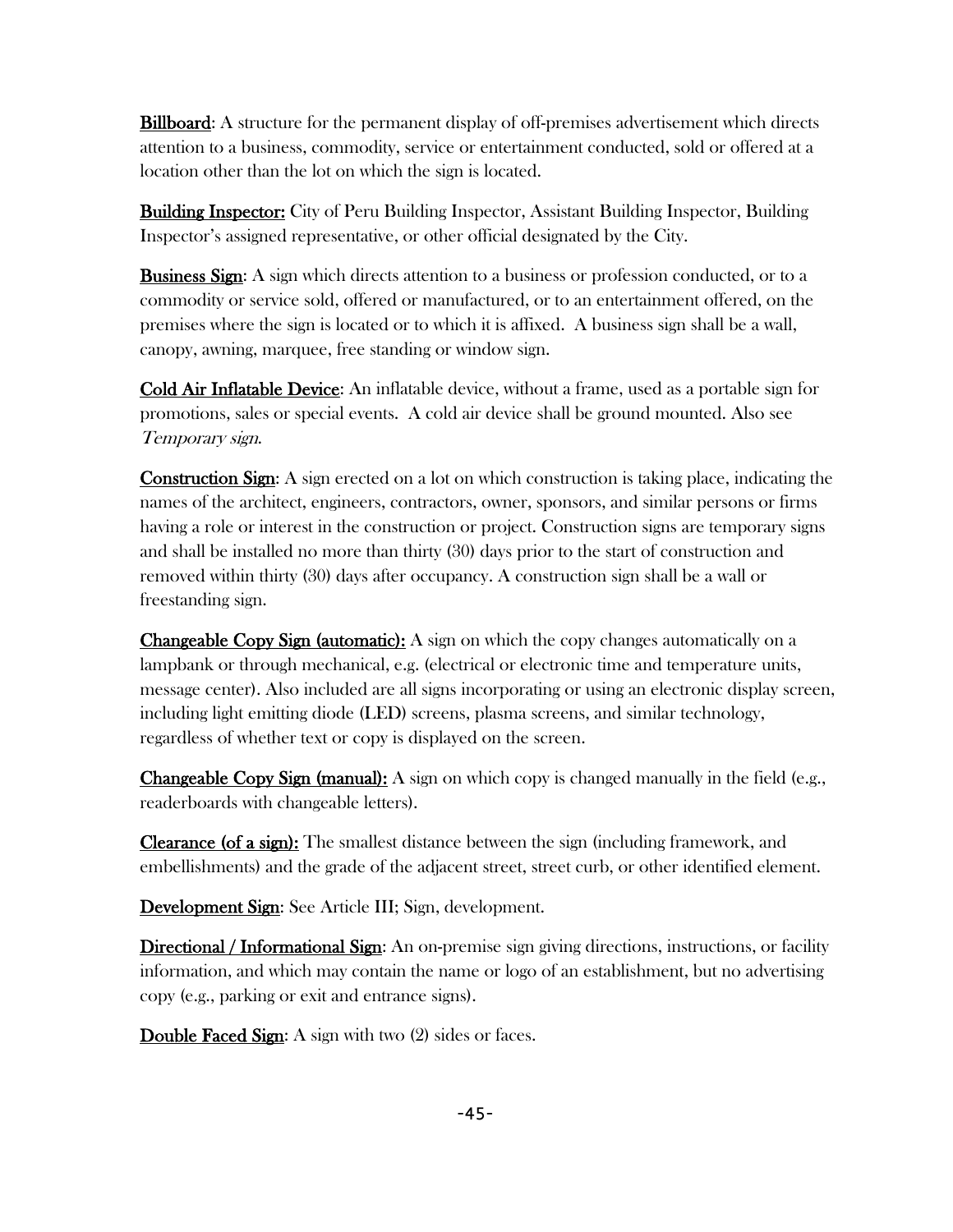Electric Sign: A sign or sign structure in which electrical wiring, connections or fixtures are used.

Electronic Message Display Panel: A separate portion of a sign capable of displaying fixed or changing text, characters, figures or images, using light emitting diodes (LED), liquid crystal display (LCD), fiber optics, light bulbs, or other illumination devices that can be electronically changed by remote or automatic means. The following terms for these panels shall be defined as follows:

- (1) Background Animation: the appearance of movement on a sign that creates a special effect or scene set in the background of a sign, but where the informational message portion displays static content in the foreground of the sign.
- (2) Character: A letter, number, punctuation mark or decimal point.
- (3) Dissolve: Where static messages are changed by means of varying light intensity or pattern, or where the first message gradually appears to dissipate and lose legibility simultaneous to the gradual appearance and legibility of the subsequent message.
- (4) Fade: Where static messages are changed by means of varying light intensity, or where the first message gradually reduces intensity to the point of not being legible and the subsequent message gradually increases intensity to the point of legibility.
- (5) Flashing: A pattern of changing light illumination where the sign illumination alternates suddenly between fully illuminated and fully non-illuminated for the purpose of drawing attention to the sign.
- (6) Foreground Animation: The use of movement or some element thereof, to depict action or create a special effect or scene in the foreground of the sign.
- (7) Foot Candle: One foot candle is the equivalent light that a single wax candle would produce if it were viewed from one (1) foot away.
- (8) Scrolling: Where the message is changed by the apparent vertical movement of the letters or graphic elements of the message.
- (9) Static: Graphics having no motion or movement of any type.
- (10) Text: Graphics consisting of letters, words, numbers, punctuation or decimal points only, that do not include any animation or video.
- (11) Travel: Where the message is changed by the apparent horizontal movement of the letters or graphic elements of the message.
- (12) Video: Moving images that are a sequence of images of continuous motion, breaking it up into discrete frames for subsequent display.

Event Sign: See Article III; Sign, event.

**Exempt Sign:** Signs exempt from the normal permit requirements, but not from construction specifications and maintenance and other indicated requirements.

Freestanding Sign: See Article III; Sign, freestanding.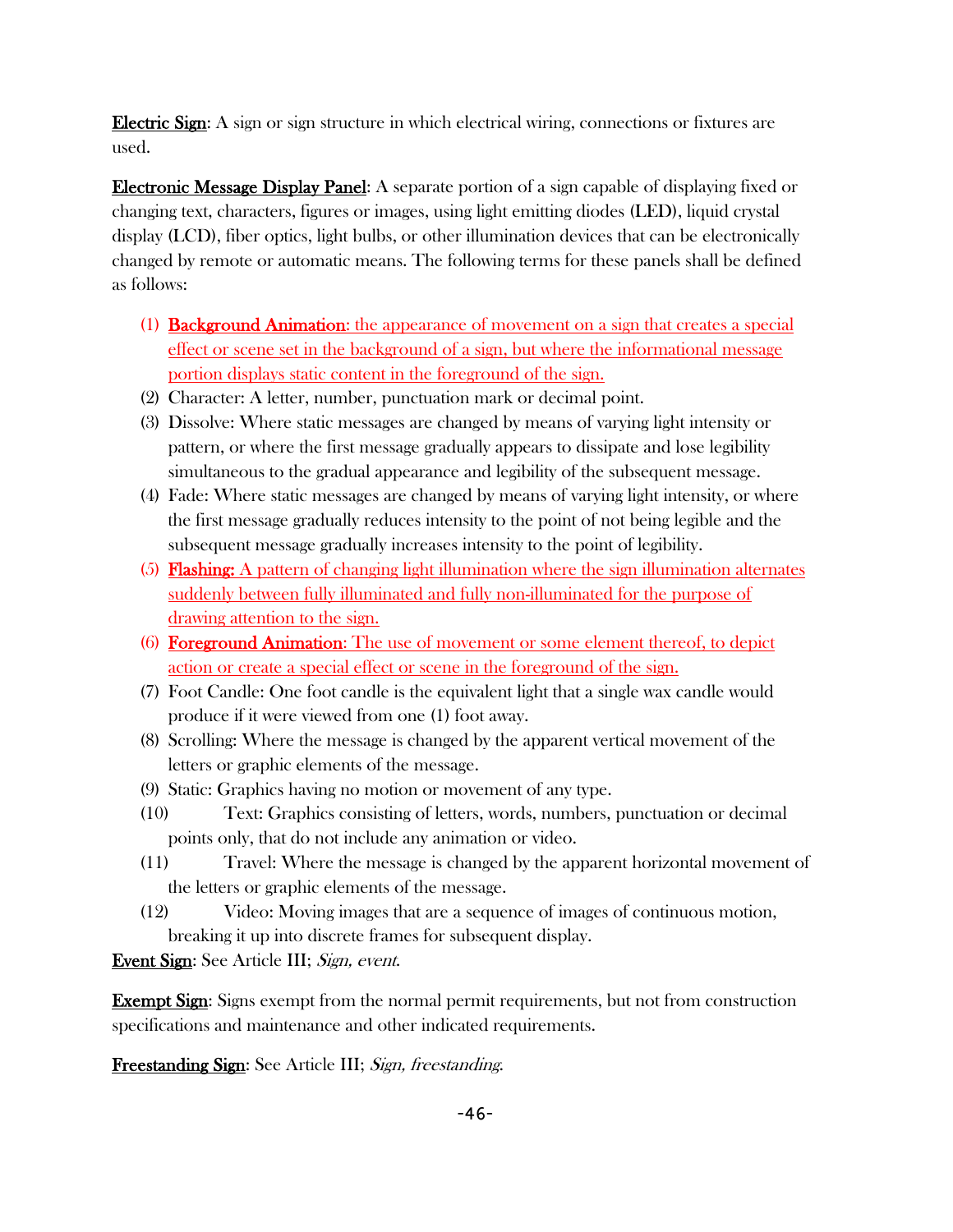Garage Sale Sign / Rummage Sale Sign: Signs used to announce and give directions to a residential garage sale or rummage sale. See Temporary sign.

Grand Opening Sign: A temporary sign used for the purpose of advertising a grand opening of a new business. A grand opening sign may be a wall, marquee, canopy, awning or freestanding sign. Promotions, anniversary sales, special sales, or going out of business sales do not apply. See Event Sign and/or Temporary sign.

**Ground Mounted / Monument Sign:** A sign that is supported on a base that is equal in width and depth of the frame of the sign itself. A ground mounted monument sign must be constructed of materials to match the principal structure.

Government Sign: Any temporary or permanent sign erected and maintained by the City, County, State or Federal government for traffic or designation of a direction to any school, hospital, historic site, or public service property or facility.

Ground Level: Street grade.

**Height (of a sign):** The vertical distance measured from the highest point of the sign or its supporting members to the grade of the adjacent street or surface grade beneath the sign, whichever is less. See Clearance (of a sign).

Illuminated Sign: See Article III; Illuminated sign.

Incidental Sign: A small sign, emblem or decal informing the public of goods, facilities or services available on the premises (e.g., credit card sign, a sign indicating hours of business).

Individual Letter Sign: Any sign made of self-contained letters or embellishments that are mounted on the face of a building, a parapet, or a marquee.

Identification Sign: a sign giving the name and address of a residential building, business, development, industry, or other building or establishment. Such signs may be wholly or partly devoted to a readily recognized symbol. An identification sign shall be a freestanding, wall, canopy, awning, or marquee sign.

Illegal Sign: A sign which does not meet the requirements of this Article and which does not have legal nonconforming sign status.

Marquee: See Article III; Marquee.

**Marquee Sign:** A sign which is attached to or incorporated into a marquee.

**Menu Board Sign:** A sign at a remote location on a lot giving product and price information about products sold on the lot to a motorist in a waiting vehicle.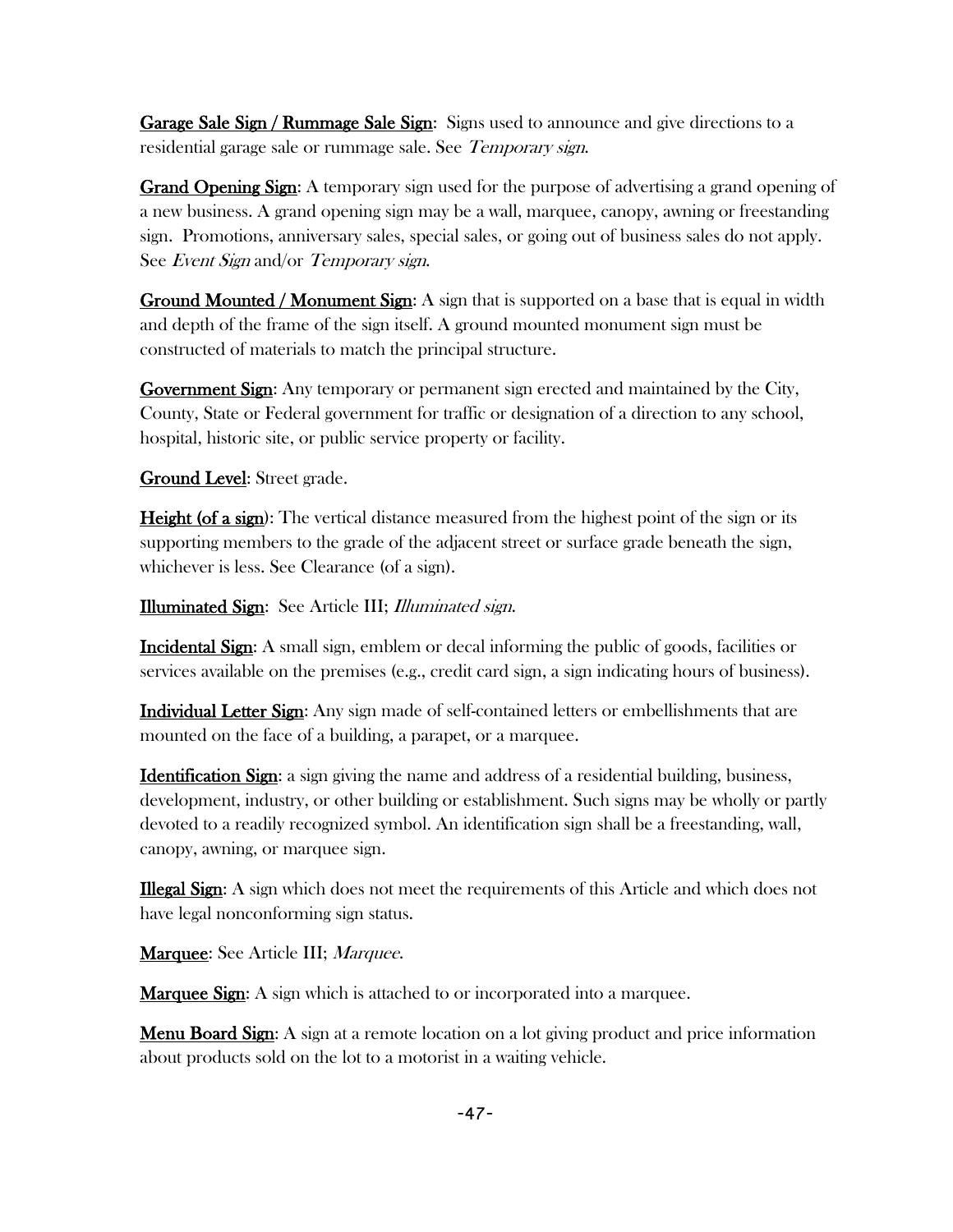#### Message Board Sign: See Article III; Message board.

Nonconforming Sign: See Article III; Sign, nonconforming.

**Off-premises Sign:** A sign structure advertising establishments, businesses, merchandise, services or entertainment, which is not sold, produced, manufactured or provided at the property on which said sign is located.

On-premises Sign: A sign which pertains to the use of the premises on which it is located and for no other business, service, etc. which is not on the site.

Pole Sign: A freestanding sign supported by a column or columns, whose purpose is to support the sign.

**Political Sign:** A temporary sign used in connection with a local, state, or national election or referendum. See Temporary sign.

Portable Sign: Any sign not permanently affixed to the ground or to a structure or building or any sign mounted on a chassis in such a fashion that it could be transported by removing the sign and its chassis from its mounting and attaching wheel mountings and wheels, including bicycle signs; provided, however, that this term shall not be construed to include exempt signs authorized pursuant to subsections of this Article.

**Projecting Sign:** A sign which in whole or part is dependent upon the building for support and projects more than twelve (12") inches from such building, except for awning, canopy and marquee signs.

Real Estate Sign: A sign indicating the sale, rental, lease, or development of a lot, a portion of the lot, or building on the lot on which the sign is located. A real estate sign shall be a wall or freestanding sign. See Temporary sign.

Roof Sign: See Article III; Roof sign.

Sandwich Sign or A-frame Sign: A temporary, portable sign constructed of two (2) boards, hinged together toward the top to permit the sign to stand when the bottom edges of the sign are spread; or constructed as a box, with two side of which are no more than twelve (12) square feet.

**Snipe Sign:** A temporary or permanent non-governmental sign in a public right-of-way which is tacked, nailed, posted, plastered, glazed or otherwise affixed to a pole, stake, fence, traffic sign, utility pole, light pole, tree or the ground.

Sign: An external building sign, site sign or window sign intended to be viewed from the exterior, used for the purpose of identification, information and/or advertising. Sign shall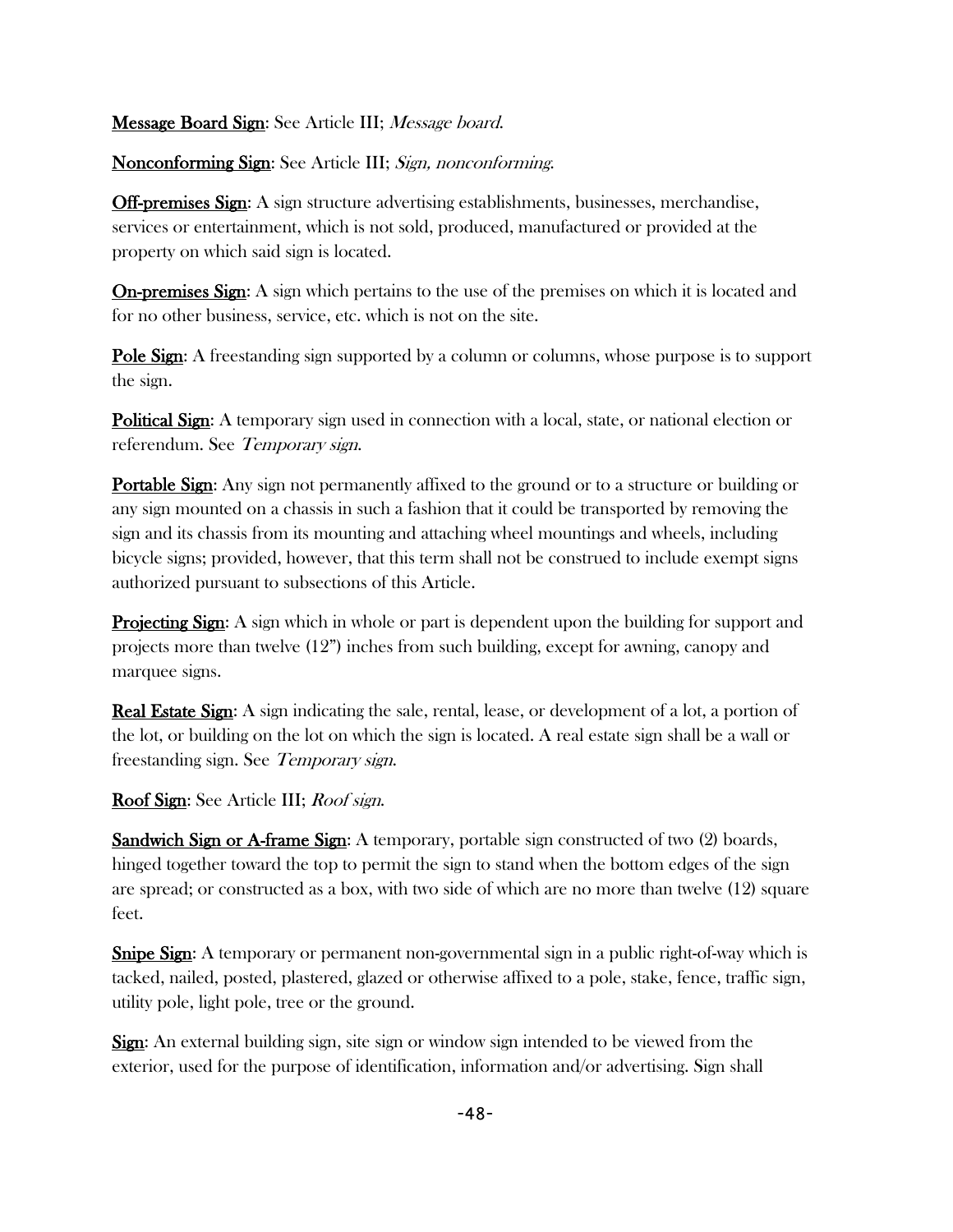include the sign structure, supporting structure, frame, panel inserts and other associated parts, including electrical wiring. Signs may be permanent or temporary in nature. Signs include awning signs, billboards, banners, business signs, cold air inflatable signs, construction signs, changeable copy signs, development signs, directional/information signs, electric signs, electronic message display panel signs, event signs, freestanding signs, garage sale/rummage sale signs, grand opening signs, ground mounted signs, illuminated signs, individual letter signs, marquee signs, menu board signs, message board signs, pole signs, political signs, portable signs, real estate signs, roof signs, sandwich signs, trailer signs, vehicle signs, wall signs, wind feather signs, and window signs, as further defined herein.

## Sign (gross area of):

- (1) The area within the sign frame shall be considered the gross surface area.
- (2) Should letters or graphics be mounted directly to the wall or fascia or in any such way as to be without a frame, the dimensions for calculating the square footage shall be the area contained within the periphery formed around such letters or graphics bounded by straight lines connecting the outermost points thereof.
- (3) Only one side of a double faced sign shall be used in computing total surface area.
- (4) The area of a multiple-faced or irregular-shaped sign shall be computed on the basis of the greatest projected area of any plane passed through the sign face.
- (5) The columns and structure of freestanding signs shall not be used to calculate the area of the sign, provided there is no advertising copy on the poles.

Sign Structure: Any structure which supports, has supported, or is capable of supporting a sign.

Temporary Sign: See Article III; Sign, temporary.

**Trailer Sign:** A sign mounted on a chassis with or without wheels.

**Vehicle Sign:** Any vehicle primarily situated to serve as a sign rather than as transportation. An automobile, van, or truck displaying the name and /or other information regarding the related establishment used for normal business operations or for employee/ client transportation is not a vehicle sign.

**Vision Triangle (site triangle):** A triangular-shaped area of land established at corner lots and intersections of roads or drives in which nothing is erected, placed, planted or allowed to grow, that would cause confusion, interfere, or restrict, or obstruct the site distance of motorists entering or leaving the intersection. The site triangle is measured as thirty (30) feet each direction from the intersection of the property line/right-of-way point.

Wall Sign: A sign fastened to a wall of the building or structure in such a manner that the wall becomes the supporting structure for the sign, and the sign does not project more than twelve inches (12") from such building or structure.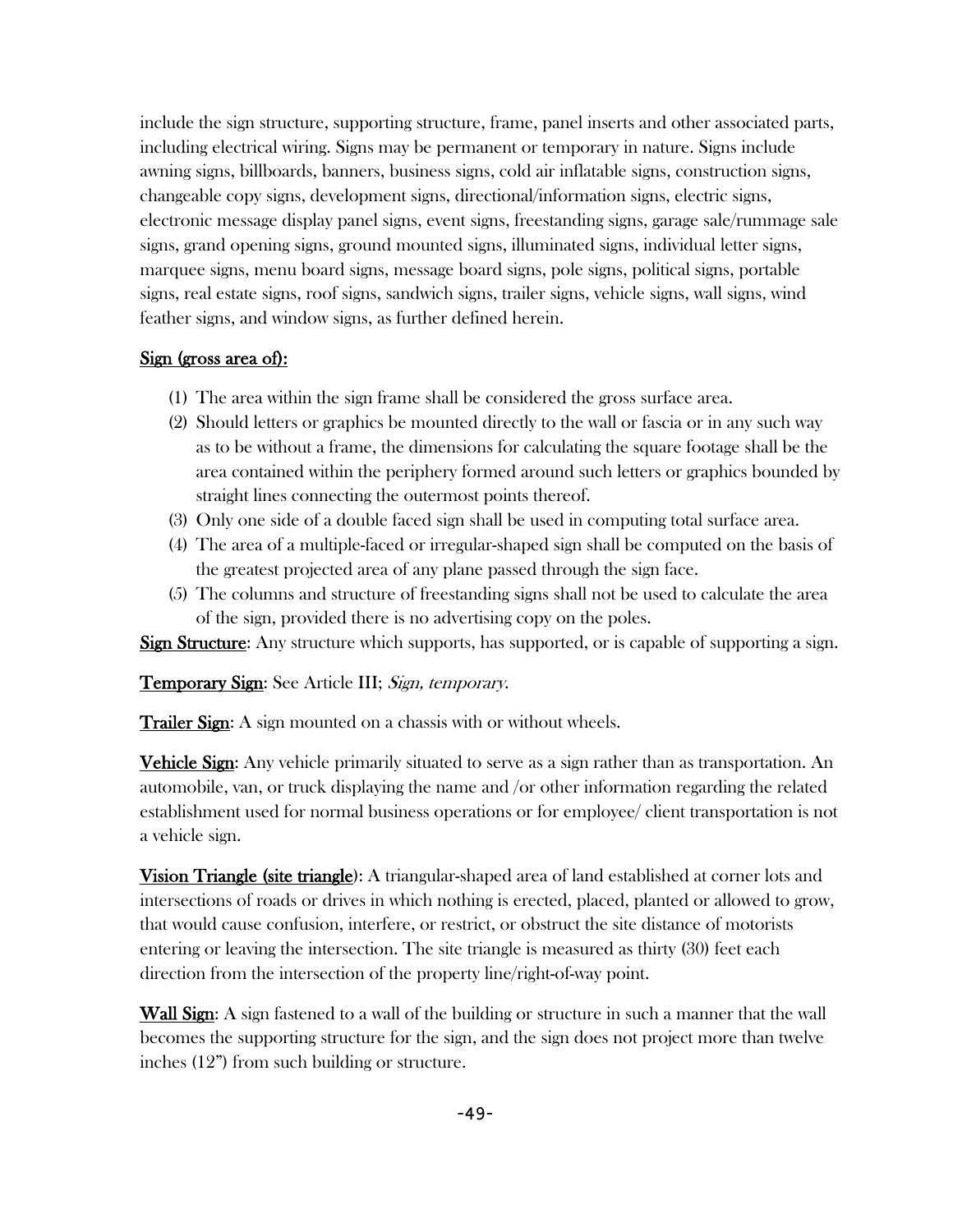Wind Feather (wind flag, teardrop banner, blade): Fabric or plastic attention getting devices supported by a pole and having a tall, narrow orientation whose rotation is determined by the wind direction.

Window Sign: See Article III; Sign, window promotional.

### 8.03 General Requirements:

- (a) Permits. It shall be unlawful for any person to erect, place or maintain a sign in the City or to permit a sign to remain on property which such person controls or has ownership interest in, except in accordance with the provisions of this Code, the Building Codes and Electrical Codes adopted by the City of Peru and without first obtaining a sign permit where required in this section. The permit application fees for each sign shall be as provided in the fee schedule available from the City. Each person that receives a sign permit is required to provide the City with the name and address of the party of record (legal owner of the sign and the property where the sign is located, if different). They are required to update this information if it changes. All notices, fines and penalties will be delivered/assessed to the party of record.
- (b) All signs constructed of a permanent material shall be permanently attached to the ground, a building, or another structure capable of supporting the sign loads and a minimum 30 pound per square foot wind load. Free standing pole mounted signs shall require permanent foundations that extend below frost, with engineering drawings sealed by a structural engineer or architect licensed in the State of Illinois verifying compliance.
- (c) All signs, including those for which no permit has been issued, shall comply with the requirements of this Article.
- (d) All signs, including those for which no permit has been issued, shall be maintained in good structural condition, in compliance with all building and electrical codes, and in conformance with this Article, at all times. A sign which is not maintained in good condition shall be considered an illegal sign. All signs, canopies and awnings shall be kept and maintained in a safe, neat and orderly condition and appearance, and shall be repainted or otherwise maintained periodically by the owner to prevent corrosion or deterioration caused by weather, age or any other conditions, and to keep the same in a safe, neat and orderly condition and appearance.
- (e) Existing Nonconforming signs shall be considered as a legal sign and permitted to remain per conditions of this Article. However, changes that can readily be made to the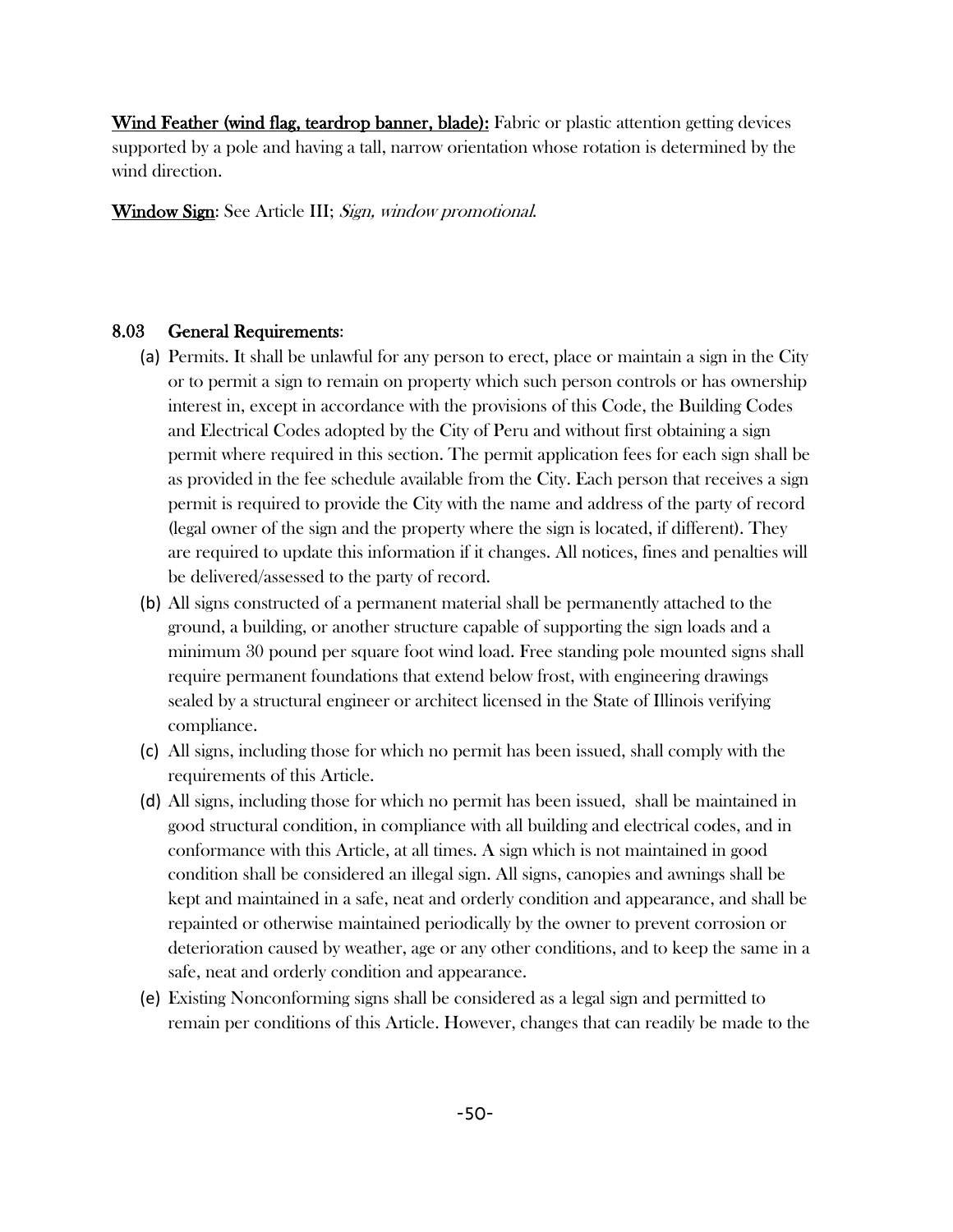sign to make it comply shall be made (e.g., times that the sign should not be on, brightness of the sign, etc).

- (f) Gross surface area calculation. See definition for "Sign (gross area of)".
- (g) Removal of illegal signs: If the owner and or other person in control of the premises fails to comply with any notice to repair or remove, served as herein provide, the City is hereby authorized to cause removal of said sign and any cost or expense incidental thereto shall be paid by the party of record for the sign. Such cost, if not reimbursed, shall be subject to a lien against the premises upon which the sign is located.
- (h) Traffic hazards prohibited.
	- (1) Signs shall not be placed in the public right-of-way; however projecting signs and awning signs and marquees, when approved by the City, may be allowed in the Peru downtown business district. Such signs, if approved, shall have a minimum of eight feet vertical clearance above the walk and have a minimum three feet horizontal clearance from the face of the curb or edge of road.
	- (2) Signs shall not be erected in such a location where the sign interferes with pedestrian /or vehicle traffic.
	- (3) Signs shall not be erected in the vision triangle at an intersection of any streets in such a manner as to distract or obstruct the visibility of traffic, traffic signs or signals.
	- (4) Signs shall not be worded, phased, lighted or constructed in a shape, size or color in such a manner as to interfere with, mislead or confuse traffic or resemble traffic signs.
	- (5) Signs shall not be installed that will block or obstruct state or local road signs.
- (i) Signs shall be located in such a way that they maintain horizontal and vertical clearance of all overhead electrical conductors in accordance with the National Electrical Code. However, in no case shall a sign be installed closer than ten (10) feet from a conductor or guy wire without written permission from the City.
- (j) Sidewalk construction area requirements.
	- (1) Signs that require the use of hoisting machines over the sidewalk shall require, for protection of the public, the sidewalk to be blocked off during the work in question.
	- (2) Under no circumstances, when work is being done pursuant to this section, shall any hoisting machine be permitted to occupy the City or State sidewalk area.
- (k) Illumination of signs, including electronic signs (general).
	- (1) Illuminated signs located on a lot adjacent to any residential district shall not be operated between the hours of 11:00 p.m. and 7:00 a.m., except when the business is open twenty four (24) hours a day.
	- (2) All illuminated signs shall concentrate the illumination upon the area of the sign and shall minimize glare upon the street or adjacent property.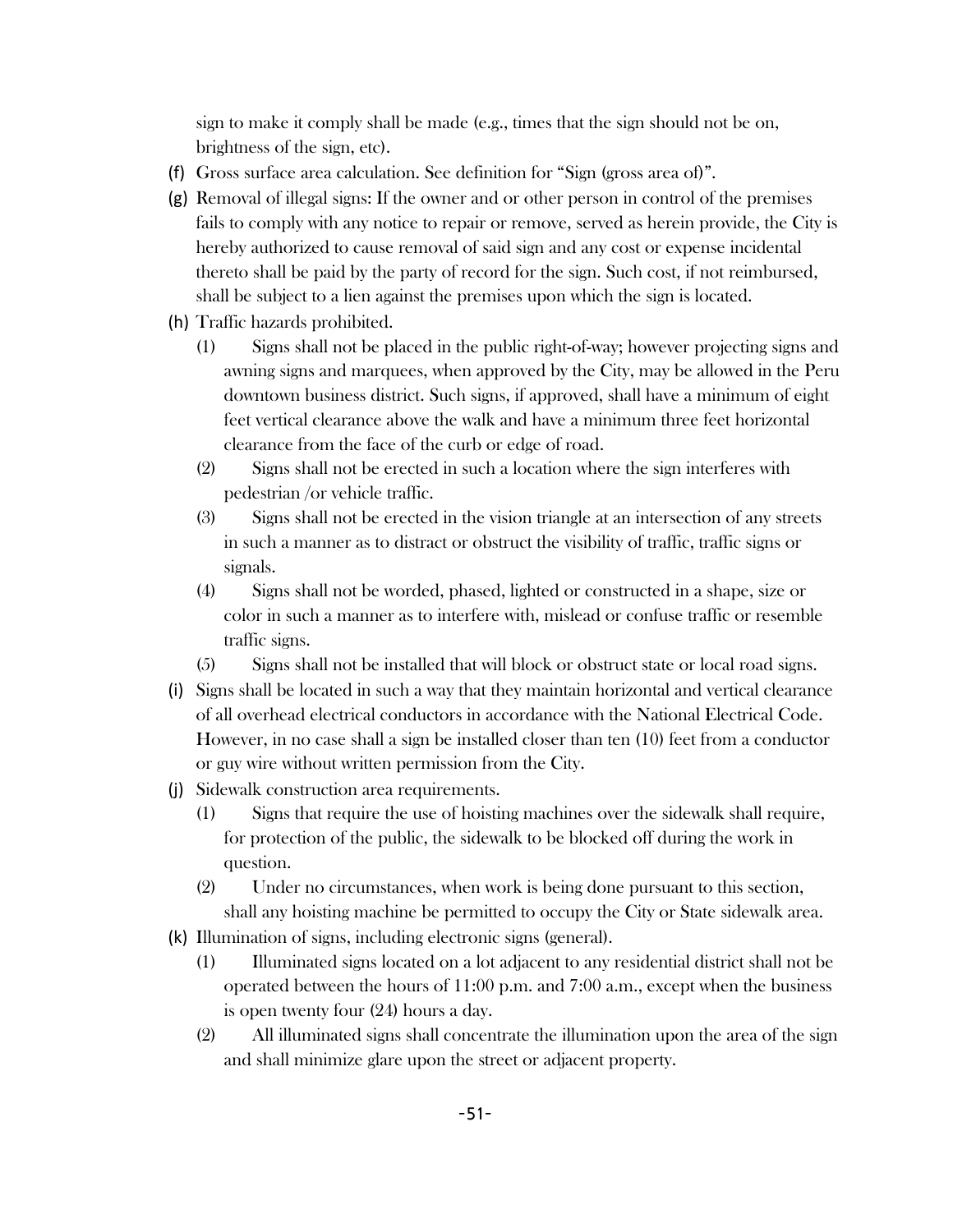- (3) Illumination of signs shall be diffused or indirect and arranged so no direct rays shall reflect into public way or any lot on the perimeter of the premises on which the sign is located.
- (4) Flashing, blinking or traveling and similar illumination is prohibited. Variance may be requested for this based on the design character of the development.
- (5) Pole and pylon signs, if illuminated, shall be illuminated internally.
- (6) All illuminated signs shall give off an illumination which is not intermittent and which is kept stationary or consistent.
- (7) Lighting may be installed above signs to light the signs provided that the illumination is on the sign and does not extend to adjacent properties or the street.
- (8) Electronic message boards shall have the ability to be dimmed to control brightness. The City may require reduction in brightness after the sign is installed by written notification. Failure to be able to comply may make the sign an illegal sign.
- (l) No sign shall be erected, constructed, or maintained so as to obstruct any exit, exit window, window ventilation, mechanical ventilation, or exhaust; or be in conflict with any Building Code adopted by the City of Peru.
- (m)No sign shall be supported by chains or other devices that would allow the sign to swing due to wind action.
- (n) Prohibited signs:
	- (1) Roof mounted signs.
	- (2) Wall painted signs. This is not intended to prohibit murals.
	- (3) Off-premise signs except as approved by special permit, or specifically allowed elsewhere in this Article.
	- (4) Signs in right-of-way.
	- (5) Signs attached to trees, utility poles, public benches, street lights, or any public property, except as otherwise permitted in this Article.
	- (6) Vehicle signs.
	- (7) Billboard signs.
	- (8) Trailer signs.
	- (9) Flashing, animated or moving signs.
	- (10) Illegal signs.
	- (11) Signs that constitute a hazard to public health or safety.
	- (12) Wind-blown signs (except for temporary banners and / or wind feathers).
	- (13) Strings of lights (except for temporary holiday decorations).
	- (14) Any sign that incorporates sound in any way.
	- (15) All other signs not expressly permitted or regulated herein.
- (o) Exempt signs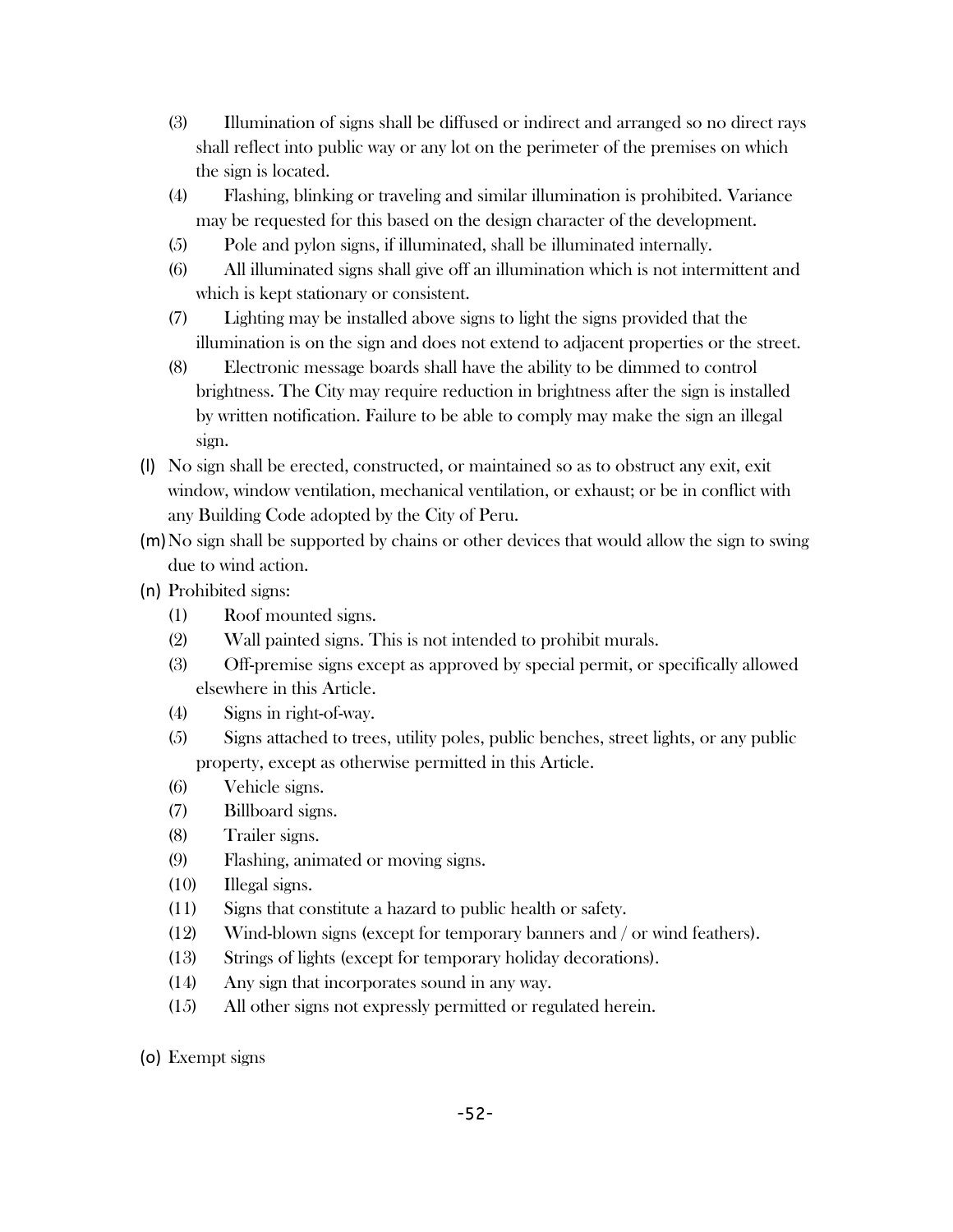| Sign Type                          | <b>Maximum Area</b>    | <b>Additional Conditions</b> |
|------------------------------------|------------------------|------------------------------|
| <b>Identification Signs</b>        | $1$ sq. ft.            |                              |
| <b>Memorial Signs or Tablets</b>   | $4$ sq. ft.            |                              |
| On-site Directional Signs and      | $4$ sq. ft.            |                              |
| <b>Warning Signs</b>               |                        |                              |
| Signs Erected by Governmental      |                        |                              |
| <b>Bodies</b>                      |                        |                              |
| <b>Real Estate Signs</b>           |                        | See Temporary Signs          |
| Rummage Sale or Garage Sale        |                        | See Temporary Signs          |
| Government, Religions, Charitable, | American Flag-sized    |                              |
| or Fraternal Organization flag,    |                        |                              |
| Pennants, and Logos                |                        |                              |
| Sidewalk Signs                     |                        | See Sidewalk Signs           |
| <b>Window Signs</b>                |                        | See Window Signs             |
| <b>Construction Signs</b>          |                        | See Temporary Signs          |
| <b>Political Signs</b>             |                        | See Temporary Signs          |
| <b>Public Notices</b>              |                        |                              |
| <b>Interior Signage</b>            |                        |                              |
| No Trespassing                     | $1\frac{1}{2}$ sq. ft. | Only four per lot            |
| No Dumping                         | $1\frac{1}{2}$ sq. ft. | Only four per lot            |
| Occupational Signs                 | $2$ sq. ft.            |                              |

(1) The following chart list signs exempt from permitting, provided they follow the requirements of this Article and the conditions indicated.

- (2) Sidewalk signs, provided that:
	- a. Only one sandwich sign is permitted per business. It must be located directly in front of the premise being advertised and must not interfere with movement of pedestrians;
	- b. Shall not exceed thirty inches in width and thirty–six (36) inches in height;
	- c. May be displayed during permitted business hours and when the store is open for business;
	- d. Shall not be illuminated or animated.
- (3) Window signs, provided that:
	- a. Total window sign area shall not exceed eighty percent of the window area of the individual window lite; and
	- b. Total area of all window signs shall not exceed 20% of the total window area facing a street or road.
	- c. Window signs shall contain no animation or flashing elements.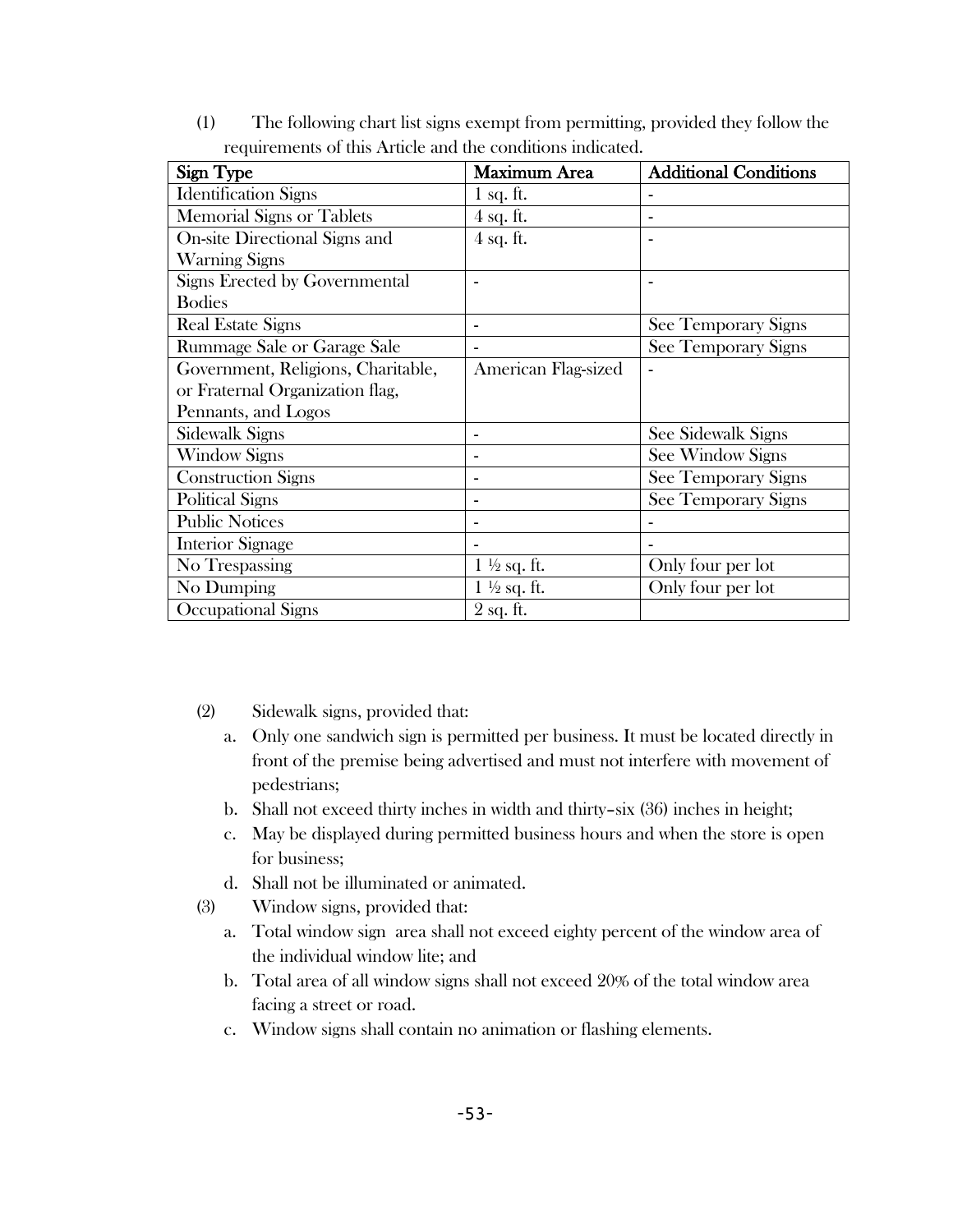- (4) Occupational signs denoting only the name and profession of an occupant in a commercial building or public institutional building provided it does not exceed two (2) square feet in area.
- (5) Signs and signage within the interior of buildings used to identify rooms and spaces and not intended to be visible from the exterior.
- (p) Penalties.
	- (1) Temporary signs, that are non-conforming (illegal signs) and do not require permits:
		- a. May be removed by the City of Peru and disposed of; or
		- b. The City of Peru may instruct the owner of the signs to remove them. Signs shall be removed within the day of the notice. If the party notified fails to remove the signs, penalties will be imposed per Article XVI and the schedule available from the City Clerk's office.
	- (2) Temporary signs, that require permitting, and all other signs that require permitting:
		- a. The Building Inspector shall issue a written notice of correction or removal to the party of record, indicating the time limit for corrective action.
		- b. If the party of record complies, there will be no penalties imposed.
		- c. If the party of record does not comply, penalties will be imposed per Article XVI and the schedule available from the City Clerk's office.
	- (3) If the time frame indicated in the notice of corrective action cannot be complied with for justifiable reasons, contact the Building Inspector in writing with a request for extension of time. Extensions of time, if granted, will be given in writing by the Building Inspector.
- (q) Variances and appeals:
	- (1) If an application for a sign permit is denied, the applicant may request a variance if they feel there are circumstances that warrant such action. Variance procedures are outlined elsewhere in the Ordinance. Some grounds for consideration of a variance are:
		- a. Unique physical characteristics of the property.
		- b. There are limited available locations for signage on the property.
		- c. The size of the property warrants additional or increased size or types of signs.
	- (2) See Article XV for additional information.

### 8.04 Permanent Signage in Residential Districts.

(a) Freestanding signs. The following regulations shall apply to all freestanding signs in residential districts.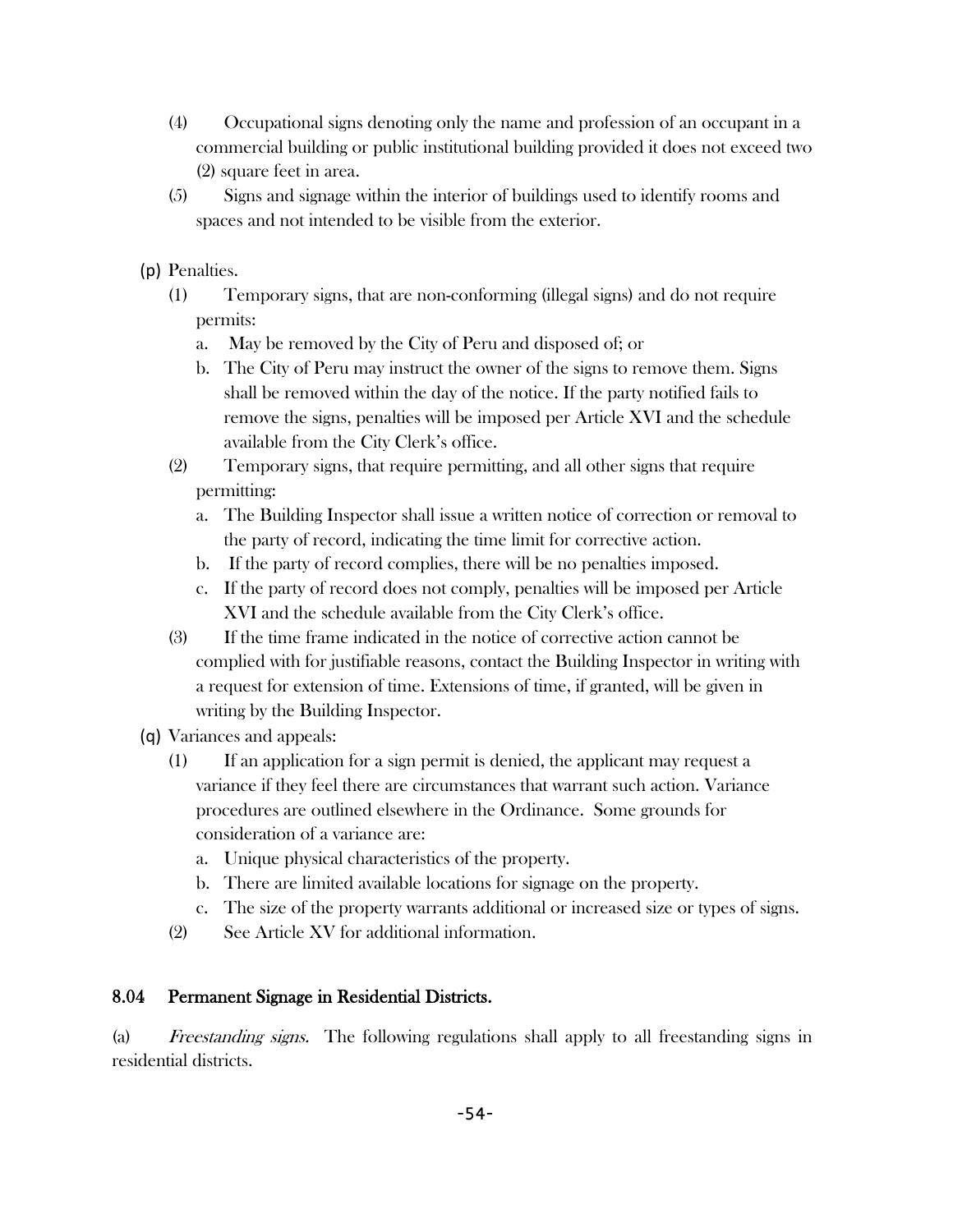(1) Subdivision identification signs.

a. Display. Lettering shall not be more than one foot in height and shall only indicate the name of the subdivision.

b. Gross surface area. No single subdivision identification sign shall exceed one hundred (100) square feet in gross surface area.

c. Height. The height of a single freestanding sign shall not exceed six (6) feet.

d. Application.

i. Applications for construction of a subdivision identification sign shall be submitted to the Building Inspector.

ii. Applications shall include a scaled rendering of the subject sign, location map and a list of construction materials.

iii. The Building Inspector may require alterations to the submitted plan if it is determined that such plan is not consistent with public safety, or public interest.

e. Ownership and maintenance.

i. As a condition of constructing and installing a subdivision identification sign, the developer or a duly established homeowners association for said subdivision shall own and maintain the sign, and shall execute an agreement acceptable to the City Council providing for such maintenance.

ii. Failure of the developer or homeowners association to satisfactorily perform such agreement shall constitute grounds for the City to cause the sign's removal.

(2) Non-commercial signs.

a. Location. A sign shall not be located nearer than eight (8) feet from the nearest interior lot line and not less than one-half the depth of the required yard from the nearest lot line adjoining a street.

b. Number of signs. Only one freestanding sign shall be allowed per lot.

c. Gross surface area. A single freestanding sign shall not exceed fifty (50) square feet in gross surface area.

d. Height. The height of a single freestanding sign shall not exceed eight (8) feet.

(b) Illumination of signs. Only non-commercial signs may be illuminated, subject to the provisions of Section 8.10.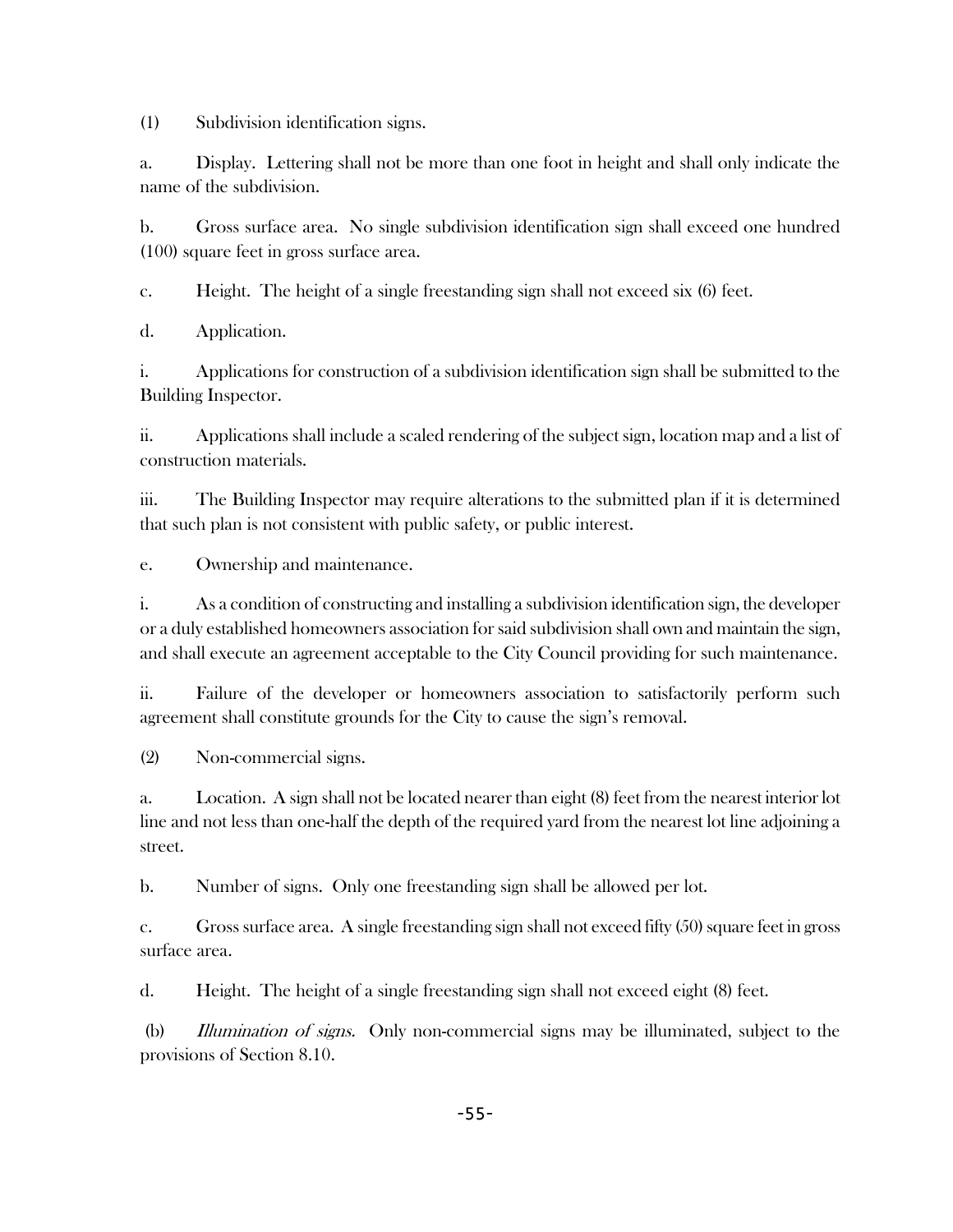### 8.05. Permanent Signage in Sign Zones.

(a) Sign Zones "A", "B", "C", and "D" are hereby created and shown on the Sign Zone map, which is attached and included as part of Article VIII- Signage. In the event that uncertainties exist with respect to the boundaries of said zones, requests for interpretations shall be directed to the Planning Commission and Zoning Board of Appeals.

(b) Single user lots. The following regulations shall apply to all signage on single user lots in all Sign Zones.

(1) Freestanding signs.

- a. Number of signs. Freestanding signs allowed per lot, shall be as follows:
- i. Sign Zone "A": One (1)
- ii. Sign Zones "B", "C", and "D": Two  $(2)$

b. Display. A sign shall display only information pursuant to the business conducted on the single user lot. With the exception of off-premises signage, allowed by special permit, as described in this Ordinance.

c. Gross surface area. A single freestanding sign shall not exceed the following in gross surface area:

i. Sign Zone "A": Eighty (80) square feet for a lot/building frontage up to eighty (80) linear feet; one hundred (100) square feet for a lot/building frontage from eighty (80) to one hundred (100) linear feet; one hundred and twenty-five (125) for a lot/building frontage exceeding one hundred (100) linear feet.

ii. Sign Zone "B": Two hundred and twenty-five (225) square feet.

iii. Sign Zone "C": Three hundred (300) square feet.

iv. Sign Zone "D": Three hundred and seventy-five (375) square feet.

d. Height. The height of a single freestanding sign shall not exceed the following limitations:

- i. Sign Zone "A": Twenty (20) feet.
- ii. Sign Zone "B": Thirty-five (35) feet.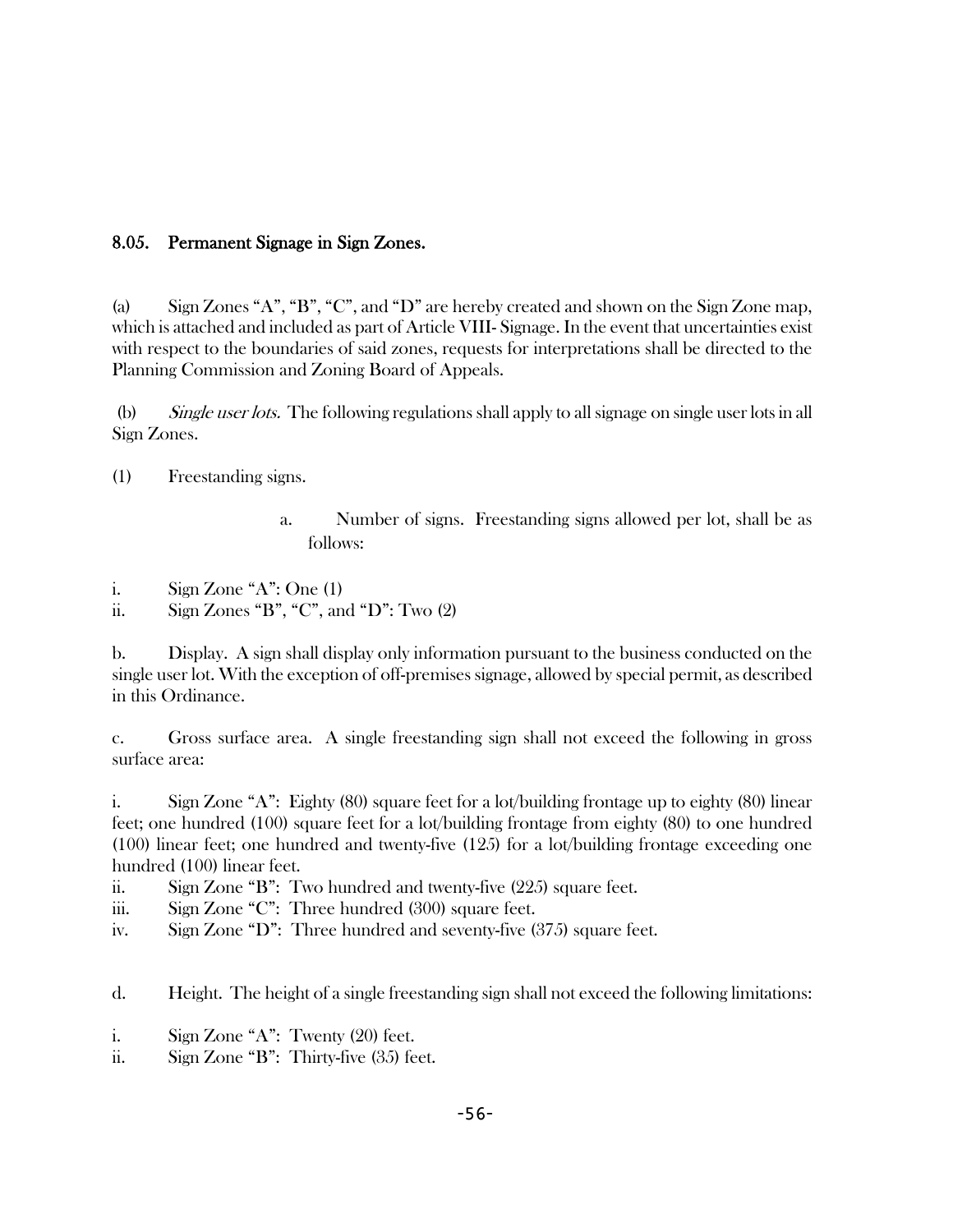- iii. Sign Zone "C": Forty-five  $(45)$  feet.
- iv. Sign Zone "D": Sixty- five (65) feet.

Exception: If two freestanding signs are erected in Sign Zones "B", "C", and "D", the second sign shall not exceed one hundred and twenty-five (125) square feet in gross surface area and twenty (20) feet in height.

(2) Attached signs.

a. Display. A sign shall display only the name and information pursuant to the business conducted on the single user lot.

b. Gross surface area. Attached signs shall not exceed the following limitations:

- i. Sign Zone "A": Eighty (80) square feet for a lot/building frontage up to eighty (80) linear feet; one hundred (100) square feet for a lot/building frontage from eighty (80) to one hundred (100) linear feet; one hundred and twenty-five (125) square feet for a lot/building frontage exceeding one hundred (100) linear feet.
- ii. Sign Zone "B": Two hundred and twenty-five (225) square feet.
- iii. Sign Zone "C": Three hundred (300) square feet.
- iv. Sign Zone "D": Three hundred and seventy-five (375) square feet.
- (3) Location.
	- a. Permanent signage shall not be located closer than forty (40) feet from a residence, nor farther than seventy-five feet from a business.

(4) Illumination. Signs may be illuminated according to the provisions in Section 8.10.

(c) Unified center two acres or larger. The following regulations shall apply to all signage at a unified center located on a parcel of land, larger than two (2) acres, in all Sign Zones.

(1) Freestanding signs.

a. Number of signs. Two (2) freestanding signs shall be allowed.

b. Display. A freestanding sign shall display the name and location of a unified center, and may display the names of individual tenants located within the center provided that (Amended by Ordinance No. 3960 June 16, 2003):

i. The gross surface area of the display of the name and location of the unified center shall be no less than twice the gross surface area of the largest individual tenant display.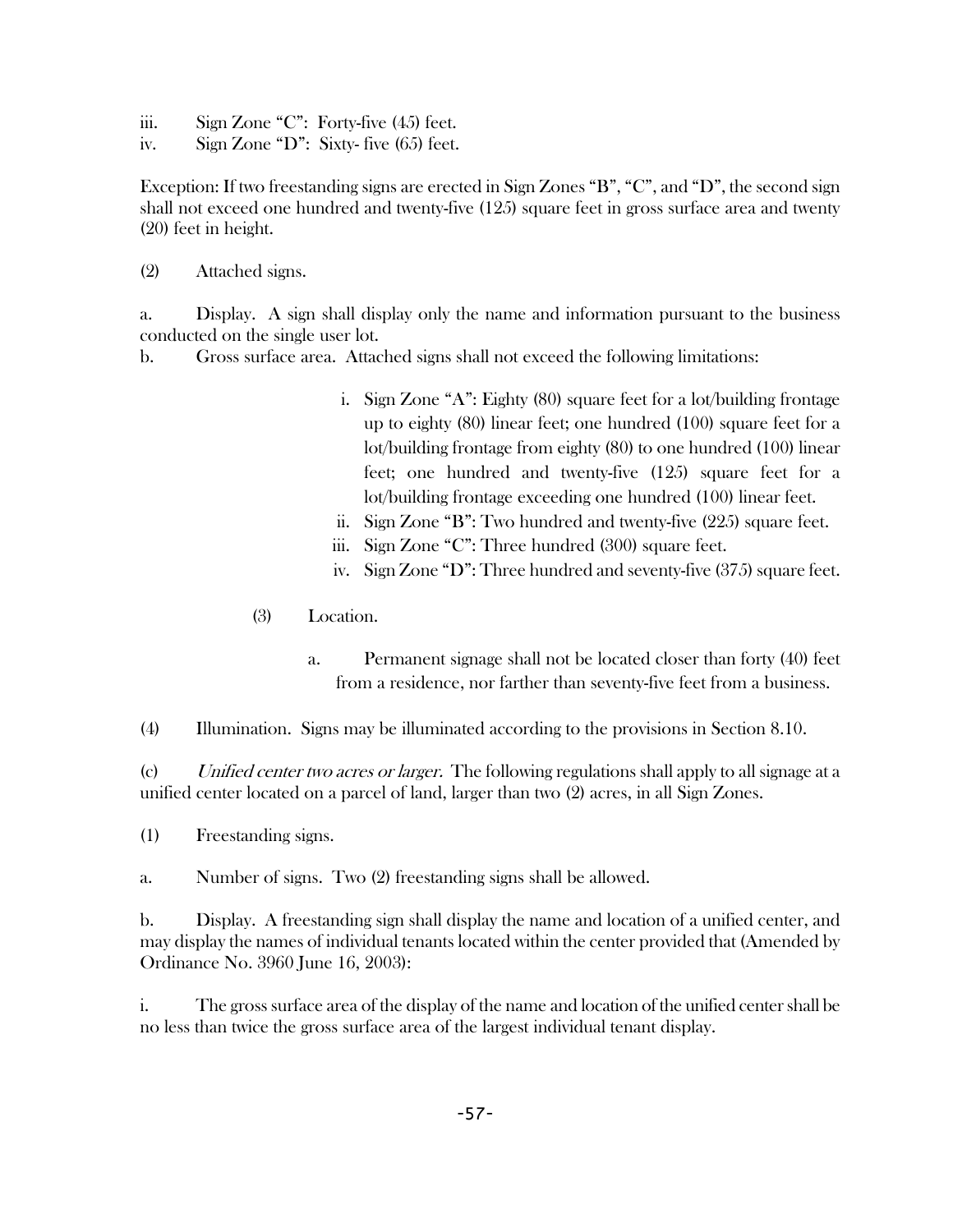ii. Each individual tenant display shall be a minimum of six (6) square feet in gross surface area.

iii. All individual tenant displays shall be uniform in size and color.

iv. Individual tenants with a linear front footage of one hundred (100) feet or greater shall be allowed to display their colored business logo.

c. Gross surface area.

i. Single Sign. A single freestanding sign shall not exceed three hundred and seventy-five (375) square feet in gross surface area.

ii. Two (2) signs. If two (2) freestanding signs are erected, the gross surface area of the second sign shall not exceed two hundred (200) square feet.

d. Height.

i. Single sign. A single freestanding sign shall not exceed forty-five (45) feet in height.

ii. Two (2) signs. If two (2) freestanding signs are erected, the height of the second sign shall not exceed thirty-five (35) feet.

(2) Attached signs.

a. Number of signs. Only one attached sign shall be allowed per individual store, except where a store fronts on two (2) public streets, one attached sign shall be permitted per front footage.

b. Display. A sign shall display only information pursuant to the individual store located within said unified center.

c. Gross surface area.

i. Each individual store shall be permitted one square foot of gross surface per linear foot of said store front footage. A minimum of forty (40) square feet shall be maintained for each individual store.

ii. A single attached sign shall not exceed three hundred and seventy-five (375) square feet of gross surface area.

iii. All signs proposed for stores with a front footage of one hundred (100) linear feet or greater shall be entitled to additional individual sign gross surface area over and above the three hundred and seventy-five (375) square foot maximum allowed for an individual attached sign according to the following: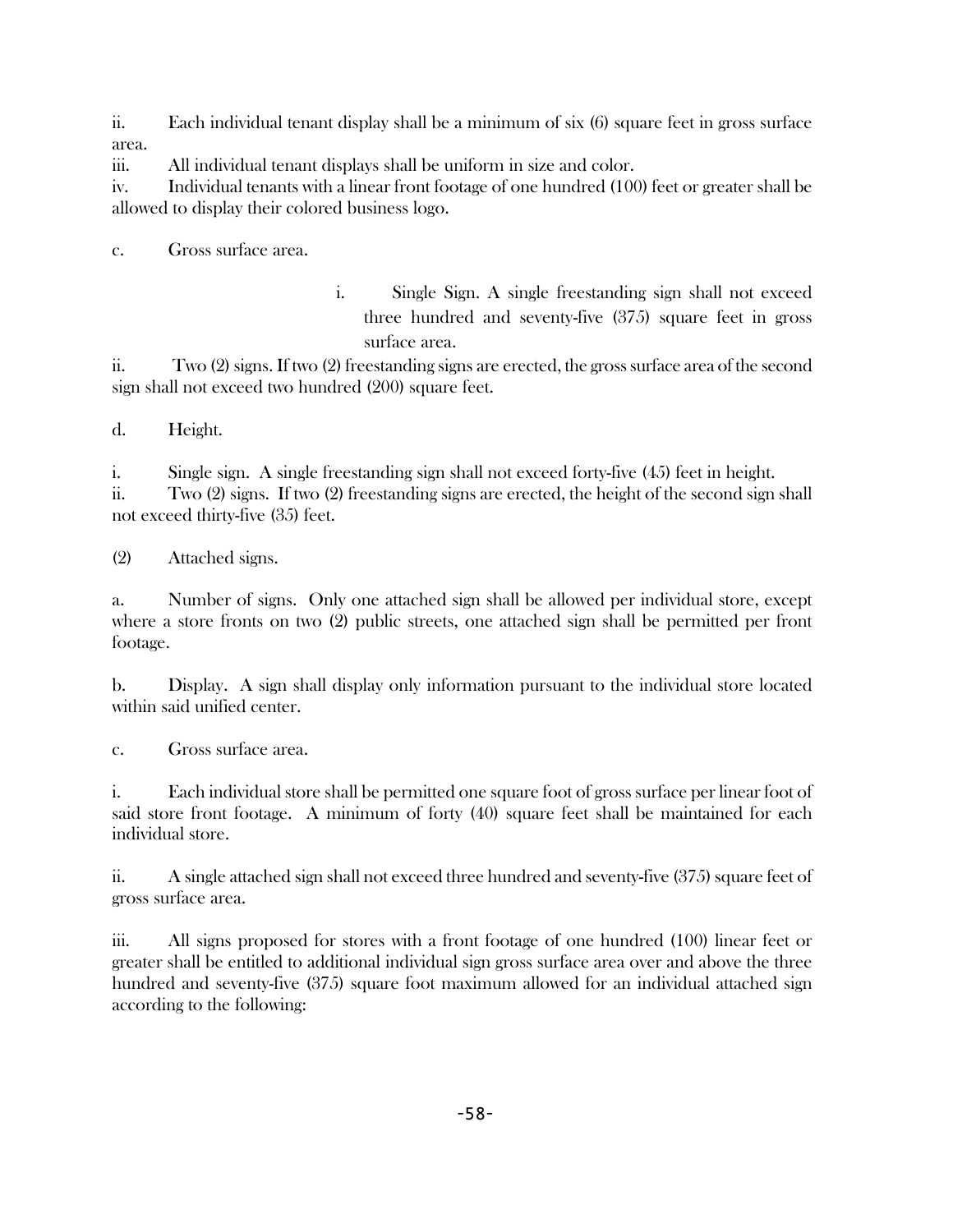aa. Each first floor occupancy of a building is entitled to an additional fifteen (15) square feet of gross surface area for such unit of ten (10) feet that the sign is set back from the required minimum front or side lot line, whichever the sign faces.

bb. In the event a sign faces more than one lot line, the eligibility for additional surface area shall be based upon the number of feet the sign is set back from the nearest lot line.

cc. A sign shall be deemed to "face a lot line" if any face of such line is parallel to the lot line or within ten (10) degrees of parallel thereto.

(3) Illumination. Signs may be illuminated according to the provisions in Section 8.10.

(d) Out building in a unified center. The following regulations shall apply to all signage for single user out buildings of a unified center in all Sign Zones.

(1) Freestanding signs.

a. Number of signs. Only one freestanding sign shall be allowed per lot.

b. Display. A freestanding sign shall display only the name of the business conducted on the lot.

c. Gross surface area. A single freestanding sign shall not exceed two hundred and twenty-five (225) square feet in gross surface area.

d. Height. The height of a freestanding sign shall not exceed thirty-five (35) feet.

(2) Attached signs.

a. Display. Any attached signs shall display only the name of the business conducted on the lot.

b. Gross surface area. A single attached sign shall not exceed two hundred and twenty-five (225) square feet in gross surface area per front footage facing a public street.

c. Number. Only one attached sign per front footage shall be allowed.

(3) Illumination. Signs may be illuminated according to the provisions in Section 8.10.

### 8.06. Signage in "M", Manufacturing Districts.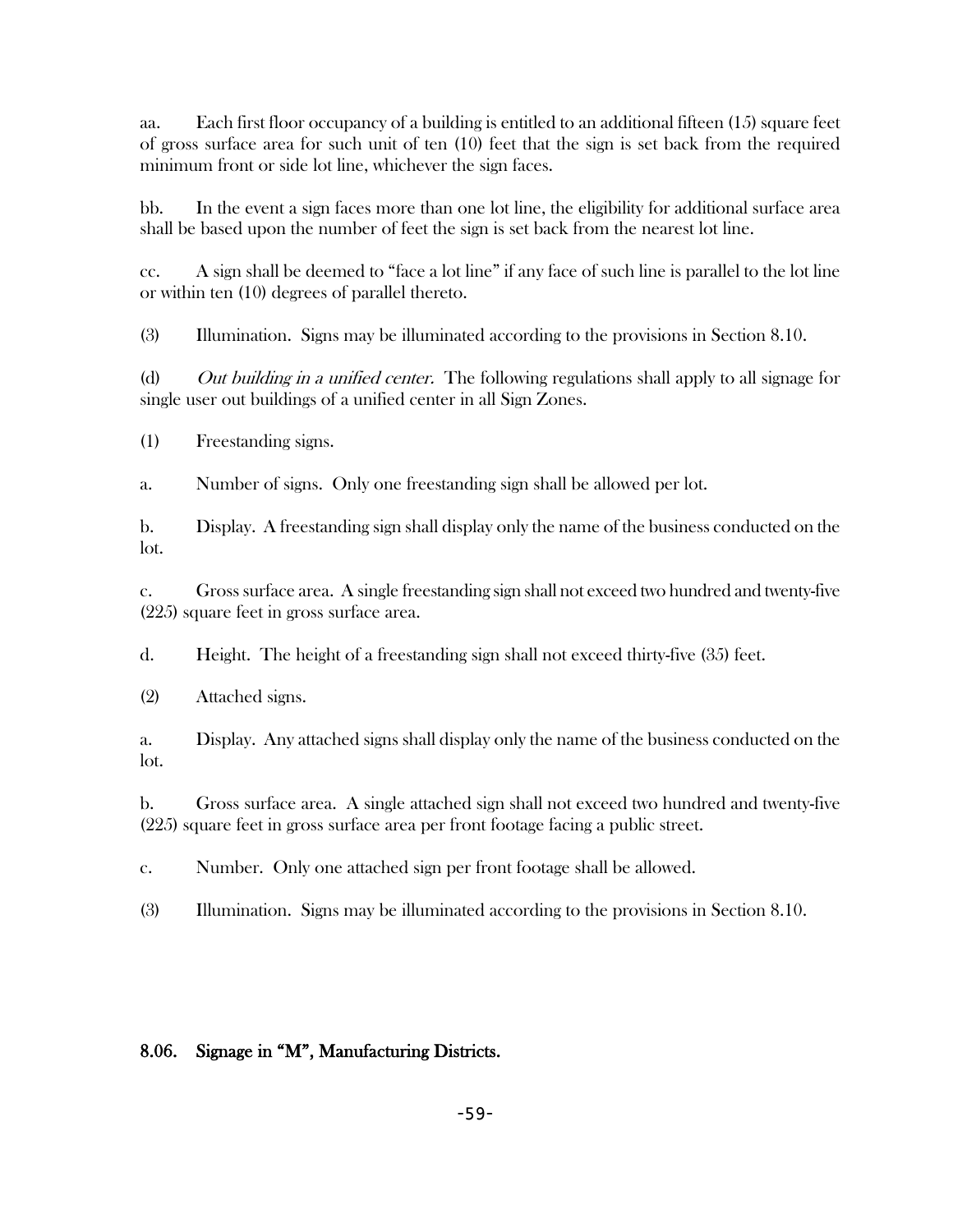(a) Total signage. The total gross surface area of all signage shall not exceed one square foot for each linear foot of lot frontage.

#### (b) Freestanding signs.

- (1) Number of signs. Only one freestanding sign shall be allowed per lot.
- (2) Display. A freestanding sign shall display only the name of the business conducted on the lot.
- (3) Gross surface area. A single freestanding sign shall not exceed three hundred (300) square feet in gross surface area.
- (4) Height. The height of a freestanding sign shall not exceed forty-five (45) feet.

### (c) Attached signs.

- (1) Display. An attached sign shall display only the name of the business conducted on the lot.
- (2) Gross surface area. A single attached sign shall not exceed three hundred (300) square feet in gross surface area.
- (d) Illumination. Signs may be illuminated according to the provisions in Section 8.10.

### 8.07. Signage in "PD", Planned Development Districts.

(a) Residential areas. All residential areas shall conform to the signage regulations for residential districts, unless otherwise stated in the preliminary development plan and approved of therein by the Plan Commission.

(b) Commercial and business areas. All commercial areas shall conform to the signage regulations for that specific Sign Zone, unless otherwise stated in the preliminary development plan and approved of therein by the Plan Commission.

(c) Manufacturing areas. All manufacturing areas shall conform to the signage regulations for manufacturing districts, unless otherwise stated in the preliminary development plan and approved of therein by the Plan Commission.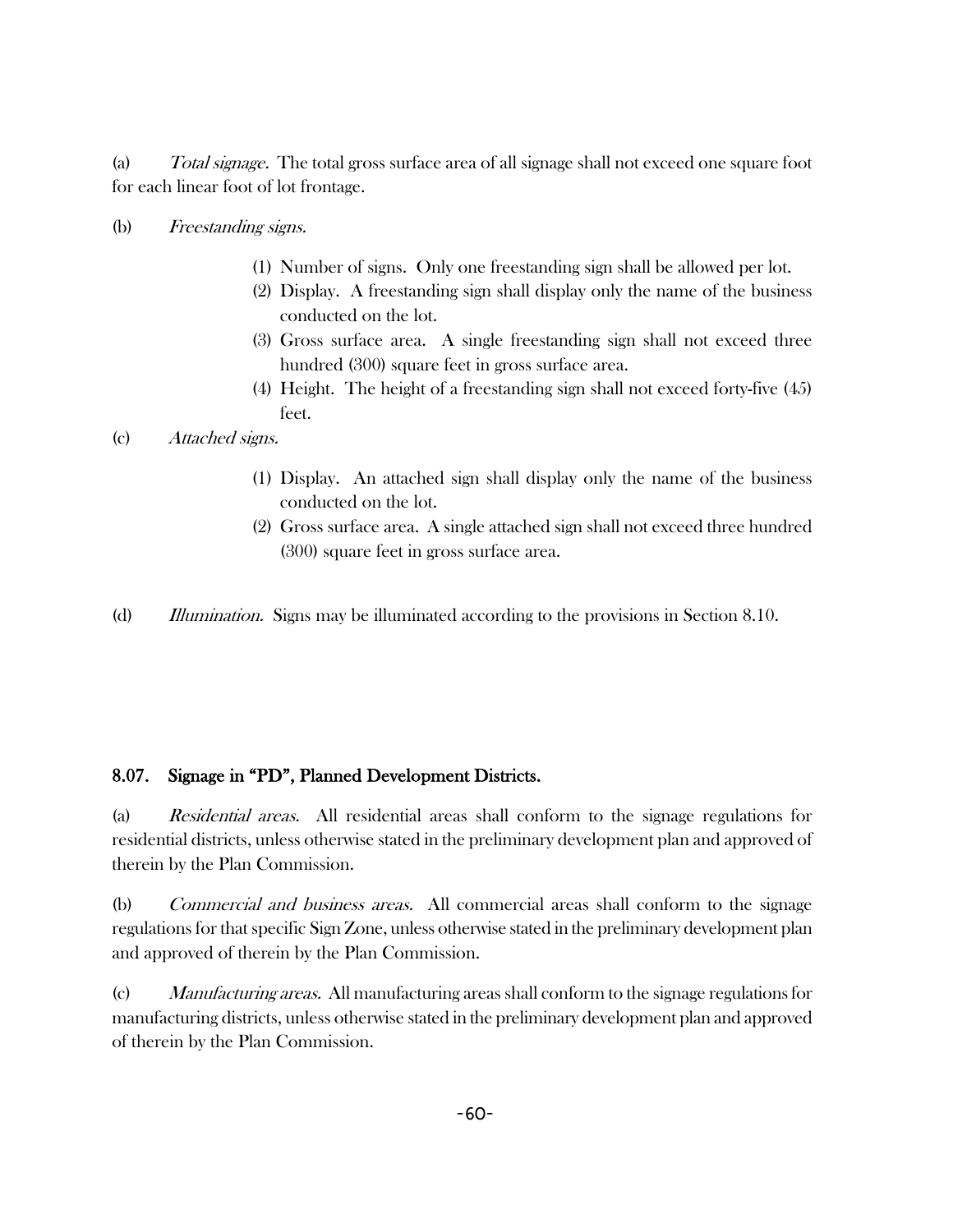#### 8.08. Off- Premises Signage.

(a) *Off-premises signage.* Off-premise signs shall be allowed only in Sign Zone "D" on property located within one hundred (100) feet of the right of way lines on Interstate 80.

- (b) Standards for off-premises signage. Shall include, but not be limited to the following:
	- (1) All off-premises signs shall be freestanding
	- (2) No sign may be erected which exceeds one hundred and fifty (150) square feet in sign area, ten (10) feet in height and fifteen (15) feet in length, including border and trim, but excluding ornamental base or apron, supports and other structural members. The maximum size limitation shall apply to each side of the sign or sign structure. A maximum of two (2) signs may be erected on a facing, in which event the facing shall be deemed to be one (1) sign, the size of which may not exceed the dimensions listed in this section. Signs may be double faced or be placed back to back or V-type. The area shall be measured by the smallest square, rectangle, circle or combination thereof which will encompass the entire sign.
	- (3) No off-premise sign shall be closer than one thousand (1,000) feet to another off- premises sign or to any school park, church or other place of worship.
	- (4) Whenever the Planning Commission and Zoning Board of Appeals shall recommend a special use permit for an off-premises sign, it shall condition such a special use permit on the inclusion of adequate landscaping and an adequate program to maintain such landscaping, unless it finds landscaping wholly inappropriate because of the location of the off-premises sign.
	- (5) The granting of the permit is otherwise in the best interests of the health, safety and welfare of the City's residents.
	- (6) If the sign uses or incorporates automatic changeable technology, the sign shall be subject to the following additional restrictions:
		- a. The sign shall not be located within one hundred fifty (150) feet of an existing residentially used lot, unless all parts of the changeable copy sign are oriented so that no portion of the sign face is visible from an existing or permitted principal structure on that lot;
		- b. No audio speakers or pyrotechnics shall be used or associated with the sign;
		- c. The Sign shall contain a light detector or photocell by which the sign's brightness can be dimmed when ambient light conditions darken; and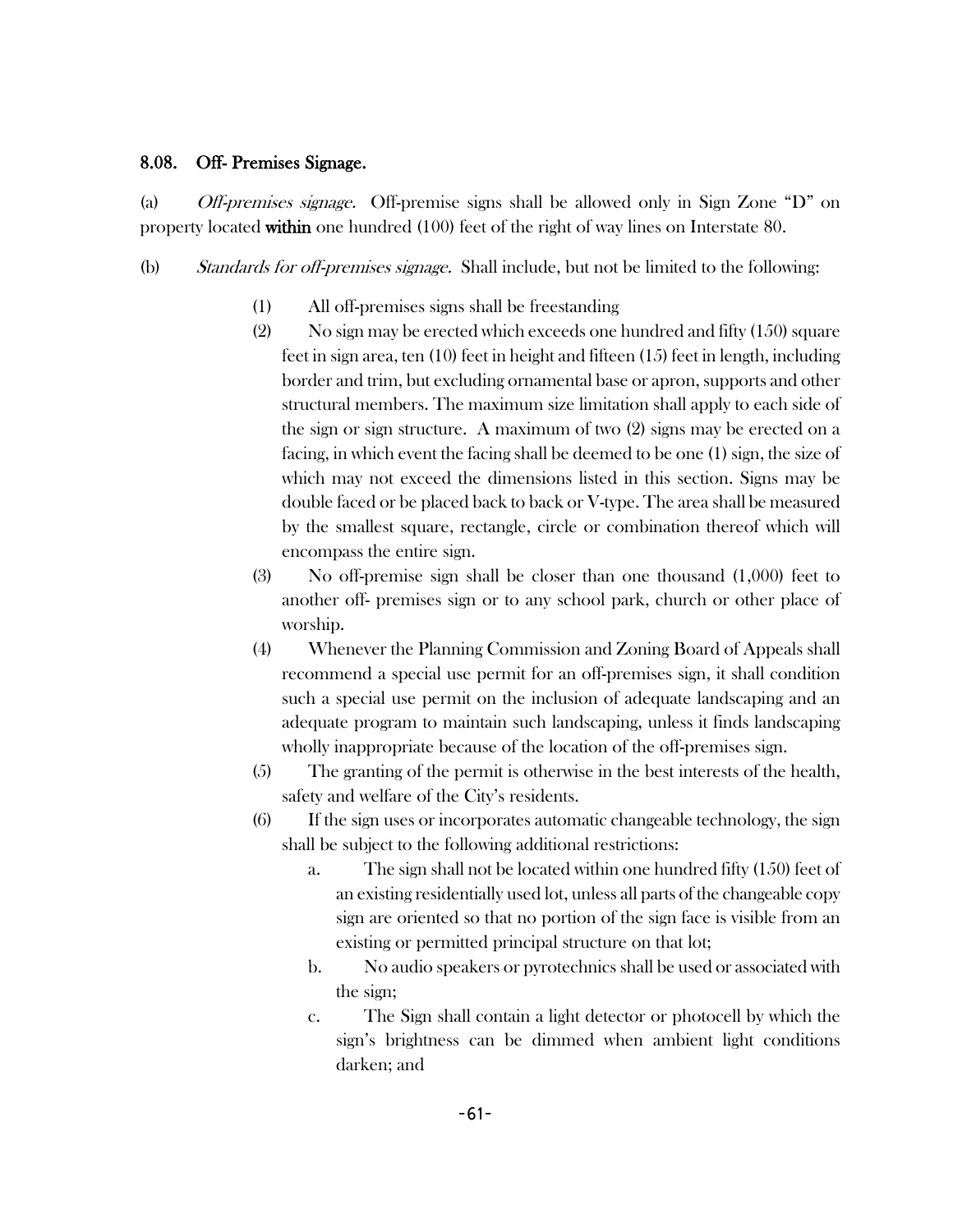d. The sign display shall not incorporate video, motion pictures or intensely flashing or scintillating lights.

# 8.09. Special Regulations for Electronic Multiple Message Signs.

- (a) Purpose. These regulations offer specific construction and operation regulations for the safe and appropriate use of electronic multiple message signs. Electronic multiple message signs may be but are not limited to: time/temperature signs, signs which display stock market information, electronic message/reader boards, and electronic billboard displays. These regulations shall apply to all Sign Zones, unless otherwise specified.
- (b) Sign Area. The area of an electronic multiple message sign shall be included in any sign area calculation. The maximum size of the electronic message display panel shall be eight (8) square feet in Sign Zone "A", thirty-two (32) square feet in Sign Zones "B" and "C", sixty-four (64) square feet in Sign Zone "C", and seventy-five (75) square feet in Sign Zones "D" and "M" Manufacturing Districts. Total gross surface area of a sign, including that of the electronic message display panel, shall not exceed the maximum areas stated in Sections 8.05, 8.06, and 8.07.
- (c) Number of Display Panels. There shall only be one (1) permitted sign per lot that may contain an electronic message display panel. Location shall be a minimum distance of fifty (50) feet from a residential district.
- (d) Static Images Only. Sign content/messages shall not consist of video, and shall not move, blink, animate, flash, or behave in any other way which constitutes or implies motion. Images shall remain static except during transition.
- (e) Length of Display (Dwell Time). Electronic multiple message signs are permitted to change their message no more than once per every <del>five</del> three seconds- in Sign Zones "A" and "B" and once per every five seconds in Sign Zones "C" and "D". The use of background animation in Sign Zones "A" and "B" is permitted so long as flashing is prohibited.
- (f) Transitions. There shall be no foreground animation, traveling, or scrolling between displayed messages.
- $(g)$  Automatic Dimming. Electronic multiple message signs shall be equipped with light sensing devices which automatically dim the intensity of the light emitted by the sign during ambient low-light and nighttime (dusk to dawn) conditions. No sign shall exceed an illumination level of 0.3 foot candles above ambient light as measured using a foot-candle meter at a distance of the square root of the product of the area of the EMC display panel and 100 ( $\sqrt{[{\rm X}x100]}$ =measuring distance with "X" being the area of the display panel).
- (h) *Maintenance*. Electronic multiple message signs shall be properly maintained. Bulbs, LEDs, pixels and the like shall be working, properly illuminating condition at all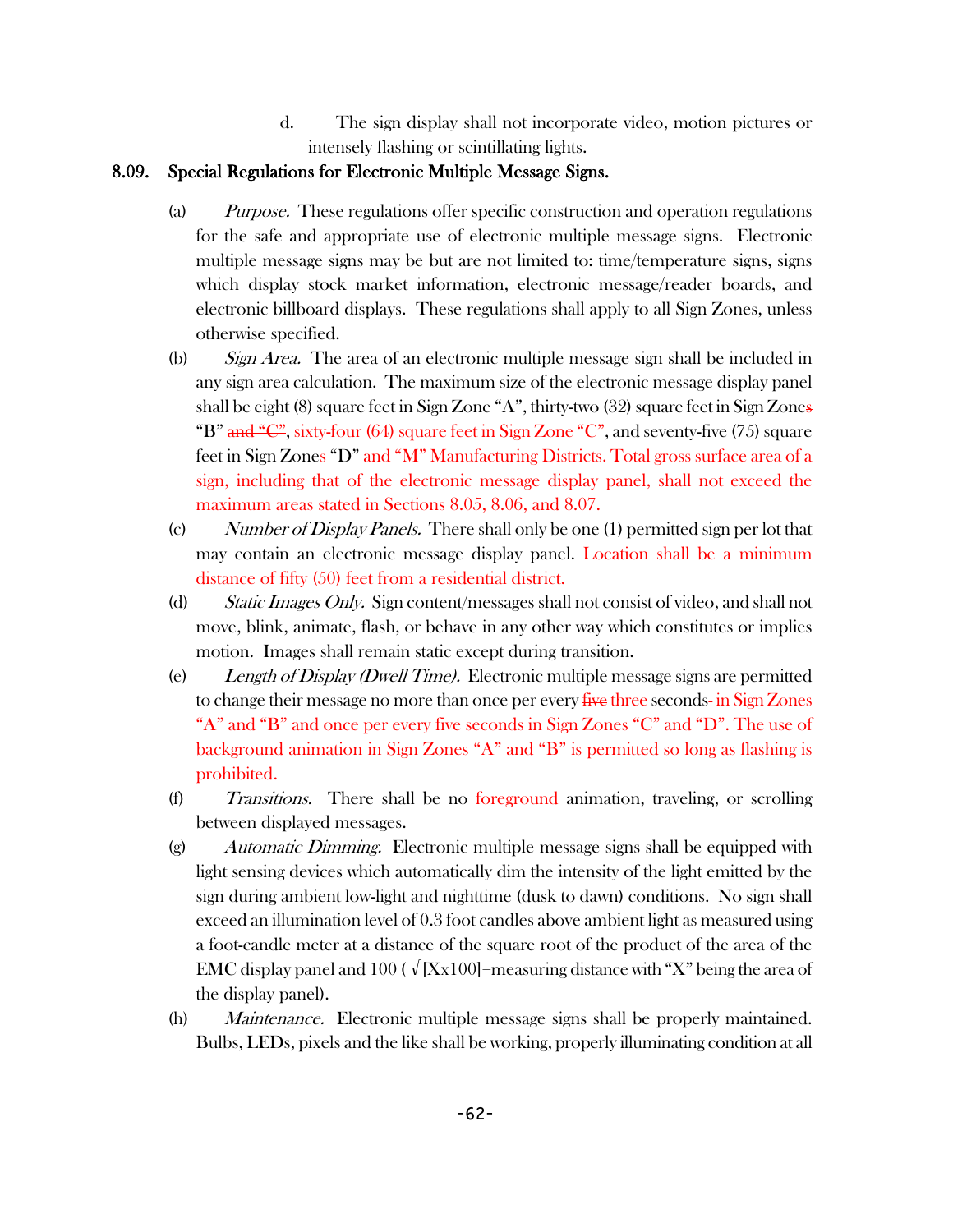times. Malfunctioning electronic message display signs shall be turned off within twenty four (24) hours of the malfunction.

### 8.10. Illumination of Signs.

(a) The following regulations shall apply to externally or internally illuminated signs (excluding electronic message signs).

- (1) Location. Illuminated signs located on a lot adjacent to any residential districts shall not be operated between the hours of 11:00 p.m. and 7:00 a.m. In the event the premises on which the sign is specifically operating is engaged in the operation of its business, this requirement shall not apply
- (2) Visibility. Whenever external illumination is used for a sign, the source of light shall be located, shielded and directed in such a manner that the light is not directly visible from any surrounding Public Street or private residence. External light sources for ground signs shall be contained in a protective enclosure and concealed by landscaping.
- (3) Goose neck reflectors. Goose neck reflectors and lights shall be allowed on freestanding signs and attached signs. The reflectors shall be so provided with devices concentrating the illumination upon the area of the sign so as to prevent glare upon the street or adjacent property.
- (4) Internally Illuminated Signs. All pole, pylon, and ground signs that are internally illuminated shall have a light source that is visible only through a translucent surface.
- (5) Operation. Unless otherwise stated all illuminated signs shall give off an illumination which is not intermittent and which is kept stationary or consistent in color. Exposed light bulbs, flashing, blinking or traveling and similar illumination are prohibited.
- (6) Lighting intensity. In no case shall the lighting intensity of any sign, whether resulting from internal illumination or external illumination exceed 75 foot candles when measured with a standard light meter perpendicular to the face of the sign at a distance equal to the narrowest dimension of the sign.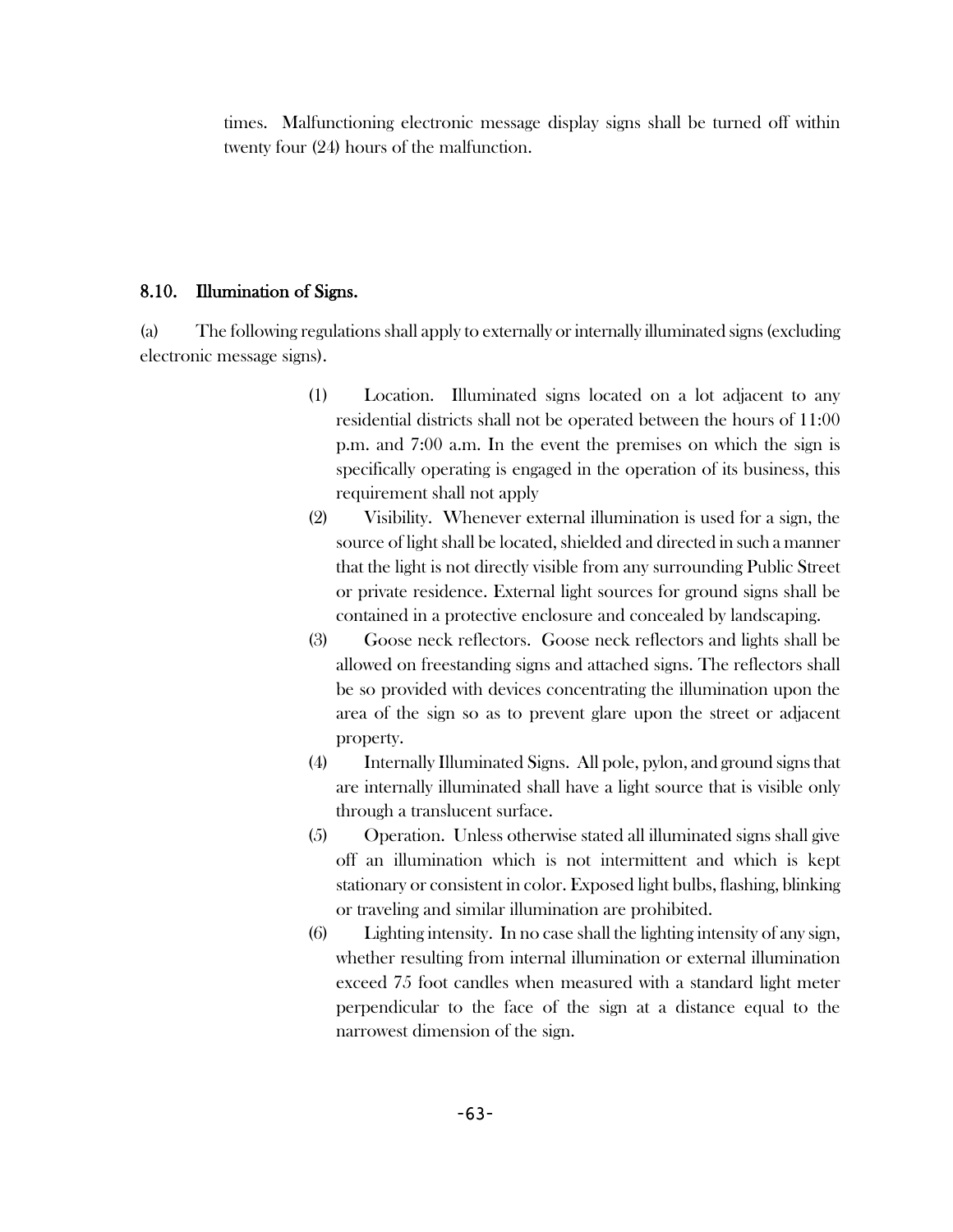- (7) General. All illuminated signs shall in addition be subject to the provisions of the National Electric Code.
- (8) Lighting considerations will follow the general guidelines of the International Dark-Sky Association. Light only what is needed, when needed, and only at illumination levels necessary. At the same time, reduce light scattering upwards away from the object being lit.

# 8.11. Temporary Signs.

- (a) Definition. Sign, temporary. A non-permanent sign erected, affixed or maintained for a short, usually fixed, period of time, used for identification, information and advertising. Signs are not to be illuminated. All signs in this section are subject to the permits and fees as set forth by the City of Peru (See Section 8.03).
- (b) Development signs. A temporary on-premises sign for the purpose of advertising a new construction project or development during the period in which it is being constructed, as well as the initial renting/selling period. The following regulations shall apply to all development signs.
- (1) Permits. A permit for a development sign is required for the following:
- a. Residential projects of six (6) or more dwelling units.
- b. Commercial areas of three (3) acres or more.
- c. Industrial areas of ten (10) acres or more.
- (2) Number of signs. Only one sign shall be allowed on the project site.

(3) Gross surface area. The sign shall not exceed two-hundred (200) square feet in gross surface area for development projects greater than ten (10) acres, and one-hundred square feet for projects less than ten (10) acres.

(4) Duration. After such time when seventy (70) percent of the project is sold, the sign shall be removed.

(5) Illumination. Development signs shall not be illuminated.

(c) For-Profit Event signs. A sign advertising the name, duration, and/or place of a business promotion or similar event, provided the sign shall be displayed for a short period of time. The following regulations shall apply to all for-profit event signs or combination for-profit/non-profit event signs.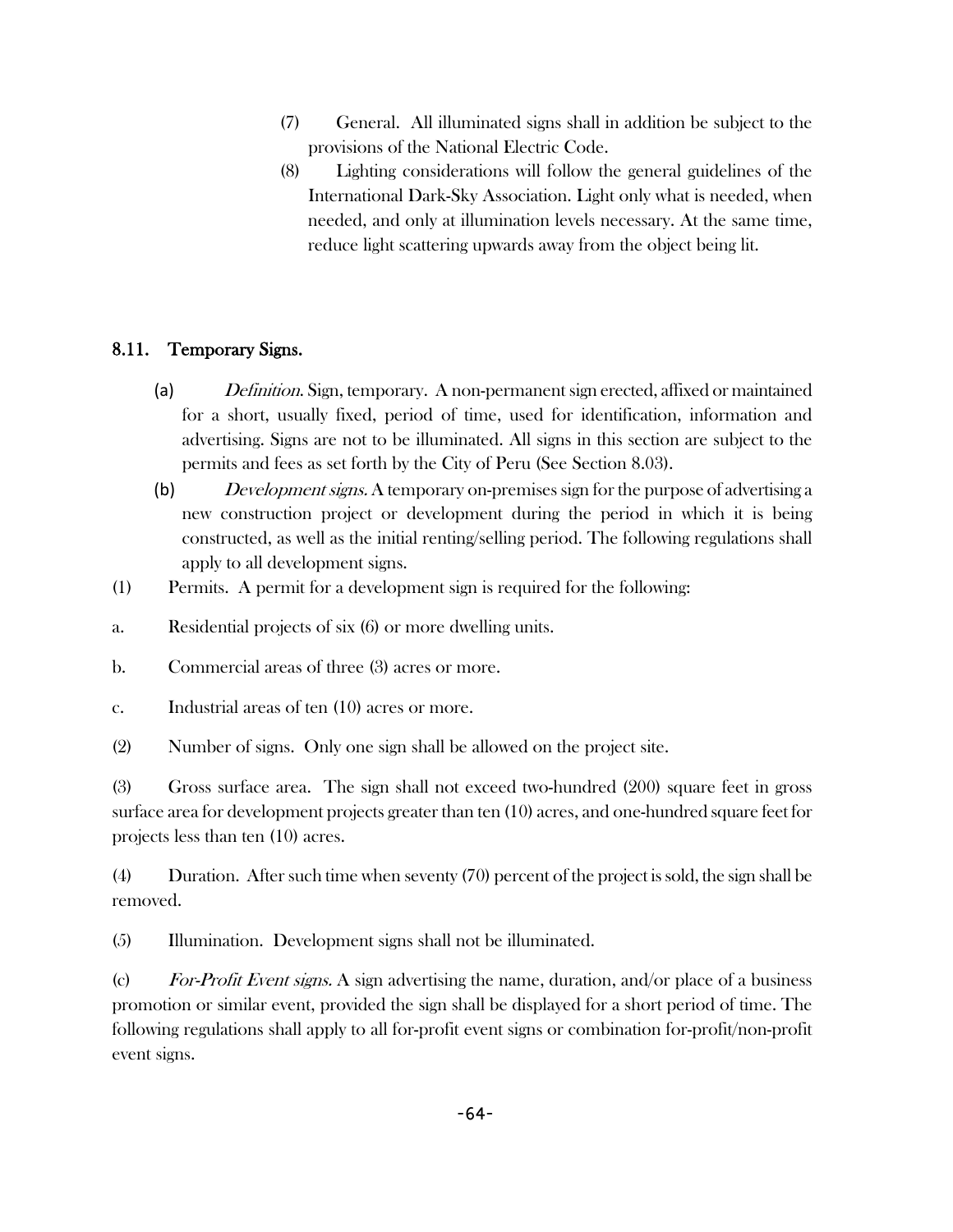(1) Permits. A permit is required.

a. Permits for an event sign shall be limited to seven (7) days and such sign shall be removed within twenty-four (24) hours after expiration of the permit except that a new business shall be allowed to have an event sign for a thirty-day period as part of a grand opening promotion.

- b. No more than four (4) event sign permits per applicant per year.
- c. A minimum of fourteen (14) days must elapse before another event sign permit is issued.
- d. In a unified center, no more than one event sign permit shall be issued at any one time.

(2) Gross surface area.

a. The total gross surface area of all event signs on a lot shall not exceed two hundred (200) square feet.

b. A single event sign shall not exceed one hundred (100) square feet in gross surface area.

(3) Display. The display contained on any event sign shall pertain only to the business, industry and pursuit conducted on the lot on which it is located.

(4) Illumination. Event signs shall not be illuminated.

(d) Real estate signs. A sign, providing notification of the property for which the sign is located on, as for purposes of being available for sale.The following regulations shall apply to all real estate signs, in which the sale, rental or lease of the property is advertised:

(1) Residential buildings and single vacant lots.

a. Permits. Real estate signs shall be exempt from the permit requirements of this section.

b. Number of signs. Only one real estate sign shall be allowed per lot.

c. Gross surface area. A single real estate sign shall not exceed twenty four (24) square feet in gross surface area.

d. Duration. All real estate signs shall be removed within seven (7) days of the sale or lease of the premises upon which the sign is located. Signs on a property shall be allowed for a period not to exceed six (6) months, unless extended by the property owner. Open house signs may be installed forty-eight (48) hours prior to the event and removed at the end of the event

e. Illumination. Real estate signs shall not be illuminated.

(2) Commercial buildings and other vacant land.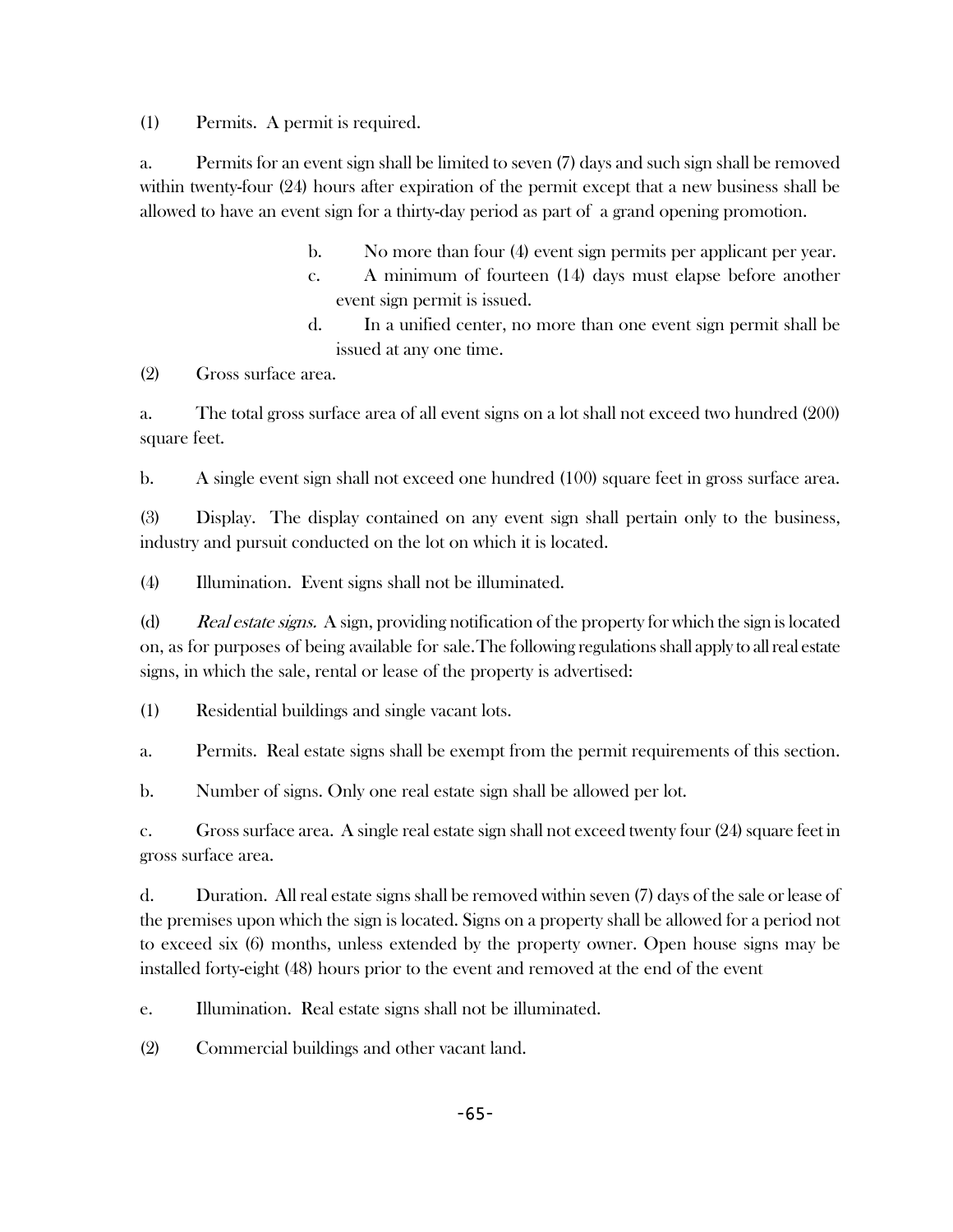- a. Permits. Real estate signs shall be exempt from the permit requirements of this section
- b. Number of signs. Only one real estate sign shall be allowed per property frontage.
- c. Gross Surface area. A single real estate sign shall not exceed two hundred (200) square feet in gross surface area.
- d. Duration. All real estate signs shall be removed within seven (7) days of the sale or lease or expired contract of the premises upon which the sign is located.
- e. Illumination. Real estate signs shall not be illuminated.

(e) Political signs. A sign providing public awareness and notification of impending electoral party functions and happenings, for the purpose of filling public office. The following regulations shall apply to all political signs (Amended by Ordinance No. 4885 March 12, 2012):

- 1.Permits. Political signs shall be exempt from the permit requirements of this section.
- 2.Location. Private property. Signs are not allowed on the public right of way. All signs placed on private property shall be with the consent of the owner.
- 3.Sign Display. All Zoning Districts (Business, Manufacturing and Residential Zoning):
	- a. Not more than one (1) sign per candidate or referendum position shall be permitted on private property. The number of different candidates or referendum positions for which signs may be displayed is limited to six (6) signs total.
	- b. A sign for each candidate or referendum position shall be limited to sixteen (16) square feet. A limit of one (1) sign per yard per candidate. Total area of all signs permitted is fortyeight (48) square feet.
	- c. Signs may be up to five (5) feet in height from the ground to the top of the sign. The height restriction does not apply to a political election sign that may be displayed in a window.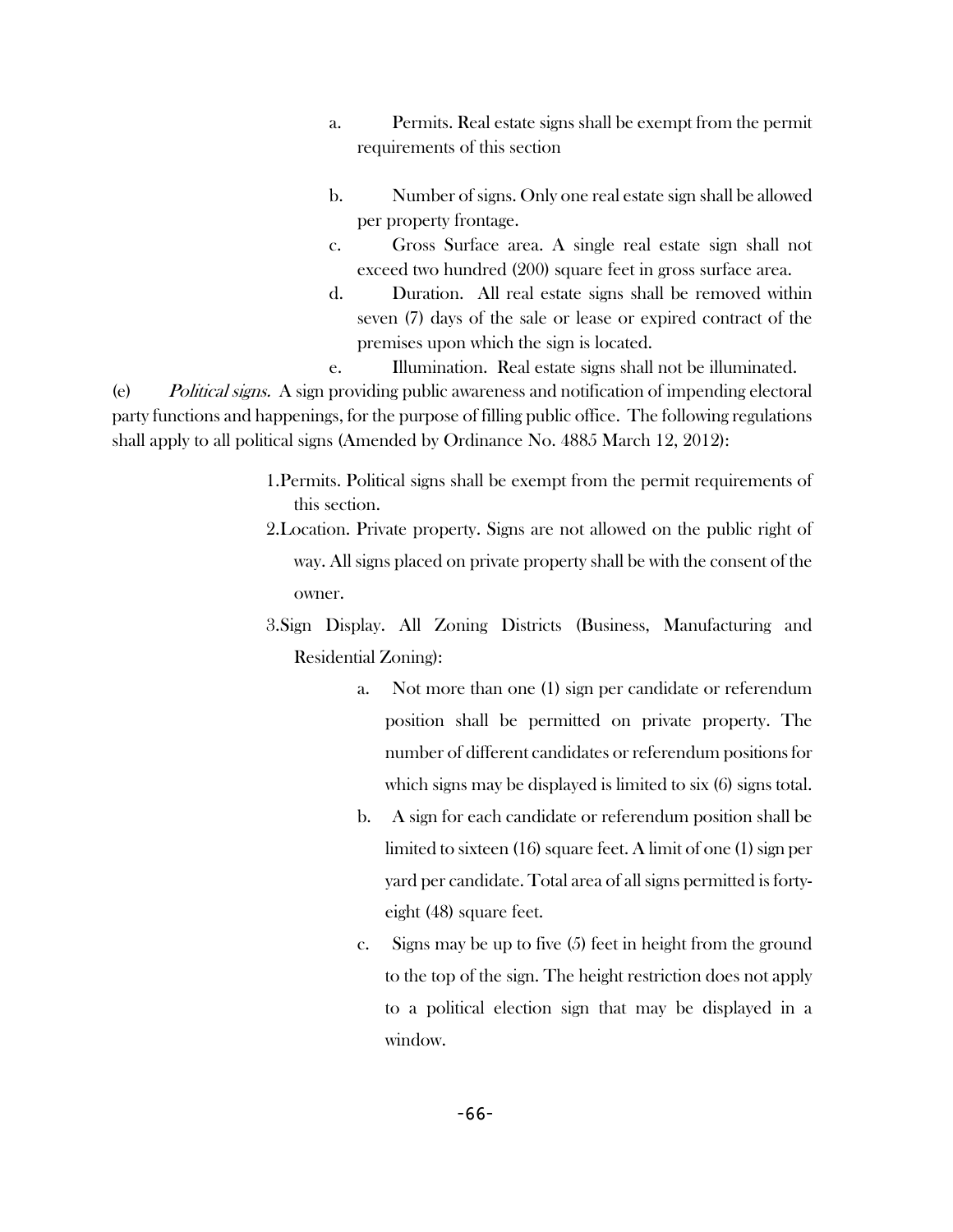- d. All signs must be maintained so that they are legible and in good repair
- e. Duration.
	- i. Residential: No Restriction, but it is recommended that signs are only put up sixty (60) days in advance of any election in order to preserve the character of the community. It is also recommended that signs must be maintained and must look reasonable during this period.
	- ii. Non-residential property (Manufacturing, Business and Agricultural): Political signs are allowed only during the period beginning forty-five (45) days before the election and ending five (5) days after the election.

(f) Yard, garage, rummage sale signs. A sign advertising the name, duration, and/or place of a residential sale, for the purposes of selling surplus residential items. Reference section 6.05 covering garage sales, yard sales or rummage sales. These sales are regulated by Ordinance No. 3666 entitled "An Ordinance Regulating Garage Sales". The following regulations shall apply to yard sale signs:

- (1) Permits. Yard sale signs shall be exempt from the permit requirements of this section.
- (2) Location. Yard sales signs may only be displayed on private property with the owners' consent. All rummage, garage and yard sale signs are not allowed on the right of way, on light/lamp poles, traffic signal or sign poles, or wooden utility poles. (Amended by Ordinance No. 4885 March 12, 2012).
- (3) Gross surface area. A single yard sign shall not exceed four (4) square feet in gross surface area.
- (4) Duration. Yard sale signs are allowed only during the period beginning one (1) day before the sale and ending one (1) day after the sale.
- (5) Signs may be placed off-premise on private property subject to consent of the property owner; no signs may be attached to city, utility, or other poles or other devices in the right-of- way.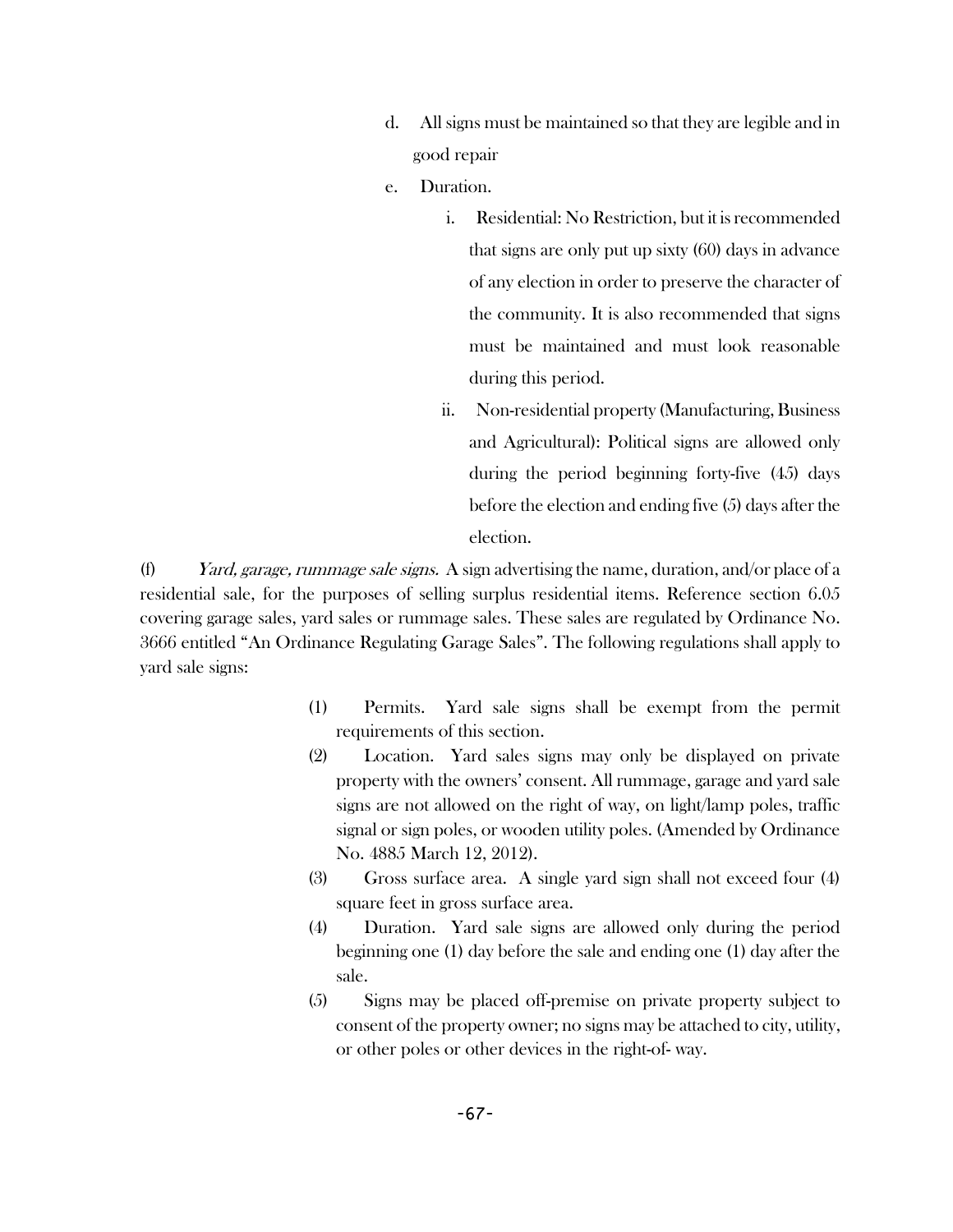(6) All signs shall have the name of the seller, date and address of the event indicated on each sign.

(g) Nonprofit Special Event Signs. Temporary signs displayed for special community or charitable events sponsored by a government entity, religious institution, school and/or other nonfor-profit and community service organizations, including medical expense fundraising events. Special events signs may be displayed in conjunction with any community/charitable event associated with or benefiting the City and surrounding community, subject to the following regulations (Amended by Ordinance No. 4885 March 12, 2012):

- (1) Permits are required. The permit fee is refundable once the sign is removed.
- (2) Not more than one (1) such sign shall be allowed on each street frontage of an individual property at any given time.
- (3) Such sign(s) shall not be placed in street, roads, or highway rights of way or City owned properties and shall comply with the sign ordinances general setbacks standards.
- (4) Such sign(s) may be placed off site on private property with the permission of the owner of the property on which the sign is placed.
- (5) Such sign(s) may be displayed for up to fourteen (14) days prior to the advertised event and shall be removed within three (3) days after the event ends. Failure to remove the signs within three (3) calendar days will result in forfeiture of the fee, and subsequent events will be double the permit fee.
- (6) Such sign(s) shall be secured and maintained in a presentable manner that they will not endanger public safety.
- (7) Such sign(s) shall not exceed thirty-two (32) square feet.
- (8) The maximum height of such sign(s) shall be five (5) feet.
- (9) Such sign(s) may display corporate sponsor's logos, and ticket cost but not any product price specials. All content must have prior written approval by the Building Inspector or Superintendent of Public Works.
- (10) Any signs not approved by permit may be removed and disposed of by the City of Peru.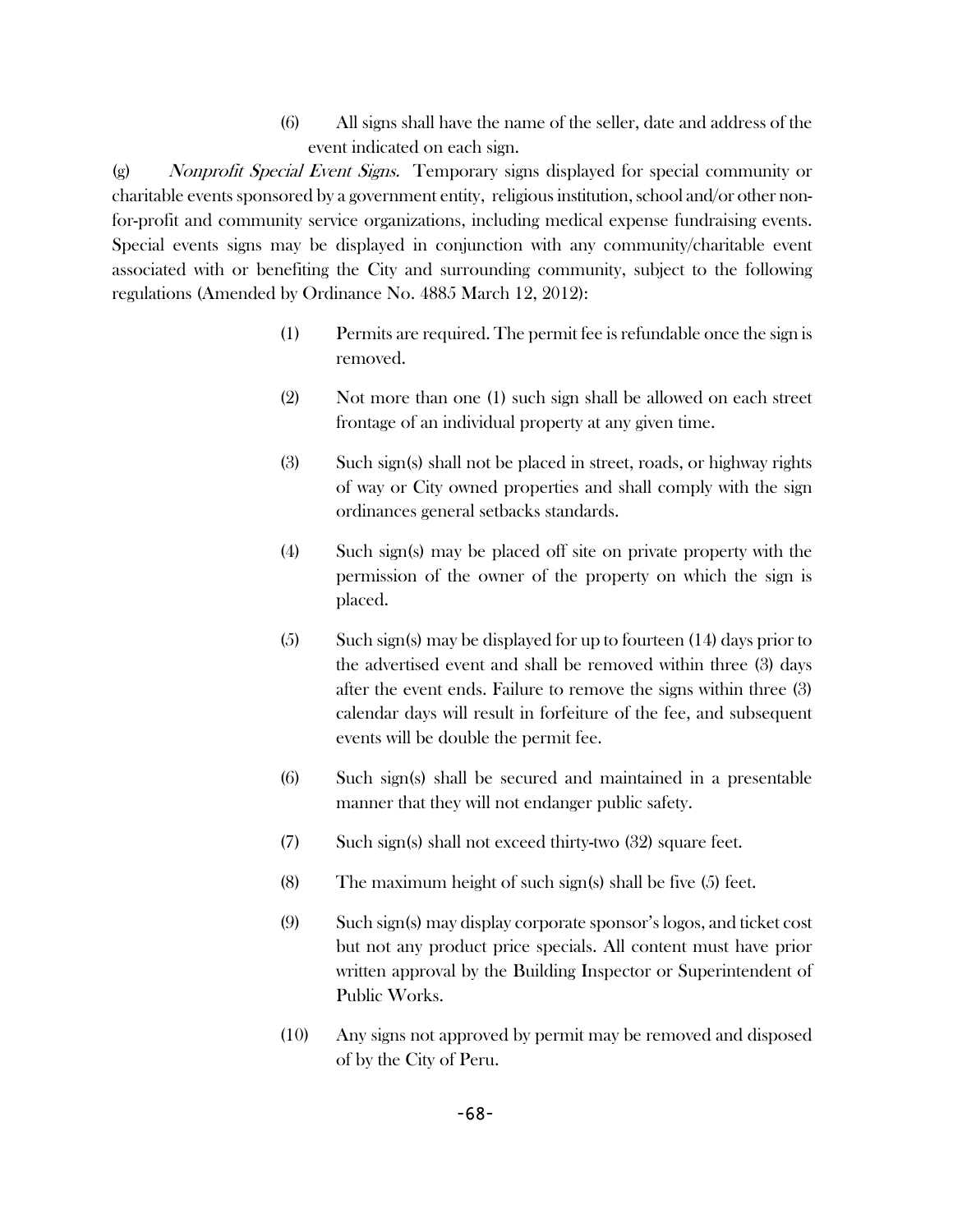- (11) Five (5) signs per event will be allowed at five (5) different locations approved by the Building Inspector.
- (h) Portable Signs. A sign that can be easily conveyed from location to location for purposes of advertising the name, duration, and/or place of a business promotion, carnival, festival, bazaar, political campaign or similar event, provided the sign shall be displayed for a short period of time (e.g., a small trailered sign with stability/balance outrigger legs). The following regulations shall apply to portable signs.
	- (1) Permit is required for commercial use, where indicated elsewhere in this Article. Permits are not required for residential use.
	- (2) Snap in letters must be fully secured.
	- (3) Sign to be weighted down to reduce likelihood of overturning
	- (4) Sign may be displayed for up to fourteen (14) days prior to the advertised event and shall be removed within three (3) days after the event ends. Failure to remove the signs within three (3) calendar days will result in forfeiture of the permit fee.
	- (5) Event duration may be no longer then two inclusive weekends.
	- (6) No more than one portable sign per location
	- (7) Portable signs shall not be placed within the public right-of-way or within the vision/sight triangle at intersections (See 8.02 Definitions).
- (i) Spotlights and/or searchlights. A beam of light shot up against the sky set up for the purposes of indirect advertising during the duration of a business promotion, carnival, festival, bazaar, political campaign or similar event. The following regulations shall apply to spotlights and/or searchlights.
	- (1) Permit is required for commercial use and these signs are not allowed for residential use.
	- (2) Provided that such devices are further restricted to use for a maximum of fifteen (15) calendar days per business, per year.
	- (3) Will not shine or cause blindness nor distraction for pedestrians and vehicular traffic in the immediate area

 $(i)$  Auction signs for property/buildings or goods. A sign advertising the name, duration, and/or place of an auction (silent and/or broadcast verbally) for the purposes of promotion, provided the sign shall be displayed for a short period of time. The following regulations shall apply to auction signs;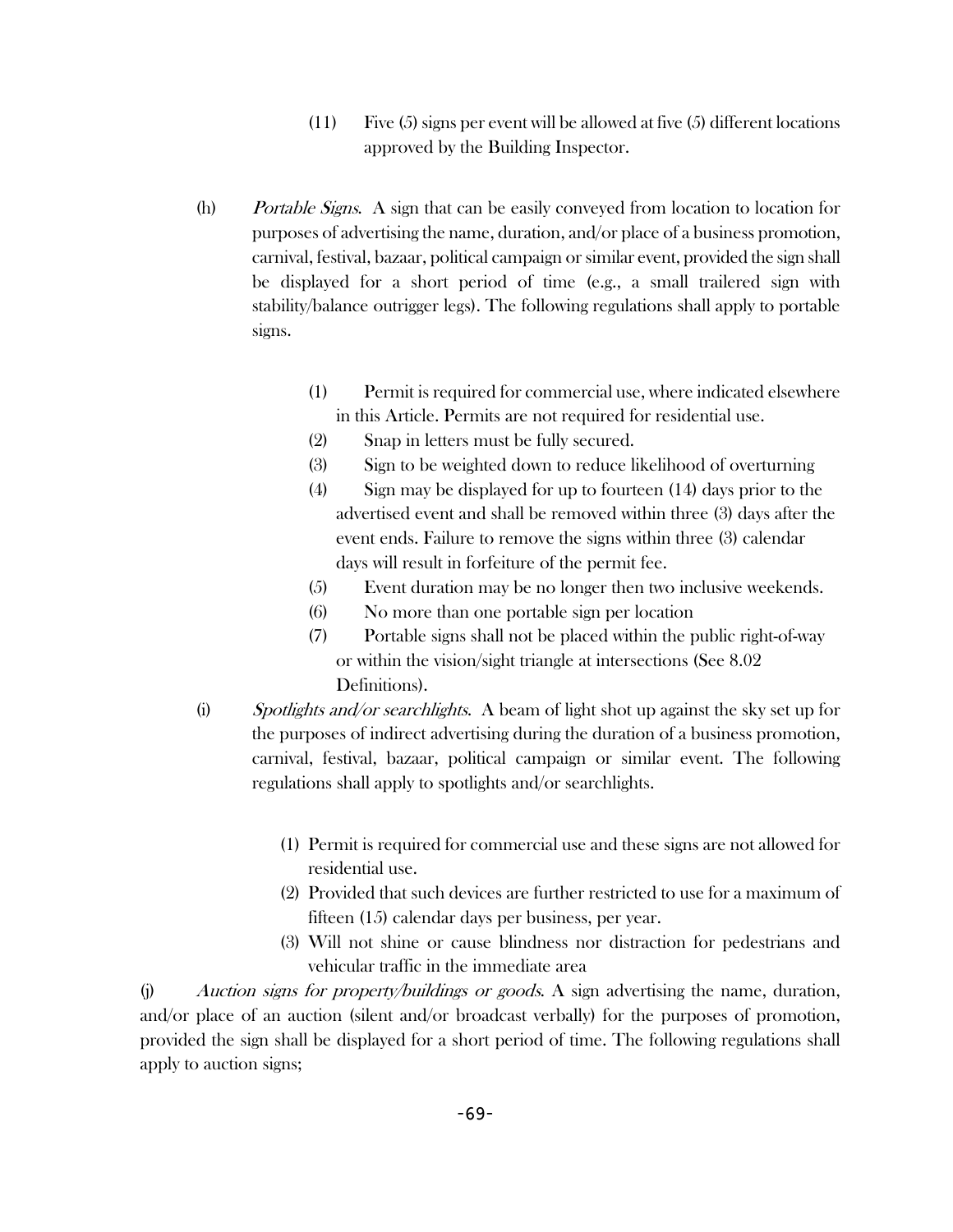- (1) Permit is not required.
- (2) Auctioneer is required to register an auction event with the Peru Police Department at least seven (7) days in advance of the sale.
- (3) Adequate parking must be available or arrangements must be made for traffic control, as approved by the Peru Police Department.
- (4) When real estate property is involved, Section 8.13 will follow Section 8.06 (d) pertaining to real estate format.

## 8.12. Removal of Signs.

## (a) Discontinued business or event signs.

(1) Any sign, which is located on property which becomes vacant and or unoccupied, or any sign which pertains to a time, event or purpose which no longer applies, shall be removed by the owner of record within twelve (12) months.

(2) Upon determination of the need for removal, the Building Inspector shall provide written notification stating that removal must take place within thirty (30) days upon receipt of such notice.

(3) In the event said sign is not removed, the Building Inspector shall cause the sign to be removed.

(4) The expense of the removal shall be borne by the owner of the sign and property owner, or the City shall have the right to place a lien against the property for the cost of said removal.

(5) Said sign shall not be again erected unless a permit is issued for the new installation.

(b) Removal of non-allowed, unsafe or endangering signs. The Building Inspector shall cause the immediate removal of any sign that endangers the public safety, of any sign that is electrically or structurally defective, or any sign for which no permit has been issued. The expense of the removal shall be borne by the owner of the sign or property, or the City shall have the right to place a lien against the property for the cost of said removal.

(c) Vinyl Signs. Any vinyl sign shall be removed upon direction of the Building Inspector if in need of repair or replacement as determined by the Building Inspector (Amended by Ordinance No. 4364 Oct 30, 2006).

## 8.14. Nonconforming Signs.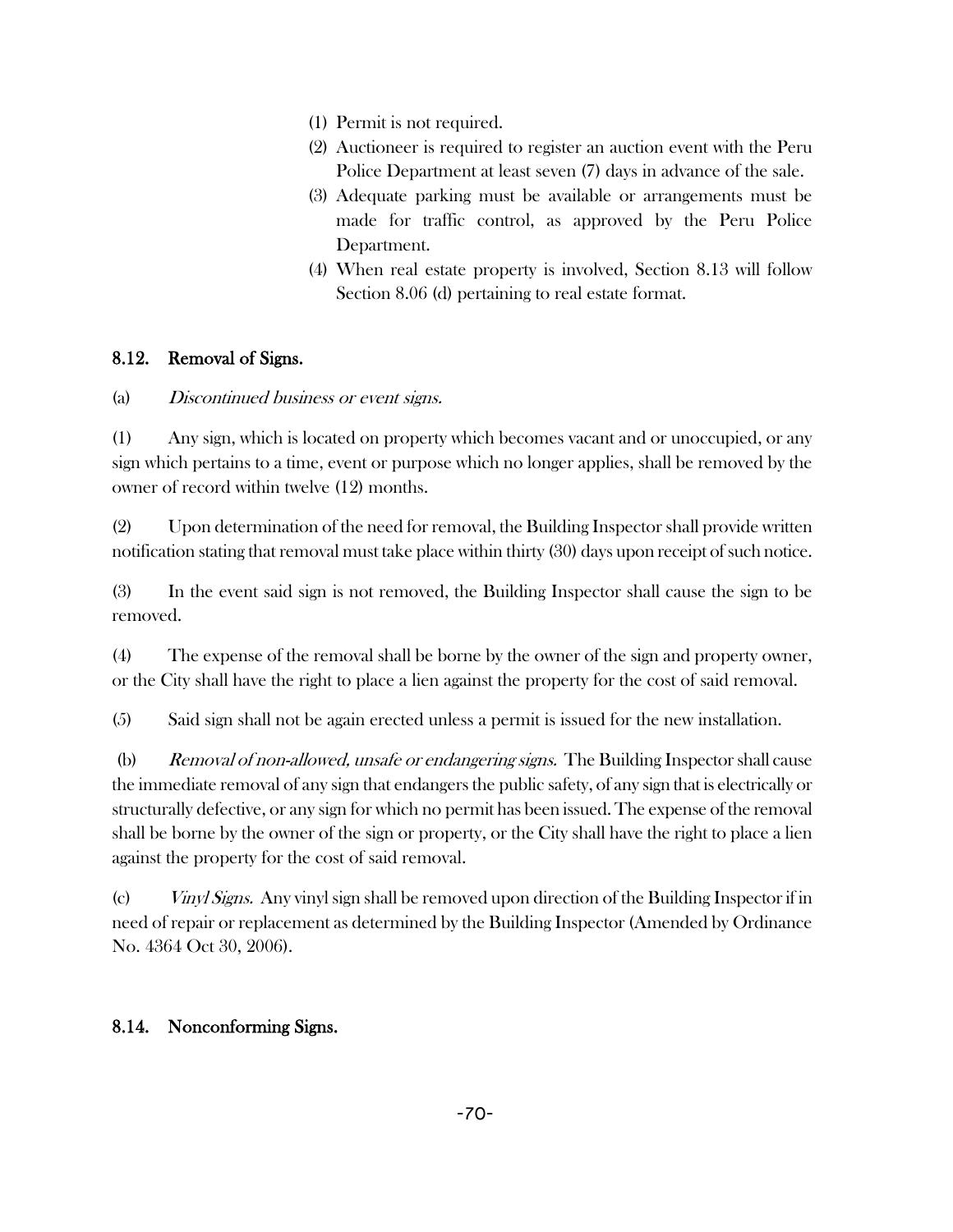(a)  $On-site.$  All on-site nonconforming signs or other advertising structures not otherwise prohibited by the provisions of this article shall be removed or altered to conform to the provisions of this article, when:

(1) The sign is changed or altered either in shape, size due to a change in the nature of business conducted on the premises.

(2) The sign is changed or altered either in shape, size due to a change in the name of the business.

(3) The necessary alterations are minor and/or can be readily achieved without major changes to the sign.

(b) Off-site. All off-site signs or other advertising structures not otherwise prohibited by the provisions of this article shall be removed when:

(1) The sign is changed or altered either in shape, size due to a change in the nature of business conducted on the premises.

(2) The sign is changed or altered either in shape, size due to a change in the name of the business.

(3) The necessary alterations are minor and/or can be readily achieved without major changes to the sign.

# ARTICLE IX - NONCONFORMING USES, BUILDINGS OR STRUCTURES

## 9.01. Statement of purpose.

The purpose of this article is to provide for the regulation of nonconforming uses, buildings or structures, and to specify those circumstances and conditions under which those nonconforming uses, buildings or structures may be eliminated, so that they do not adversely affect the maintenance, development, use or value of other property in the district in which they are located.

## 9.02. Authority to continue nonconforming uses and structures.

Any nonconforming use, building or structure which existed lawfully at the time of the adoption of this Ordinance and which remains nonconforming, and any such use, building or structure which shall become nonconforming upon adoption of this article, or of any subsequent amendments thereto, may be continued, subject to the regulations which follow.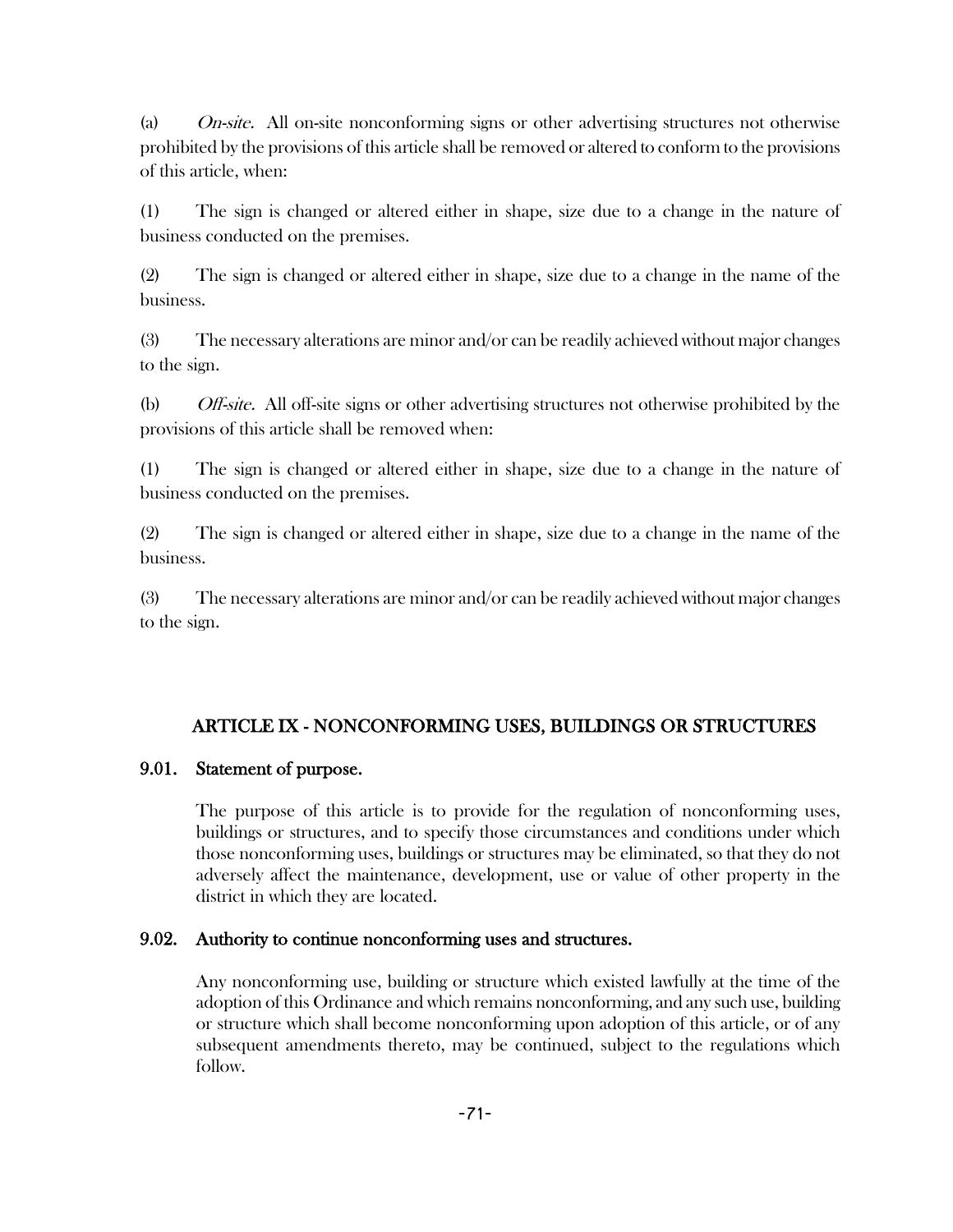## 9.03. Nonconforming uses within buildings or structures.

- (a) Changes in use.
	- (1) Non-conforming use of a non-conforming building. The non-conforming use of a structure, all or substantially all of which is designed or intended for a use not permitted in the district in which it is located, may be changed to a use permitted in the district in which the structure is located, or to another more compatible non-conforming use, when authorized by the Plan Commission and the City Council as a special use.
	- (2) Non-conforming use of a conforming building. Any non-conforming use of a structure, all or substantially all of which is designed or intended for use in the district in which it is located, may not be changed to any use other than a use permitted in the district in which the structure is located, unless authorized by the Plan Commission and the City Council as a special use. (Amended by Ordinance No. 3960 June 16, 2003)
- (b) Expansion of nonconforming use. The nonconforming use of part of a building or structure, all or substantially all of which building or structure is designed or intended for a use allowed in the district in which it is located, shall not be expanded or extended into any other portion of such building or structure nor changed to any other nonconforming use.
- (c) Discontinuance. Whenever a non-conforming use of a building or structure, all or substantially all of which is designed or intended for a use not allowed in the district in which it is located, is discontinued for a period of (12) consecutive months, any future use of said building or structure shall be in conformity with the regulations of the district in which it is located; or to a use more compatible with the district in which it is located, if said proposed use is approved as a "special use" by the Plan Commission and the City Council. (Amended by Ordinance No. 3960 June 16, 2003)
- (d) Destroyed. If a building or structure in which a nonconforming use is being conducted, and all or substantially all of which building or structure is designed or intended for a use allowed in the district in which it is located, is destroyed or severely damaged to the extent that the cost of restoration exceeds fifty (50) percent of the value of the building or structure, it shall not be returned to the prior nonconforming use, and any subsequent use of the building or structure shall conform to the use regulations of the district in which the building or structure is located.
- (e) Exception. For the purpose of this Ordinance, any use lawfully established on the effective date of this Ordinance which is nonconforming solely by virtue of lacking off-street parking or loading facilities, as required hereinafter for new uses, shall not be deemed a nonconforming use.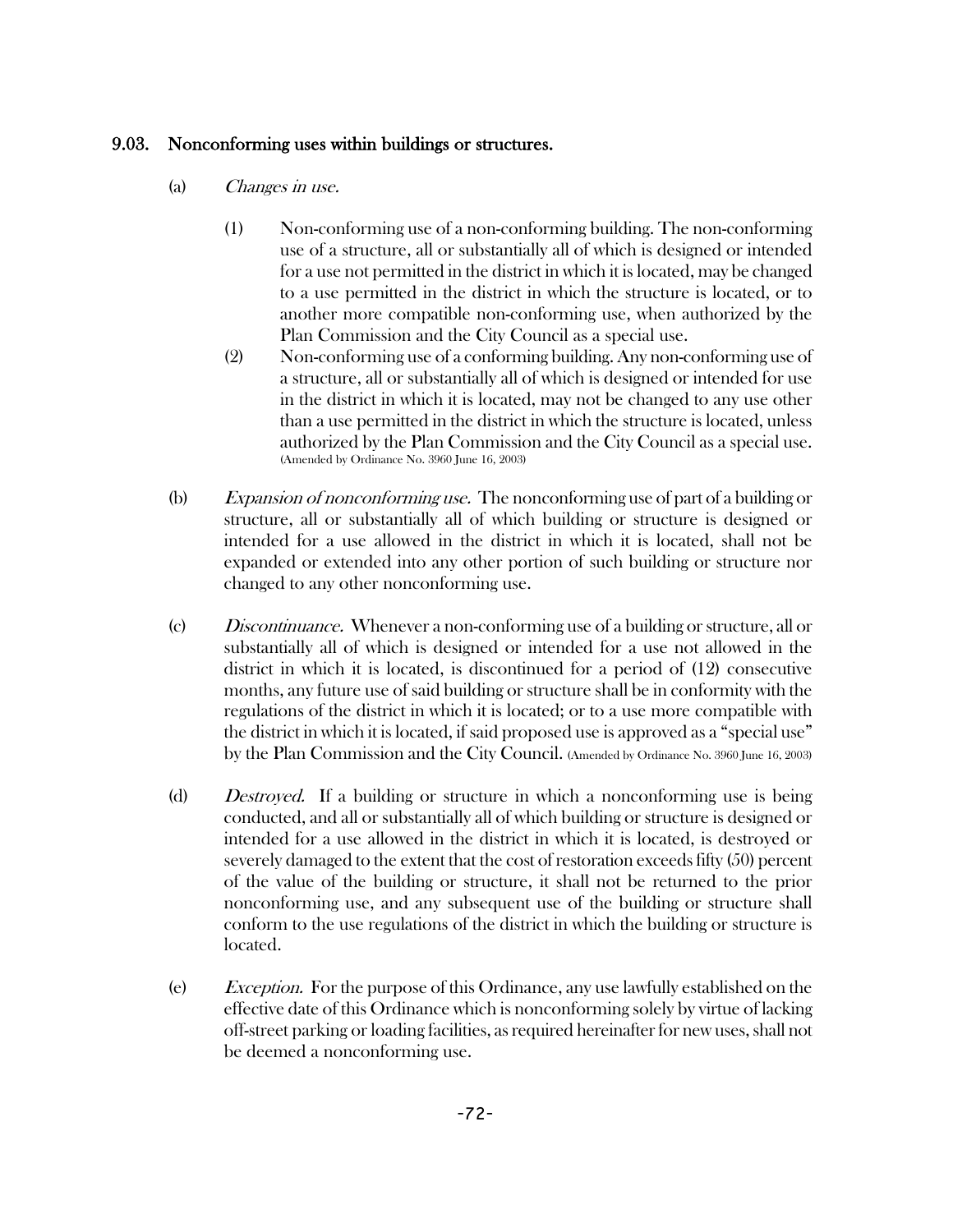## 9.04. Nonconforming building or structure.

- (a) Expansion. A nonconforming building or structure shall not be expanded or otherwise extended unless it is made to conform with the regulations of the district in which the premises are located.
- (b) Destroyed. If a nonconforming building or structure is destroyed or severely damaged to the extent that the cost of restoration exceeds fifty (50) percent of the value of the building or structure, as determined by an independent real estate appraiser's valuation of the undamaged building, compared to a contractor's estimate for remodeling, it shall not be returned to the prior nonconforming use, and any subsequent building or structure shall conform to the regulations of the district in which the building or structure is located.

## 9.05. Nonconforming use of land.

- (a) Continuance. The nonconforming use of land not involving a building or structure, or in connection with any building or structure, may be continued subject to the regulations which follow.
- (b) Change. The nonconforming use of land shall not be changed to any other use except to a use allowed in the district in which the land is located.
- (c) Expansion. A nonconforming use of land shall not be expanded or extended beyond the area which it occupies.
- (d) Discontinuance. If the nonconforming use of land is discontinued for a period of twelve (12) consecutive months, it shall not thereafter be returned to the prior nonconforming use, and any subsequent use of the land shall conform to the regulations of the district in which the land is located.

# ARTICLE X - RESIDENTIAL DISTRICTS

## 10.01. General requirements of all residential districts.

- (a) Dwelling standards.
	- (1) Every dwelling shall be maintained in a neat and orderly condition.
	- (2) All accessory uses and allowed obstructions shall, likewise, not be a nuisance to any surrounding property.
- (b) Setback line. Where a setback line has been established in the recording of a plat of subdivision, such setback line shall determine the yard requirements of this Ordinance.
	- (1) Where no setback line has been established, setback requirements of the particular residential district shall be followed.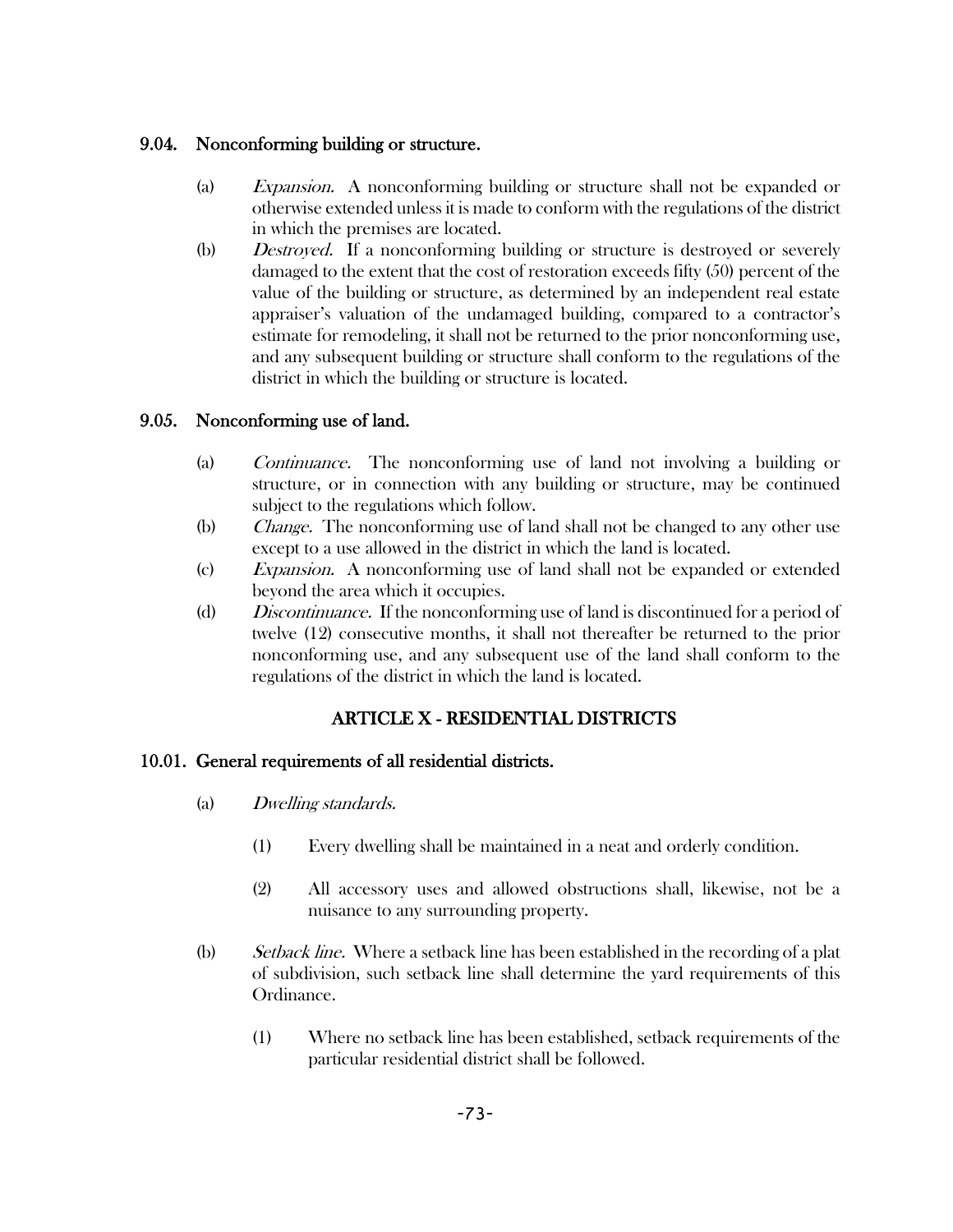- (2) On lots of record before 1971, when 40 percent or more of the lots fronting one side of a street within a block have established building setbacks, of a depth other than herein required for a front yard in the district in which the lot is located, the setback for each remaining lot along such street frontage shall be as follows:
	- a. Interior lots. The depth of the setback on any lot shall be the average of the setbacks already established on the two lots located on each side of such lot, and if no setback is established on one of the adjacent lots, the required front yard setback for that lot shall be used in calculating the average setback of the two adjacent lots.
	- b. Corner lots. The depth of the setback lines shall be as herein required for front yards or side yards adjoining streets in the districts where the lots are located.
- (3) On lots of record before 1963, the numerical requirements for setbacks, lot area, lot width, maximum/minimum floor area and floor area ratio may be adjusted, at the discretion of the Building Inspector, and approved by City Council, back to the requirements that were in place at the time the house was constructed or, if no house was constructed, the date of the plat. (Amended by Ordinance No. 4564 December 22, 2008)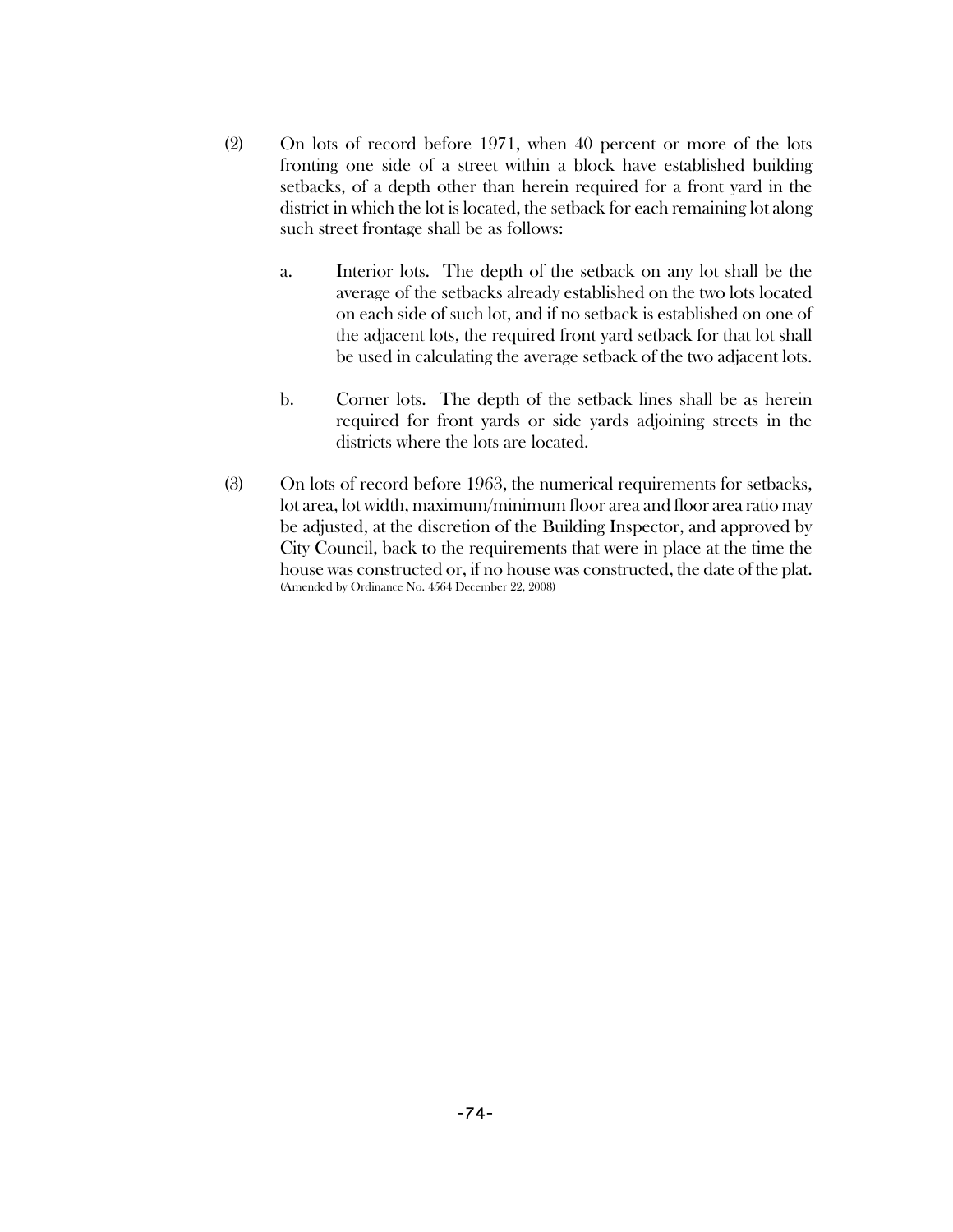### (c) Structures per lot.

- (1) Each lot in every zoning district in this Article (X) shall be improved with no more than one principal structure, together with any permissible accessory building.
- (2) Accessory structures shall be allowed only with a principal structure.
- (d) Allowed obstructions. For the purpose of residential districts, the following obstructions shall be allowed, as follows:
	- (1) In any required yard:
		- a. Landscaping embellishments; including but not limited to steps, benches, bird baths, sundials, ornamental lights, arbors or trellises, the aggregate total of which shall not exceed twenty-five (25) percent of the required yard area.
		- b. Chimneys; not projecting more than three (3) feet into the required yard area.
		- c. Flag poles.
		- d. Oriel window; projecting not more than two (2) feet into the required yard.
	- (2) In any required front yard or side yard adjacent to a street:
		- a. Overhanging roof eaves, awnings or canopies; projecting no more than three (3) feet into the yard.
		- b. Allowed ornamental fencing; see Paragraph 6.03(b)(2).
	- (3) In any required side yard:
		- a. Accessory off-street parking; open to the sky.
		- b. Accessory structures; decks and terraces more than sixteen (16) inches above ground level, or other similar structures pursuant to standards set forth in Section 6.01 of this Ordinance. Decks and terraces sixteen (16) inches or less above ground level shall be considered as patios, and not considered as accessory structures. (Amended by Ordinance No. 4564 December 22, 2008)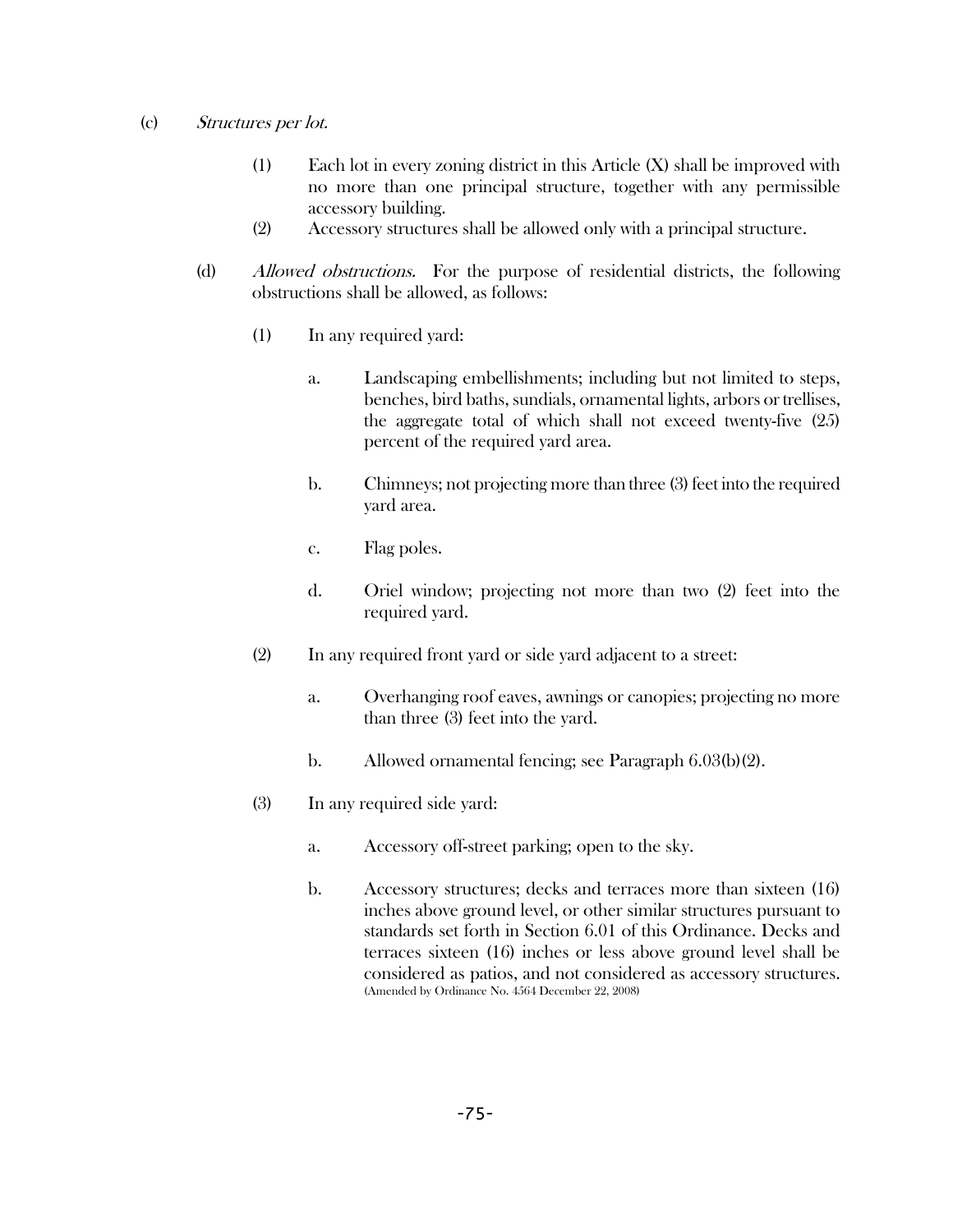- c. Overhanging roof eaves, awnings or canopies; projecting not more than thirty (30) percent of the required side yard width, with a maximum three (3) feet overhang.
- d. Fences; not to exceed six (6) feet in height.
- e. Compressor or condenser units and heat pump systems; for residential air conditioning systems and/or heating systems and not covering more than three (3) percent of the required side yard area.
- f. Dumpsters with enclosures only in Zones R-3 and R-4, when serving three (3) or more units. All existing dumpsters in Zones R-1 and R-2 must be removed within six (6) months of the effective date of this Ordinance.
- g. Detached garages per requirements of Section 6.01.1 and Section 6.01.3. (Amended by Ordinance No. 4564 December 22, 2008)
- (4) In any required rear yard:
	- a. Accessory off-street parking; open to the sky.
	- b. Accessory structures; sheds, decks and terraces more than sixteen (16) inches above ground level, gazebos, toolsheds or other similar accessory structures pursuant to standards set forth in Section 6.01 of this Ordinance. Decks and terraces sixteen (16) inches or less above ground level shall be considered as patios, and not as an accessory structure. (Amended by Ordinance No. 4564 December 22, 2008)
	- c. Portions of the principal building; porches, breezeways, balconies, greenhouses or any structure permanently attached to the principal building, the aggregate floor area of which is less than ten (10) percent of the required rear yard area, and located at least twentyfive (25) feet from the rear lot line, and not encroaching the side yard setback of that district.
	- d. Laundry drying equipment.
	- e. Fences, not to exceed six (6) feet in height. (Amended by Ordinance No. 3869 June 17, 2002)
	- f. Overhanging roof eaves, awnings or canopies; projecting not more than three (3) feet into the yard.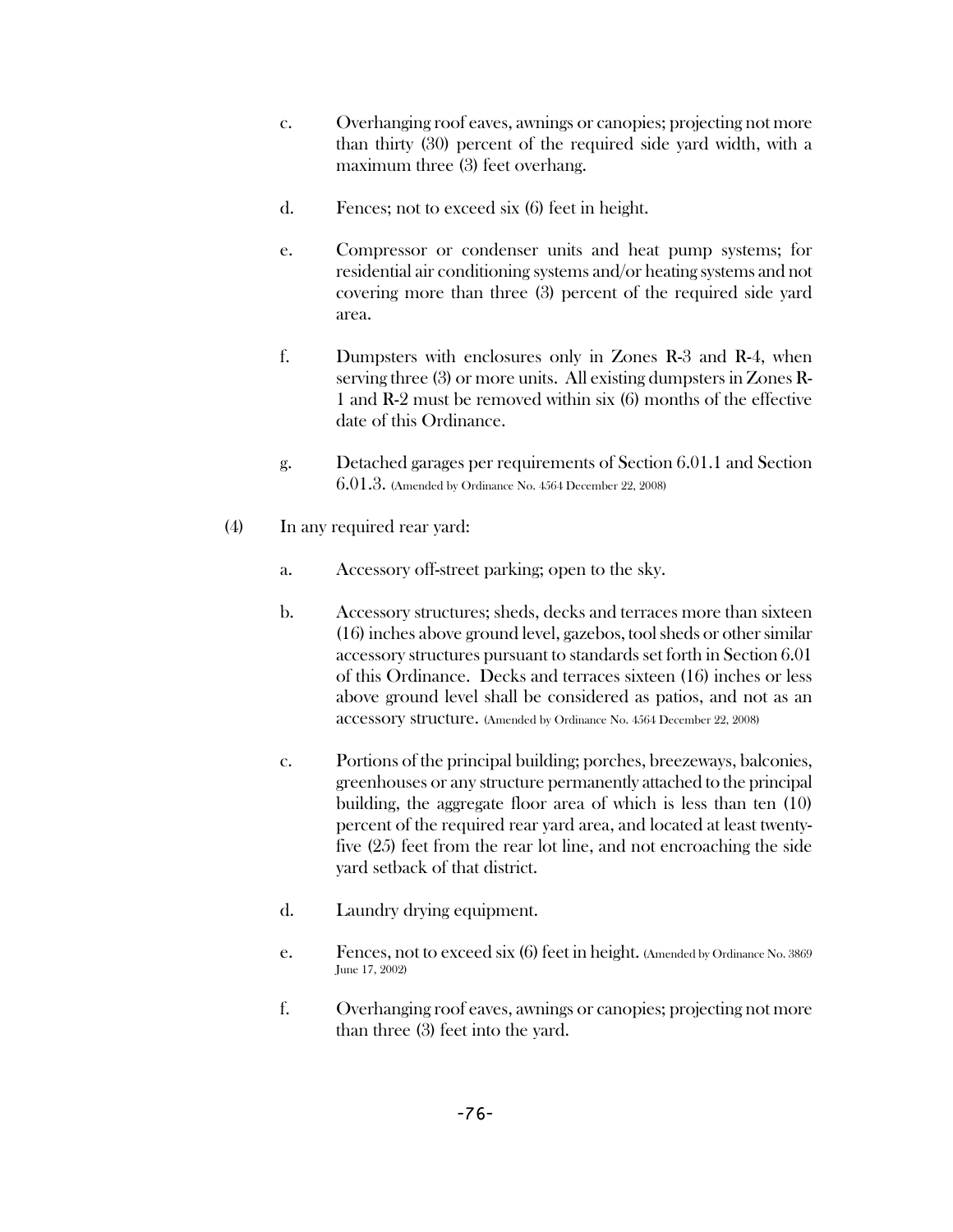- g. Permanent playground equipment, not closer than five (5) feet to any lot line.
- h. Compressor or condenser units; for residential air conditioning systems covering not more than three (3) percent of the required rear yard area.
- i. Swimming pools.
- j. Tennis courts.
- k. Fireplaces.
- l. Gardens.
- m. Dumpsters with enclosures, only in R-3 and R-4, when serving three (3) or more units. All existing dumpsters in Zones R-1 and R-2 must be removed within six (6) months of the effective date of this Ordinance.
- n. Detached garages per requirements of Section 6.01.1 and Section 6.01.3. (Amended by Ordinance No. 4564 December 22, 2008)
- (5) Exception to the above allowed obstruction rules: On a corner lot, no obstruction higher than thirty (30) inches above curb level shall be located in any portion of a required front or side yard situated within thirty-five (35) feet of the edge of pavement of the intersecting streets.

### (e) Swimming pool standards.

- (1) All swimming pools shall comply with all applicable standards as stated in the Illinois Department of Public Health "Swimming Pool and Bathing Beach Code" and the City's Swimming Pool Ordinance.
- (2) All swimming pools shall be located in rear yards only, and may not be located in a side yard abutting a street.
- (3) Any portion thereof and accessory equipment, such as a deck or filter enclosure, shall not be located closer than five (5) feet from any lot line.
- (f) Development in residential districts. All excavation, movement of earth, site development and execution of an erosion and sedimentation control plan in any residential district shall be subject to the rules and regulations of Article VIII of the City's "Subdivision and Site Development Regulations" ordinance.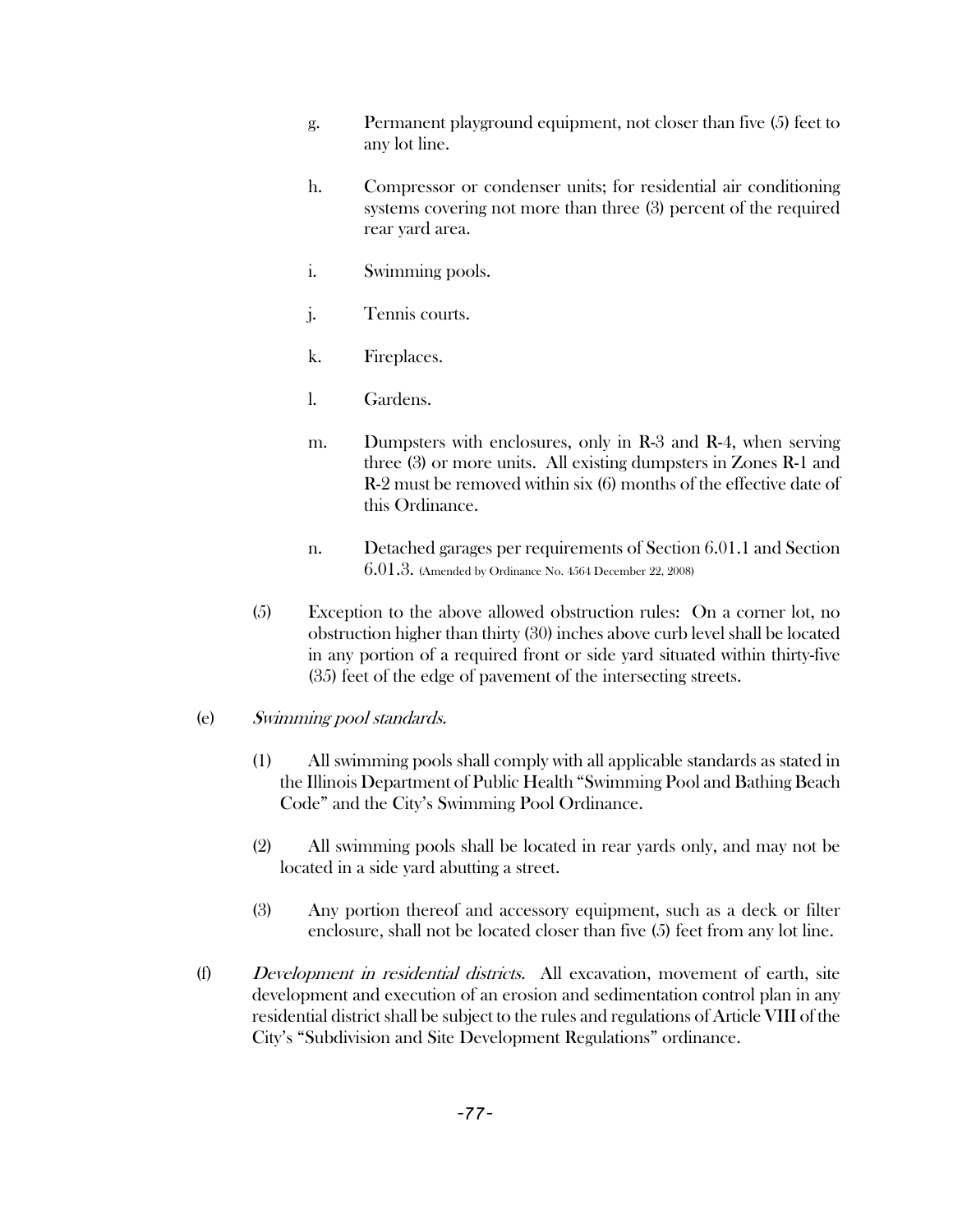$(g)$  Use of floodplain areas. All properties in a floodplain shall be subject to the rules and regulations of Article VII in the City's "Subdivision and Site Development Regulations" ordinance.

# 10.02. R-1, Single-Family Detached Dwelling District.

- (a) Allowed uses. The following uses are allowed:
	- (1) Single-family detached dwellings.
	- (2) Churches; located twenty (20) feet or more from another residential lot, with any dwelling housing pastors, clergy or other administrators located not further than three hundred (300) feet from the lot of the principal church building.
	- (3) Institutional uses; the following uses, provided any principal structure shall be located thirty (30) feet or more from any other lot in a residential area.
		- a. Public and denominational schools, elementary and high school, including playgrounds and athletic fields incidental thereto.
		- b. Public libraries, museums and art galleries.
		- c. Public parks, public playgrounds and public community centers; including customary park activities and functions.
	- (4) Day care facility; when operated on the premises of churches, schools, community centers or recreational buildings in public parks.
	- (5) City operated facilities; fire and police stations, public works garages, when deemed in the public interest.
	- (6) Temporary buildings; for construction purposes not to exceed the duration of construction.
	- (7) Gardening and other horticultural uses; where no building is involved and when no sale of products is conducted on the premises.
- (b) Accessory uses.
	- (1) Those customarily incidental to the uses included but not limited to the following:
		- a. Communication devices; per regulations in Section 6.02 of this Ordinance.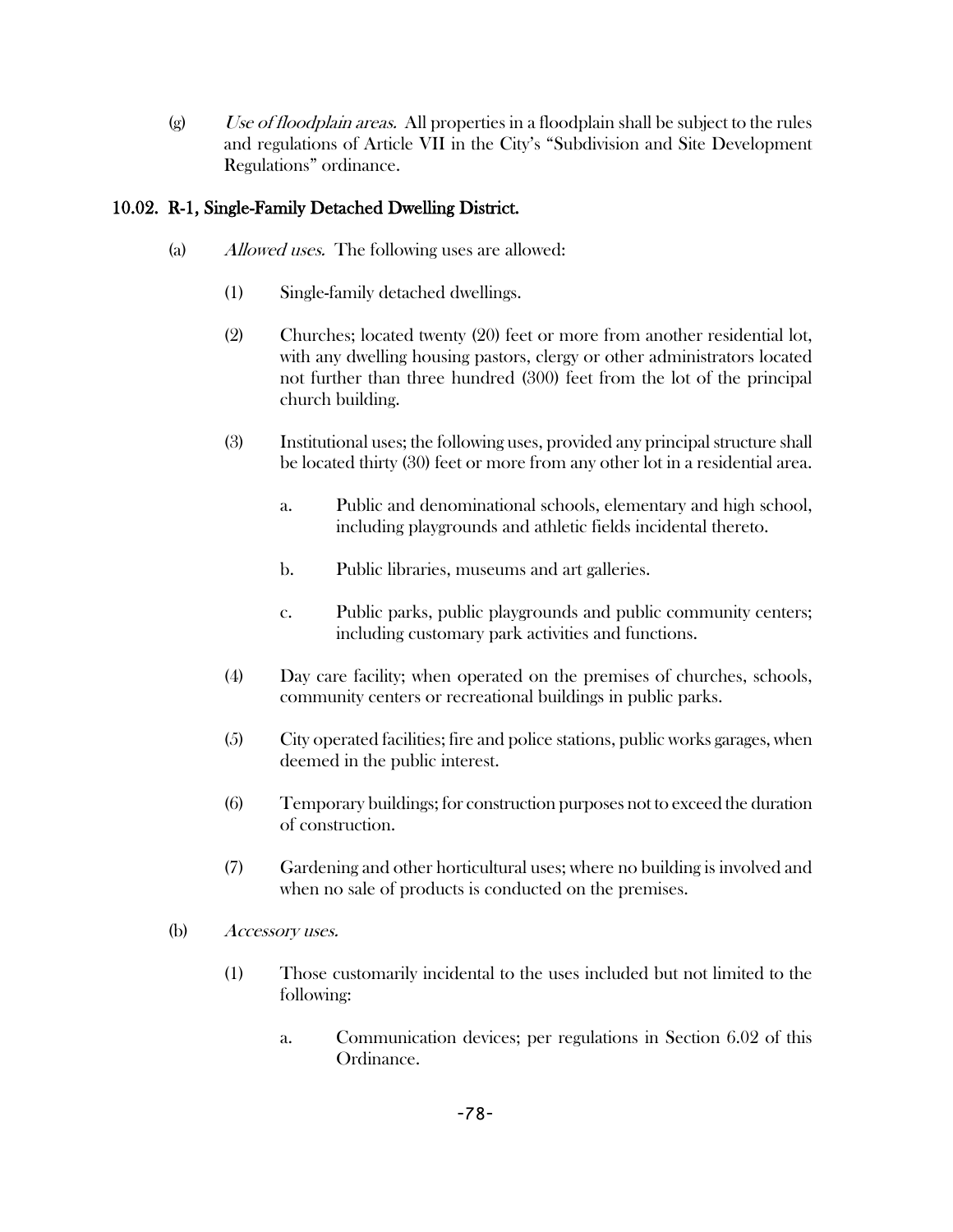- b. Fences; per regulations in Section 6.03 of this Ordinance.
- c. Garage and rummage sales; per regulations in Section 6.05 of this Ordinance.
- d. Swimming pools; per regulations in Section 10.01(e) of this Ordinance.
- e. Parking of vehicles; per regulations in Article VII of this Ordinance.
- f. Signs; per regulations in Article VIII of this Ordinance.
- (c) Special uses. The following uses are allowed as special uses when authorized by the City Council, subject to the standards set forth in Section 15.12 of this Ordinance.
	- (1) Monasteries, theological schools, social agencies; or any other similar uses.
	- (2) Public service facilities; including electric distributing sub-stations, telephone exchanges, radio and television transmission stations, but not including yards or garages for storage or service.
	- (3) Hospitals and sanitariums on lots not less than five (5) acres.
	- (4) School office buildings; not including the parking or storage of buses.
	- (5) Public colleges and universities; for academic instruction.
	- (6) Home occupations; per regulations in Section 6.04 of this Ordinance.
	- (7) Swimming pools; owned and utilized by a homeowner's association.
	- (8) Fencing; in any front yard or side yard/rear yard abutting a street, except for:
		- a. Decorative fencing.
		- b. Temporary fencing; erected to protect any seeding area, with the permission of the Building Inspector.
	- (9) Group homes, subject to the following:
		- a. No more than eight (8) persons plus staff.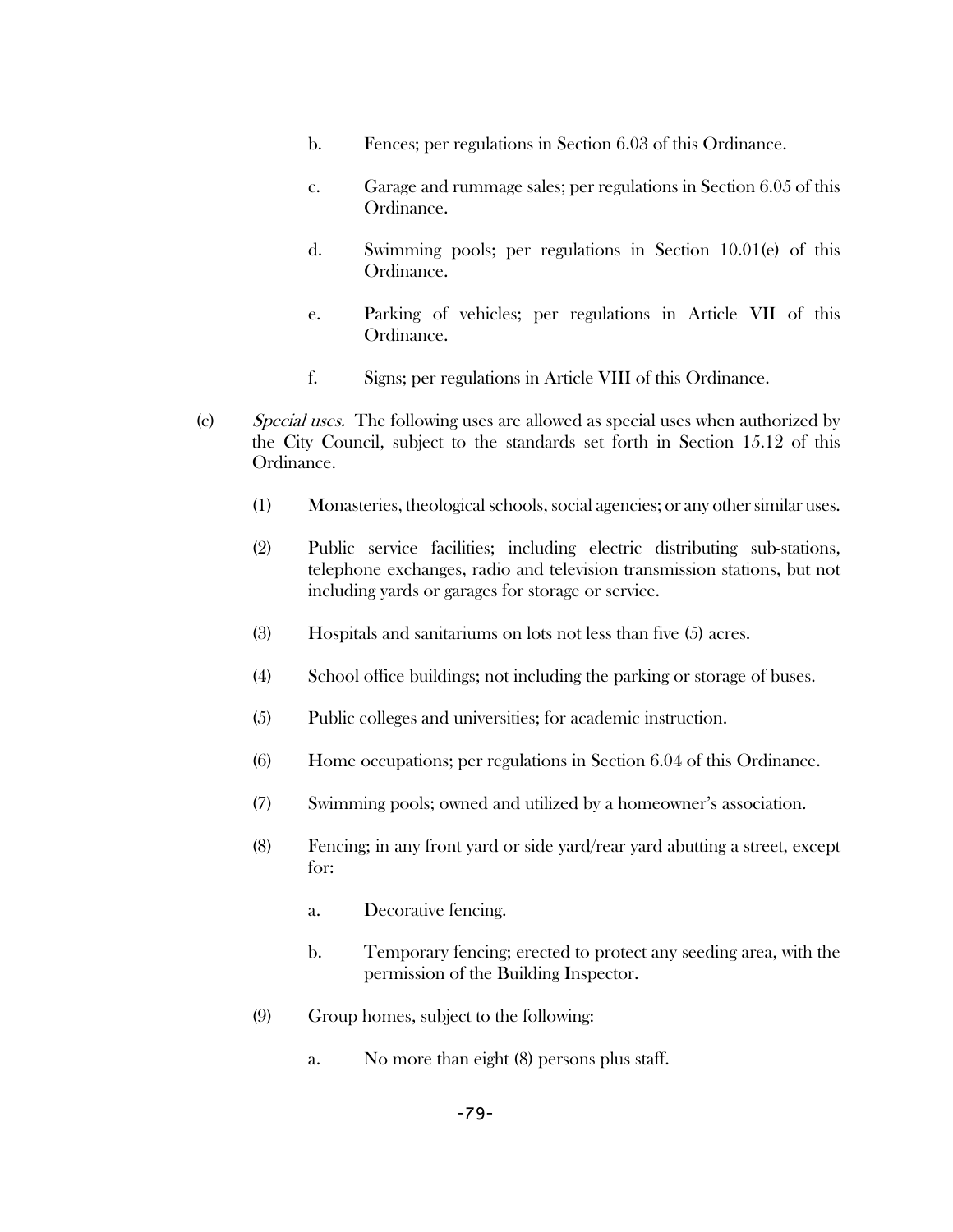- b. Licensed and certified by the State of Illinois.
- c. A minimum distance of one thousand (1,000) feet is maintained between group homes.
- (10) Hospice.
- (11) Setback reductions; reductions in required yard setbacks shall be conditioned upon a site plan and shall be assigned to the property, not the current owner(s).
- (d) Minimum ground floor living area per dwelling unit (not including attached garage). (Amended by Ordinance No. 4564 December 22, 2008)
	- (1) One-story dwellings: Two thousand (2,000) square feet, except for subdivision with preliminary plats approved before September 10, 2001, One thousand five hundred (1,500) square feet.
	- (2) Split-level dwellings: Fourteen hundred (1,400) square feet on the lower two levels except for subdivisions with preliminary plats approved before September 10, 2001, One thousand two hundred (1,200) square feet on the lower two levels.
	- (3) Two or two & one-half story dwellings: Twelve hundred (1,200) square feet, except for subdivisions with preliminary plats approved before September 10, 2001, One thousand (1,000) square feet. (Amended by Ordinance No. 3892 August 26, 2002)
- (e) *Minimum lot area.* Fifteen thousand  $(15,000)$  square feet, except for corner lots which shall be eighteen thousand (18,000) square feet.
- (f) Minimum lot width.
	- (1) One hundred (100) feet for interior lots and one hundred twenty- five (125) feet for corner lots.
	- (2) Minimum cul-de-sac lot width is eighty (80) feet (arc distance). (Amended by Ordinance No. 4364 Oct. 30, 2006)
- (g) *Maximum floor area ratio.* The floor area ratio on a lot shall not exceed  $0.30$ .
- (h) Minimum yards.
	- (1) Lots platted after the date of this Ordinance.
		- a. Interior lots.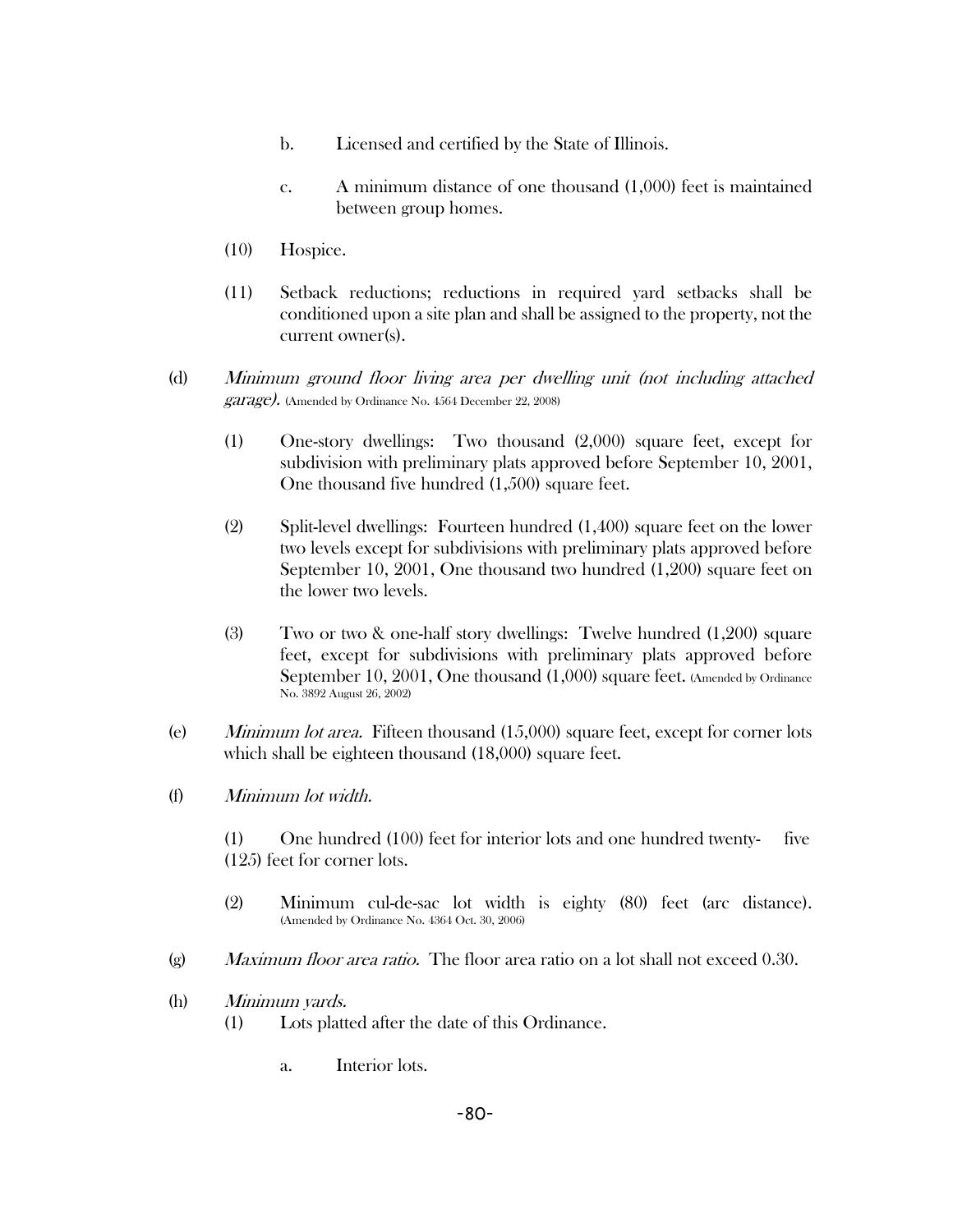- i. Front: Forty (40) feet.
- ii. Rear: Fifty (50) feet.
- iii. Side: Fifteen (15) feet.

#### b. Corner lots.

- i. Front: Forty (40) feet.
- ii. Rear: Fifty (50) feet.
- iii. Interior side: Fifteen (15) feet.
- iv. Side abutting street: Forty (40) feet.
- (2) Lots platted before this Ordinance.
	- a. Interior lots.
		- i. Front: Thirty (30) feet.
		- ii. Rear: Thirty (30) feet.
		- iii. Side: Ten (10) feet.

### b. Corner lots.

- i. Front: Thirty (30) feet.
- ii. Rear: Thirty (30) feet.
- iii. Interior side: Ten (10) feet.
- iv. Side abutting street: Thirty (30) feet.
- (i) Maximum building height.
	- (1) Single-family detached dwelling, two and one-half (2 1/2) stories not to exceed thirty-five (35) feet. (Amended by Ordinance No. 4105 Sept 8, 2004)
	- (2) Non-residential allowed uses; not to exceed forty (40) feet.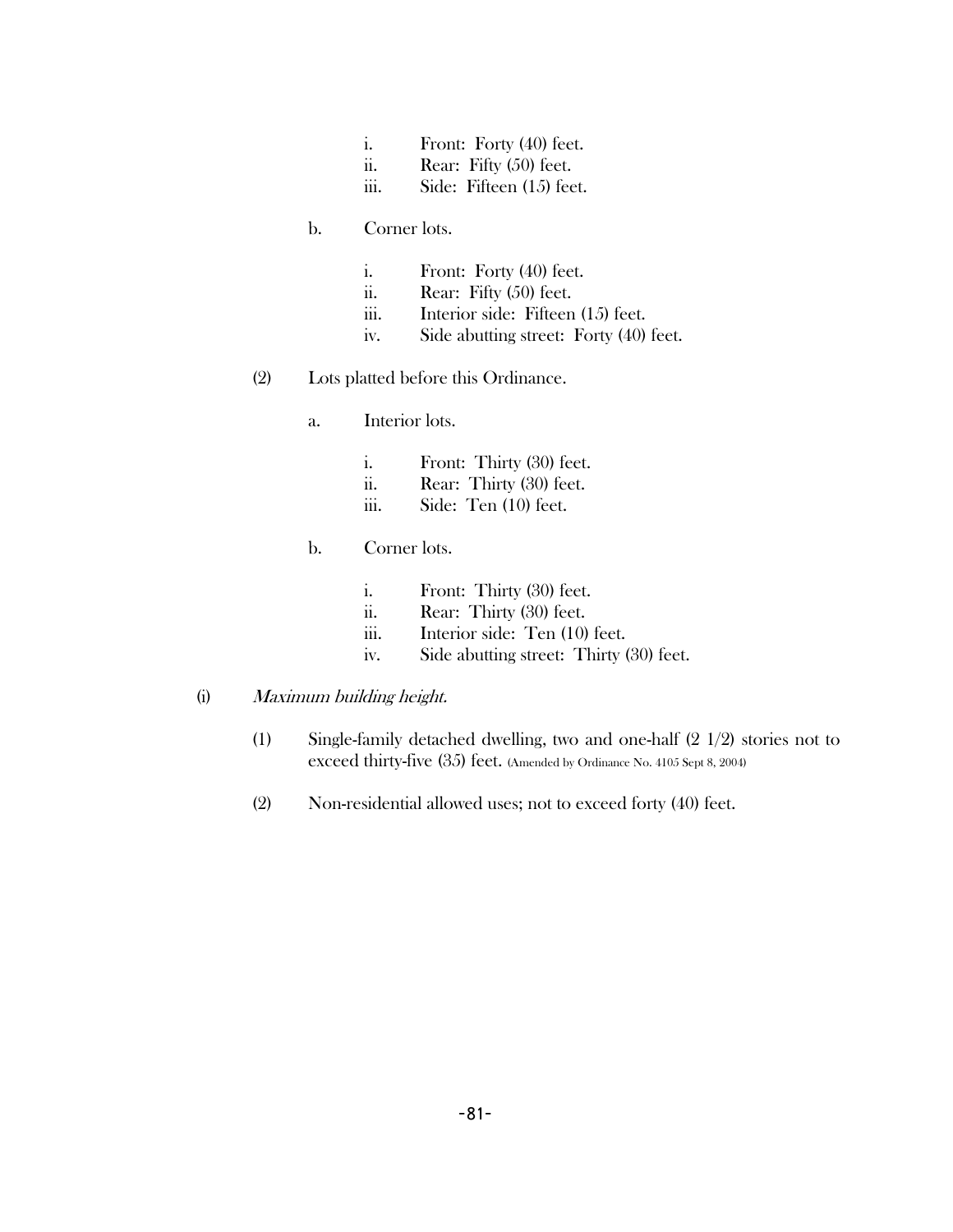### 10.03. R-2, Single-Family, Detached Dwelling District.

- (a) Allowed uses. The following uses are allowed:
	- (1) Single-family detached dwellings.
	- (2) Churches; located twenty (20) feet or more from another residential lot, with any dwelling housing pastors, clergy or other administrators located not further than three hundred (300) feet from the lot of the principal church building.
	- (3) Institutional uses; the following uses, provided any principal structure shall be located thirty (30) feet or more from any other lot in a residential district.
		- a. Public and denominational schools; elementary and high school, including playgrounds and athletic fields incidental thereto.
		- b. Public libraries, museums and art galleries.
		- c. Public parks, public playgrounds and public community centers; including customary park activities and functions.
	- (4) Day care facility; when operated on the premises of churches, schools, community centers or recreational buildings in public parks.
	- (5) City-operated facilities; fire and police stations, public works garages, when deemed in the public interest.
	- (6) Temporary building; for construction purposes not to exceed the duration of construction.
	- (7) Gardening and other horticultural uses; where no building is involved and when no sale of products is conducted on the premises.
- (b) Accessory uses.
	- (1) Those customarily incidental to the uses included but not limited to the following:
		- a. Communication devices; per regulations in Section 6.02 of this Ordinance.
		- b. Fences; per regulations in Section 6.03 of this Ordinance.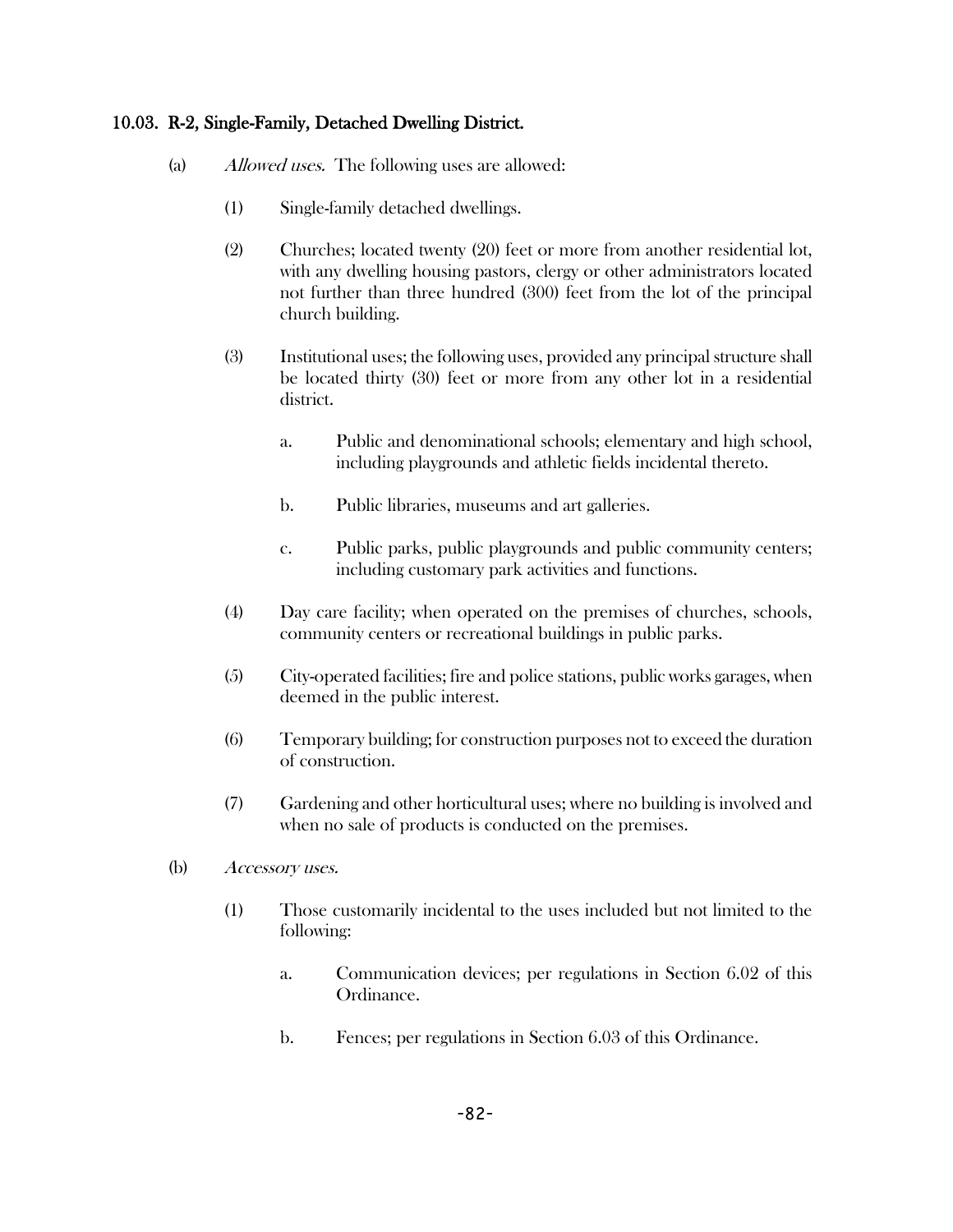- c. Garage and rummage sales; per regulations in Section 6.05 of this Ordinance.
- d. Swimming pools; per regulations in Section 10.01(e) of this Ordinance.
- e. Parking of vehicles; per regulations in Article VII of this Ordinance.
- f. Signs; per regulations in Article VIII of this Ordinance.
- (c) Special uses. The following uses are allowed as special uses when authorized by the City Council, subject to the standards set forth in Section 15.12 of this Ordinance.
	- (1) Monasteries, theological schools, social agencies; or any other similar uses.
	- (2) Public service facilities; including electric distributing sub-stations, telephone exchanges, radio and television transmission stations, but not including yard or garages for storage or service.
	- (3) Hospitals and sanitariums on lots not less than five (5) acres.
	- (4) School office buildings; not including the parking or storage of buses.
	- (5) Public colleges and universities; for academic instruction.
	- (6) Home occupations; as per regulations in Section 6.04 of this Ordinance.
	- (7) Swimming pools; owned and utilized by a homeowner's association.
	- (8) Fencing; in any front yard or side yard/rear yard abutting a street, except for:
		- a. Decorative fencing.
		- b. Temporary fencing; erected to protect any seeding area, with the permission of the Building Inspector.
	- (9) Group homes, subject to the following:
		- a. No more than eight (8) persons plus staff.
		- b. Licensed and certified by the State of Illinois.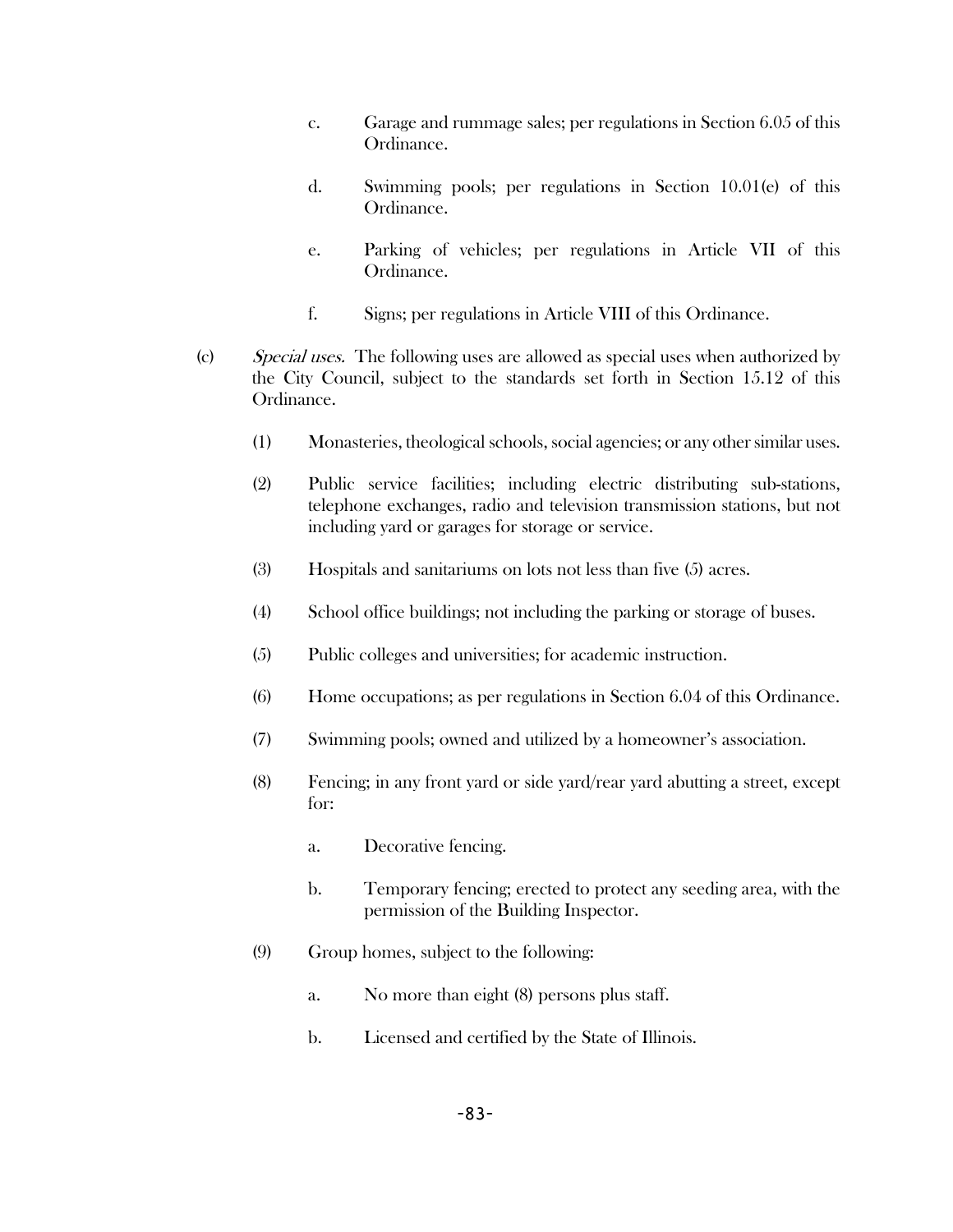- c. A minimum distance of one thousand (1,000) feet is maintained between group homes.
- (10) Hospice.
- (11) Setback reductions; reductions in required yard setbacks shall be conditioned upon a site plan and shall be assigned to the property, not the current owner(s).
- (d) Minimum ground floor living area per dwelling unit (not including attached garage). (Amended by Ordinance No. 4564 December 22, 2008)
	- (1) One-story dwellings: One thousand five hundred (1,500) square feet, except for subdivisions with preliminary plats approved before September 10, 2001, One thousand two hundred (1,200) square feet.
	- (2) Split-level dwellings: One thousand (1,000) square feet on the lower two levels, except for subdivisions with preliminary plats approved before September 10, 2001, Nine hundred (900) square feet on the lower two levels.
	- (3) Two or two & one-half story dwellings: One thousand (1,000) square feet, except for subdivisions with preliminary plats approved before September 10, 2001, Eight hundred (800) square feet. (Amended by Ordinance No. 3892 August 26, 2002)
- (e) Minimum lot area.
	- (1) Interior lots: Ten thousand (10,000) square feet.
	- (2) Corner lots: Twelve thousand (12,000) square feet.
- (f) Minimum lot width:
	- (1) Eighty  $(80)$  feet for interior lots and one hundred five  $(105)$  for comer lots
	- (2) Minimum cul-de-sac lot width is eighty (80) feet (arc distance). (Amended by Ordinance No. 4364 Oct. 30, 2006)
- (g) Maximum floor area ratio: 0.30.
- (h) Minimum yards.
	- (1) Lots platted after the date of this Ordinance.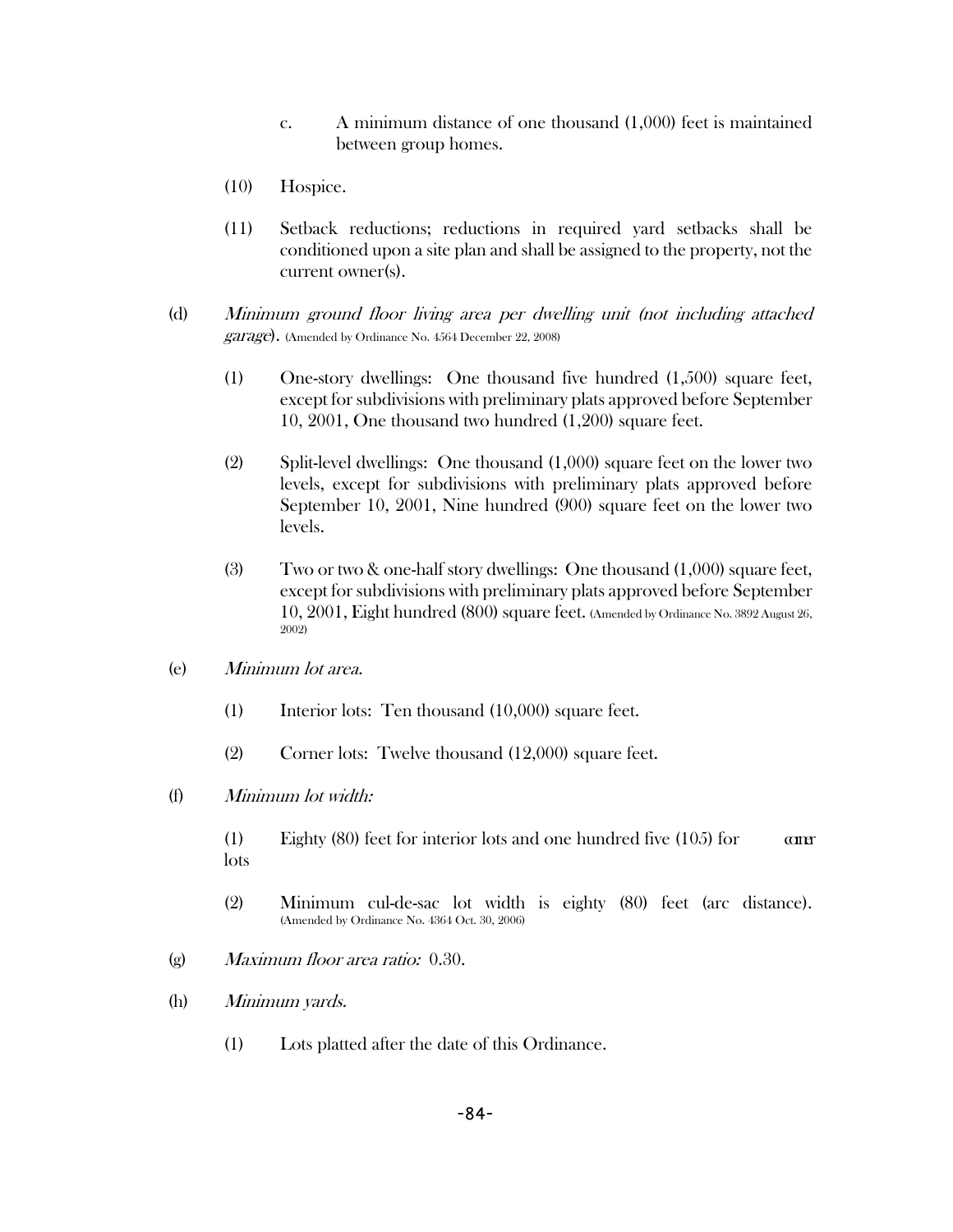- a. Interior lots.
	- i. Front: Thirty (30) feet.
	- ii. Rear: Forty (40) feet.
	- iii. Side: Ten (10) feet.

### b. Corner lots.

- i. Front: Thirty (30) feet.
- ii. Rear: Forty (40) feet.
- iii. Interior side: Ten (10) feet.
- iv. Side abutting street: Forty (40) feet.
- (2) Lots platted before the date of this Ordinance.
	- a. Interior lots.
		- i. Front: Thirty (30) feet.
		- ii. Rear: Thirty (30) feet.
		- iii. Side: Seven (7) feet.
	- b. Corner lots.
		- i. Front: Thirty (30) feet.
		- ii. Rear: Thirty (30) feet.
		- iii. Interior side: Seven (7) feet.
		- iv. Side abutting street: Thirty (30) feet.

#### (i) Maximum building height.

- (1) Single-family detached dwelling; two and one-half (2 1/2) stories, not to exceed thirty-five (35) feet. (Amended by Ordinance No. 4105 Sept 8, 2004)
- (2) Non-residential allowed uses; not to exceed forty (40) feet.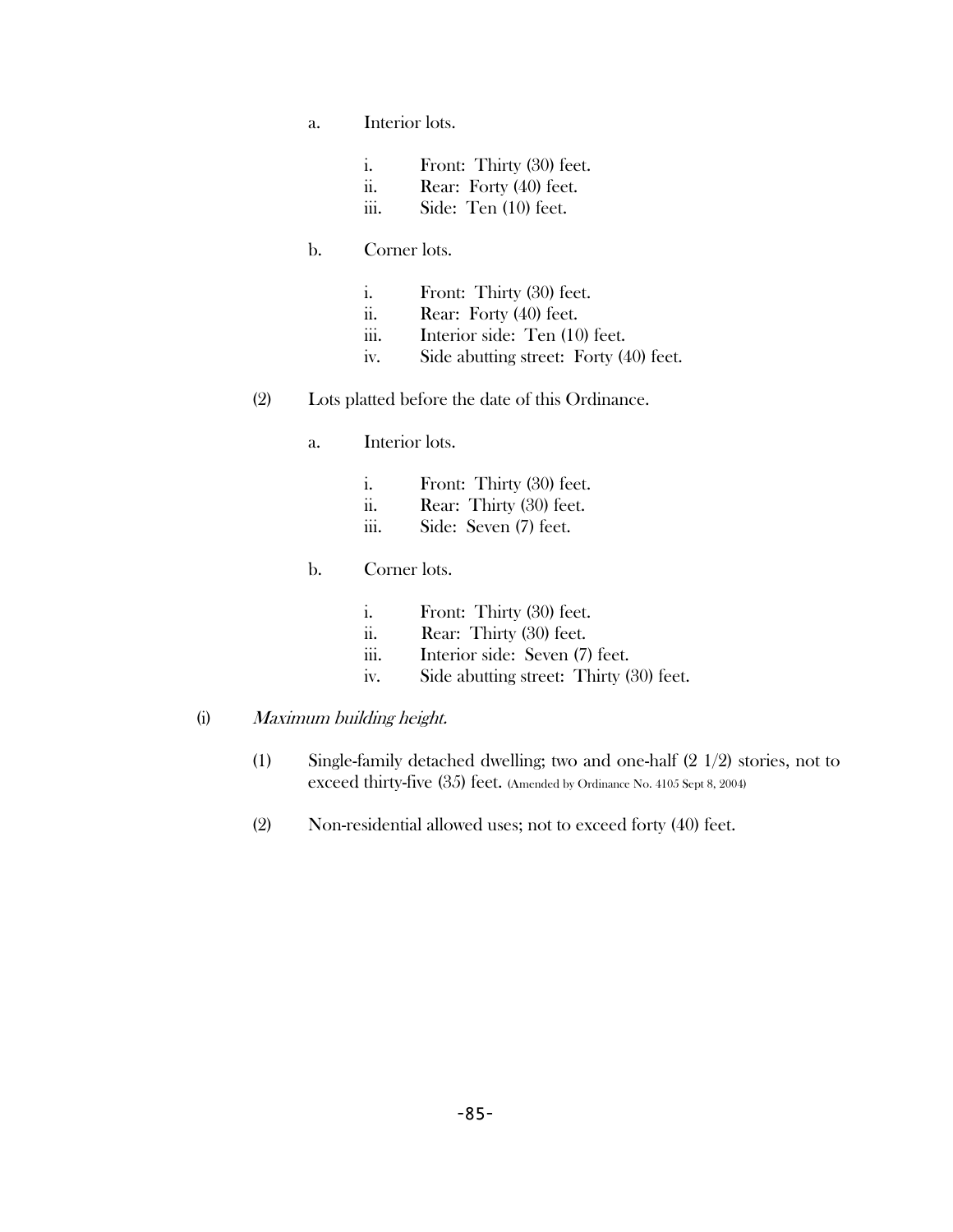### 10.04. R-3, Single-Family and Two-Family Residence District.

- (a) Allowed uses. The following uses are allowed:
	- (1) Single-family detached dwellings.
	- (2) Semi-detached single-family dwellings; not more than two (2) units per structure.
	- (3) Two-family detached dwellings.
	- (4) Churches; located twenty (20) feet or more from another residential lot, with any dwelling housing pastors, clergy or other administrators located not further than three hundred (300) feet from the lot of the principal church building.
	- (5) Institutional uses; the following uses, provided any principal structure shall be located thirty (30) feet or more from any other lot in a residential district.
		- a. Public and denominational schools; elementary and high school, including playgrounds and athletic fields incidental thereto.
		- b. Public libraries, museums and art galleries.
		- c. Public parks, public playgrounds and public community centers; including customary park activities and functions.
	- (6) Day care facility; when operated on the premises of churches, schools, community centers or recreational buildings in public parks.
	- (7) City-operated facilities; fire and police stations, public works garages, when deemed in the public interest.
	- (8) Temporary buildings for construction purposes, not to exceed duration of construction.
	- (9) Gardening and other horticultural uses; where no building is involved and when no sale of products is conducted on the premises.
	- (10) Hospitals, on a lot not less than two (2) acres.
	- (11) Auxiliary medical facilities supporting an existing hospital, so long as the same are within 500 feet of a lot containing a hospital. (Amended by Ordinance No. 4974 dated February 11, 2013)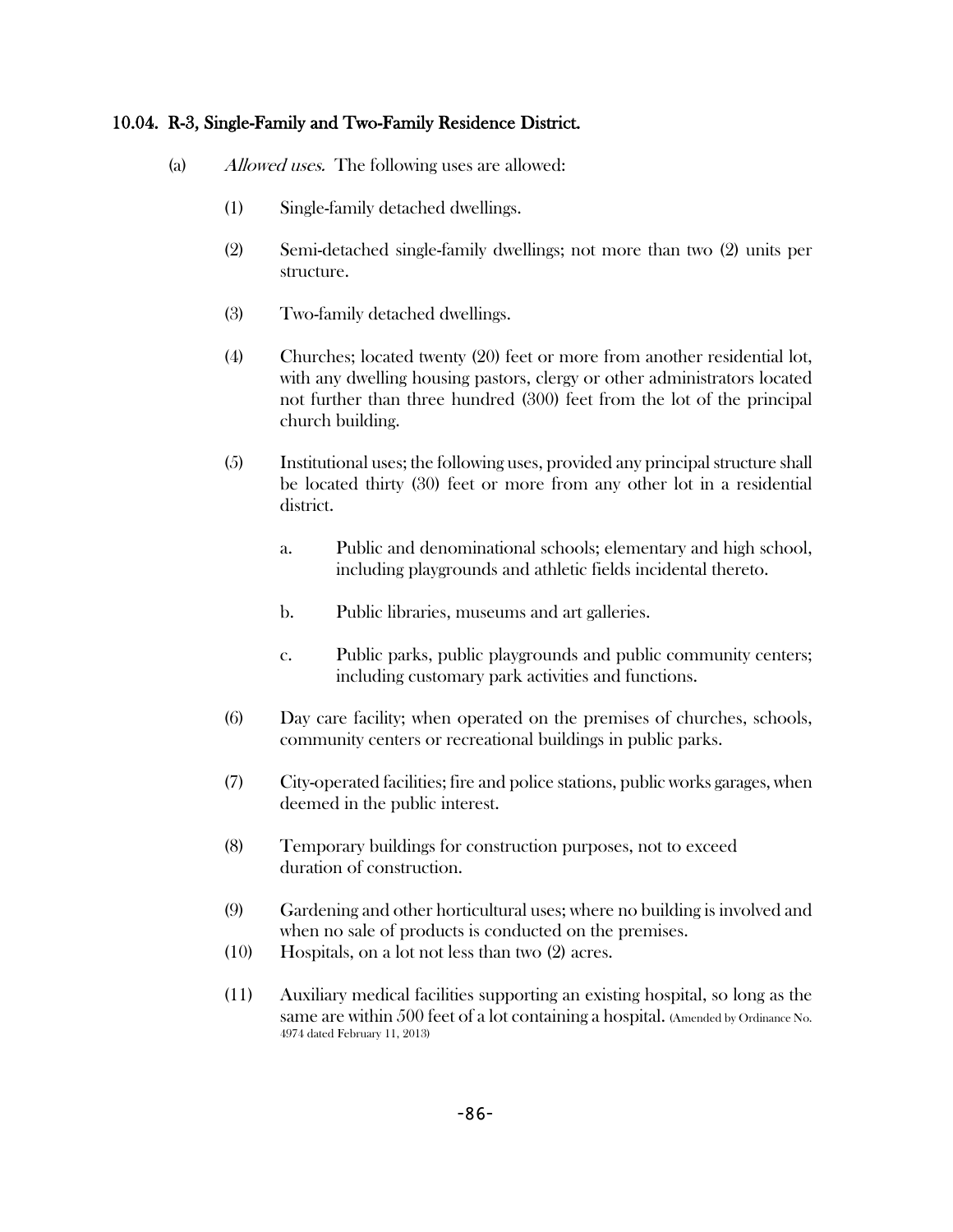- (b) Accessory uses.
	- (1) Those customarily incidental to the allowed uses, including but not limited to the following:
		- a. Communication devices; per regulations in Section 6.02 of this Ordinance.
		- b. Fences; per regulations in Section 6.03 of this Ordinance.
		- c. Garage and rummage sales; per regulations in Section 6.05 of this Ordinance.
		- d. Swimming pools; per regulations in Section 10.01(e) of this Ordinance.
		- e. Parking of vehicles; per regulations in Article VII of this Ordinance.
		- f. Signs; per regulations in Article VIII of this Ordinance.
		- g. Dumpsters with dumpster enclosures, but only in rear yards serving multiple family units.
- (c) Special uses. The following uses are allowed as special uses when authorized by the City Council, subject to the standards set forth in Section 15.12 of this Ordinance:
	- (1) Monasteries, theological schools, social agencies, or any other similar uses.
	- (2) Bed and breakfast facilities.
	- (3) Public service facilities; including electric distributing substations, telephone exchanges, radio and television transmission stations, but not including yards or garages for storage or service.
	- (4) School office buildings; not including the parking or storage of buses.
	- (5) Public colleges or universities; for academic instruction.
	- (6) Home occupations; per regulations in Section 6.04 of this Ordinance.
	- (7) Swimming pools; owned and utilized by a homeowner's association.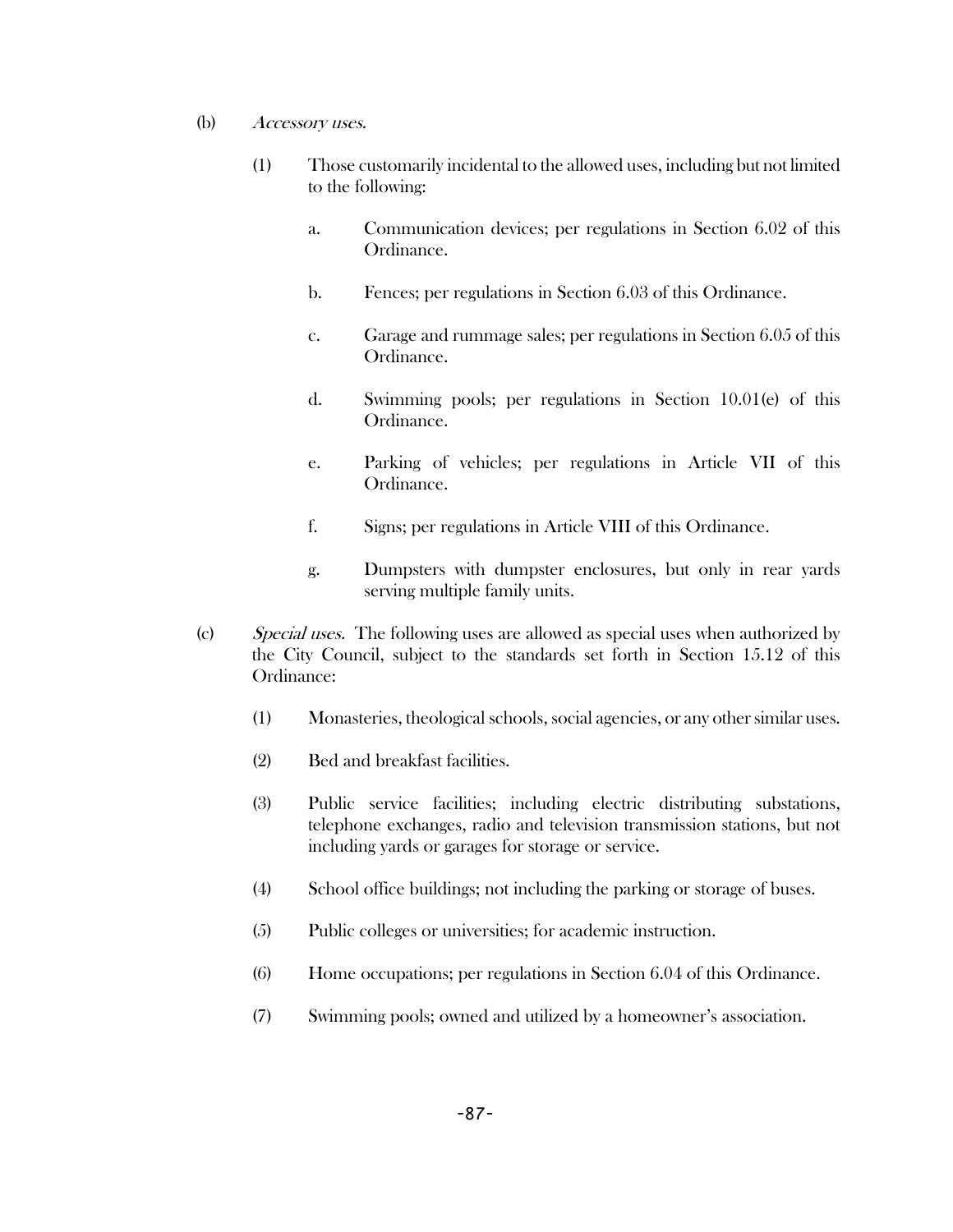- (8) Communication devices; which exceed the height limitations set forth for residential districts.
- (9) Fencing; in any front yard except for decorative fencing.
- (10) Group homes, subject to the following:
	- a. No more than eight (8) persons plus staff.
	- b. Licensed and certified by the State of Illinois.
	- c. A minimum distance of one thousand (1,000) feet is maintained between group homes.
- (11) Hospice.
- (12) Setback reductions; reductions in required yard setbacks shall be conditioned upon a site plan and shall be assigned to the property, not the current owner(s).
- (13) Office; professional, business or governmental. (Amended by Ordinance No. 4200 dated August 22, 2005)
- (14) To allow a garage, not to exceed one thousand (1,000) square feet when contiguous (except for public rights-of-way) to, owned by, and accessory to a commercial office in a Business District. (Amended by Ordinance No. 4869 dated January 4, 2012)
- (15) Detached private residential garage without a principal residence on a lot not less than 2 acres; provided, at least two contiguous sides are zoned agricultural, business, and/or manufacturing. (Amended by Ordinance No. 5067 dated March 10, 2014)
- (16) Three unit dwelling on a full lot of record. (Amended by Ordinance No. 5083 dated April 7, 2014)
- (d) Minimum ground floor living area per dwelling unit (not including attached garage). (Amended by Ordinance No. 4564 December 22, 2008)
	- (1) Detached single-family and detached two-family dwellings: One thousand (1,000) square feet, except for subdivisions with preliminary plats approved before September 10, 2001, Nine hundred (900) square feet.
	- (2) Split-level dwellings: Nine hundred (900) square feet on the lower two levels.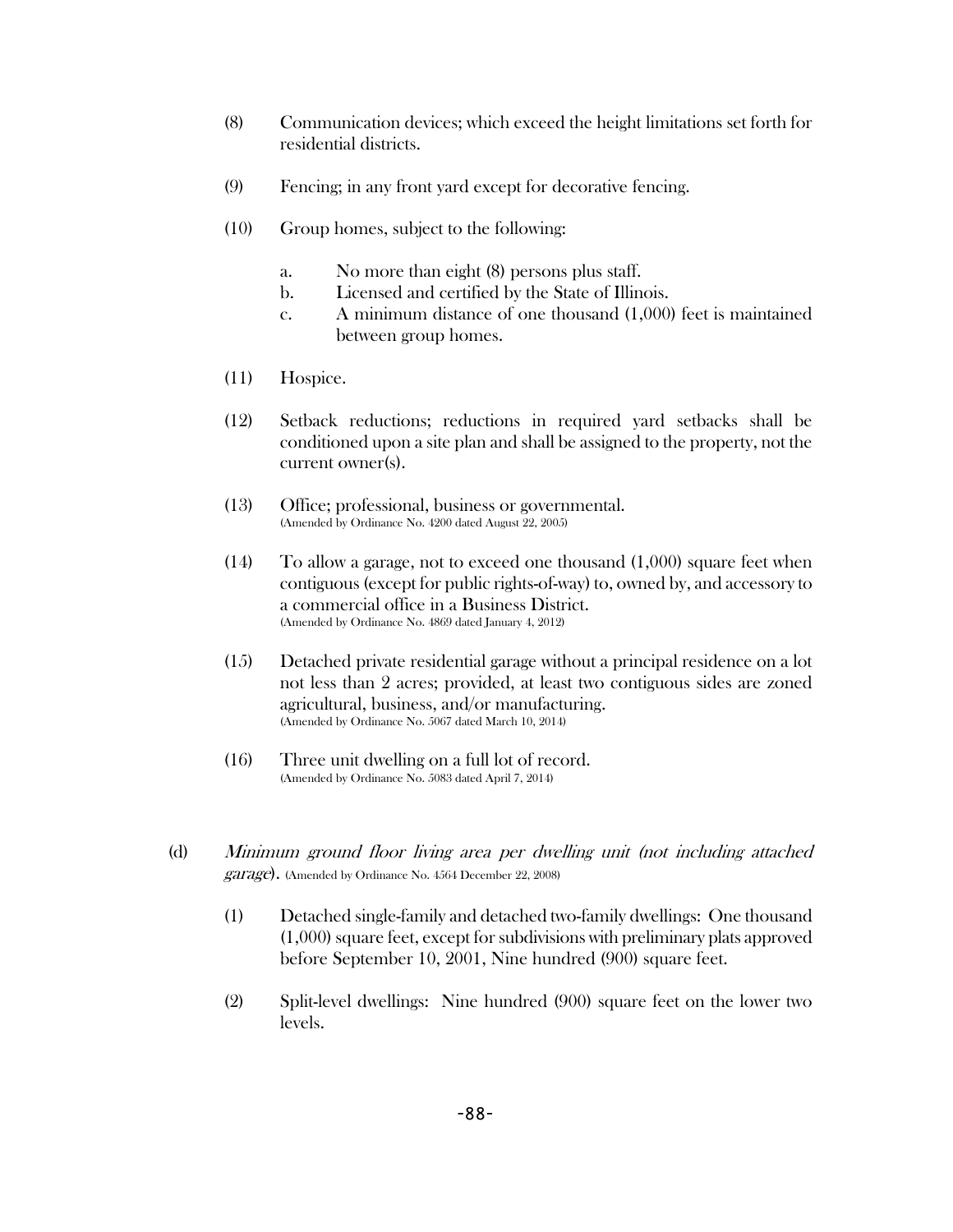- (3) Single-family semi-detached dwellings: Eight hundred (800) square feet, except for subdivisions with preliminary plats approved before September 10, 2001, Seven hundred fifty (750) square feet per unit.
- (4) Two story and two and one-half story dwellings: Nine hundred (900) square feet, except for subdivisions with preliminary plats approved before September 10, 2001, Seven hundred fifty (750) square feet per unit. (Amended by Ordinance No. 3892 August 26, 2002)
- (e) Minimum lot area: Seven thousand (7,000) square feet.
- (f) Minimum lot width.
	- (1) Single-family detached dwellings and two-family detached dwellings: Sixty (60) feet.
	- (2) Single-family semi-detached dwellings: Seventy (70) feet.
	- (3) Cul-de-sac streets are not permitted. (Amended by Ordinance No. 4364 October 30, 2006)
- (g) Maximum floor area ratio: The floor area ratio on a lot shall not exceed 0.30. (Amended by Ordinance No. 4564 December 22, 2008)
- (h) Minimum setbacks.
	- (1) Interior lots.
		- a. Front: Twenty-five (25) feet.
		- b. Rear: Thirty-five (35) feet.
		- c. Side: Six (6) feet.
	- (2) Corner lots.
		- a. Front: Twenty-five (25) feet.
		- b. Rear: Thirty-five (35) feet.
		- c. Interior side: Six (6) feet.
		- d. Side abutting street: Twenty-five (25) feet.
- (i) Maximum building height:
	- (1) Two and one-half (2 1/2) stories, not to exceed thirty (30) feet.
	- (2) Non-residential allowed uses, not to exceed forty (40) feet, except for hospitals which shall not exceed eighty (100) feet. (Amended by Ordinance No. 4698 March 1, 2010)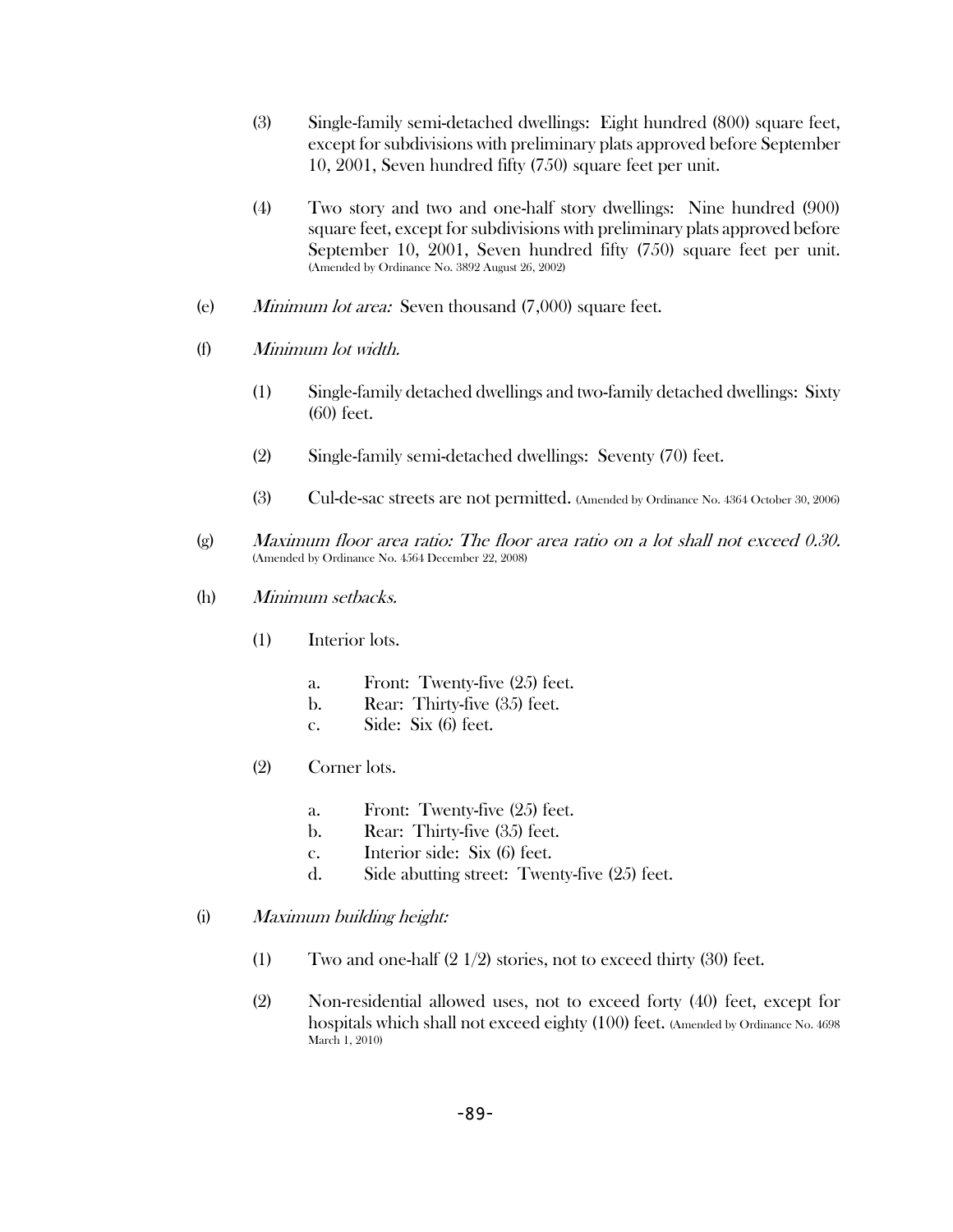### 10.05. R-4, General Residence District

- (a) Allowed uses. The following uses are allowed:
	- (1) Single-family detached dwellings.
	- (2) Semi-detached single-family dwellings.
	- (3) Two-family detached dwellings.
	- (4) Multiple-family dwellings.
	- (5) Churches; located twenty (20) feet or more from another residential lot, with any dwelling housing pastors, clergy or other administrators located not further than three hundred (300) feet from the lot of the principal church building.
	- (6) Institutional uses; the following uses, provided any principal structure shall be located thirty (30) feet or more from any other lot in a residential district.
		- a. Public and denominational schools; elementary and high school, including playgrounds and athletic fields incidental thereto.
		- b. Public libraries, museums and art galleries.
		- c. Public parks, public playgrounds and public community centers; including customary park activities and functions.
	- (7) Day care facility; when operated on the premises of churches, schools, community centers or recreational buildings in public parks.
	- (8) City-operated facilities; fire and police stations, public works garages, when deemed in the public interest.
	- (9) Temporary buildings; for construction purposes not to exceed the duration of construction.
	- (10) Gardening and other horticultural uses; where no building is involved and when no sale of products is conducted on the premises.
- (b) Accessory uses.
	- (1) Those customarily incidental to the allowed uses, including but not limited to the following: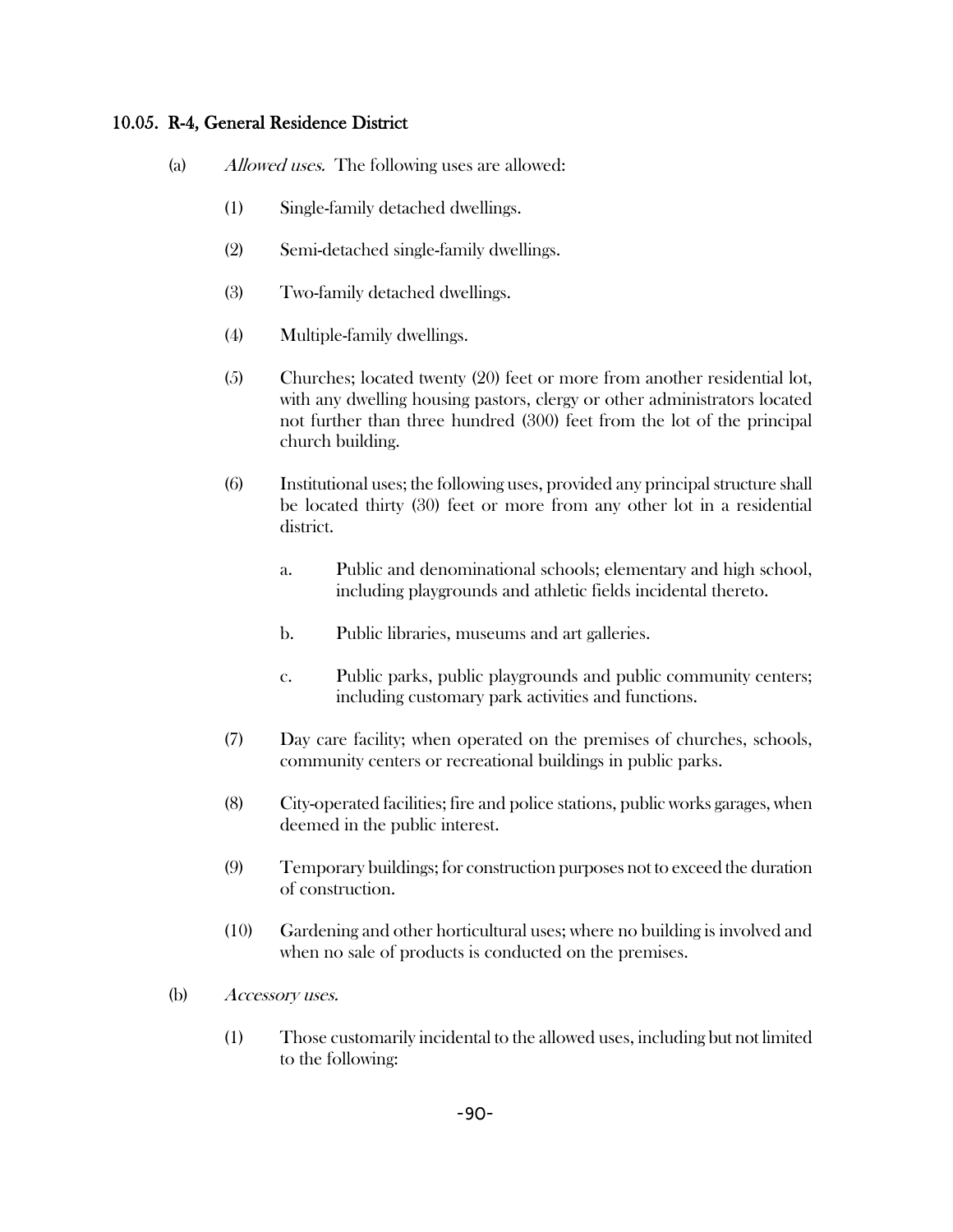- a. Communication devices; per regulations in Section 6.02 of this Ordinance.
- b. Fences; per regulations in Section 6.03 of this Ordinance.
- c. Garage and rummage sales; per regulations in Section 6.05 of this Ordinance.
- d. Swimming pools; per regulations in Section 10.01(e) of this Ordinance.
- e. Parking of vehicles; per regulations in Article VII of this Ordinance.
- f. Signs; per regulations in Article VIII of this Ordinance.
- h. Dumpster with dumpster enclosures, but only in rear yards, serving multiple family units.
- (c) Special uses. The following uses are allowed as special uses when authorized by the City Council, subject to the standards set forth in Section 15.12 of this Ordinance:
	- (1) Monasteries, theological schools, social agencies, or any other similar uses.
	- (2) Bed and breakfast facilities.
	- (3) Public service facilities; including electric distributing substations, telephone exchanges, radio and television transmission stations, but not including yards or garages for storage or service.
	- (4) School office buildings; not including the parking or storage of buses.
	- (5) Public colleges or universities; for academic instruction.
	- (6) Home occupations; per regulations in Section 6.04 of this Ordinance.
	- (7) Swimming pools; owned and utilized by a homeowner's association.
	- (8) Communication devices; which exceed the height limitations set forth for residential districts.
	- (9) Fencing; in any front yard except for decorative fencing.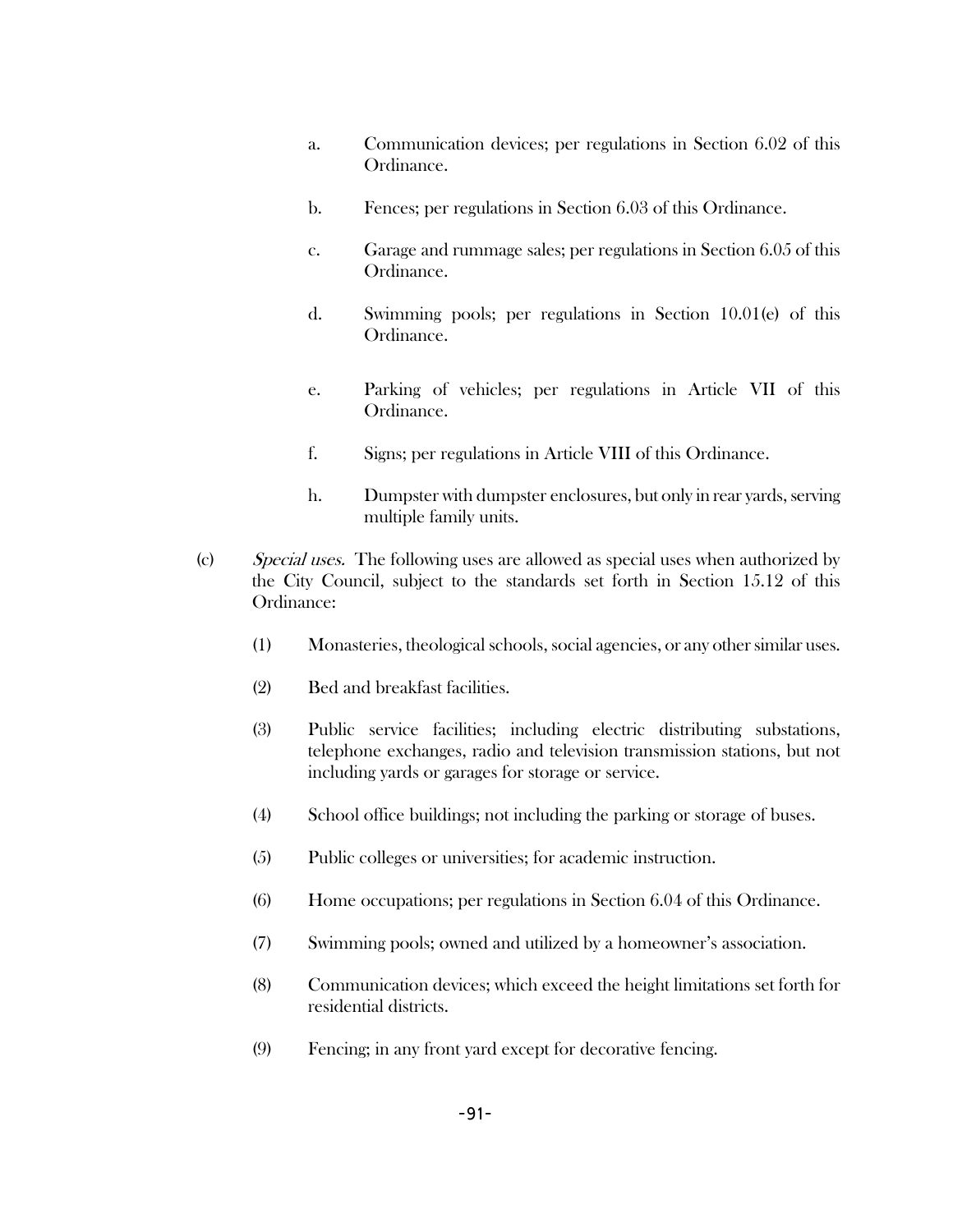- (10) Group homes, subject to the following:
	- a. No more than eight (8) persons plus staff.
	- b. Licensed and certified by the State of Illinois.
	- c. A minimum distance of one thousand (1,000) feet is maintained between group homes.
- (11) Hospice.
- (d) Minimum ground floor living area per dwelling unit (not including attached garage). (Amended by Ordinance No. 4564 December 22, 2008)
	- (1) Detached single-family and detached two-family dwellings: One thousand (1,000) square feet, except for subdivisions with preliminary plats approved before September 10, 2001, Nine hundred (900) square feet.
	- (2) Single-family semi-detached dwellings: Eight hundred (800) square feet.
	- (3) Two and two and one-half story dwellings: One thousand (1,000) square feet, except for subdivisions with preliminary plats approved before September 10, 2001, Seven hundred fifty (750) square feet.
	- (4) Multiple-family units: Five hundred (500) square feet per dwelling unit. (Amended by Ordinance No. 3892 August 26, 2002)
- (e) Minimum lot area per dwelling unit, not including garage.
	- (1) Single-family detached dwellings or two-family detached dwellings not less than six thousand (6,000) square feet.
	- (2) Single-family semi-detached (duplex building) not less than three thousand five hundred (3,500) square feet per dwelling unit.
	- (3) Single-family semi-detached dwelling having a party wall common with a single-family attached dwelling, and multiple-family dwelling in structures which are not more than two stories in height as follows:

| Minimum Dwelling Unit    | Minimum Lot Area Per Dwelling Unit<br>in Square Feet |
|--------------------------|------------------------------------------------------|
|                          |                                                      |
| 4 bedroom and over       | 4,000                                                |
| 3 bedrooms               | 3,500                                                |
| 2 bedrooms               | 3,000                                                |
| 1 bedroom and efficiency | 2,500                                                |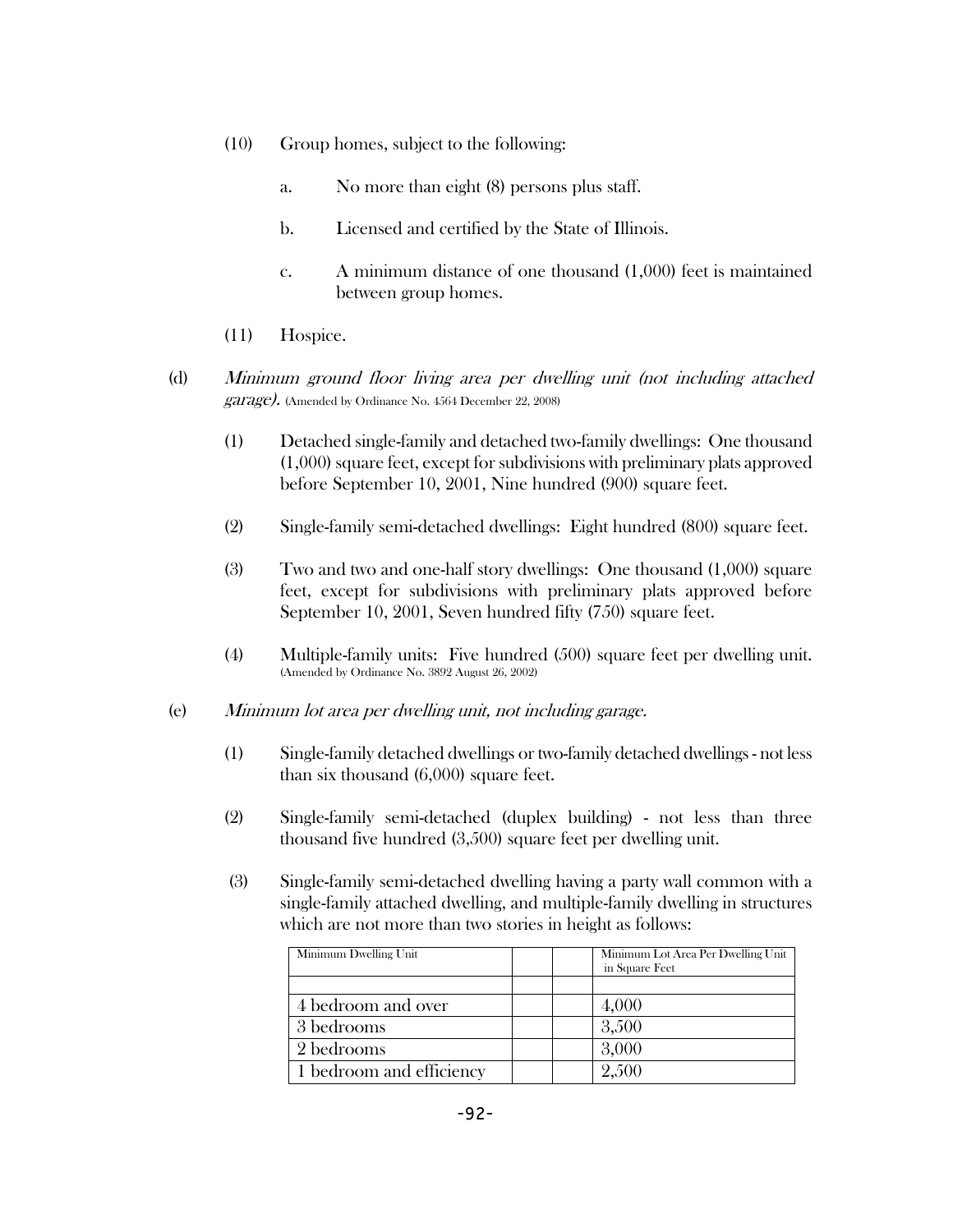4) Multiple family dwellings in structure more than two stories in height, provided the total lot area be not less than eighteen thousand (18,000) square feet, and lodging houses and apartment hotels - as follows:

| Minimum Dwelling Unit | Minimum Lot Area Per Dwelling Unit<br>in Square Feet |
|-----------------------|------------------------------------------------------|
|                       |                                                      |
| 3 bedroom and over    | 2,500                                                |
| 2 bedrooms            | 2,000                                                |
| 1 bedrooms            | 1,500                                                |
| Efficiency            | 1,000                                                |

### (f) Minimum lot width.

- (1) Single-family detached dwelling or two-family detached dwelling not less than sixty (60) feet.
- (2) Single-family semi-detached dwellings (duplex building) not less than seventy (70) feet or less than thirty-five (35) feet for each dwelling unit.
- (3) Two single-family semi-detached dwellings and one single-family attached dwelling (row house dwelling) - not less than eighty (80) feet, plus not less than eighteen (18) feet of additional lot width for each additional singlefamily attached dwelling in a building.
- (4) Multiple-family dwellings not less than one hundred (100) feet.
- (5) Cul-de-sac streets are not permitted. (Amended by Ordinance No. 4364 October 30, 2006)
- (g) Maximum floor area ratio: the floor area on a lot shall not exceed 0.30.
	- (1) For one-story buildings not more than 0.30.
	- (2) For buildings having two stories not more than 0.6; and
	- (3) For buildings having three or more stories not more than 1.2.
- (h) Minimum setbacks.
	- (1) Interior lots.
		- a. Front: Twenty-five (25) feet.
		- b. Rear: Forty (40) feet.
		- c. Side: Six (6) feet on one side; sixteen (16) feet total on both sides.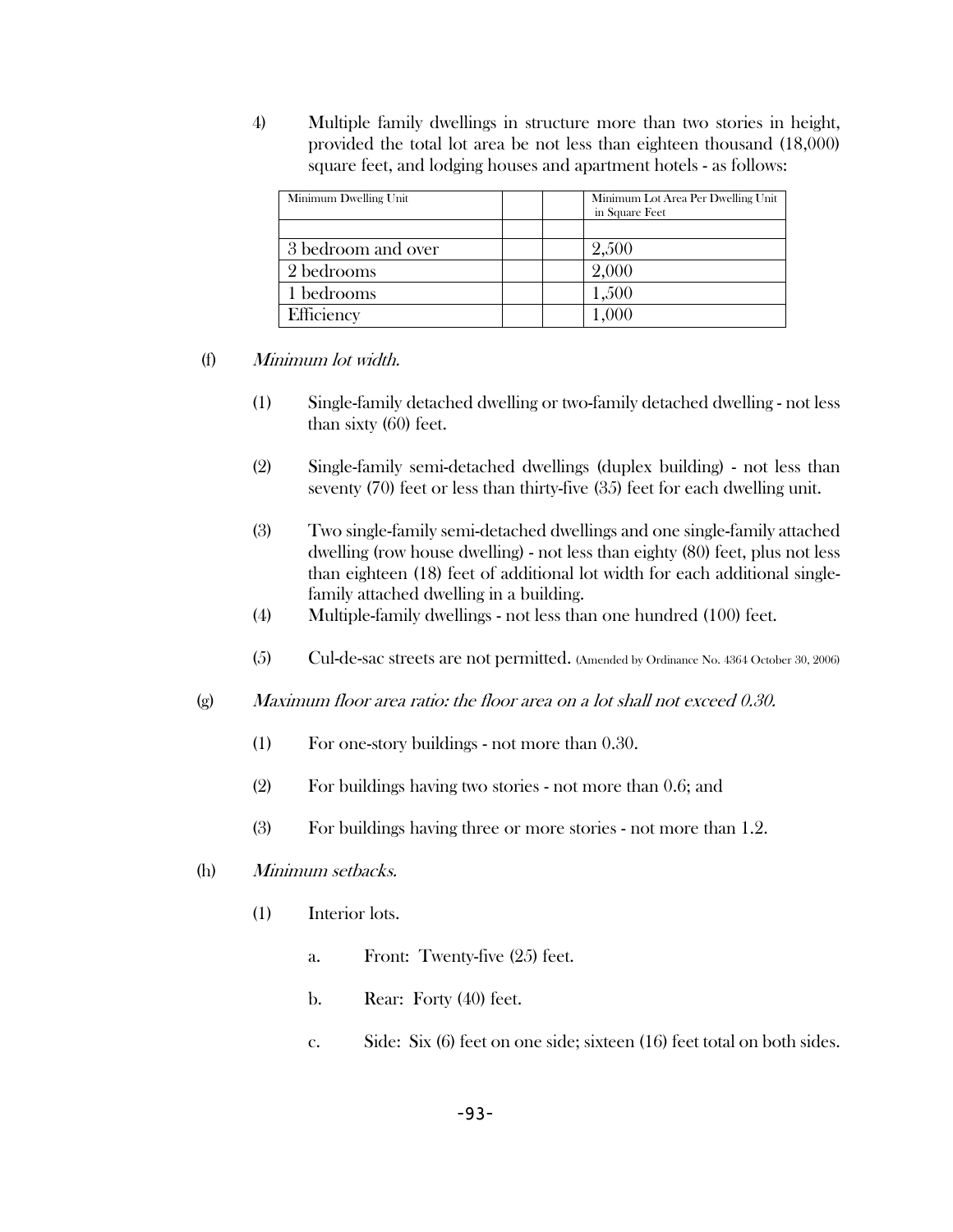- (2) Corner lots.
	- a. Front: Twenty-five (25) feet.
	- b. Rear: Twenty-five (25) feet. (Amended by Ordinance No. 4364 October 30, 2006)
	- c. i. Interior six (6) feet.
		- ii. Side yard abutting a street twenty-five (25) feet. (Amended by Ordinance No. 4364 October 30, 2006)
- (i) Maximum building height: Not to exceed forty (40) feet.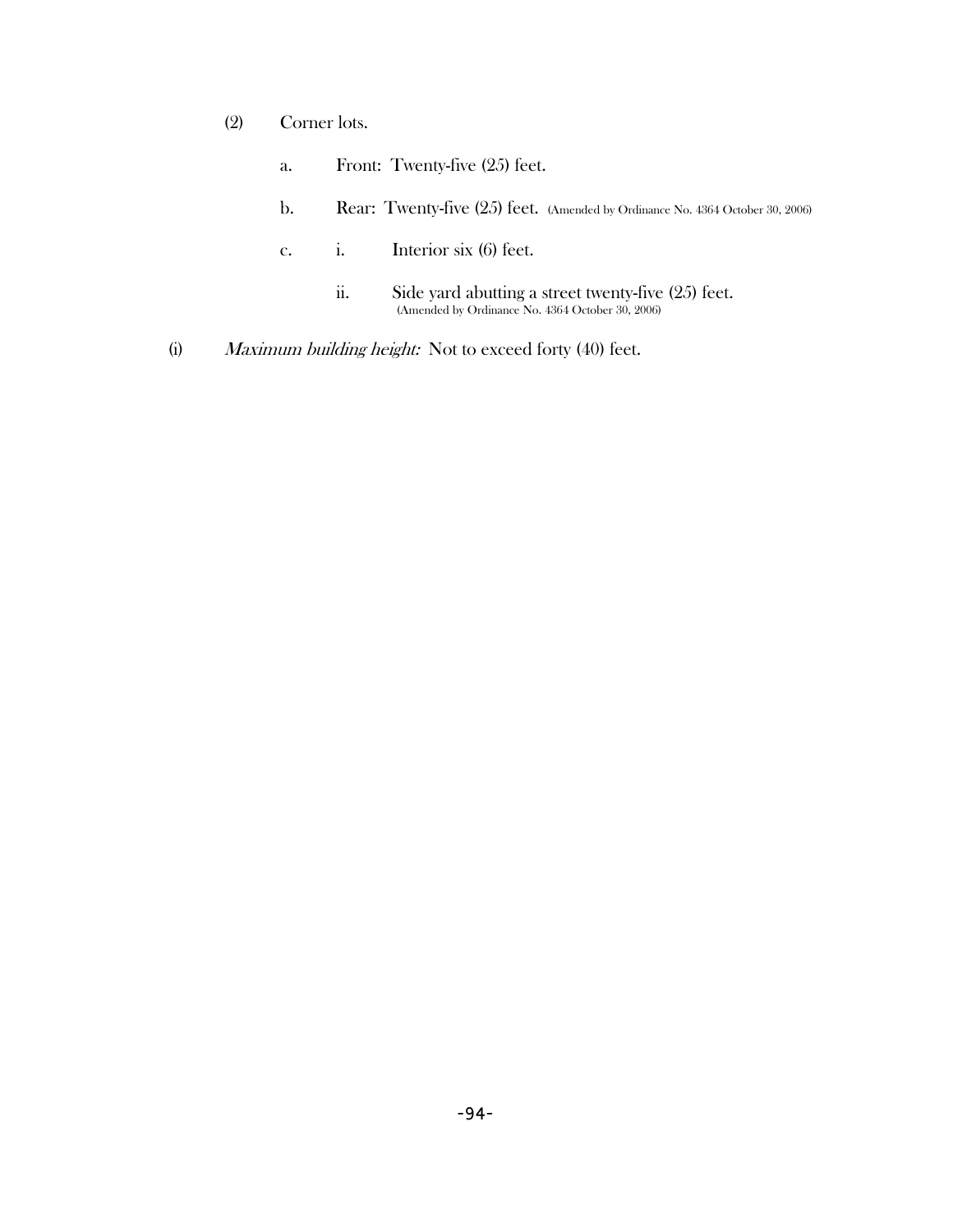# ARTICLE XI - BUSINESS DISTRICTS

### 11.01. General requirements of all business districts.

- (a) Conformance to other laws. All allowed uses, special uses, and accessory uses allowed herein shall conform to all federal, state and local laws. The City has the right to disallow or suspend those uses which are in violation of other laws.
- (b) Business operating standards.
	- (1) There shall be no manufacture, processing or treatment of products other than those which are clearly incidental and essential to retail business conducted on the same premises.
	- (2) Such uses shall not be objectionable due to odor, dust, smoke, noise, vibration or other similar causes.
	- (3) No unified music system, speaker or communication device shall be heard outside the boundaries of the site.
- (c) Outside sales and display. All business, service, repair, processing, storage or merchandising sales and display shall be conducted wholly within enclosed structures, unless a special use has been granted, with the following exceptions, and only when outside sales are accessory to inside sales on the same lot:
	- (1) Exceptions.
		- a. The sale of automotive fuels, lubricants and coolants in automotive service stations.
		- b. Nursery stock, garden and farm equipment, and outdoor furniture and recreation equipment.
		- c. New or used automobiles, trucks, motorcycles, trailers, boats or any other motor vehicles; all in operable condition.
		- d. Vending machines; in conjunction with another allowed use.
		- e. Community-wide annual promotional events; not exceeding ten (10) consecutive days in duration, with the permission of the City Council at least ten (10) days in advance.
	- (2) Standards. All outside sales and displays shall conform to the following standards: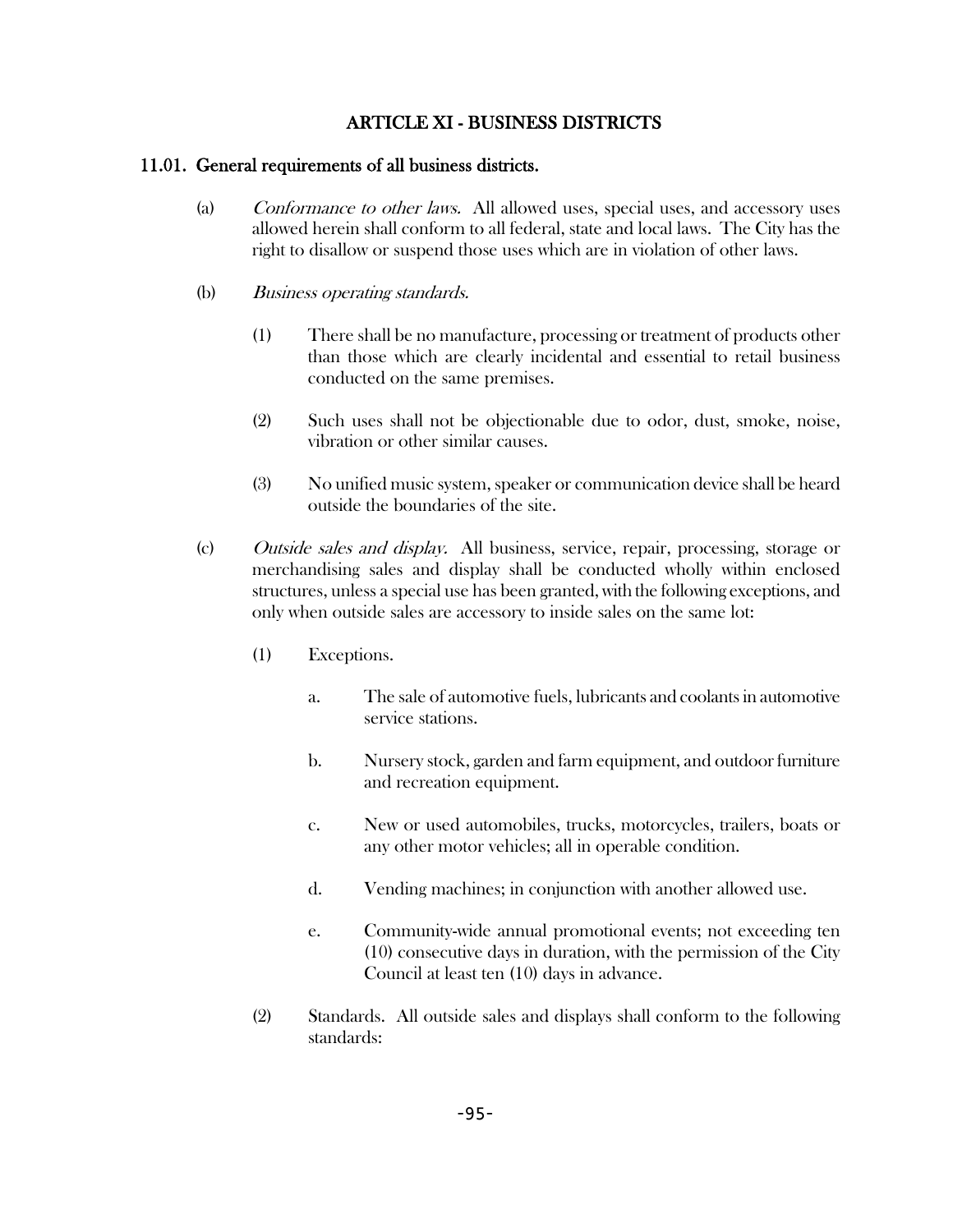- a. All items shall be displayed wholly upon the parcel on which the principal sales structure is located.
- b. Items shall not be displayed or sold upon public property or within any public right-of-way, except for annual promotional events referred to in Section 11.01(c)(1)e.
- c. All merchandise displayed outdoors shall be so displayed in a neat and orderly manner.

### (d) Standards for storage of vehicles for sale.

- (1) There shall be at least three hundred (300) square feet of lot area per each outdoor displayed vehicle, not including that part of the lot covered by buildings. Adequate provisions shall be made for safe ingress and egress.
- (2) Outdoor storage of inoperable vehicles shall not be allowed.
- (3) No vehicles shall be parked on any public right-of-way.
- (e) Allowed obstructions. For the purpose of business districts, the following shall not be considered as obstructions when located in the required yards.
	- (1) In any required yard.
		- a. Landscaping embellishments; including but not limited to steps, arbors or trellises, the aggregate total of which shall not exceed twenty-five (25) percent of the required yard area.
		- b. Flag poles.
		- c. Lighting standards.
		- d. Signs
		- e. Accessory off-street parking; open.
	- (2) In any required front yard.
		- a. Overhanging roof eaves, awnings, or canopies; projecting not more then three (3) feet into the yard.
		- b. Decorative fencing.
	- (3) In any required side yard, except a side yard abutting a street.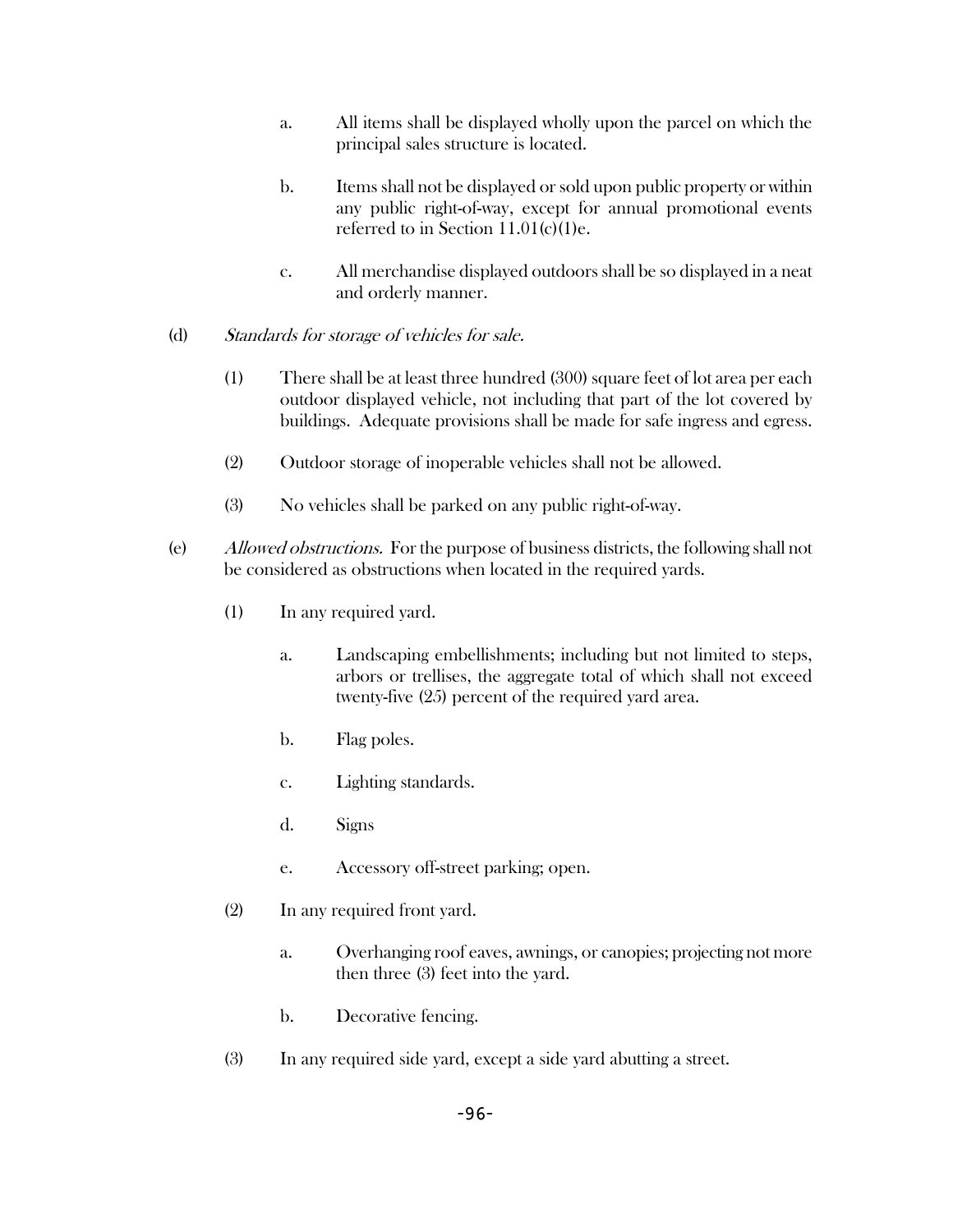- a. Overhanging roof eaves, awnings or canopies; projecting not more than thirty (30) percent of the required side yard width, with a maximum three (3) feet overhang.
- b. Accessory structures; garages, tool rooms, or other similar structures pursuant to standards set forth in Section 6.01 of this Ordinance.
- c. Fences.
- d. Compressor or condenser units for air conditioning systems.
- e. Dumpsters with dumpster enclosures.
- (4) In a required rear yard.
	- a. Accessory structures; garages, tool rooms or other similar structures pursuant to standards set forth in Section 6.01 of this Ordinance.
	- b. Fences.
	- c. Overhanging roof eaves, awnings or canopies; projecting not more than three (3) feet into the yard.
	- d. Compressor or condenser units; for air conditioning system.
	- e. Dumpsters with dumpster enclosures.
- (5) Exceptions to the above allowed obstructions, for B-1, B-2 and B-4 zoning districts.
	- a. On a corner lot, no obstruction higher than thirty (30) inches above the curb level shall be located in any portion of a required front or side yard situated within twenty (20) feet of the lot corners formed by the intersection of any two (2) streets, or the intersection of the street lines extended.
	- b. For the purpose of allowed obstructions in the side yard abutting a street, the front yard obstructions shall be followed.
	- iv. No allowed obstruction shall be located closer than five (5) feet to any lot line; except fences.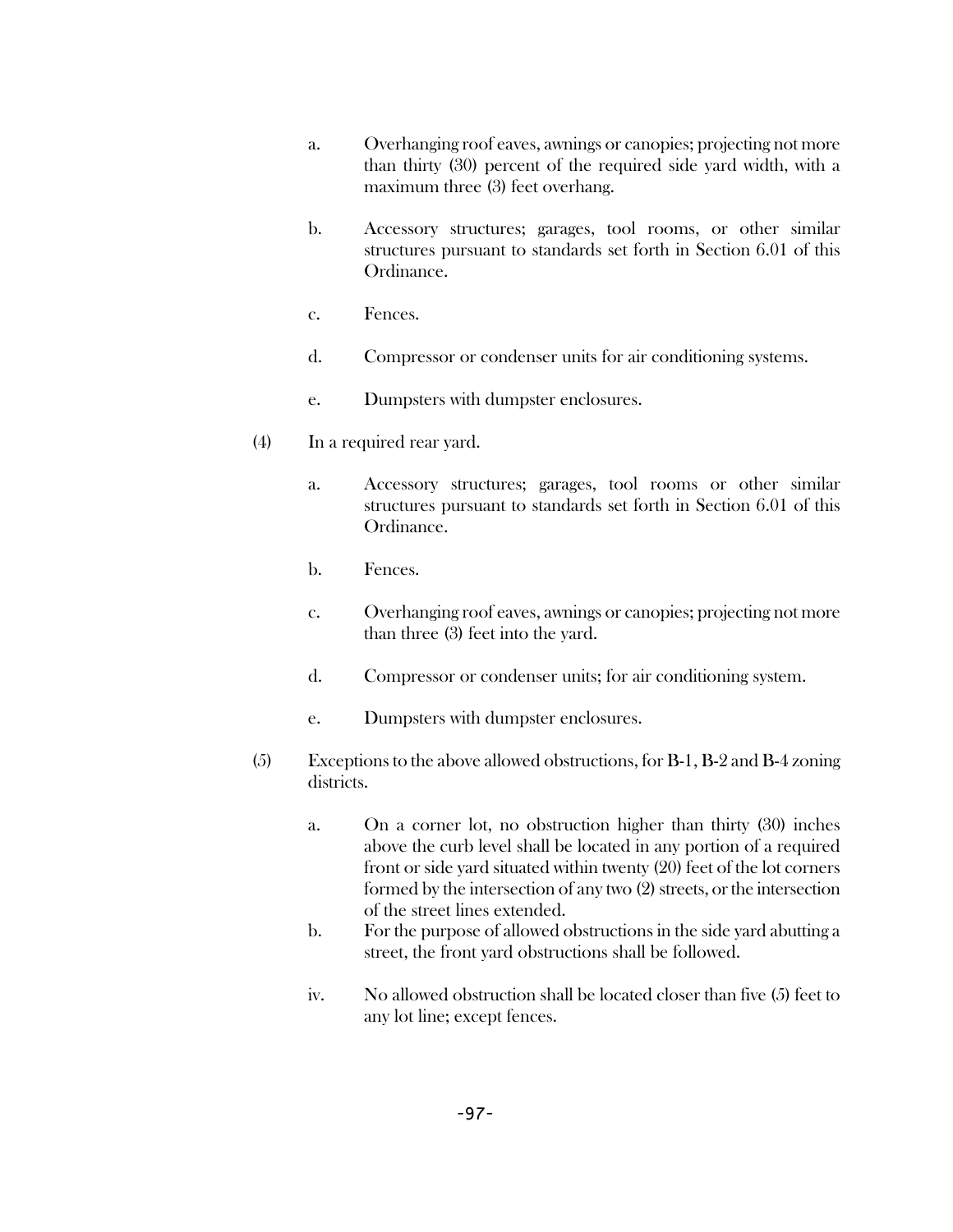- (f) Compatible uses. A proposed use which is not specified as an allowed, special or accessory use in a particular business district shall be considered compatible if it meets the following standards, as determined by the Building Inspector and ratified by the City Council.
	- (1) The proposed use shall meet the intent of the subject zoning district.
	- (2) The proposed use shall meet the general requirements of the subject zoning district.
	- (3) The proposed use shall be consistent with other uses in the subject zoning district.
	- (4) The proposed use shall not be detrimental to other uses within the subject zoning district.
- $(g)$  Dumpster enclosures. Before any permit for development is issued, the Building Inspector shall require that dumpster enclosures be provided in suitable locations to ensure the promotion of the health, safety and welfare of the residents of the City.
- (h) Landscaping. All business lots shall be appropriately landscaped outside of the area of required parking lots, which parking lot landscaping is specified in paragraph 7.04(e).
- (i) Development in business districts. All excavation, movement of earth, side development and execution of an erosion and sedimentation control plan in any business district shall be subject to the rules and regulations of Article VIII of the City's "Subdivision and Site Development Regulations Ordinance".
- $(i)$  Use of floodplain areas. All properties deemed to be in the floodplain shall be subject to the regulations of Article VIII in the City's "Subdivision and Site Development Regulations Ordinance".
- (k) Parking limitations. Parking of trucks, when accessory to the conduct of a permitted use shall be limited to vehicles not over 1 and ½ ton capacity, except for a pick-up or delivery service during normal business hours. (Amended by Ordinance No. 3869 June 17, 2002)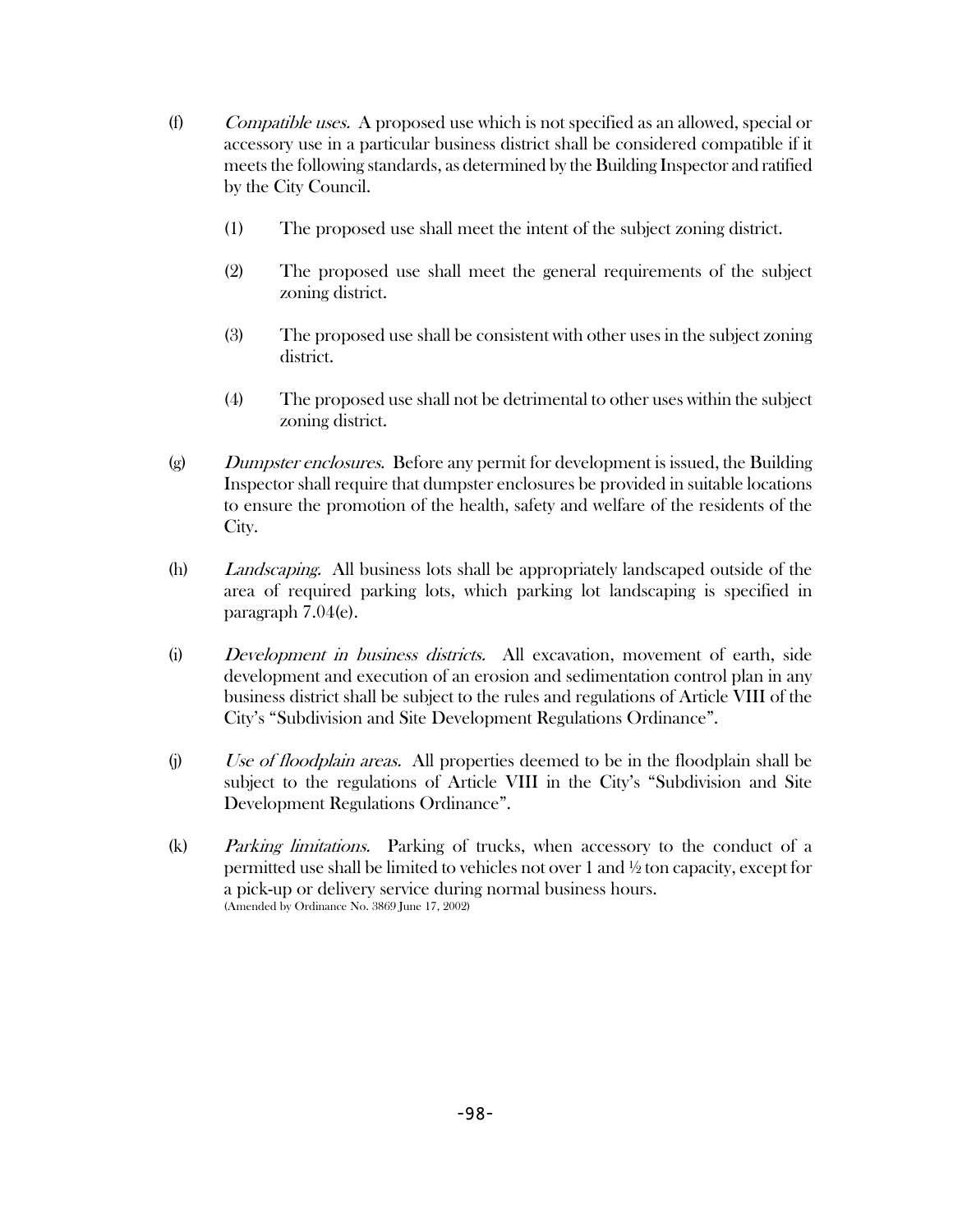### 11.02. B-1, Neighborhood Shopping District.

- (a) Legislative intent. The purpose of the B-1, Neighborhood Shopping District is to provide areas for business establishments which offer retail convenience goods and services to residents located in the general vicinity of the district.
- (b) Allowed uses. The following uses are allowed:
	- (1) Accountant's and tax consultant offices.
	- (2) Antique shops; of refurbished and refinished materials.
	- (3) Appliance stores and repairs; household.
	- (4) Art supply stores.
	- (5) Artist studios.
	- (6) Bakeries; manufacturing of goods limited to those retailed on the premises.
	- (7) Banks and financial institutions, with or without drive-in facilities; medical clinics, supp0lies and accessories.
	- (8) Barber shops.
	- (9) Beauty parlors.
	- (10) Book and stationery stores.
	- (11) Camera and photographic supply stores.
	- (12) Candy, confectionery and ice cream stores; with manufacturing of goods, limited to that which is retailed on the premises.
	- (13) Card shops.
	- (14) Clinics; medical or dental.
	- (15) Clothing repair stores; including tailoring, shoe and hat repair.
	- (16) Coin and stamp stores.
	- (17) Dry cleaners and clothes pressing establishments; but not a central plant with more than one retail outlet, and when using tetrachlorides,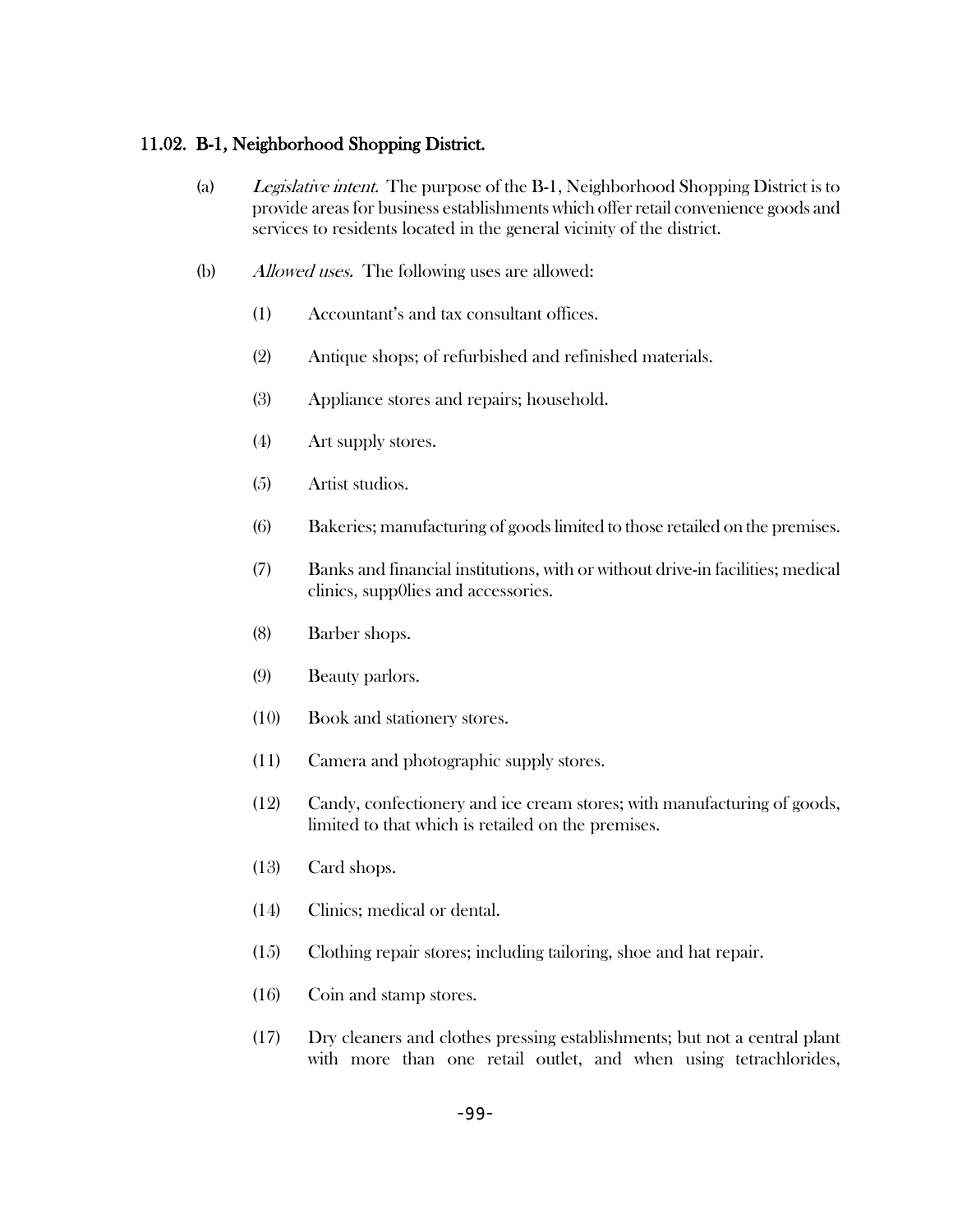perchlorethylene, or other similar non-inflammable solvents, approved by the fire department and the City's Sewage Pretreatment Ordinance.

- (18) Florists.
- (19) Food stores, grocery stores, meat markets and frozen foods; excluding the wholesale or bulk sale of such items.
- (20) Gift shops.
- (21) Hobby shops.
- (22) Insurance agencies.
- (23) Laundries; launderettes.
- (24) Liquor stores; package stores only.
- (25) Offices; professional, business or governmental.
- (26) Office supply stores.
- (27) Pet shops.
- (28) Pharmacies.
- (29) Restaurants not exceeding five thousand (5,000) square feet in area, and not including drive-in, drive-through or fast food establishments.
- (30) Toy stores.
- (31) Temporary buildings; on the premises for construction purposes for a period not to exceed the duration of such construction.
- (32) Temporary uses for special events; for a period not to exceed seventy-two (72) hours; as approved by the City Council at least ten (10) days before the event.
- (33) Video rentals.
- (34) Mixed uses; combination of economically compatible allowed uses listed above. (Allowed uses. Amended by Ordinance No. 4013 December 15, 2003)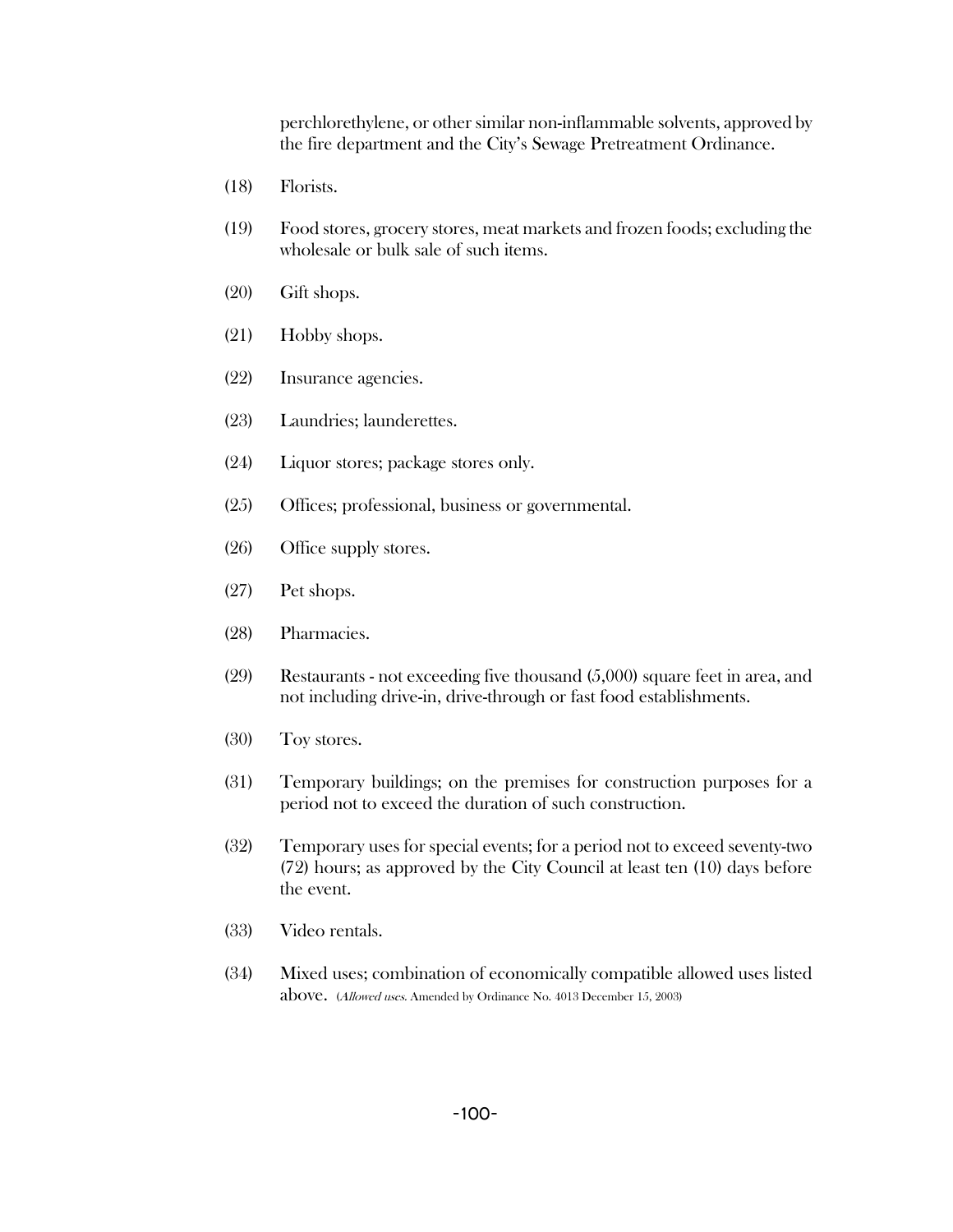- (c) Accessory uses.
	- (1) Those customarily incidental to the allowed uses.
	- (2) Signs; per regulations in Article VIII of this Ordinance.
	- (3) Communication devices; per regulations in Section 6.02 of this Ordinance.
- (d) Special uses. The following uses are allowed as special uses when authorized by the City Council subject to the standards set forth in Section 15.12 of this Ordinance:
	- (1) Automobile service station and mart; for disbursement of fossil fuels or other forms of energy or material that assists automobile movement and retail sale of other items without on-site consumption of food or repair.
	- (2) Public service facilities; including electric distributing sub-stations, telephone exchanges and similar non-municipal uses.
	- (3) School office buildings; not including the parking or storage of buses.
	- (4) Undertaking establishments and funeral parlor; with one attached residential unit.
	- (5) Public auction and/or vehicle storage facility
- (e) Maximum floor area ratio: 0.8.
- (f) Minimum setbacks:
	- (1) Front: Twenty-five (25) feet depth.
	- (2) Rear: Thirty (30) feet.
	- (3) Side: Five (5) feet.
	- (4) Side abutting street: Twenty-five (25) feet.
- $(g)$  Transitional yard. When a side lot line coincides with a side lot line in an adjacent residentially zoned district, a landscaped buffer of at least fifteen (15) feet width shall be provided for sight screening purposes.
- (h) *Maximum building height.* Two  $(2)$  stories, not to exceed thirty  $(30)$  feet.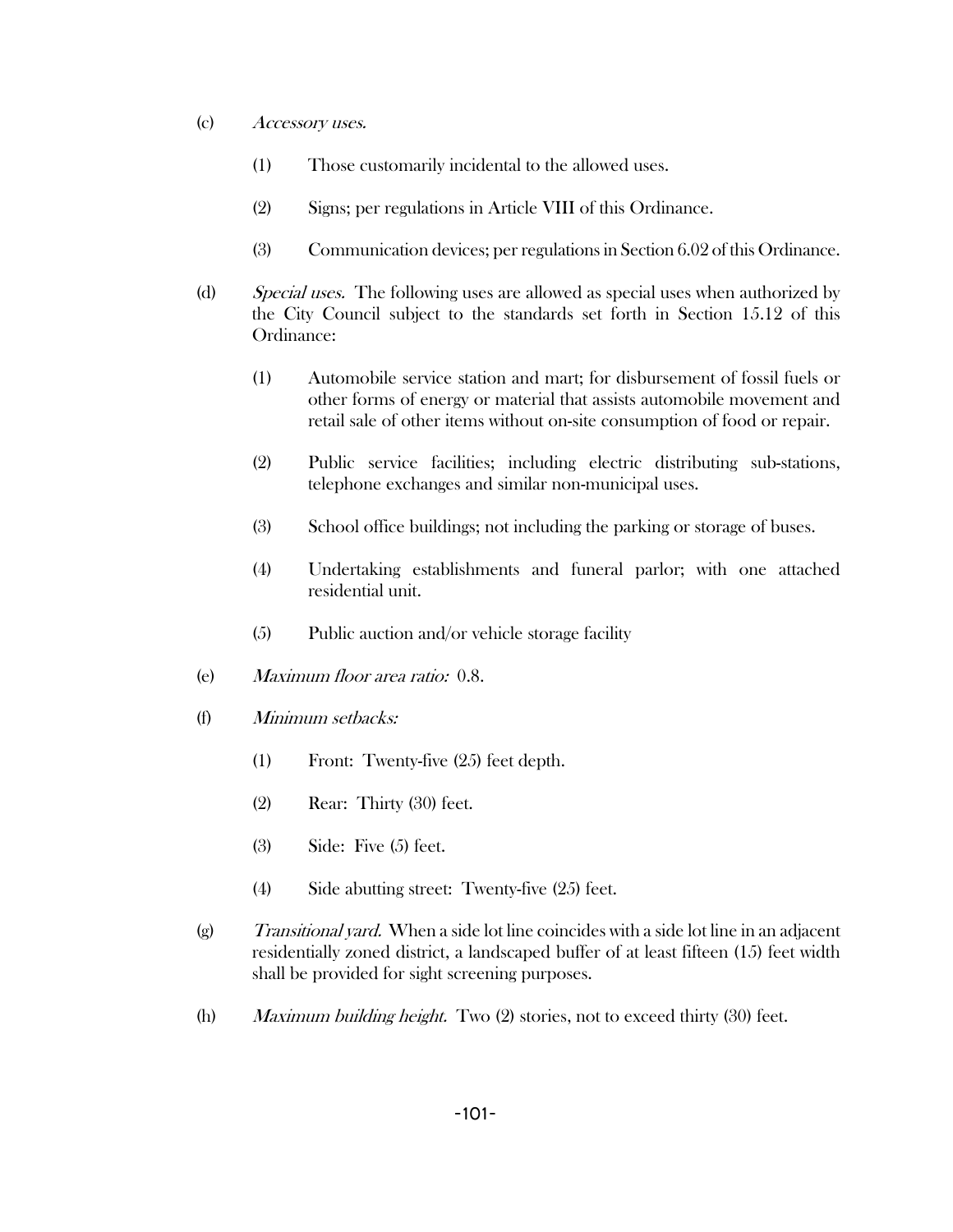## 11.03. B-2, Community Shopping District.

- (a) Legislative intent. The purpose of the B-2, Community Shopping District is to provide for a wider range of retail shopping and financial services than in the B-1, Neighborhood Shopping District.
- (b) *Allowed uses.* The following uses are allowed:
	- (1) Accountant's and tax consultant offices.
	- (2) Antique shops; of refurbished and refinished materials.
	- (3) Appliance stores.
	- (4) Art supply stores.
	- (4a) Auto sales-automotive sales; for the sale of new and used automobiles and including auxiliary service and repairs in conjunction therewith, if conducted wholly within a completely enclosed building. (Added as #70)
	- (4b) Auto service stations. (Added as #71)
	- (5) Automotive accessory stores; including but not limited to, batteries, tires, engine parts; but not including on-site repair of autos or replacement of sold items.
	- (6) Bakeries; manufacturing of goods limited to those retailed on the premises.
	- (7) Banks and/or financial institutions, with or without drive-in facilities; medical clinics, supplies, and accessories. (Amended by Ordinance No. 4708 March 29, 2010)
	- (8) Barber shops.
	- (9) Beauty parlors.
	- (10) Book and stationery stores.
	- (11) Building material sales with outdoor storage when the area for outside storage is completely surrounded by a uniformly painted solid fence or wall not over eight (8) feet in height and no storage shall project higher than the height of the fence or wall.
	- (11a) Business machine sales and service. (Added as #72)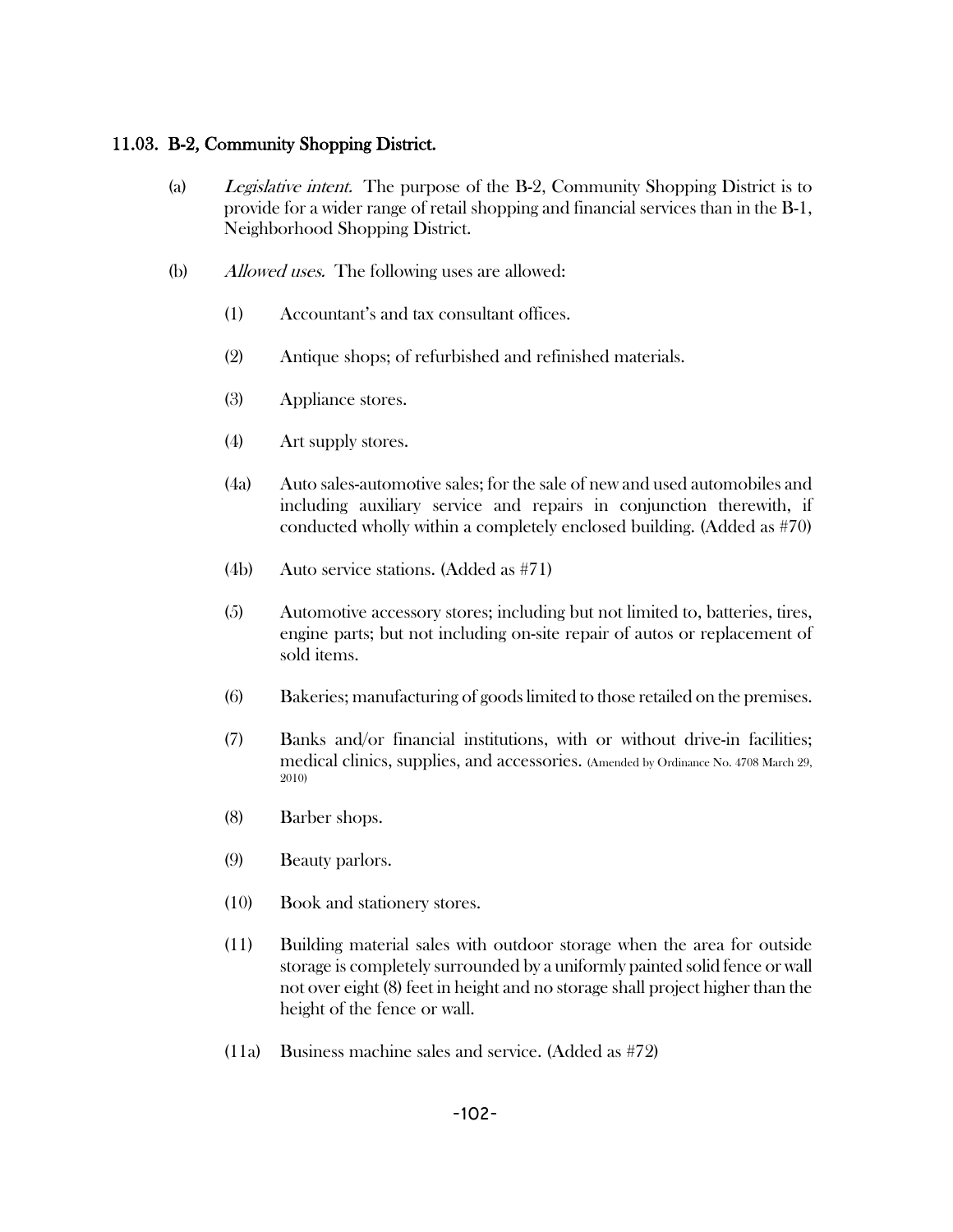- (12) Camera and photographic supply stores.
- (13) Candy, confectionery and ice cream stores; with manufacturing of goods, limited to that which is retailed on the premises.
- (14) Card shops.
- (15) Carpet and rug stores.
- (16) China and glassware stores.
- (17) Clothing and apparel stores.
- (18) Clothes and costume rental agencies.
- (19) Coin and stamp stores.
- (19a) Computer sales and service, including accessory equipment. (Added as #73)
- (20) Currency exchanges.
- (21) Department stores and variety stores.
- (22) Drapery stores.
- (23) Dressmaking and millinery shops.
- (23a) Drive-through facilities that are appropriate for an existing business and not disruptive to neighboring property uses. (Amended by Ordinance No. 4364 October 30, 2006)
- (24) Dry cleaners and clothes pressing establishments; but not a central plant with more than one retail outlet, and when using tetrachlorides, perchlorethylene, or other similar non-inflammable solvents, approved by the fire department.
- (25) Dry goods and variety stores; textiles, clothing and related articles of trade.
- (26) Electronic communications equipment sales.
- (27) Florists.
- (28) Food stores, grocery stores, meat markets and frozen foods.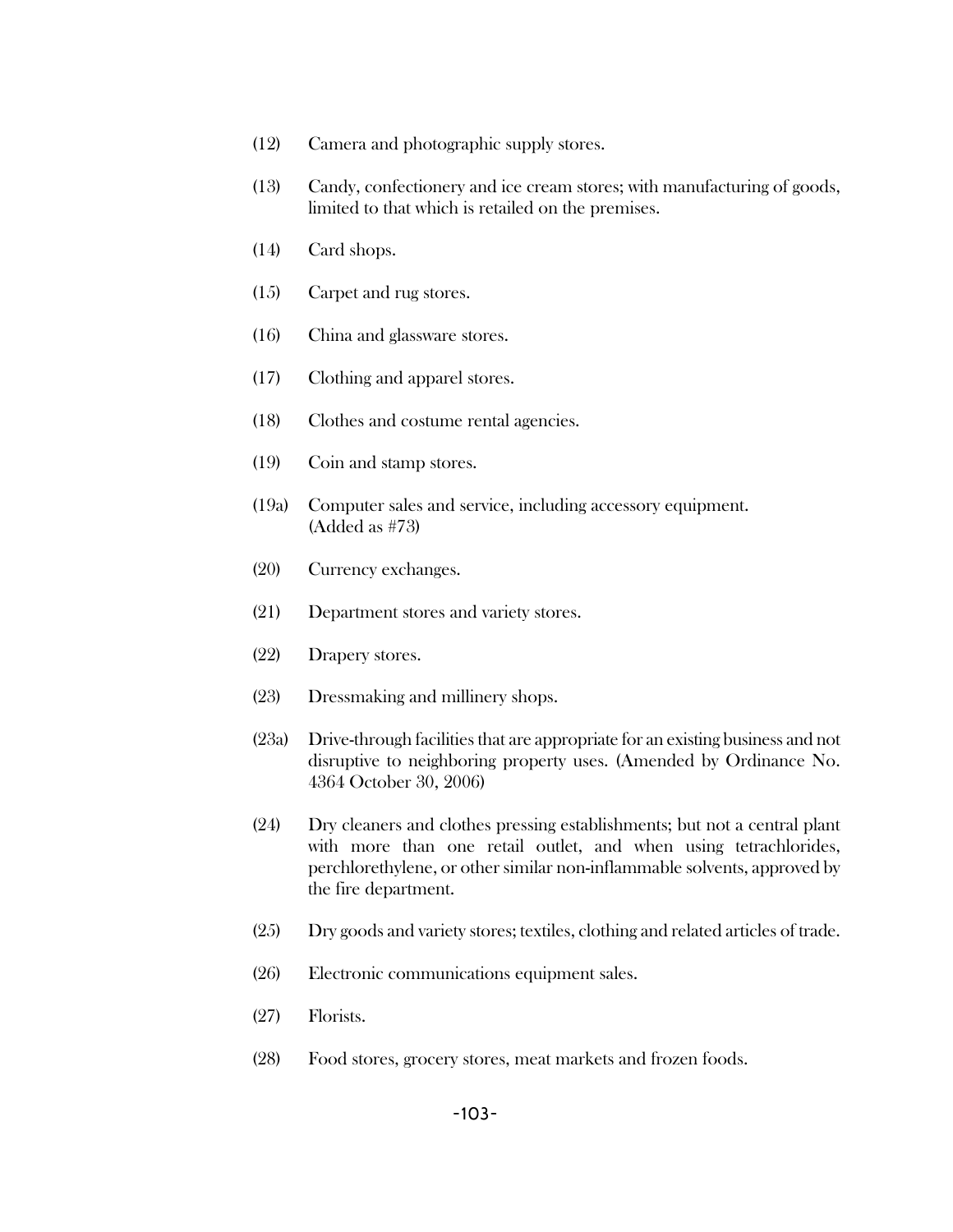- (28a) Funeral homes with or without attached residential unit. (Added as #70)
- (29) Furrier shops.
- (30) Furniture stores.
- (31) Gift shops.
- (32) Hardware stores.
- (33) Hearing aid stores.
- (34) Hobby shops; for retailing of items to be assembled or uses away from the premises.
- (35) Home supply centers.
- (36) Hotels and motels.
- (37) Insurance agencies.
- (38) Interior decorating and upholstering shops.
- (39) Jewelry stores (including watch repair).
- (40) Laundries and launderettes.
- (40a) Lawn and garden centers. (Amended by Ordinance No. 4364 October 30, 2006)
- (41) Leather goods and luggage stores.
- (42) Linoleum and tile stores.
- (43) Liquor stores; package stores only.
- (44) Medical appliance stores.
- (45) Musical instrument sales.
- (46) Municipal parking lots.
- (47) Notion stores.
- (48) Newspaper office, including printing.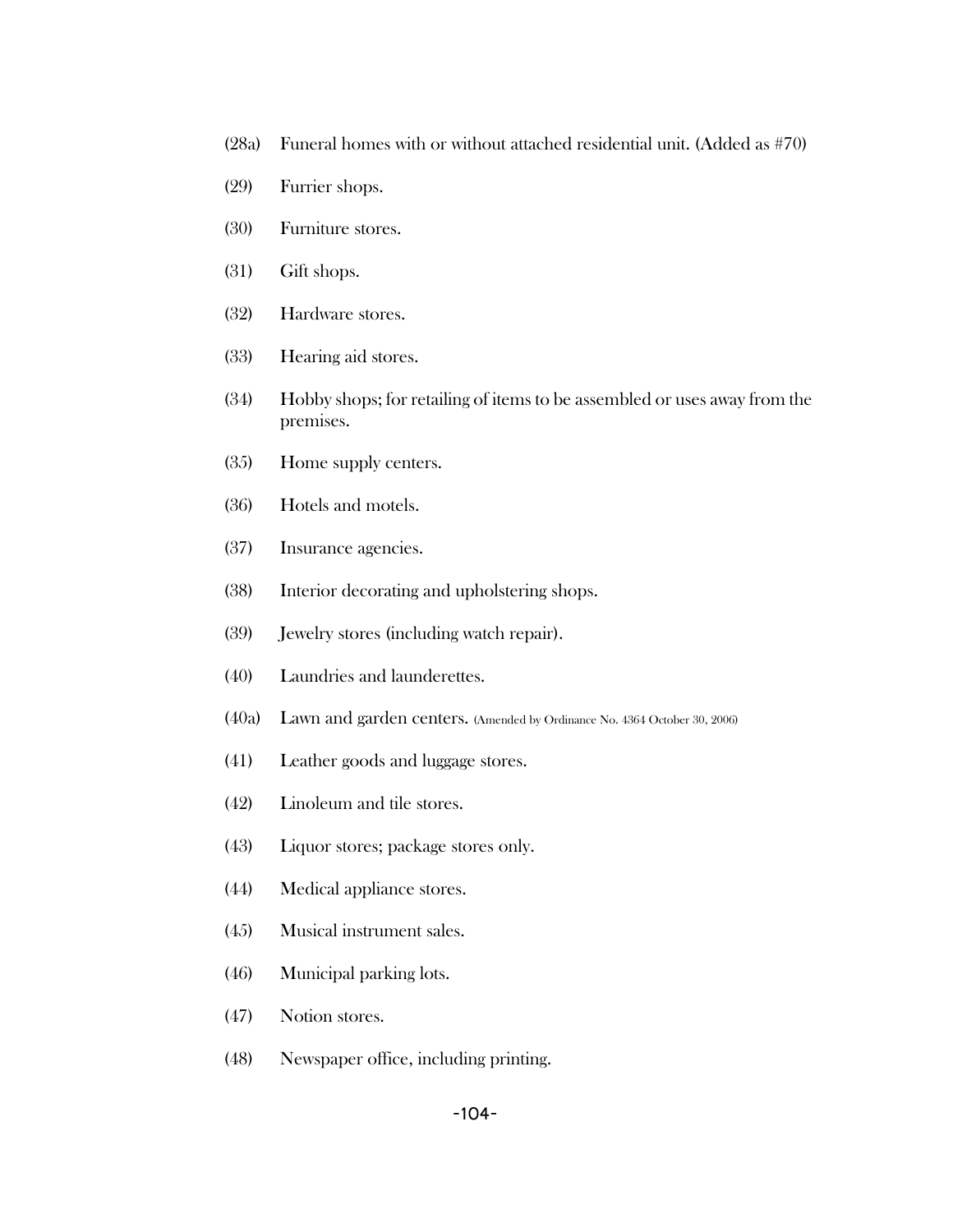- (49) Office supply stores.
- (50) Offices-business, professional or governmental.
- (51) Opticians sales; retail.
- (52) Paint and wallpaper stores.
- (53) Pet shops.
- (54) Pharmacies.
- (55) Photography studios.
- (56) Picture framing.
- (57) Post office sub-stations.
- (58) Prerecorded audio or video sales rental.
- (59) Prerecorded music sales; any medium.
- (59a) Recreational vehicle and equipment sales and service. (Added as #74)
- (60) Restaurants, which may include accessory cocktail lounges, when the restaurant has facilities for serving 50 or more people at the same time.
- (61) Second hand thrift shops.
- (62) Sewing machine sales and service; household machines only.
- (63) Shoe stores.
- (64) Sporting goods stores.
- (65) Temporary buildings; on the premises for construction purposes for a period not to exceed the duration of such construction.
- (66) Temporary uses of special events; for a period not to exceed seventy-two (72) hours; as approved by the City Council at least ten (10) days before the event.
- (67) Ticket agencies; amusement.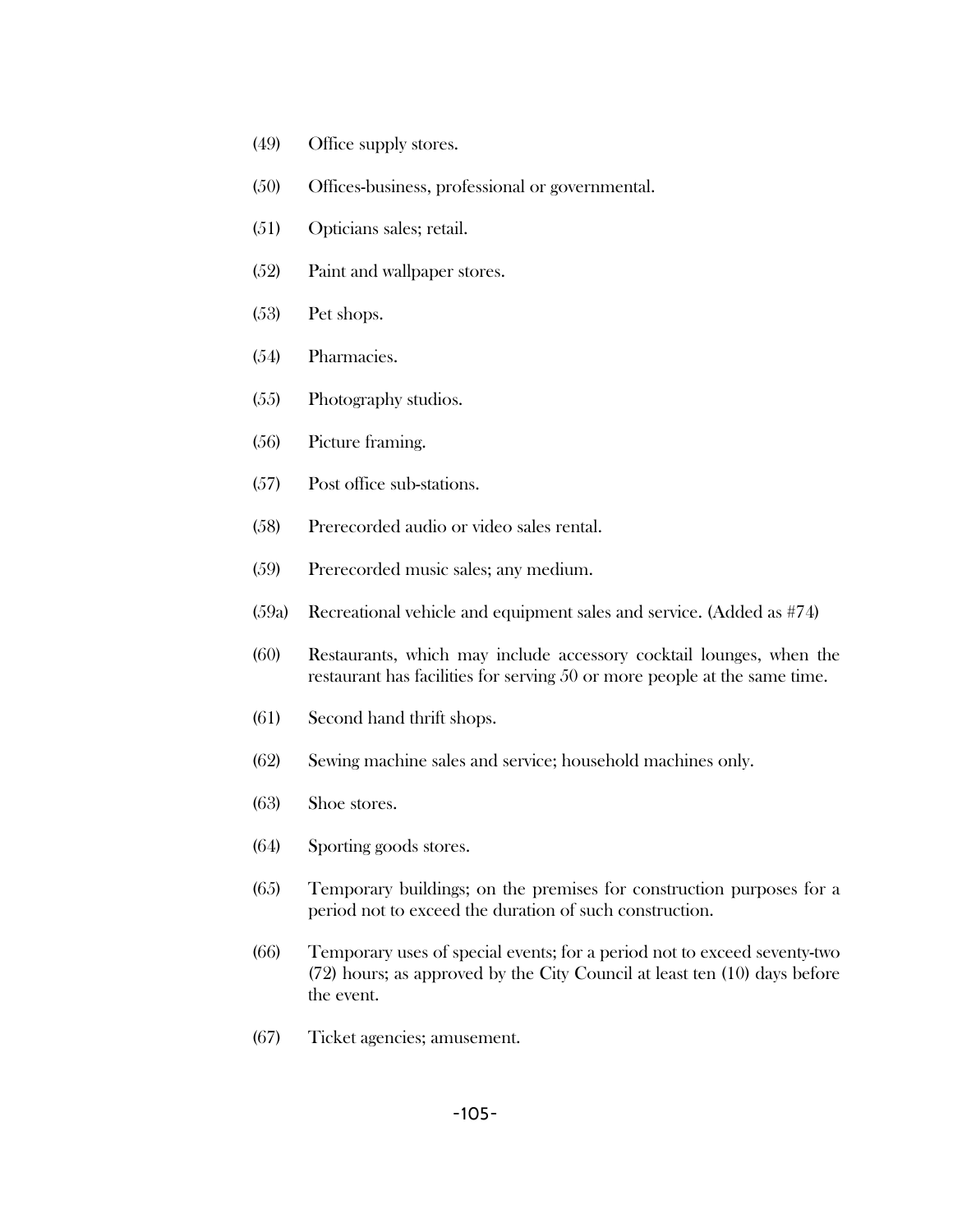- (68) Toy stores.
- (69) Travel agencies, bureau and transportation ticket offices. (Allowed uses: Amended by Ordinance No. 4013 December 15, 2003) (Allowed uses: Amended by Ordinance No. 4015 September 8, 2004)
- (c) Accessory uses.
	- (1) Those customarily incidental to the allowed uses.
	- (2) Signs; per regulations in Article VIII of this Ordinance.
	- (3) Communication devices; per regulations in Section 6.02 of this Ordinance.
- (d) Special uses. The following uses are allowed as special uses when authorized by the City Council subject to the standards set forth in Section 15.12 of this Ordinance:
	- (1) Automobile diagnostic center and repair; when part of a department store and without the disbursement of fossil fuels or other forms of energy or material that assists automobile movement.
	- (2) Automobile service station and mart; within a unified center for disbursement of fossil fuels or other forms of energy or material that assists automobile movement, without major repair work.
	- (2a) Automobile and truck sales and rental establishment.
	- (3) Banquet and meeting facility; with or without another use, includes the service of food, liquor and live entertainment.
	- (4) Bowling alleys.
	- (5) Bus stations; provided that direct access to a major or secondary thoroughfare is available.
	- (6) Churches, provided that they are located on a single user lot and that said churches are located at least five (5) feet from any other lot in a business district and at least twenty (20) feet from any other lot in a residential district.
	- (7) Communication devices; which exceed the height limitations set forth for business districts.
	- (8) Day care facility.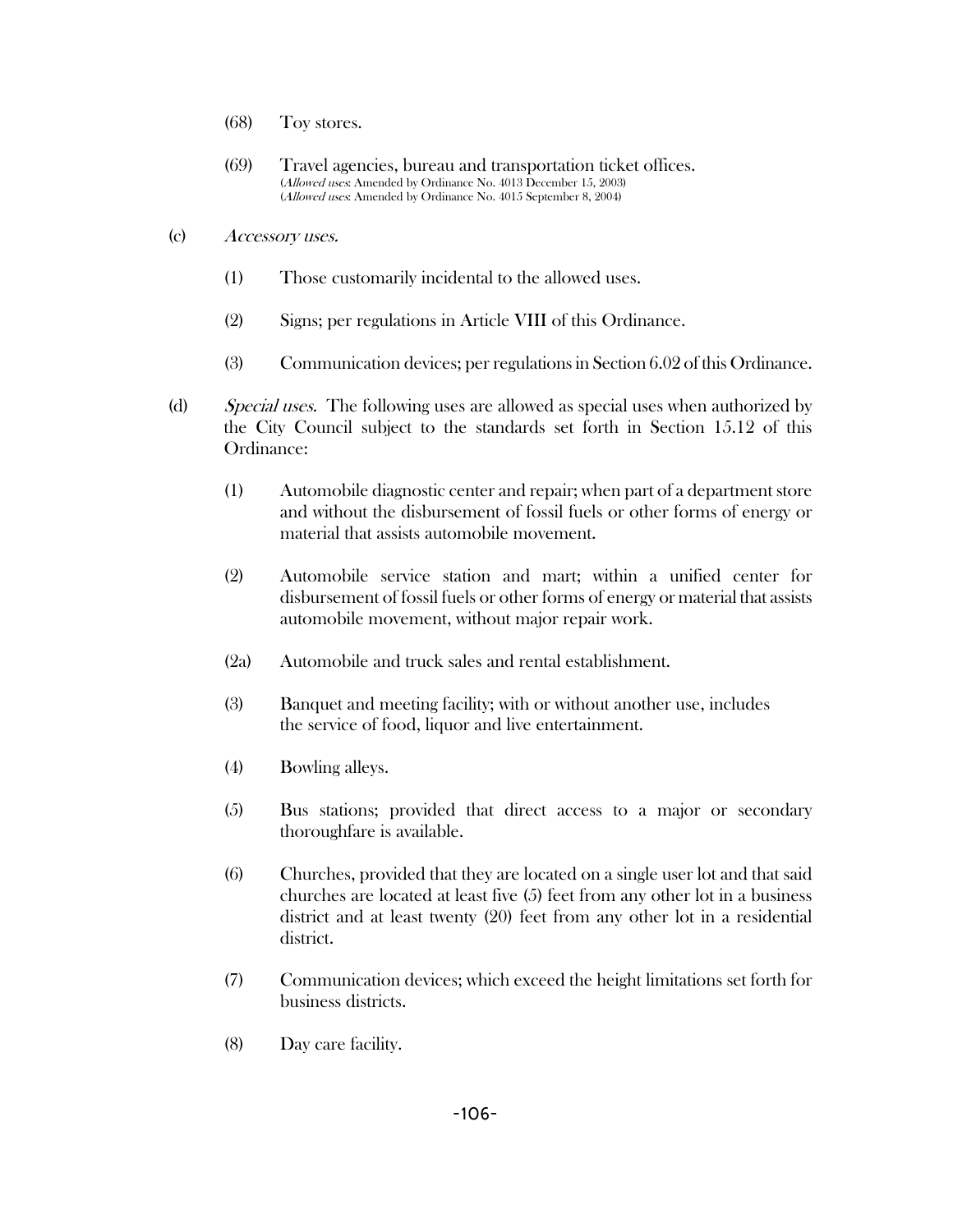- (9) Fencing; in any front yard except for:
	- a. Decorative fencing.
	- b. Temporary fencing; erected to protect any seeding area, with the permission of the Building Inspector.
- (10) Live entertainment, except adult use
- (11) Martial arts schools.
- (12) Movie theatres; indoor.
- (14) Physical culture and health services; includes gymnasiums, swimming pools, reducing salons, masseuses and public baths.
- (15) Public service facilities; including electric distributing sub-stations, telephone exchanges and similar non-municipal uses.
- (16) School office buildings; not including the parking or storage of buses.
- (17) Taverns or bars.
- (18) Wind energy conversion systems.
- (19) Unique or new uses; not listed within this Ordinance; provided that the use complies with the intent of the B-2 District.

(Special uses: Amended by Ordinance No. 4013 December 15, 2003) (Special uses: Amended by Ordinance No. 4219 October 17, 2005)

- (e) Maximum floor area ratio: 0.5.
- (f) Minimum setbacks:
	- (1) Front: Forty (40) feet.
	- (2) Rear: Twenty-five (25) feet.
	- (3) Side: No side yard required, except:
		- a. If an open area is left along an interior side lot line, it shall not be less than ten (10) feet in width.
		- b. A side yard adjoining a street shall be not less than forty (40) feet.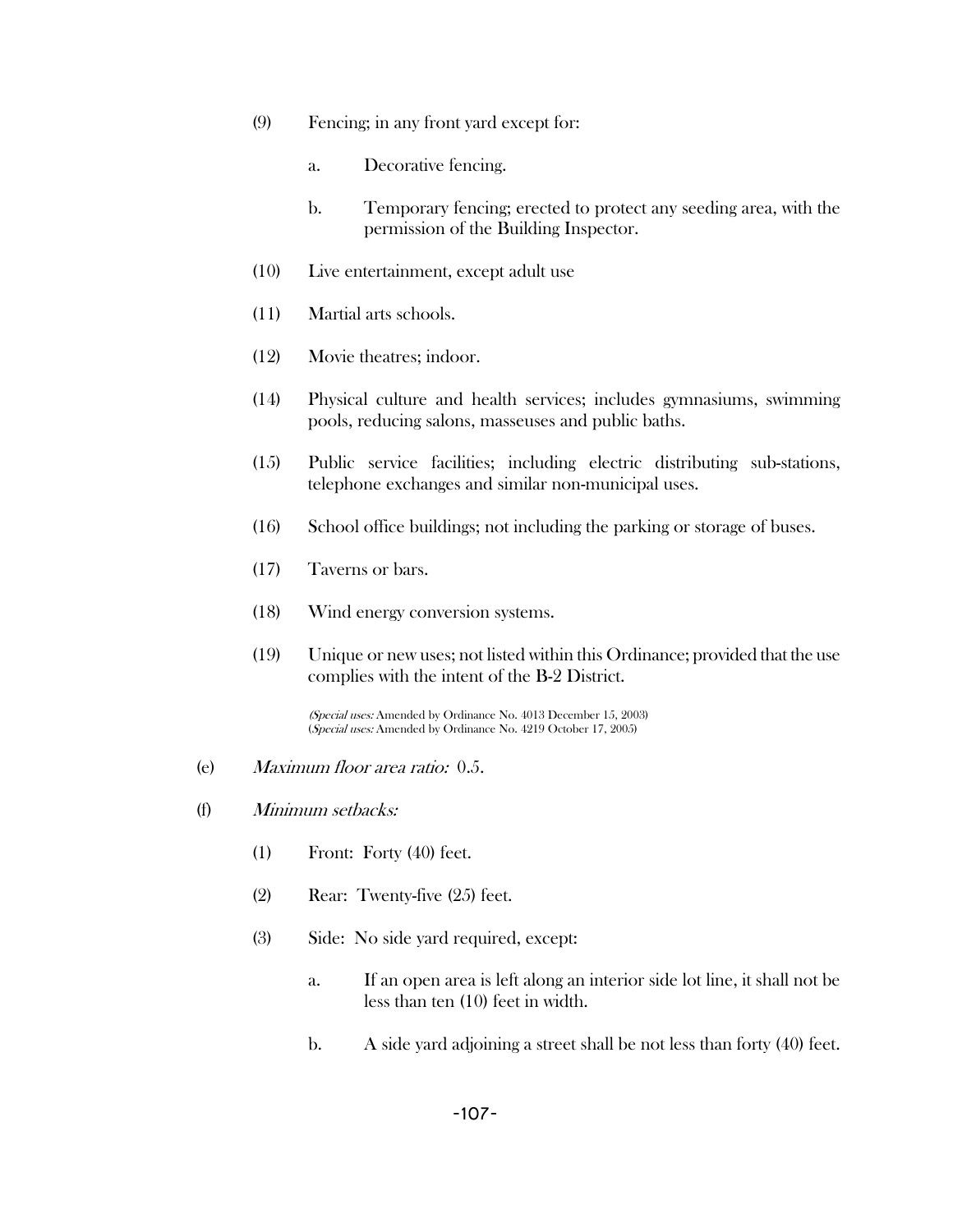### (g) Transitional yards.

- (1) Where a rear or side lot line coincides with a rear or side lot line in an adjacent residentially zoned district, rear and side yard setbacks of at least thirty (30) feet shall be provided.
- (2) A landscaped buffer strip of at least twelve (12) feet width shall be provided immediately adjacent to any residential district for sight screening.
- (h) Maximum building height. Two (2) stories, not to exceed thirty (30) feet.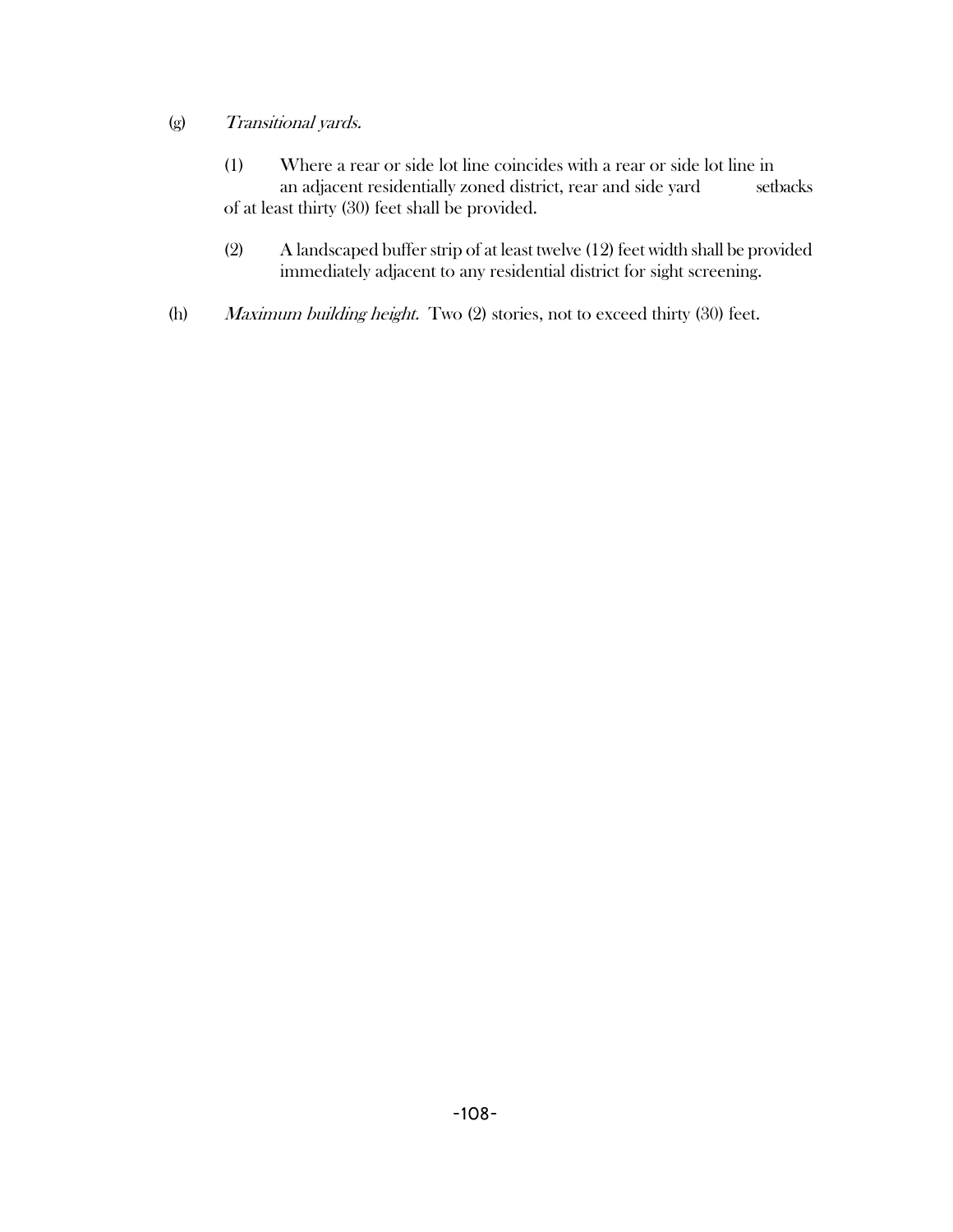#### 11.04. B-3, Central Business District.

- (a) Legislative intent. The purpose of the B-3, Central Business District is to provide a centrally located shopping and service area for the retail sale of items and essential services.
- (b) Allowed uses. The following uses are allowed:
	- (1) Antique shops; of refurbished and refinished materials.
	- (2) Appliance stores.
	- (3) Art supply stores.
	- (4) Artist's studio.
	- (5) Auto parts and accessory stores.
	- (5a) Auto service stations. (Added as #82)
	- (6) Bakeries; manufacturing of goods limited to those retailed on the premises.
	- (7) Banks and financial institutions.
	- (8) Barber shops.
	- (9) Beauty parlors.
	- (10) Beauty schools; when the service of a beauty parlor is offered to the public.
	- (11) Bicycle sales and repairs.
	- (12) Book and stationery stores.
	- (13) Camera and photographic supply stores.
	- (14) Candy, confectionary and ice cream stores, with manufacturing of goods, limited to that which is retailed on the premises.
	- (15) Card shops.
	- (16) Catalog stores.
	- (17) China and glassware stores.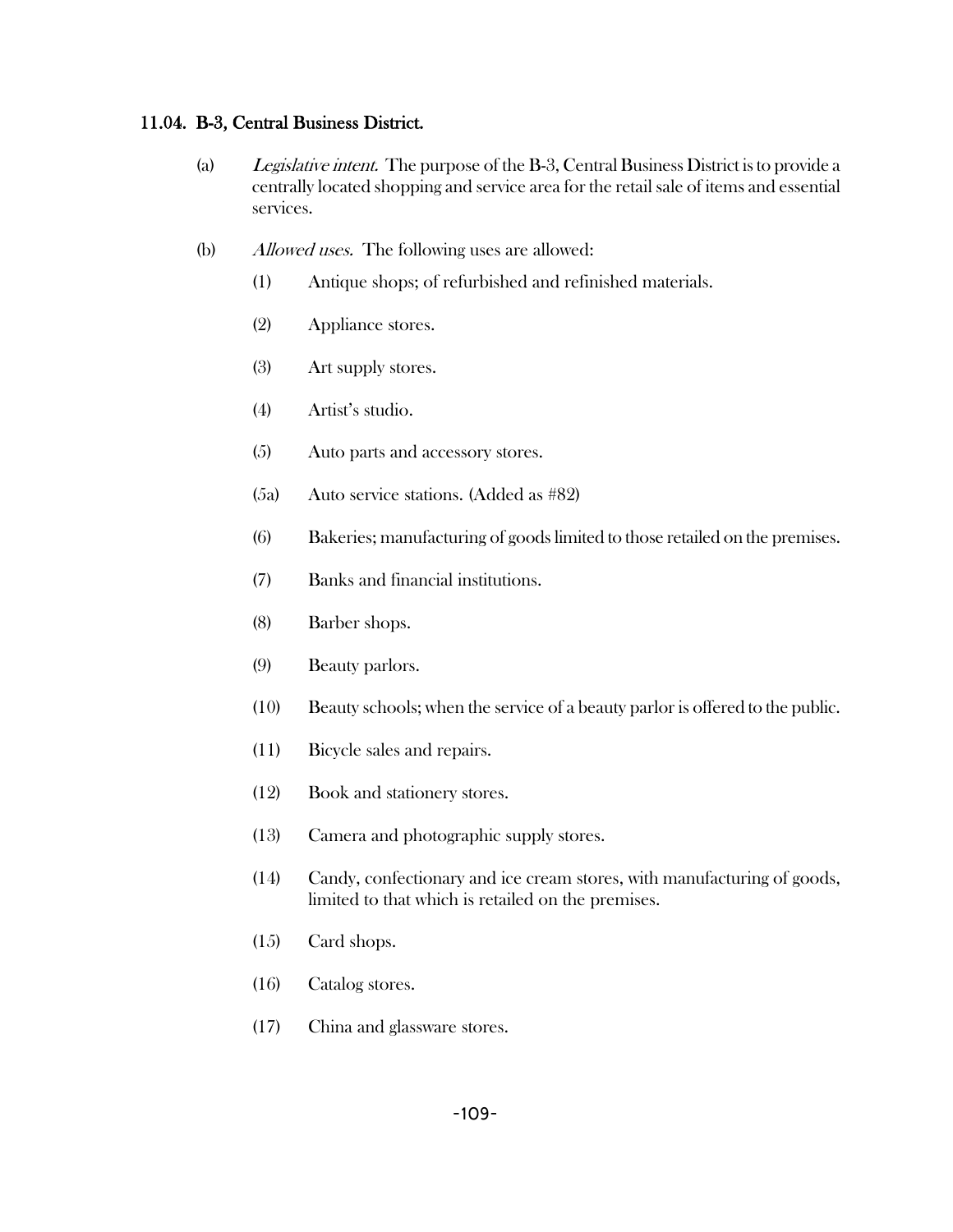- (18) Clinics; medical or dental.
- (19) Clothes and costume rental agencies.
- (20) Clothing repair stores; including tailoring, shoe and hat repair.
- (21) Clubs, lodges, temples, fraternal and not for profit organizations.
- (22) Coin and stamp stores.
- (22a) Computer sales and service, including accessory equipment. (Added as #83)
- (23) Currency exchanges.
- (24) Dancing schools and studios.
- (25) Delicatessens.
- (26) Drapery stores.
- (27) Dressmaking and millinery shops.
- (27a) Drive-through facilities that are appropriate for an existing business and not disruptive to neighboring property uses. (Amended by Ordinance No. 4364 October 30, 2006)
- (28) Dry cleaners and clothes pressing establishments; but not a central plant with more than one retail outlet, and no use of inflammable cleaning agents.
- (29) Dry good stores; textiles, clothing and related articles of trade.
- (30) Dwelling units, when located above the first floor.
- (31) Electrical and industrial supply sales, service and repair.
- (32) Electronic communications equipment sales; including television and radio and repair of such items.
- (33) Florists.
- (34) Food stores, grocery stores, meat markets and frozen foods.
- (35) Furniture stores.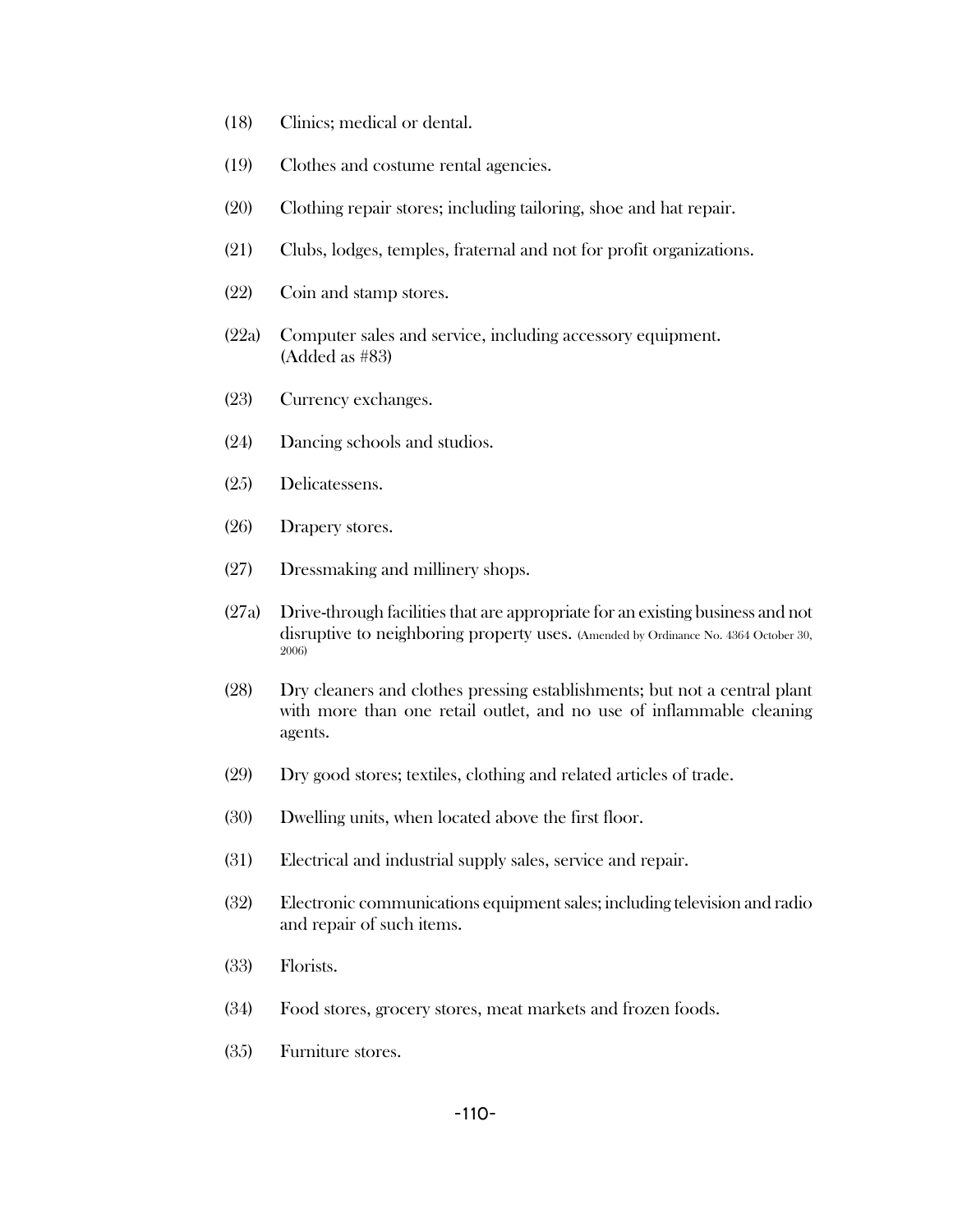- (36) Furrier shops.
- (37) Gift shops.
- (38) Hardware stores.
- (39) Hearing aid stores.
- (40) Hobby shops.
- (41) Interior decorating studios and shops.
- (42) Jewelry stores.
- (43) Laundries, launderettes; hand or automatic, self-service only.
- (43a) Lawn and garden centers. (Amended by Ordinance No. 4364 October 30, 2006)
- (44) Leather goods and luggage stores.
- (45) Liquor stores; package liquors only.
- (46) Loan offices.
- (47) Locksmith shops.
- (48) Medical appliance stores.
- (48a) Medical clinics, supplies and accessories. (Added as #84)
- (49) Mini-parcel service; with maximum square footage of one thousand five hundred (1,500) square feet.
- (50) Musical instruction.
- (51) Musical instrument sales and repair.
- (52) Municipal parking lots.
- (53) Newspaper distribution agencies.
- (54) Newspaper offices (public).
- (55) Nursing home.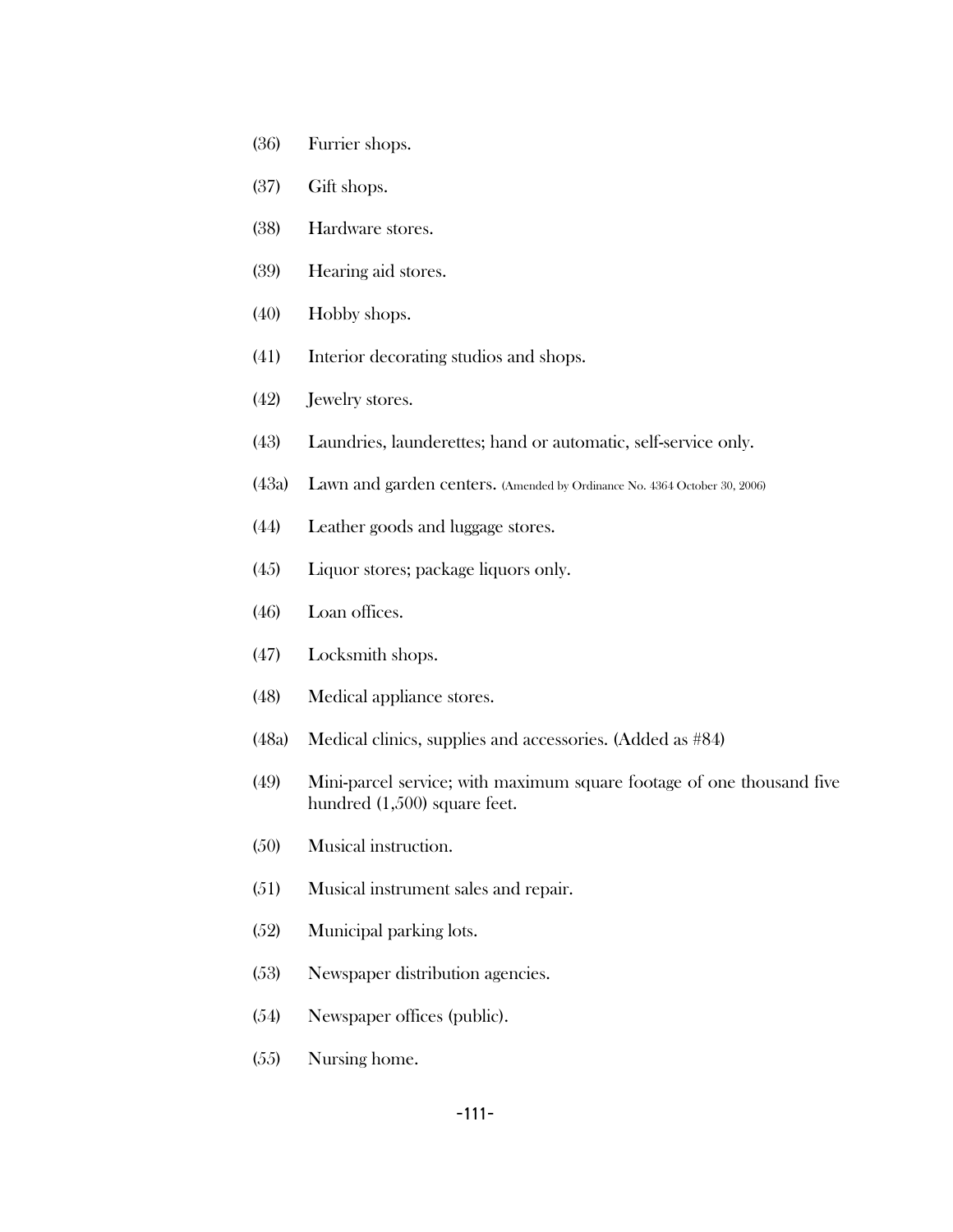- (56) Notion stores.
- (57) Offices; professional, business or governmental.
- (58) Office supply stores.
- (59) Opticians and optometrists shops.
- (60) Paint and wallpaper stores.
- (61) Pet shops.
- (62) Pharmacies.
- (63) Photographic studios and equipment only.
- (64) Picture framing.
- (65) Post offices or sub-stations.
- (66) Prerecorded music sales; any medium.
- (67) Public parks, public playgrounds and public community centers.
- (68) Restaurants.
- (69) Second hand thrift shop.
- (70) Sewing machine sales and service; household machines only.
- (71) Sporting good stores.
- (72) Swimming pools and accessories.
- (73) Taverns and bars, except adult use.
- (74) Telephone exchanges.
- (75) Ticket agencies; amusement.
- (76) Tobacco shops.
- (77) Toy stores.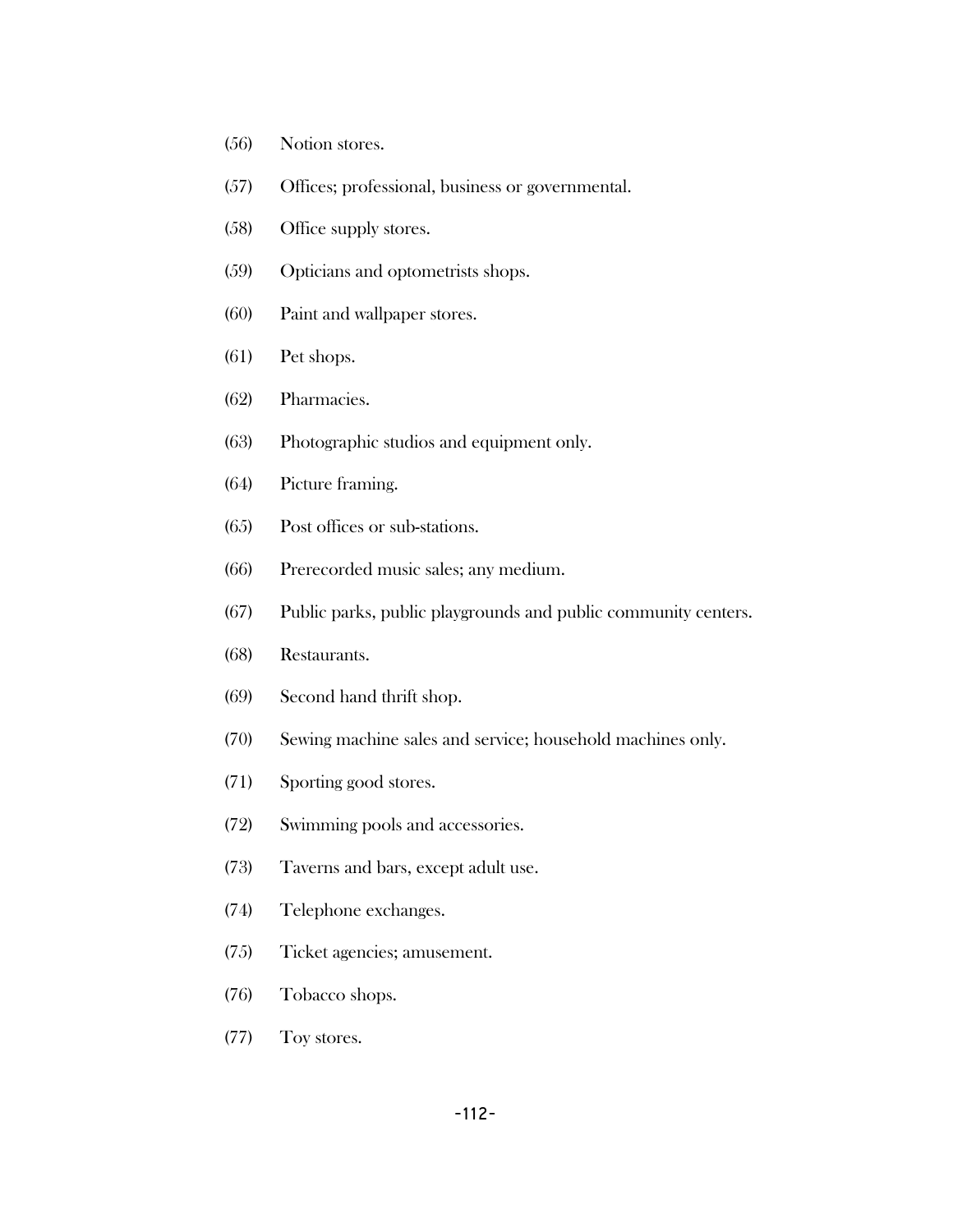- (78) Travel agencies, bureau and transportation ticket offices.
- (79) Temporary buildings; on the premises for construction purposes for a period not to exceed the duration of such construction.
- (80) Temporary uses of special events; for a period not to exceed seventy-two (72) hours; as approved by the City Council at least ten (10) days before the event.
- (81) Video rentals.

(Allowed uses: Amended by Ordinance No. 4013 December 15, 2003)

- (c) Accessory uses.
	- (1) Those customarily incidental to the allowed uses.
	- (2) Signs; per regulations in Article VIII of this Ordinance.
	- (3) Communication devices; per regulations in Section 6.02 of this Ordinance.
	- (4) Awnings, canopies or marquees; providing a headroom of at least eight (8) feet.
- (d) Special uses. The following uses are allowed as special uses when authorized by the City Council subject to the standards set forth in Section 15.12 of this Ordinance:
	- (1) Art galleries and public museums.
	- (2) Auction rooms.
	- (3) Automobile service stations.
	- (3a) Automotive service and repair including painting, rebuilding, repairing and reconstructing vehicles with a State of Illinois Class D license weight or less; provided, however, there shall be no vehicles stored overnight outside the main building on the premises. (Added as #10)
	- (5) Communication devices which exceed height limit.
	- (6) Fences, front yard.
	- (7) Live entertainment, except adult use.
	- (8) Meeting halls; with a legal capacity of one hundred (100) or more people.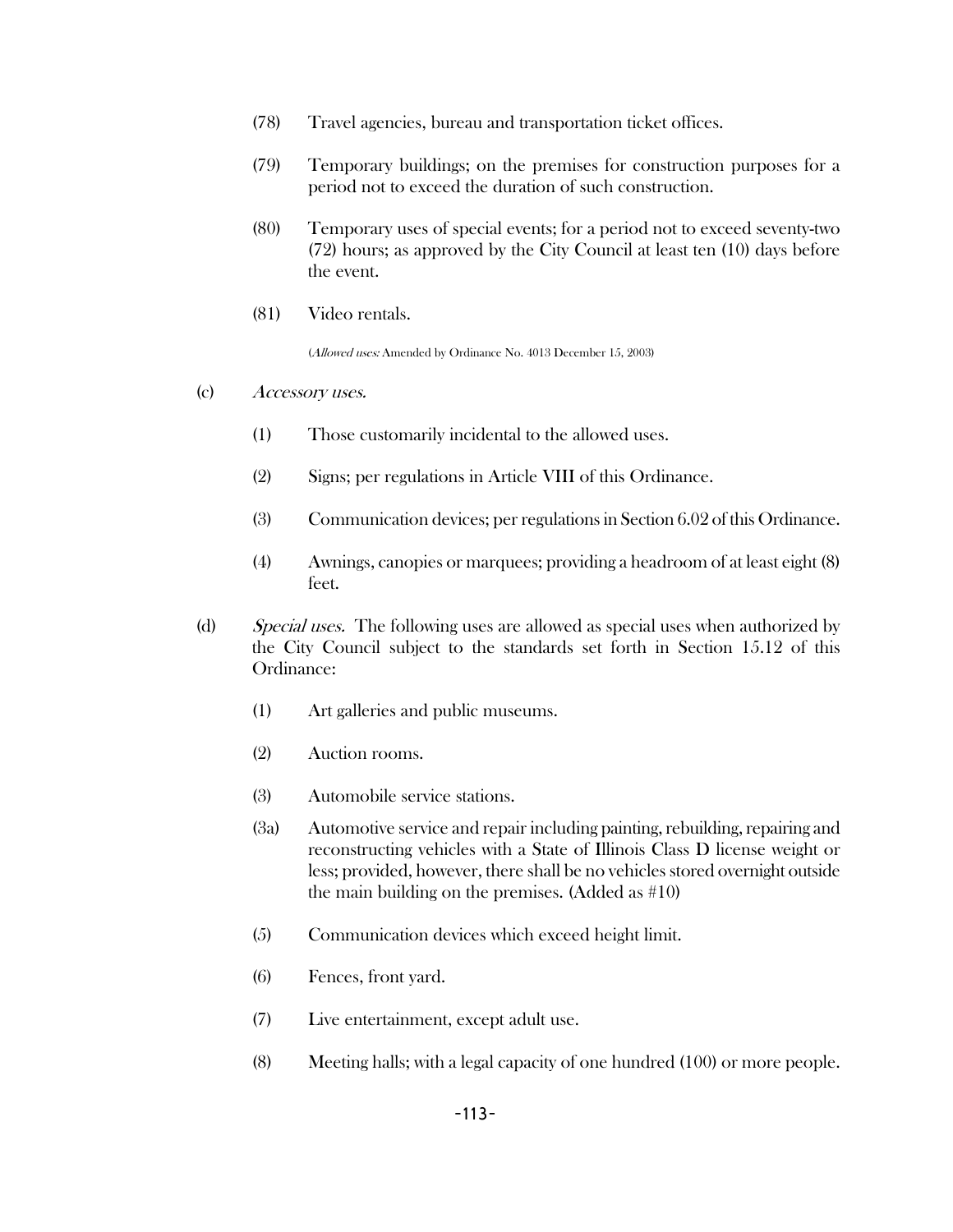- (9) Public service facilities; including electric distributing sub-stations, telephone exchanges and similar non-municipal uses.
- (10) Religious Institutions Churches, with or without portable Sunday school classrooms
- (11) Martial arts studio

(Amended by Ordinance No. 4013 December 15, 2003) (Amended by Ordinance No. 4229 on November 28, 2005) (Amended by Ordinance No. 4488 February 4, 2008) (Amended by Ordinance No. 4663 December 21, 2009) (Amended by Ordinance No. 4932 July 2, 2012)

- (e) Maximum floor area ratio: 2.0.
- (f) Minimum setbacks:
	- (1) Front: No requirement.
	- (2) Rear: No requirement.
	- (3) Side: Zero (0) feet; or if provided, it shall be at least five (5) feet.
- (g) Transitional yards.
	- (1) Where a rear or side lot line coincides with a rear or side lot line in an adjacent residentially zoned district, rear and side yard setbacks of at least thirty (30) feet shall be provided.
	- (2) A landscaped buffer strip of at least twelve (12) feet width shall be provided immediately adjacent to any residential district for sight screening.
- (h) Maximum building height: No limitation.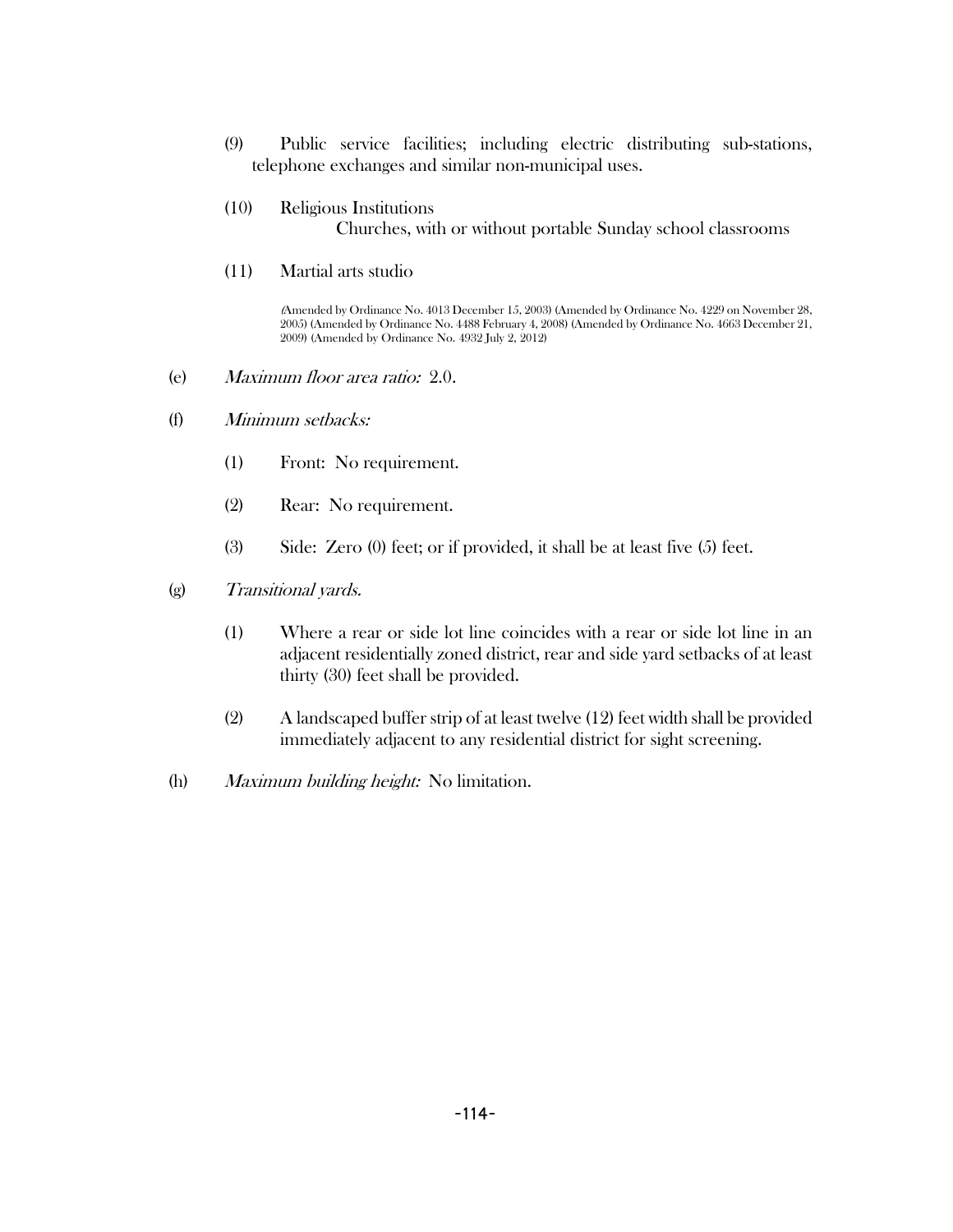## 11.05. B-4, Highway Business District

- (a) Legislative intent. The B-4, Highway Business District is intended to accommodate a wide range of specialized commercial and business uses including highway-oriented service and commercial-recreation types of establishments to serve a trade area embracing the City and inter-community traffic through the City.
- (b) Allowed uses. The following uses are allowed:
	- (1) Amusement establishments bowling alleys, billiard parlors, gymnasiums, swimming pools, skating rinks, and miniature, pitch and putt, par-3 or standard courses, golf driving ranges, swimming pools and clubs and recreation centers containing one or more of the above uses.
	- (2) Appliance stores.
	- (3) Auction rooms.
	- (3a) Automobile services and repair shops.(Added as #66)
	- (3b) Automobile service stations.(Added as #67)
	- (3c) Automobile mart. Any building or premises used for dispensing, sale, or offering for sale at retail, any possible fuels or other forms of energy that assist automobile movement, having pumps and storage tank, but no repair services, also offering for retail sale convenience items with or without onsite consumption of food. (Added as #68)
	- (4) Automotive sales; for the sale of new and used automobiles and including auxiliary service and repairs in conjunction with, if conducted wholly within a completely enclosed building.
	- (5) Automotive accessory store, including, but not limited to, batteries, tires, engine parts, along with on-site repair of autos or replacement of sold items, if in an enclosed building.
	- (6) Banks or financial institutions.
	- (7) Blue printing or photostating establishments.
	- (8) Boat and marine showroom and sales.
	- (9) Building material sales with outdoor storage when the area for outside storage is completely surrounded by a uniformly painted solid fence or wall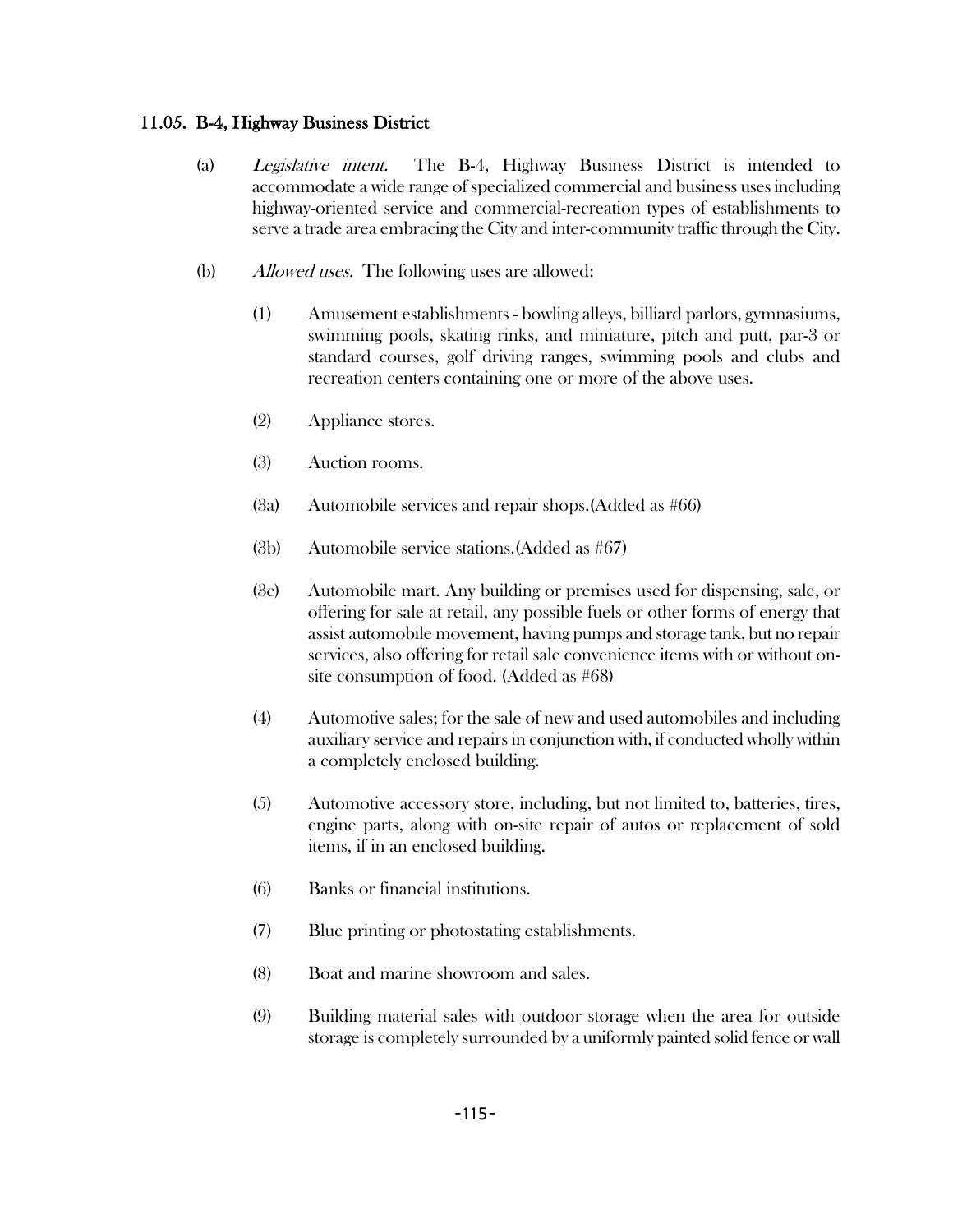not over eight (8) feet in height and no storage shall project higher than the height of the fence or wall.

- (10) Business machine sales and service.
- (11) Business schools.
- (12) Carpet and rug stores.
- (13) Casket sales and supplies.
- (14) Catering establishments.
- (15) Clothes stores.
- (16) Clubs or lodges.
- (17) Commercial printing.
- (18) Contractor's offices and shops.
- (19) Department stores; offering for sale at retail some or all of the goods allowed in the B-1 and B-2 districts.
- (19a) Drive-through facilities that are appropriate for an existing business and not disruptive to neighboring property uses. (Amended by Ordinance No. 4364 October 30, 2006)
- (20) Dry cleaning and laundry establishments.
- (21) Electronic communication and equipment sales.
- (22) Equipment rental and leasing service; home, office, business and industrial.
- (23) Exterminator shops.
- (24) Feed and seed stores.
- (25) Food stores, grocery stores, meat markets, and frozen foods.
- (27) Furniture stores.
- (28) Garages, storage or off-street parking lots or structures.
- (29) Greenhouses; retail and wholesale items.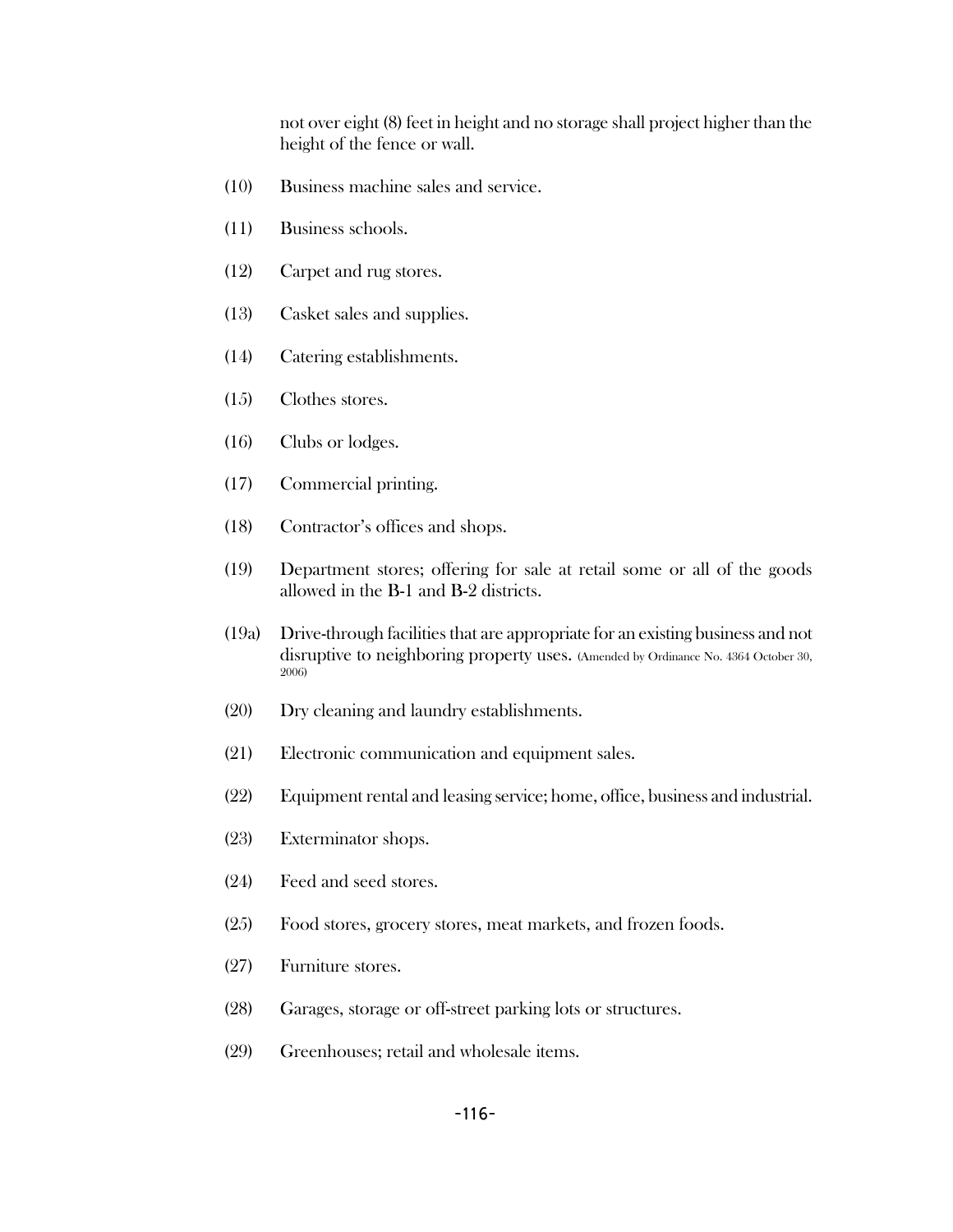- (30) Halls; capable for use as meeting rooms, party rooms and dance halls with or without live entertainment, food service and alcohol.
- (31) Home supply centers.
- (32) Hotels, motels or lodging houses.
- (32a) Lawn and garden centers. (Amended by Ordinance No. 4364 October 30, 2006)
- (33) Linen, towel and diaper service.
- (34) Linoleum or tile.
- (35) Live bait stores.
- (36) Machine, sheet metal, or welding shops provided a building for such a use shall contain not more than 5,000 square feet of floor area, and operations are within the enclosed building, and glare from welding operations is not visible from outside the building.
- (37) Machinery and equipment sales establishments, construction and agriculture.
- (38) Machinery rental and sales.
- (39) Meat markets, including sale of meats to restaurants, clubs, hotels, institutions, and similar establishments.
- (39a) Medical clinics, supplies, and accessories. (Added as #69)
- (40) Mini-warehouses.
- (41) Monument sales.
- (42) Movie theatres; indoor.
- (43) Newspaper distribution agencies, or newspaper offices & printing.
- (44) Offices; general or professional.
- (45) Offices; physicians, surgeons, dentists, architects, engineers, lawyers or other professionals.
- (46) Parcel delivery stations.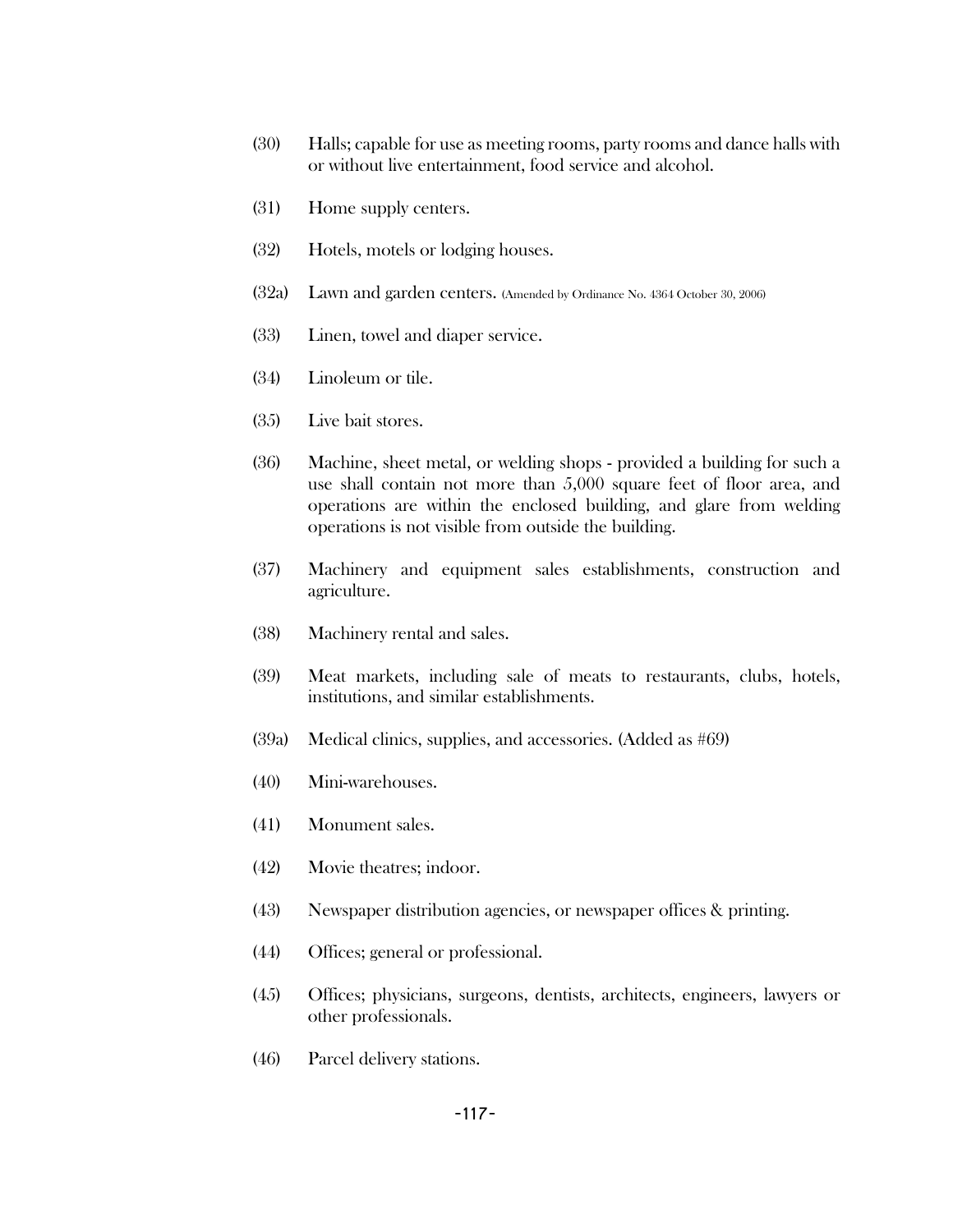- (47) Pawn shops.
- (48) Photograph developing and processing shops.
- (49) Pet shops.
- (50) Paint or wallpaper stores.
- (51) Printing, commercial.
- (52) Public garages.
- (53) Publishing of newspapers.
- (53a) Recreational vehicle and equipment sales and service. (Added as #70)
- (54) Restaurants, including drive-in, drive-through, or fast food establishments.
- (55) Second hand thrift stores; if conducted wholly within a completely enclosed building.
- (56) Sign painting establishments.
- (57) Snowmobile sales and service.
- (58) Studios; commercial, photographic, recording, radio and television.
- (59) Swimming pools and accessories.
- (60) Taverns and bars, except adult use.
- (61) Taxicab dispatching office facility; including accessory communications equipment.
- (62) Temporary buildings; on the premises for construction purposes for a period not to exceed the duration of such construction.
- (63) Temporary uses of special events; for a period not to exceed seventy-two (72) hours; as approved by the City Council at least ten (10) days before the event.
- (64) Video rentals.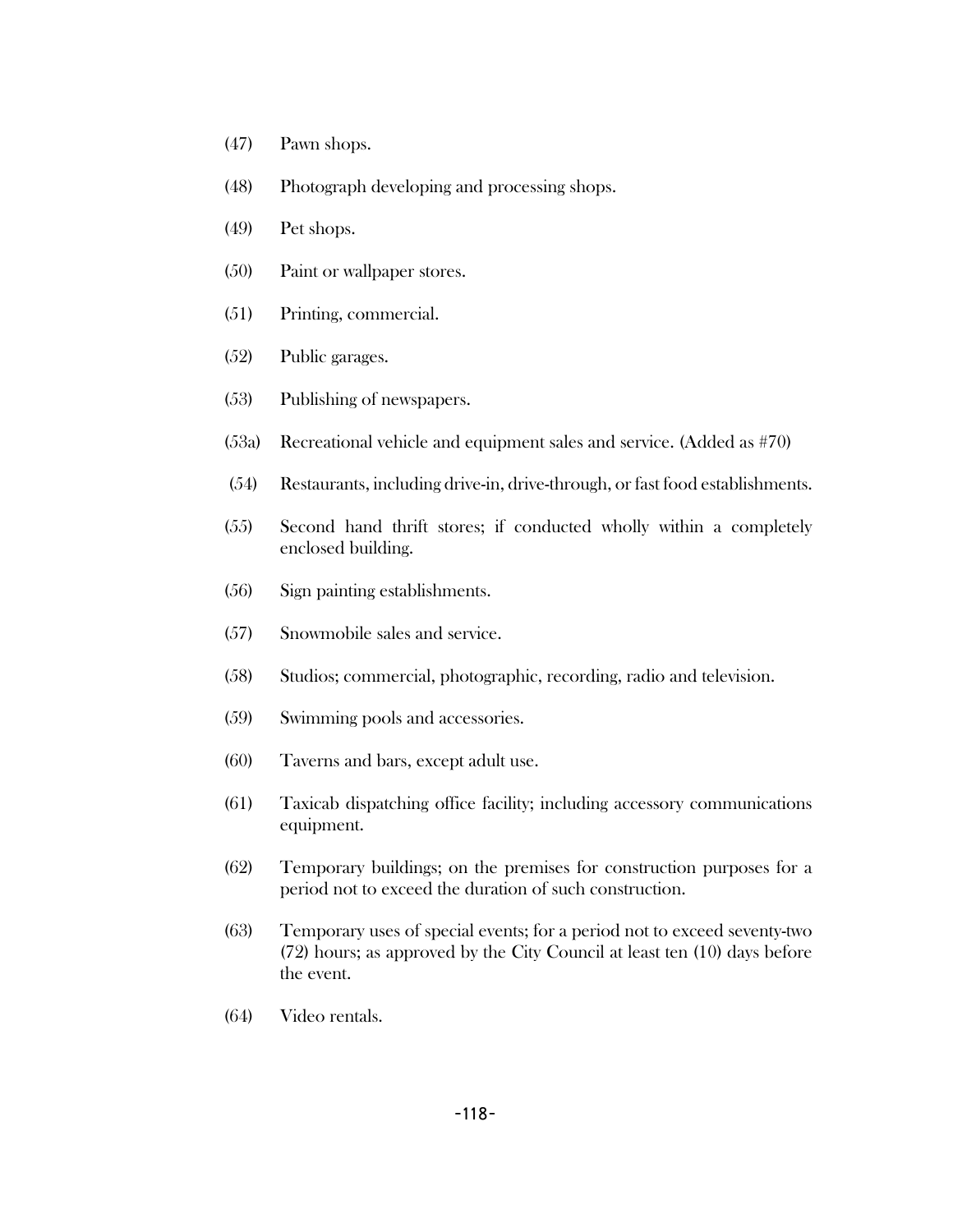(65) Wholesale and warehouse establishments - except for the sales or storage of flammable liquids, materials or gases, except those that are in the original sealed containers.

(Allowed uses. Amended by Ordinance No 4013 December 15, 2003)

- (c) Accessory uses.
	- (1) Those customarily incidental to the allowed uses.
	- (2) Signs; per regulations in Article VIII of this Ordinance.
	- (3) Communication devices; per regulations in Section 6.02 of this Ordinance.
- (d) Special uses. The following uses are allowed as special uses when authorized by the City Council subject to the standards set forth in Section 15.12 of this Ordinance:
	- (1) Ambulance services.
	- (2) Animal hospital or kennels.
	- (3) Automobile, bus and truck laundries; provided traffic congestion is minimized.
	- (4) Automobile diagnostic center and repair; when part of a department store, and without the disbursement of fossil fuels or other forms of energy or material that assists automobile movement.
	- (5) Automobile service and repair; where automobiles are painted, repaired, rebuilt, reconstructed or stored for compensation.
	- (6) Automobile service station.
	- (7) Automotive sales; for the sale of used automobiles and including auxiliary service and repairs in conjunction with, if conducted wholly within a completely enclosed building.
	- (8) Banquet and/or meeting room.
	- (9) Bus stations; provided that direct access to a major or secondary thoroughfare is available.
	- (10) Churches, with or without portable Sunday school classrooms.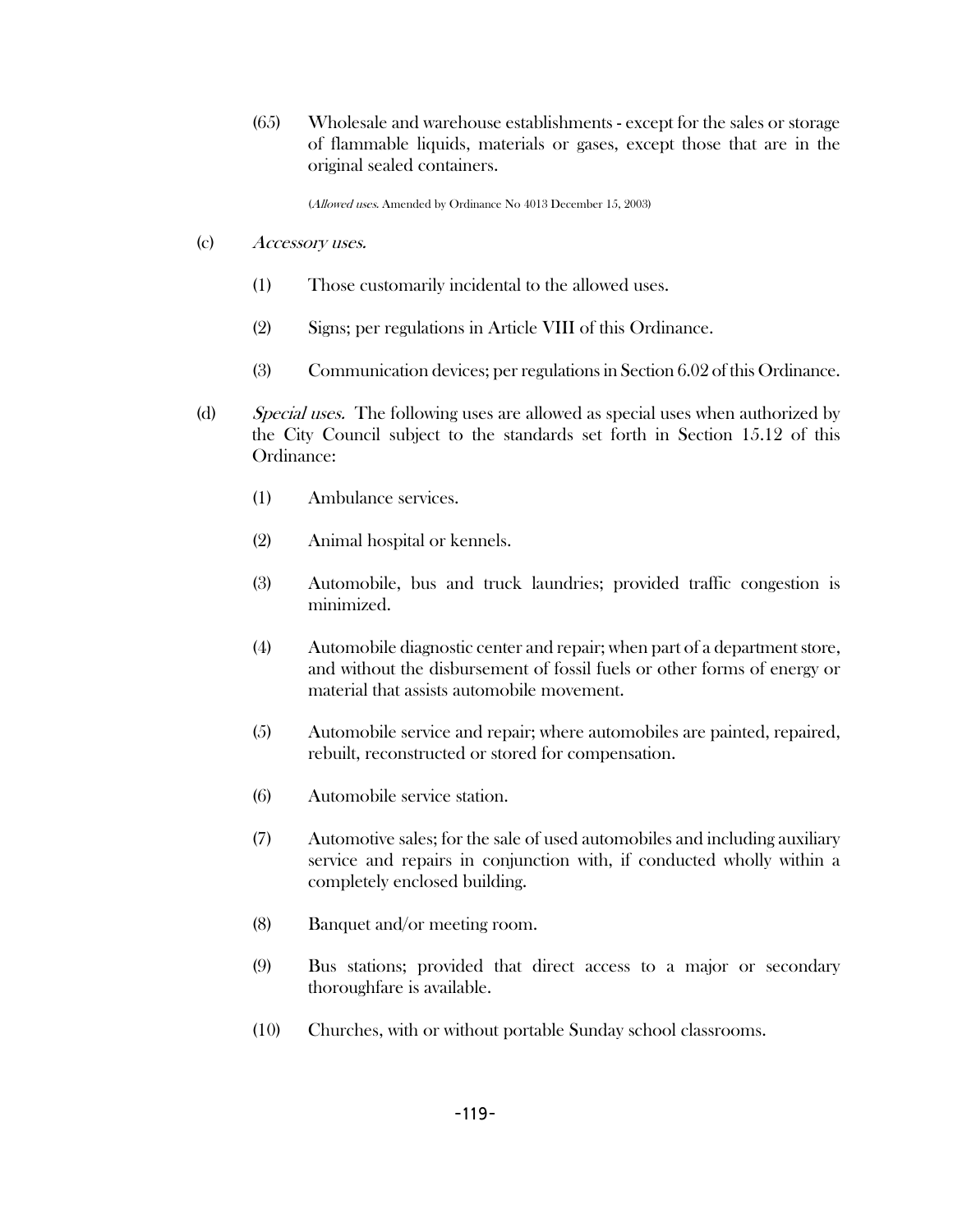- (11) Communication devices; for radio and television transmission, and in accordance with Paragraph 6.02 of this Ordinance.
- (12) Communication devices; which exceed the height limitations set forth for business districts.
- (13) Day care facilities.
- (14) Fence, front yard.
- (15) Indoor sports and recreational facilities.
- (16) Live entertainment, except adult use.
- (17) Martial arts school.
- (18) Movie theatres; outdoor.
- (19) Public service facilities; including electric distributing sub-stations, telephone exchanges and similar non-municipal uses.
- (20) Sales and service uses; with a retail sales showroom and storage conducted within a totally enclosed building;
	- a. Electrical.
	- b. Flooring.
	- c. Glass.
	- d. Heating and ventilation.
	- e. Masonry.
	- f. Painting.
	- g. Paper hanging.
	- h. Plumbing.
	- i. Refrigeration.
	- j. Roofing.
- (21) Trailer rental.
- (22) Truck rental.
- (23) Undertaking establishments and funeral parlor; with one attached residential unit.
- (24) Multiple-family dwellings. (Amended by Ordinance No. 4439 July 9, 2007)
- (25) Outdoor/Indoor group lot sales (Amended by Ordinance No. 4592 April 13, 2009)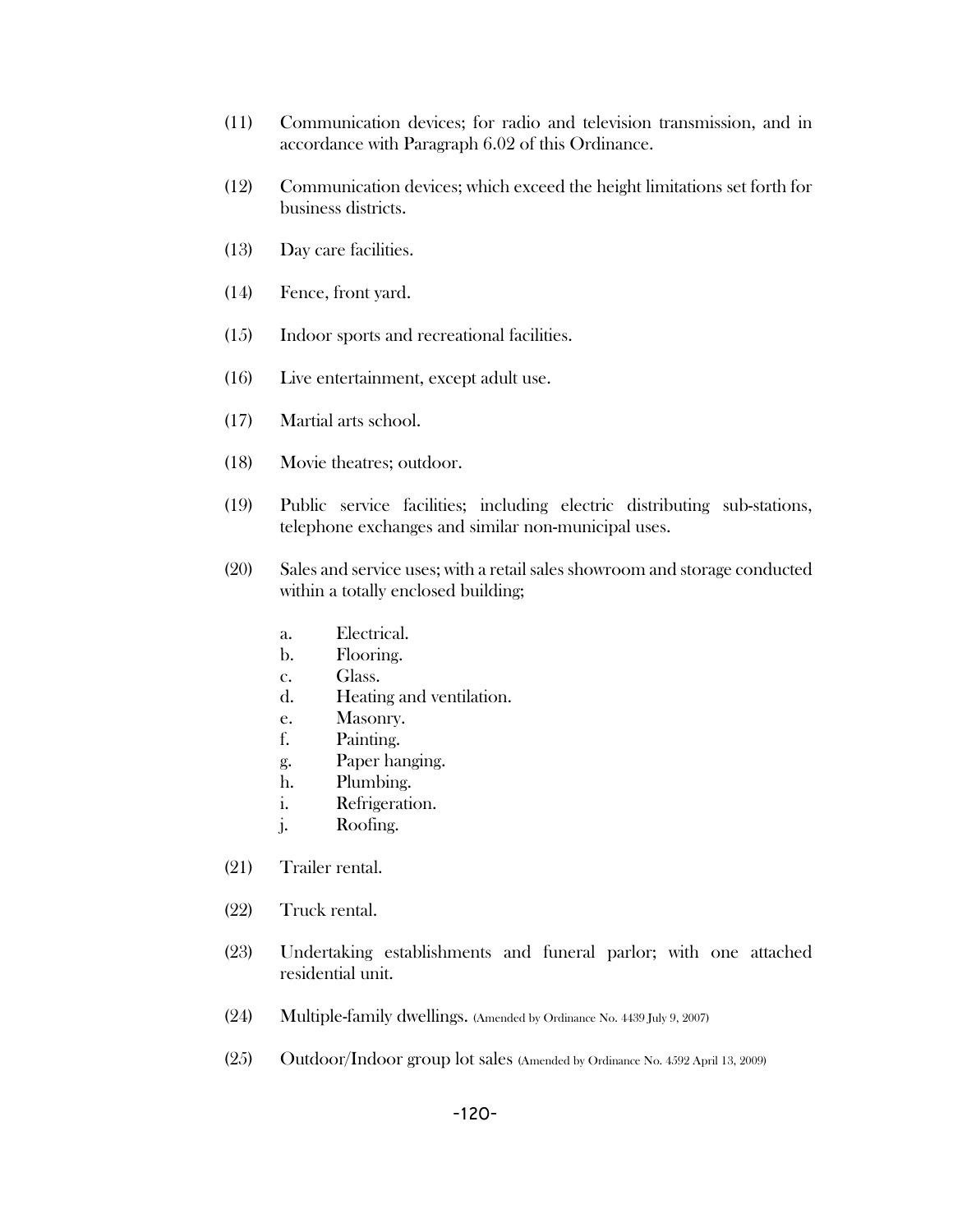- (26) Medical cannabis dispensary organization operating in strict compliance with the Compassionate Use of Medical Cannabis Pilot Program Act, (410 ILCS 130/1 et seq.), as amended and the regulations promulgated thereunder, and that also meets the following additional requirements:
	- i. The dispensary must be currently registered with the Illinois Department of Financial and Professional Regulation (or a successor agency) and be in good standing;
	- ii. A dispensary may not be located with 1,000 feet of the property line of a pre-existing public or private preschool or elementary or secondary school or day care center, day care home, group day care home, part day care facility or another dispensary. A registered dispensing organization may not be located in a house, apartment, condominium or any are zoned for residential use;
	- iii. A dispensary may not be located in the offices of a physician;
	- iv. A dispensary may only be open to the public between the hours of 8:00 a.m. and 8:00 p.m. any day of the week, including holidays;
	- v. A dispensary may not utilize amplified music outdoors;
	- vi. Medical cannabis inventory and cannabis infused products may not be displayed or stored in an area accessible to the public;
	- vii. A dispensary shall have appropriate security measures, in accordance with State regulations, to deter and prevent the theft of cannabis and unauthorized entrance into areas containing cannabis;
	- viii. Medical cannabis may not be consumed on the site of a dispensary;
	- ix. Exterior signage shall comply with the Zoning Ordinance, except that signs or exterior building surfaces depicting or simulating cannabis, cannabis infused products, smoking or cannabis paraphernalia shall not be permitted; and
	- x. The Mayor and City Council may condition a special use permit on a requirement that the dispensary organization defend and indemnify the City of Peru, and its officers and employees, from and against any claim arising from the organization's operation.
- (e) Minimum lot area: Fifteen thousand (15,000) square feet.
- (f) Minimum lot width: One hundred fifty  $(150)$  feet.
- (g) Maximum floor area ratio: 1.0.
- (h) Minimum setbacks:
	- (1) Front: Forty (40) feet.
	- (2) Rear: Forty (40) feet.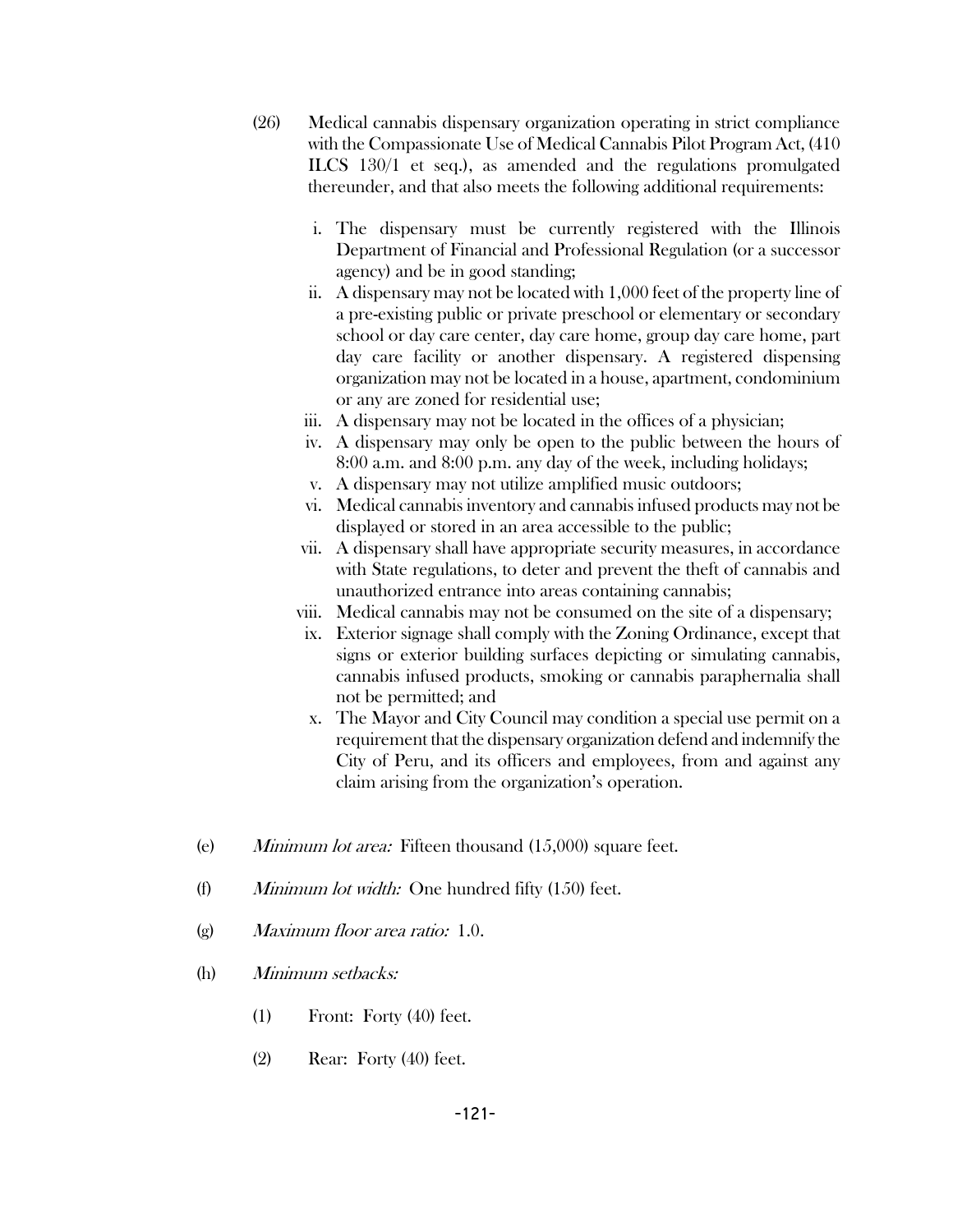- (3) Side: Twenty (20) feet, except a side yard adjoining a street shall be forty (40) feet.
- (i) Transitional yards.
	- (1) Where a rear or side lot line coincides with a rear or side lot line in an adjacent residentially zoned district, rear and side yard setbacks of at least thirty (30) feet shall be provided.
	- (2) A landscaped buffer strip of at least twelve (12) feet width shall be provided immediately adjacent to any residential district for sight screening.
- (j) Maximum building height. Three (3) stories, not to exceed forty-five (45) feet.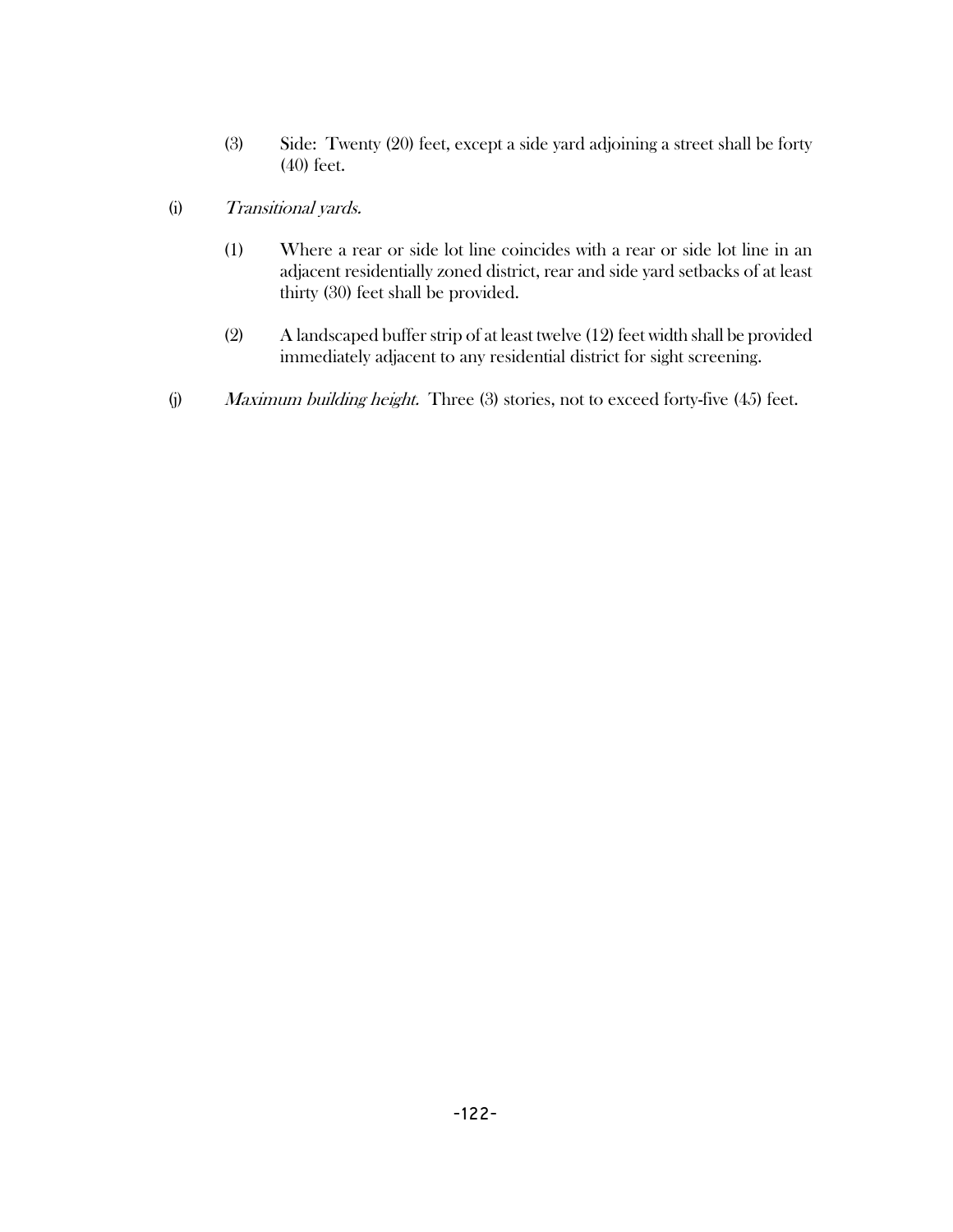#### 11.06 B-5, Office-Business District.

- (a) Legislative intent. The purpose of the B-5, Office-Business District is to accommodate professional and corporate office and research facilities uses with service-related businesses that would be compatible in use and operation, and when located together would create a district that would have a unique characteristic.
- (b) Allowed uses. The following uses are allowed:
	- (1) Banks and other financial institutions.
	- (2) Business and professional offices.
	- (3) Clubs or lodges; private, fraternal or religious.
	- (4) Fraternal, philanthropic, and eleemosynary institutions.
	- (5) Funeral homes.
	- (6) Governmental and institutional uses.
	- (7) Laboratories; medical, dental, optical.
	- (8) Medical and dental clinics.
	- (9) Meeting halls and exhibition halls.
	- (10) Motels or hotels.
	- (11) Nursing homes.
	- (12) Recreation establishments; including bowling alleys, billiard parlors, gymnasiums, skating rinks, swimming and tennis clubs.
	- (13) Religious institutions; churches, chapels, temples and synagogues.
	- (14) Research laboratories.
	- (15) Restaurants; not including drive-in, drive-through, or fast food establishments.
	- (16) Schools; commercial or trade.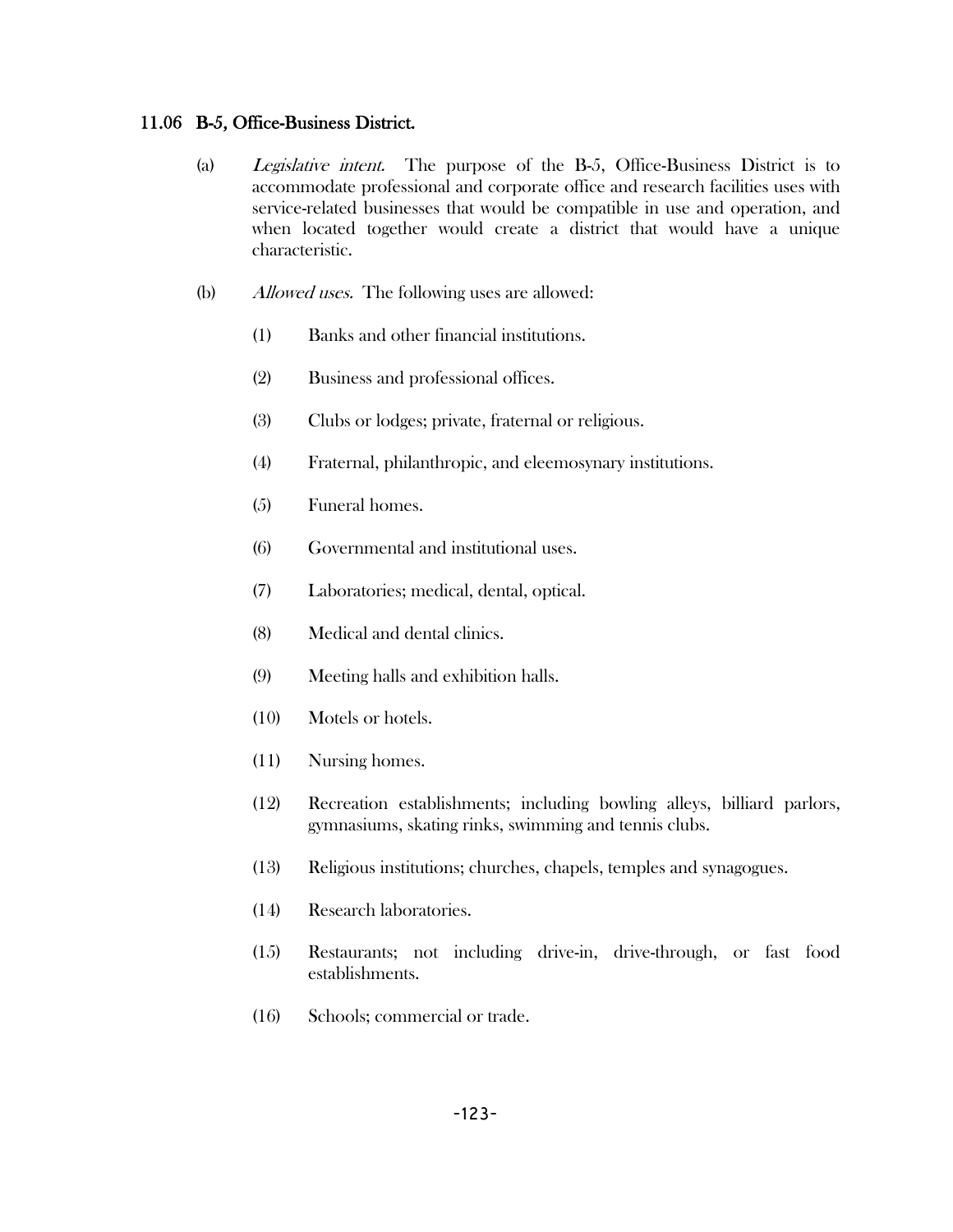- (c) Accessory uses.
	- (1) Those customarily incidental to the allowed uses.
	- (2) Signs; per regulations in Article VIII of this Ordinance.
	- (3) Communication devices; per regulations in Section 6.02 of this Ordinance.
- (d) Special uses. The following uses are allowed as special uses when authorized by the City Council subject to the standards set forth in Section 15.12 of this Ordinance:
	- (1) Apartments.
	- (2) Automobile service stations.
	- (3) Private trade schools; located totally within a single structure.
	- (4) Fencing; in any front yard except for:
		- a. Decorative fencing.
		- b. Temporary fencing; erected to protect any seeding area, with the permission of the Building Inspector..
	- (5) Communication devices which exceed height limits.
	- (6) Public service facilities; including electric distributing sub-stations, telephone exchanges and similar non-municipal uses.
	- (7) Training centers; engineering or sales.
- (e) Minimum lot area. Fifteen thousand (15,000) square feet.
- (f) Minimum lot width: One hundred (100) feet.
- (g) Maximum floor area ratio: 1.20.
- (h) Minimum setbacks:
	- (1) Front: Forty (40) feet.
	- (2) Rear: Forty (40) feet.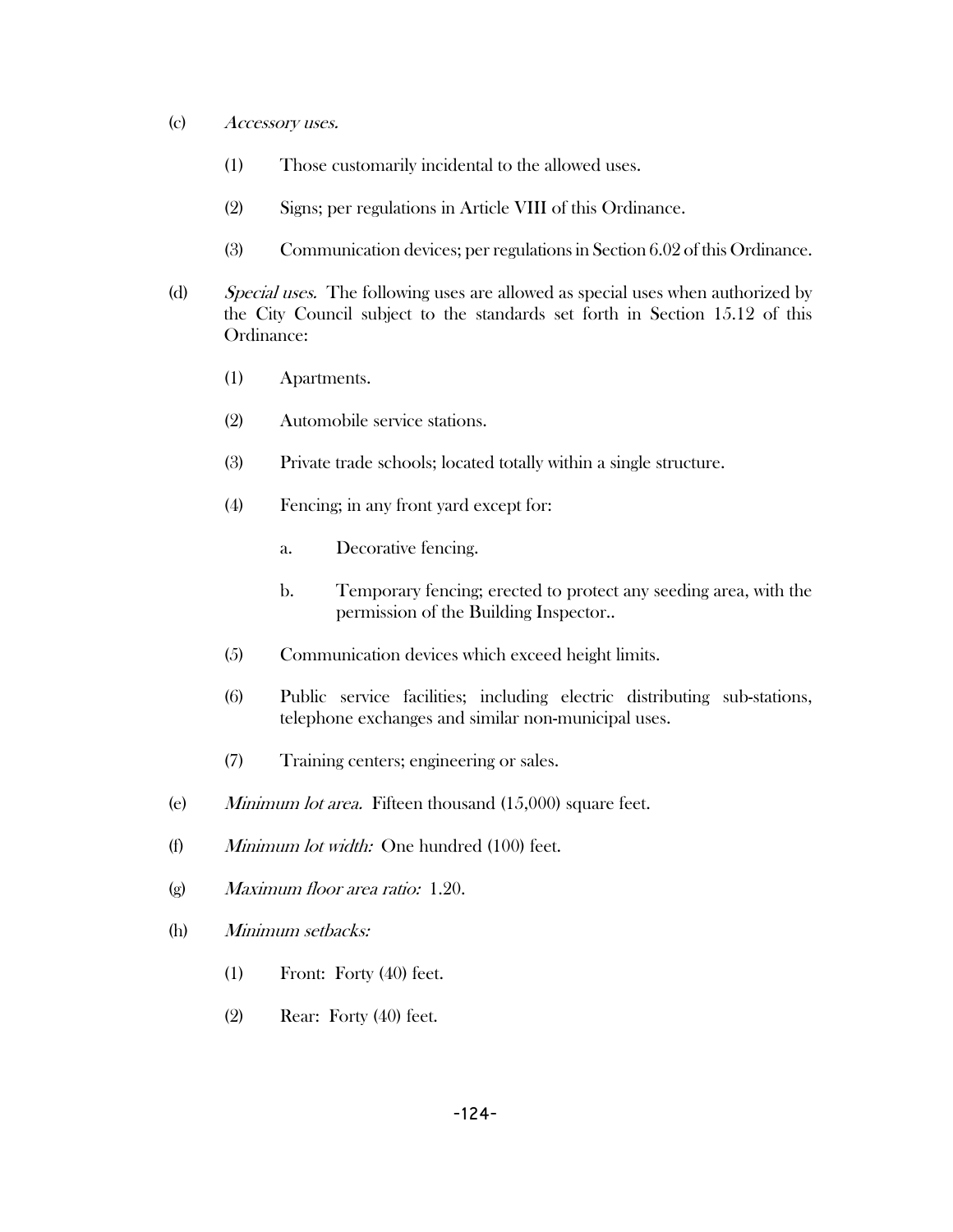- (3) Side: Ten (10) feet except a side yard adjoining a street shall be not less than forty (40) feet.
- (i) Transitional yards.
	- (1) Where a side lot line coincides with a rear or side lot line in an adjacent residentially zoned district, side yard setbacks of at least thirty (30) feet shall be provided.
	- (2) A landscaped buffer strip of at least twelve (12) feet width shall be provided immediately adjacent to any residential district for sight screening.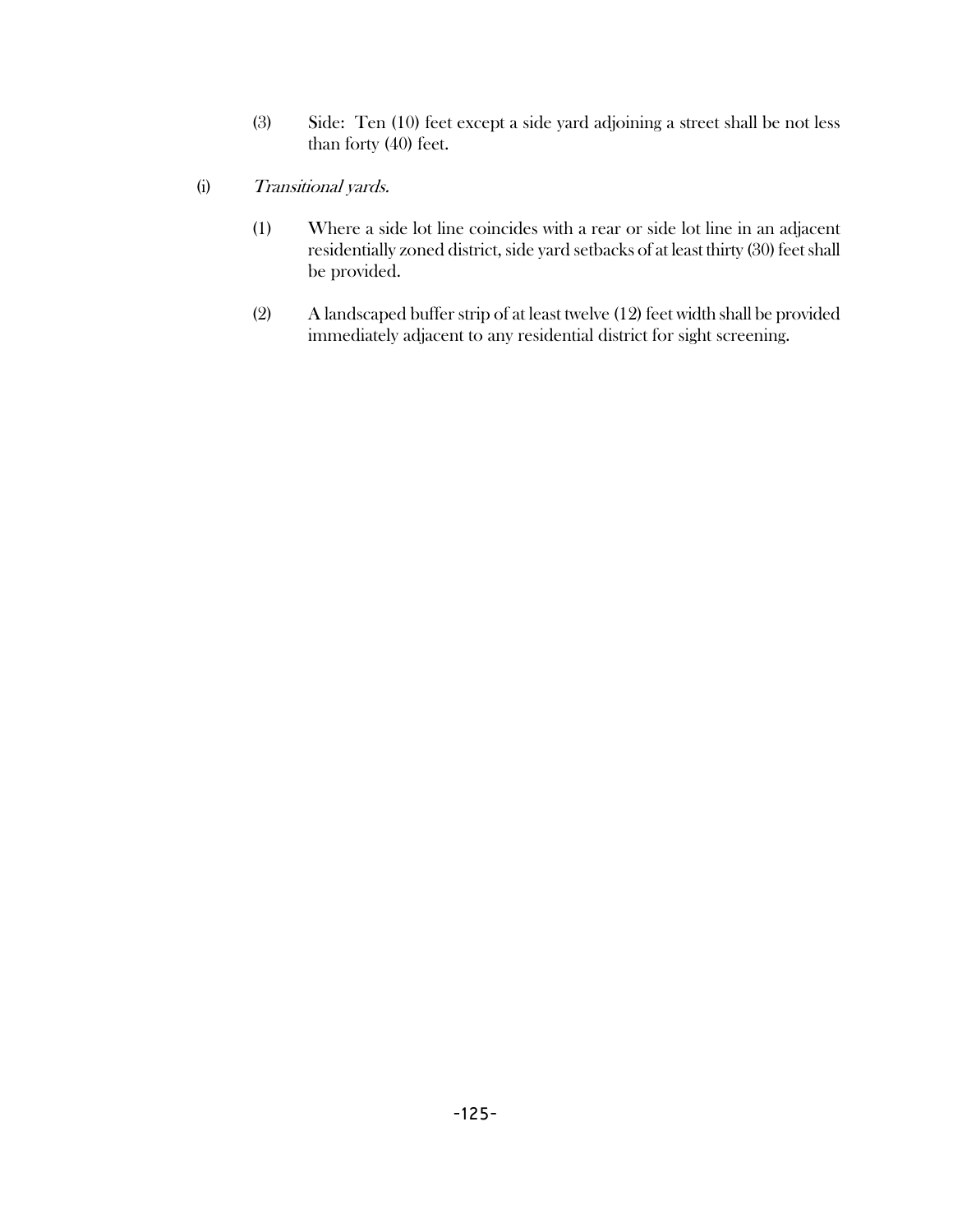## ARTICLE XII - MANUFACTURING DISTRICTS

### 12.01. General requirements of all manufacturing districts.

- (a) Legislative intent. The manufacturing district is intended to accommodate manufacturing activities which are most appropriate when located apart from or well buffered from residential development and which meet the general requirements and performance standards contained in this article.
- (b) Conformance to other laws. All allowed uses, special uses, and accessory uses allowed herein shall conform to all federal, state and local laws.
- (c) Operating standards. Such uses shall not be objectionable due to odor, dust, smoke, noise, vibration or other similar causes.
- (d) Allowed obstructions. For the purpose of manufacturing districts, the following shall not be considered as obstructions when located in the required yards.
	- (1) In any required yard.
		- a. Landscaping embellishments; including but not limited to steps, arbors or trellises, the total of which shall not exceed twenty-five (25) percent of the required yard area.
		- b. Flag poles.
		- c. Lighting standards.
		- d. Signs.
		- e. Accessory off-street parking; open.
	- (2) In any required front yard.
		- a. Overhanging roof eaves, awnings or canopies; projecting not more than three (3) feet into the yard.
		- b. Decorative fencing.
	- (3) In any required side yard.
		- a. Overhanging roof eaves, awnings or canopies; projecting not more than thirty (30) percent of the required side yard width, with a maximum three (3) feet overhang.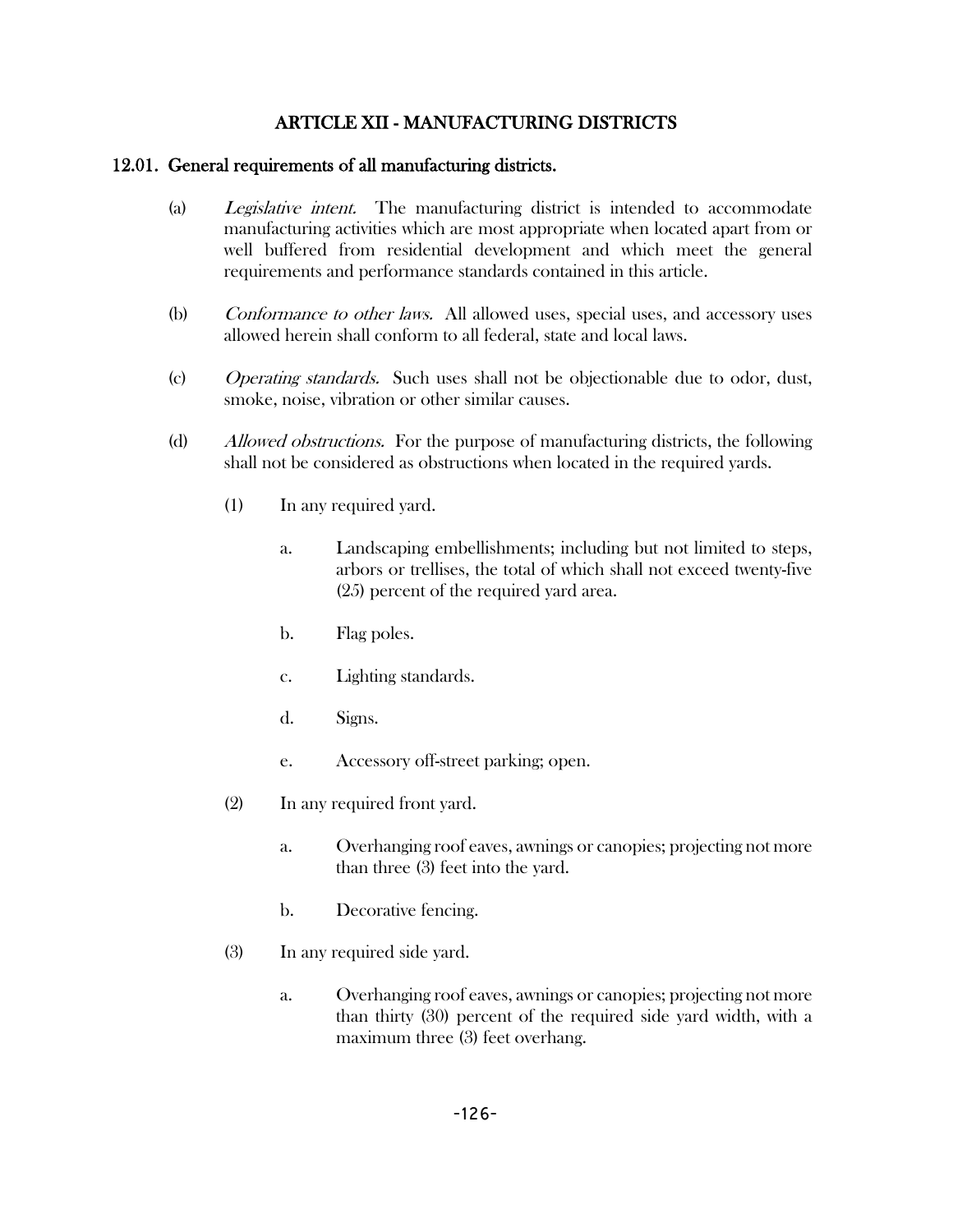- b. Fences; not to exceed eight (8) feet in height.
- c. Compressor or condenser or heat pump units; for air conditioning and/or heating systems, except in a side yard abutting a street.
- d. Dumpster enclosures.
- (4) a. Accessory structures; garages, sheds, toolrooms or other similar structures pursuant to standards set forth in Section 6.01 of this Ordinance.
	- b. Portions of the principal building; porches, breezeways, balconies, greenhouses or any structure permanently attached to the principal building, the aggregate area of which is less than ten (10) percent of the required rear yard area, and located at least twenty-five (25) feet from the rear lot line, and not encroaching the side yard setback of that district.
	- c. Fences; not to exceed eight (8) feet in height.
	- d. Recreational equipment; permanent, necessary for the use conducted on a lot.
	- e. Overhanging roof eaves, awnings or canopies; projecting not more than three (3) feet into the yard.
	- f. Compressor or condenser or heat pump units; for air conditioning and/or heating systems.
	- g. Dumpster enclosures.
- (5) Exceptions to the above allowed obstructions.
	- a. On a corner lot, no obstruction higher than thirty (30) inches above curb level shall be located in any portion of a required front or side yard situated within twenty (20) feet of the lot corners formed by the intersection of any two (2) streets, or the intersection of the street lines extended.
	- b. For the purpose of allowed obstructions in the side yard abutting a street, the front yard obstruction shall be followed.
	- c. No allowed obstruction, other than the principal building, shall be located closer than five (5) feet to any lot line; except fences. If the principal building is set back five (5) feet or less, then the allowed obstruction setback is two (2) feet from any lot line.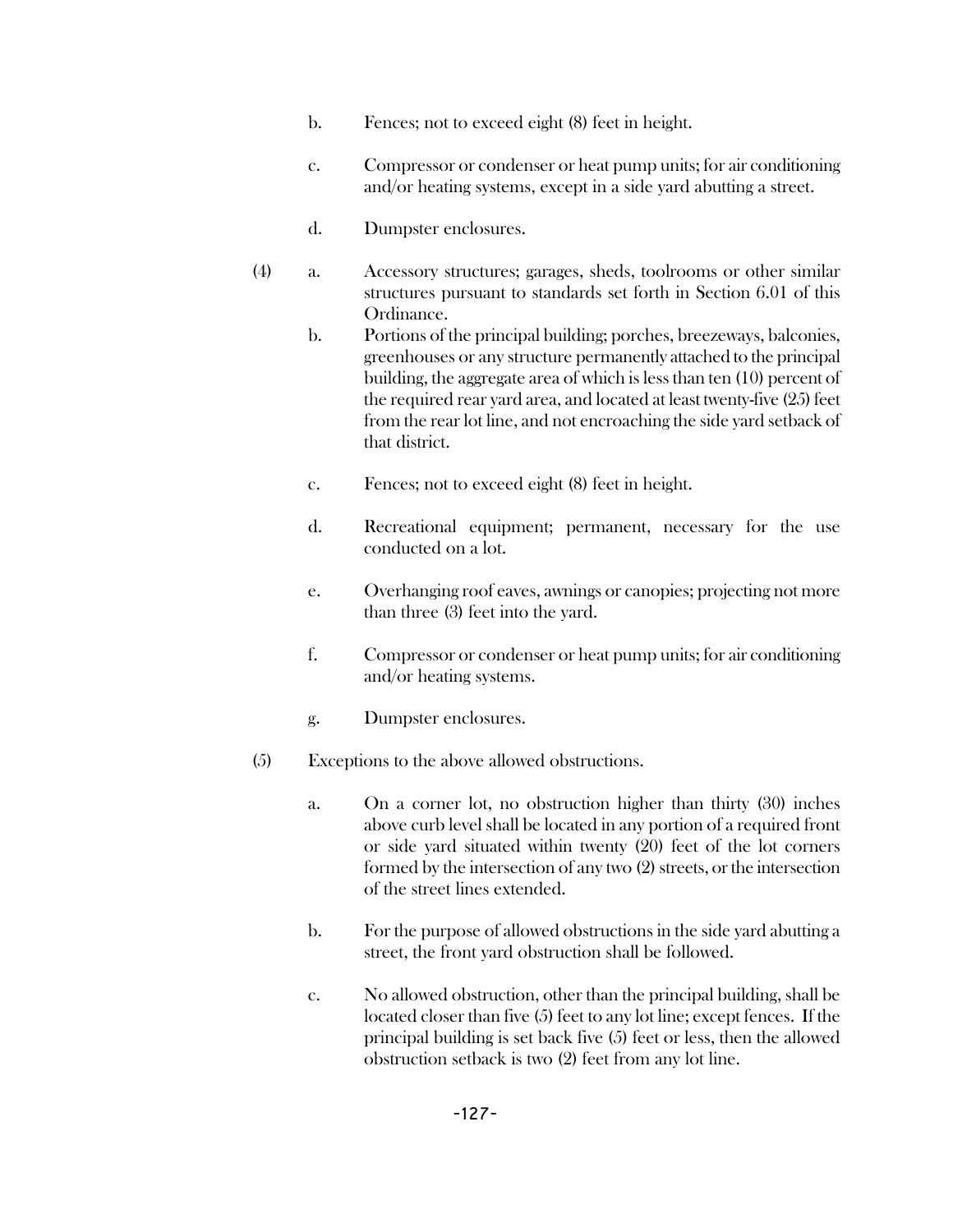- (e) Development in manufacturing districts. All excavation, movement of earth, site development and execution of an erosion and soil sedimentation plan shall be subject to the rules and regulations of Article VIII of the City's "Subdivision and Site Development Regulations" ordinance.
- (f) Use of floodplain areas. All properties deemed to be in the floodplain shall be subject to the regulations of Article VII of the City's "Subdivision and Site Development Regulations" ordinance.
- (g) Buffers.
	- (1) Landscaped strip. Any portion of a manufacturing district which lies within five hundred (500) feet of any zoned residential land or any planned residential land use shall have a fifty (50) foot wide landscaped strip installed along the boundary facing the residential land, unless the manufacturing process and material storage is entirely within enclosed buildings.
		- a. Such planting strip shall be installed in accordance with plans prepared by a landscape architect.
		- b. Such planting strip must be approved by the City Council and such installation guaranteed by a bond suitable to the City Council.
	- (2) Height standards. Except for chimneys, vents, flag poles or communication devices, no portion of any building or structure shall have a vertical dimension from ground level to its highest point greater than onethird  $(1/3)$  the distance from said portion of the building to any residential land.
- (h) Screening. The following requirements shall apply to all businesses or firms in manufacturing districts.
	- (1) All activities involving the manufacturing, storing, cleaning, servicing, and testing of materials, products and goods - may be out of doors if completely screened by a solid wall or uniformly colored fence at least eight (8) feet in height, and if there is no open storage of a greater height than that of the enclosing screening.
	- (2) All owners or developers of manufacturing businesses or firms that abut residentially zoned property shall be required to provide acceptable screenage along the lot lines.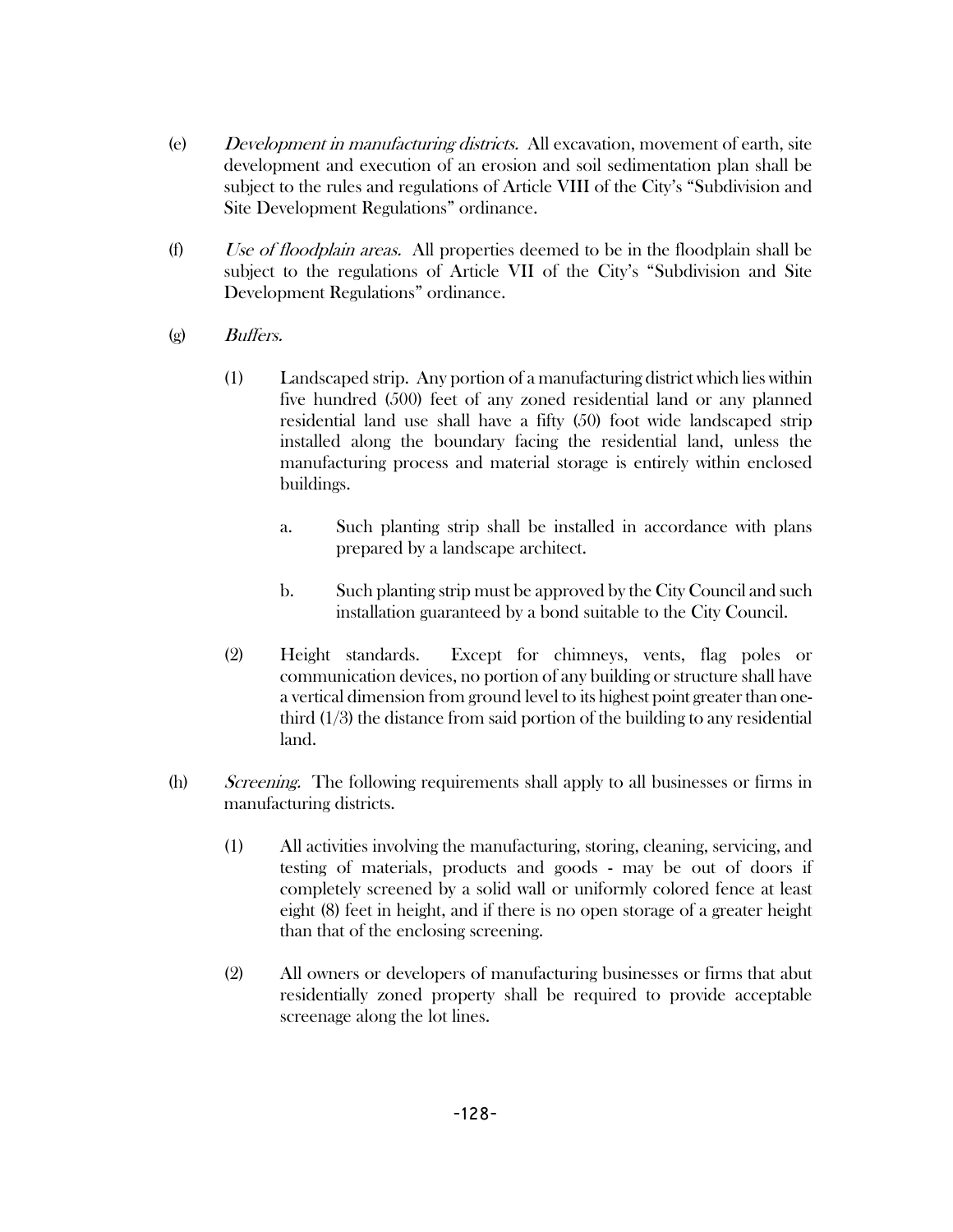- a. Screenage shall include but not be limited to fences, shrubs, hedges and walls.
- b. The height of the screenage shall be a minimum of eight (8) feet high.
- (i) Noise. Prohibited noise levels. At no point on the property line on which the operation is located shall the sound intensity level of any individual operation or plant (other than noises produced by the operation of motor vehicles or other transportation vehicles) exceed the decibel limits allowed by the Illinois EPA Regulations.
- (j) Smoke and particulate matter. The emission of smoke or particulate matter in such manner or quantity as to endanger or to be detrimental to the public health, safety, comfort or welfare is prohibited. All airborne emissions must be in accordance with Illinois EPA regulations.
- (k) Toxic and noxious matter. No use shall, for any period of time, emit into the atmosphere, store on site, or discharge across the boundaries of the lot wherein it is located, toxic or noxious matter in such concentrations as to be detrimental to, or endanger the public health, safety, comfort, or welfare or cause injury or damage to property or business.
- (l) *Odorous matter.* No use shall, for any period of time, emit an odorous matter in such quantity as to be readily detectable at any point along lot lines or as to produce a public nuisance or hazard beyond the lot line.
- (m) Glare and heat. No use or activity shall be allowed which causes glare or heat to be transmitted or reflected in such quantities as to be detrimental or harmful to the use of adjacent properties. Such exposed sources of light shall be shielded so as not to create a nuisance across lot lines.
- (n) Fire and explosive hazards.
	- (1) The storage, utilization, or manufacture of solid materials or products ranging from incombustible to moderate burning, as determined by the City Fire Marshal, is allowed.
	- (2) The storage, utilization, or manufacture of solid materials or products ranging from free to active burning is allowed provided that said materials or products shall be stored, utilized or manufactured within completely enclosed buildings having incombustible exterior walls and protected throughout by an automatic fire extinguishing system.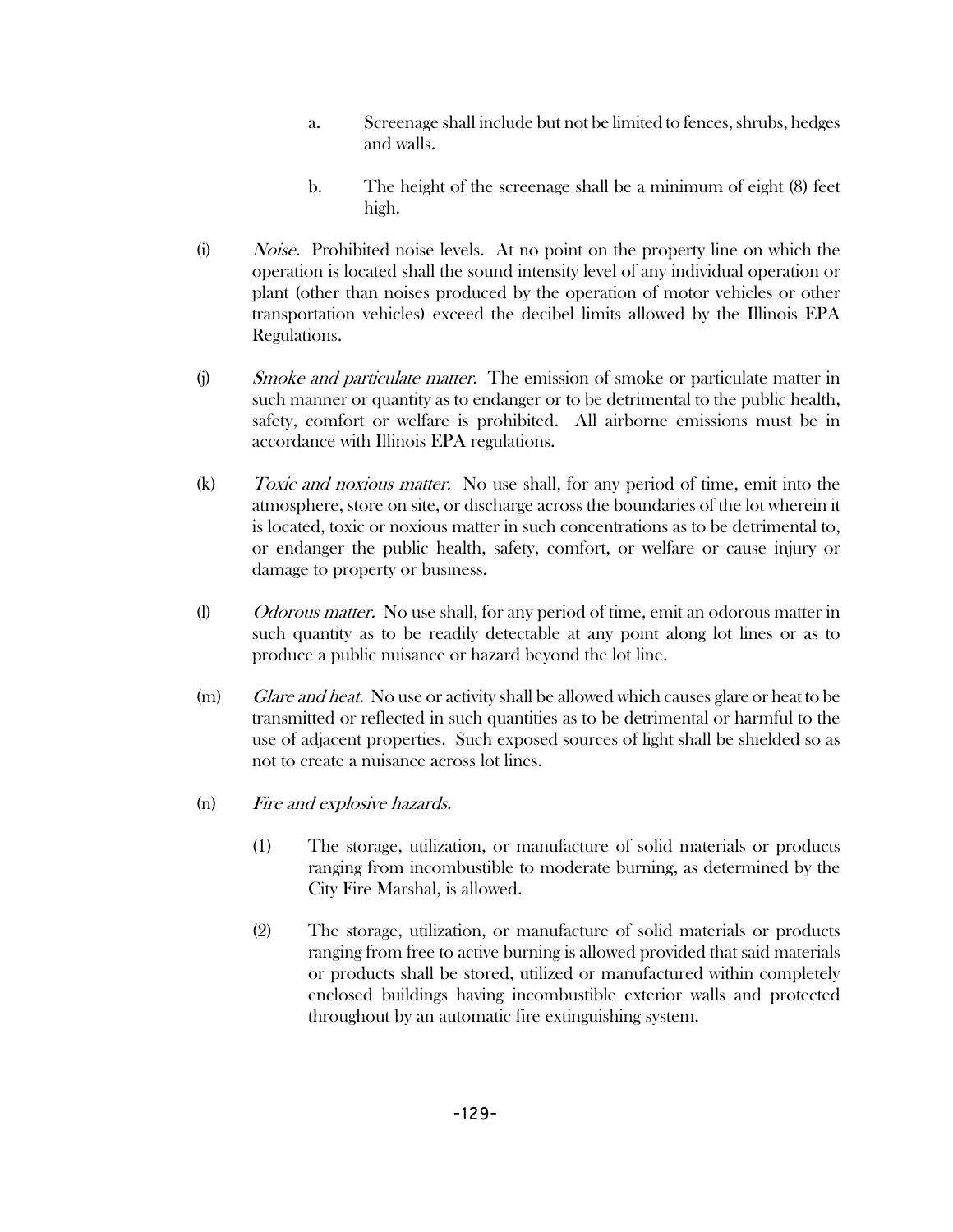(3) The storage, utilization, or manufacture of flammable liquids, or materials which produce flammable, explosive, or toxic vapors or gases, shall be allowed, if in accordance with the "BOCA National Fire Prevention Code" and the "Flammable and Combustible Liquids Code NFPA 30", and approved by the City Fire Marshal.

## 12.02. M-1, Manufacturing District.

- (a) Legislative intent. To provide for activities involving the manufacturing, fabricating, processing, assembling, disassembling, repairing, cleaning, servicing, testing and storing of materials, products and goods in completely enclosed buildings.
- (b) Allowed uses. The following uses are allowed:
	- (1) Agriculture.
	- (2) Building material sales and storage -- including milling, planing, jointing, or manufacture of millwork.
	- (3) Contractors' offices and shops.
	- (4) Fuel and ice retail sales and storage.
	- (5) Greenhouses -- including retail and wholesale sales of plants, and produce.
	- (6) Monument establishments -- including accessory open sales. lot.
	- (7) Offices.
	- (8) Parking lots and storage garages.
	- (9) Printing and publishing establishments.
	- (10) Public open space.
	- (11) Public utility, governmental service and similar uses.
	- (12) Research laboratories.
	- (13) Schools, commercial or trade.
	- (14) Training centers, engineering or sales.
	- (15) Wholesale establishments.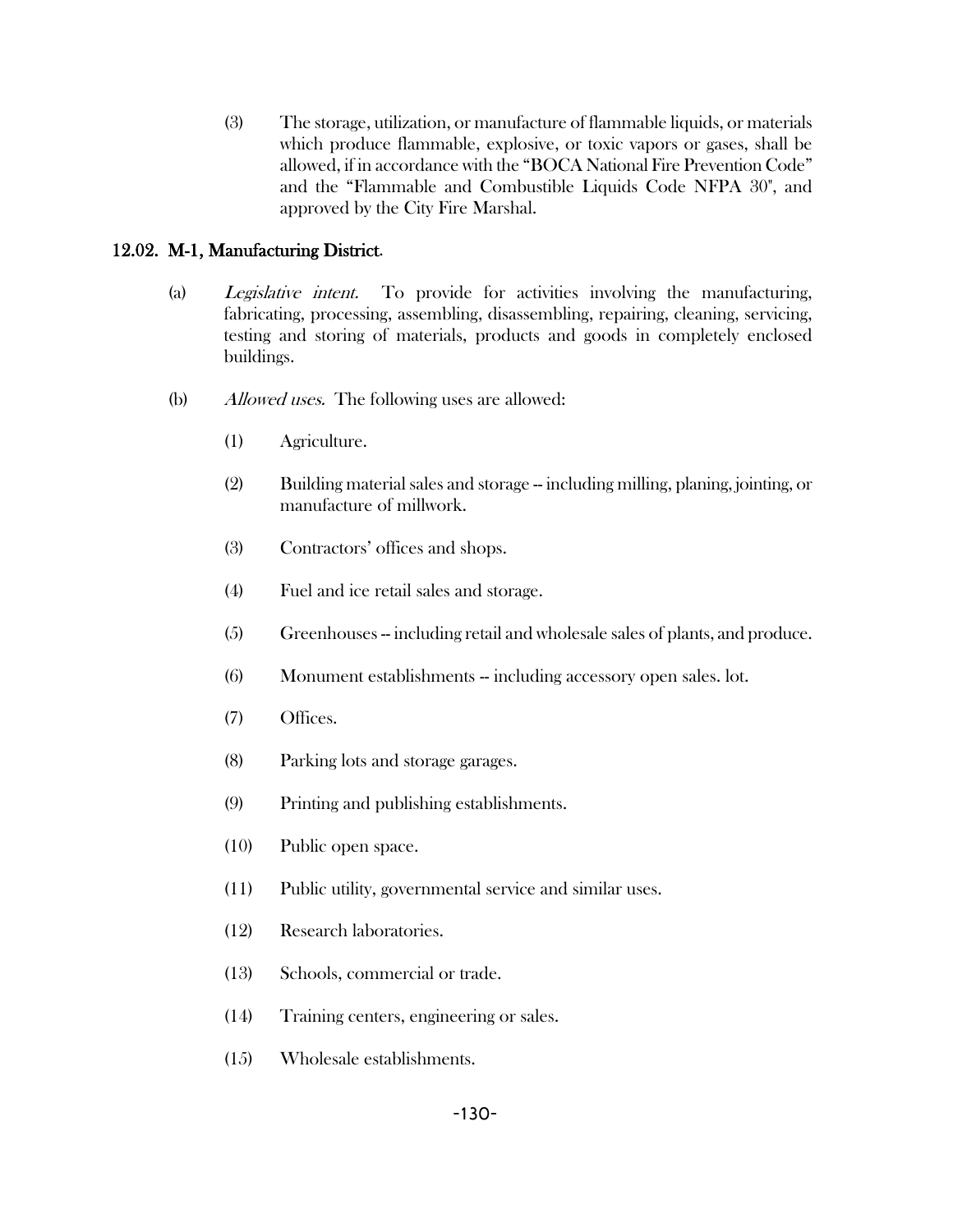- (c) Accessory uses.
	- (1) Those customarily incidental to the above uses.
	- (2) Signs; per regulations in Article VIII.
	- (3) Communication devices; per regulations in Section 6.02.
- (d) Special uses. The following uses are allowed as special uses when authorized by the City Council subject to standards set forth in Section 15.12 of this Ordinance.
	- (1) Ambulance services.
	- (2) Communication devices which exceed the height limitations set forth for manufacturing districts.
	- (3) Automobile service stations.
	- (4) Cartage and express establishments.
	- (5) Fence; except:
		- a. Decorative fencing.
		- b. Temporary fences erected to protect any seeding area with the permission of the Building Inspector in any front yard.
	- (6) Restaurants.
	- (7) Taverns.
	- (8) Neighborhood shopping as defined for a B-1 District.
- (e) Minimum lot area: Twenty thousand (20,000) square feet.
- (f) Minimum lot width: One hundred fifty (150 feet.
- (g) Maximum floor area ratio: 0.60.
- (h) Minimum setbacks.
	- (1) Front: Forty (40) feet.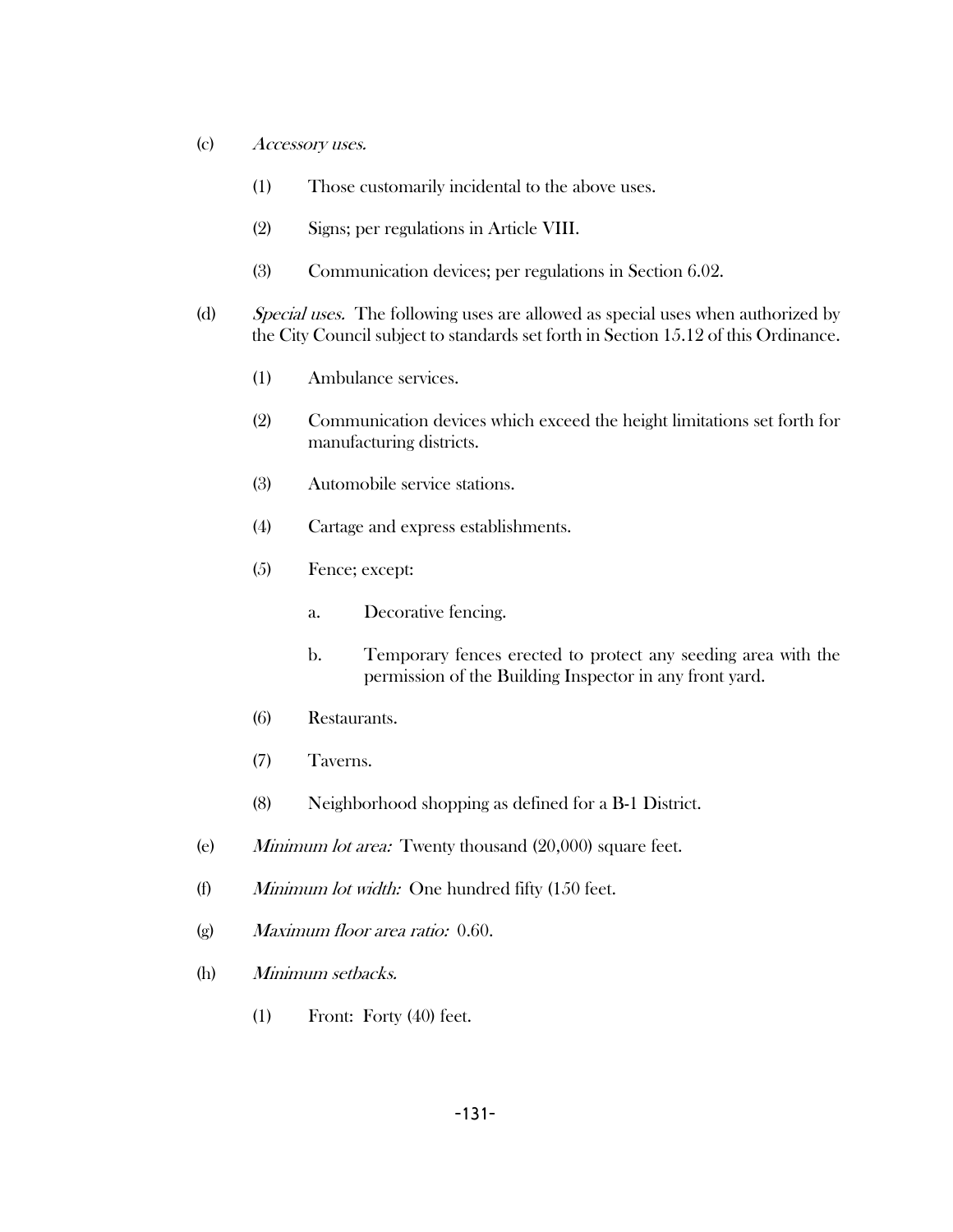- (2) Rear: Twenty-five (25) feet, except not less than forty (40) feet when adjoining a residential district and may be zero (0) feet when adjoining a railroad right-of-way.
- (3) Side: Fifteen (15) feet, except not less than forty (40) feet when adjoining a street or residential district.

## (i) Maximum building height.

- (1) Lot abutting single-family residential district: Three (3) stories, not to exceed forty-five (45) feet.
- (2) All other lots: Four (4) stories, not to exceed sixty (60) feet.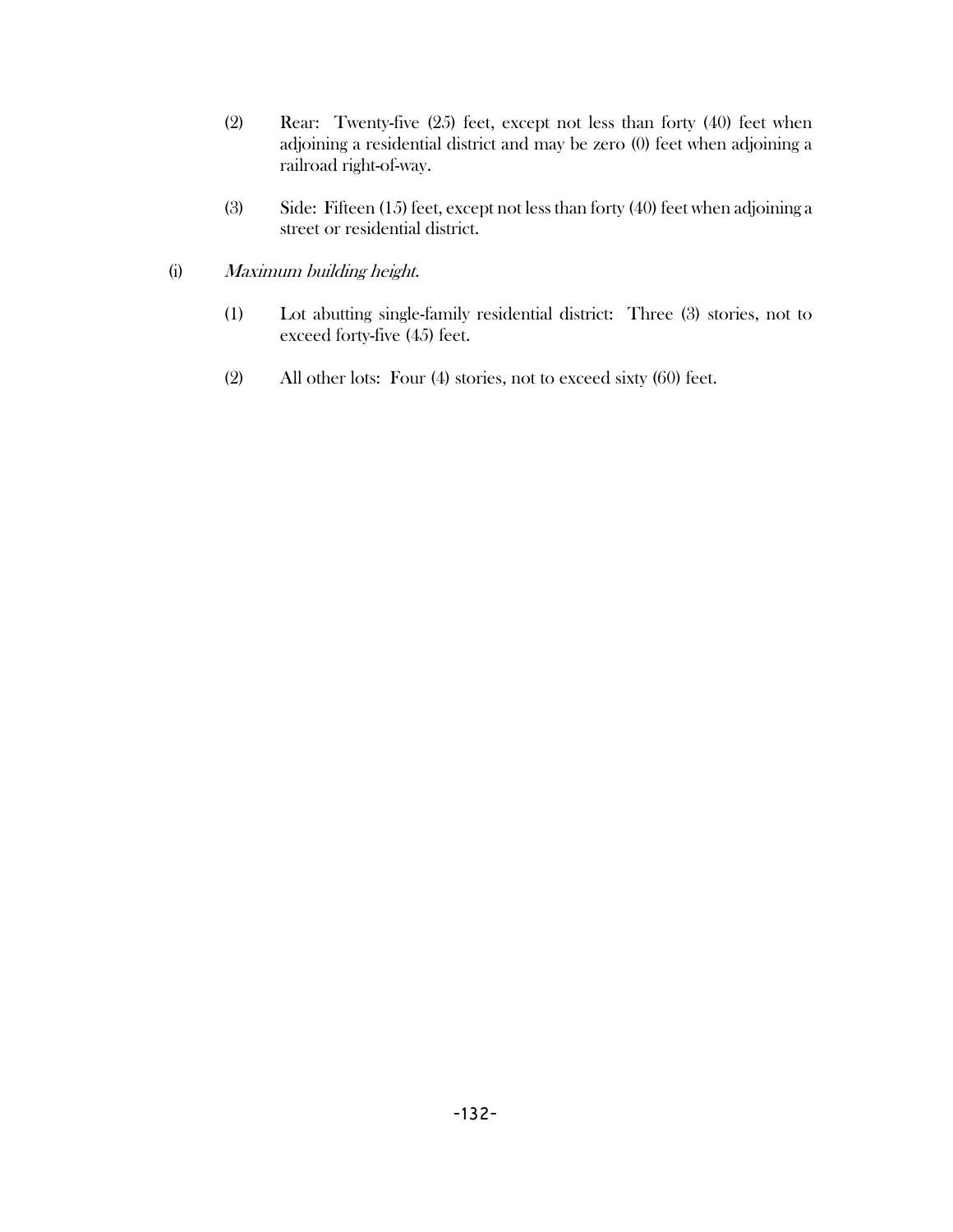## 12.03. M-2, Manufacturing District.

- (a) Legislative intent. To provide for all activities involving the manufacturing, fabricating, processing, assembling, disassembling, repairing, cleaning, servicing, testing and storing of materials, products, and goods with some outdoor activities and storage allowed when in conformance with the screening requirements in Paragraph 12.01(h).
- (b) Allowed uses. The following uses are allowed:
	- (1) Any use allowed in the M-1 District.
	- (2) Air, rail, or motor truck freight terminals, cartage facilities, railroad switching and classification yards, repair shops, and roundhouses.
	- (3) River docks, including loading and loading of commodities and materials.
- (c) Accessory uses.
	- (1) Those customarily incidental to the above uses.
	- (2) Signs; per regulations in Article VIII.
	- (3) Communication devices; per regulations in Section 6.02.
- (d) Special uses.
	- (1) Any use allowed as a Special Use in the M-1 District.
	- (2) Automobile wrecking yards and junk yards.
	- (3) Mining, loading and hauling of coal, clay, sand, gravel, topsoil or other aggregate or minerals, and oil or gas well drilling, including equipment, buildings, or structures, for screening, crushing, mixing, washing, or storage, provided that:
		- a. No excavation shall take place within forty (40) feet of any property line.
		- b. All buildings or structures, for screening, crushing, washing, mixing, or storage are located not less than five hundred (500) feet from an existing residence or any Residential District established by this Ordinance.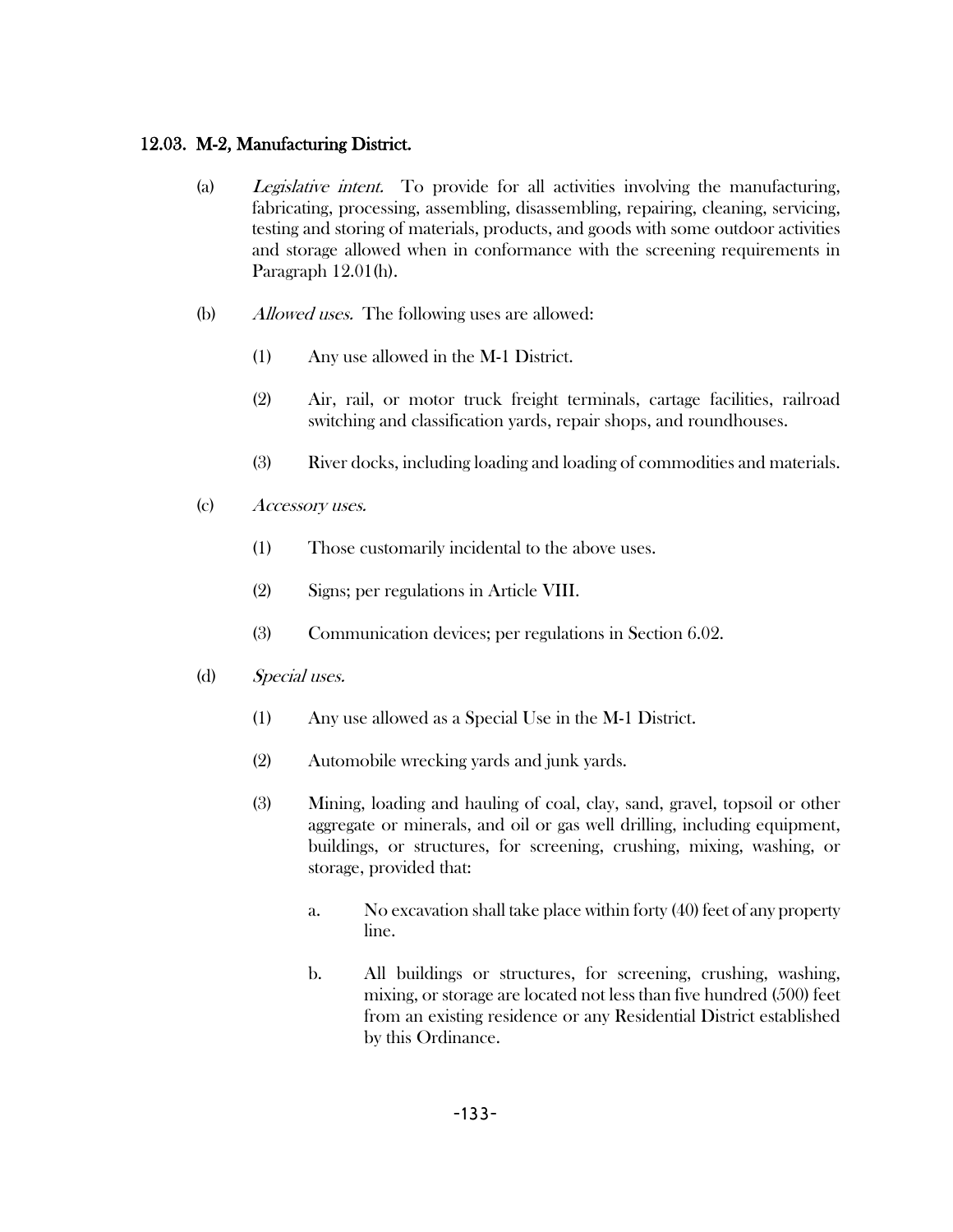- c. A plan of development for the reclamation of the land is provided as part of the application for a special use permit.
- d. Buildings, structures, equipment and operations for processing on the premises material secured by such uses shall be allowed only when authorized by the City Council and provided the operations shall conform with performance standards set forth in the M-2, Manufacturing District.
- (4) Adult use, only in the area east of West Street in the district along the Illinois River.
- (5) Restaurant and tavern with or without a residential dwelling within the same structure. (Amended by Ordinance No. 4392 January 8, 2007)
- (6) Two-family detached dwellings. (Amended by Ordinance No. 4402 March 19, 2007)
- (7) Temporary (not to exceed two years) office trailers, not to be used for food preparation or dwelling purposes. (Amended by Ordinance No. 4796 January 31, 2011)
- (4) Medical cannabis cultivation center operating in strict compliance with Compassionate Use of Medical Cannabis Pilot Program Act (410 ILCS 130/1 et seq.), as amended, and the regulations promulgated thereunder, and that also meets the following requirements:
	- i. The cultivation center must be currently registered with the Illinois Department of Agriculture (or a successor agency) and be in good standing;
	- ii. A cultivation center may not be located within 2,500 feet of the property line of a pre-existing public or private preschool or elementary or secondary school or day care center, day care home, group day care home, part day child care facility or an area zoned for residential use;
	- iii. Medical cannabis inventory and cannabis infused products may not be displayed or stored in a n area accessible to the public;
	- iv. A cultivation center shall have appropriate security measures, in accordance with State regulations, to deter and prevent the theft of cannabis and unauthorized entrance into areas containing cannabis;
	- v. All cultivation of cannabis must take place in an enclosed, locked facility accessed by the Department of Agriculture during the registration process. The cultivation center location shall only be accessed by the cultivation center, Department of Agriculture staff performing inspections, Department of Public Health staff performing inspections, law enforcement or other emergency personnel, and contractors working on jobs unrelated to medical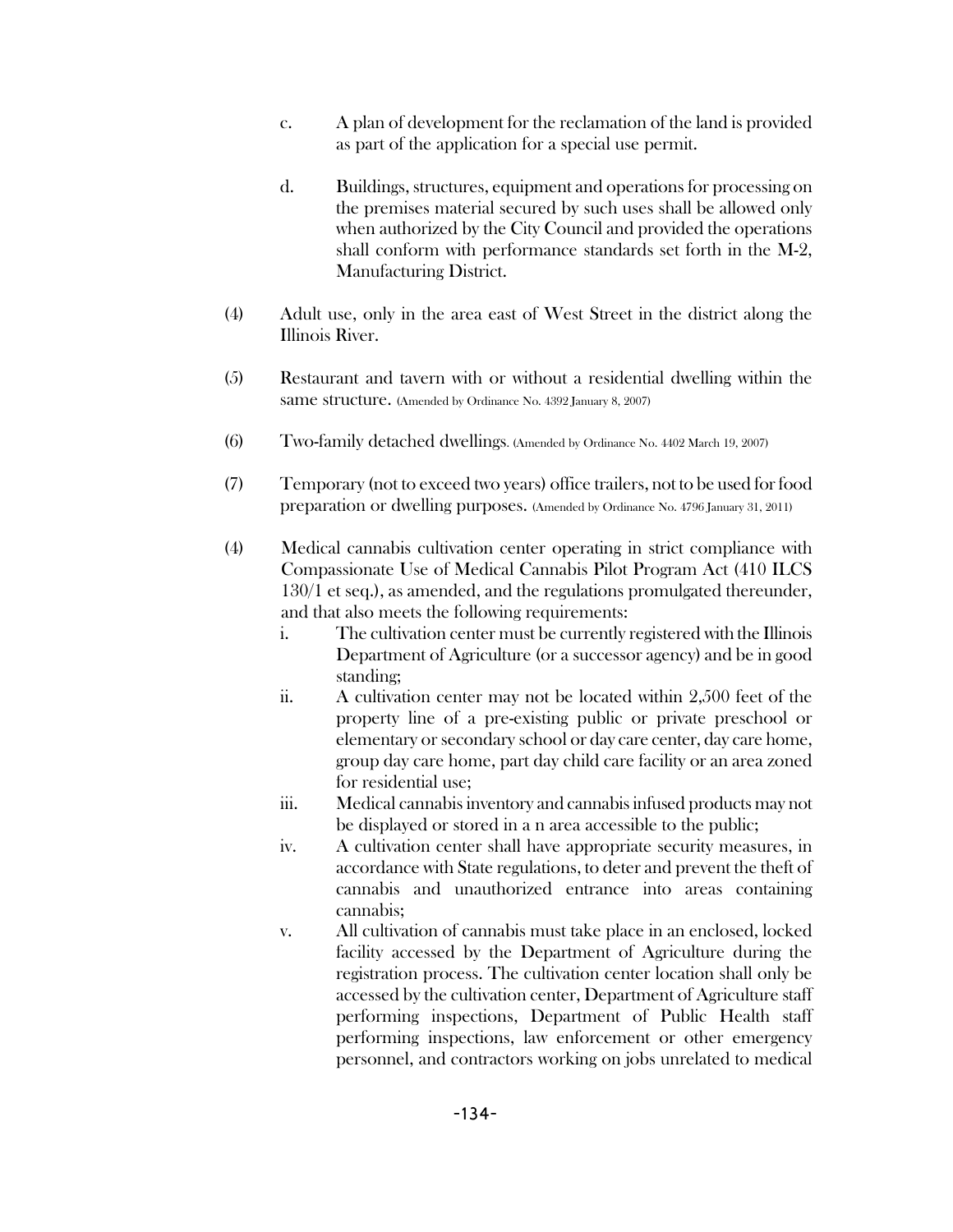cannabis, such as installing or maintaining security devises or performing electrical wiring;

- vi. Medical cannabis may not be consumed on the site of a cultivation center;
- vii. Exterior signage shall comply with the Zoning Ordinance, except that signs or exterior building surfaces depicting or simulating cannabis, cannabis infused products, smoking or cannabis paraphernalia shall not be permitted; and
- viii. The Mayor and City Council may condition a special use permit on a requirement that the cultivation center organization defend and indemnify The City of Peru, and its officers and employees, from and against any claim from the organization's operations.
- (e) Minimum lot area: Forty thousand (40,000) square feet.
- (f) Minimum lot width: Two hundred (200) feet.
- (g)  $Floor\$  area ratio: Not to exceed 0.65.
- (h) Minimum setbacks: Same as in M-1 District.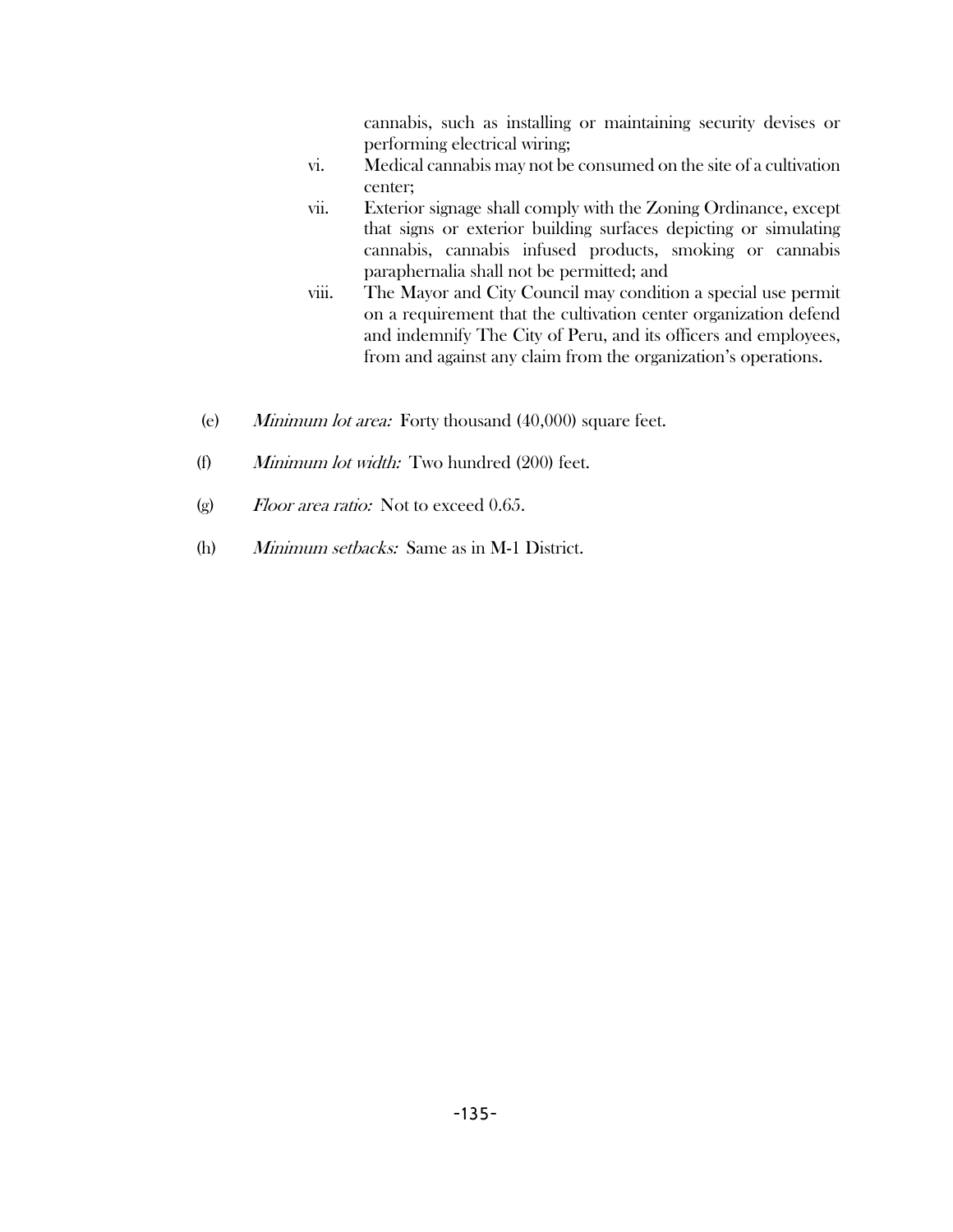# ARTICLE XIII - AGRICULTURAL DISTRICT

### 13.01. A-1, Agricultural District.

- (a) Legislative intent. The A-1, Agricultural District is intended to cover the City's extra-territorial zoning jurisdiction, and regulate the use of that area for agricultural purposes. The portion of the extra-territorial area that is covered by the "Illinois Valley Regional Airport Zoning Map" regulates the various uses within this area, whenever a land use other than A-1, Agricultural District is required. Until a land use, other than an A-1, Agricultural District is appropriate, the land shall continue to be zoned and used as an A-1, Agricultural District.
- (b) Allowed uses. The following uses are allowed:
	- (1) Accessory uses and structures common or incidental to agricultural or residential use.
	- (2) Agriculture, cropping, grazing, dairying, horticulture and all practices common or incidental to agriculture including grain elevators.
	- (3) Cemeteries.
	- (4) Churches and other permanent buildings intended for formal worship.
	- (5) Greenhouses, wholesale and retail.
	- (6) Golf courses.
	- (7) Home occupations (in accordance with Section II-J of this Ordinance).
	- (8) Kennels, stables and riding facilities.
	- (9) Public parks and recreation areas.
	- (10) Schools, public and private -- day or nursery, elementary, junior high and high, and post-secondary.
	- (11) Single-family detached dwelling in conjunction with farm use.
	- (12) Single-family detached dwellings -- on lots not less than two (2) acres in area or on lots of lesser size if in conformance with the one-time allowance for lots less than two (2) acres, as allowed by State law (765 ILCS 205/1) and the county ordinance, and one hundred fifty (150) feet in width at the front yard setback.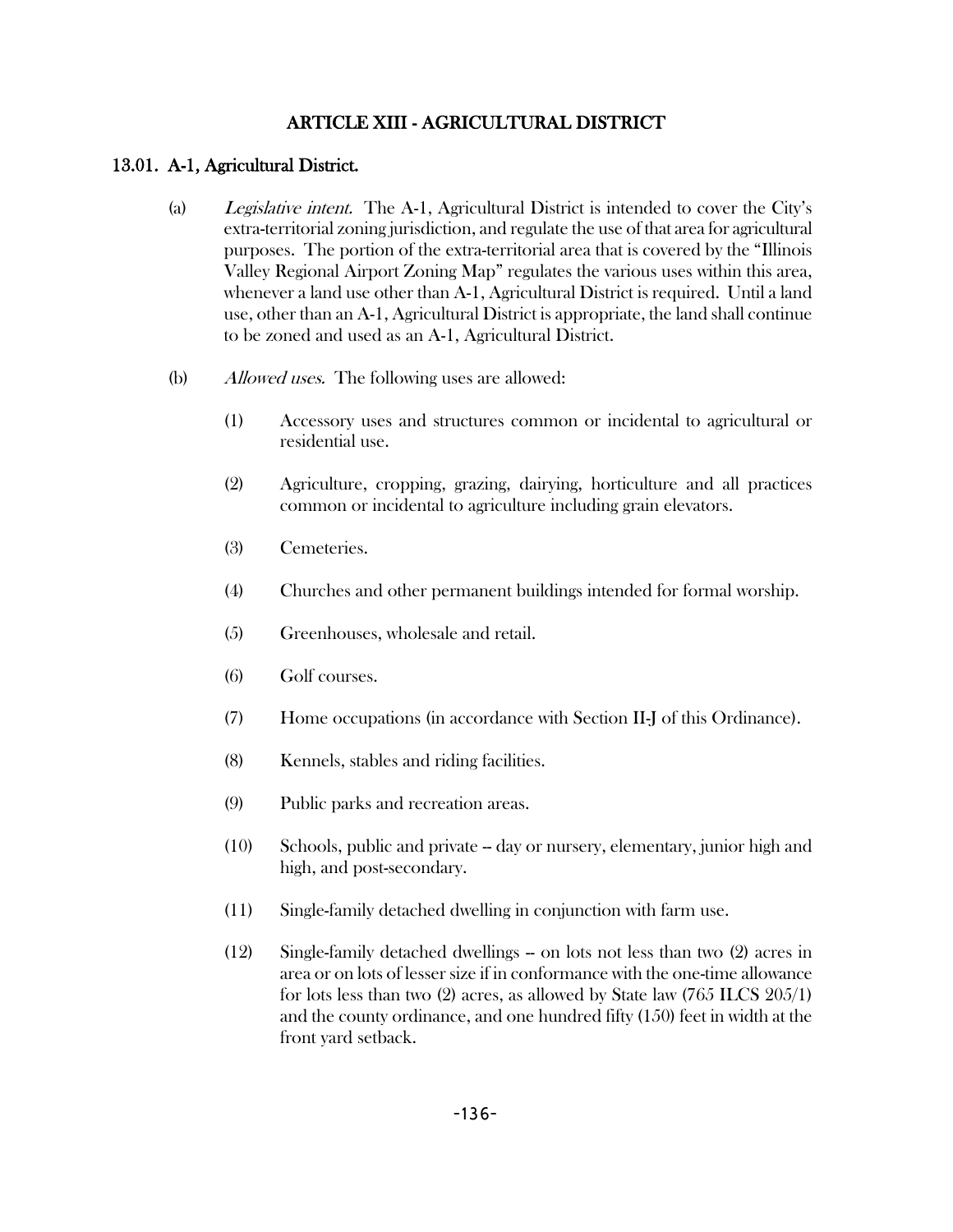- (13) Temporary stands for the sale of agricultural non-livestock products produced on the premises, if provisions are made for parking and traffic control.
- (b) Special uses. The following uses are allowed as special uses when authorized by the City Council, subject to the standards set forth in Section 15.12 of this Ordinance.
	- (1) Airstrips and airports.
	- (2) Commercial activities in conjunction with farm use.
	- (3) Commercial grain elevators.
	- (4) Communications transmission stations and towers provided that any such tower is set back from public right-of-way lines and property lines a distance at least equal to the tower height.
	- (5) Public buildings erected by a governmental entity.
	- (6) Utility substations.
- (c) Lot and building requirements.
	- (1) Minimum lot area: Two (2) acres.
	- (2) Minimum lot width: Two hundred (200) feet.
	- (3) Minimum front yard setback: One hundred (100) feet.
	- (4) Minimum side yard setback: Twenty-five (25) feet.
	- (5) Minimum rear yard setback: Fifty (50) feet.

Only one dwelling shall be erected on any lot in the rural district.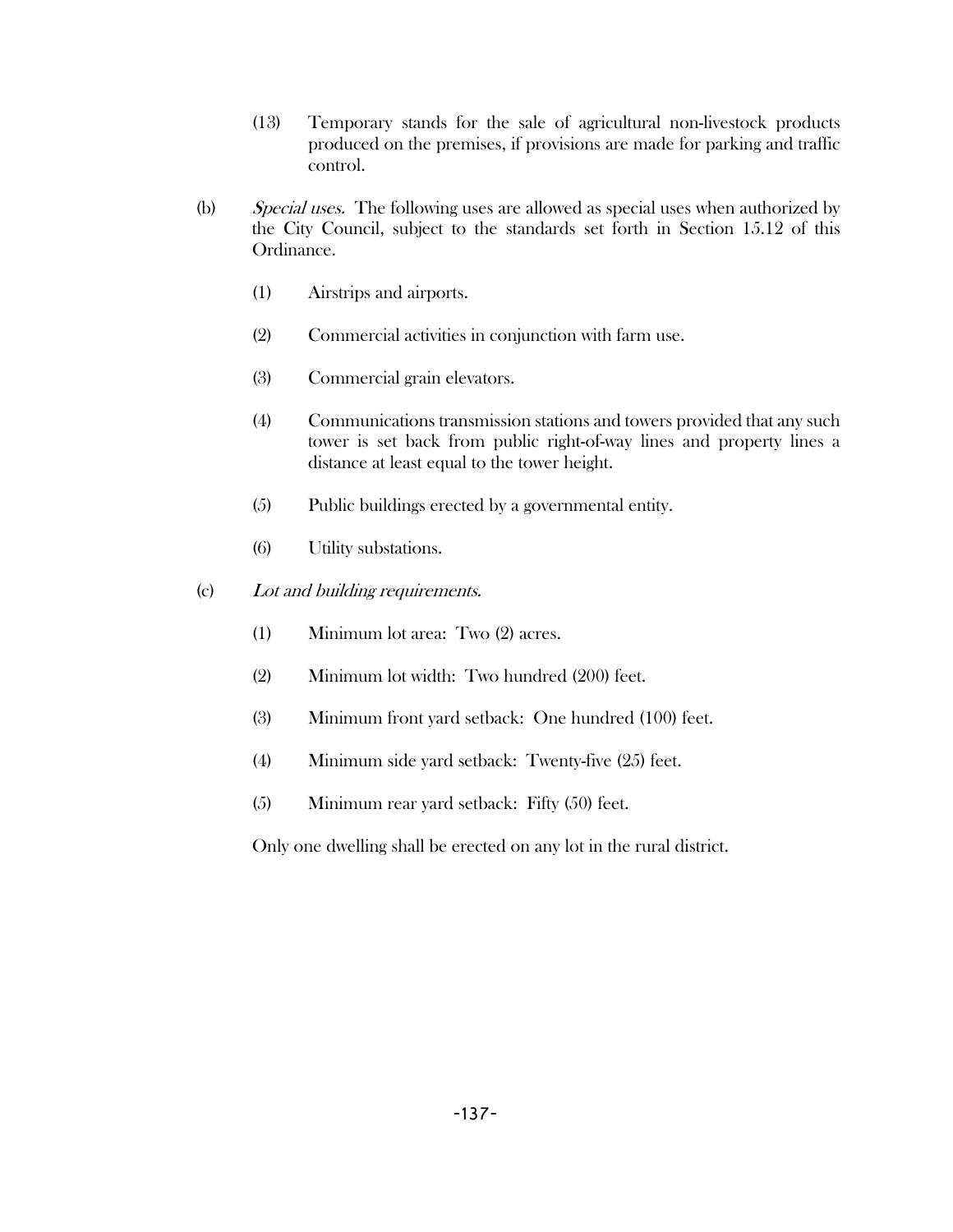### ARTICLE XIV -- PD - PLANNED DEVELOPMENTS

#### 14.01. Legislative intent.

Planned developments are intended to allow greater design flexibility than is allowed by the standard district regulations. A planned development can best adapt to the topography and other natural characteristics of a given site and result in a more economical and stable development. It is intended that these regulations will encourage and facilitate development which is consistent with the spirit and intent of this Ordinance, be in conformity with the general character of the City and have a beneficial effect upon the health, safety, general welfare, and stability of the City and its immediate environs than would development under strict conformity with district regulations. Under certain conditions the allowed uses in a district may be increased. Planned developments are of such substantially different character from other conditional uses that the following standards are established to provide flexibility that will stimulate sound and imaginative design.

#### 14.02. Standards.

- (a) Standards for all planned developments. All planned developments shall comply with the following general standards.
	- (1) The planned development shall be designed, located and operated so that the public health, safety and welfare will be protected.
	- (2) The planned development shall not adversely affect or reduce the value of other property in the area in which it is located.
	- (3) The establishment of the planned development shall not impede the normal and orderly development and improvement of surrounding property.
	- (4) Adequate utilities, access roads, drainage and/or other necessary facilities have been or are being provided.
	- (5) Adequate measures have been or will be taken to provide ingress and egress so designed as to minimize traffic congestion in the public streets.
- (b) Design standards. To supplement and support the general standards of Section 14.02(a), all planned developments shall comply with the following design standards:
	- (1) Subdivision ordinance. Planned developments shall be subject to the regulations governing required improvements found in the City's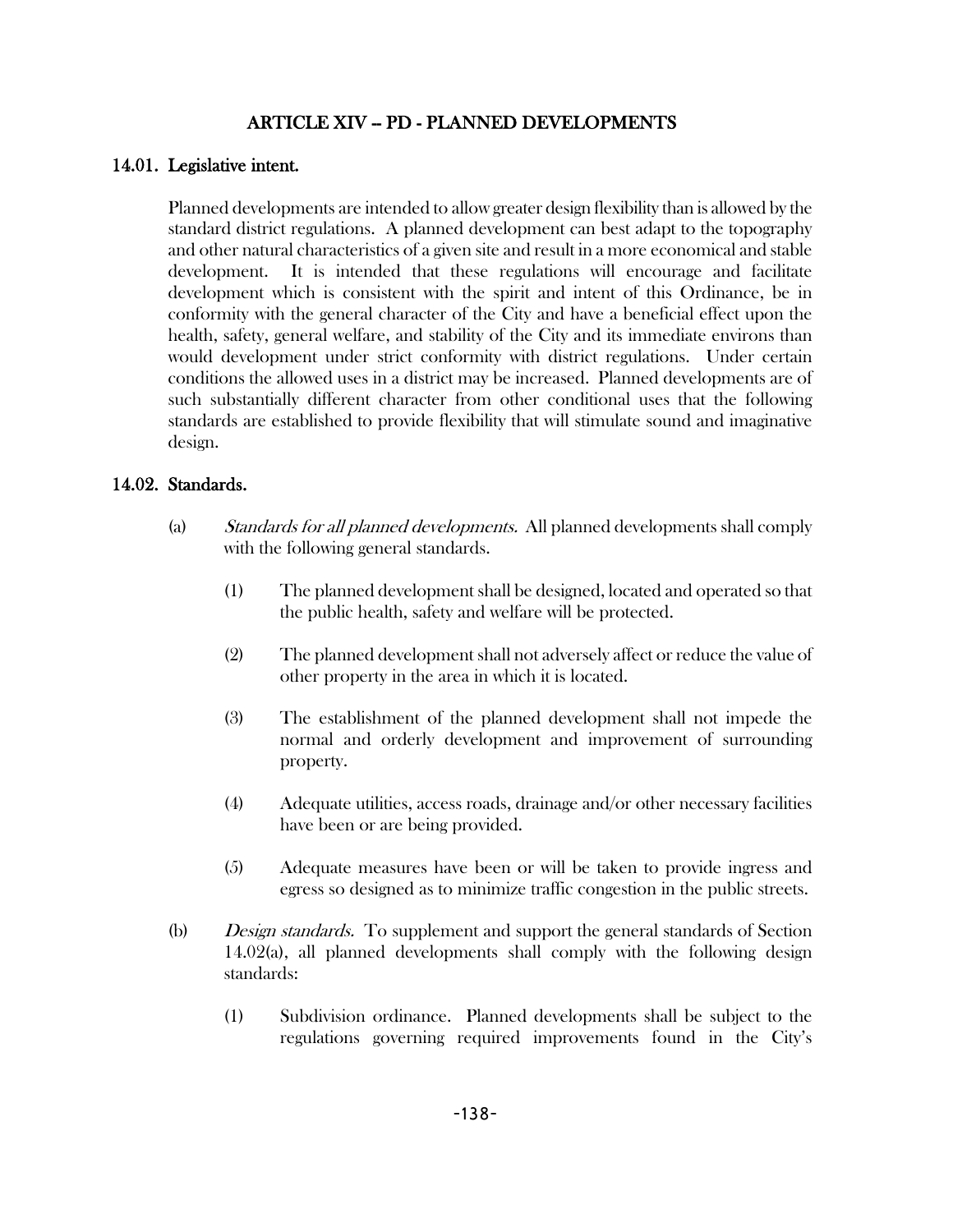"Subdivision and Site Development Regulations" ordinance, including the dedication of park lands and school sites.

- a. Where deviations from the above requirements are desired, such deviations shall be requested in writing.
- b. The owner or developer shall install all required public improvements, including but not limited to sanitary and storm sewers, water supply facilities and public utilities.
- (2) Floodplain and stormwater management.
	- a. All parts of planned developments in the floodplain shall be subject to Article VII of the City's "Subdivision and Site Development Regulations" ordinance.
	- b. Compensatory storage, detention and/or retention basin shall be provided for the storage of surface and stormwater in the planned development in accordance with the City standards.
- (3) Erosion control. All excavation, movement of earth, site development and execution of an erosion and sedimentation control plan shall be subject to the rules and regulations of Article VIII of the City's "Subdivision and Site Development Regulations" ordinance.
- (4) Impact on public facilities and services. The proposed planned development shall not impose an undue burden on public facilities and services.
- (5) Distance between principal structures. The minimum distance between principal structures shall be thirty (30) feet. However, as the height of the proposed structure increases the Plan Commission may require a greater distance, if necessary, to ensure safe access, light and circulation of air.
- (6) Traffic circulation.
	- a. External traffic circulation system. The proposed planned development shall be accessible from public roads and so located with regard to major thoroughfares and uses outside the proposed development that traffic congestion will be minimized and uses adjacent to such thoroughfares will not be adversely affected.
	- b. Internal traffic circulation system. All streets and driveways constructed within the proposed planned development, whether public or private, shall be adequate to serve the needs of the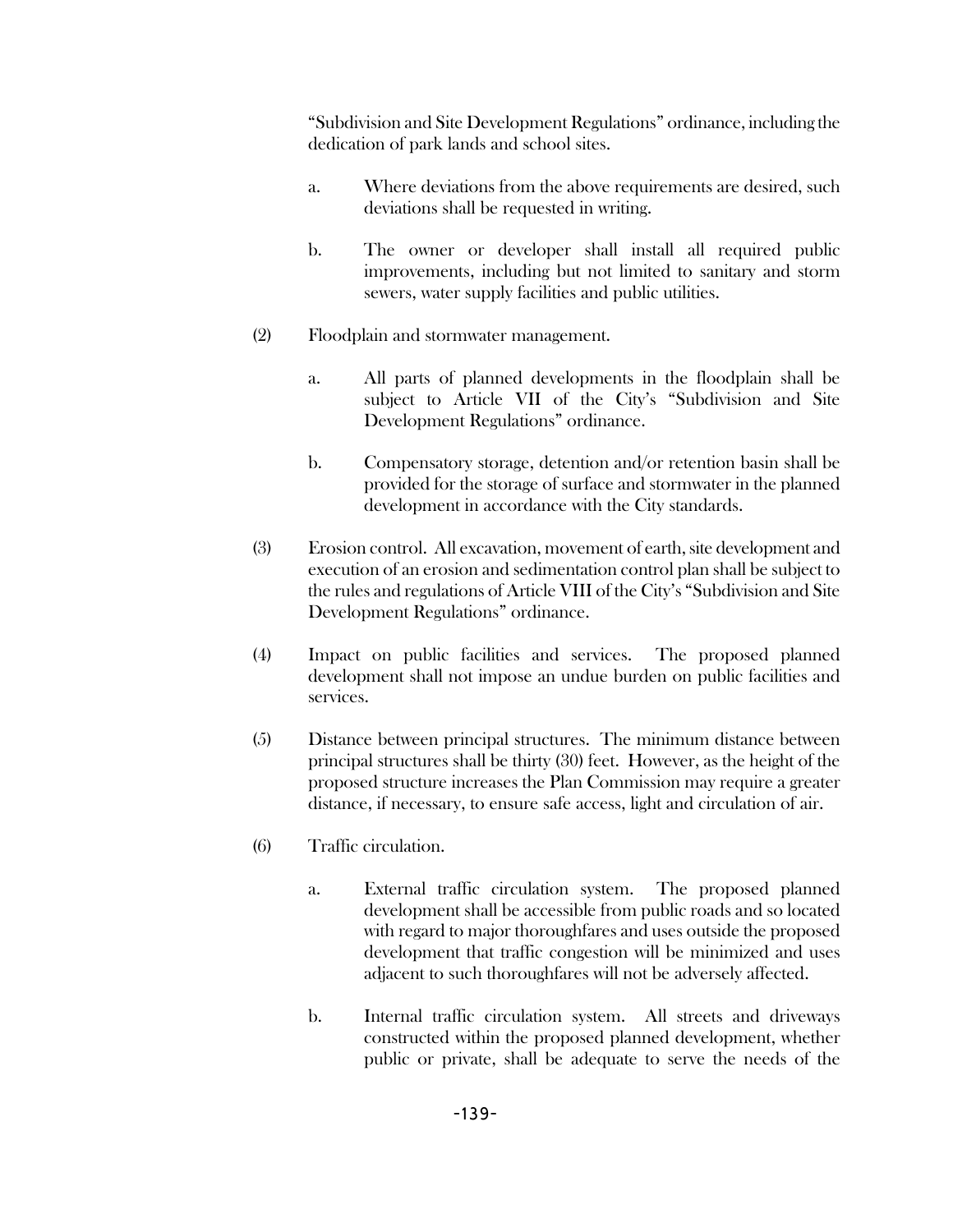residents and shall meet the minimum standards of all applicable ordinances and codes of the City.

- c. Vehicular access points. Principal vehicular access points shall be designed to promote smooth traffic flow with controlled turning movements and minimum hazards to vehicular or pedestrian traffic. Minor streets within the proposed planned development shall not be connected to streets outside the development in such a way as to encourage their use by through traffic.
- (7) Pedestrian circulation system. The pedestrian circulation system and its related walkways shall be insulated as completely and reasonably as is possible from the vehicle street system in order to provide separation of vehicular and pedestrian movement.
- (8) Open space. The proposed planned development shall attempt to preserve as much open space as possible. Existing trees, waterways, scenic points, and other physical or topographic assets must be considered when planning for common space, and preserved whenever possible.
- (9) Parking. The proposed planned development shall conform to all parking regulations in this Ordinance, unless evidence is presented to justify deviation from said regulations.
- (10) Dumpster enclosures. The location and area of all dumpster enclosures shall be designated on the plans for all planned developments.

### 14.03. Preliminary development plan.

- (a) Preliminary staff review. Prior to filing a planned development application, the applicant shall provide the following:
	- (1) Three (3) copies of the plat of survey of the property in question.
	- (2) Aerial photograph(s) of the subject site.
	- (3) Preliminary plans and sketches.
	- (4) Other site information, in such quantity as may be deemed necessary by the Building Inspector.
- (b) Pre-application conference.
	- (1) Within ten (10) working days after receipt of documents required above, the Building Inspector shall schedule a pre-application conference with the applicant and planning staff.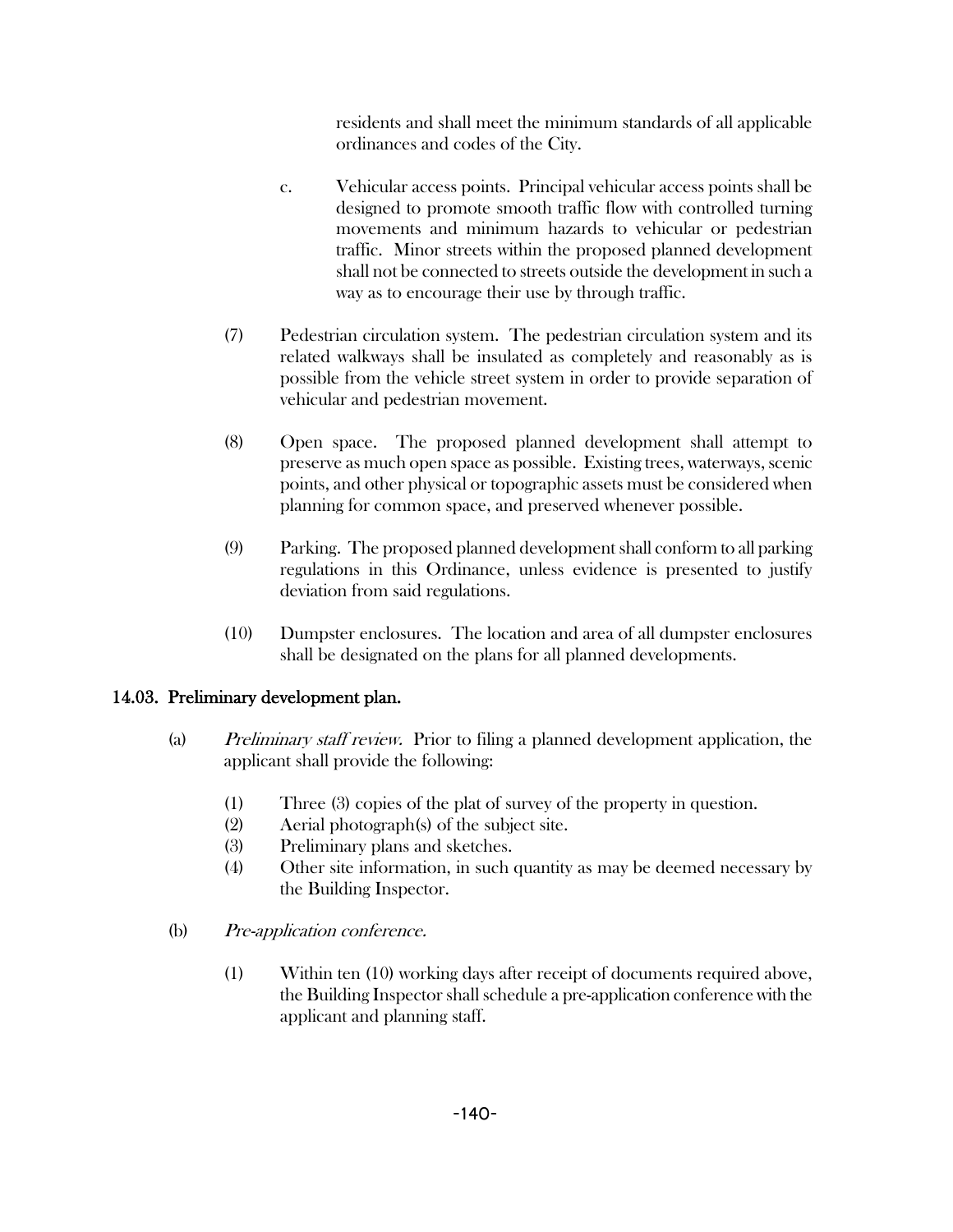- (2) The said conference shall be for the purpose of reviewing the applicant's proposal and to provide the applicant with a general indication of the feasibility of the proposal and required procedures.
- (c) Preliminary development plan. Following the initial pre-application conference, a preliminary planned development application plan shall be filed with the Building Inspector by the applicant. Said application shall contain the following information:
	- (1) Written documents.
		- a. A filing fee of two hundred and fifty dollars (\$250).
		- b. Petition for hearing for rezoning and preliminary review.
		- c. Sworn statement of landowner's and/or applicant's interest in subject land.
		- d. Statement by applicant with regard to future selling or leasing of all portions of subject land, and planning objectives to be achieved. This statement shall include, but not be limited to, the following:
			- i. Description of the character of the proposed development;
			- ii. Rationale behind choices made; and
			- iii. Analysis of relationship between proposed plan to the City's zoning or land use plan.
		- e. Proof of ownership or conveyance.
			- i. Copy of all title policies or title commitments currently in effect.
			- ii. All contracts currently in effect on the subject property.
			- iii. List of all parties and partners in the venture.
			- iv. Signature(s) of all owner(s) on the petition for hearing form or on a statement attached to said form giving owner's approval of petition.
		- f. Covenants, grants of easements and other limitations or restrictions to be imposed upon the use of land, buildings and structures.
		- g. Plat of survey and legal description of total site proposed.
		- h. Development schedule indicating approximate dates when construction is expected to begin and be completed.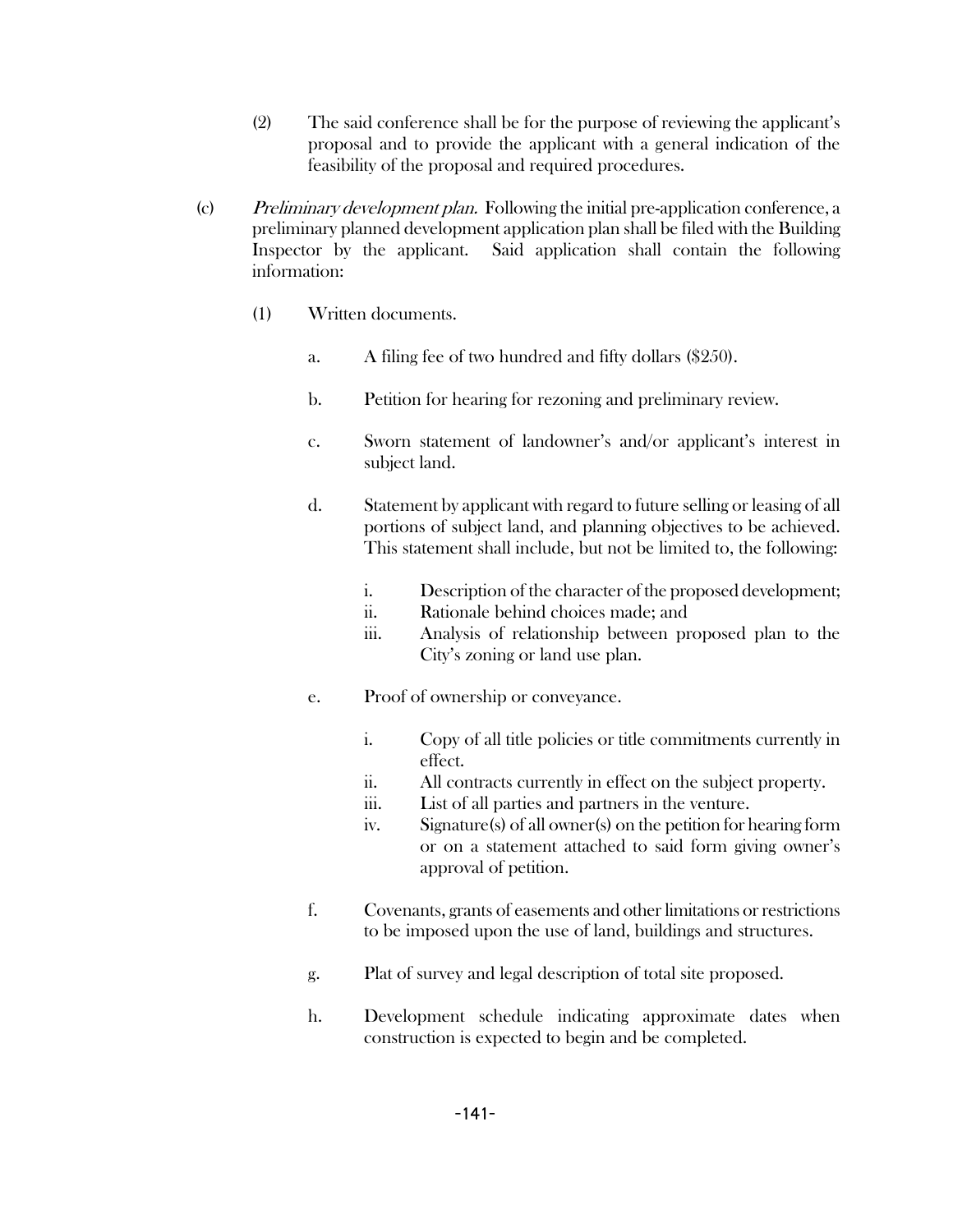- i. Copy of any proposed documents relating to formation, organization and duties of any homeowner's association, if applicable.
- j. List of proposed allowed uses within the development, if applicable.
- k. Market analysis.
- l. Traffic analysis; external and internal.
- m. Cost and benefit analysis on impact to municipal systems.
- n. The following quantitative data:
	- i. Total number of any type of dwelling units (including number of bedrooms); if applicable;
	- ii. Parcel size;
	- iii. Lot coverage of buildings and structures;
	- iv. Total amount of open, and usable open space;
	- v. Total amount of non-residential construction including a separate amount for commercial or industrial facilities; and
	- vi. Number of parking spaces.
- o. Names, addresses and tax index numbers of all owners of property within two hundred (200) feet of the development; typed on mailing labels.
- p. Developer information including, but not limited to, past activities and list of locations of previous projects.
- (2) Site plan and supporting maps. Twenty (20) copies of plans and supporting maps containing the following minimum information:
	- a. The existing site conditions including:
		- i. Contours;
		- ii. Trees over six (6) inches in diameter;
		- iii. Unique natural features and existing coverage;
		- iv. Soil boring results.
	- b. Proposed lot lines and plat designs.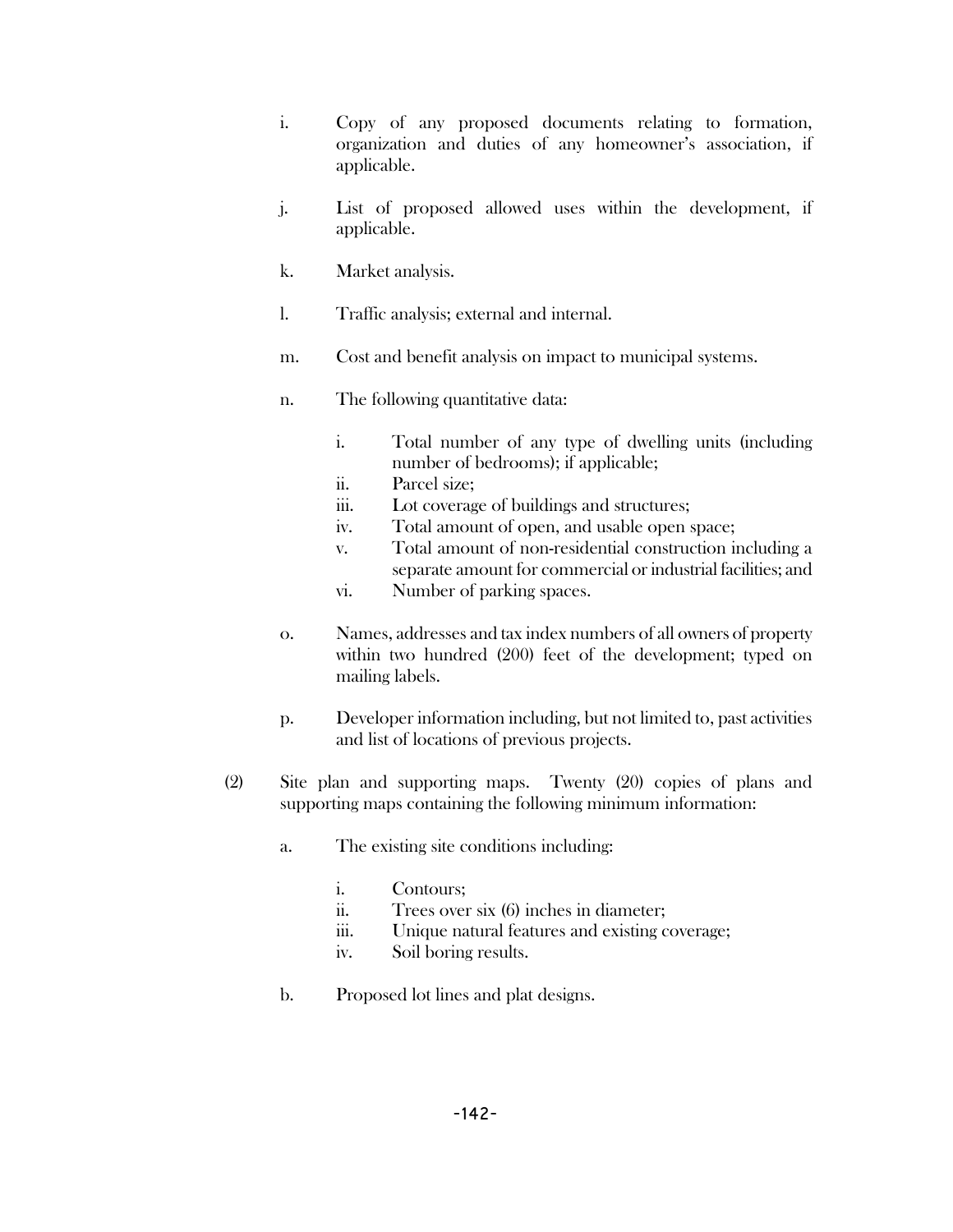- c. The location and floor area size of all existing and proposed structures, and other improvements, including maximum heights, and types of dwelling units.
- d. The location and size in acres or square feet of all areas to be conveyed, dedicated or reserved as common open spaces.
- e. The existing and proposed circulation system of arterial, collector and local streets including points of ingress and egress to the development, off-street parking areas, service areas, loading areas and major points of access to public rights-of-way.
- f. The existing and proposed pedestrian circulation system, including its interrelationship with the vehicular circulation system, indicating proposed treatment of points of conflict.
- g. Preliminary engineering, to include location, size and slope of all water, sanitary and storm sewer lines; the capacity of any existing sanitary sewers or watermains that will be tied into; and the location of all retention/detention ponds along with preliminary calculations for the size of the ponds.
- h. A general schematic landscape plan.
- i. A general schematic lighting plan.
- j. Boundary lines of adjoining unsubdivided and subdivided land within two hundred (200) feet, identifying by name and ownership, existing land use, zoning, average density per acre, public facilities and unique natural features of the landscape.
- k. Preliminary plat of subdivision, if applicable.
- (3) Other information. Any other information deemed necessary by the Building Inspector or applicant to fully explain the development.
- (d) Administrative report. Within forty-five (45) days following the submission of all documentation required in Section 14.03(c), the Building Inspector shall:
	- (1) Schedule a public hearing for the purpose of rezoning subject property and review of the preliminary plan.
	- (2) Report to the applicant all concerns regarding submission of documents.
- (e) Public hearing and report.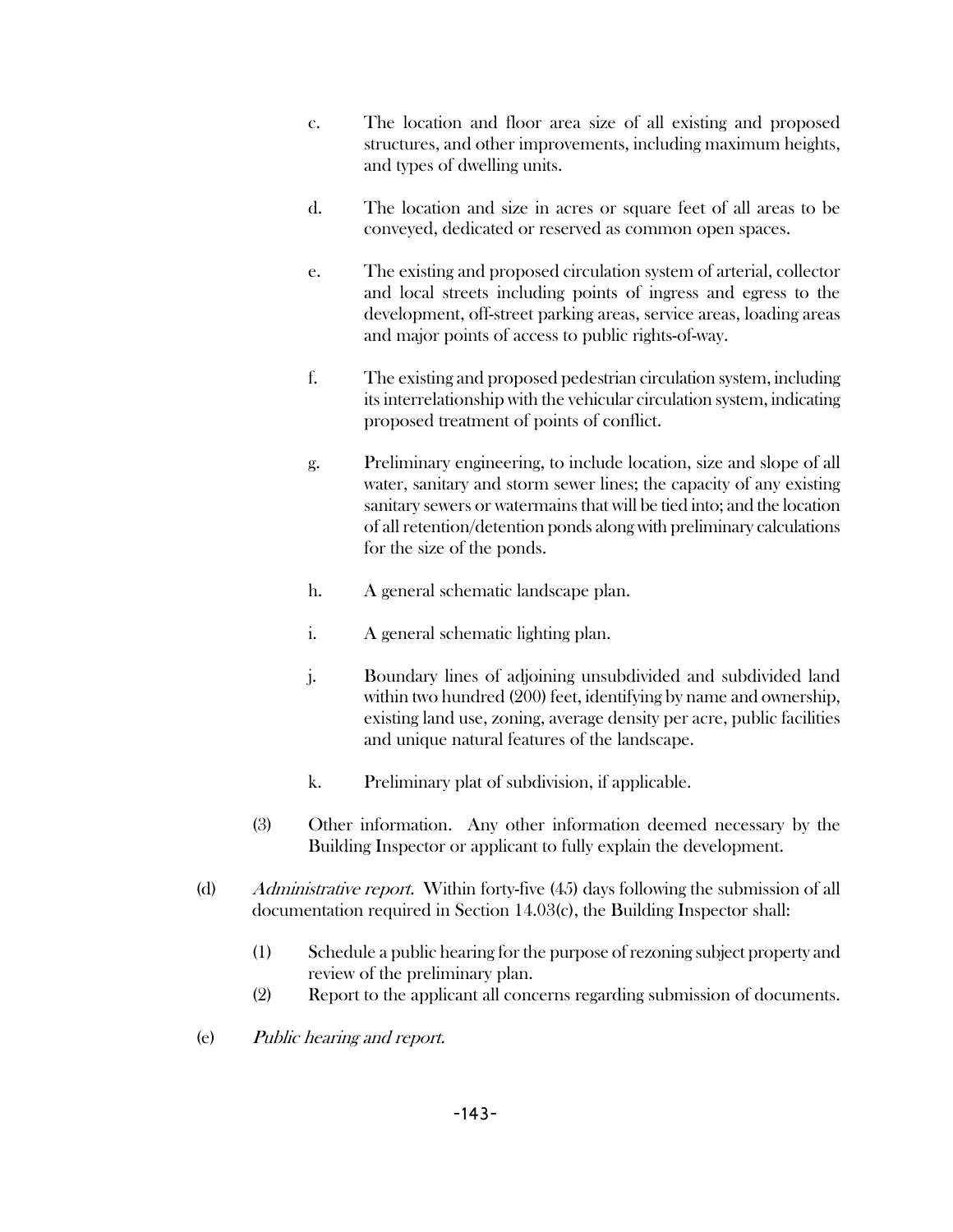- (1) Public hearing. At the public hearing, the Plan Commission shall receive the Building Inspector's report and solicit testimony from the general public. After due consideration, the Plan Commission shall vote, based on the standards of Section 14.02, to take one of three (3) actions:
	- a. Recommend approval of the preliminary plan and rezoning;
	- b. Not recommend approval of the preliminary plan and rezoning;
	- c. Recommend approval of the preliminary plan and rezoning with modifications and conditions.
- (2) Report to the City Council. Within forty-five (45) days of the completion of the public hearing, the Plan Commission shall report its findings to the City Council together with the Building Inspector's report as per Section 14.03(d)(2).

### (f) Actions by Mayor and City Council.

- (1) Within thirty (30) days after its next regular meeting, following approval by the Plan Commission, the Mayor and City Council shall consider the recommendations of the Plan Commission, and the standards of Section 14.02 when determining one of three (3) actions:
	- a. Approve the preliminary plan;
	- b. Not approve the preliminary plan;
	- c. Approve the preliminary plan with modifications and conditions.
- (2) Rezoning of the property shall not be considered at this time.
- $(g)$  Review fee. The fees for a professional review of planned developments, including engineering review fees and hourly fees shall be paid for at the rate of one hundred fifty (150) percent of the rate per hour for planned development reviews conducted by the Building Inspector. (Amended by Ordinance No. 3960 June 16, 2003)

## 14.04. Final development plan approval.

- (a) Time for filing final plans.
	- (1) Time requirement. If granted preliminary approval by the City Council, the applicant has twelve (12) months from the date of preliminary approval in which to submit to the Building Inspector final plans for the proposed development.
	- (2) Time extension. If, for whatever reason, the applicant cannot meet the twelve (12) month deadline, the Plan Commission, in its sole discretion,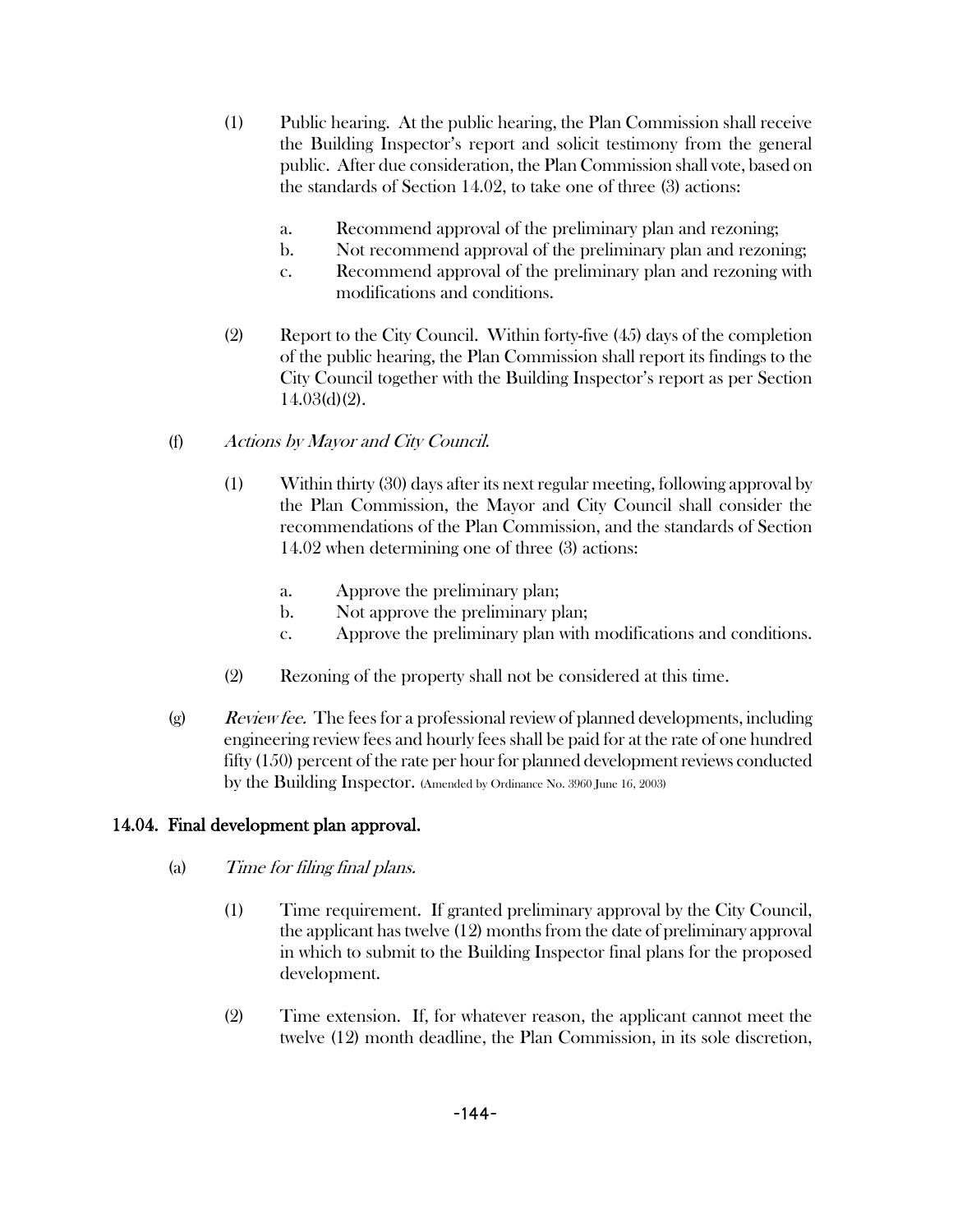may grant a single six (6) month extension at a public meeting, given cause by the applicant.

- (3) Failure to comply. If the applicant fails to apply for final approval for any reason within the time period allowed, the preliminary approval shall be deemed to be revoked and all portions of the area included in the preliminary development plan shall be subject to the zoning and subdivision regulations otherwise applicable.
- (b) Final development plan. The applicant shall file the following information with the Building Inspector:
	- (1) Written documents.
		- a. Filing fees, based on approved estimates of construction costs, consisting of:
			- i. 1% of the first \$50,000 of construction, plus
			- ii. 0.75% of the next \$200,000 of construction cost, plus (Amended by Ordinance No. 3960 June 16, 2003)
			- iii. 0.50% of all construction costs over \$250,000.
		- b. Current ownership information.
			- i. Completed Real Estate Interest Disclosure Statement.
			- ii. Updated information, as required in Section 14.03(c)(1)e.
		- c. Petition for rezoning of the total site.
		- d. Development schedule listing phases and completion dates.
		- e. Maintenance standards of the caretaking of the project, during and after the project.
		- f. Final costs of the project, per phase.
		- g. Financing arrangements of the project by the applicant.
		- h. Final list of proposed allowed uses within the development, if applicable.
		- i. Engineer's cost estimates of all public improvements, per phase.
		- j. For residential projects, the extent of park land and school site dedication.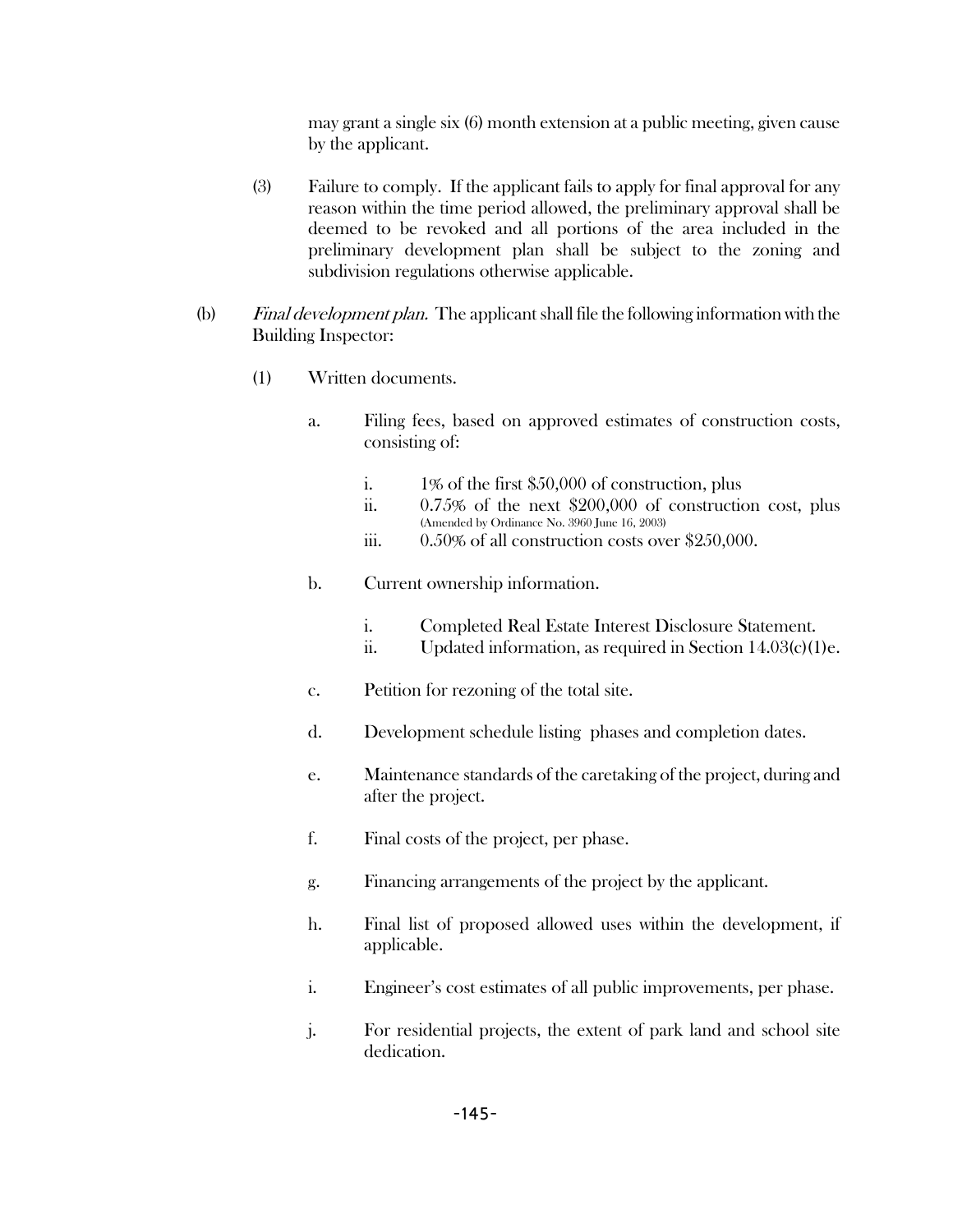- k. Final homeowner's association documents or covenants when applicable.
- (2) Site plan and supporting drawings with the number of copies to be determined by the Building Inspector.
	- a. Final site plan.
	- b. Final engineering plans and construction specifications.
	- c. Final landscaping plans and installation specifications.
	- d. Final architectural plans.
	- e. Signage plan for the site.
	- f. Lighting plan.
	- g. Final plat of subdivision, if applicable.
- (3) Other information. Any other information deemed necessary by the Building Inspector, applicant or Plan Commission.
- (c) Compliance with preliminary development plan. The final development plan shall be deemed to be in substantial compliance with the preliminary development plans provided modification by the applicant does not result in any of the following:
	- (1) A change in the character of the development.
	- (2) A change in the maximum allowed floor area ratio for total net site area; provided, however, the interim stages of a development may exceed the maximum allowed floor area ratio so long as the final development, considered as a whole, is within such maximum.
	- (3) An increase in the units per acre of the total net site area.
	- (4) A reduction in the minimum required distance between structures or in periphery setbacks; provided, however, that setback of yard requirements may be adjusted where required, in the judgement of the Building Inspector, to permit conformance to the pattern of, or architectural arrangement related to, existing structures.
	- (5) An increase in the maximum percent of land covered for total net site area; provided, however, that interim stages of development may exceed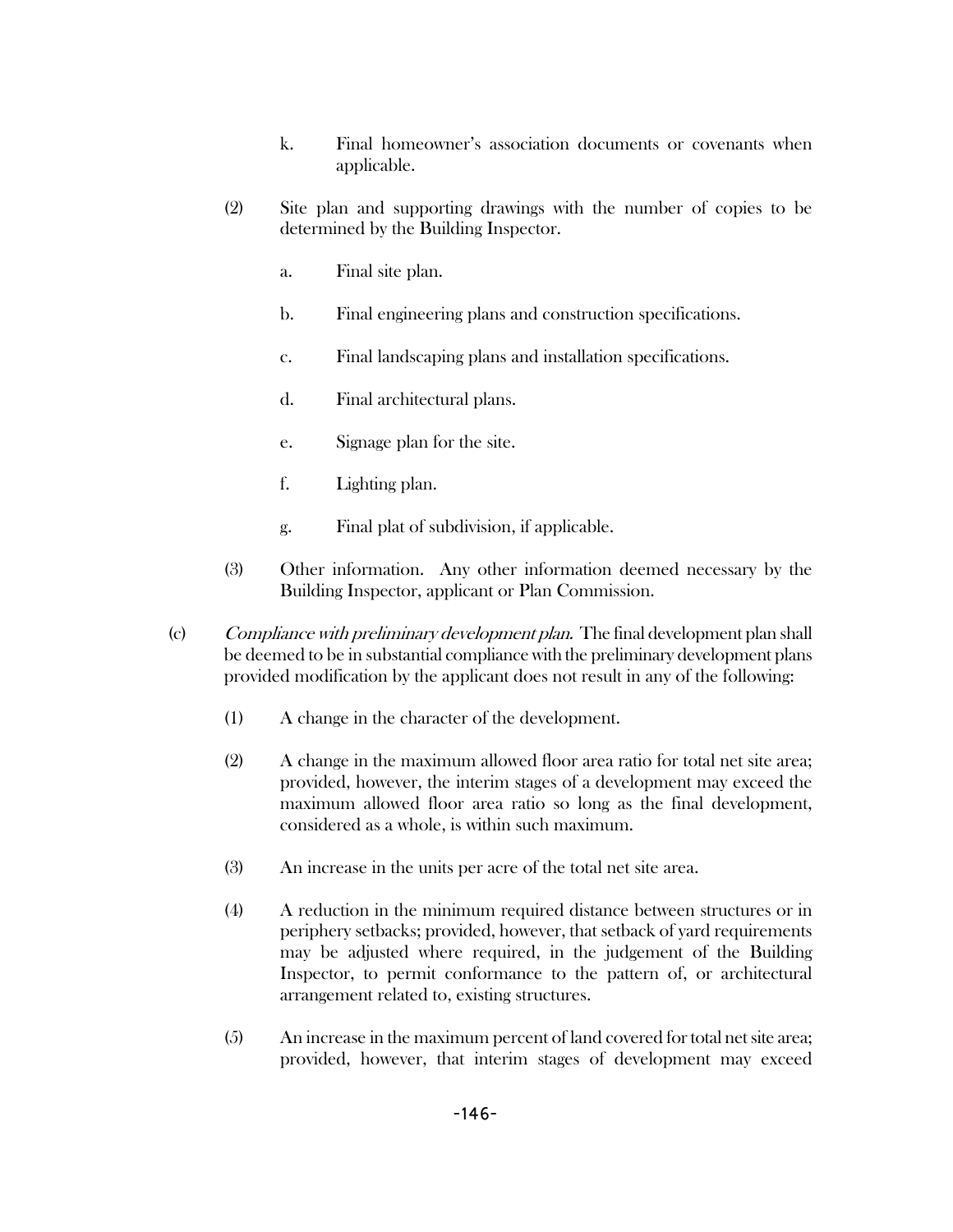maximum percent of land covered so long as the final development, considered as a whole, is within such maximum.

- (d) Administrative report. Within a maximum of thirty (30) days following the submission of all documents required by Section 14.04(b), the Building Inspector shall:
	- (1) Schedule a public meeting for the purpose of reviewing the final plan.
	- (2) Report to the applicant all concerns regarding submission documents.
- (e) Meeting and report.
	- (1) Public meeting. At the public meeting, the Plan Commission shall receive the Building Inspector's report and solicit comments from the general public. After due consideration, the Plan Commission shall vote, based on the standards of Section 14.02, to take one of three (3) actions:
		- a. Recommend approval of the final plan;
		- b. Not recommend approval of the final plan;
		- c. Recommend approval of the final plan with modifications and conditions.
	- (2) Report to City Council. Within a maximum of forty-five (45) days after rendering a recommendation, the Plan Commission shall report its findings to the City Council together with the Building Inspector's report.
- (f) Actions by Mayor and City Council.
	- (1) The Mayor and City Council shall consider recommendations, public record, the standards of Section 14.02, and preliminary plan compliance pursuant to Section 14.04(c), in determining one of two (2) actions:
		- a. Approval final plans and rezoning;
		- b. Not approve plans and rezoning.
	- (2) Planned development approval shall be accomplished by adoption of any ordinance containing:
		- a. Special conditions and restrictions imposed by the Mayor and City Council upon the planned development.
		- b. Any changes and modifications in the zoning district regulations which would otherwise have been applicable.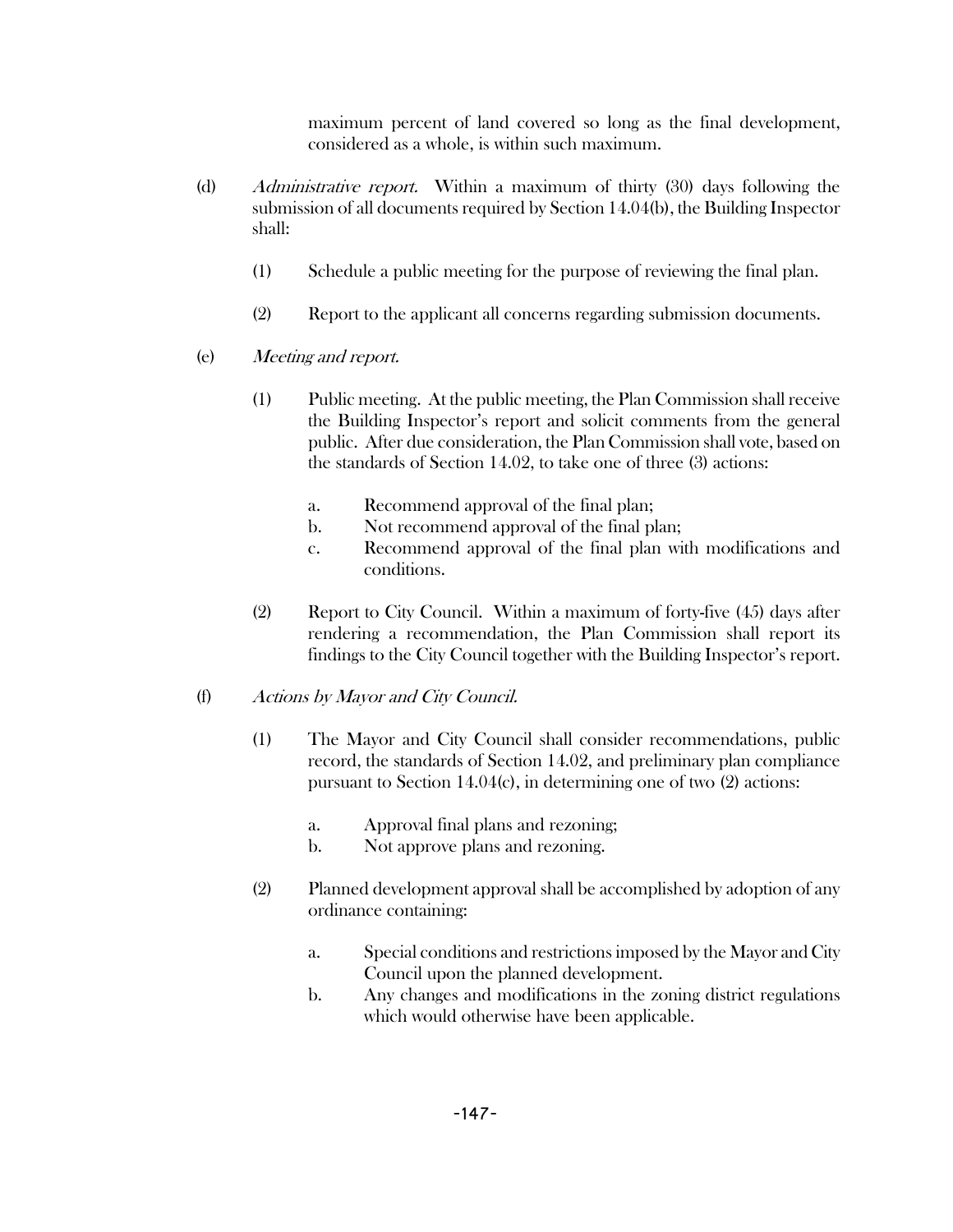(3) Rezoning approval shall be accomplished through adoption of an ordinance rezoning the total site to "P", Planned Development District, unless this has been previously accomplished.

## 14.05. Final plan and preliminary plan in one step.

When an applicant chooses to file with the Building Inspector all supporting documents and other submittals required for preliminary development plan approval under Section 14.03, and all supporting documents and other submittals required for final development plan approval required under Section 14.04, together with a petition for rezoning of the subject property to "PD", planned development classification, if needed, and prior to any hearing of the Plan Commission, the preliminary and final development plans of such applicant shall be deemed consolidated. The following procedures shall be followed with respect to the applicant's planned development application.

- (a) The Plan Commission shall hold a single public hearing, upon notice as required by this Ordinance, to:
	- (1) Consider and act upon the applicant's preliminary and final development plans in the same manner as provided in Section 14.03(e) for preliminary development plans; and
	- (2) Consider and act upon the applicant's petition for rezoning of the subject property to "PD", planned development classification.
- (b) The hearing may be continued from time to time at the discretion of the Plan Commission to permit the applicant to amend the final development plans to conform to the requirements of the Plan Commission.
- (c) After the hearing procedure has been completed, the Plan Commission's written findings and recommendations shall be submitted to the Mayor and City Council, as provided in Section 14.03(e). Within sixty  $(60)$  days after receipt of such findings and recommendations, the Mayor and City Council shall take final action on both the petition for rezoning and the application for planned development, in the manner provided in Section 14.04.

# 14.06. Implementation of final plan.

- (a) Implementation. Any planned development project receiving the approval of the Mayor and City Council shall be developed only in accordance with the final plan with any requested changes made according to the requirements set forth in this section.
- (b) Final plat recorded. The final plat, together with the ordinance approving the planned development and all pertinent covenants and restrictions shall be recorded in the office of the Recorder of Deeds of LaSalle County.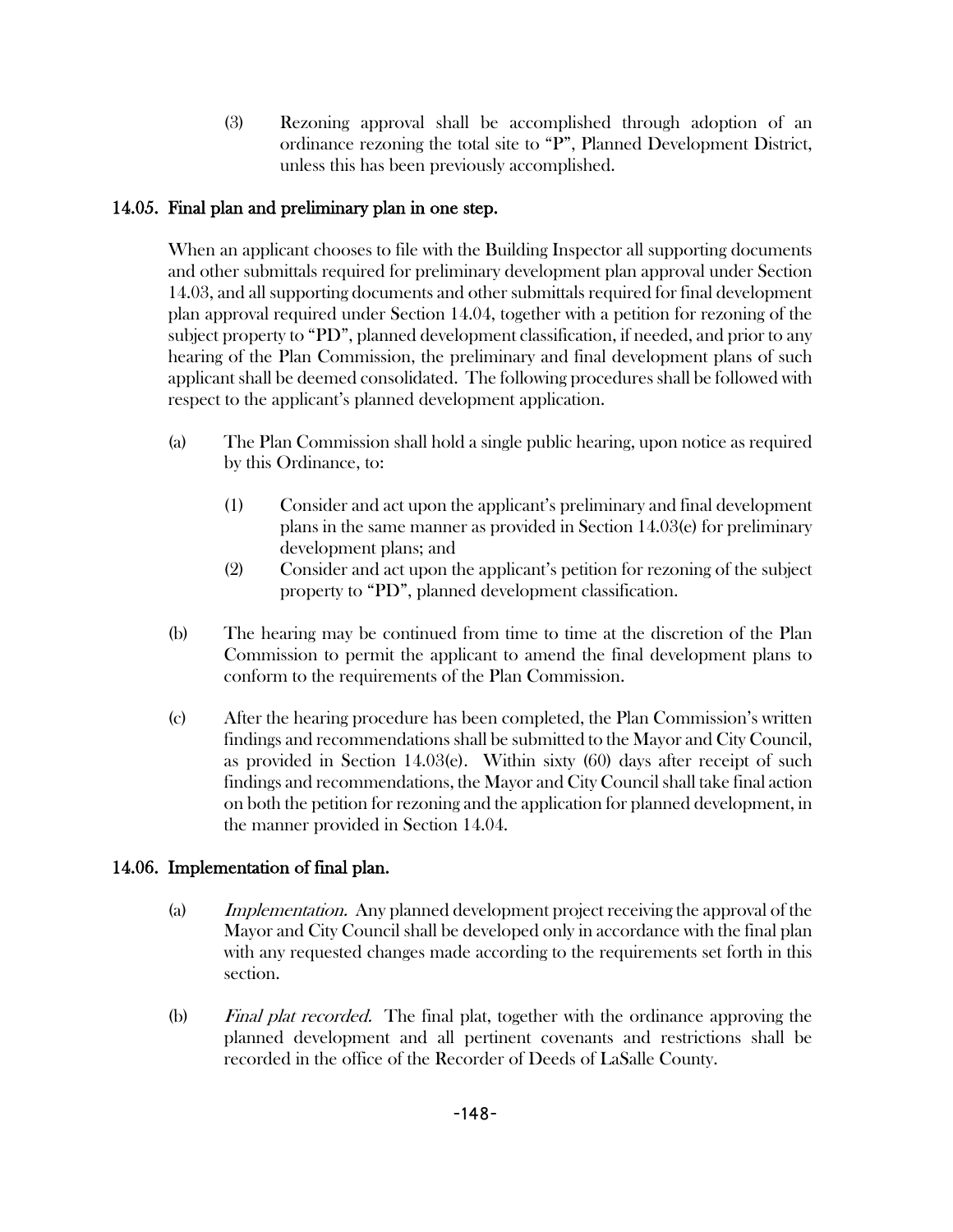- (1) Said plat shall be binding upon the applicants, and all successors or assignees.
- (2) Any exhibits which are referenced in any covenants or restrictions shall be maintained on file with the City Clerk.
- (c) Conditions and terms. Each planned development shall be subject to the following conditions and terms:
	- (1) The developer shall be requested to appear before the Mayor and City Council if, in the opinion of the Building Inspector, inadequate effort is being made to comply with the development schedule.
	- (2) All authorized public improvements shall be substantially completed as determined by the Building Inspector within three (3) years after final approval of the planned development, or as otherwise agreed.
	- (3) To ensure the completion of public improvements, within the specified time, the City shall require the developer to submit a letter of credit in the full amount of the estimated cost of such improvements, along with a ten (10) percent cash bond for the one year maintenance period. Such letter of credit shall be in the form specified in the City's "Subdivision and Site Development Regulations" ordinance.
	- (4) To ensure the completion of buildings within the specified time, and the removal of any building materials and debris upon completion, the City shall require the developer to submit a letter of credit or any other reasonable form of financial assurance that is acceptable to the City, in an amount equal to ten (10) percent of the estimated cost of the sum total of buildings to be constructed, or a sum approved by the City Council. Such letter of credit shall be of substantially the following form: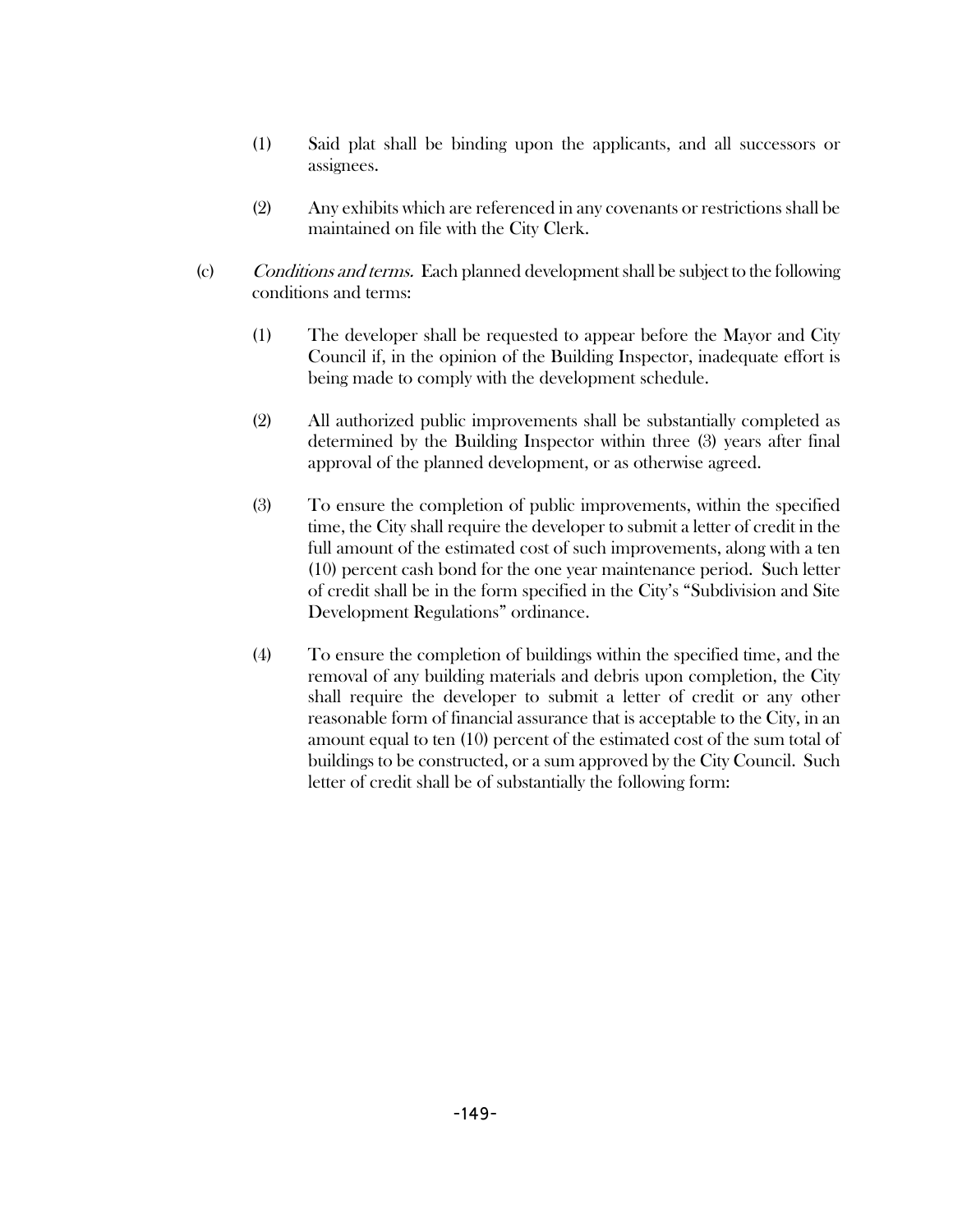#### IRREVOCABLE LETTER OF CREDIT

AMOUNT THE MUNICIPALITY OF A SET OF A SET OF A SET OF A SET OF A SET OF A SET OF A SET OF A SET OF A SET OF A SET OF A SET OF A SET OF A SET OF A SET OF A SET OF A SET OF A SET OF A SET OF A SET OF A SET OF A SET OF A SET

| <b>DATED</b> |  |
|--------------|--|
|              |  |

NO.

To: City of Peru, A municipal corporation Peru, Illinois 61354

WE HEREBY AUTHORIZE YOU TO DRAW ON

(Name of Bank)

#### DRAFTS AT SIGHT FOR ANY SUM OR SUMS NOT EXCEEDING A TOTAL OF

(Amount)

## FOR ACCOUNT OF

Drafts shall be signed by the Peru City Treasurer and must be accompanied by his written certification that the funds drawn are to be used for one or more of the following purposes:

- (1) The removal of all debris, rubbish, building materials, apparatus, tools and equipment as well as all excess excavated materials from the said premises which have not been removed by the developer upon completion and acceptance of the work described in the final development plan approved by the corporate authorities of the City of Peru on \_\_\_\_\_\_\_\_\_ under Ordinance No. \_\_\_\_\_\_\_ or any duly authorized extension or modification thereof; or
- (2) The placement of any uncompleted buildings in a safe and secure condition or demolition of the same, if not done by the developer, and removal of all debris, rubbish, building materials, including foundations and partially constructed portions of buildings, and all apparatus, tools and equipment, as well as all excess excavated materials from the said premises, if not done by the developer, in the event of the lapse of the planned development as a result of the failure of the developer to do the work in accordance with the manner and phasing scheduled described in the final development plan approved by the corporate authorities of the City of Peru, or any duly authorized extension or modification thereof;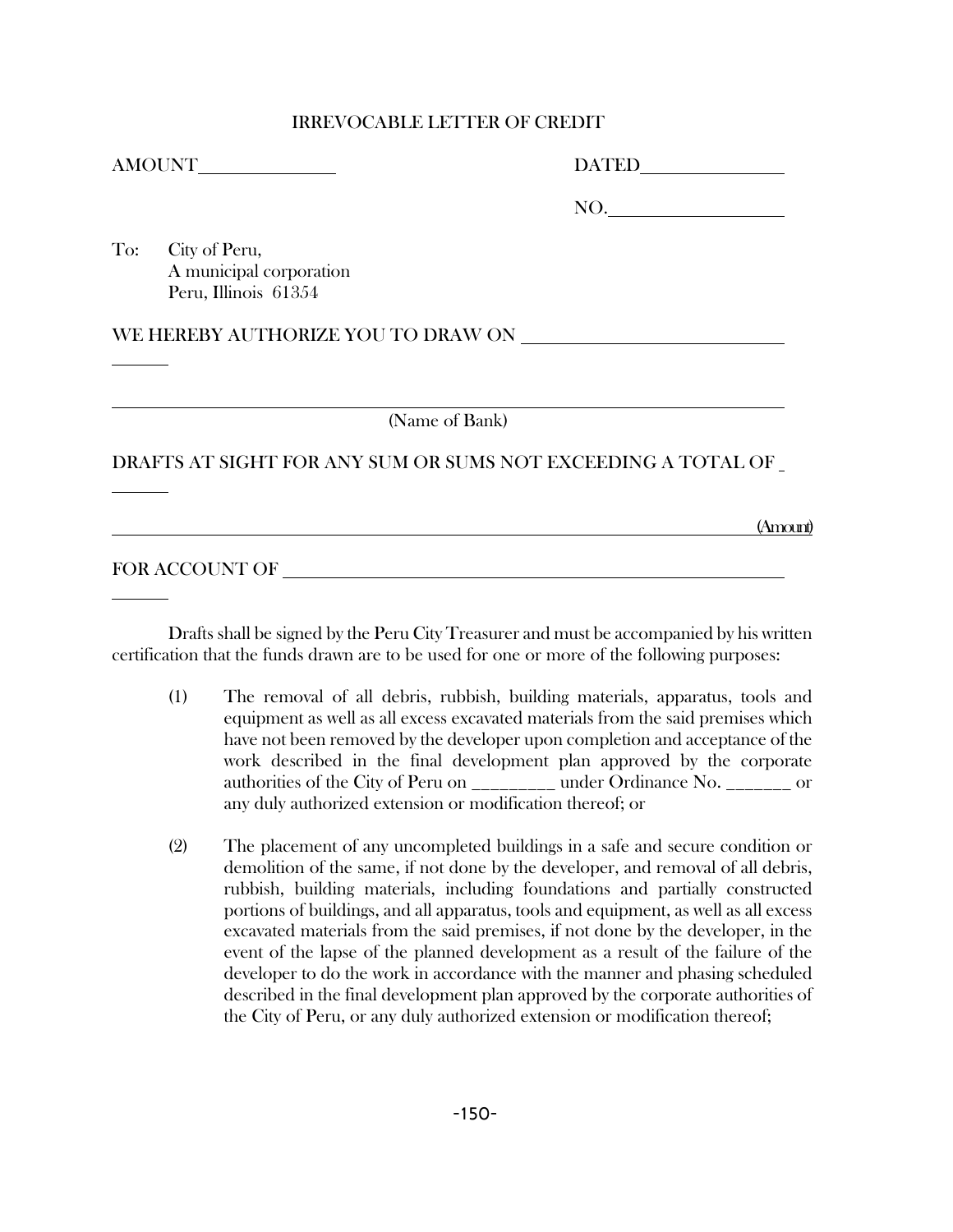(3) To hold the funds drawn for one or more of the purposes set forth in paragraphs (1) and (2) above if the work has not been completed and accepted as provided in paragraph (1) at least thirty (30) days prior to the expiration of this Letter of Credit or any renewal hereof.

| All | drafts | hereunder | must be | marked – | drawn | under |  |
|-----|--------|-----------|---------|----------|-------|-------|--|
|     |        | Illinois. |         |          |       |       |  |

Letter of Credit No.: dated  $\qquad \qquad$  .

The amount of each draft drawn under this credit must be endorsed hereon and the presentation of each draft, if negotiated, shall be a warranty by the negotiating bank that such endorsement has been made and that documents have been forwarded as herein required; if the draft is not negotiated, this credit must accompany the draft. This credit is subject to Uniform Customs and Practice for Documentary Credits (as revised), International Chamber of Commerce.

We hereby engage with the drawers, endorsers and bonafide holders of drafts drawn under and in compliance with the terms of this credit that the same shall be duly honored on due presentation and delivery of documents as specified if negotiated or presented on or before

BY:

Name Title

(Signature)

#### (d) Authorized changes by City Council.

\_\_\_\_\_\_\_\_\_\_\_\_\_\_\_\_\_\_\_\_\_\_\_\_\_\_\_\_\_\_\_.

- (1) Changes prior to construction. The City Council may authorize minor changes in locations, siting, or character of in the final development plan. No changes can be authorized that may lead to the following:
	- a. Increase the size of any building or structure; or
	- b. Change the location of any building or structure by more than ten (10) feet in any direction; or
	- c. Provide for changes beyond the minimum or maximum requirements set forth in the approved planned unit development ordinance.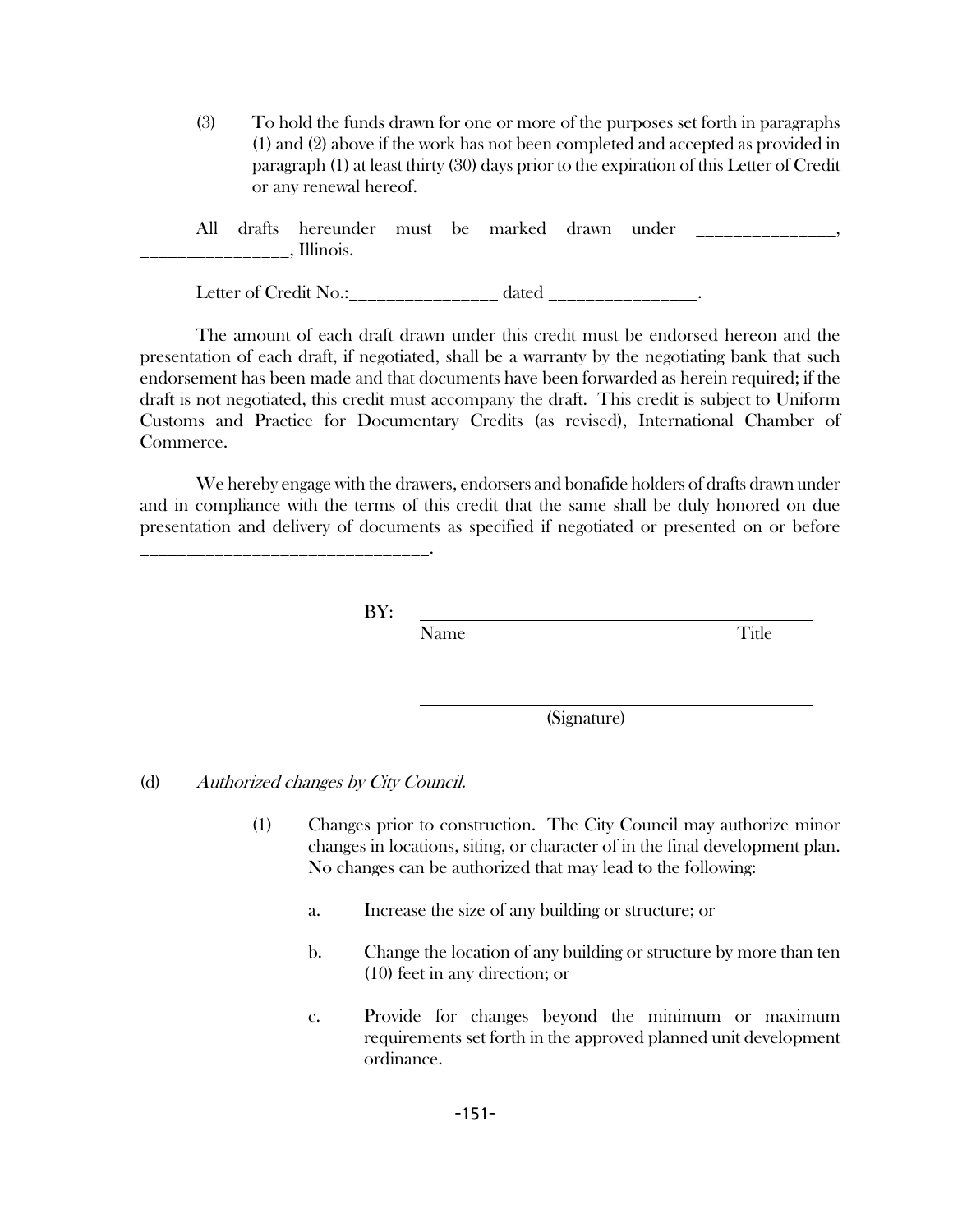- (2) Changes in mature planned developments. It is recognized that successful, mature planned developments may require minor changes to ensure the continued marketability of the development. The City Council may authorize such changes provided that the change shall not significantly alter the character or intent of the planned development.
	- a. Any proposed change shall be clearly accessory to the planned development.
	- b. Any granted change shall be clearly stated in the City file of the planned development.
- (e) Changes to the time schedule.
	- (1) In the event the developer anticipates a time delay in meeting the completion date for each phase or segment thereof, the applicant may file a written request to the Mayor and City Council at least twenty (20) days prior to the expiration of said completion date for each phase or segment.
	- (2) The Mayor and City Council may extend said completion date for any length of time as deemed justifiable by the Mayor and City Council.
- (f) Expiration of time schedule. If actions required in any ordinance establishing a use in a planned development district are not taken within the time schedule set in connection with such ordinance, the Building Inspector shall review the circumstances and prepare a written report specifying the circumstances and recommending either:
	- (1) The use for the entire area to be continued with a revised time schedule; or
	- (2) The use be continued for part of the area, with or without a revised time schedule, and the remainder be rezoned to an appropriate category; or
	- (3) The entire district be rezoned from a planned development district to an appropriate category; or
	- (4) That other appropriate measures be made or actions taken.
- (g) Reapplication for planned development and rezoning.
	- (1) In the event the Mayor and City Council decide to rezone all or a portion of the planned development district and have complied with all necessary administrative procedures, the applicant may apply for approval of a new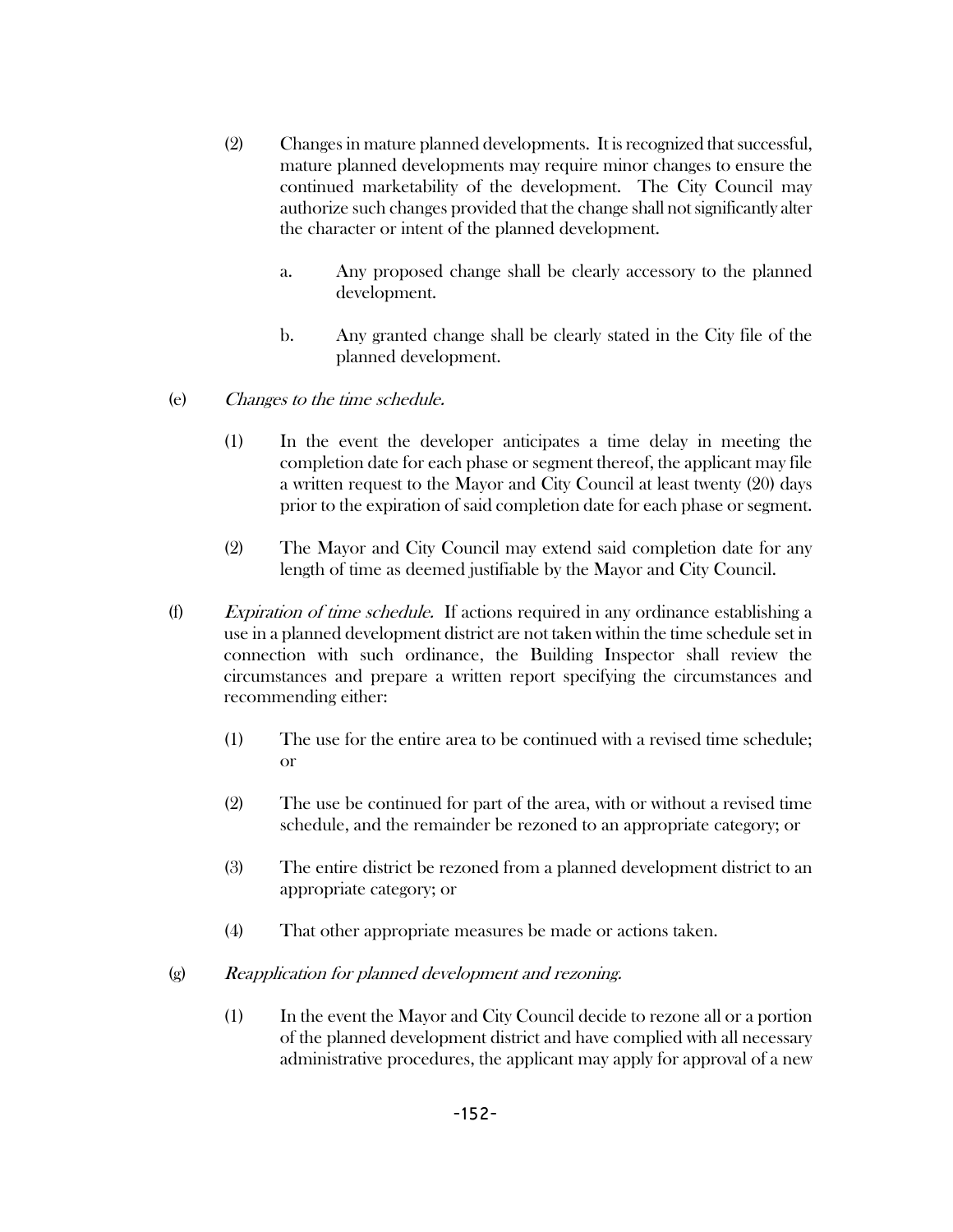or former planned development use and for rezoning of the subject premises within sixty (60) days after formal City action.

(2) In the event the applicant does make such an application within the sixty (60) day period, the Mayor and City Council shall initiate consideration by referring the matter to the Plan Commission for public hearing and recommendation.

### 14.07. Acceptance of planned developments approved by another municipal or county government.

- (a) A planned development approved prior to annexation of the property involved to the City may be continued pursuant to the terms and conditions of an annexation agreement between the City and the property owner.
- (b) Such planned developments shall be governed by and subject to the terms of any planned development ordinance affecting the property approved by another municipal or county government or by court decision except to the extent such planned development is modified by the terms of an annexation agreement between the City and the property owner.
- (c) Except for and to the extent of conflicting provisions in such other planned development ordinance, court decisions or annexation agreement, all terms and conditions of the City shall be fully applicable to said premises.

### 14.08. Applicable zoning designations.

- (a) All existing land zoned "PD" Planned Development and "PUD" Planned Unit Development in the City at the date of adoption of this Ordinance shall conform to the rules and regulations of this Article XIV.
- (b) All applications approved after the date of adoption of this Ordinance shall be zoned "PD" Planned Development.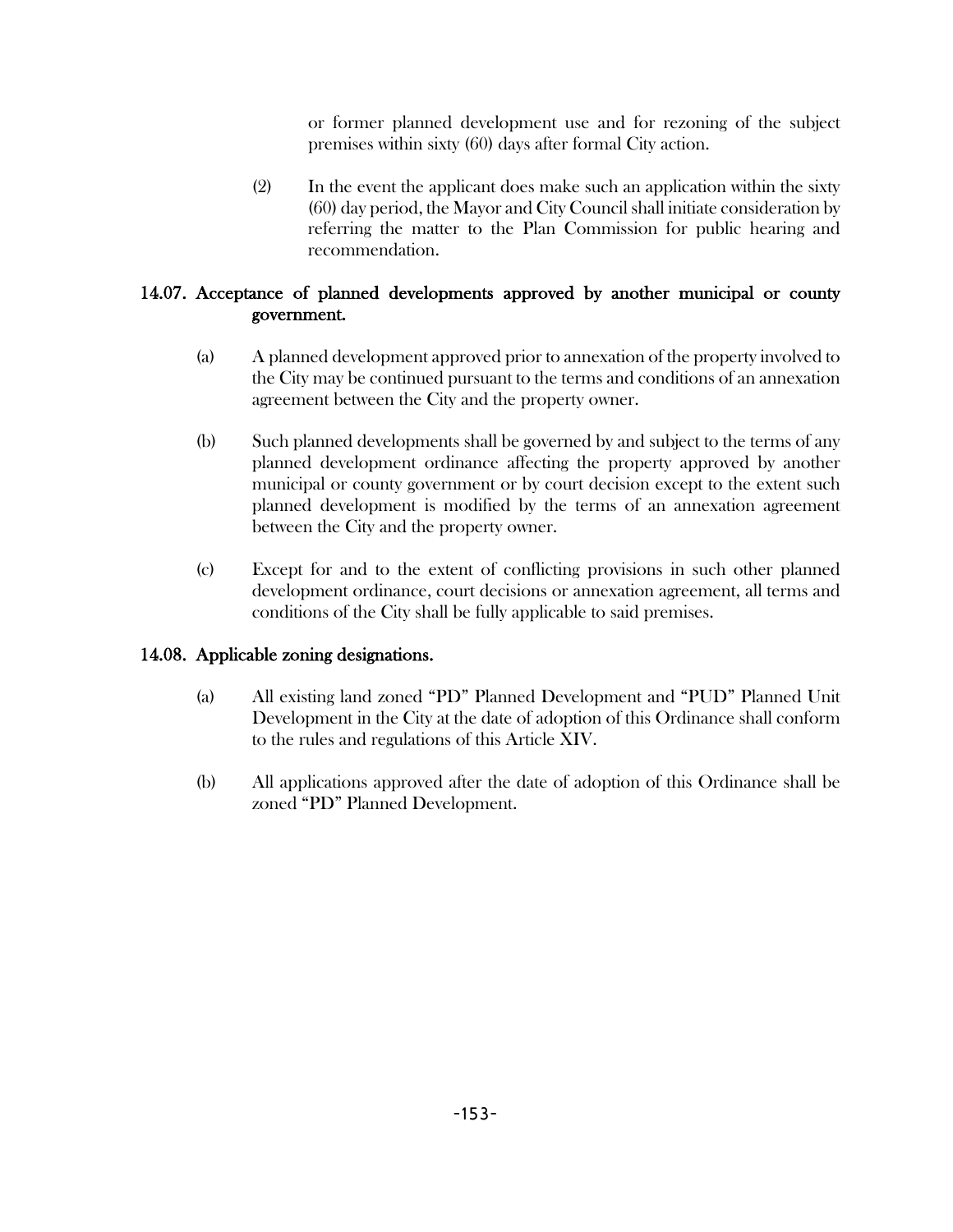### ARTICLE XV - ADMINISTRATION

#### 15.01. Organization.

The administration of this Ordinance is hereby vested in:

- (a) The Building Inspector.
- (b) The Zoning Board of Appeals.
- (c) The Plan Commission.
- (d) The City Council.

#### 15.02 Office of the Building Inspector.

The Building Inspector shall enforce this Ordinance and in furtherance of his authority shall:

- (a) Determine conformance of applications for building permits and certificates of occupancy with regulations of this Ordinance.
- (b) Issue all certificates of occupancy, and maintain records thereof.
- (c) Issue all building permits, and maintain records thereof.
- (d) Conduct inspections of structures and uses of land to determine compliance with the terms of this Ordinance.
- (e) Receive, file and forward to the Zoning Board of Appeals all applications for variances, amendments, special uses, appeals, or for other matters on which the Zoning Board of Appeals is required to act, under this Ordinance.
- (f) Receive, file and forward to the Plan Commission all applications for variances, amendments, special uses, appeals, or for other matters which under this Ordinance require referral to the Plan Commission.
- (g) Maintain appropriate records of the administration and enforcement of this Ordinance, including, but not limited to, applications, processing and decisions for all amendments and special uses granted by the City Council, variations and appeals; and designate all zoning amendments and annexations on the Zoning District Map.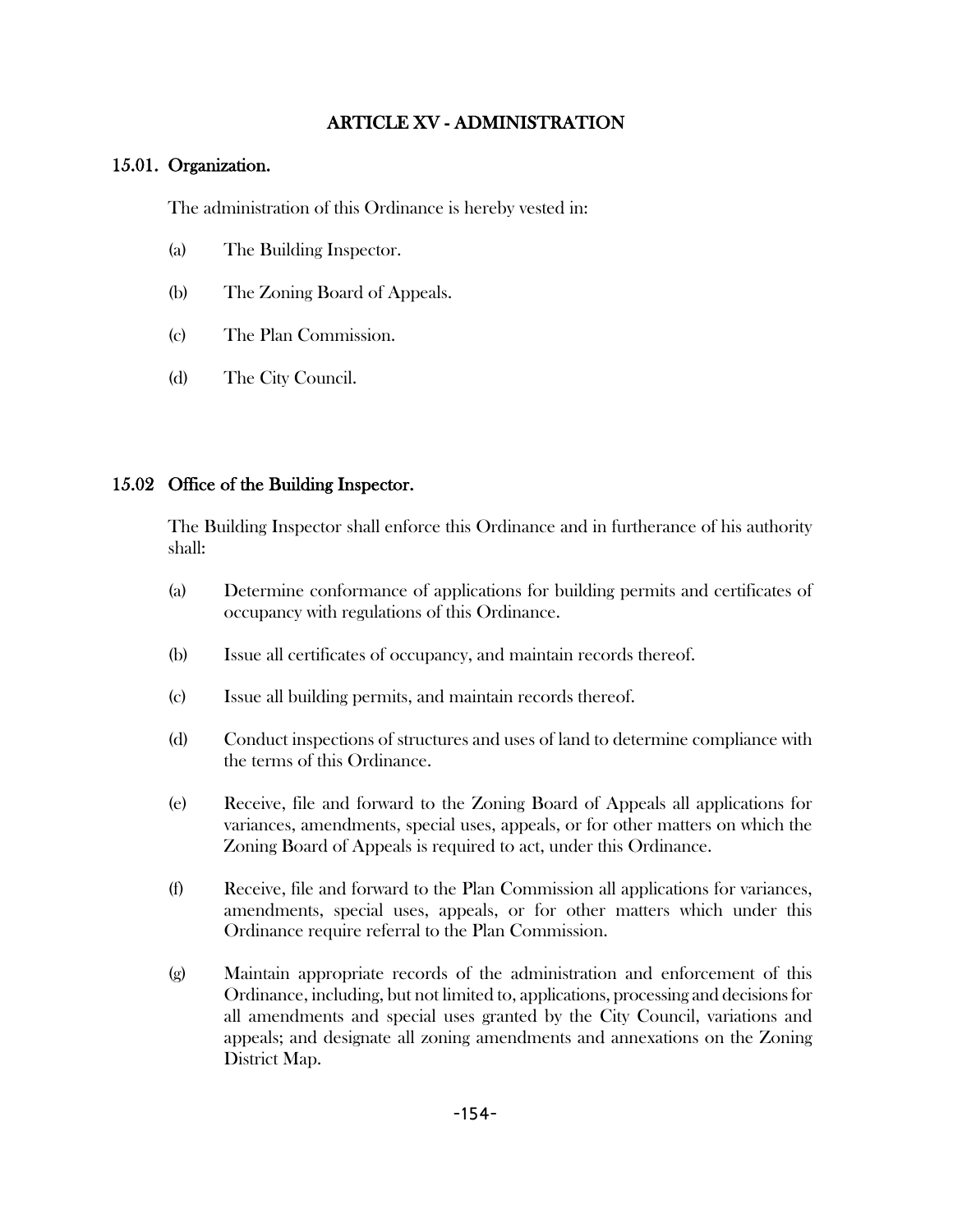- (h) Decide or make recommendations on all other matters under this Ordinance upon which the Building Inspector is required to act.
- (i) Receive from the City Clerk all notices of petitions for amendments, appeals, variations, and special use permits which have been referred by the City Clerk to the Zoning Board of Appeals, Plan Commission, or other appropriate reviewing body.
- (j) Provide public information relative to all matters pertaining to this Ordinance.

### 15.03. Filing plans.

All applications for building permits and certificates of occupancy shall be accompanied by plans, drawn to scale, showing the actual shape, area and dimensions of the lot to be built upon, the exact size and location on the lot of the existing buildings and accessory buildings, and the lines within which the new structures shall be erected, the existing and intended use of each structure, the number of dwelling units or lodging rooms a building is designed to accommodate, location and number of off-street parking and off-street loading spaces, and such other information with regard to the lot and neighboring lots and performance standards as may be necessary to determine and provide for the enforcement of this Ordinance. Also, furnish the elevations of the finished building floor, finished earth elevations at building corners, and street pavement elevation. The lot and location of the building thereon shall be staked out on the ground before construction is started.

### 15.04. Building permits.

- (a) It shall be unlawful to start the construction of a new building, structure, parking lot or sign, or the enlargement or alteration of a building or structure, which involves a change in use, without first filing written application for and obtaining a building or development permit from the Building Inspector.
- (b) Each application for a building permit shall be accompanied by the plans required in paragraph 15.03. A record of applications and plans shall be kept in the office of the Building Inspector.
- (c) No building, development, removal or erection permit shall be issued unless the Building Inspector has certified after examination of the plot plan and construction plans that such plans show compliance with all provisions of this ordinance.
- (d) Before a building permit is issued by the Building Inspector, the permittee, if requested by the Building Inspector, shall present to the Building Inspector a plat that indicates all corner points of the property in question, which plat shall have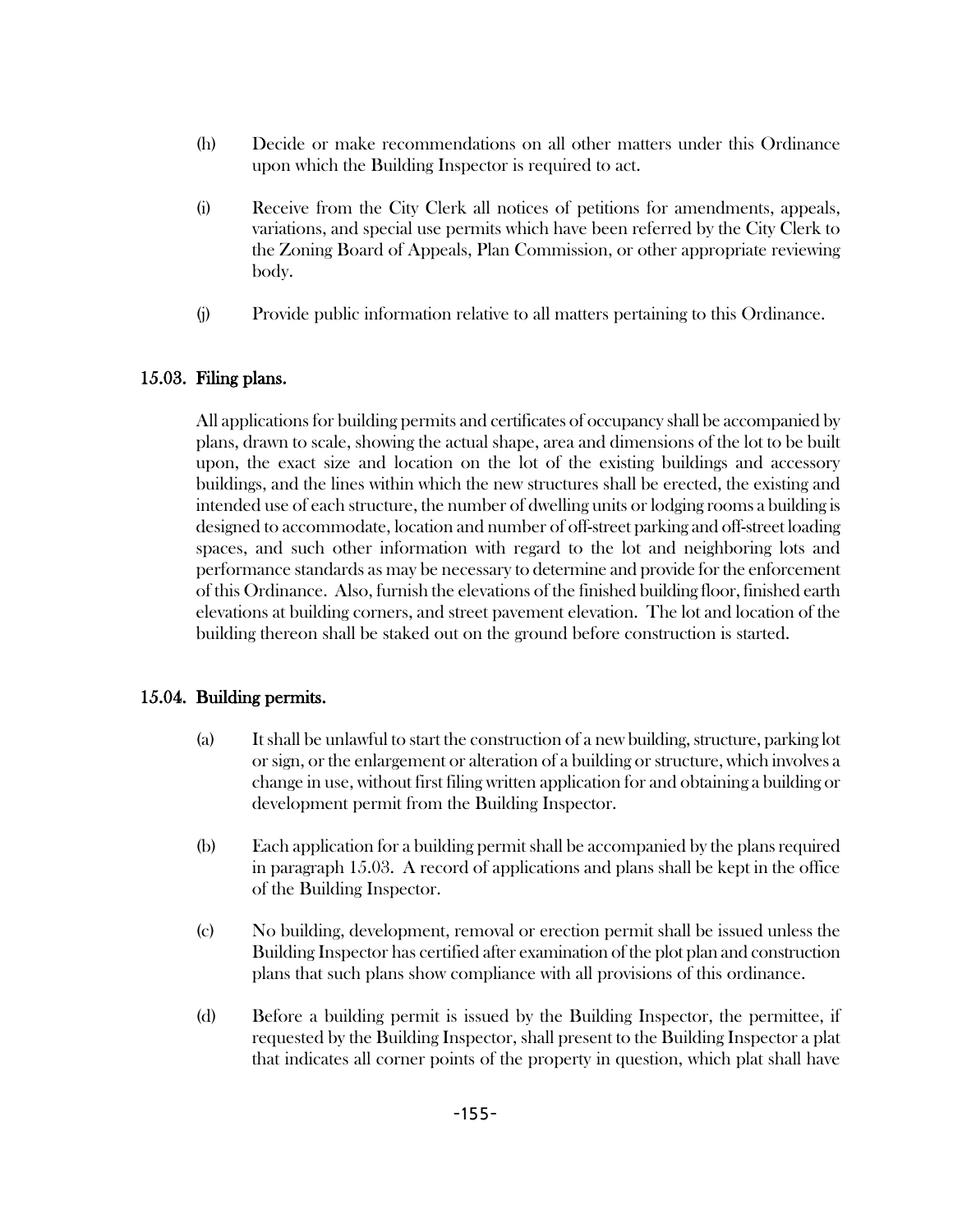been prepared and signed by a Professional land Surveyor, licensed by the State of Illinois. All costs incurred shall be the responsibility of the permittee, if requested by the Building Inspector. (Amended by Ordinance No. 4362 October 30, 2006)

(e) The Building Inspector is authorized to issue a temporary certificate of occupancy before the completion of the entire work covered by the permit, provided that such portion or portions may be occupied safely. The Building Inspector shall set a time period during which the temporary certificate of occupancy is valid. (Amended by Ordinance No. 4362 October 30, 2006)

### 15.05. Certificate of occupancy.

- (a) No land shall be occupied or used and no building hereafter erected or altered shall be occupied or used in whole or in part for any purpose whatsoever until a certificate is issued by the Building Inspector stating that the intended use is allowed under the provisions of this Ordinance.
- (b) No occupancy certificate for a change of use in an existing structure or land improvement shall be issued until the premises has been inspected and certified by the Building Inspector to be in compliance with applicable requirements for the zoning district in which it is located.
- (c) Certificate of occupancy of a building shall be applied for coincident with the application for building permit and shall be issued within ten (10) days after the erection or alteration of such building has been completed. A record of all certificates shall be kept on file in the office of the Building Inspector and shall be furnished, on request, to any person having proprietary or tenancy interest in the building affected.
- (d) No permit for excavation for, or the erection of, any building shall be issued before application has been made for certificate of occupancy and compliance. No building or premises may be occupied until such certificate shall have been issued.
- (e) The Building Inspector is authorized to issue a temporary certificate of occupancy before the completion of the entire work covered by the permit, provided that such portion or portions may be occupied safely. The Building Inspector shall set a time period during which the temporary certificate of occupancy is valid.

## 15.06. Procedure in case of violations.

Whenever there is found a violation of the terms of this Ordinance, the Building Inspector shall at once issue written notice to the owner and any other party responsible, specifying the nature of the violation and citing the provisions of the Ordinance which are violated, and said owner and any other party shall at once take appropriate steps to correct said violation. In case of failure by the owner or other responsible party to correct the violation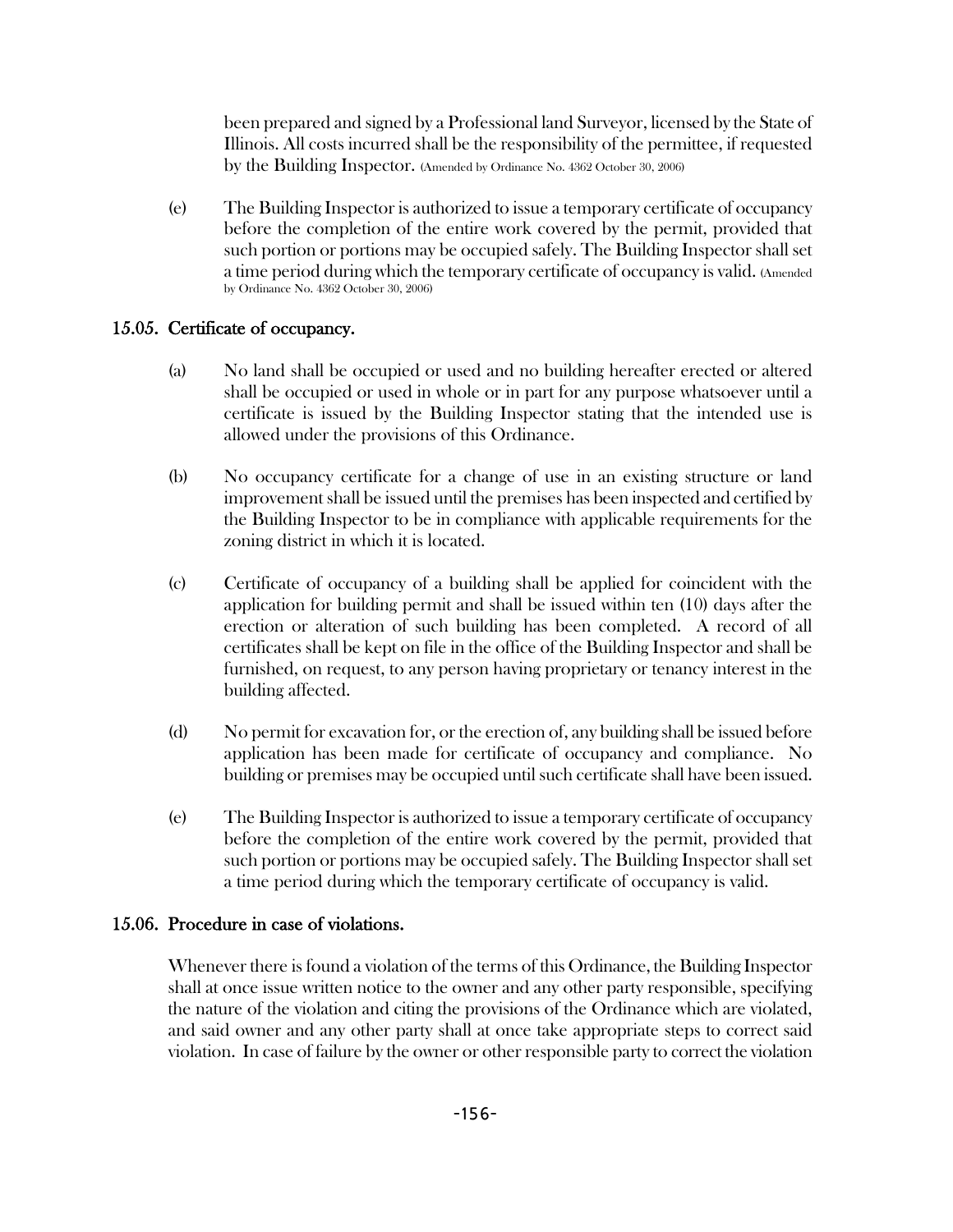within a reasonable time, the Building Inspector shall initiate action or proceeding as shall secure compliance with the applicable provision of this Ordinance.

### 15.07. Zoning Board of Appeals.

(a) Establishment. There is hereby established a Zoning Board of Appeals. Said Zoning Board of Appeals shall consist of seven (7) members appointed by the Mayor with approval of the City Council.

Each member so appointed shall serve for a term of five (5) years. Vacancies shall be filled by appointment by the Mayor and approved by the City Council for the unexpired term. Members may be removed for cause after written charges have been filed and after a public hearing has been held. One of the members of said Zoning Board of Appeals shall be appointed by the Mayor and approved by the City Council as Chairman of said Zoning Board of Appeals, and shall hold said office as Chairman until a successor is appointed. Such Chairman, or in his absence, the Acting Chairman, shall administer oaths and compel the attendance of the witnesses.

The Zoning Board of Appeals shall elect a secretary to hold said office until a successor is elected.

- (b) Jurisdiction. The Zoning Board of Appeals is hereby vested with the following jurisdiction and authority:
	- (1) To hear and decide an appeal from any order, requirement, decision, or determination made by the Building Inspector or other authorized official of the City having jurisdiction under this Ordinance.
	- (2) To hear all applications for variations from the terms provided in this Ordinance in the manner and subject to the standards set forth in this section.
	- (3) To hear and decide upon all matters referred to it or upon which it is required to pass under this Ordinance, in accordance with applicable Illinois Statutes.
- (c) Meetings and rules. All meetings of the Zoning Board of Appeals shall be held at the call of the Chairman and at such times and places within the City as the Zoning Board of Appeals may determine. All testimony by witnesses at any hearing provided for in this zoning Ordinance shall be given under oath. The Chairman, or in his absence, the acting chairman, shall administer oaths and compel the attendance of the witnesses.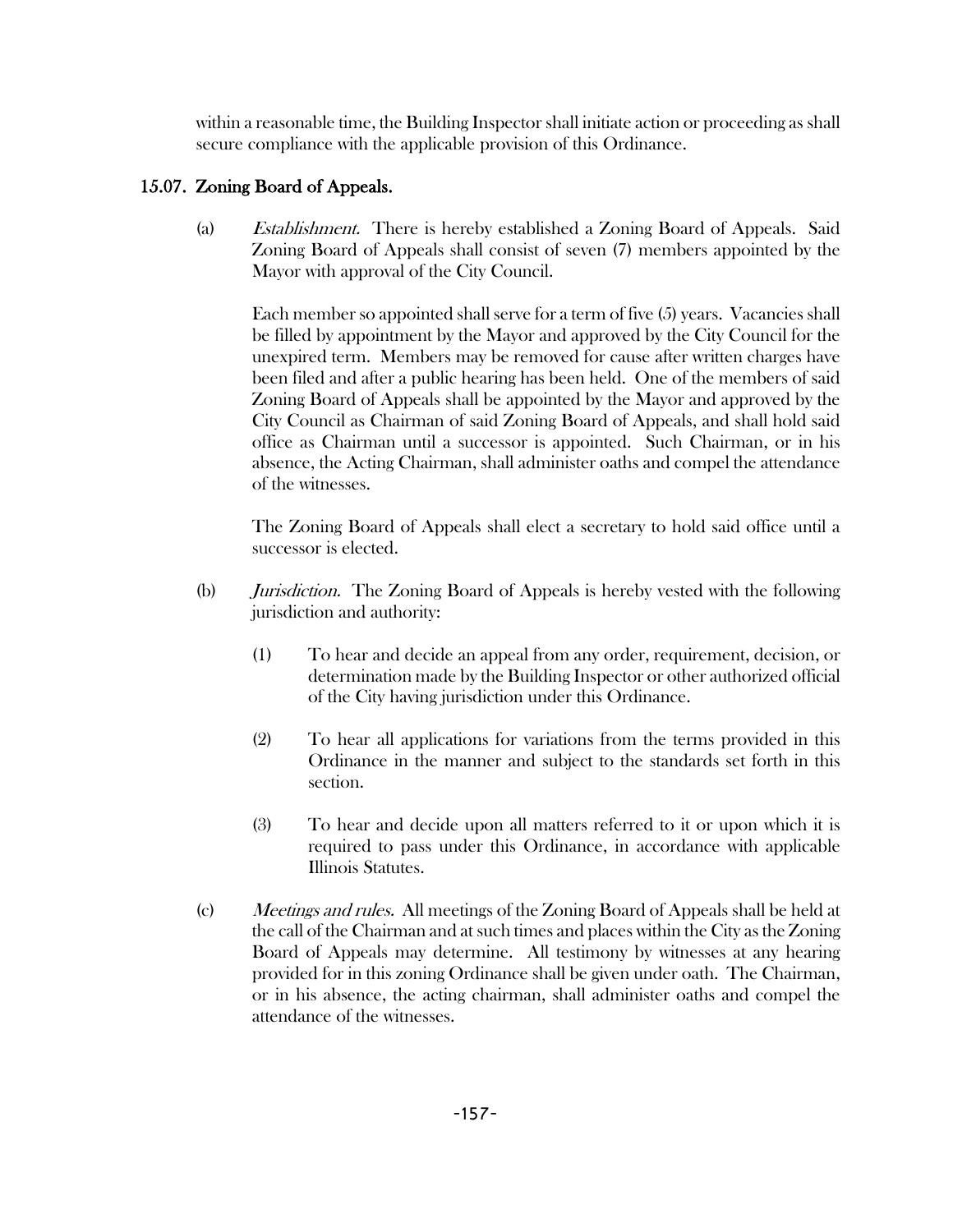All meetings of the Zoning Board of Appeals shall be open to the public. The Zoning Board of Appeals shall keep minutes of its proceedings, showing the vote of each member upon every question, or if absent or failing to vote, indicating such fact, and shall also keep records of its examinations and other official actions. The concurring vote of four members of the Zoning Board of Appeals shall be necessary to reverse any order, requirement, decision, or determination of the Building Inspector or to decide in favor of the applicant on any matter which is authorized by this Ordinance which requires a decision. Every rule, regulation, every amendment or repeal thereof, and every order, requirement, decision or determination of the Zoning Board of Appeals shall immediately be filed in the Office of the Zoning Board of Appeals and shall be a public record. In the performance of its duties, the Zoning Board of Appeals may incur such expenditures as shall be authorized by the City Council.

#### 15.08. Variations.

- (a) Authority. The City Council shall decide all applications for variations of the provisions of this Ordinance after a public hearing held before the Zoning Board of Appeals. The Zoning Board of Appeals shall hold public hearings upon all applications of variations and shall report its recommendations to the City Council. The Zoning Board of Appeals shall recommend a variation only after they have made a finding of fact specifying the reason or reasons for recommending the variation. Such findings shall be based upon the standards prescribed in 15.08(d) of this section. No variation shall be granted by the City Council without such findings of fact. When the Zoning Board of Appeals fails to recommend a variation, it can only be adopted by an ordinance with the favorable vote of twothirds (2/3) of the City Council.
- (b) *Initiation.* An application for a variation may be made by any governmental office, department, board, bureau, or commission or by any person, firm or corporation having a freehold interest, a possessory interest entitled to exclusive possession, a contractual interest which may become a free hold interest, an option to purchase, or any exclusive possessory interest applicable to the land or land and improvements described in the application for a variation.
- (c) Application for variation and notice of hearing. An application for a variation shall be filed with the City Clerk, who shall forward a copy of same to the Zoning Board of Appeals without delay. The application shall contain such information as the Zoning Board of Appeals may from time to time by rule require. No more than ninety (90) days after the filing of such application, a hearing shall be held on the application. Notice of such hearing shall be published at least once, not more than thirty (30) days nor less than fifteen (15) days before the hearing, in a newspaper of general circulation within the City. The published notice may be supplemented by such additional form of notice as the Zoning Board of Appeals may by rule require. Also, a sign supplied by the City of Peru that gives notice of this pending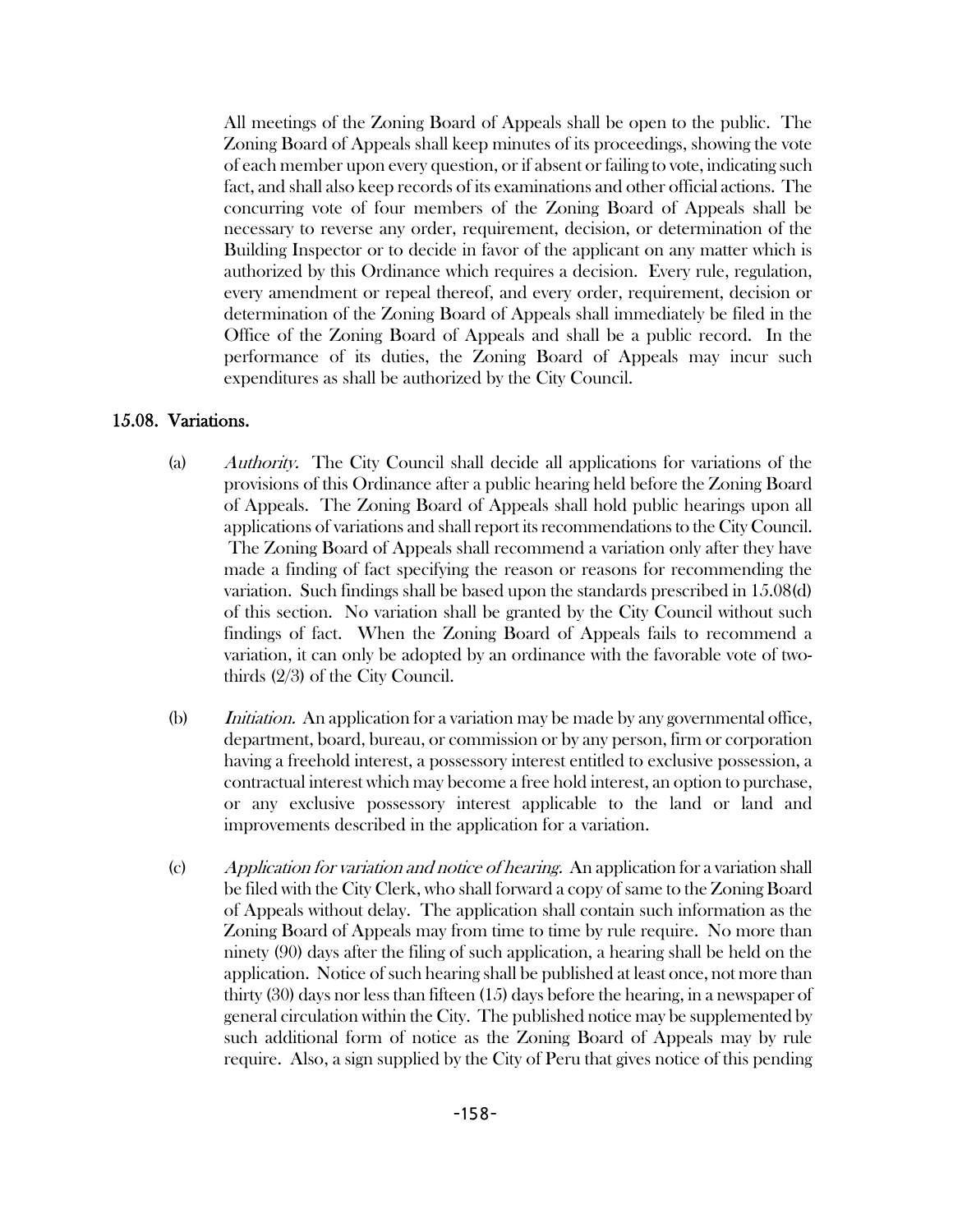petition shall be placed in plain view on the property, which is the subject of the hearing, by the petitioner, not less than fifteen (15) days prior to the meeting.

- (d) Standard for Variations. The Zoning Board of Appeals shall not recommend a variation of the regulations of this Ordinance, as authorized herein, unless it shall have made findings of fact based upon the evidence presented to it in each specific case that:
	- (1) The property in question cannot yield a reasonable return if allowed to be used only under the conditions allowed by the regulations in the district in which it is located.
	- (2) The plight of the owner is due to unique circumstances.
	- (3) The variation, if granted, will not alter the essential character of the locality.
	- (4) For the purpose of implementing the above rules, the Zoning Board of Appeals shall also, in making its determination whether there are practical difficulties or particular hardships, take into consideration the extent to which the following facts favorable to the applicant have been established by the evidence:
		- a. The particular physical surroundings, shape, or topographical condition of the specific property involved would result in a particular hardship upon the owner, as distinguished from a mere inconvenience, if the strict letter of the regulations were carried out.
		- b. The conditions upon which the petition for variation is based would not be applicable, generally to other property within the same zoning classification.
		- c. The purpose of the variation is not based exclusively upon a desire to make more money out of the property.
		- d. The alleged difficulty or hardship has not been created by the owner of the property, or by a previous owner.
		- e. The granting of the variation will not be detrimental to the public welfare or injurious to other property or improvements in the neighborhood in which the property is located.
		- f. The proposed variation will not impair an adequate supply of light and air to adjacent property, or substantially increase the congestion in the public streets, or increase the danger of fire, or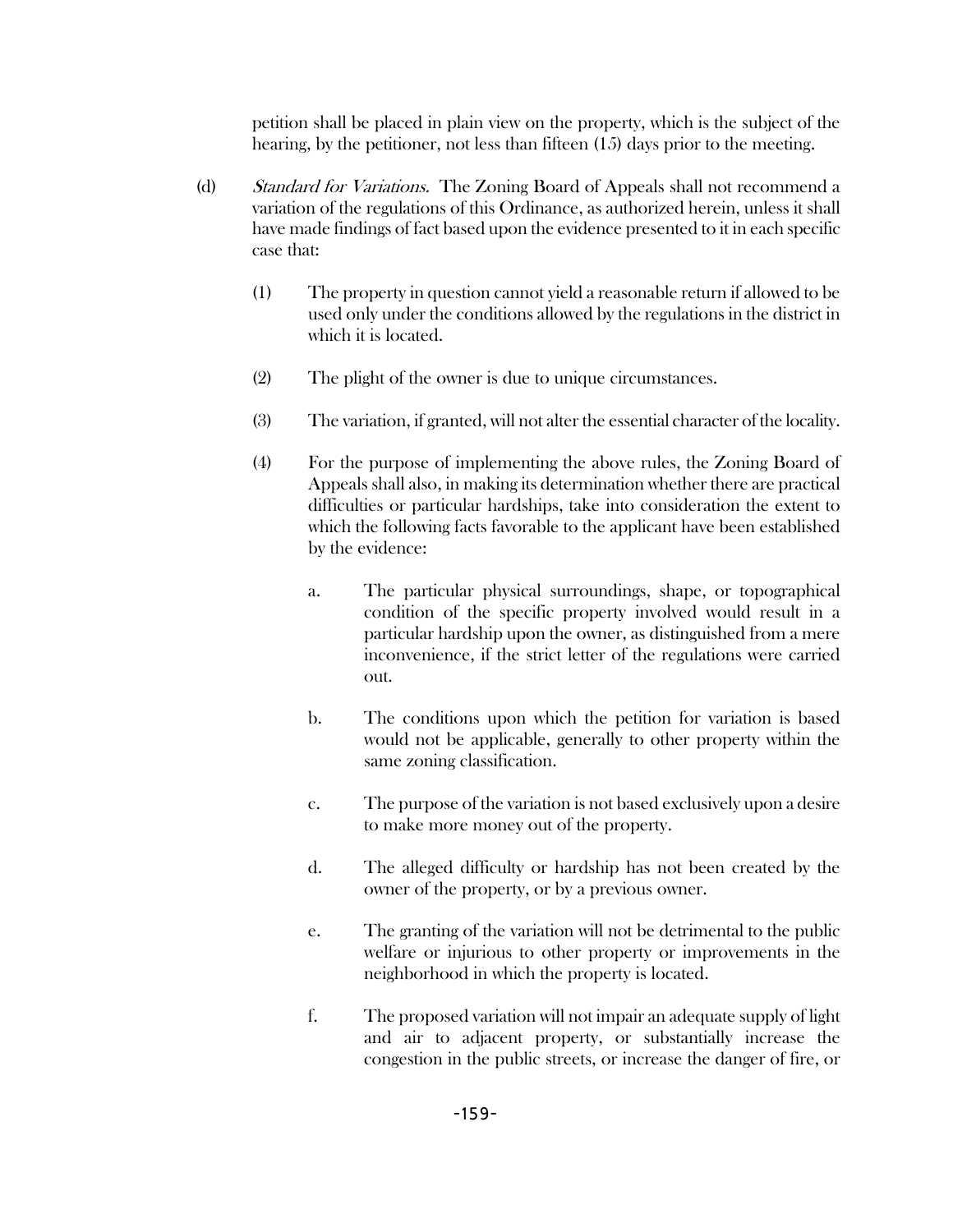endanger the public safety, or substantially diminish or impair property values within the neighborhood.

The Zoning Board of Appeals may recommend and the City Council may require such conditions and restrictions upon the premises benefited by a variation as may be necessary to comply with the standards set forth in this Section to reduce or minimize the injurious effect of such variation upon other property in the neighborhood, and better to carry out the general intent of this Ordinance.

- (e) Authorized variations. Variations from the regulations of this Ordinance shall be granted by the Zoning Board of Appeals only in accordance with the standards set out in this section and may be granted only in the following instances, and in no others:
	- (1) To allow any yard or setback less than a yard or a setback required by the applicable regulations, however, the Building Inspector may review all applications for yard setbacks for garages being reconstructed, or for other accessory structures, and make recommendations to the City Council, or may remand the application to the Zoning Board of Appeals for further action. Any such application must limit the minimum yard setback to two (2) feet, and be accompanied by a letter from the adjoining property owner(s), stating that they have no objections.
	- (2) To allow a lot of record prior to the year 1971, in a residence district, which is unable to meet the requirements of this Ordinance as to area, lot width, and yard requirements to be used for a single-family detached dwelling, provided it shall meet all the other requirements of this Ordinance.
	- (3) To allow the same off-street parking facility to qualify as required facilities for two or more uses, provided that substantial use of such facility by each user does not take place at approximately the same hours of the same days of the week.
	- (4) To reduce the applicable off-street parking or loading facilities required, or to allow greater distances between parking and businesses served.
	- $(5)$  To modify the requirements under ARTICLE 8 SIGNAGE. (Amended by Ordinance No. 3960 June 16, 2003)
	- (6) To modify the requirements under Section 7.04, entitled "Design and maintenance of off-street parking areas," of this Code. (Amended by Ordinance No. 4224 October 17, 2005)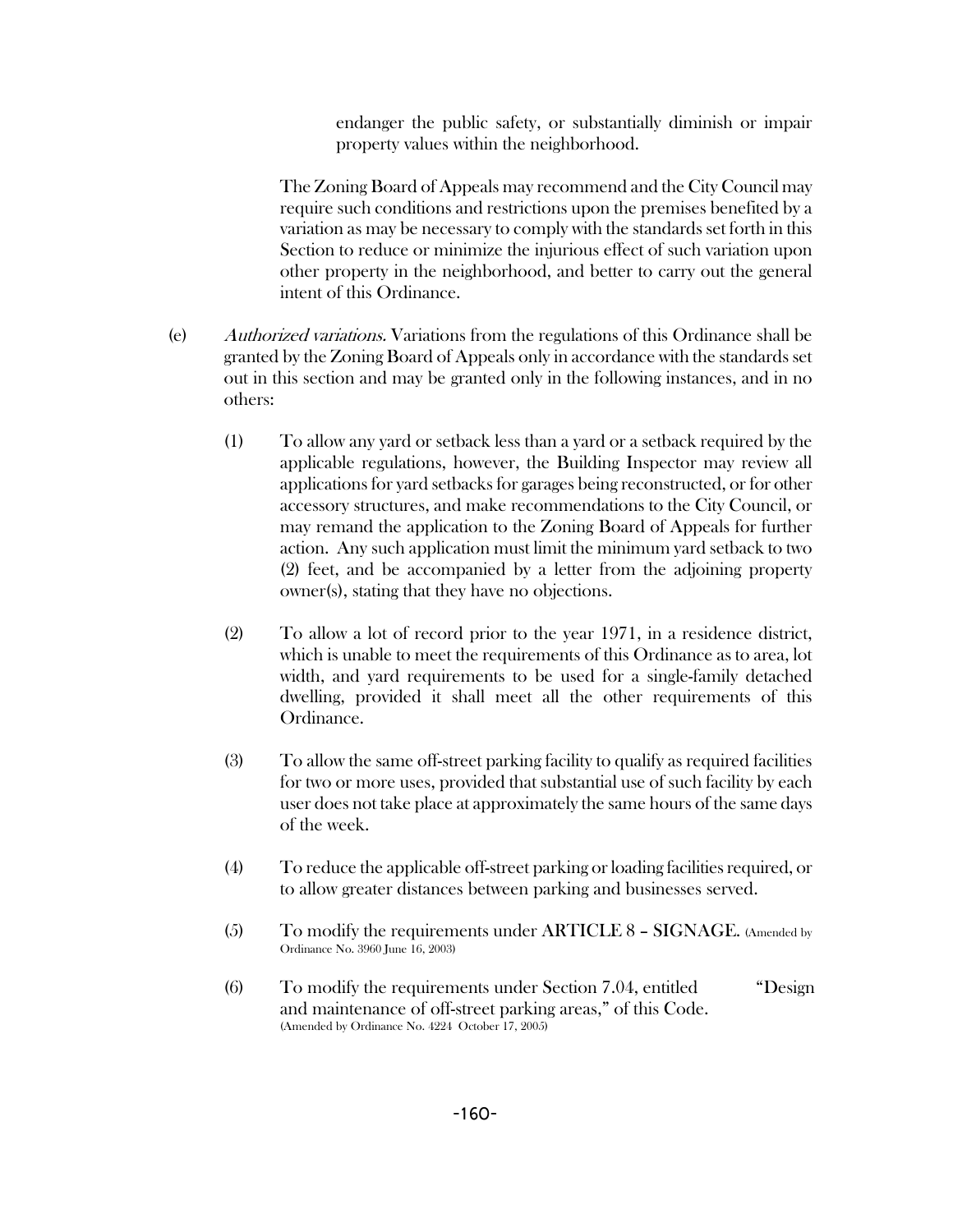- (f) Administrative variations. Nothwithstanding the aforesaid procedures for a variance, the City Council, upon the favorable vote of not less than two-thirds (2/3rds) of the corporate authorities then holding office, may grant a variation without the necessity of a public hearing upon the following conditions:
	- (1) A petition for administrative variation shall be filed with the Zoning Officer and City Clerk with all filing fees paid to the City Clerk;
	- (2) The administrative variation shall not seek any variance in excess of forty percent (40%) of any numeric standards required by this Zoning Ordinance for any subdivision platted on or after January 1, 1990;
	- (3) The petition for administrative variation shall be accompanied by affidavits from all contiguous property owners giving the legal description of their respective properties and stating they have no objections to the requested administrative variation;
	- (4) The administrative variation shall apply only to properties located within R-1 Single Family Detached Dwelling Districts, R-2 Single-Family Detached Dwelling Districts, and R-3 Single-Family and Two-Family Residence Districts zoning classifications; and
	- (5) The administrative variation shall be unanimously recommended to the City Council by the Zoning Officer of the City, the Chairman of the Zoning Board of Appeals, and both aldermen of the ward in which the subject property is located. (Amended by Ordinance No. 4441 July 9, 2007)

### 15.09. Appeals (Scope of appeals).

An appeal to the Zoning Board of Appeals may be made by any person, firm or corporation, or by any office, department, board or bureau aggrieved by a decision of the Building Inspector under this Ordinance in accordance with Illinois Statutes and the following:

- (a) An application for an appeal shall be filed with the City Clerk within twenty (20) days of the date of the action from which the appeal is being filed, and thereafter the City Clerk shall forward such application to the Zoning Board of Appeals for processing. The City Clerk shall forward to the Building Inspector a notice of appeal specifying the grounds thereof and he shall forthwith transmit to the Zoning Board of Appeals all the papers constituting the record upon which the action appealed from was taken.
- (b) An appeal stays all the proceedings in furtherance of the action appealed from, unless the Building Inspector from whom the appeal is taken certifies to the Zoning Board of Appeals, after the notice of appeal has been filed with him, that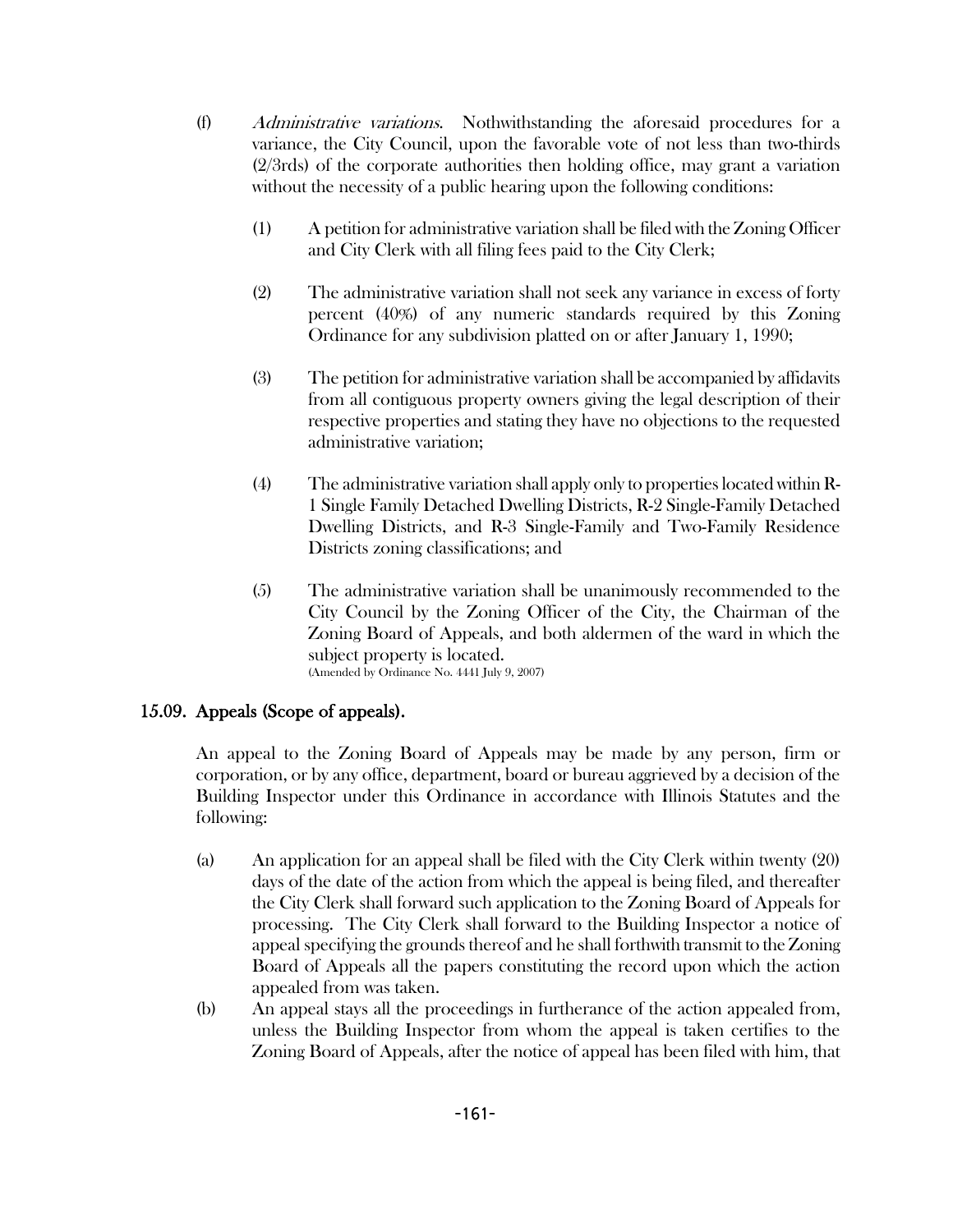by reason of facts stated in the certificate a stay would, in his opinion, cause imminent peril to life or property in which case proceedings shall not be stayed otherwise than by a restraining order which may be granted by the Zoning Board of Appeals or by a court of record on application, on notice to the Building Inspector from whom the appeal is taken and on due causes shown.

(c) The Zoning Board of Appeals shall fix a reasonable time, not to exceed ninety (90) days, for the hearing of the appeal and give due notice thereof to the parties and decide the same within a reasonable time. The Zoning Board of Appeals may reverse or affirm, wholly or partly, or may modify the order, requirement, decision, or determination as in its opinion ought to be made on the premises, and to that end shall have all the powers of the officer from whom the appeal was taken.

## 15.10. The Plan Commission.

The Plan Commission shall have the following duties under this Ordinance:

- (a) To receive copies of all applications for proposed special uses and hold public hearings thereon, as required;
- (b) To receive all applications for proposed zoning amendments and hold public hearings thereon; and
- (c) To initiate, direct and review, from time to time, a study of the provisions of the text and the maps comprising this zoning Ordinance, and to make reports of its recommendations to the City Council not less frequently than annually.

# 15.11. Amendments.

- (a) Authority. The regulations imposed and the districts created under the authority of this Ordinance may be amended, from time to time, by ordinance in accordance with applicable Illinois Statutes. An amendment shall be granted or denied by the City Council only after a public hearing before the Plan Commission and a report of its findings and recommendations has thereafter been submitted to the City Council.
- (b) *Initiation.* Amendments may be proposed by the City Council, Plan Commission, and by any other person, firm, or corporation having a freehold interest, a possessory interest entitled to exclusive possession, a contractual interest which may become a freehold interest, an option to purchase, or an exclusive possessory interest which is specifically enforceable on the land which is described in the application for an amendment.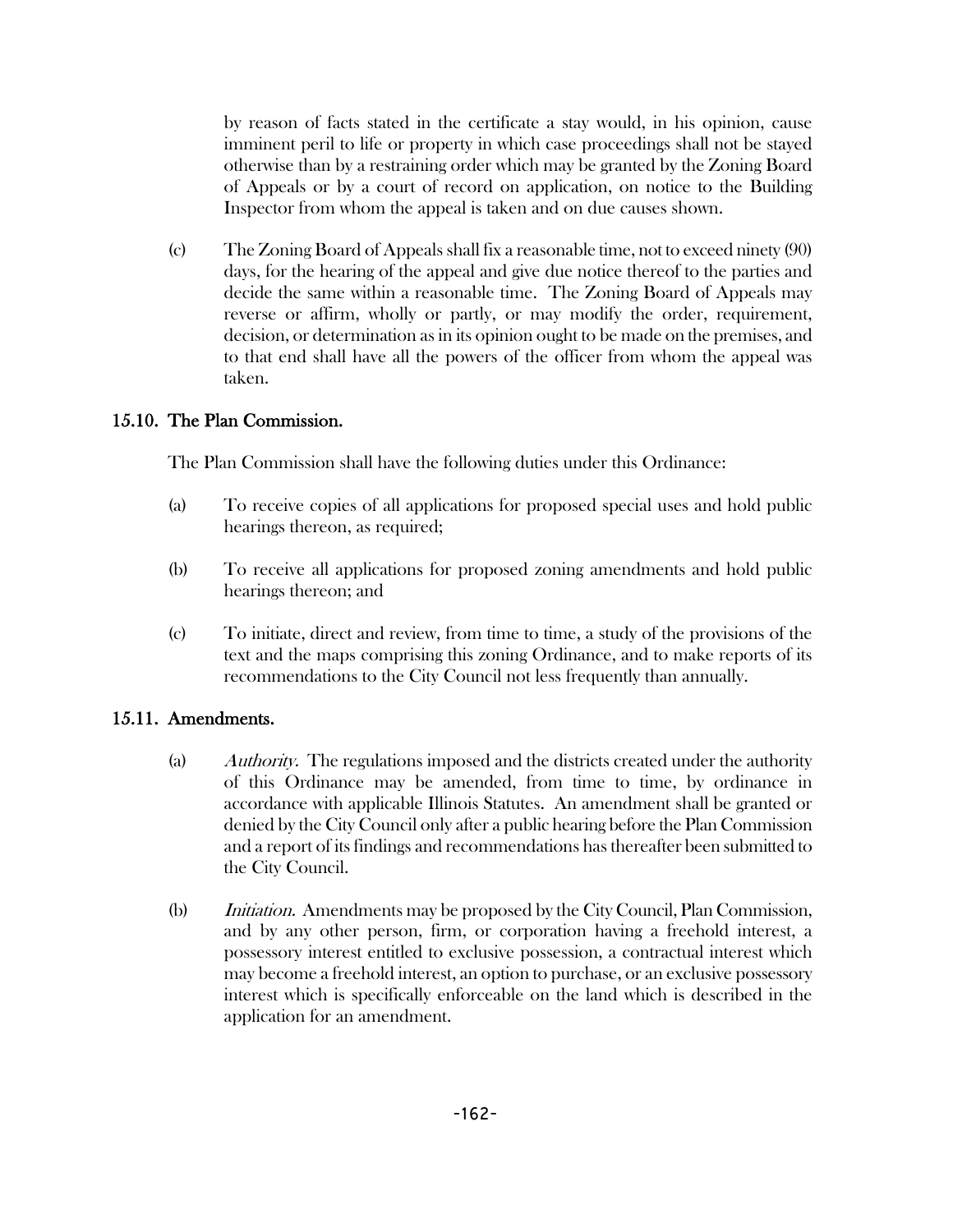- (c) Application for amendment and notice of hearing.
	- (1) An application for an amendment shall be filed with the City Clerk, and thereafter entered into the records of the first meeting thereafter of the City Council.
	- (2) A copy of such application shall thereafter be forwarded by the City Clerk to the Plan Commission with a request to hold a public hearing and submit to the City Council a report on its findings and recommendations. No more than ninety (90) days after filing of such application, a hearing shall be held on the application. Notice of such hearing shall be published at least once, not more than thirty (30) days nor less than fifteen (15) days before the hearing, in a newspaper of general circulation within the City. The published notice may be supplemented by such additional form of notice as the Plan Commission may by rule require. Also, a sign supplied by the City of Peru that gives notice of this pending petition shall be placed in plain view on the property, which is the subject of the hearing, by the petitioner, not less than fifteen (15) days prior to the hearing.
	- (3) The City Clerk shall also transmit a copy of the application to the Zoning Board of Appeals. The Zoning Board of Appeals shall submit an opinion report relative to such proposed amendment to the Plan Commission and City Council.
- (d) Decisions.
	- (1) The City Council, upon report of the Plan Commission and without further public hearing, may grant or deny any proposed amendment in accordance with applicable Illinois Statutes, or may refer it back to the Zoning Board of Appeals, for further consideration.
	- (2) In case a written protest against any proposed amendment signed and acknowledged by owners of twenty (20) percent of the frontage proposed to be altered, or by owners of twenty (20) percent of the frontage immediately adjoining, or by owners of twenty (20) percent of the frontage directly opposite the frontage to be altered, is filed with the City Clerk, the amendment cannot be passed except on the favorable vote of two-thirds (2/3) of all members of the City Council.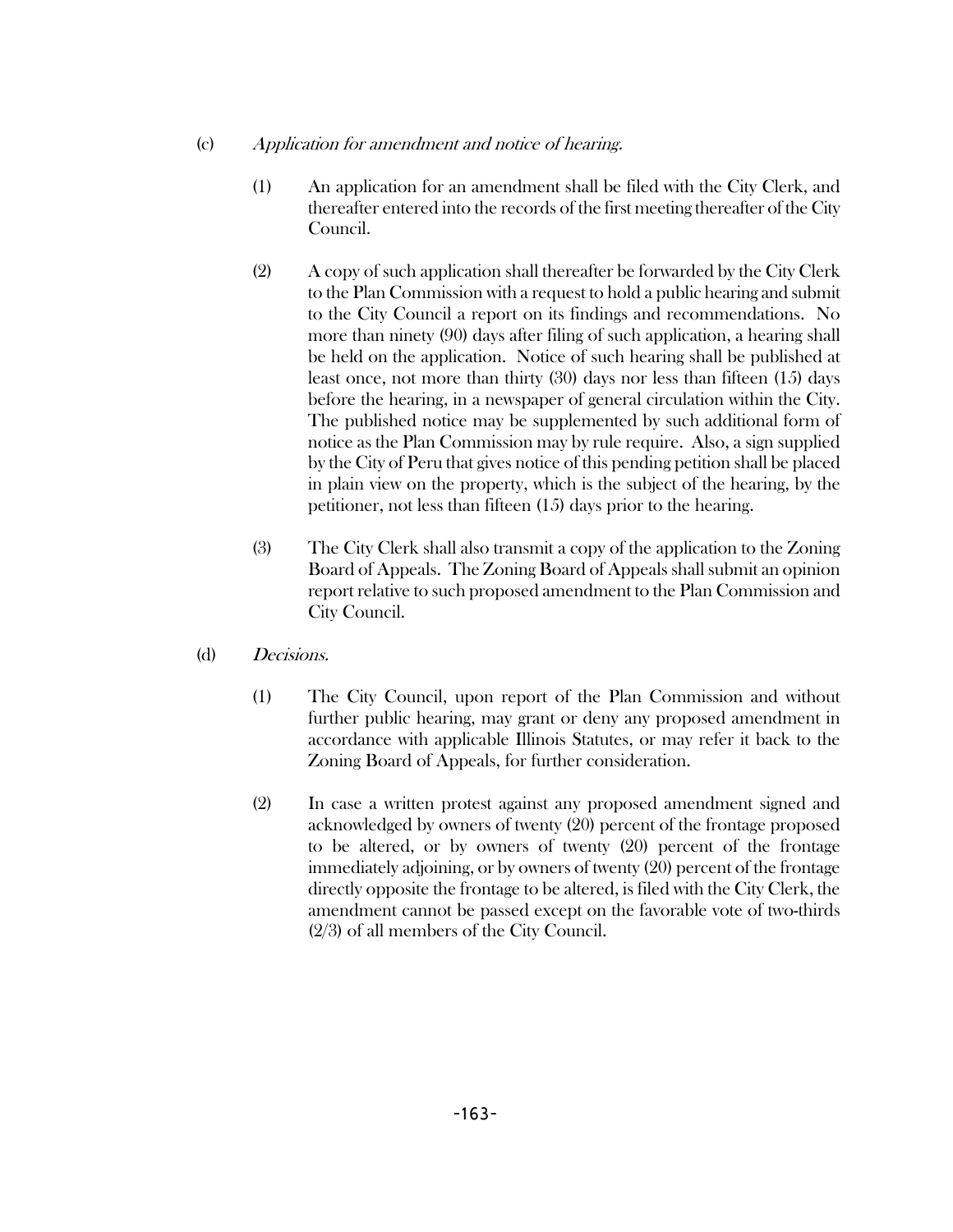### 15.12. Special uses.

- (a) Purpose. The formulation and enactment of a comprehensive ordinance is based on the division of the entire City into districts in each of which are allowed specified uses that are mutually compatible. In addition to such allowed, compatible uses, however, it is recognized that there are other uses which it may be necessary or desirable to allow in a given district but which on account of their potential influence upon neighboring uses or public facilities need to be carefully regulated with respect to location or operation for the protection of the community. Such uses are classified in this Ordinance as "Special Uses" and fall into two categories:
	- (1) Uses either municipally operated or operated by publicly regulated utilities, or uses traditionally affected by public interest.
	- (2) Uses entirely private in character which, on account of their peculiar location need, the nature of the service they offer to the public, and their possible damaging influence on the neighborhood, may have to be established in a district or districts in which they cannot reasonably be allowed as an unrestricted allowed use under the regulations of this Ordinance.
- (b) *Initiation.* Special uses may be proposed by the City Council, Plan Commission, and by any person, firm, or corporation having a freehold interest, a possessory interest entitled to exclusive possession, a contractual interest which may become a freehold interest, an option to purchase, or any exclusive possessory interest which is specifically enforceable on the land which is described in the application for a special use.
- (c) Application for special uses and notice of hearing. An application for a special use shall be filed with the City Clerk, who shall forward a copy of same to the Plan Commission without delay. The application shall contain such information as the Plan Commission may from time to time by rule require. No more than ninety (90) days after the filing of such application, a hearing shall be held on the application. Notice of such hearing shall be published at least once, not more than thirty (30) days nor less than fifteen (15) days before the hearing, in a newspaper of general circulation within the City. The published notice may be supplemented by such additional form of notice as the Plan Commission may by rule require. Also, a sign supplied by the City of Peru that gives notice of this pending petition shall be placed in plain view on the property, which is the subject of the hearing, by the petitioner not less than fifteen (15) days prior to the hearing.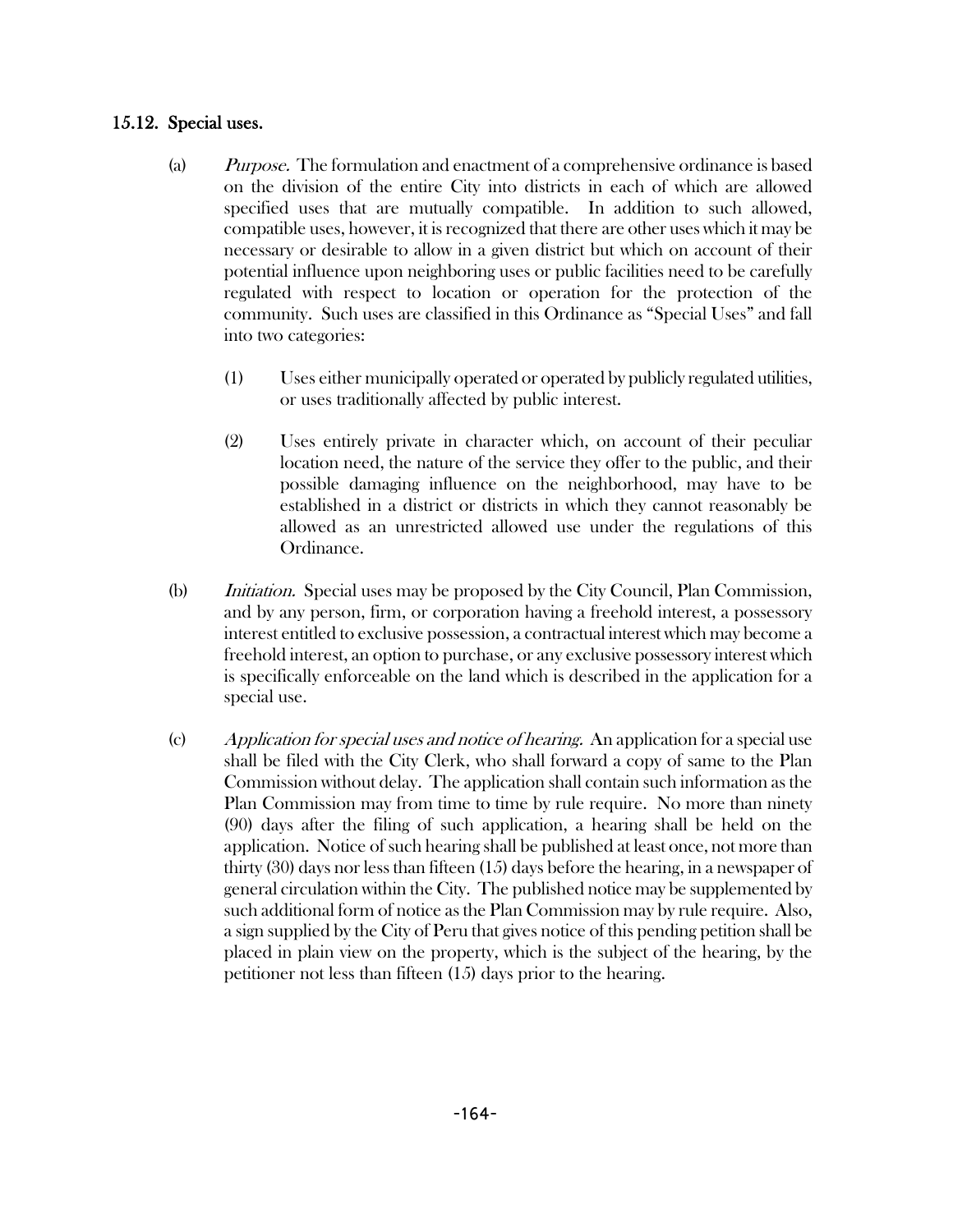## 15.13. Fees.

Any application for Amendment, Special Use, or Variance filed, shall be accompanied by a fee of \$100 for residential or agricultural property or \$200 for business or manufacturing property, except requests for variations described in Section 15.08 (e) (1), which shall require a fee of \$25.00.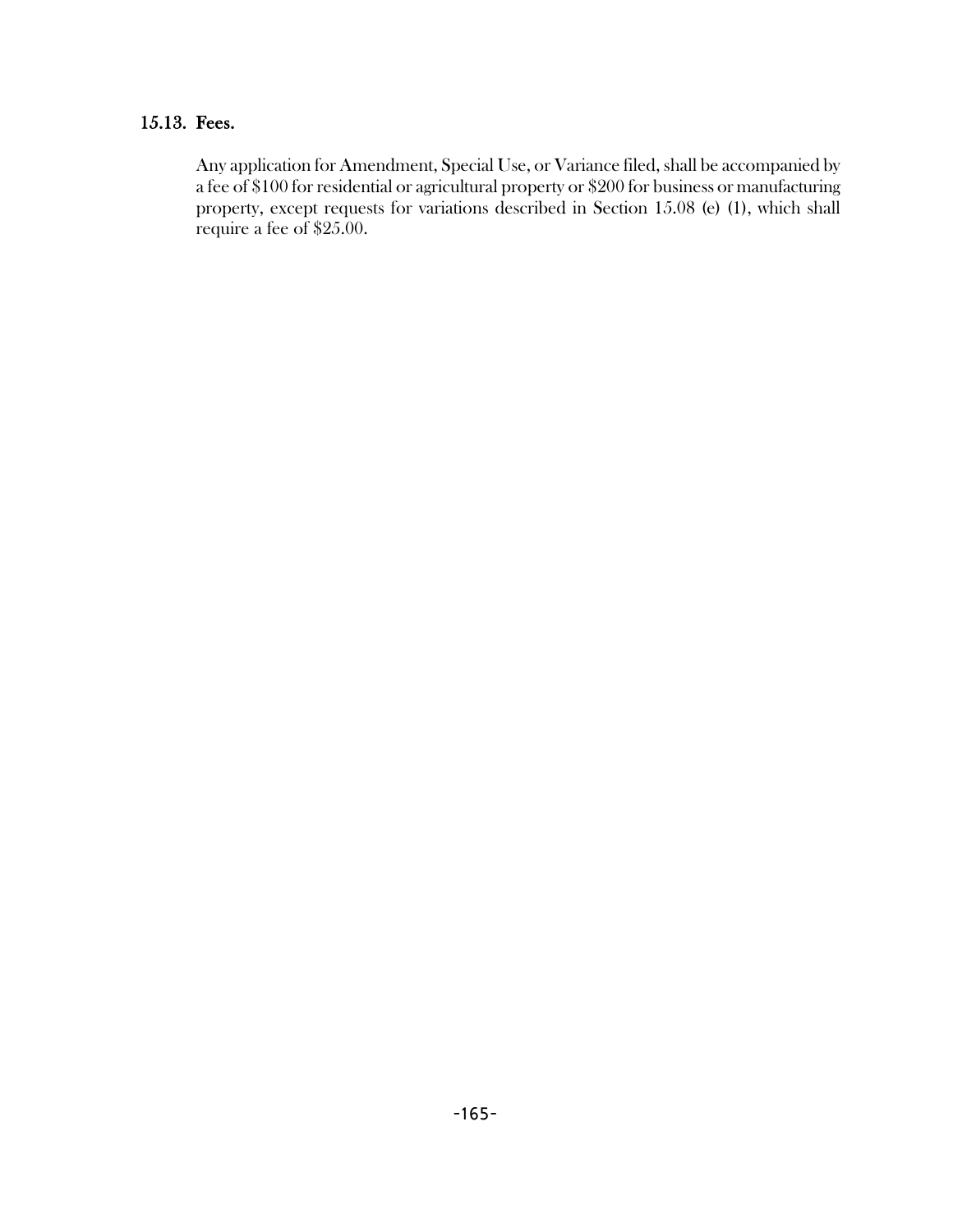### ARTICLE XVI - ENFORCEMENT AND PENALTIES

### 16.01. Non-conforming work.

If at any time any work is performed which is not in accordance with this Ordinance or a permit covered by this Ordinance, including conditions and approved modifications thereof, a written notice to comply shall be given by the Building Inspector stating the nature and location of the alleged non-compliance and specifying what remedial steps are necessary to bring the project into compliance. The responsible parties shall have such time as may be allowed in writing by the Building Inspector to correct all noted deficiencies; the time allowed shall be reasonable and shall be determined by the nature of the deficiency and whether or not it creates a nuisance or hazard.

### 16.02. Revocation or suspension of permit.

A permit may be revoked or suspended by the Building Inspector. The permit holder may request in writing, within ten (10) days of the permit revocation or suspension, a public hearing before the City Council or its designated committee. The permit holder shall have an opportunity to be heard, present evidence, and cross-examine witnesses at such public hearing. The decision of the City Council or its designated committee shall be final and any further appeal shall be in the Circuit Court of LaSalle County, Illinois. Written notice shall be given to the permit holder specifying the grounds for such revocation or suspension, and advising the permit holder of the date, place, and time of the hearing before the City Council.

A permit may be revoked or suspended upon the occurrence of any one of the following events:

- (a) Violation of any condition of the permit, or
- (b) Discovery of new information which would place an issued permit in noncompliance with this Ordinance, or
- (c) Violation of any provision of this Ordinance or any other applicable law or Ordinances, or
- (d) Existence of any condition or the doing of any act constituting or creating a nuisance, hazard, or endangering human life or property of others.

Upon revocation of any permit and in cases where a permit is suspended, the Building Inspector shall issue a stop work order on all construction activity on the permit holder's property which is being performed pursuant to any permits, licenses, franchises or contracts issued or approved by the City. Notices and orders required by this Ordinances shall be served upon the parties concerned, either personally or by certified mail,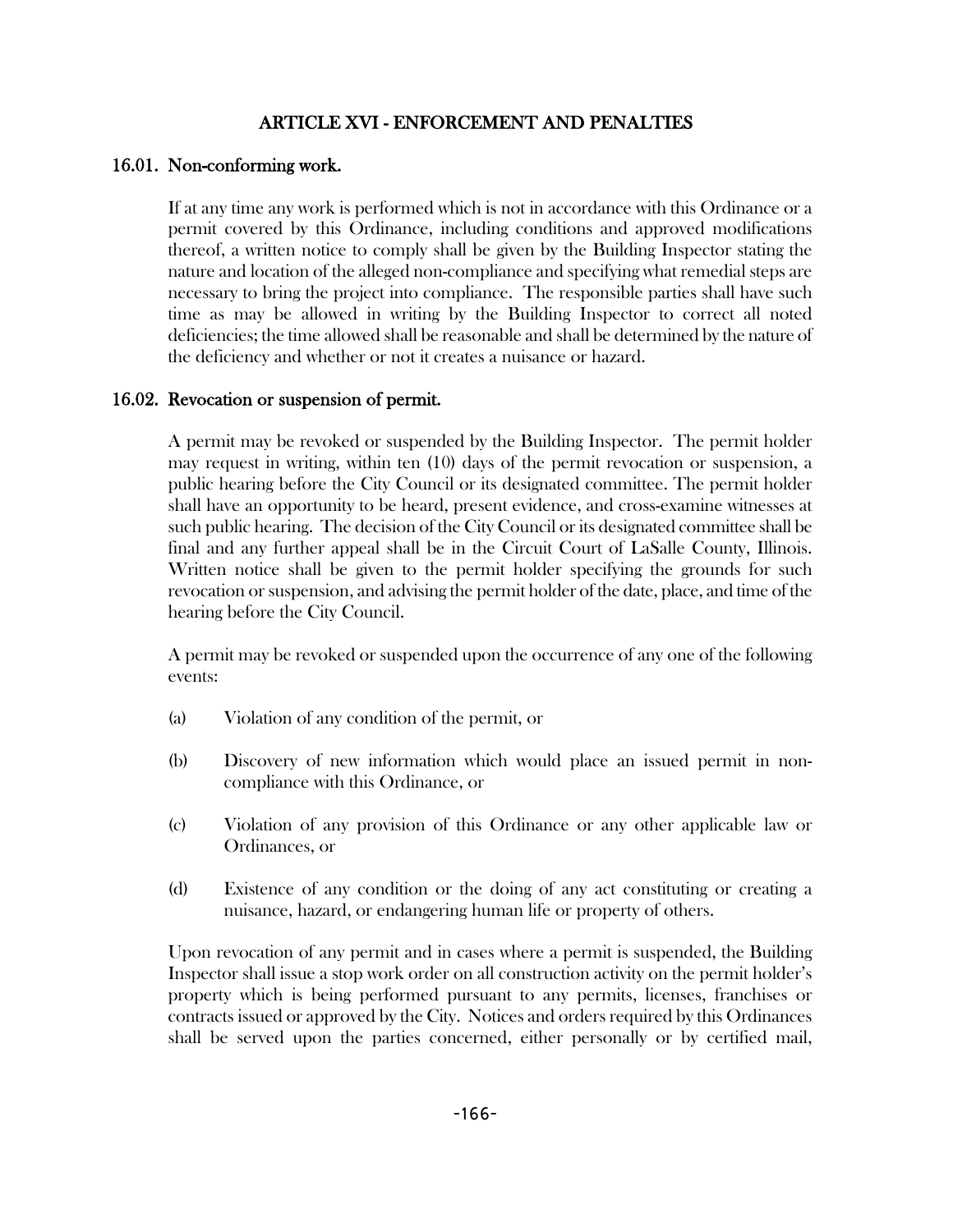addressed to the individual contracting party or permit holder at the address given on the contract document or permit application filed with the City.

### 16.03. Civil action.

The City may institute actions or proceedings at law or in equity for the enforcement of the provisions of this Ordinance.

### 16.04. Settlement of litigation.

- (a) Authority. Notwithstanding any other provisions of this Ordinance, the City Council may grant zoning approvals in connection with the settlement of litigation or a pending suit against the City.
- (b) Purpose. The authority conferred on the City Council is conferred in recognition of the fact that, when the City is involved in litigation concerning the exercise of its powers under this Ordinance, all factors must be considered. It is the ultimate responsibility of the elected governing body of the City to assess the impact of those factors on the land use decisions involved and to make a decision based upon the overall public good.
- (c) Powers. For the purpose of settling pending litigation on terms deemed by the City Council to be the most advantageous to the City, the City Council shall have the power to grant any approval authorized by this Ordinance or to modify or vary the provisions of this Ordinance as they apply to the property which is the subject of such litigation.
- (d) Procedure. Before exercising its powers hereunder, the City Council may, within its discretion, conduct a hearing in accordance with this Ordinance. No other procedures shall be required.

All action taken pursuant to this Section shall be evidenced by an Ordinance duly adopted. The concurrence of a majority of the City Council shall be sufficient to approve any Ordinance adopted pursuant to the authority and power granted herein.

### 16.05. Penalty.

Any person, firm or corporation violating any provision of this Ordinance shall be fined not less than \$100.00 nor more than \$500.00 for each offense; and a separate offense shall be deemed committed on each day during or on which a violation occurs or continues.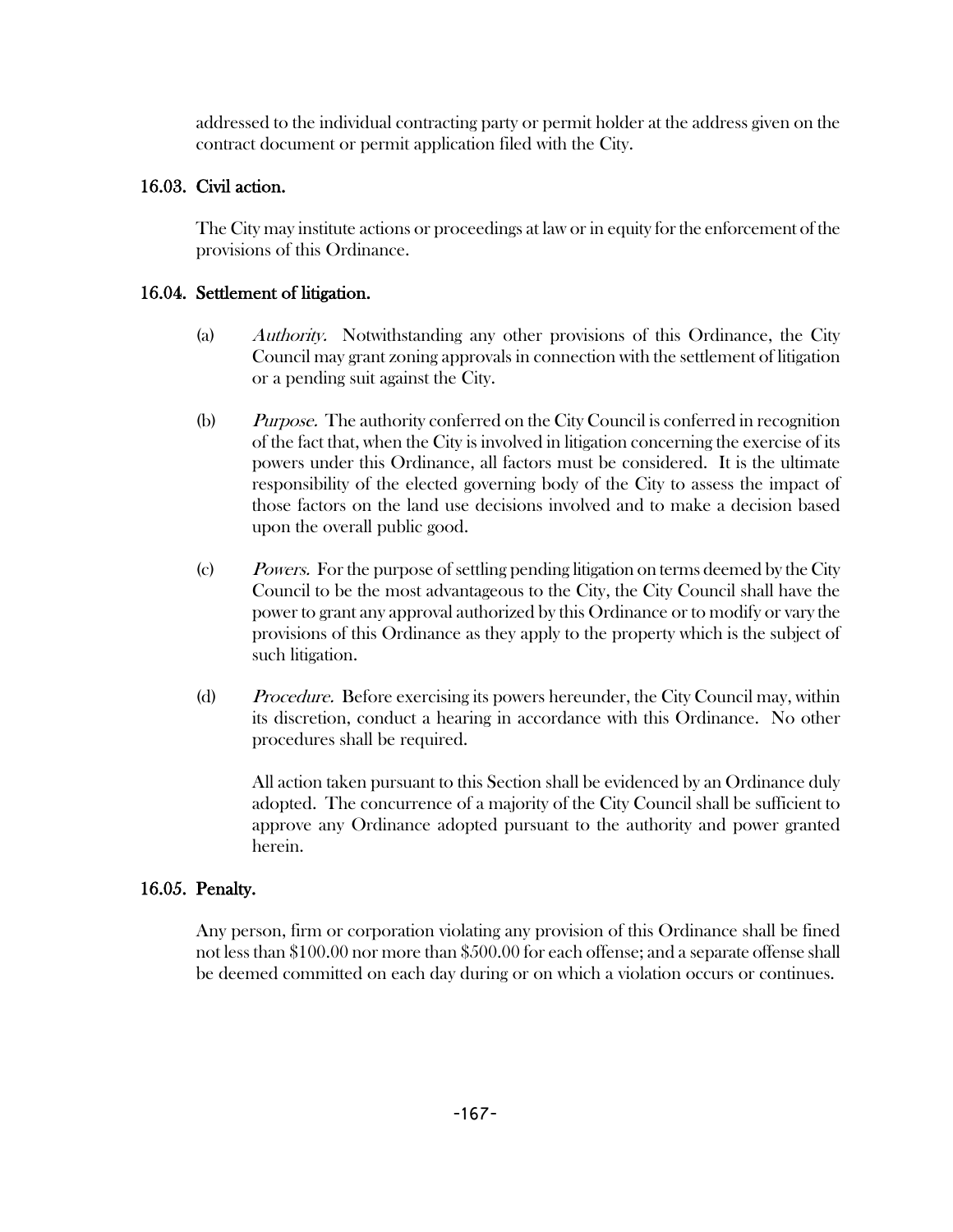### ARTICLE XVII - REPEAL, SAVING CLAUSE, EFFECTIVE DATE

- 17.01. All ordinances or parts of ordinances in conflict herewith are hereby repealed.
- 17.02. This Ordinance shall be in full force and effect from and after its passage, approval and publication, as required by law.
- 17.03. It is further ordered that this Ordinance is hereby directed to be published in book or pamphlet form.
- 17.04. The repeal of the ordinances or parts thereof specified in Paragraph 17.01 of this Section shall not:
	- (a) Affect suits pending or rights existing immediately prior to the effective date of this Ordinance;
	- (b) Impair, avoid, or affect any grant or conveyance made or right acquired or cause of action now existing under any such repealed ordinance or amendment thereto; or
	- (c) Affect or impair the validity of any bond or other obligation issued or sold in constituting a valid obligation of the issuing authority immediately prior to the effective date of this Ordinance.
- 17.05. Should any section, clause or provision of this Ordinance be declared by a court to be invalid, the same shall not affect the validity of the Ordinance as a whole or in part, other than the part so declared to be invalid.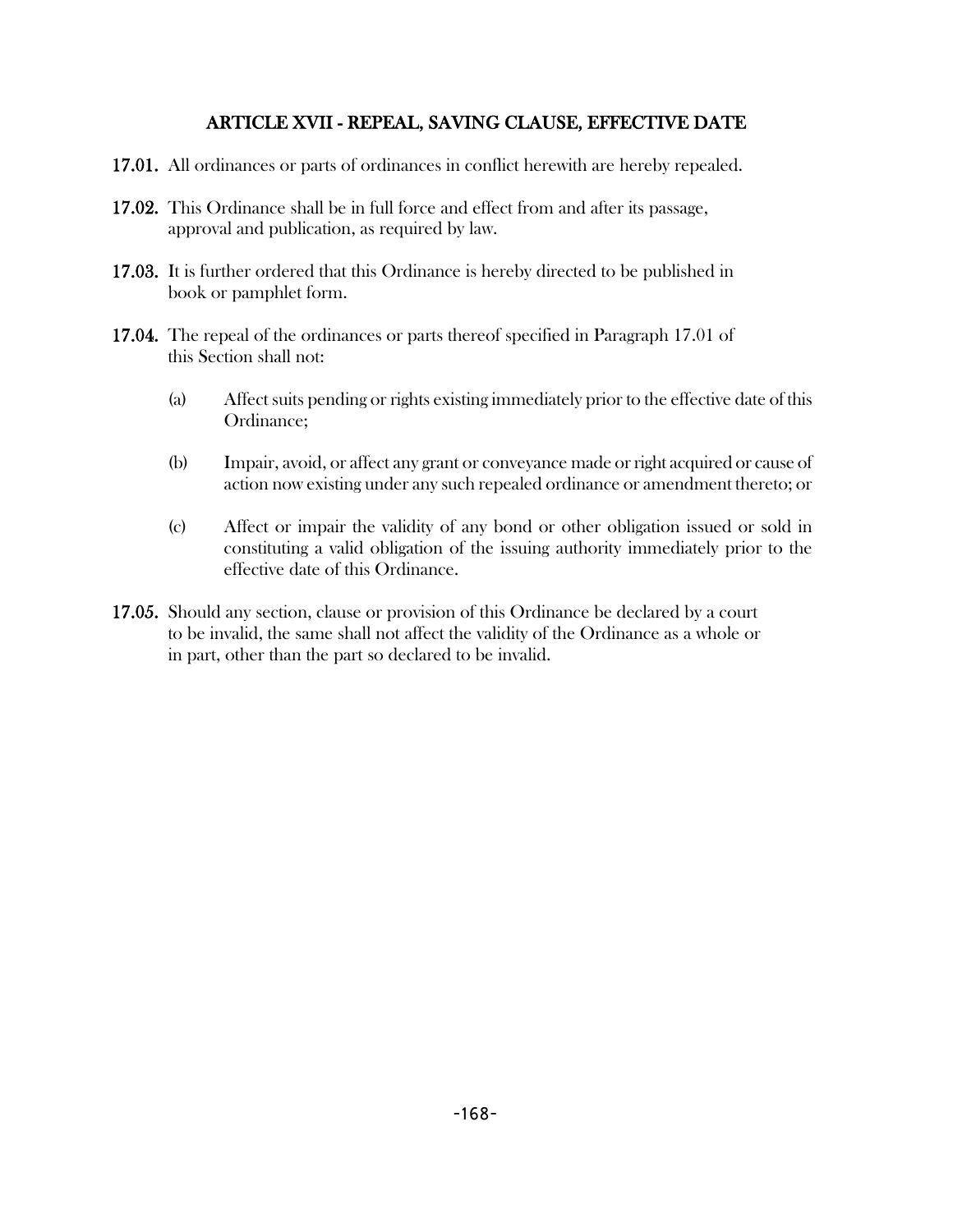First Revision June 17, 2002 Second Revision September 22, 2003 Third Revision November 10, 2004 Fourth Revision December 8, 2005 Fifth Revision October 30, 2006 Sixth Revision July 10, 2007 Seventh Revision December 22, 2008 Eighth Revision April 13, 2009 Ninth Revision October 12, 2009 Tenth Revision December 21, 2010 Eleventh Revision March 1, 2010 Twelfth Revision March 29, 2010 Thirteenth Revision September 27, 2010 Fourteenth Revision January 31, 2011 Fifteenth Revision August 27, 2012 Sixteenth Revision February 11, 2013